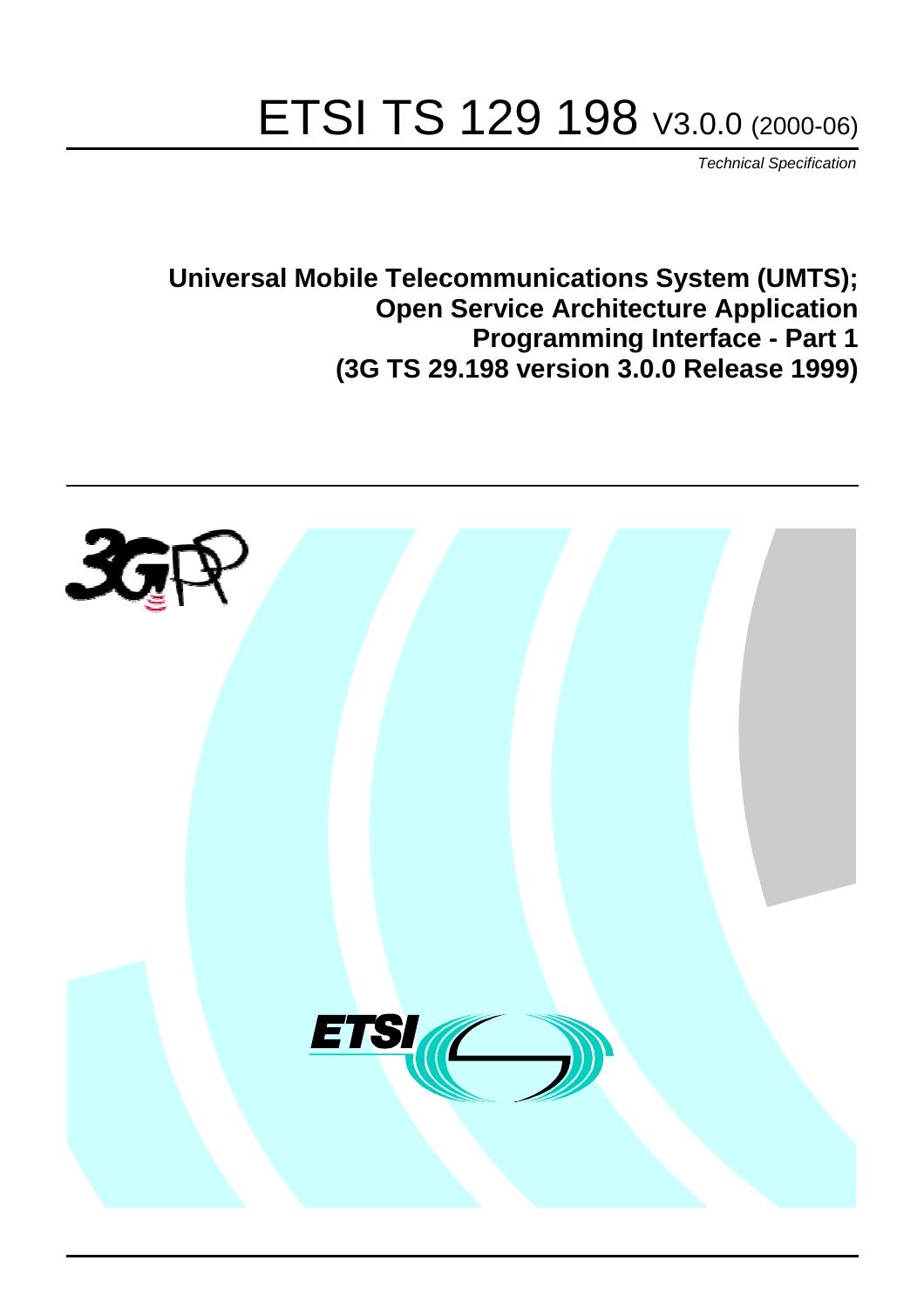**1**

Reference DTS/TSGN-0529198U

> Keywords **UMTS**

#### **ETSI**

#### 650 Route des Lucioles F-06921 Sophia Antipolis Cedex - FRANCE

Tel.: +33 4 92 94 42 00 Fax: +33 4 93 65 47 16

Siret N° 348 623 562 00017 - NAF 742 C Association à but non lucratif enregistrée à la Sous-Préfecture de Grasse (06) N° 7803/88

**Important notice**

Individual copies of the present document can be downloaded from: [http://www.etsi.org](http://www.etsi.org/)

The present document may be made available in more than one electronic version or in print. In any case of existing or perceived difference in contents between such versions, the reference version is the Portable Document Format (PDF). In case of dispute, the reference shall be the printing on ETSI printers of the PDF version kept on a specific network drive within ETSI Secretariat.

Users of the present document should be aware that the document may be subject to revision or change of status. Information on the current status of this and other ETSI documents is available at [http://www.etsi.org/tb/status/](http://www.etsi.org/tb/status)

> If you find errors in the present document, send your comment to: <editor@etsi.fr>

#### **Copyright Notification**

No part may be reproduced except as authorized by written permission. The copyright and the foregoing restriction extend to reproduction in all media.

© European Telecommunications Standards Institute 2000.

All rights reserved.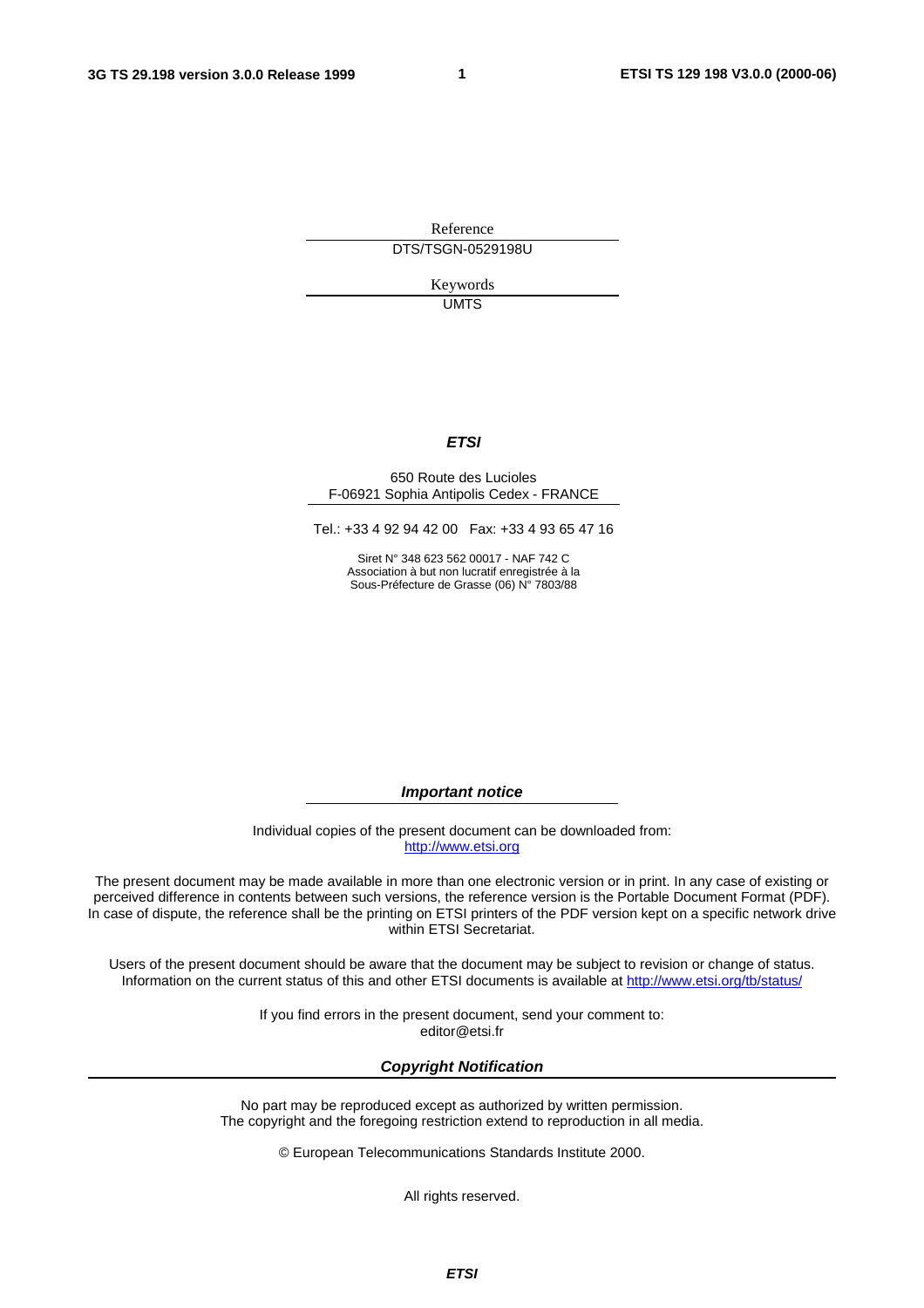# Intellectual Property Rights

IPRs essential or potentially essential to the present document may have been declared to ETSI. The information pertaining to these essential IPRs, if any, is publicly available for **ETSI members and non-members**, and can be found in ETSI SR 000 314: *"Intellectual Property Rights (IPRs); Essential, or potentially Essential, IPRs notified to ETSI in respect of ETSI standards"*, which is available from the ETSI Secretariat. Latest updates are available on the ETSI Web server (<http://www.etsi.org/ipr>).

Pursuant to the ETSI IPR Policy, no investigation, including IPR searches, has been carried out by ETSI. No guarantee can be given as to the existence of other IPRs not referenced in ETSI SR 000 314 (or the updates on the ETSI Web server) which are, or may be, or may become, essential to the present document.

# Foreword

This Technical Specification (TS) has been produced by the ETSI 3<sup>rd</sup> Generation Partnership Project (3GPP).

The present document may refer to technical specifications or reports using their 3GPP identities, UMTS identities or GSM identities. These should be interpreted as being references to the corresponding ETSI deliverables.

The cross reference between GSM, UMTS, 3GPP and ETSI identities can be found under [www.etsi.org/key](http://www.etsi.org/key).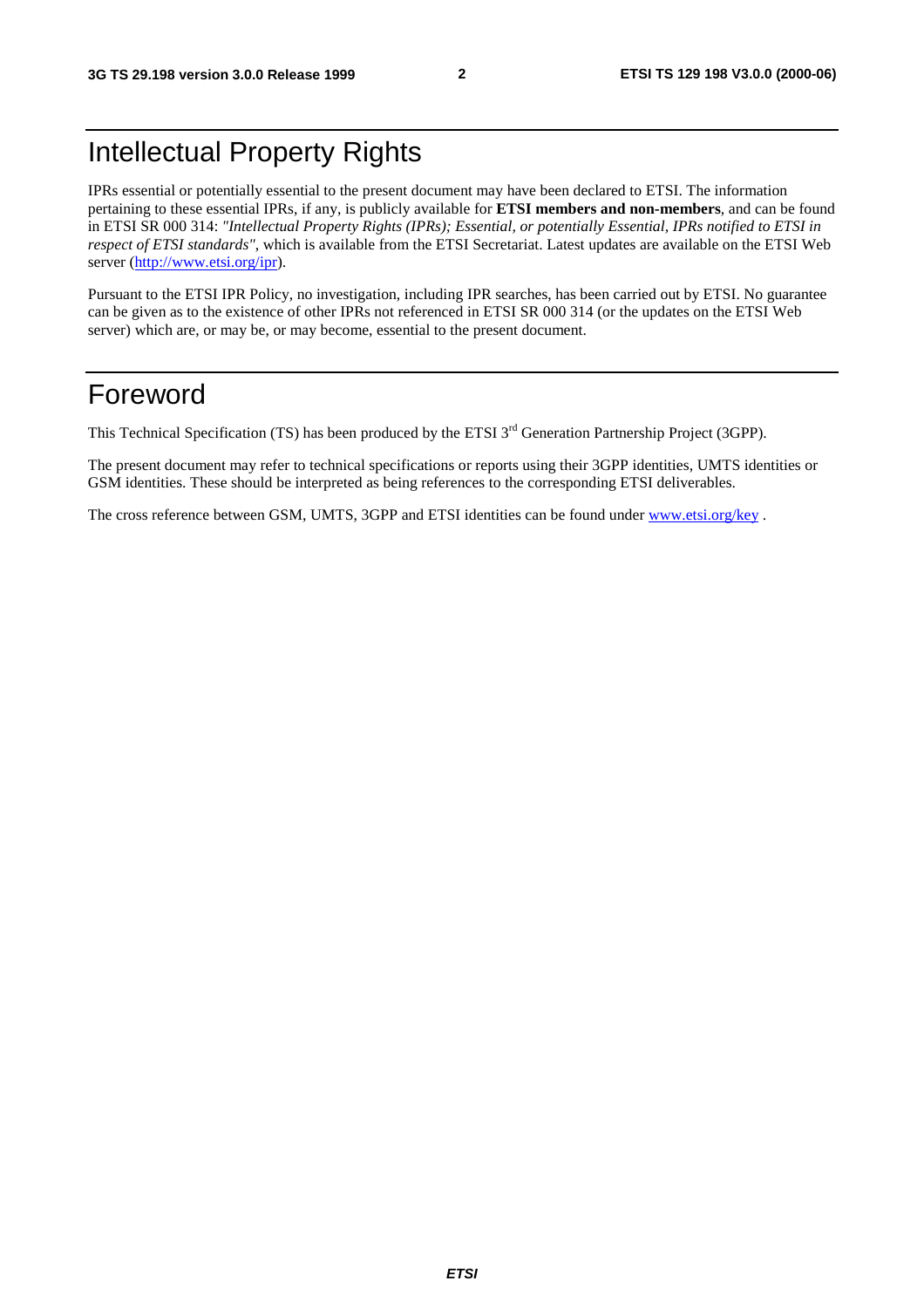$\mathbf{3}$ 

# Contents

| $\perp$            |  |
|--------------------|--|
| 2                  |  |
| 3                  |  |
| 3.1                |  |
| 3.2                |  |
| 4                  |  |
|                    |  |
| 5                  |  |
| 5.1<br>5.2         |  |
| 5.3                |  |
| 5.4                |  |
| 5.5                |  |
| 5.6                |  |
| 5.7                |  |
| 5.8                |  |
| 5.9                |  |
| 5.10               |  |
|                    |  |
| 6                  |  |
| 6.1<br>6.1.1       |  |
| 6.1.2              |  |
| 6.2                |  |
| 6.2.1              |  |
| 6.2.2              |  |
| 6.2.3              |  |
| 6.2.3.1            |  |
| 6.2.3.2            |  |
| 6.2.3.3            |  |
| 6.2.3.4            |  |
| 6.2.3.5            |  |
| 6.2.4              |  |
| 6.2.4.1            |  |
| 6.2.4.2<br>6.2.4.3 |  |
| 6.2.4.4            |  |
| 6.2.4.5            |  |
| 6.2.4.6            |  |
| 6.2.4.7            |  |
| 6.2.4.8            |  |
| 6.2.4.9            |  |
| 6.2.4.10           |  |
| 6.2.5              |  |
| 6.2.6              |  |
| 6.3                |  |
| 6.3.1              |  |
| 6.3.1.1            |  |
| 6.3.1.2            |  |
| 6.3.1.3            |  |
| 6.3.1.4            |  |
| 6.4                |  |
| 6.4.1<br>6.4.2     |  |
|                    |  |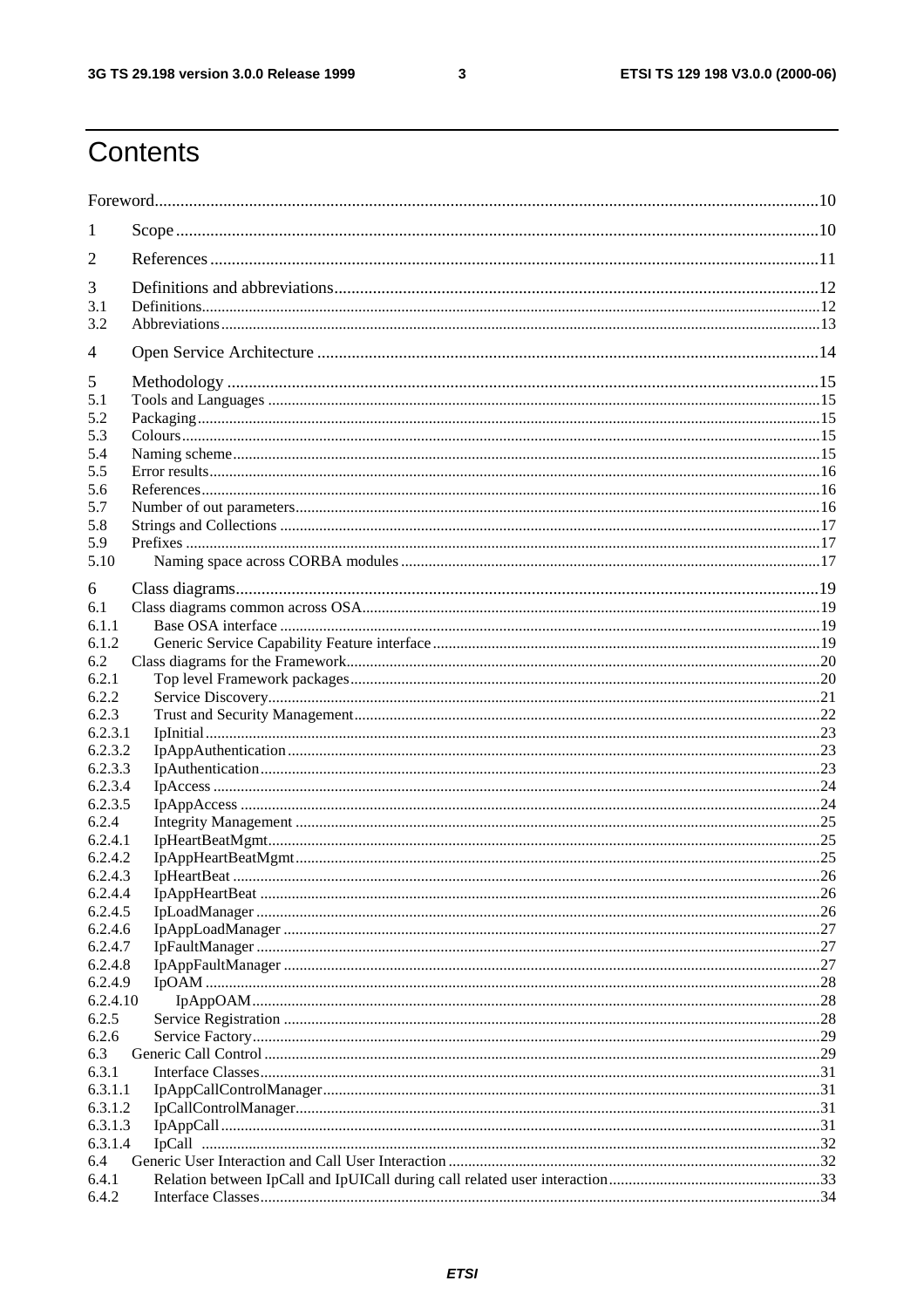#### $\overline{\mathbf{4}}$

| 6.4.2.1 |      |  |
|---------|------|--|
| 6.4.2.2 |      |  |
| 6.4.2.3 |      |  |
| 6.4.2.4 | IpUI |  |
| 6.4.2.5 |      |  |
| 6.4.2.6 |      |  |
|         |      |  |
| 6.5     |      |  |
| 6.5.1   |      |  |
| 6.5.1.1 |      |  |
| 6.5.1.2 |      |  |
| 6.5.1.3 |      |  |
| 6.5.1.4 |      |  |
|         |      |  |
| 6.6     |      |  |
| 6.6.1   |      |  |
| 6.6.2   |      |  |
| 6.7     |      |  |
| 6.7.1   |      |  |
| 6.7.2   |      |  |
| 6.8     |      |  |
|         |      |  |
| 6.8.1   |      |  |
| 7       |      |  |
|         |      |  |
| 7.1     |      |  |
| 7.1.1   |      |  |
| 7.1.1.1 |      |  |
| 7.1.1.2 |      |  |
| 7.1.1.3 |      |  |
| 7.1.1.4 |      |  |
| 7.1.2   |      |  |
|         |      |  |
| 7.1.2.1 |      |  |
| 7.1.3   |      |  |
| 7.1.3.1 |      |  |
| 7.1.4   |      |  |
| 7.1.4.1 |      |  |
| 7.1.4.2 |      |  |
| 7.1.4.3 |      |  |
|         |      |  |
| 7.1.4.4 |      |  |
| 7.1.4.5 |      |  |
| 7.1.4.6 |      |  |
| 7.1.4.7 |      |  |
| 7.1.4.8 |      |  |
| 7.1.5   |      |  |
| 7.1.5.1 |      |  |
|         |      |  |
| 7.1.5.2 |      |  |
| 7.1.5.3 |      |  |
| 7.1.5.4 |      |  |
| 7.1.6   |      |  |
| 7.1.6.1 |      |  |
| 7.1.6.2 |      |  |
| 7.1.7   |      |  |
| 7.1.7.1 |      |  |
|         |      |  |
| 7.1.8   |      |  |
| 7.1.8.1 |      |  |
| 7.1.9.  |      |  |
| 7.1.9.1 |      |  |
| 7.1.9.2 |      |  |
| 7.2     |      |  |
| 7.2.1   |      |  |
|         |      |  |
| 7.2.1.1 |      |  |
| 7.2.1.2 |      |  |
| 7.2.2   |      |  |
| 7.2.2.1 |      |  |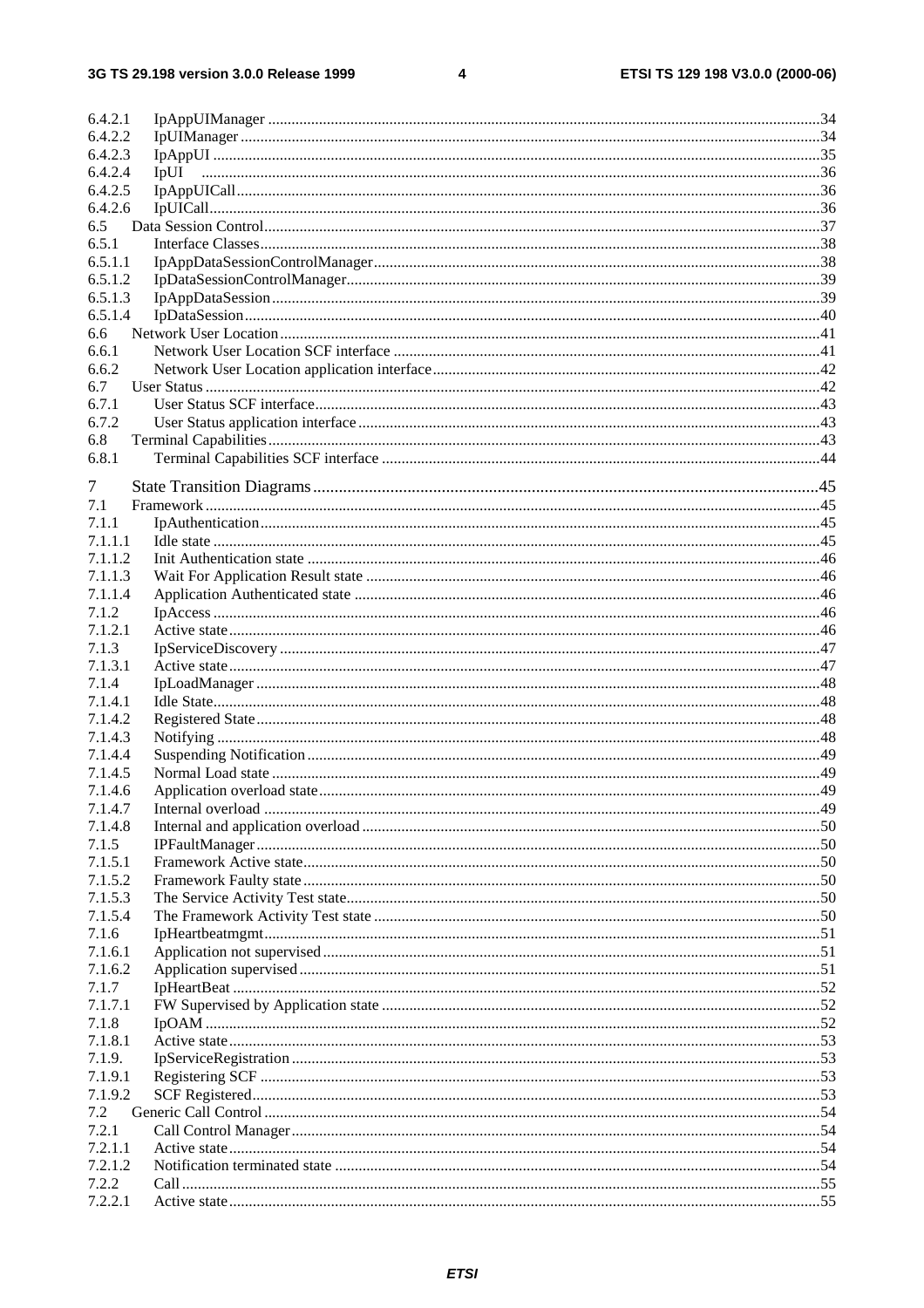#### $\overline{\mathbf{5}}$

| 7.2.2.1.1 |  |
|-----------|--|
| 7.2.2.1.2 |  |
| 7.2.2.3   |  |
| 7.2.2.4   |  |
| 7.2.2.5   |  |
| 7.3       |  |
| 7.3.1     |  |
| 7.3.1.1   |  |
|           |  |
| 7.3.1.2.  |  |
| 7.3.2     |  |
| 7.3.2.1   |  |
| 7.3.2.2   |  |
| 7.3.3     |  |
| 7.3.3.1   |  |
| 7.3.3.2   |  |
| 7.4       |  |
| 7.4.1     |  |
| 7.4.1.1   |  |
|           |  |
| 7.4.1.2   |  |
| 7.4.2     |  |
| 7.4.3     |  |
| 7.4.4     |  |
| 7.5       |  |
| 7.5.1     |  |
| 7.6       |  |
| 7.6.1     |  |
|           |  |
| 8         |  |
| 8.1       |  |
| 8.1.1     |  |
| 8.1.2     |  |
|           |  |
| 8.1.2.1   |  |
| 8.1.2.2   |  |
| 8.1.2.3   |  |
| 8.1.2.4   |  |
| 8.1.3     |  |
| 8.1.3.1   |  |
| 8.1.3.2   |  |
| 8.1.3.3   |  |
| 8.1.3.4   |  |
| 8.1.3.5   |  |
|           |  |
| 8.1.3.6   |  |
| 8.1.4     |  |
| 8.1.4.1   |  |
| 8.1.4.2   |  |
| 8.1.4.3   |  |
| 8.1.4.4   |  |
| 8.1.4.5   |  |
| 8.1.4.6   |  |
| 8.1.4.7   |  |
| 8.1.4.8   |  |
|           |  |
| 8.1.4.9   |  |
| 8.1.4.10  |  |
| 8.1.4.11  |  |
| 8.1.4.12  |  |
| 8.1.4.13  |  |
| 8.1.4.14  |  |
| 8.1.4.15  |  |
| 8.1.4.16  |  |
| 8.1.4.17  |  |
| 8.1.4.18  |  |
| 8.1.4.19  |  |
|           |  |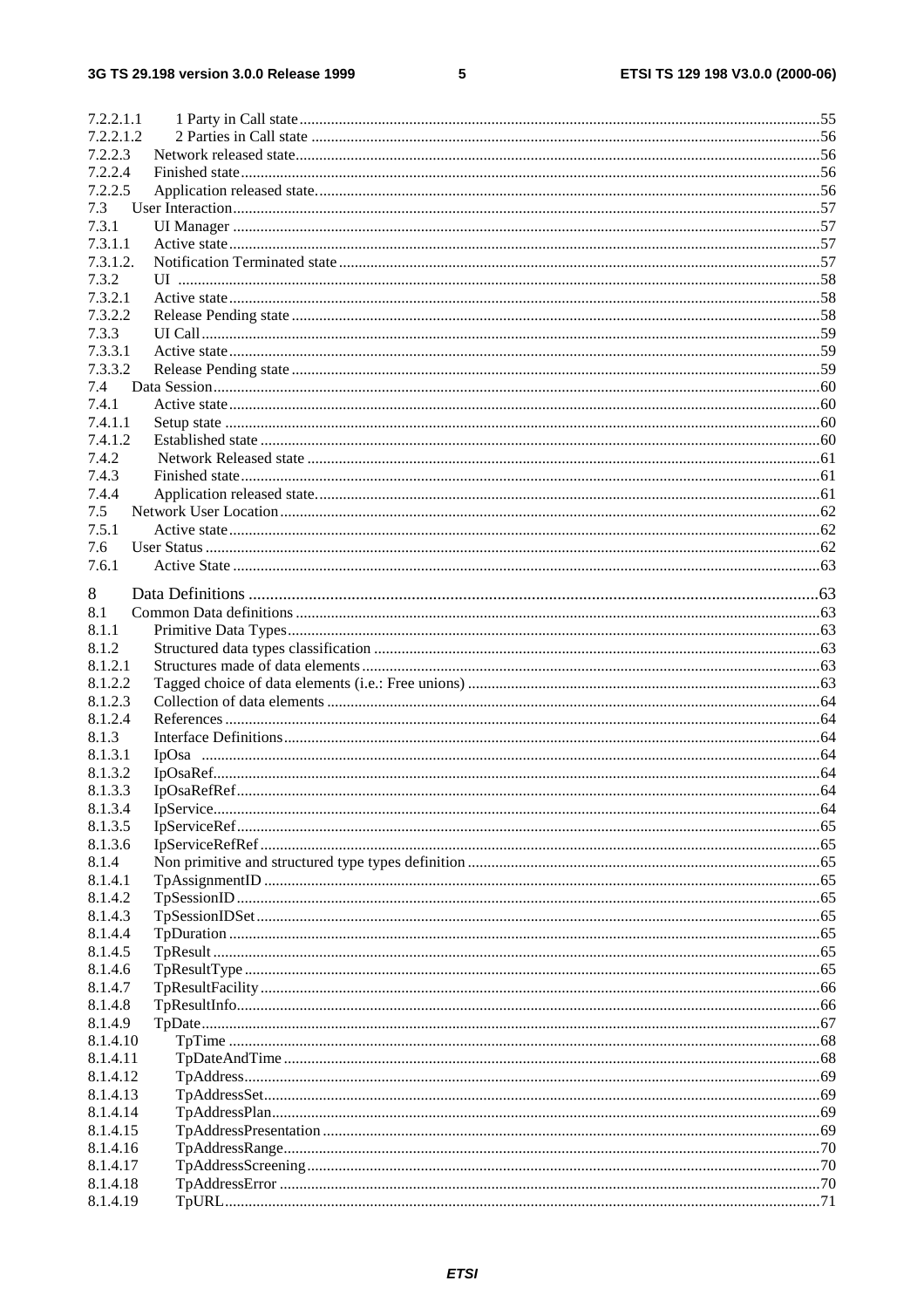#### $\bf 6$

| 8.1.4.20 |                  |     |
|----------|------------------|-----|
| 8.1.4.21 |                  |     |
| 8.1.4.22 |                  |     |
| 8.1.4.23 |                  |     |
| 8.1.4.24 |                  |     |
| 8.1.4.25 |                  |     |
| 8.1.4.26 |                  |     |
| 8.2      |                  |     |
| 8.2.1    |                  |     |
| 8.2.1.1  |                  |     |
| 8.2.1.2  |                  |     |
| 8.2.1.3  |                  |     |
| 8.2.1.4  |                  |     |
| 8.2.1.5  |                  |     |
| 8.2.1.6  |                  |     |
|          |                  |     |
| 8.2.1.7  |                  |     |
| 8.2.1.8  |                  |     |
| 8.2.1.9  |                  |     |
| 8.2.1.10 |                  |     |
| 8.2.1.11 |                  |     |
| 8.2.1.12 |                  |     |
| 8.2.1.13 |                  |     |
| 8.2.1.14 |                  |     |
| 8.2.1.15 |                  |     |
| 8.2.1.16 |                  |     |
| 8.2.1.17 |                  |     |
| 8.2.1.18 |                  |     |
| 8.2.1.19 |                  |     |
| 8.2.1.20 |                  |     |
| 8.2.1.21 |                  |     |
| 8.2.1.22 |                  |     |
| 8.2.1.23 |                  |     |
| 8.2.1.24 |                  |     |
| 8.2.1.25 |                  |     |
| 8.2.1.26 |                  |     |
| 8.2.2    |                  |     |
| 8.2.2.1  |                  |     |
| 8.2.2.2  |                  |     |
| 8.2.2.3  | TpAuthCapability | .77 |
| 8.2.2.4  |                  |     |
| 8.2.2.5  |                  |     |
| 8.2.2.6  |                  |     |
|          |                  |     |
| 8.2.2.7  |                  |     |
| 8.2.2.8  |                  |     |
| 8.2.2.9  |                  |     |
| 8.2.3    |                  |     |
| 8.2.3.1  |                  |     |
| 8.2.3.2  |                  |     |
| 8.2.3.3  |                  |     |
| 8.2.3.4  |                  |     |
| 8.2.3.5  |                  |     |
| 8.2.3.6  |                  |     |
| 8.2.3.7  |                  |     |
| 8.2.3.8  |                  |     |
| 8.2.3.9  |                  |     |
| 8.2.3.10 |                  |     |
| 8.2.3.11 |                  |     |
| 8.2.3.12 |                  |     |
| 8.2.3.13 |                  |     |
| 8.2.3.14 |                  |     |
| 8.2.3.15 |                  |     |
| 8.2.3.16 |                  |     |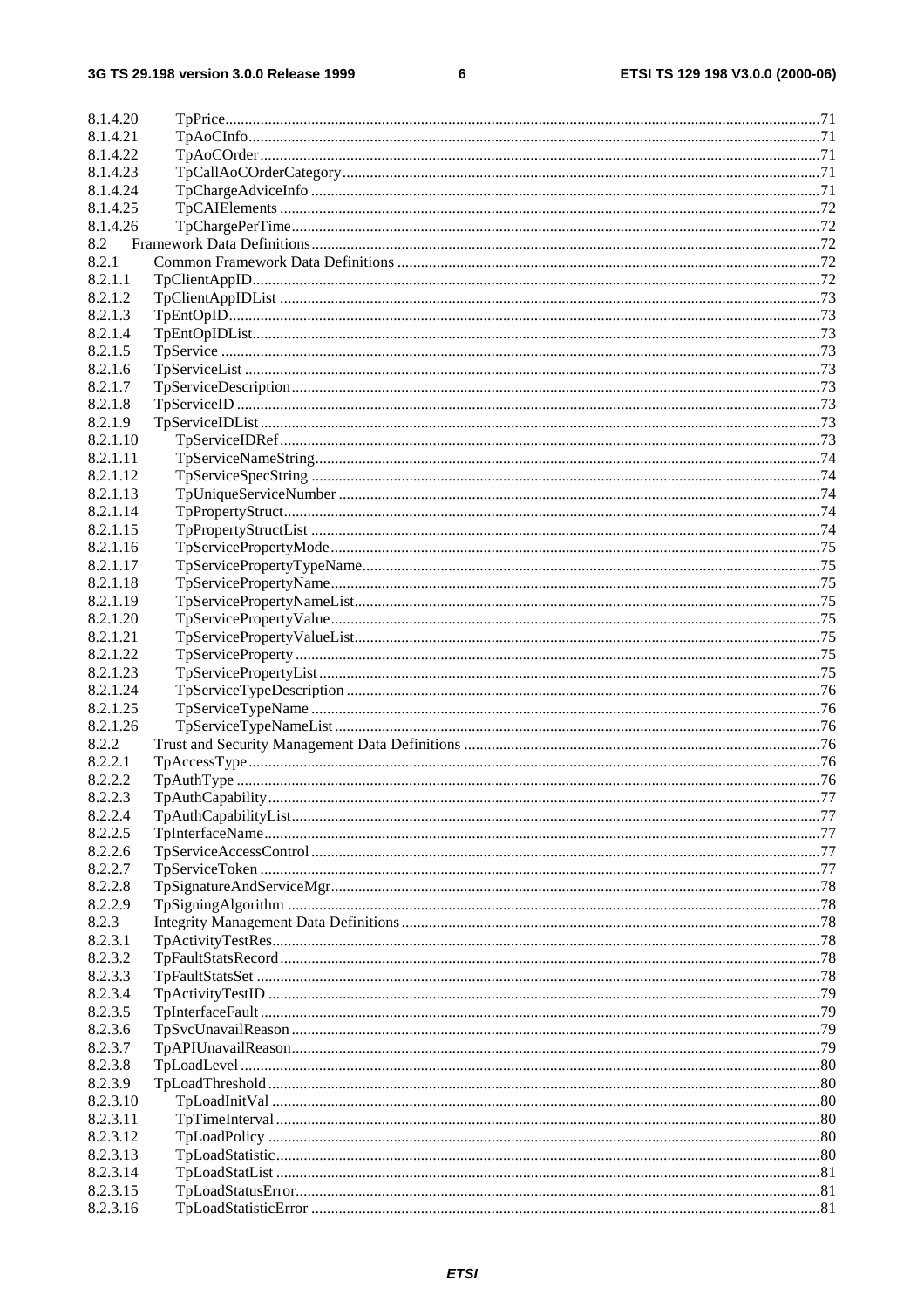#### $\overline{7}$

| 8.2.3.17           |      |  |
|--------------------|------|--|
| 8.3                |      |  |
| 8.3.1              |      |  |
| 8.3.1.1            |      |  |
| 8.3.1.2            |      |  |
| 8.3.1.3            |      |  |
| 8.3.1.4            |      |  |
| 8.3.1.5            |      |  |
| 8.3.1.6            |      |  |
| 8.3.1.7            |      |  |
| 8.3.1.8            |      |  |
| 8.3.1.9            |      |  |
| 8.3.1.10           |      |  |
| 8.3.2              |      |  |
| 8.3.2.1            |      |  |
| 8.3.2.2            |      |  |
|                    |      |  |
| 8.3.2.3            |      |  |
| 8.3.2.4<br>8.3.2.5 |      |  |
| 8.3.2.6            |      |  |
|                    |      |  |
| 8.3.3<br>8.3.3.1   |      |  |
|                    |      |  |
| 8.3.3.2<br>8.3.3.3 |      |  |
|                    |      |  |
| 8.3.3.4            |      |  |
| 8.3.3.5            |      |  |
| 8.3.3.6            |      |  |
| 8.3.3.7            |      |  |
| 8.3.3.8            |      |  |
| 8.3.3.9            |      |  |
| 8.3.3.10           |      |  |
| 8.3.3.11           |      |  |
| 8.3.3.12           |      |  |
| 8.3.3.13           |      |  |
| 8.3.3.14           |      |  |
| 8.3.3.15           |      |  |
| 8.3.3.16           |      |  |
| 8.3.3.17           |      |  |
| 8.3.3.18           |      |  |
| 8.3.3.19           |      |  |
| 8.3.3.20           |      |  |
| 8.3.3.21           |      |  |
| 8.3.3.22           |      |  |
| 8.3.3.23           |      |  |
| 8.3.3.24           |      |  |
| 8.3.3.25           |      |  |
| 8.3.3.26           |      |  |
| 8.3.3.27           |      |  |
| 8.3.3.28           |      |  |
| 8.3.3.29           |      |  |
| 8.3.3.30           |      |  |
| 8.3.3.31           |      |  |
| 8.3.3.32           |      |  |
| 8.3.3.33           |      |  |
| 8.3.3.34           |      |  |
| 8.4                |      |  |
| 8.4.1              |      |  |
| 8.4.1.1            | IpUI |  |
| 8.4.1.2            |      |  |
| 8.4.1.3            |      |  |
| 8.4.1.4            |      |  |
| 8.4.1.5            |      |  |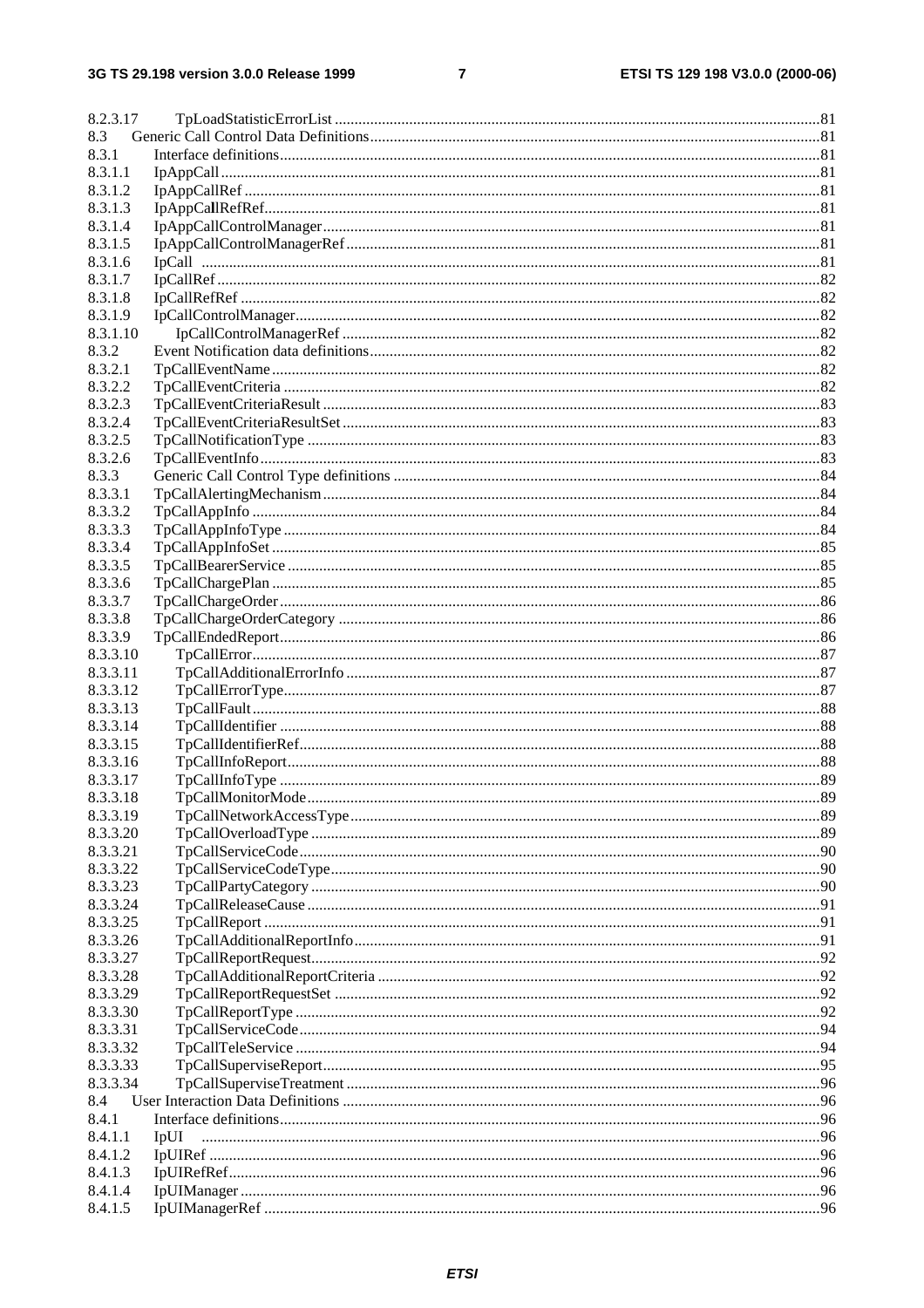#### $\pmb{8}$

| 8.4.1.6  |                          |  |
|----------|--------------------------|--|
| 8.4.1.7  |                          |  |
| 8.4.1.8  |                          |  |
| 8.4.1.9  |                          |  |
| 8.4.1.10 |                          |  |
| 8.4.2    |                          |  |
| 8.4.2.1  |                          |  |
| 8.4.2.2  |                          |  |
| 8.4.2.3  |                          |  |
| 8.4.2.4  |                          |  |
| 8.4.2.5  |                          |  |
| 8.4.2.6  |                          |  |
| 8.4.2.7  |                          |  |
| 8.4.2.8  |                          |  |
| 8.4.2.9  |                          |  |
| 8.4.2.10 |                          |  |
| 8.4.2.11 |                          |  |
| 8.4.2.12 |                          |  |
| 8.4.2.13 |                          |  |
| 8.4.2.14 |                          |  |
| 8.4.2.15 |                          |  |
| 8.4.2.16 |                          |  |
| 8.4.2.17 |                          |  |
| 8.4.2.18 |                          |  |
| 8.5      |                          |  |
| 8.5.1    |                          |  |
| 85.1.1   |                          |  |
| 8.5.1.2  |                          |  |
|          |                          |  |
| 8.5.1.3  |                          |  |
| 8.5.1.4  |                          |  |
| 8.5.1.5  |                          |  |
| 8.5.1.6  |                          |  |
| 8.5.1.7  |                          |  |
| 8.5.1.8  |                          |  |
| 8.5.1.9  |                          |  |
| 8.5.1.10 |                          |  |
| 8.5.2    |                          |  |
| 8.5.2.1  |                          |  |
| 8.5.2.2  | TpDataSessionMonitorMode |  |
| 8.5.2.3  |                          |  |
| 8.5.2.4  |                          |  |
| 8.5.2.5  |                          |  |
| 8.5.2.6  |                          |  |
| 8.5.2.7  |                          |  |
| 8.5.2.8  |                          |  |
| 8.5.2.9  |                          |  |
| 8.5.2.10 |                          |  |
| 8.5.2.11 |                          |  |
| 8.5.2.12 |                          |  |
| 8.5.2.13 |                          |  |
| 8.5.2.14 |                          |  |
| 8.5.2.15 |                          |  |
| 8.5.2.16 |                          |  |
| 8.5.2.17 |                          |  |
| 8.5.2.18 |                          |  |
| 8.5.2.19 |                          |  |
| 8.5.2.20 |                          |  |
| 8.5.2.21 |                          |  |
| 8.5.2.22 |                          |  |
| 8.5.2.23 |                          |  |
| 8.5.2.24 |                          |  |
| 8.5.2.25 |                          |  |
|          |                          |  |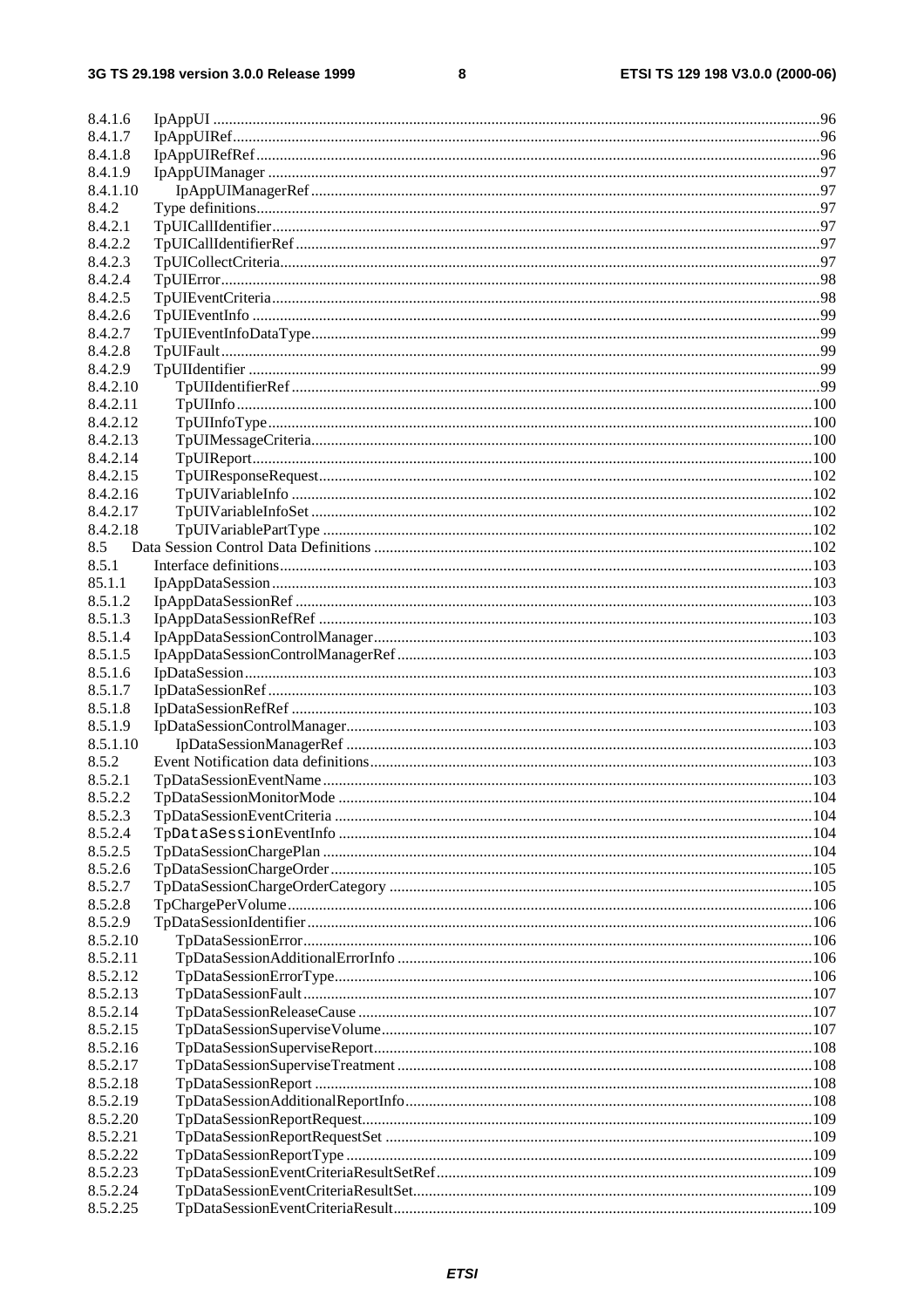#### $\boldsymbol{9}$

| 8.6     |  |
|---------|--|
| 8.6.1   |  |
| 8.6.1.1 |  |
| 8.6.1.2 |  |
| 8.6.1.3 |  |
| 8.6.1.4 |  |
| 8.6.1.5 |  |
| 8.6.1.6 |  |
| 8.6.2   |  |
| 8.6.2.1 |  |
| 8.6.2.2 |  |
| 8.6.2.3 |  |
| 8.6.2.4 |  |
| 8.6.2.5 |  |
| 8.6.2.6 |  |
| 8.6.3   |  |
| 8.6.3.1 |  |
| 8.6.3.2 |  |
| 8.6.3.3 |  |
| 8.6.3.4 |  |
| 8.7     |  |
| 8.7.1.1 |  |
| 8.7.1.2 |  |
| 8.7.1.3 |  |
| 8.8     |  |
| 8.8.1   |  |
| 8.8.1.1 |  |
| 8.8.1.2 |  |
| 8.8.2   |  |
| 8.8.2.1 |  |
| 8.8.2.2 |  |
| 8.8.2.3 |  |
|         |  |
| 9       |  |
| 9.1     |  |
| 9.2     |  |
| 9.2.1   |  |
| 9.2.2   |  |
| 9.2.3   |  |
| 9.2.4   |  |
| 9.2.4   |  |
| 9.3     |  |
| 9.3.1   |  |
| 9.3.2   |  |
| 9.3.3   |  |
| 9.4     |  |
| 9.4.1   |  |
| 9.4.2   |  |
| 9.5     |  |
| 9.6     |  |
| 9.6.1   |  |
| 9.6.2   |  |
| 9.6.3   |  |
| 9.6.4   |  |
|         |  |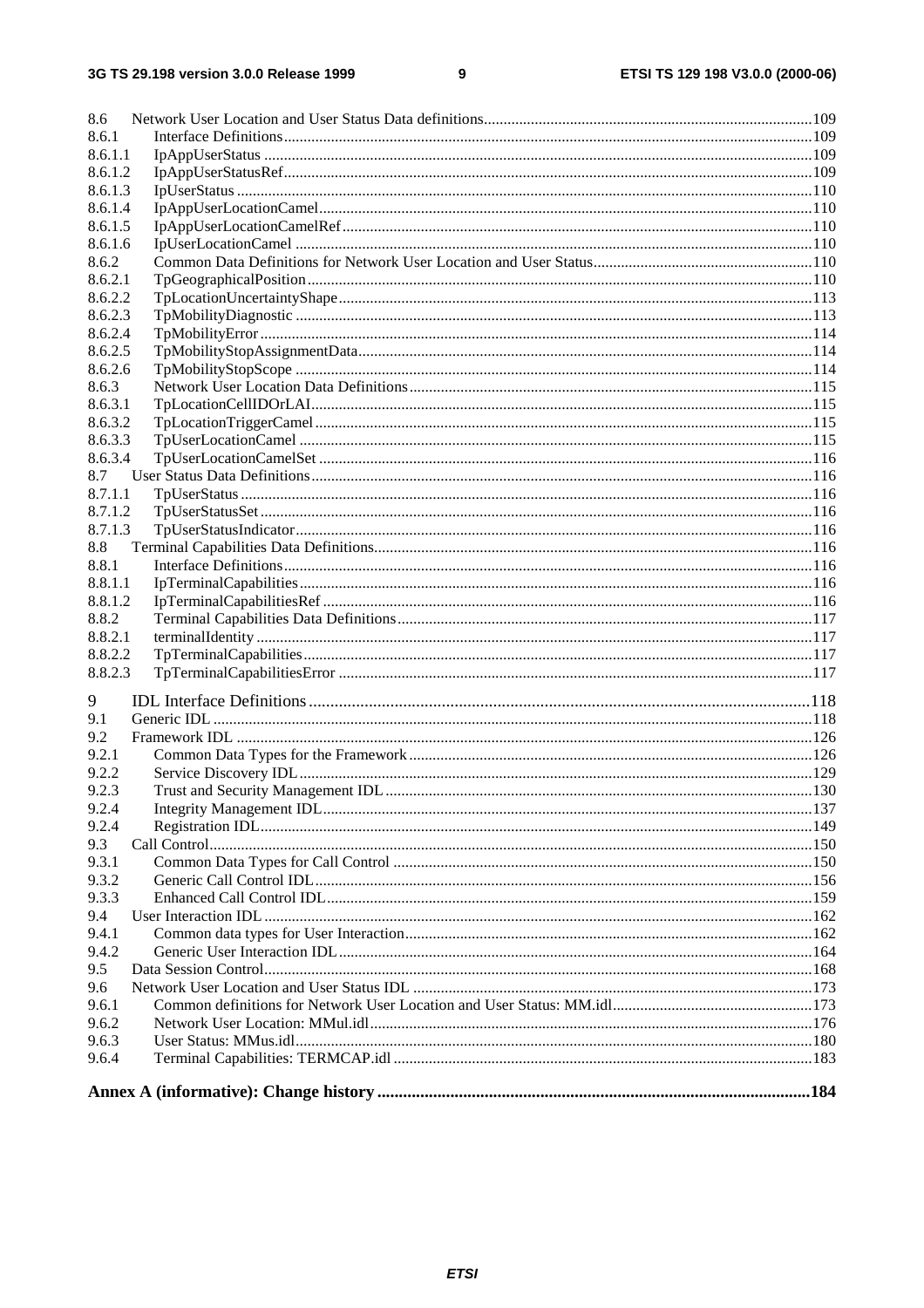# Foreword

This Technical Specification has been produced by the 3<sup>rd</sup> Generation Partnership Project (3GPP).

The contents of the present document are subject to continuing work within the TSG and may change following formal TSG approval. Should the TSG modify the contents of the present document, it will be re-released by the TSG with an identifying change of release date and an increase in version number as follows:

Version x.y.z

where:

- x the first digit:
	- 1 presented to TSG for information;
	- 2 presented to TSG for approval;
	- 3 or greater indicates TSG approved document under change control.
- y the second digit is incremented for all changes of substance, i.e. technical enhancements, corrections, updates, etc.
- z the third digit is incremented when editorial only changes have been incorporated in the document.

# 1 Scope

This document specifies the stage 3 of the Open Service Architecture (OSA) Application Programming Interface (API). The concepts and the functional architecture of the Open Service Architecture (API) are described by TS 23.127[2]. This document describes the stage 3 specification of the Open Service Architecture API.

The Open Service Architecture defines an architecture that enables service providers to make use of network functionality through an open standardised interface, i.e. the OSA API. The network functionality is describes as Service Capability Servers. Within the OSA concepts the following Service Capability Servers are identified:

- − CAMEL Service Environment (see in TS 23.078 [4])
- − WAP execution platform (i.e. WAP Gateway & WAP Push Proxy, see in [13] )
- − Home Location Register (HLR)

The stage 3 documentation of the OSA R'99 API consists of two parts:

The API specification (Part 1).

This is a normative stage 3 specification of the capabilities of the OSA R'99 API and describes the OSA API interface classes, containing class diagrams (see section 6), state transition diagrams (see section 7), SDLs (see section 8), data type definitions (section 9), and the IDLs (see section 10).

The Mapping specification of the OSA R'99 API and the network protocols (Part2).

This is an informative specification to provide an example how the OSA API can be mapped on the network protocols (i.e. MAP [7], CAP[8] and WAP[9]). It is an informative document, since this mapping is considered as implementation/vendor dependent. On the other hand this mapping will provide potential service designers with a better understanding of the relationship of the OSA API interface classes and the behavior of the network associated to these interface classes.

The OSA API Stage 3 activity is performed jointly with ETSI SPAN3's Service Provider Access Requirements activity. The contents of this document is related to the jointly owned 3GPP & ETSI document referred as the API Master document, which contains the API interface descriptions that are common and differentiated between ETSI & 3GPP.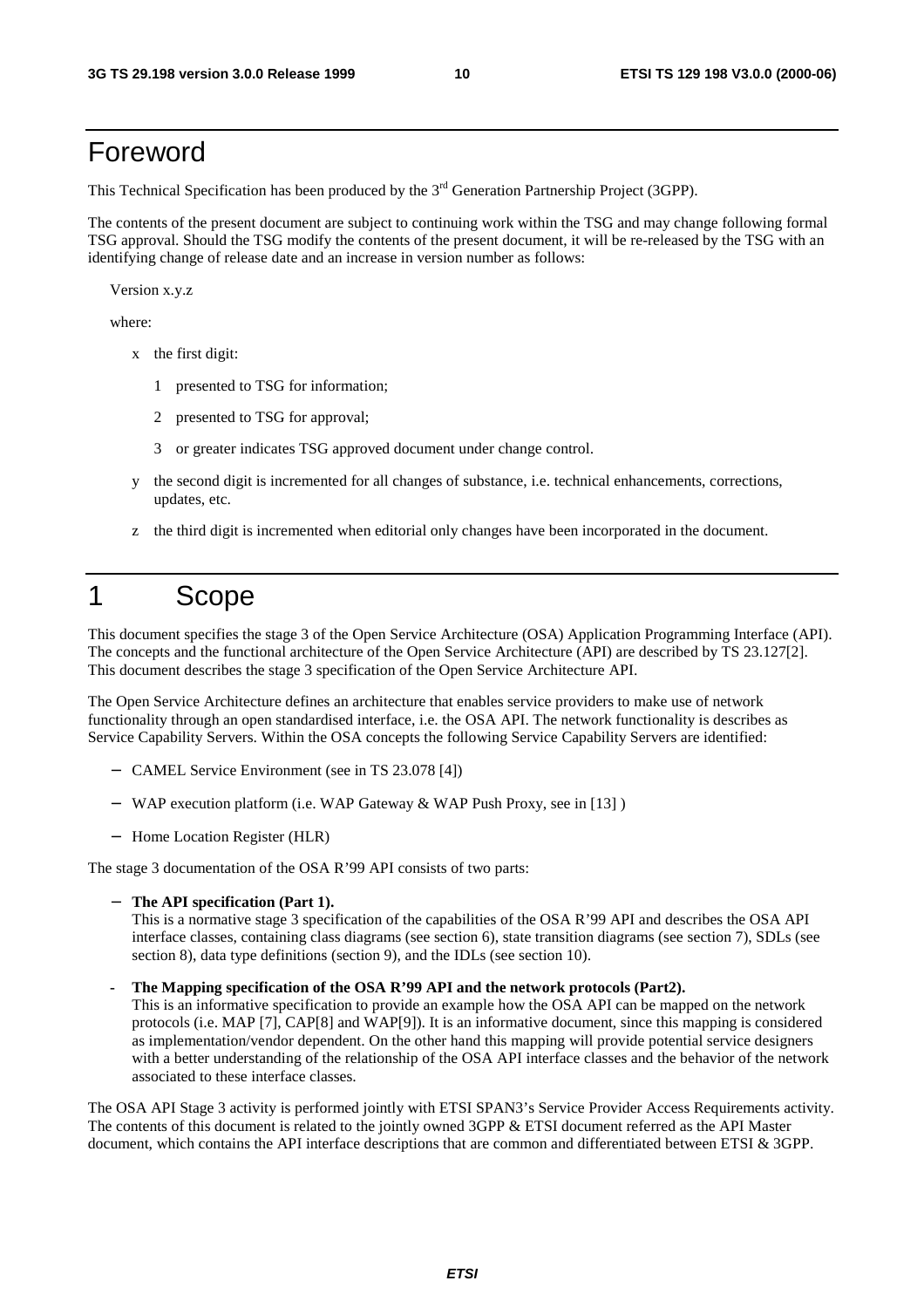# 2 References

References may be made to:

- a) Specific versions of publications (identified by date of publication, edition number, version number, etc.), in which case, subsequent revisions to the referenced document do not apply; or
- b) All versions up to and including the identified version (identified by "up to and including" before the version identity); or
- c) All versions subsequent to and including the identified version (identified by "onwards" following the version identity); or
- d) Publications without mention of a specific version, in which case the latest version applies.

A non-specific reference to an ETS shall also be taken to refer to later versions published as an EN with the same number.

| $[1]$  | 3G TR 21.905: "3G Vocabulary"                                                                                                             |
|--------|-------------------------------------------------------------------------------------------------------------------------------------------|
| $[2]$  | 3G TS 23.127: "Virtual Home Environment / Open Service Architecture"                                                                      |
| $[3]$  | 3G TS 23.057: "Mobile Station Application Execution Environment (MExE)"                                                                   |
| $[4]$  | 3G TS 23.078: "CAMEL Phase 3, stage 2"                                                                                                    |
| $[5]$  | 3G TS 22.101: "Universal Mobile Telecommunications System (UMTS): Service Aspects; Service<br>Principles"                                 |
| [6]    | World Wide Web Consortium Composite Capability/Preference Profiles (CC/PP): A user side<br>framework for content negotiation (www.w3.org) |
| $[7]$  | 3G TS 29.002: "Mobile Application Part (MAP)"                                                                                             |
| [8]    | 3G TS 29.078: "CAMEL Phase 3, , CAMEL Application Part (CAP) Specification"                                                               |
| $[9]$  | Wireless Application Protocol (WAP), Version 1.2, UAProf Specification (www.wapforum.org)                                                 |
| $[10]$ | Wireless Application Protocol (WAP), version 1.2, WAP Service Indication specification,<br>(www.wapforum.org)                             |
| $[11]$ | Wireless Application Protocol (WAP), version 1.2, WAP Push Architecture Overview<br>(www.wapforum.org)                                    |
| $[12]$ | Wireless Application Protocol (WAP), version 1.2, WAP Architecture (www.wapforum.org)                                                     |
| $[13]$ | SUN IDL Compiler (www.javasoft.com/products/jdk/idl/index.html)                                                                           |
| $[14]$ | UML Unified ModellingLanguage (www.rational.com/uml)                                                                                      |
| $[15]$ | Object Management Group (www.omg.org)                                                                                                     |
| [16]   | 3G TS 22.002: "Circuit Bearer Services supported by a PLMN"                                                                               |
| $[17]$ | 3G TS 22.003: "Circuit Teleservices supported by a PLMN"                                                                                  |
| $[18]$ | 3G TS 24.002: "Public Land Mobile Network (PLMN) Access Reference Configuration"                                                          |
| $[19]$ | ITU-T Q.763: "Signalling System No. 7 – ISDN user part formats and codes"                                                                 |
| $[20]$ | ITU-T Q.931: "ISDN user-network interface layer 3 specification for basic call control"                                                   |
| $[21]$ | ISO 8601: "Data elements and interchange formats -- Information interchange -- Representation of<br>dates and times"                      |
| $[22]$ | ISO 4217: "Codes for the representation of currencies and funds"                                                                          |
|        |                                                                                                                                           |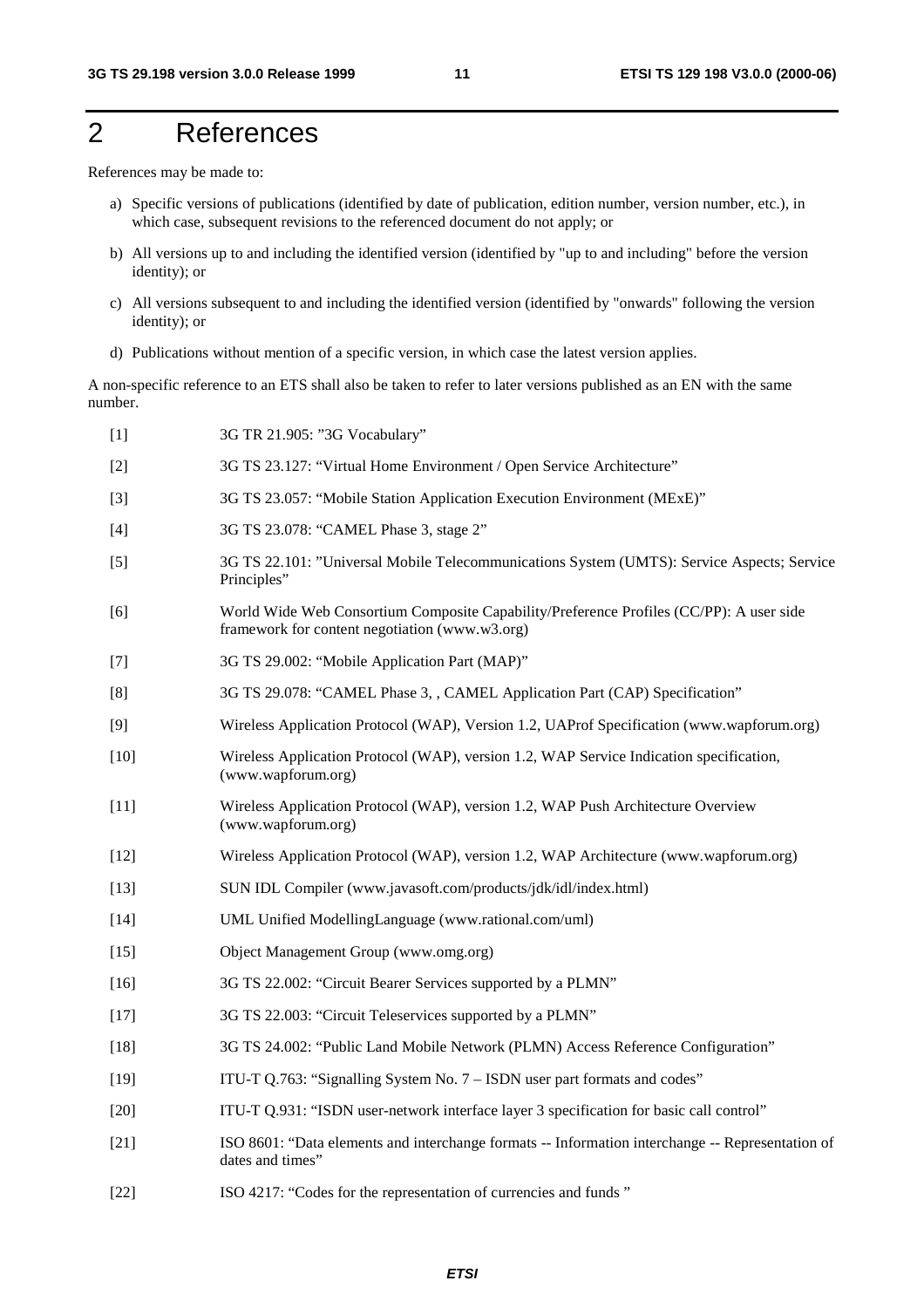# 3 Definitions and abbreviations

### 3.1 Definitions

For the purposes of this specification, the following definitions apply:

**Applications:** Services, which are designed using service capability features.

**Gateway:** Synonym for Service Capability Server. From the viewpoint of applications, a Service Capability Server can be seen as a gateway to the core network.

**HE-VASP:** Home Environment Value Added Service Provider. This is a VASP that has an agreement with the Home Environment to provide services.

**Home Environment:** responsible for overall provision of services to users

**Local Service:** A service, which can be exclusively provided in the current serving network by a Value Added Service Provider.

**OSA Interface:** Standardised Interface used by application to access service capability features.

**Personal Service Environment:** contains personalised information defining how subscribed services are provided and presented towards the user. The Personal Service Environment is defined in terms of one or more User Profiles.

**Service Capabilities:** Bearers defined by parameters, and/or mechanisms needed to realise services. These are within networks and under network control.

**Service Capability Feature:** Functionality offered by service capabilities that are accessible via the standardised OSA interface

**Service Capability Server**: Functional Entity providing OSA interfaces towards an application

**User Interface Profile:** Contains information to present the personalised user interface within the capabilities of the terminal and serving network.

**User Profile:** This is a label identifying a combination of one user interface profile, and one user services profile.

**User Services Profile:** Contains identification of subscriber services, their status and reference to service preferences.

**Value Added Service Provider:** provides services other than basic telecommunications service for which additional charges may be incurred.

**Virtual Home Environment:** A concept for personal service environment portability across network boundaries and between terminals.

Further definitions are given in TS 22.101 [5].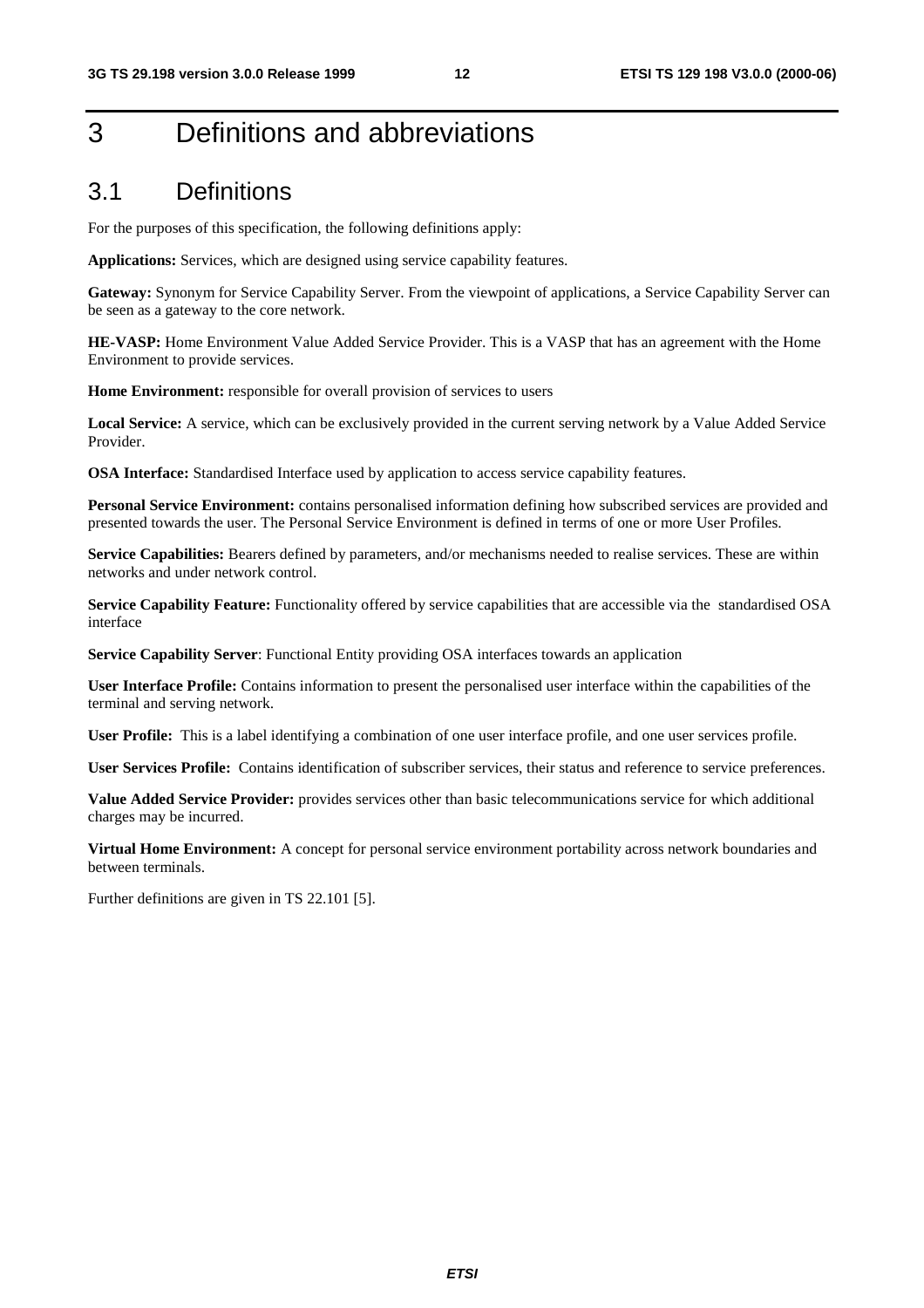# 3.2 Abbreviations

For the purposes of this TS the following abbreviations apply:

| <b>CAMEL</b> | <b>Customised Application For Mobile Network Enhanced Logic</b> |
|--------------|-----------------------------------------------------------------|
| <b>CSE</b>   | <b>Camel Service Environment</b>                                |
| <b>HE</b>    | Home Environment                                                |
| HE-VASP      | Home Environment Value Added Service Provider                   |
| <b>HLR</b>   | Home Location Register                                          |
| <b>IDL</b>   | Interface Description Language                                  |
| <b>MAP</b>   | <b>Mobile Application Part</b>                                  |
| ME           | Mobile Equipment                                                |
| <b>MExE</b>  | Mobile Station (Application) Execution Environment              |
| <b>MS</b>    | <b>Mobile Station</b>                                           |
| <b>MSC</b>   | Mobile Switching Centre                                         |
| <b>OSA</b>   | Open Service Architecture                                       |
| <b>PLMN</b>  | <b>Public Land Mobile Network</b>                               |
| <b>PSE</b>   | <b>Personal Service Environment</b>                             |
| SAT          | <b>SIM Application Tool-Kit</b>                                 |
| <b>SCP</b>   | <b>Service Control Point</b>                                    |
| <b>SIM</b>   | <b>Subscriber Identity Module</b>                               |
| <b>SMS</b>   | <b>Short Message Service</b>                                    |
| <b>SMTP</b>  | Simple Mail Transfer Protocol                                   |
| <b>USIM</b>  | User Service Identity Module                                    |
| <b>VASP</b>  | Value Added Service Provider                                    |
| <b>VHE</b>   | Virtual Home Environment                                        |
| WAP          | Wireless Application Protocol                                   |
| WGP          | Wireless Gateway Proxy                                          |
| WPP          | Wireless Push Proxy                                             |

Further abbreviations are given in the TR 21.905 [1].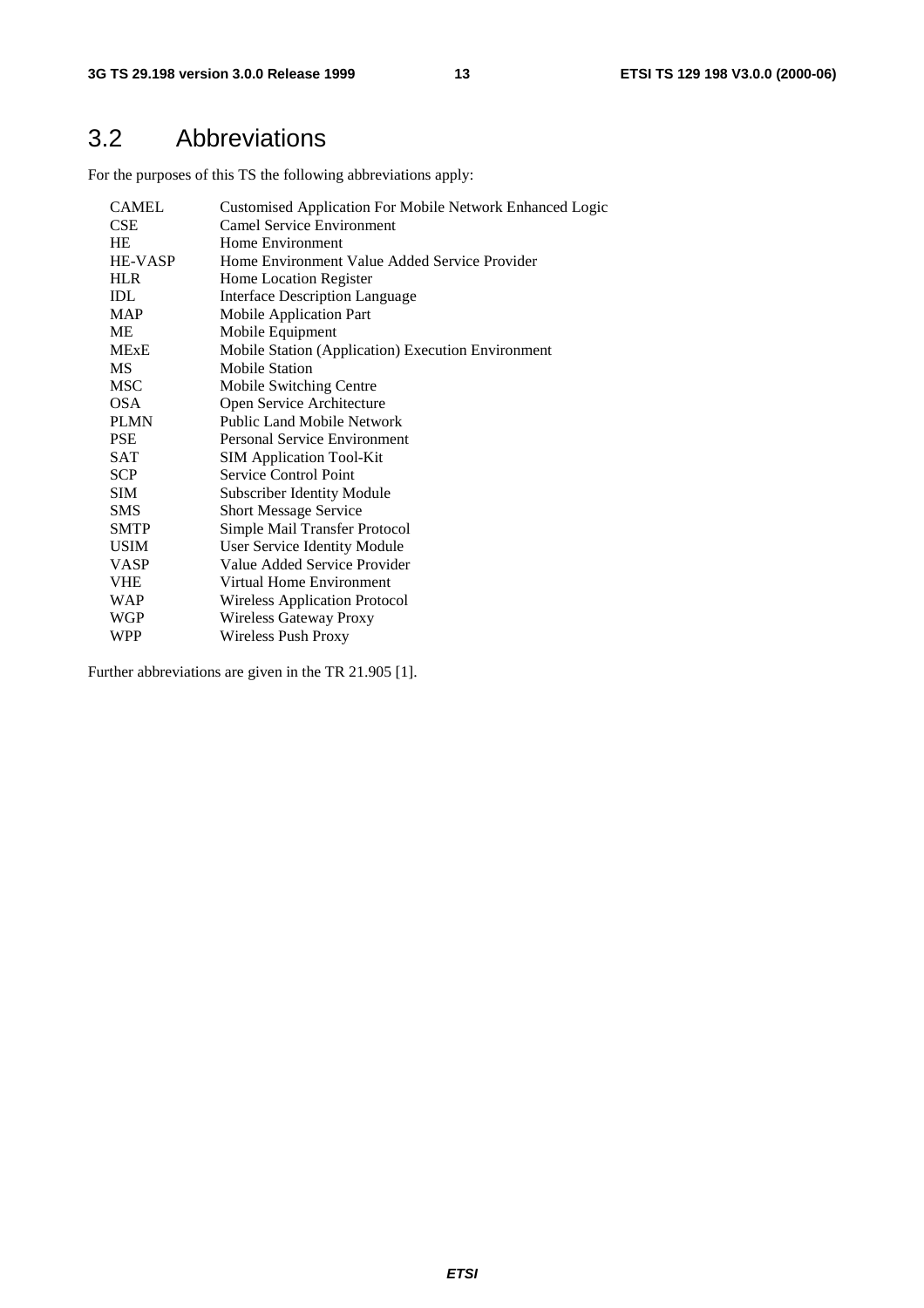# 4 Open Service Architecture

The concepts and Architecture of the Open Service Architecture are described within [2]. Within this stage 2 document several Service Capability Features are identified. However for OSA API Release 99, the set of addressed Service Capability Features are limited to the following:

- − Framework SCF
	- − Service Discovery interface
	- − Trust and Security Management interfaces (Initial Contact interfaces and Authentication interfaces)
	- − Integrity Management interfaces (Load Manager interfaces, Fault Manager interfaces, OAM interfaces, Heart Beat interfaces)
	- − Registration interfaces
- − Call Control SCF
- − User Interaction SCFs
	- − Generic User Interaction SCF
	- − Call User Interaction SCF
- − Network User Location SCF
- − User Status SCF
	- − Terminal Capabilities SCF
	- Data Session SCF

The Framework API contains interfaces between the Application Server and the Framework, and between Network Service Capability Server (SCS) and the Framework.

The User Profiles are limited to the Terminal Capabilities for OSA R'99. Therefore, only limited functionality is available for the security within OSA R'99. The Framework & Network SCSs provide the following security mechanisms for OSA R'99:

- − Checking the subscriber's registration to the SCS feature
- − Checking the subscriber's activation of the SCS feature
- − Checking the subscriber's privacy settings of the SCS feature

The purpose of the OSA API is to shield the complexity of the network, its protocols and specific implementation from the applications. This means that applications do not have to be aware of the network nodes a Service Capability Server interacts with in order to provide the Service Capability Features to the application. The specific underlying network and its protocols are transparent to the application.

For example, an application that has subscribed to the Network User Location SCF does not have to know whether the SCS provides location reports to the application based on information from the CSE or HLR. Similarly, the application does not have to know whether a message offered to the SCS for delivery to a terminal is actually sent by the SCS to the terminal via a WGP/WPP or SMS-C. It is the Service Capability Server that is capable of deciding how the message is to be sent. The OSA concept therefore leads to a shift of logic on dealing with the network from the applications to the Service Capability Servers.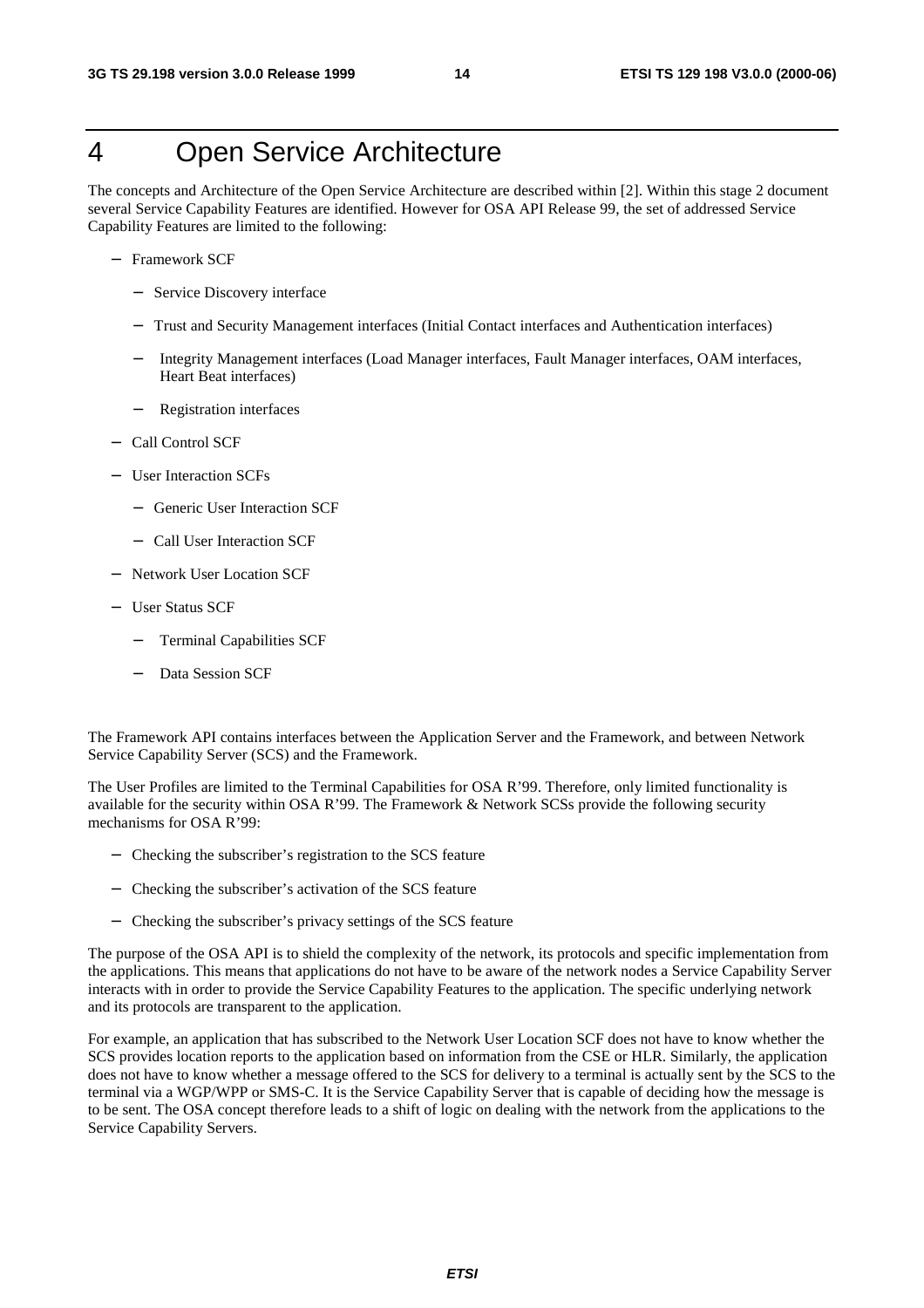# 5 Methodology

Following is a description of the methodology used for the establishment of stage 3 specification in the scope of 3GPP CN OSA.

# 5.1 Tools and Languages

The Unified Modelling Language (UML) [14] is used as the means to specify class and state transition diagrams. Additionally, Object Management Group's (OMG) [15] Interface Definition Language (IDL) is used as the means to programmatically define the interfaces. IDL files are either generated manually from class diagrams or by using a UML tool. In the case IDLs are manually written and/or being corrected manually, correctness has been verified using a CORBA2 (orbos/97-02-25) compliant IDL compiler, e.g. [13].

# 5.2 Packaging

A hierarchical packaging scheme is used to avoid polluting the global name space. The root is defined as:

#### org.threegpp.osa

Note that the CORBA module hierarchy defined in the IDLs does not necessrly parallels the logical UML package hierarchy.

# 5.3 Colours

For clarity, class diagrams follows a certain colour scheme. Blue for application interface packages and yellow for all the others.

# 5.4 Naming scheme

The following naming scheme is used for both documentation and IDLs.

#### **packages**

lowercase.

Using the domain-based naming (For example, org.threegpp.osa)

#### **classes, structures and types. Start with T**

TpCapitalizedWithInternalWordsAlsoCapitalized

#### **Exception class:**

TpClassNameEndsWithException

#### **Interface. Start with Ip:**

IpThisIsAnInterface

#### **constants:**

P\_UPPER\_CASE\_WITH\_UNDERSCORES\_AND\_START\_WITH\_P

#### **methods:**

firstWordLowerCaseButInternalWordsCapitalized()

#### **method's parameters**

firstWordLowerCaseButInternalWordsCapitalized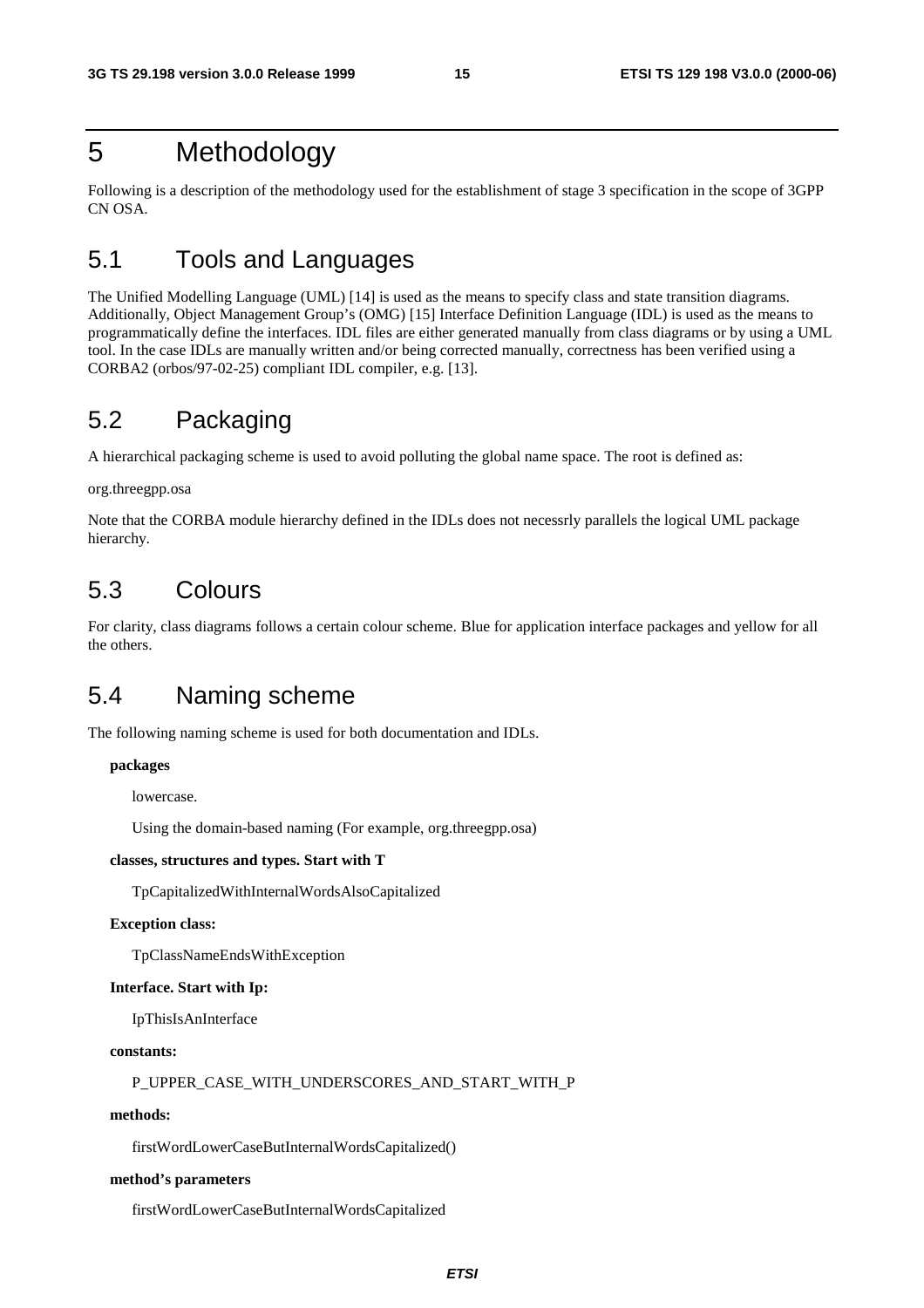#### **collections (set, array or list types)**

TpCollectionEndsWithSet

#### **class/structure members**

FirstWordAndInternalWordsCapitalized

Spaces in between words are not allowed.

# 5.5 Error results

As OMG IDL supports exception handling with high efficiency, OSA methods communicate errors in the form of CORBA exceptions of type TpGeneralException in the IDLs; the CORBA methods themselves always return void. But in the documentation, errors are communicated using a return parameter of type TpGeneralResult.

# 5.6 References

In the interface specification whenever parameters are to be passed by reference, the "Ref" suffix is appended to their corresponding data type (e.g. IpAnInterfaceRef anInterface), a reference can also be viewed as a logical indirection. Therefore, structured or primitive data type passed as *out* parameters are references. An interface passed as an *in* parameter is also a reference but an interface passed as an *out* parameter is a double indirection (i.e.: RefRef)

| <b>Original Data type</b> | <b>IN</b> parameter declaration | <b>OUT</b> parameter declaration |
|---------------------------|---------------------------------|----------------------------------|
| TpPrimitive               | parm : IN TpPrimitive           | parm : OUT TpPrimitiveRef        |
| TpStructured              | parm : IN TpStructured          | parm: OUT TpStructuredRef        |
| IpInterface               | parm : IN IpInterfaceRef        | parm : OUT IpInterfaceRefRef     |

In IDL, however, the following rules apply:

- Interfaces are implicitly passed by reference.
- out parameters are also implicitly passed by reference.

This leads to:

- Interface as an *in* parameter: Passed by Reference.
- Structure or primitive type as an *in* parameter: Passed by Value.
- Structure or primitive type as an *out* parameter: Passed by Reference.
- Interface as an *out* parameter: As reference passed by reference.

To simplify the documentation without adding ambiguities, parameters (interfaces, structures and primitive data types) are used as is when specified as *in* or *out* parameters in the IDL. This means that there will be no "Ref" added after the data types of parameters in the IDL.

# 5.7 Number of out parameters

In order to support mapping to as many languages as possible, there is only 1 out parameter allowed per operation.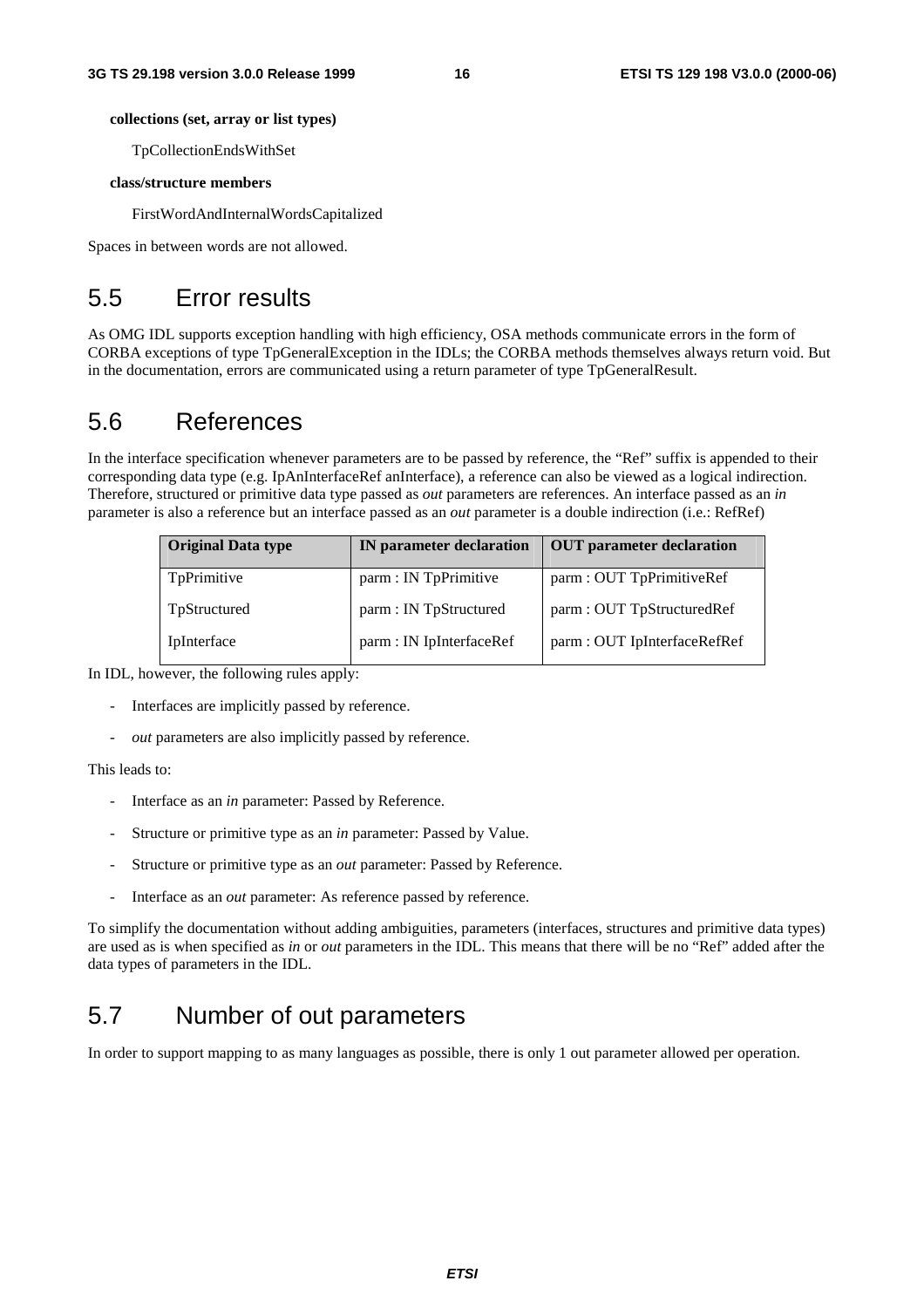### 5.8 Strings and Collections

For character strings, the *String* data type is used without regard to the maximum length of the string. In IDL, the data type *String* is typedefed**<sup>1</sup>** from the CORBA primitive *string*. This CORBA primitive is made up of a length and a variable array of byte.

For homogeneous collections of instances of a particular data type the following naming scheme is used: <datatype>Set. In OMG IDL, this maps to a sequence of the data type. A CORBA sequence is implicitly made of a length and a variable array of elements of the same type.

*Example***:** typedef sequence<TpSessionID> TpSessionIDSet;

Collection types can be implemented (for example, in C++) as a structure containing an integer for the *number* part, and an array for the *data* part.

*Example:* The TpAddressSet data type may be defined in C++ as:

```
typedef struct {
   short number;
   TpAddress address [];
} TpAddressSet;
```
The array "address" is allocated dynamically with the exact number of required TpAddress elements based on "number".

### 5.9 Prefixes

OSA constants and data types are not defined in the global name space but in the *org.threegpp.osa* module.

# 5.10 Naming space across CORBA modules

The following shows the naming space used in this specification.

```
module org {
   module threegpp { // cannot use 3gpp, names need to start with letter
       module osa {
           // The fully qualified name of the following constant
           // is org::threegpp::osa::P_THIS_IS_AN_OSA_GLOBAL_CONST
           const long P_THIS_IS_AN_OSA_GLOBAL_CONST= 1999;
           // Add other OSA global constants and types here
           module framework {
             // no scoping required to access P_THIS_IS_AN_OSA_GLOBAL_CONST
```
**<sup>1</sup>** A *typedef* is a type definition declaration in IDL.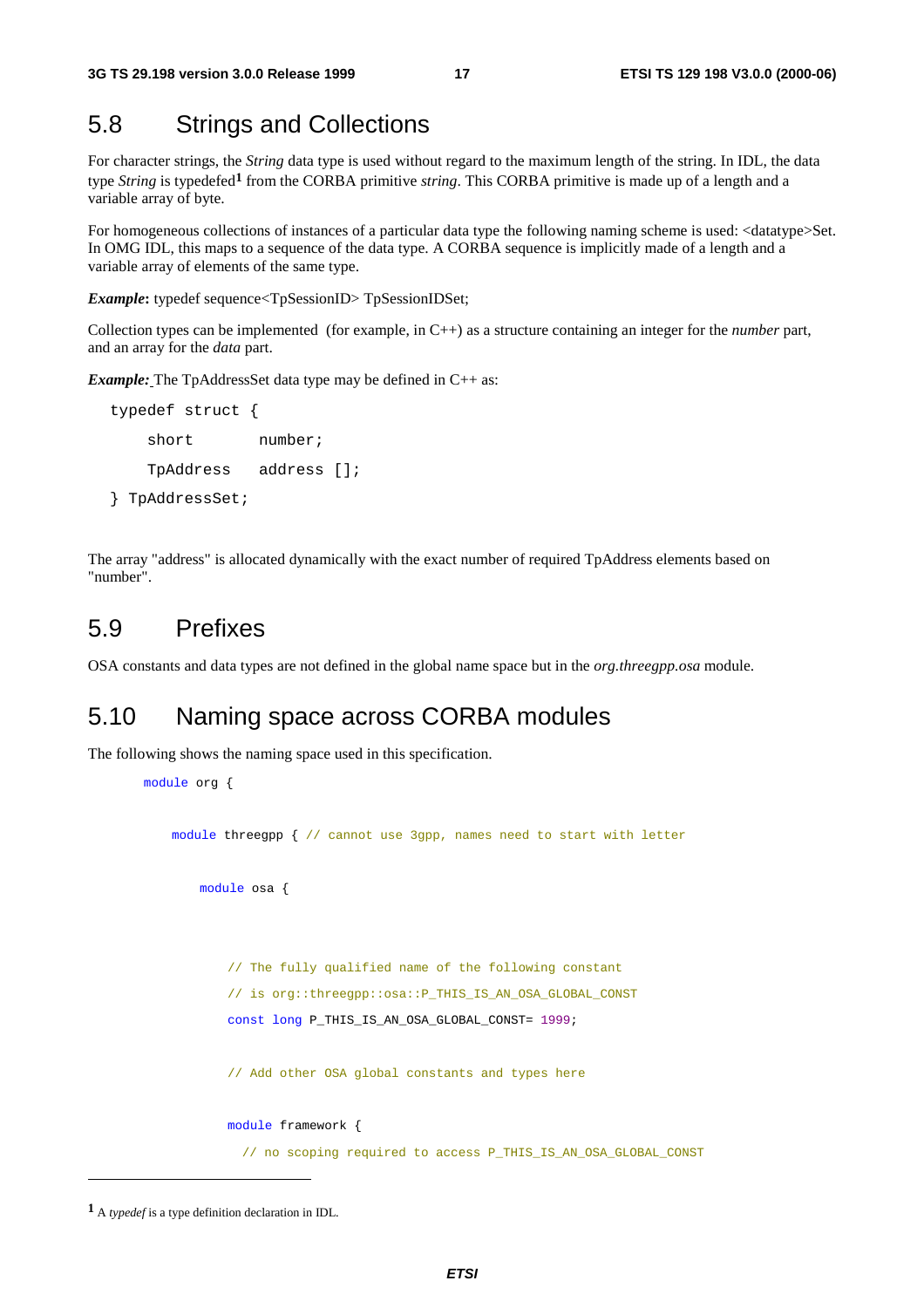```
const long P_FW_CONST= THIS_IS_AN_OSA_GLOBAL_CONST;
           };
           module mm {
              // scoping required to access P_FW_CONST
            const long P_M_CONST= framework::P_FW_CONST;
           };
       };
  };
};
```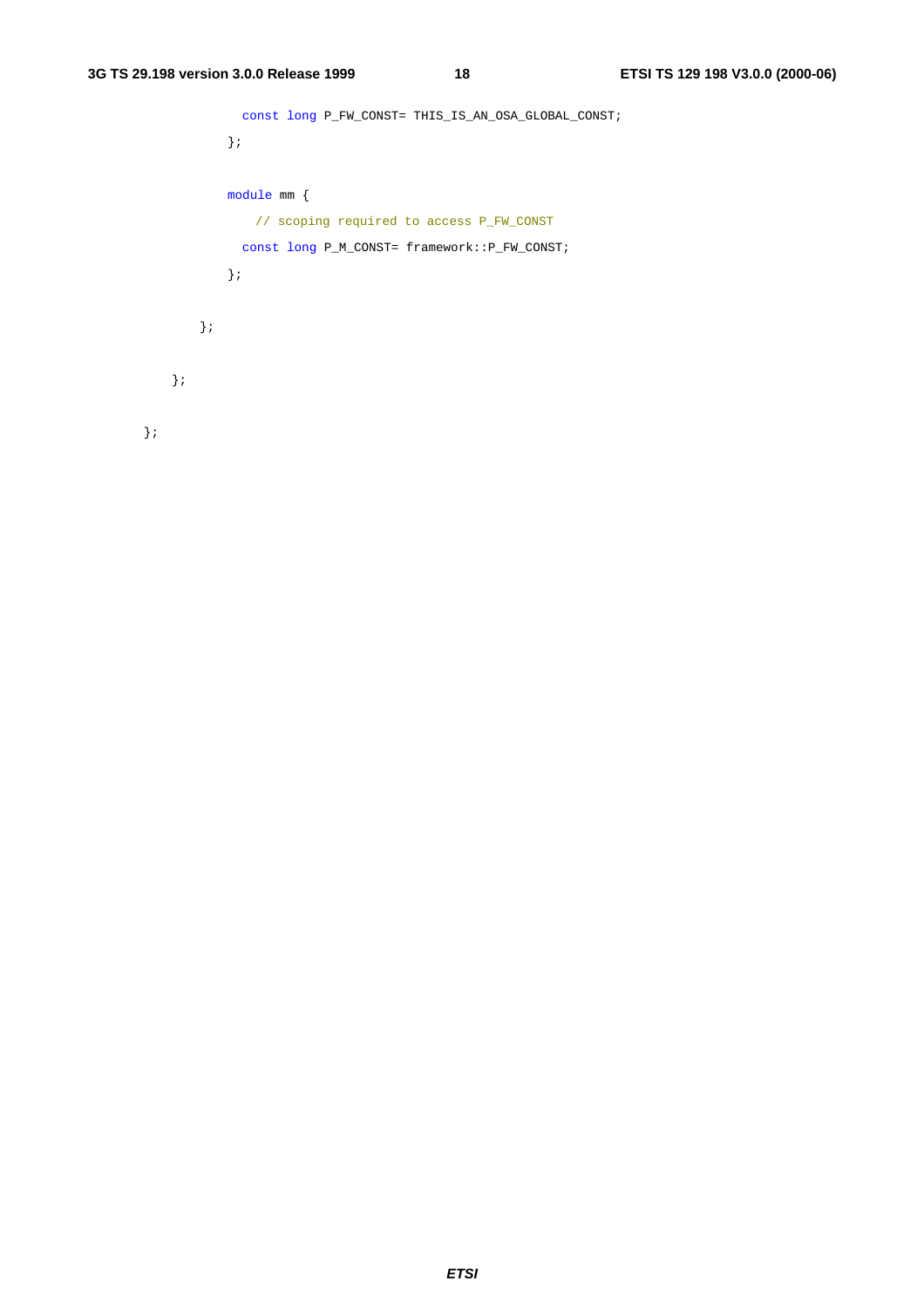# 6 Class diagrams

Class diagrams are specified in UML: interface classes are shown as interface names within shaded rectangular boxes; relationships and generalizations as lines connecting pairs of interface classes.

All OSA interface classes should be packaged into the org.threegpp.osa module. Further sub-packaging is an implementation decision, but this section proposes a way to do it. Using this recommended packaging, a top-down approach is followed in the subsequent sections. Note that UML packaging is only a logical packaging and does not necessarily reflects IDL packaging.

# 6.1 Class diagrams common across OSA

All application and framework interfaces inherit from IpOsa interface. Network Service Capability Features on the other hand inherit from the common IpService interface. The corresponding interfaces that must be implemented by the application (e.g. for API callbacks) are denoted as 'Application Interface'.



**Figure 6-1: OSA base interfaces**

### 6.1.1 Base OSA interface

All application and framework interfaces inherit from the following interface.

| < <lnterface>&gt;</lnterface> |
|-------------------------------|
| <b>IpOsa</b>                  |
|                               |
|                               |
|                               |

### 6.1.2 Generic Service Capability Feature interface

All Network SCF's interfaces inherit from the following interface.

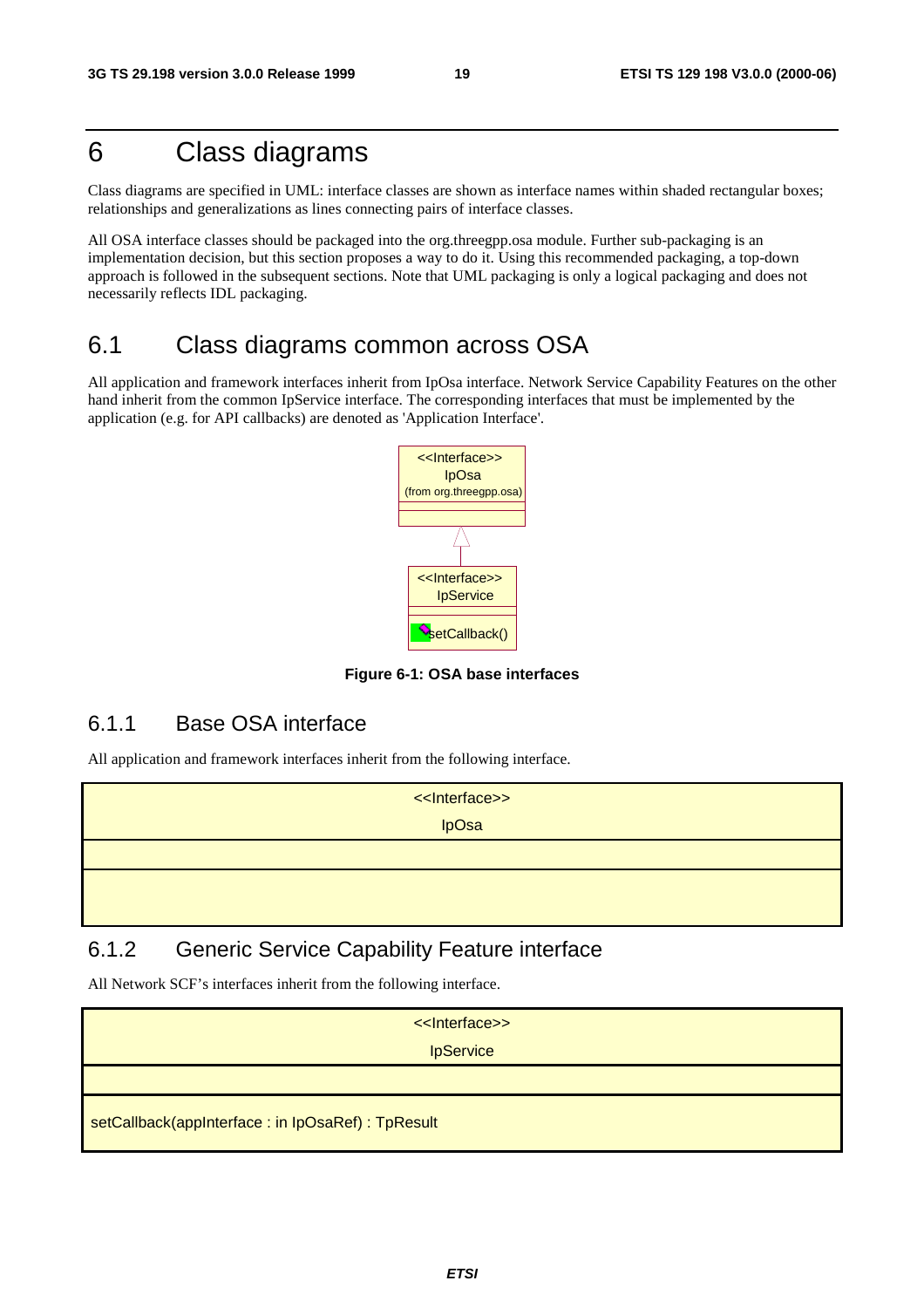# 6.2 Class diagrams for the Framework

This section specifies the class diagrams that define the Framework, and proposes a way to package them.

### 6.2.1 Top level Framework packages

The top level view of the Framework consists of the following four packages:



**Figure 6-2: Framework top level packages**

The first two packages are de-composed in the following way:





#### Consists of

- *PServiceDiscovery*
- *PTrustAndSecurityMgmt*
- *PIntegrityMgmt*

The latter two packages contain only one interface each:

- PFWFramework consists of the *Service Registration* Interface
- PSvcFramework consists of the *Service Factory* Interface

The top-level packages are de-composed as described above; between some of the resulting sub-packages there are dependencies, that reflect dependencies between any two classes in the sub-package. The following figure shows all this.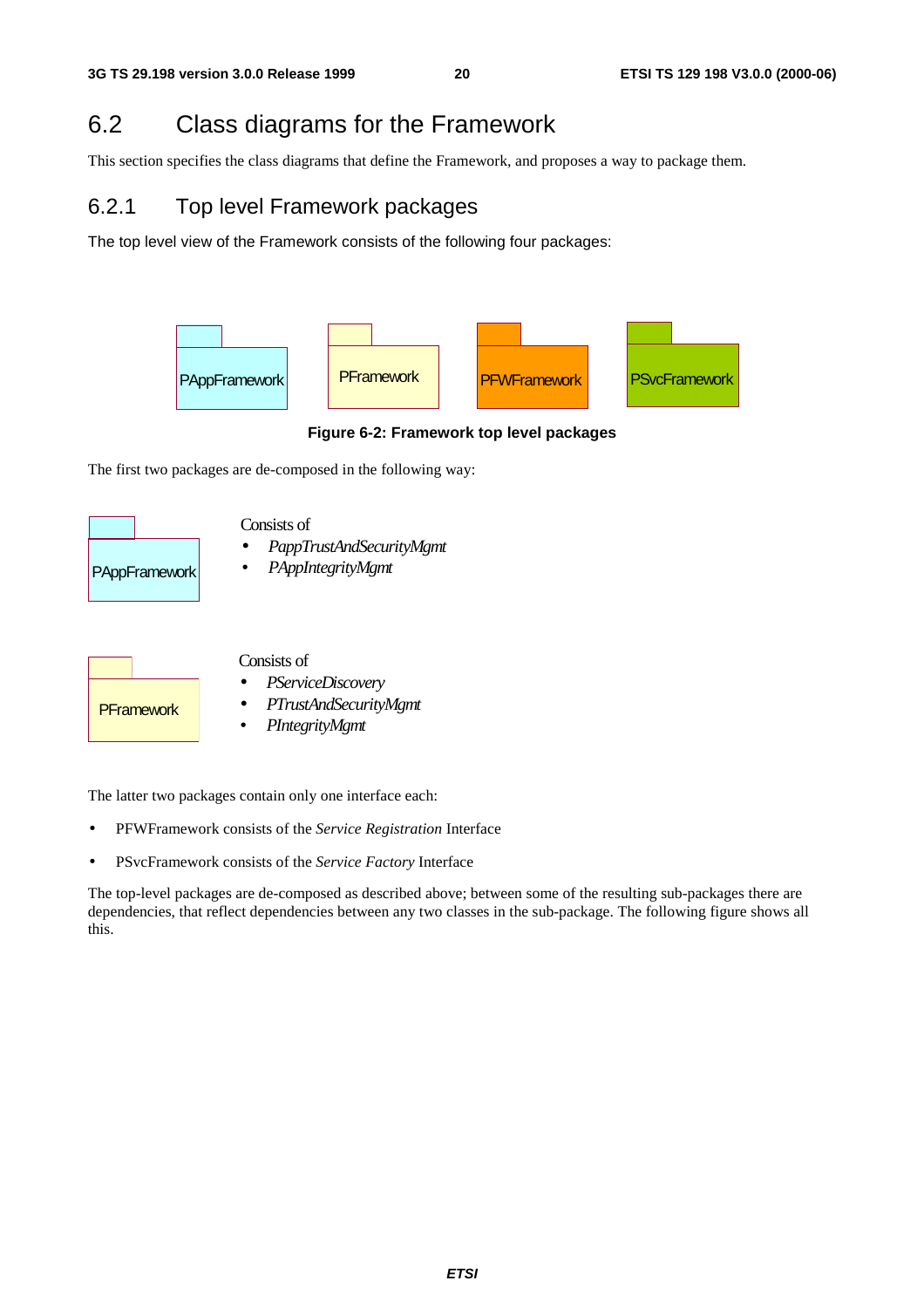



### 6.2.2 Service Discovery



#### **Figure 6-4: Service Discovery Class Diagrams**

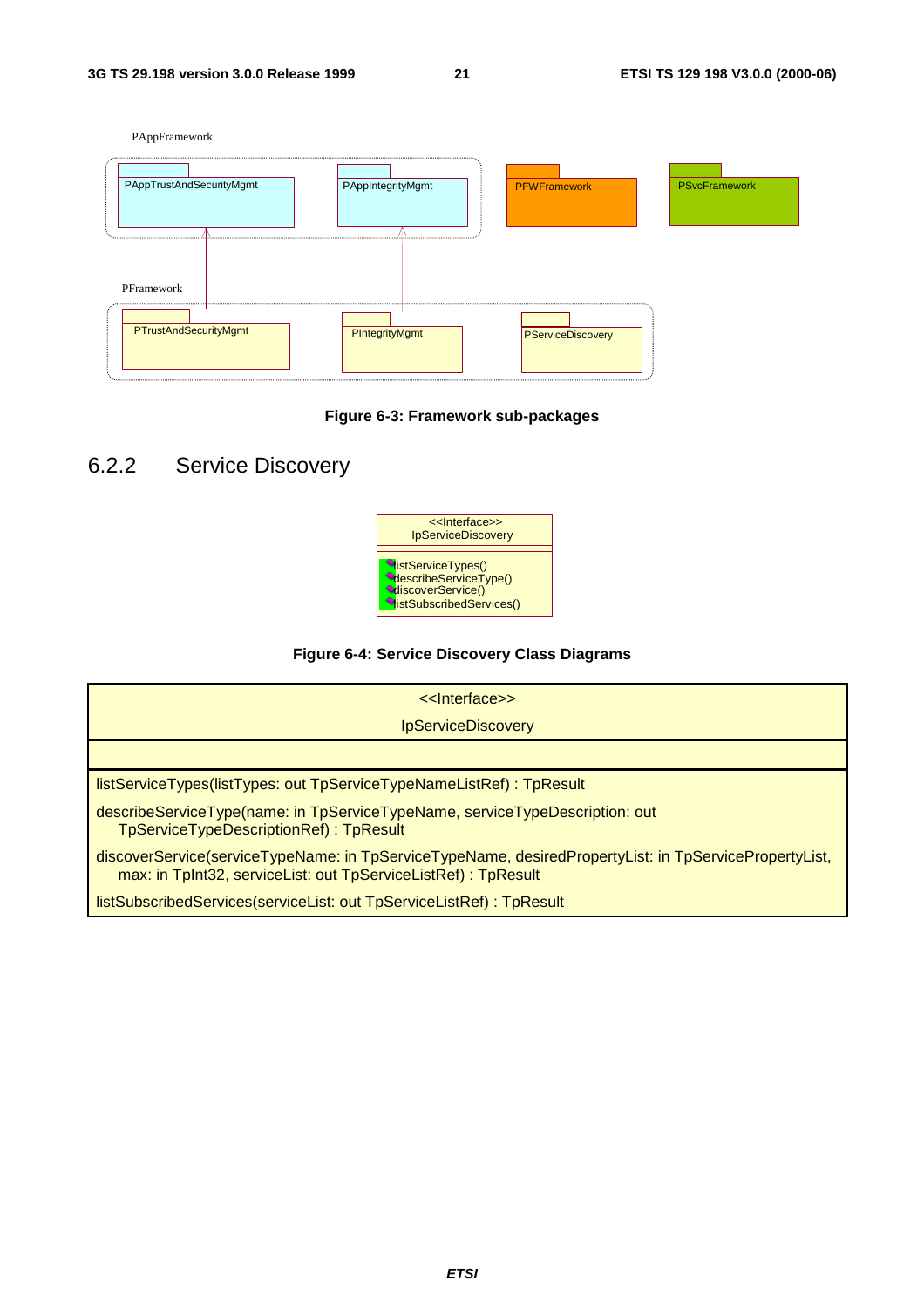# 6.2.3 Trust and Security Management



**Figure 6-5: Trust and Security Management – Application and Framework Class Diagrams**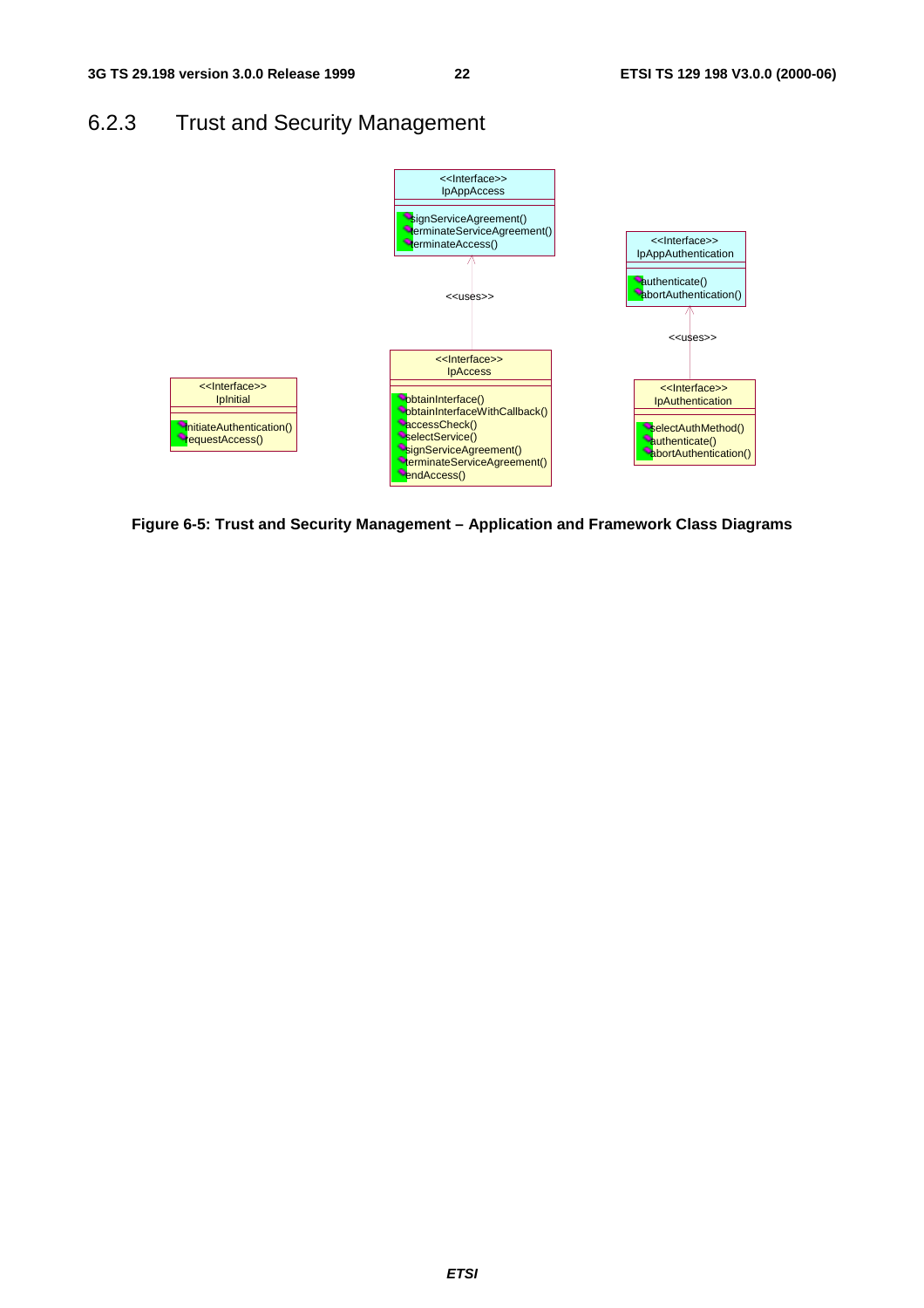### 6.2.3.1 IpInitial

| << Interface>>                                                                                                                                                 |
|----------------------------------------------------------------------------------------------------------------------------------------------------------------|
| <b>Ipinitial</b>                                                                                                                                               |
|                                                                                                                                                                |
|                                                                                                                                                                |
| initiateAuthentication(clientAppID: in TpClientAppID, authType: in TpAuthType, appAuthInterface:<br>in IpOsaRef, fwAuthInterface : out TpFwAuthRef) : TpResult |
|                                                                                                                                                                |

requestAccess(accessType: in TpAccessType, appAccessInterface; in IpOsaRef, fwAccessInterface: out IpOsaRefRef): TpResult

#### 6.2.3.2 IpAppAuthentication

<<Interface>> IpAppAuthentication authenticate( prescribedMethod: in TpAuthCapability, challenge: in TpString, response: out TpStringRef) : TpResult abortAuthentication() : TpResult

#### 6.2.3.3 IpAuthentication

<<Interface>>

**IpAuthentication** 

selectAuthMethod (authCapability: in TpAuthCapabiltyList, prescribedMethod: out TpAuthCapabilityRef) : TpResult

authenticate (prescribedMethod: in TpAuthCapability, challenge: in TpString, response: out TpStringRef) : TpResult

abortAuthentication() : TpResult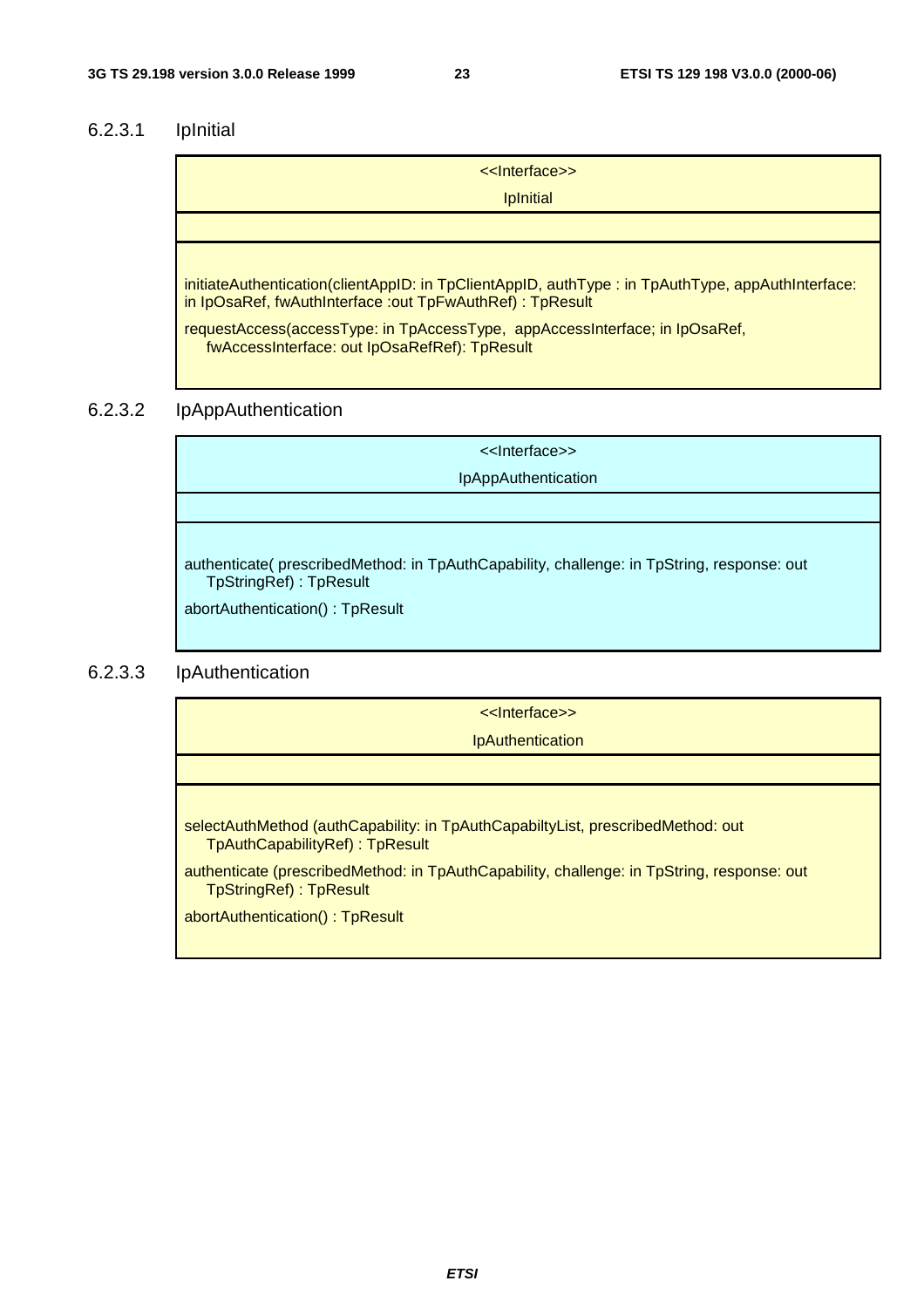### 6.2.3.4 IpAccess

| < <lnterface>&gt;</lnterface>                                                                                                                                                                             |  |
|-----------------------------------------------------------------------------------------------------------------------------------------------------------------------------------------------------------|--|
| <b>IpAccess</b>                                                                                                                                                                                           |  |
|                                                                                                                                                                                                           |  |
|                                                                                                                                                                                                           |  |
| obtainInterface(interfaceName: in TpInterfaceName, fwInterface: out IpOsaRefRef): TpResult                                                                                                                |  |
| obtainInterfaceWithCallback(interfaceName: in TpInterfaceName, appInterface: in IpOsaRef,<br>fwinterface: out IpOsaRefRef): TpResult                                                                      |  |
| accessCheck(securityContext:: in TpString, securityDomain: in TpString, group : in TpString,<br>serviceAccessTypes: in TpString, serviceAccessControl: out TpServiceAccessControlRef):<br><b>TpResult</b> |  |
| selectService(serviceID: in TpServiceID, serviceProperties: in TpServicePropertyList,<br>serviceToken: out TpServiceTokenRef): TpResult                                                                   |  |
| signServiceAgreement(serviceToken: in TpServiceToken, agreementText: in TpString,<br>signingAlgorithm: in TpSigningAlgorithm, signatureAndServiceMgr: out<br>TpSignatureAndServiceMgrRef): TpResult       |  |
| terminateServiceAgreement(serviceToken: in TpServiceToken, terminationText: in TpString,<br>digitalSignature: in TpString): TpResult                                                                      |  |
| endAccess(endAccessProperties: in TpPropertyList) : TpResult                                                                                                                                              |  |

### 6.2.3.5 IpAppAccess

<<Interface>>

IpAppAccess

signServiceAgreement( serviceToken: in TpServiceToken, agreementText: in TpString, signingAlgorithm: in TpSigningAlgorithm, digitalSignature: out TpStringRef): TpResult

terminateServiceAgreement( serviceToken: in TpServiceToken, terminationText: in TpString, digitalSignature: in TpString): TpResult

terminateAccess( terminationText: in TpString, signingAlgorithm: in TpSigningAlgorithm, digitalSignature: in TpStringRef) : TpResult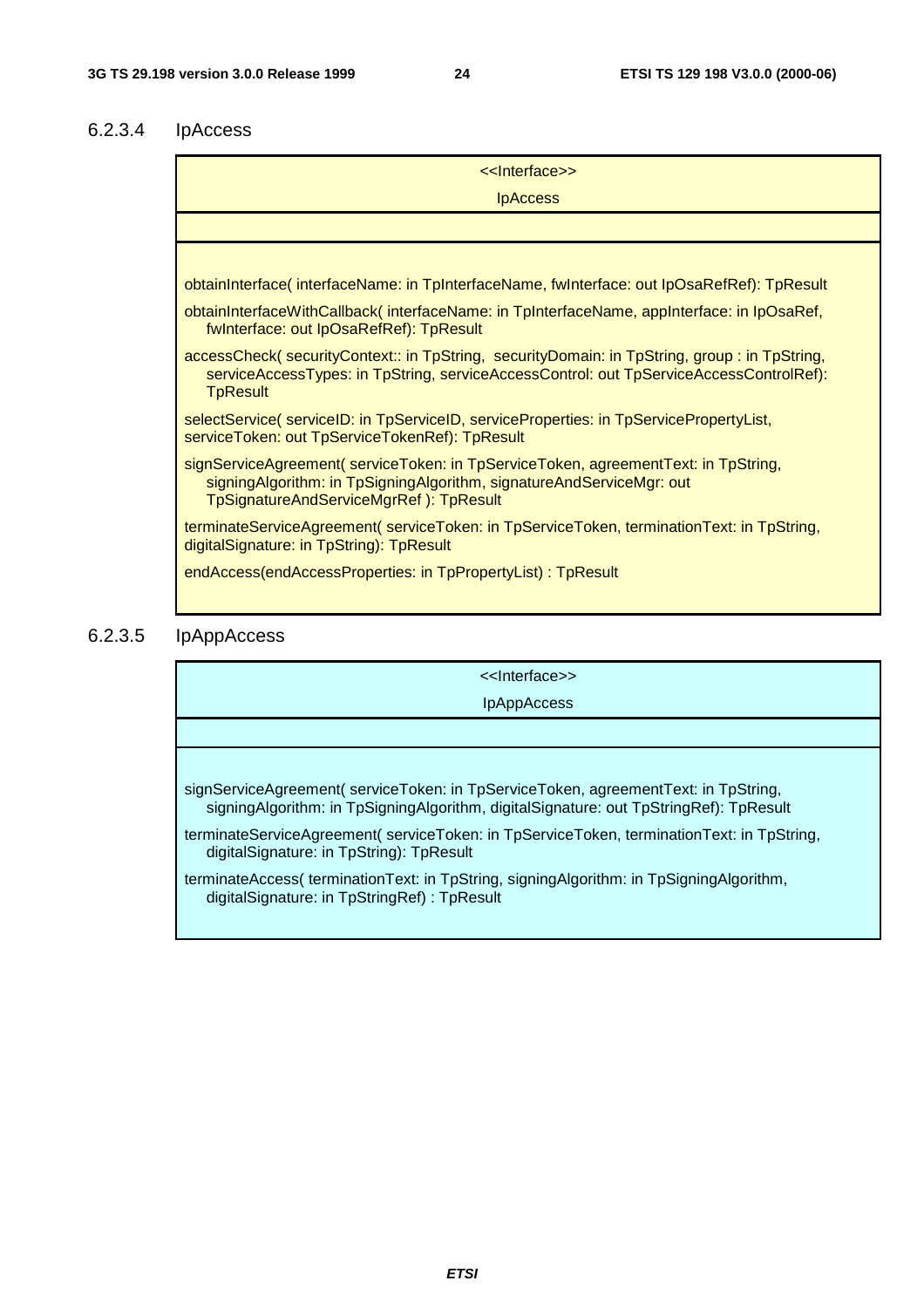



#### **Figure 6-6: Integrity Management – Application and Framework Class Diagrams**

#### 6.2.4.1 IpHeartBeatMgmt

| < <lnterface>&gt;</lnterface>                                                                                                 |
|-------------------------------------------------------------------------------------------------------------------------------|
| <b>IpHeartBeatMgmt</b>                                                                                                        |
|                                                                                                                               |
| enableHeartBeat(duration: in TpDuration, appInterface: in IpAppHeartBeatRef, session: out<br><b>TpSessionIDRef): TpResult</b> |
| disableHeartBeat(session: in TpSessionID) : TpResult                                                                          |
| changeTimePeriod(duration: in TpDuration, session: in TpSessionID): TpResult                                                  |

#### 6.2.4.2 IpAppHeartBeatMgmt

<<Interface>> IpAppHeartBeatMgmt

enableAppHeartBeat(duration: in TpDuration, fwInterface: in IpHeartBeatRef, session: in TpSessionID) : TpResult

disableAppHeartBeat(session: in TpSessionID) : TpResult

changeTimePeriod(duration: TpDuration, session: in TpSessionID) : TpResult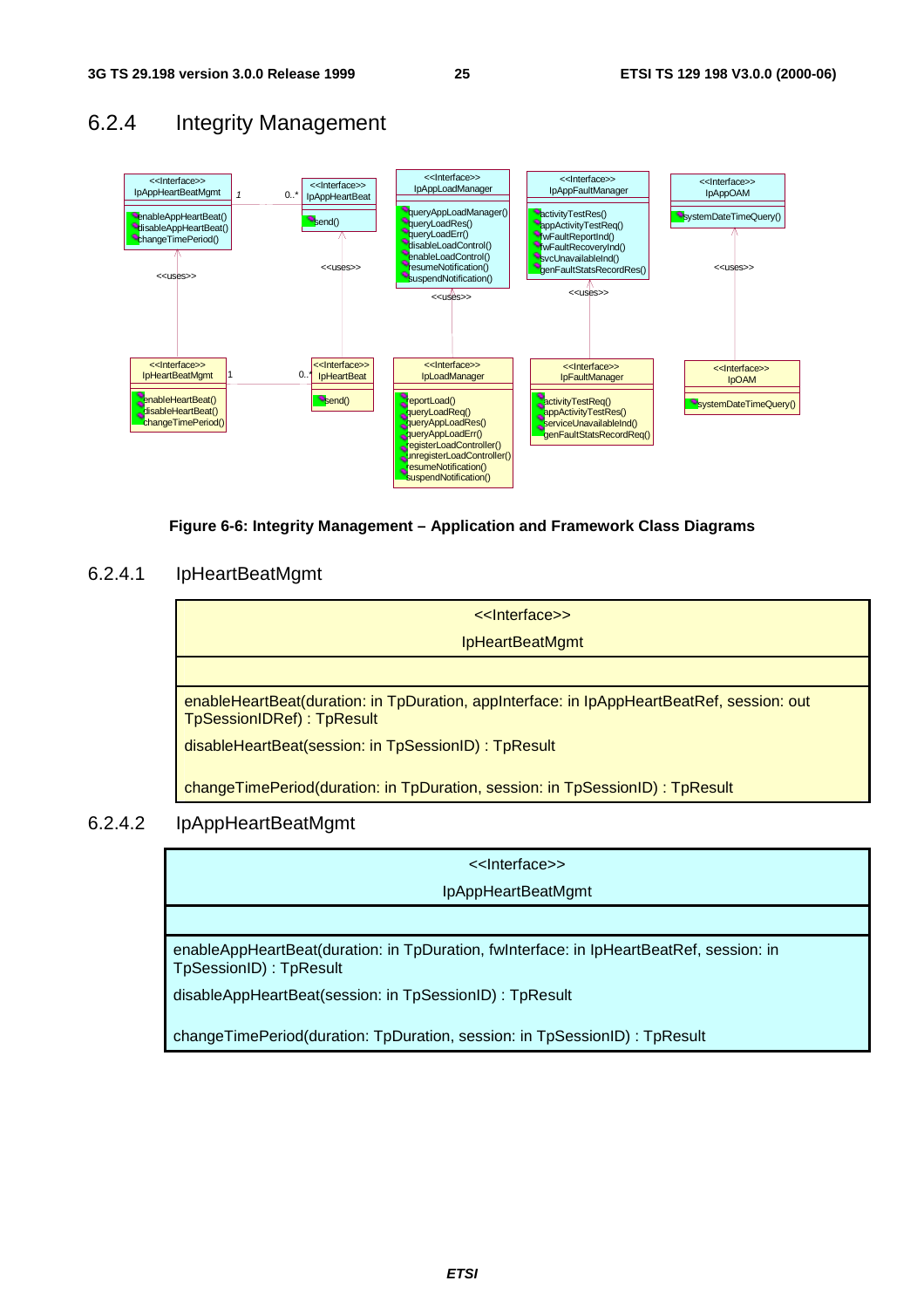# 6.2.4.3 IpHeartBeat

| << Interface>><br><b>IpHeartBeat</b>     |
|------------------------------------------|
|                                          |
| send(session: in TpSessionID) : TpResult |

# 6.2.4.4 IpAppHeartBeat

| < <lnterface>&gt;<br/>IpAppHeartBeat</lnterface> |
|--------------------------------------------------|
|                                                  |
| send(session: in TpSessionID) : TpResult         |

# 6.2.4.5 IpLoadManager

| < <lnterface>&gt;</lnterface>                                                                                             |
|---------------------------------------------------------------------------------------------------------------------------|
| <b>IpLoadManager</b>                                                                                                      |
|                                                                                                                           |
|                                                                                                                           |
| reportLoad(requester: in TpClientAppID, loadLevel: in TpLoadLevel): TpResult                                              |
| queryLoadReq(requester : in TpClientAppID, serviceIDs: in TpServiceIDList, timeInterval : in<br>TpTimeInterval): TpResult |
| queryAppLoadRes(loadStatistics : in TpLoadStatisticList) : TpResult                                                       |
| queryAppLoadErr(loadStatisticsError: in TpLoadStatisticErrorList): TpResult                                               |
| registerLoadController( requester : in TpClientAppID, serviceIDs: in TpServiceIDList) : TpResult                          |
| unregisterLoadController( requester : in TpClientAppID, serviceIDs: in TpServiceIDList) : TpResult                        |
| resumeNotification(serviceIDs: in TpServiceIDList) : TpResult                                                             |
| suspendNotification(serviceIDs: in TpServiceIDList) : TpResult                                                            |
|                                                                                                                           |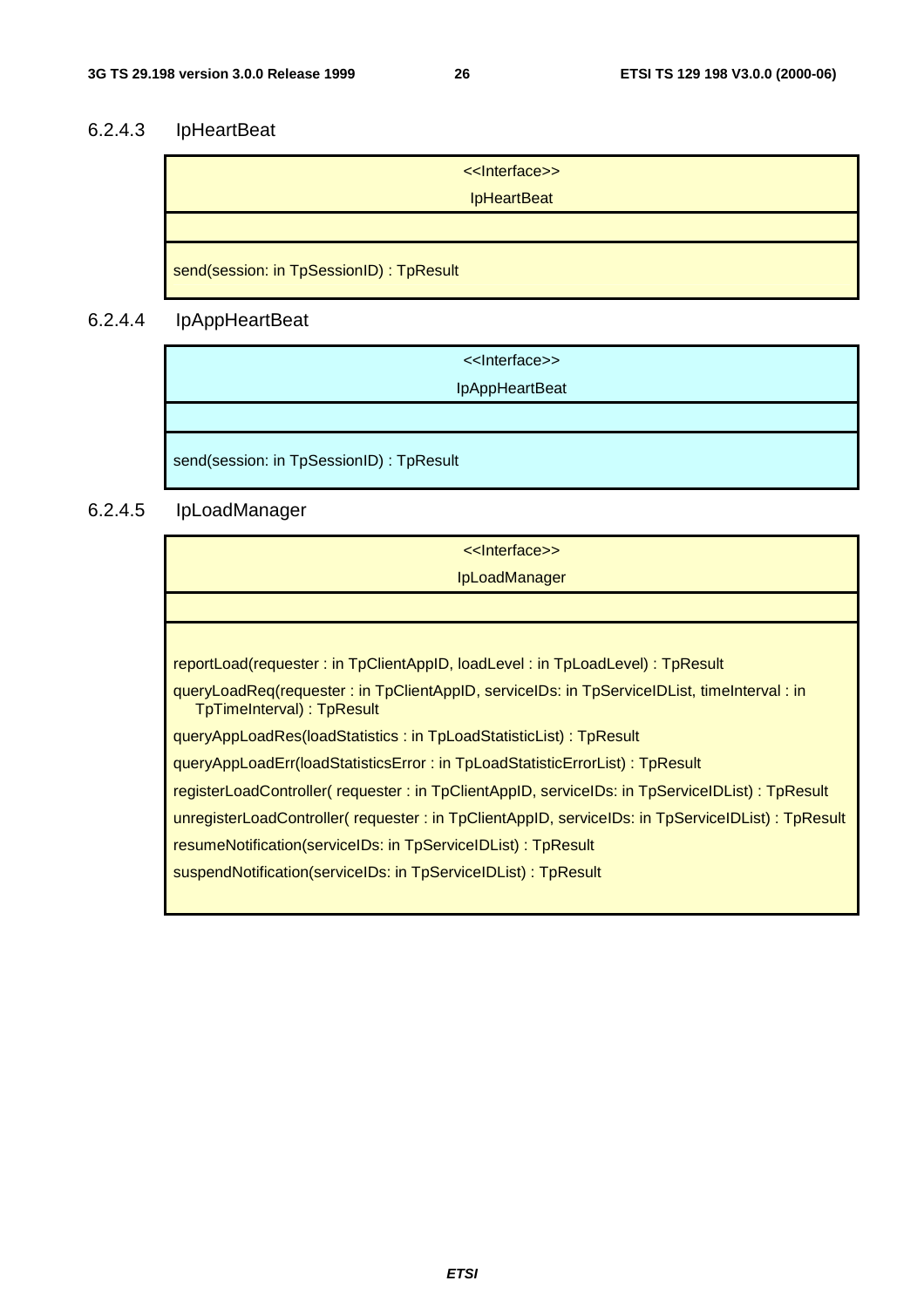#### 6.2.4.6 IpAppLoadManager

| < <lnterface>&gt;</lnterface>                                                             |  |
|-------------------------------------------------------------------------------------------|--|
| <b>IpAppLoadManager</b>                                                                   |  |
|                                                                                           |  |
| queryAppLoadReq(serviceIDs: in TpServiceIdList, timeInterval : TpTimeInterval) : TpResult |  |
| queryLoadRes(loadStatistics: in TpLoadStatList): TpResult                                 |  |
| queryLoadErr(loadStatisticsError: in TpLoadStatErrList): TpResult                         |  |
| disableLoadControl(serviceIDs: in TpServiceIdList): TpResult                              |  |
| enableLoadControl(loadStatistics: in TpLoadStatList): TpResult                            |  |
| resumeNotification(): TpResult                                                            |  |
| suspendNotification(): TpResult                                                           |  |
|                                                                                           |  |

#### 6.2.4.7 IpFaultManager

<<Interface>> IpFaultManager activityTestReq(activityTestID: in TpActivityTestID, svcID: in TpServiceID, appID: in TpClientAppID): TpResult appActivityTestRes(activityTestID: in TpActivityTestID, activityTestResult: in TpActivityTestRes): **TpResult** svcUnavailableInd(serviceID: in TpServiceID, appID: in TpClientAppID): TpResult genFaultStatsRecordReq(timePeriod: in TpTimeInterval, serviceIDList: in TpServiceIDList, appID: in TpClientAppID): TpResult

#### 6.2.4.8 IpAppFaultManager

| < <lnterface>&gt;</lnterface>                                                                               |
|-------------------------------------------------------------------------------------------------------------|
| <b>IpAppFaultManager</b>                                                                                    |
|                                                                                                             |
| activityTestRes(activityTestID: in TpActivityTestID, activityTestResult: in TpActivityTestRes):<br>TpResult |
| appActivityTestReq(activityTestID: in TpActivityTestID): TpResult                                           |
| fwFaultReportInd(fault: in TpInterfaceFault): TpResult                                                      |
| fwFaultRecoveryInd(fault: in TpInterfaceFault): TpResult                                                    |
| svcUnavailableInd(serviceID: in TpServiceID, reason: in TpSvcUnavailReason): TpResult                       |
| genFaultStatsRecordRes(faultStatistics: in TpFaultStatsRecord, serviceIDs: in TpServiceIDList):<br>TpResult |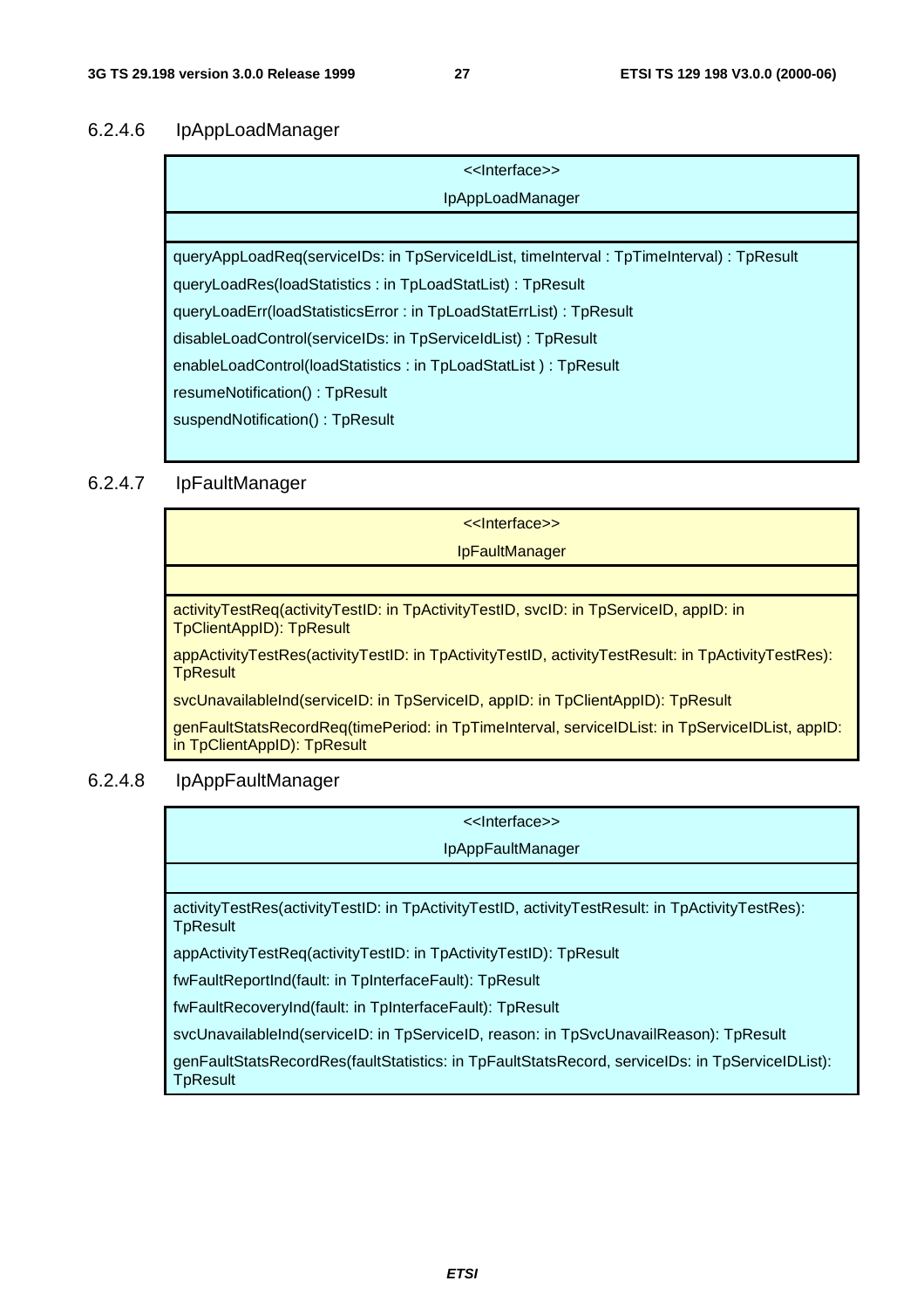### 6.2.4.9 IpOAM

| < <lnterface>&gt;</lnterface>                                                                                  |
|----------------------------------------------------------------------------------------------------------------|
| <b>IDOAM</b>                                                                                                   |
|                                                                                                                |
| systemDateTimeQuery(clientDateAndTime: in TpDateAndTime, systemDateAndTime: out<br>TpDateAndTimeRef): TpResult |

### 6.2.4.10 IpAppOAM

<<Interface>> IpAppOAM

systemDateTimeQuery(clientDateAndTime : in TpDateAndTime, systemDateAndTime: out TpDateAndTimeRef) : TpResult

# 6.2.5 Service Registration



**Figure 6-7: Service Registration Class Diagram**

| < <lnterface>&gt;</lnterface>                                                                         |  |
|-------------------------------------------------------------------------------------------------------|--|
| IpServiceRegistration                                                                                 |  |
|                                                                                                       |  |
| registerService(serviceTypeName: in TpServiceTypeName, servicePropertyList: in TpServicePropertyList, |  |
| serviceID: out TpServiceID): TpResult                                                                 |  |
| announceServiceAvailability(serviceID: in TpServiceID, serviceFactoryRef: in IpOSA): TpResult         |  |
| unregisterService(serviceID: in TpServiceID): TpResult                                                |  |
| describeService(serviceID: in TpServiceID, serviceDescription: out TpServiceDescription): TpResult    |  |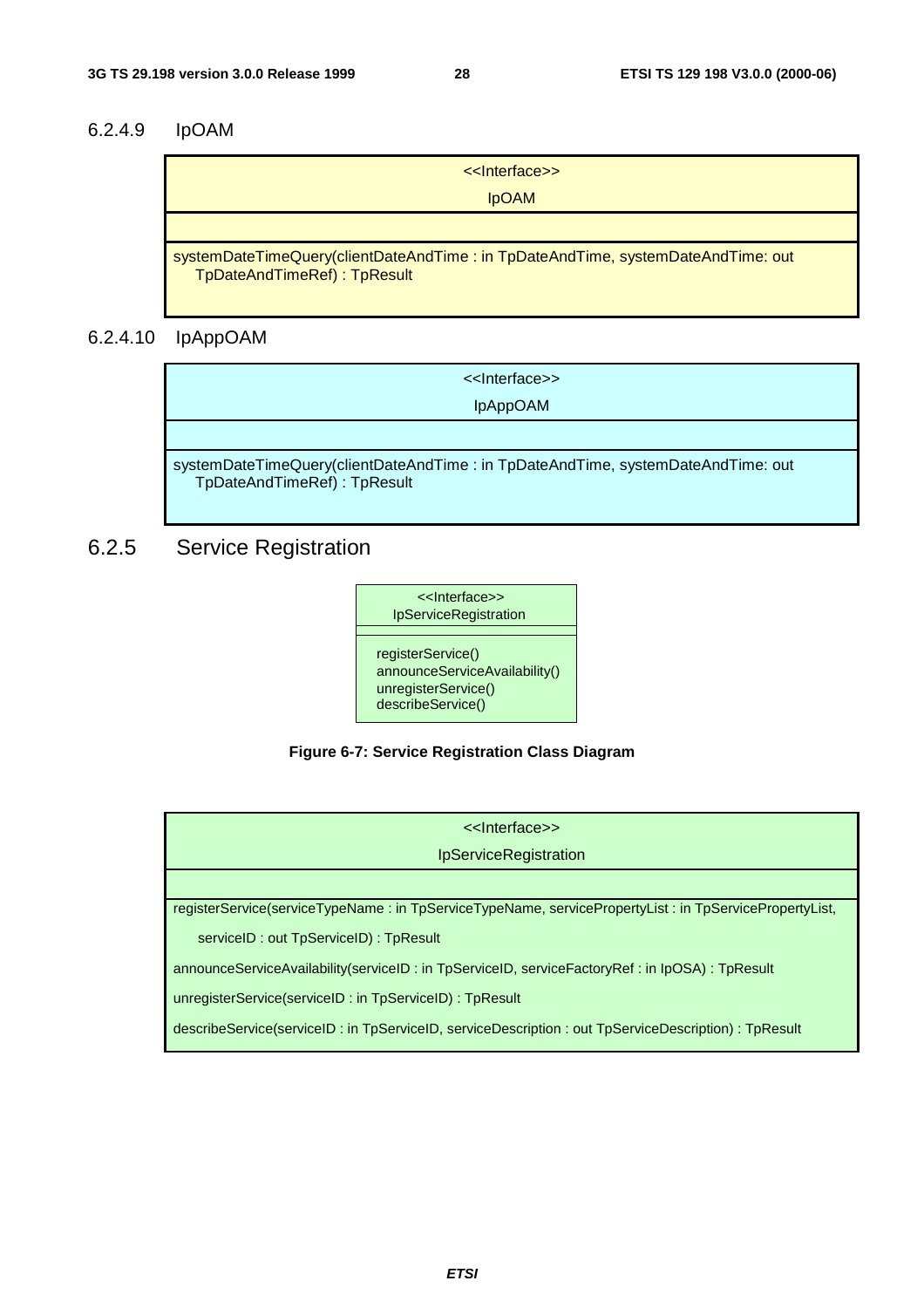### 6.2.6 Service Factory



#### **Figure 6-8: Service Factory Class Diagram**



# 6.3 Generic Call Control

The Generic Call Control SCF provides the basic call control capabilities for the API. It allows calls to be instantiated from the network and routed through the network. The call model is based around a central call model that has zero to two call legs that are active (i.e., being routed or connected), each of which represents the logical relationship between the call and an address. However, the application does not have direct access to the call legs. Generic Call Control supports functionality to allow call routing and call management for Camel Phase 3 and earlier services.

Generic Call Control is represented by the IpCallManager and IpCall interfaces that interface to services provided by the network. Some methods are asynchronous, in that they do not lock a thread into waiting whilst a transaction performs. In this way, the client machine can handle many more calls, than one that uses synchronous message calls. To handle responses and reports, the developer must implement IpAppCallManager and IpAppCall.



**Figure 6-9: Generic Call Control Packages**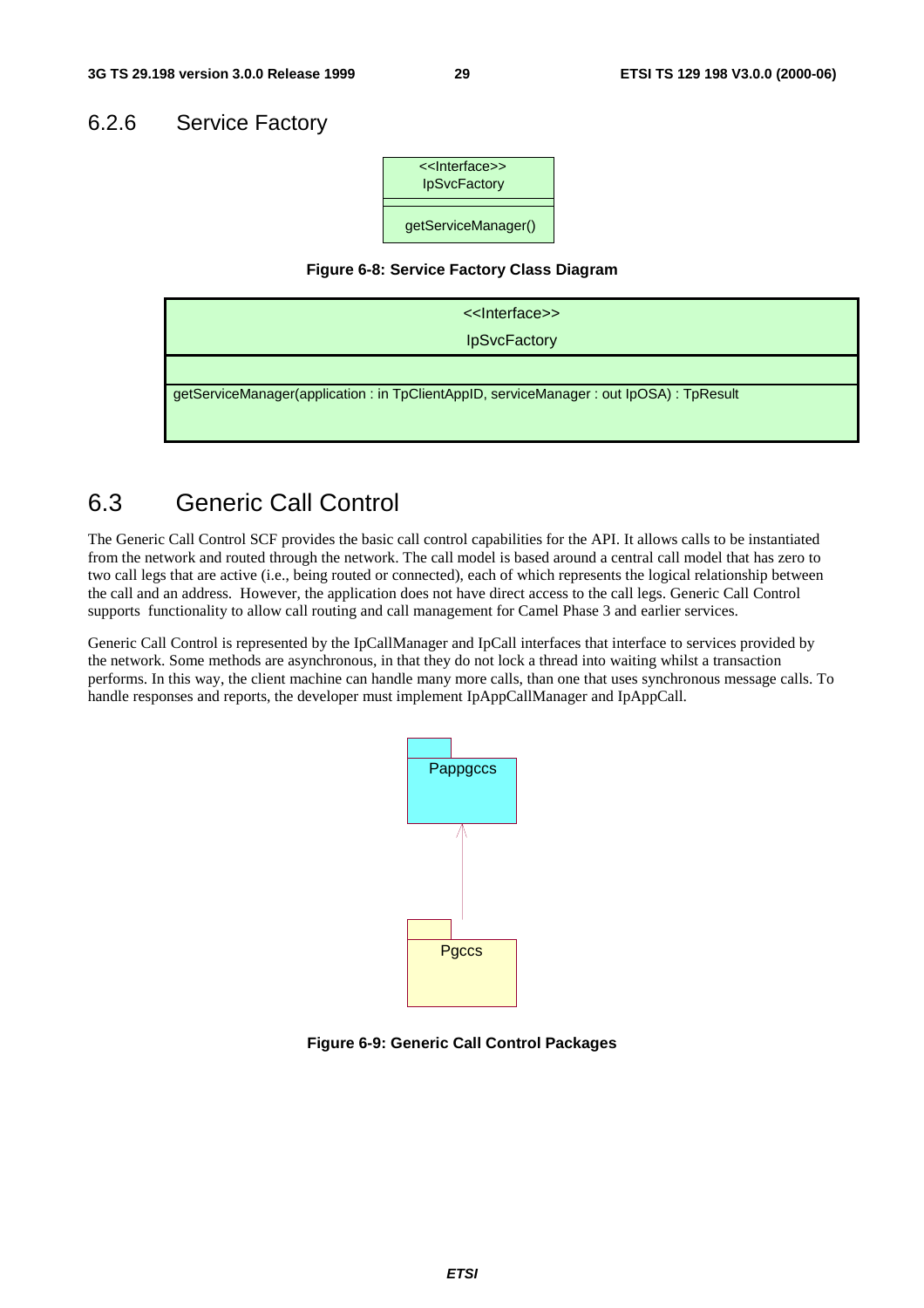

**Figure 6-10: Generic Call Control Class diagram Interface Classes**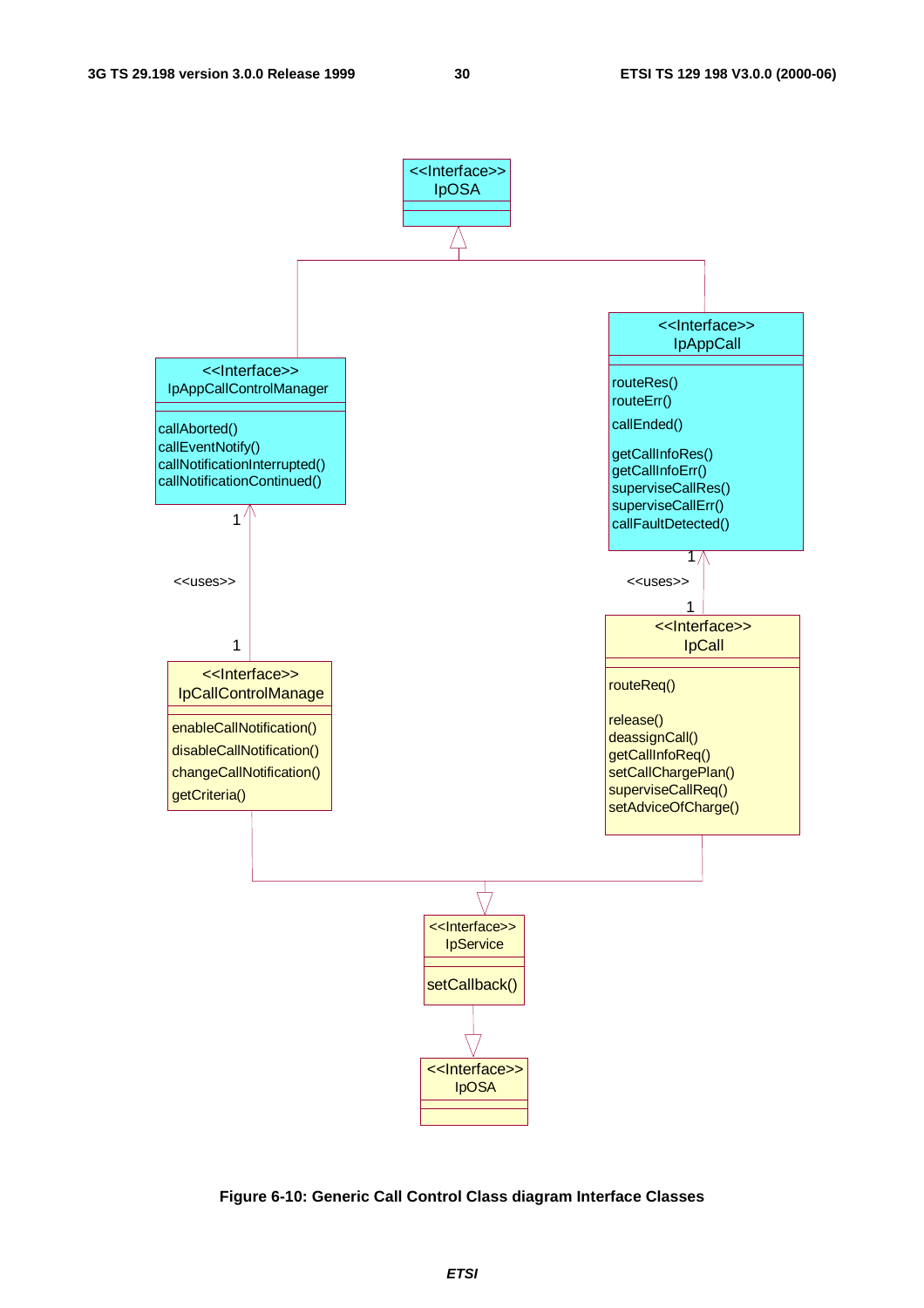This section contains the detailed interface specifications of the interfaces shown in the Generic Call Control Class diagram.

### 6.3.1 Interface Classes

# 6.3.1.1 IpAppCallControlManager

| < <lnterface>&gt;</lnterface>                                                                                                                                       |
|---------------------------------------------------------------------------------------------------------------------------------------------------------------------|
| IpAppCallControlManager                                                                                                                                             |
|                                                                                                                                                                     |
| callAborted(callReference: in TpSessionID): TpResult                                                                                                                |
| callEventNotify(callReference: in TpCallIdentifier, eventInfo: in TpCallEventInfo, assignmentID: in<br>TpAssignmentID, appInterface: out lpAppCallRefRef): TpResult |
| callNotificationInterrupted(): TpResult                                                                                                                             |
| callNotificationContinued(): TpResult                                                                                                                               |
|                                                                                                                                                                     |

### 6.3.1.2 IpCallControlManager

| << Interface>>                                                                                                                                               |
|--------------------------------------------------------------------------------------------------------------------------------------------------------------|
| <b>IpCallControlManager</b>                                                                                                                                  |
|                                                                                                                                                              |
| enableCallNotification(appInterface: in IpAppCallControlManagerRef, eventCriteria: in<br>TpCallEventCriteria, assignmentID: out TpAssignmentIDRef): TpResult |
| disableCallNotification(assignmentID: in TpAssignmentID): TpResult                                                                                           |
| changeCallNotification(assignmentID: in TpAssignmentID, eventCriteria: in TpCallEventCriteria):<br><b>TpResult</b>                                           |
|                                                                                                                                                              |

getCriteria(eventCriteria : out TpCallEventCriteriaResultSet) : TpResult

### 6.3.1.3 IpAppCall

| < <lnterface>&gt;</lnterface>                                                                                              |  |  |
|----------------------------------------------------------------------------------------------------------------------------|--|--|
| <b>IpAppCall</b>                                                                                                           |  |  |
|                                                                                                                            |  |  |
| routeRes(callSessionID : in TpSessionID, eventReport : in TpCallReport, callLegSessionID : in<br>TpSessionID): TpResult    |  |  |
| routeErr(callSessionID : in TpSessionID, errorIndication : in TpCallError, callLegSessionID : in<br>TpSessionID): TpResult |  |  |
| getCallInfoRes(callSessionID : in TpSessionID , callInfoReport : in TpCallInfoReport) : TpResult                           |  |  |
| getCallInfoErr(callSessionID: in TpSessionID, errorIndication: in TpCallError): TpResult                                   |  |  |
| superviseCallRes(callSessionID: in TpSessionID, report: in TpCallSuperviseReport, usedTime: in<br>TpDuration): TpResult    |  |  |
| superviseCallErr(callSessionID: in TpSessionID, errorIndication: in TpCallError): TpResult                                 |  |  |
| callFaultDetected(callSessionID: in TpSessionID, fault: in TpCallFault): TpResult                                          |  |  |
| callEnded(callSessionID: in TpSessionID, report: in TpCallEndedReport): TpResult                                           |  |  |
|                                                                                                                            |  |  |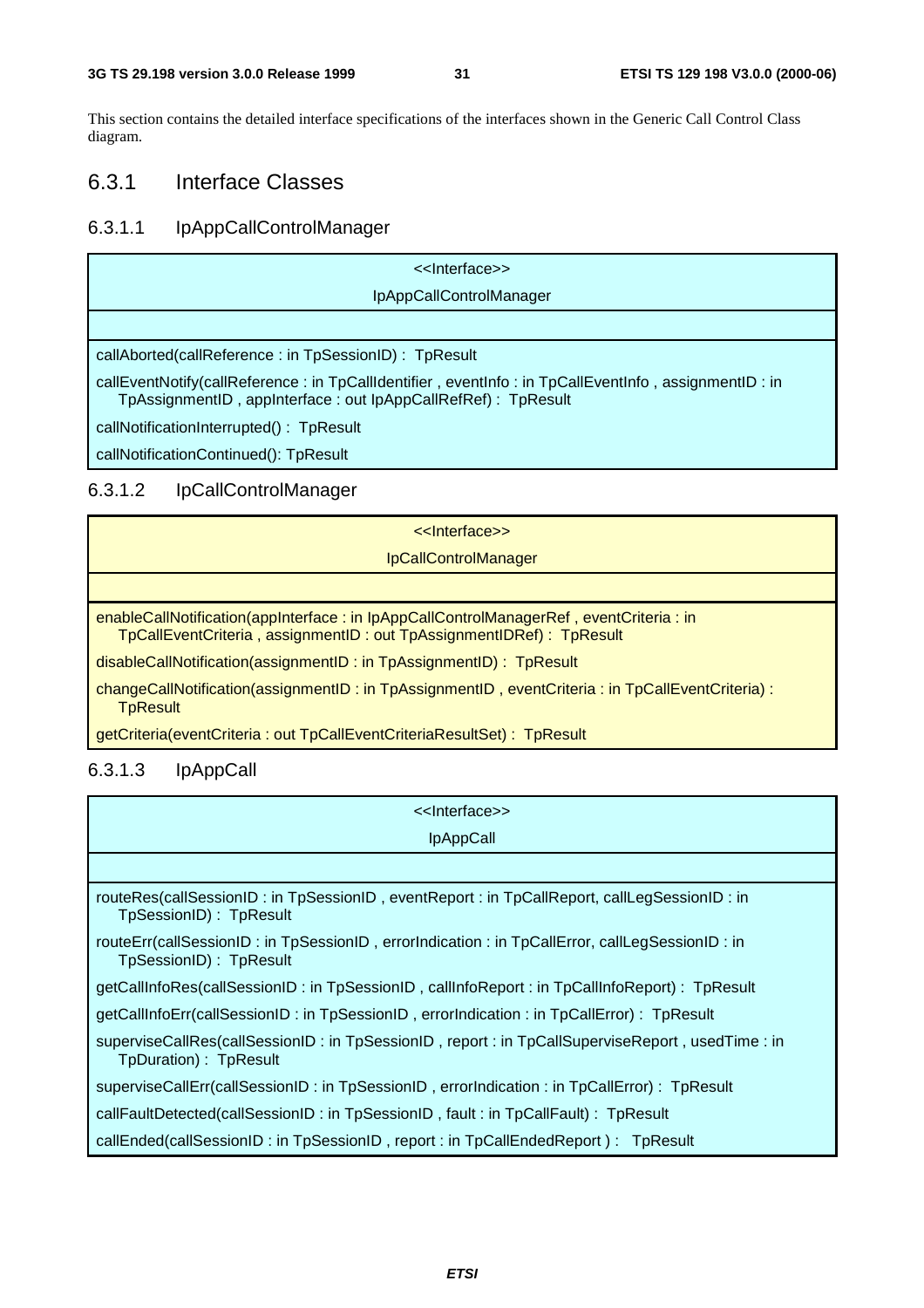#### 6.3.1.4 IpCall

| < <lnterface>&gt;</lnterface>                                                                                                                                                                                                                                                                                           |
|-------------------------------------------------------------------------------------------------------------------------------------------------------------------------------------------------------------------------------------------------------------------------------------------------------------------------|
| <b>IpCall</b>                                                                                                                                                                                                                                                                                                           |
|                                                                                                                                                                                                                                                                                                                         |
| routeReq(callSessionID: in TpSessionID, responseRequested: in TpCallReportRequestSet,<br>targetAddress: in TpAddress, originatingAddress: in TpAddress, originalDestinationAddress: in<br>TpAddress, redirectingAddress: in TpAddress, appInfo: in TpCallAppInfoSet, callLegSessionID: out<br>TpSessionIDRef): TpResult |
| release(callSessionID: in TpSessionID, cause: in TpCallReleaseCause): TpResult                                                                                                                                                                                                                                          |
| deassignCall(callSessionID: in TpSessionID): TpResult                                                                                                                                                                                                                                                                   |
| getCallInfoReq(callSessionID: in TpSessionID, callInfoRequested: in TpCallInfoType): TpResult                                                                                                                                                                                                                           |
| setCallChargePlan(callSessionID: in TpSessionID, callChargePlan: in TpCallChargePlan): TpResult                                                                                                                                                                                                                         |
| superviseCallReq(callSessionID: in TpSessionID, time: in TpDuration, treatment: in<br>TpCallSuperviseTreatment): TpResult                                                                                                                                                                                               |
| setAdviceOfCharge(callSessionID: in TpSessionID, aOCInfo: in TpAoCInfo, tariffSwitch: in TpDuration)                                                                                                                                                                                                                    |

: TpResult

# 6.4 Generic User Interaction and Call User Interaction

The Generic User Interaction interface and Call User Interaction SCFs are used by applications to interact with end users.

The GUIS is represented by the IpUIManager, IpUI and IpUICall interfaces that interface to service capabilities provided by the network.

The IpUI Interface provides functions to send information to, or gather information from the user, i.e. this interface allows applications to send SMS and USSD messages. An application can use this interface independently of other SCFs. The IpUICall Interface provides functions to send information to, or gather information from the user (or call party) attached to a call.

To handle responses and reports, the developer must implement IpAppUIManager, IpAppUI and IpAppUICall interfaces to provide the callback mechanism.



**Figure 6-11: Generic User Interaction Packages**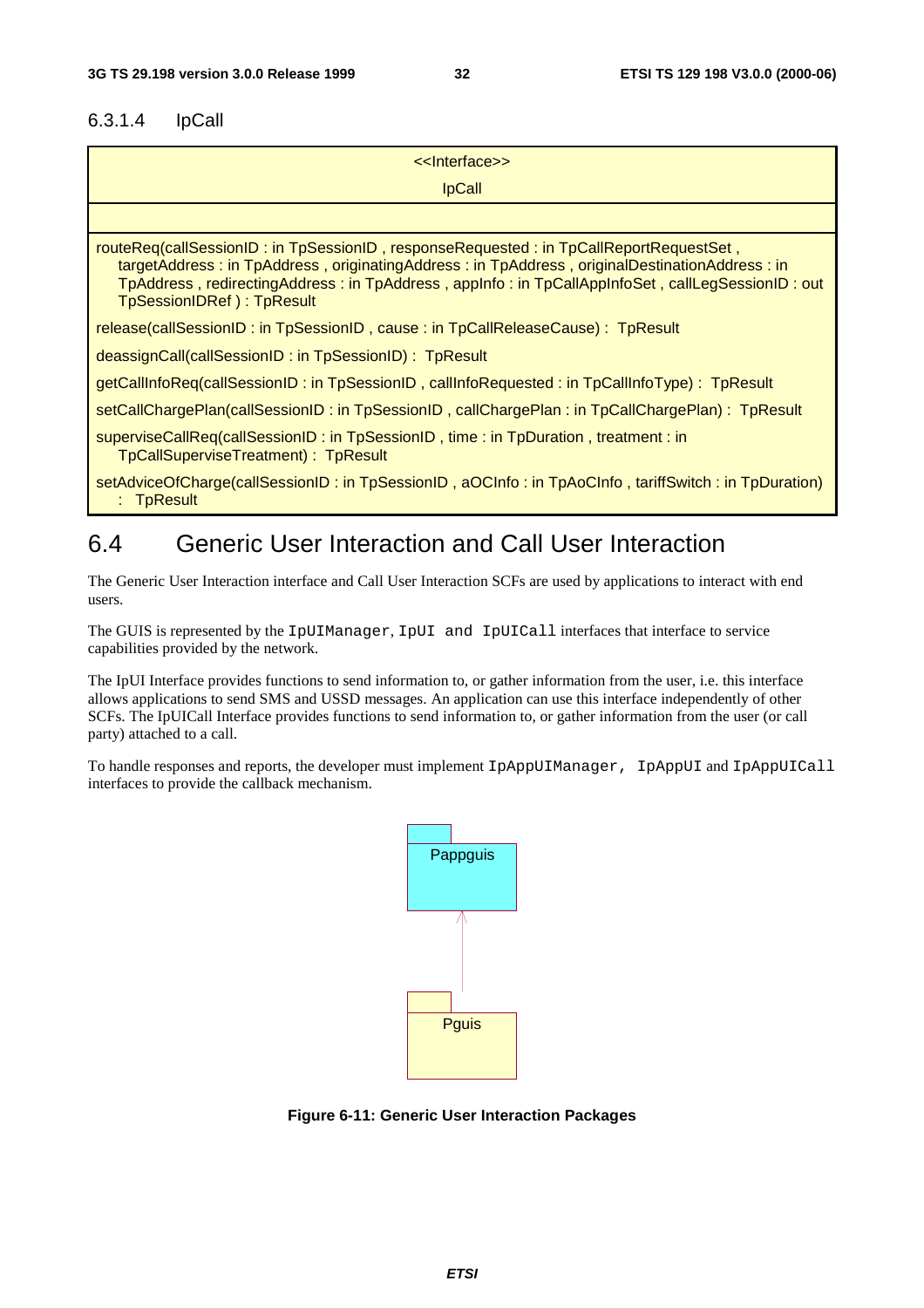

**Figure 6-12: Generic User interaction Class diagram**

### 6.4.1 Relation between IpCall and IpUICall during call related user interaction

For call related user interaction, the IpUICall Interface provides functions to send information to, or gather information from the user (or call party) attached to a call. This means that there is a relationship between a specific Call object and a UICall object. This is shown in the figure below.



**Figure 6-13: Relation between the UICall and the Call object.**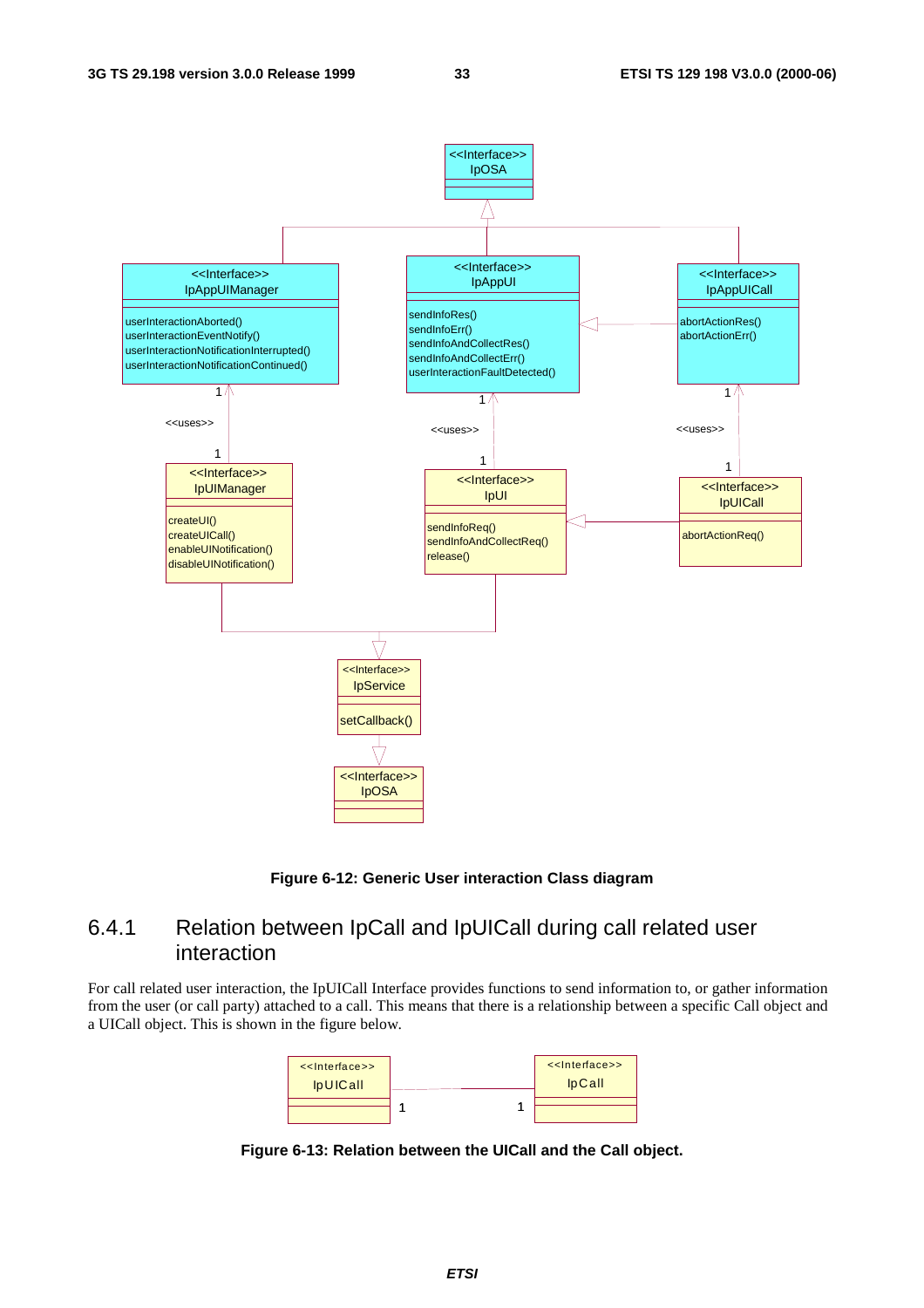In case a call requires user interaction, the application requests the UIManager to create the UICall object and provides a reference to the specific Call object. In this way the gateway is able to link the two objects together. It depends on the actual state of the call whether user interaction is really allowed.

### 6.4.2 Interface Classes

This section contains the detailed interface specifications of the interfaces shown in the Generic User Interaction Class diagram.

### 6.4.2.1 IpAppUIManager

| < <lnterface>&gt;</lnterface>                                                                                                                                    |
|------------------------------------------------------------------------------------------------------------------------------------------------------------------|
| <b>IpAppUIManager</b>                                                                                                                                            |
|                                                                                                                                                                  |
| userInteractionAborted(userInteraction: in TpUIIdentifier): TpResult                                                                                             |
| userInteractionEventNotify(ui: in TpUIIdentifier, eventInfo: in TpUIEventInfo,<br>assignmentID : in TpAssignmentID, appInterface : out lpAppUIRefRef) : TpResult |
| userInteractionNotificationInterrupted(): TpResult                                                                                                               |

userInteractionNotificationContinued(): TpResult

### 6.4.2.2 IpUIManager

| < <lnterface>&gt;</lnterface>                                                                                                                                                   |
|---------------------------------------------------------------------------------------------------------------------------------------------------------------------------------|
| <b>IpUIManager</b>                                                                                                                                                              |
|                                                                                                                                                                                 |
| createUI(appUI: in IpAppUIRef, userAddress: in TpAddress, userInteraction: out TpUIIdentifierRef):<br><b>TpResult</b>                                                           |
| createUICalI(appUI: in IpAppUICalIRef, calIIdentifier: in TpCalIIdentifier,<br>callLegIdentifier: in TpCallLegIdentifier, userInteraction: out TpUICallIdentifierRef): TpResult |
| enableUINotification(appInterface: in IpAppUIManagerRef,<br>eventCriteria : in TpUIEventCriteria, assignmentID : out TpAssignmentIDRef) : TpResult                              |
| disableUINotification(assignmentID: in TpAssignmentID): TpResult                                                                                                                |
|                                                                                                                                                                                 |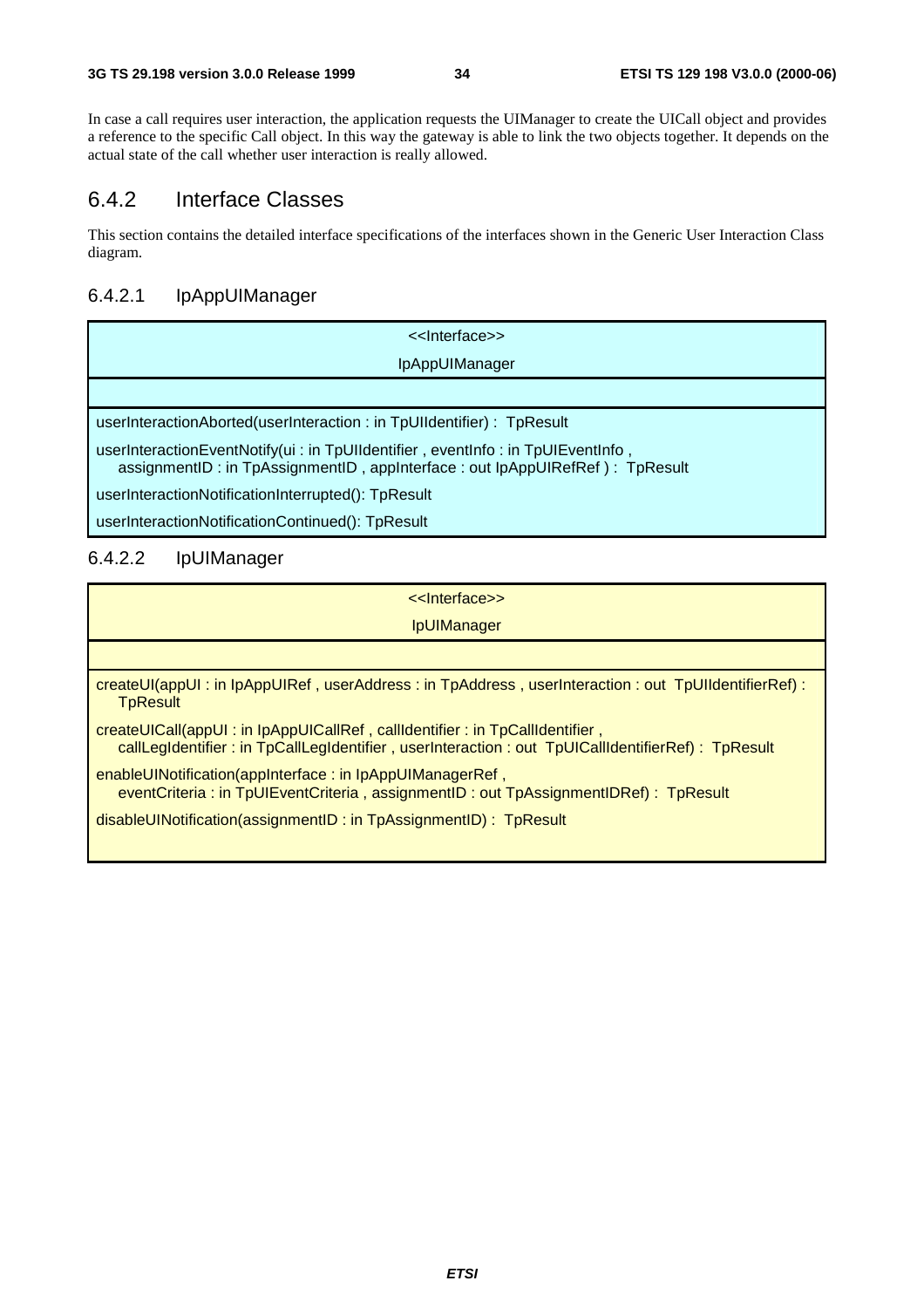### 6.4.2.3 IpAppUI

| < <lnterface>&gt;</lnterface>                                                                                                                             |
|-----------------------------------------------------------------------------------------------------------------------------------------------------------|
| <b>IpAppUI</b>                                                                                                                                            |
|                                                                                                                                                           |
| sendInfoRes(userInteractionSessionID: in TpSessionID, assignmentID: in TpAssignmentID,<br>response: in TpUIReport): TpResult                              |
| sendInfoErr(userInteractionSessionID: in TpSessionID, assignmentID: in TpAssignmentID,<br>error: in TpUIError): TpResult                                  |
| sendInfoAndCollectRes(userInteractionSessionID: in TpSessionID, assignmentID: in TpAssignmentID,<br>response: in TpUIReport, info: in TpString): TpResult |
| sendInfoAndCollectErr(userInteractionSessionID: in TpSessionID, assignmentID: in TpAssignmentID,<br>error: in TpUIError): TpResult                        |
| userInteractionFaultDetected(userInteractionSessionID: in TpSessionID, fault: in TpUIFault): TpResult                                                     |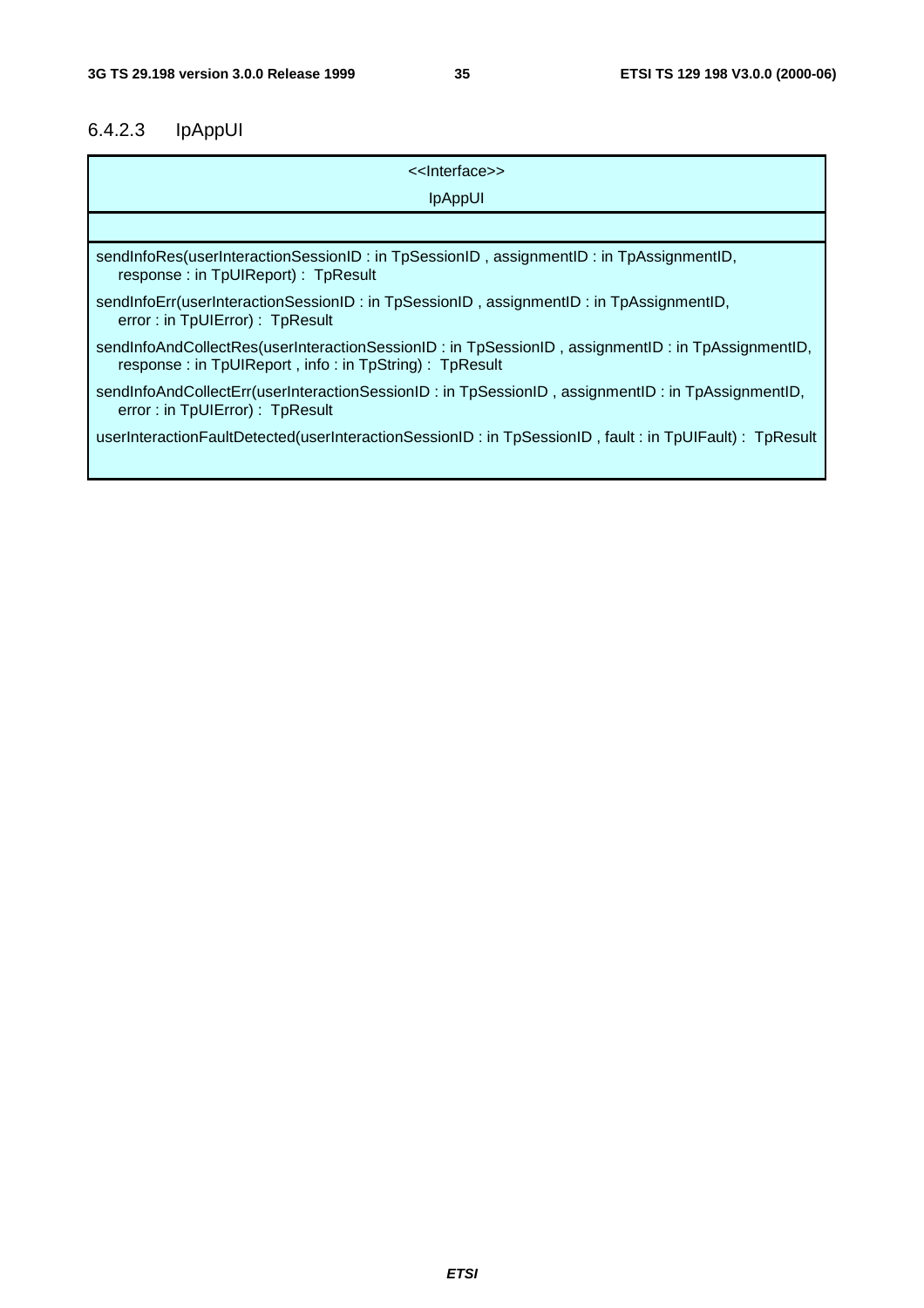# 6.4.2.4 IpUI

| < <lnterface>&gt;</lnterface>                                                                                                                                                                                                                              |
|------------------------------------------------------------------------------------------------------------------------------------------------------------------------------------------------------------------------------------------------------------|
| <b>IpUI</b>                                                                                                                                                                                                                                                |
|                                                                                                                                                                                                                                                            |
| sendInfoReq(userInteractionSessionID: in TpSessionID, info: in TpUIInfo,<br>variableInfo: in TpUIVariableInfoSet, repeatIndicator: in TpInt32,<br>responseRequested: in TpUIResponseRequest, assignmentID: out TpAssignmentIDRef):<br><b>TpResult</b>      |
| sendInfoAndCollectReq(userInteractionSessionID: in TpSessionID, info: in TpUIInfo,<br>variableInfo: in TpUIVariableInfoSet, criteria: in TpUICollectCriteria, responseRequested: in<br>TpUIResponseRequest, assignmentID: out TpAssignmentIDRef): TpResult |
| release(userInteractionSessionID: in TpSessionID): TpResult                                                                                                                                                                                                |

# 6.4.2.5 IpAppUICall

| < <lnterface>&gt;</lnterface>                                                                                               |
|-----------------------------------------------------------------------------------------------------------------------------|
| <i>IpAppUICall</i>                                                                                                          |
|                                                                                                                             |
| abortActionRes(userInteractionSessionID: in TpSessionID, assignmentID: in TpAssignmentID):<br><b>TpResult</b>               |
| abortActionErr(userInteractionSessionID: in TpSessionID, assignmentID: in TpAssignmentID,<br>error: in TpUIError): TpResult |

# 6.4.2.6 IpUICall

| << Interface>>                                                                                                  |
|-----------------------------------------------------------------------------------------------------------------|
| <b>IpUICall</b>                                                                                                 |
|                                                                                                                 |
| $abortActionReg(userInteractionSessionID: in TpSessionID, assignmentID: in TpAssignmentID):$<br><b>TpResult</b> |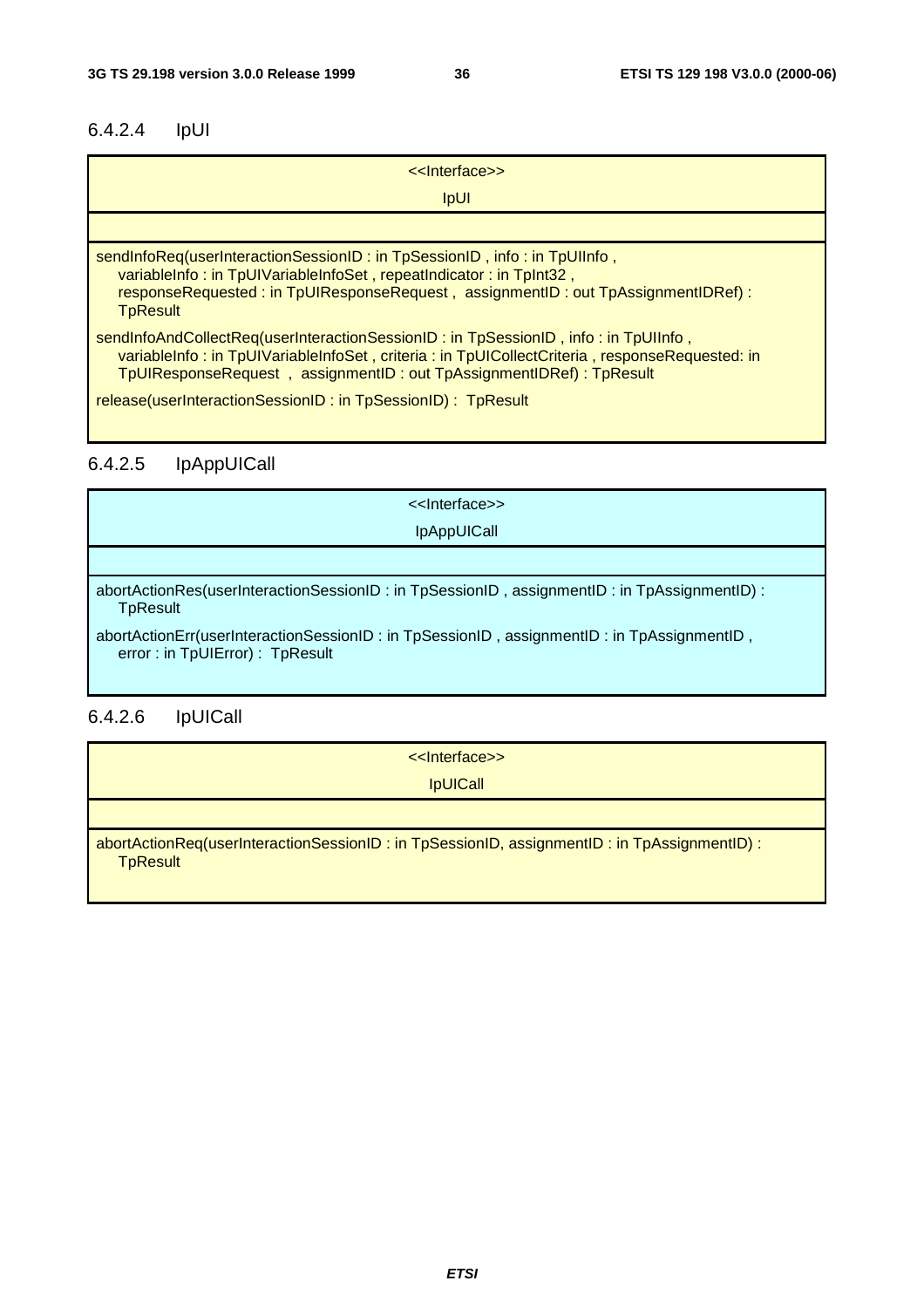# 6.5 Data Session Control

The Data Session Control provides a means to control *per data session basis* the establishment of a new data session. This means espcially in the GPRS context that the establishment of a PDP session is modelled not the attach/detach mode. Change of terminal location is assumed to be managed by the underlying network and is therefore not part of the model. The underlying assumption is that a terminal initiates a data session and the application can reject the request for data session establishment, can continue the establishment or can continue and change the destination as requested by the terminal.

The modelling is hold similar to the Generic Call Control but assuming a simpler underlying state model. An IpDataSessionManager and IpData Session object are the interfaces used by the application, whereas the IpAppDataSessionManager and the IpAppDataSession interfaces are implemented by the application.



**Figure 6-14: Data Session Control Packages**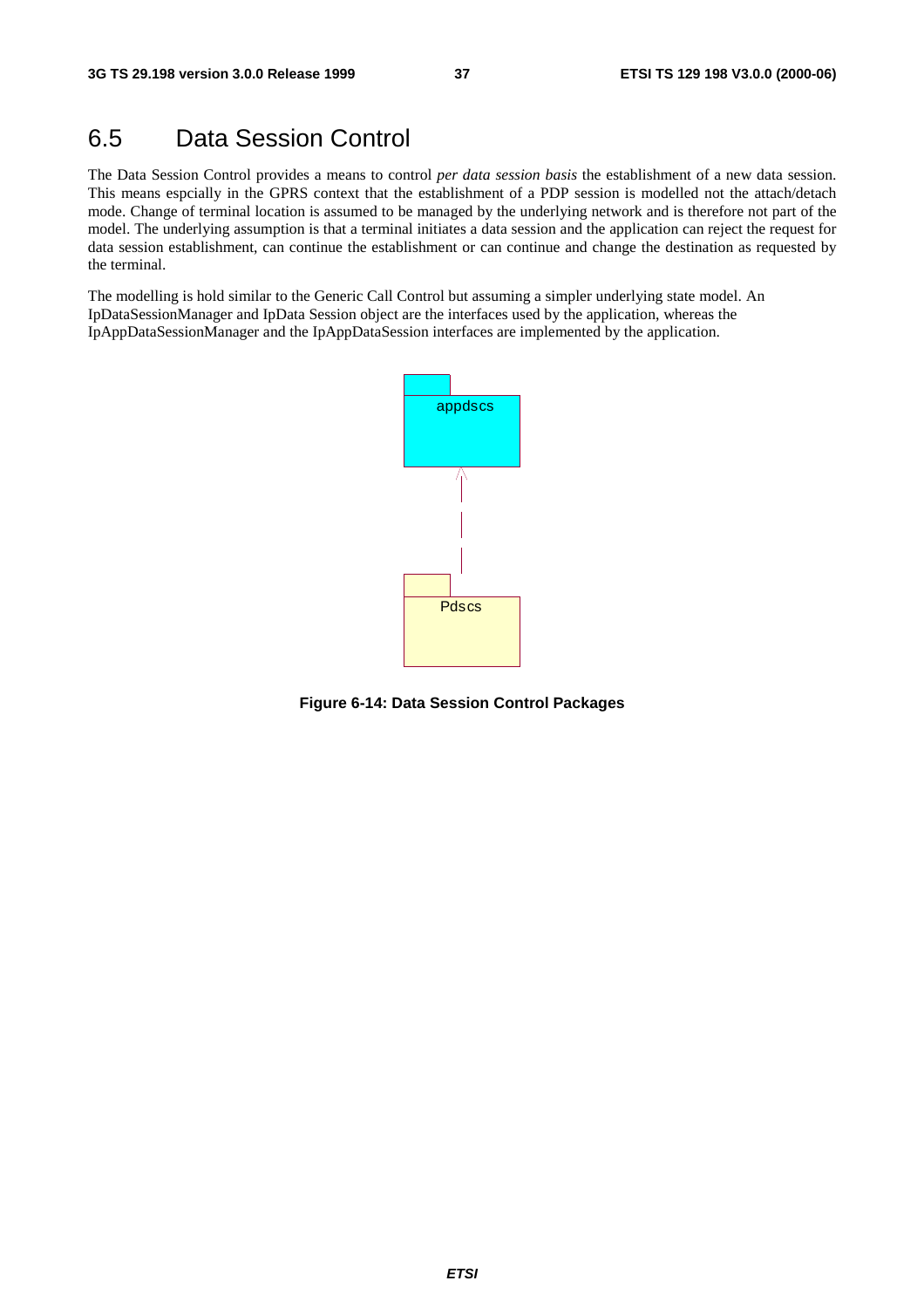

#### **Figure 6-15: Data Session Control Class diagram Interface Classes**

This section contains the detailed interface specifications of the interfaces shown in the Data Session Control Class diagram.

# 6.5.1 Interface Classes

#### 6.5.1.1 IpAppDataSessionControlManager

| < <lnterface>&gt;</lnterface>                                                                                                                                                                             |
|-----------------------------------------------------------------------------------------------------------------------------------------------------------------------------------------------------------|
| IpAppDataControlManager                                                                                                                                                                                   |
|                                                                                                                                                                                                           |
| dataSessionAborted(dataSessionID: in TpSessionID): TpResult                                                                                                                                               |
| dataSessionEventNotify(dataSessionReference: in TpdataSessionIdentifier, eventInfo: in<br>TpDataSessionEventInfo, assignmentID: in TpAssignmentID, appInterface: out<br>IpAppdataSessionRefRef): TpResult |
| dataSessionNotificationContinued(): TpResult                                                                                                                                                              |
| dataSessionNotificationInterrupted(): TpResult                                                                                                                                                            |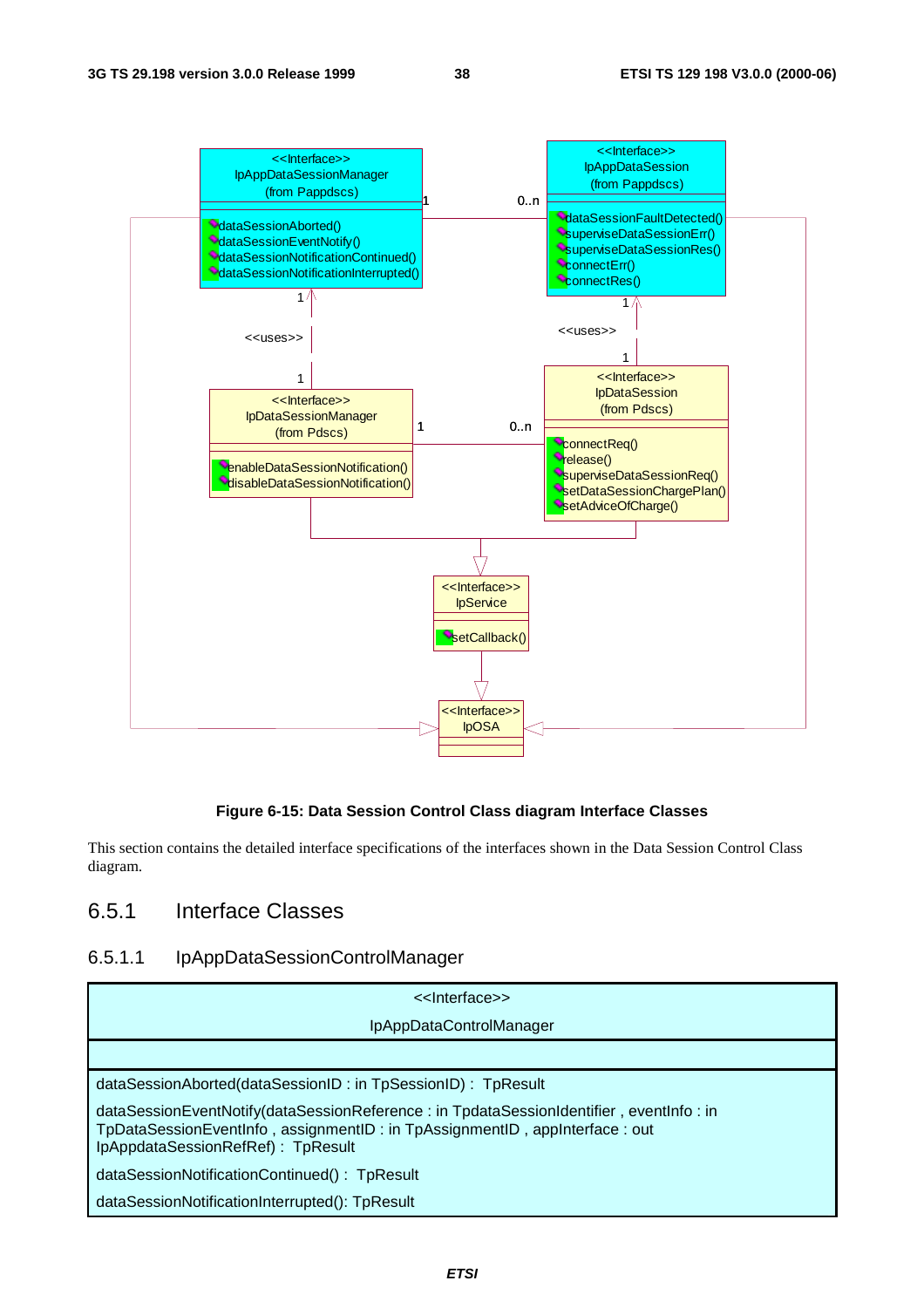# 6.5.1.2 IpDataSessionControlManager

| < <lnterface>&gt;</lnterface>                                                                                                                                                     |
|-----------------------------------------------------------------------------------------------------------------------------------------------------------------------------------|
| IpDataSessionControlManager                                                                                                                                                       |
|                                                                                                                                                                                   |
| enableDataSessionNotification(appInterface: in IpAppDataSessionControlManagerRef, eventCriteria: in<br>TpDataSessionEventCriteria, assignmentID: out TpAssignmentIDRef): TpResult |
| disableDataSessionNotification(assignmentID: in TpAssignmentID): TpResult                                                                                                         |

# 6.5.1.3 IpAppDataSession

| < <lnterface>&gt;</lnterface>                                                                                                                             |
|-----------------------------------------------------------------------------------------------------------------------------------------------------------|
| <b>IpAppDataSession</b>                                                                                                                                   |
|                                                                                                                                                           |
| connectRes(dataSessionID: in TpSessionID, eventReport: in TpDataSessionEventReport, assignmentID<br>: in TpAssignmentID) : TpResult                       |
| connectErr(dataSessionID: in TpSessionID, errorIndication: in TpDataSessionError, assignmentID: in<br>TpAssignmentID): TpResult                           |
| superviseDataSessionRes(dataSessionID: in TpSessionID, report: in TpDataSessionSuperviseReport,<br>usedVolume: in TpDataSessionSuperviseVolume): TpResult |
| superviseDataSessionErr(dataSessionID: in TpSessionID, errorIndication: in TpDataSessionError):<br><b>TpResult</b>                                        |
| dataSessionFaultDetected(dataSessionID: in TpSessionID, fault: in TpDataSessionFault): TpResult                                                           |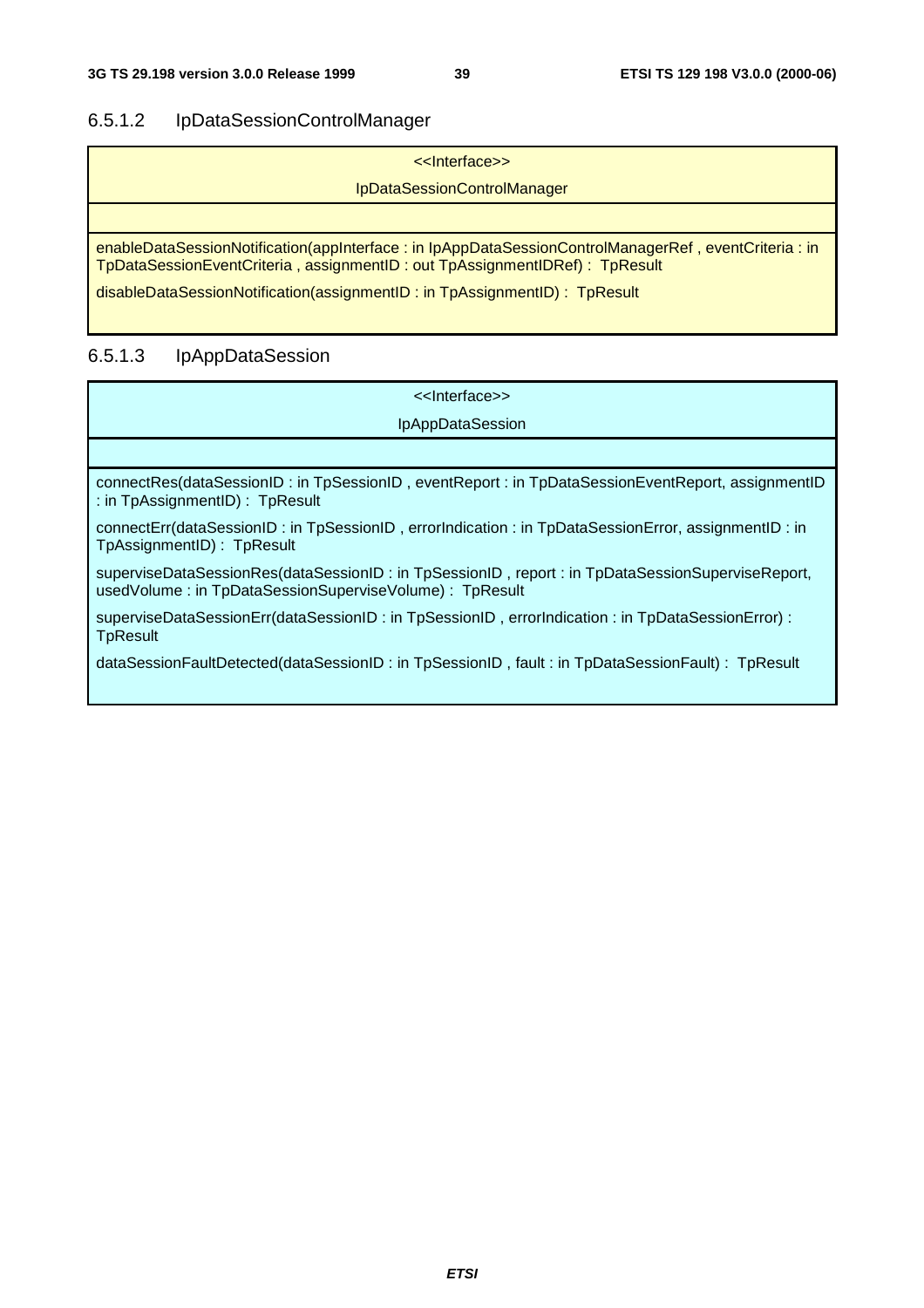# 6.5.1.4 IpDataSession

| < <lnterface>&gt;</lnterface>                                                                                                                                                                                       |
|---------------------------------------------------------------------------------------------------------------------------------------------------------------------------------------------------------------------|
|                                                                                                                                                                                                                     |
| <b>IpDataSession</b>                                                                                                                                                                                                |
|                                                                                                                                                                                                                     |
| connectReq(dataSessionID: in TpSessionID, responseRequested: in TpDataSessionReportRequestSet,<br>targetAddress: in TpAddress, originatingAddress: in TpAddress, assignmentID: out TpAssignmentIDRef)<br>: TpResult |
| release(dataSessionID: in TpSessionID, cause: in TpDataSessionReleaseCause): TpResult                                                                                                                               |
| superviseDataSessionReq(dataSessionID: in TpSessionID, treatment: in<br>TpDataSessionSuperviseTreatment, bytes: in TpDataSessionSuperviseVolume): TpResult                                                          |
| setDataSessionChargePlan(dataSessionID: in TpSessionID, dataSessionChargePlan: in<br>TpDataSessionChargePlan): TpResult                                                                                             |
| setAdviceOfCharge(dataSessionID: in TpSessionID, aoCInfo: in TpAoCInfo, tariffSwitch: in TpDuration):<br><b>TpResult</b>                                                                                            |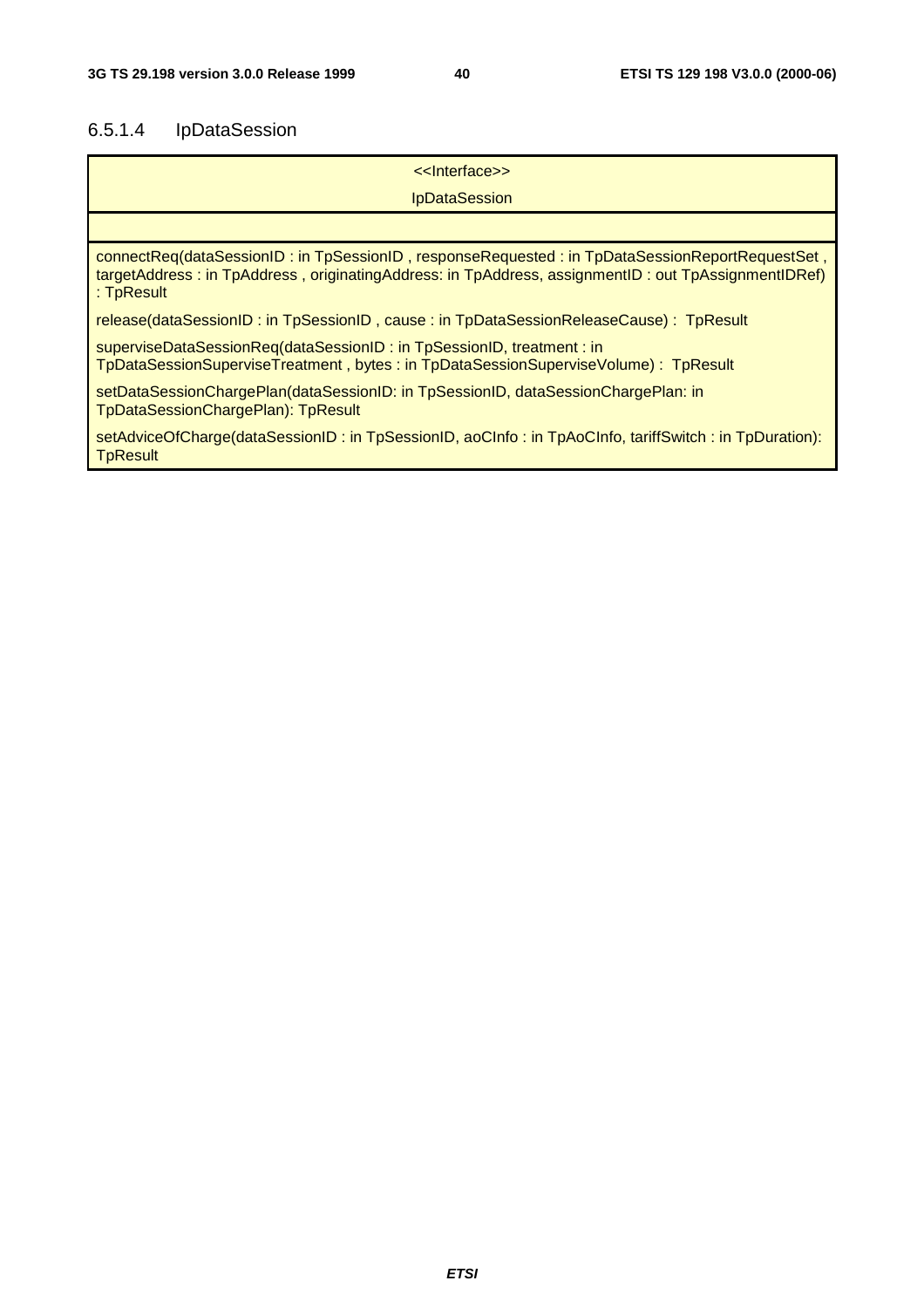# 6.6 Network User Location

The Network User Location (UL) SCF provides the IpUserLocationCamel interface, which provides methods for periodic and triggered location reporting. Most methods are asynchronous, in that they do not lock a thread into waiting whilst a transaction performs. In this way, the client machine can handle many more calls, than one that uses synchronous message calls. To handle responses and reports, the developer must implement IpAppUserLocationCamel interface to provide the callback mechanism.



**Figure 6-16:** Network User Location class diagram.

# 6.6.1 Network User Location SCF interface

This interface is the 'SCF manager' interface for Network User Location.

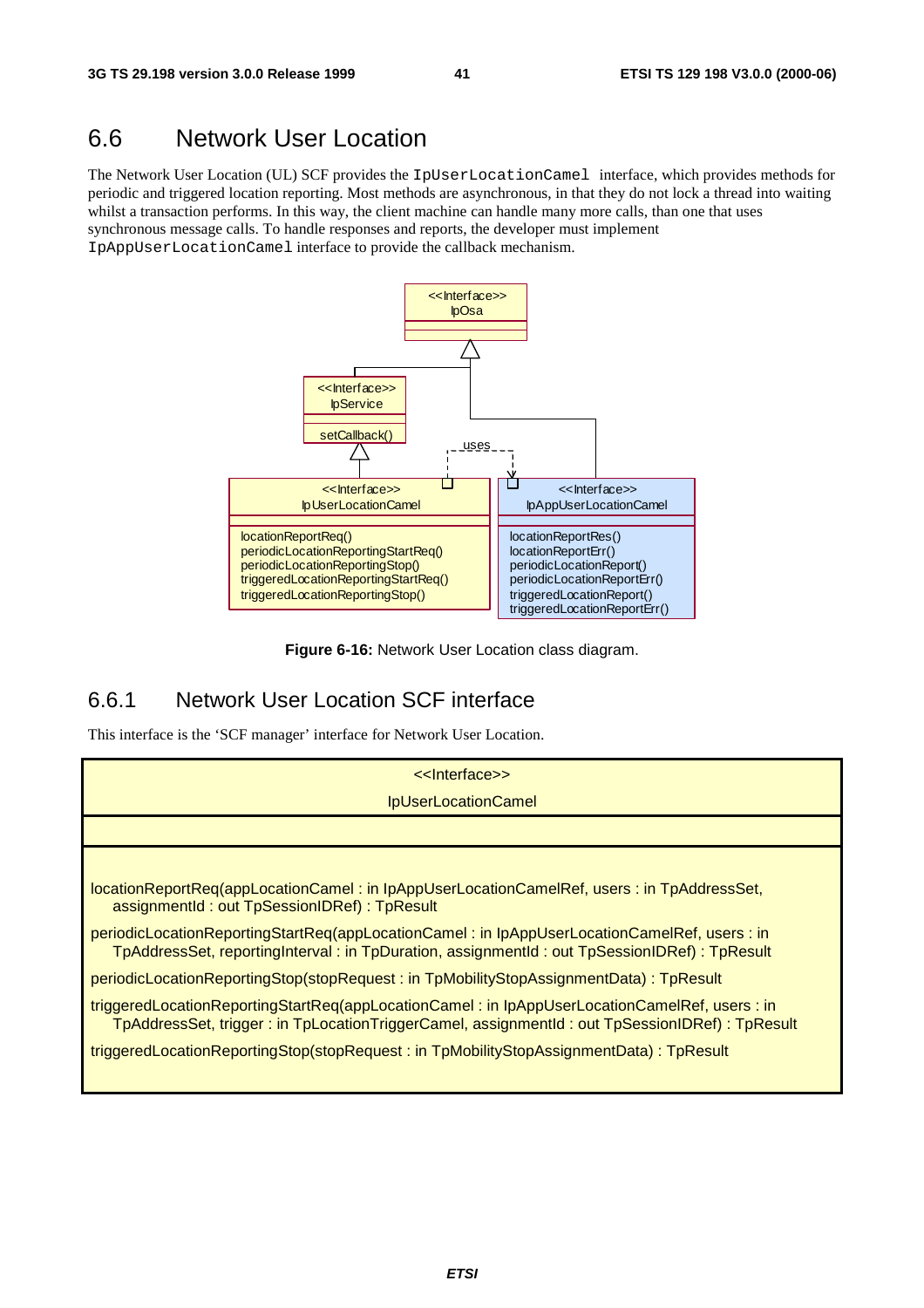# 6.6.2 Network User Location application interface

The network user location application interface is implemented by the client application developer and is used to handle location reports that are specific for mobile telephony users.

| < <lnterface>&gt;</lnterface>                                                                                                              |
|--------------------------------------------------------------------------------------------------------------------------------------------|
| IpAppUserLocationCamel                                                                                                                     |
|                                                                                                                                            |
|                                                                                                                                            |
| locationReportRes(assignmentId: in TpSessionID, locations: in TpUserLocationCameISet): TpResult                                            |
| locationReportErr(assignmentId: in TpSessionID, cause: in TpMobilityError, diagnostic: in<br>TpMobilityDiagnostic)                         |
| periodicLocationReport(assignmentId: in TpSessionID, locations: in TpUserLocationCameISet): TpResult                                       |
| periodicLocationReportErr(assignmentId: in TpSessionID, cause: in TpMobilityError, diagnostic: in<br>TpMobilityDiagnostic)                 |
| triggeredLocationReport(assignmentId: in TpSessionID, location: in TpUserLocationCamel, criterion: in<br>TpLocationTriggerCamel): TpResult |
| triggeredLocationReportErr(assignmentId: in TpSessionID, cause: in TpMobilityError, diagnostic: in<br>TpMobilityDiagnostic)                |

# 6.7 User Status

The User Status (US) SCF provides the IpUserStatus interface. Most methods are asynchronous, in that they do not lock a thread into waiting whilst a transaction performs. In this way, the client machine can handle many more calls, than one that uses synchronous message calls. To handle responses and reports, the developer must implement IpAppUserStatus interface to provide the callback mechanism.



**Figure 6-17:** User Status class diagram.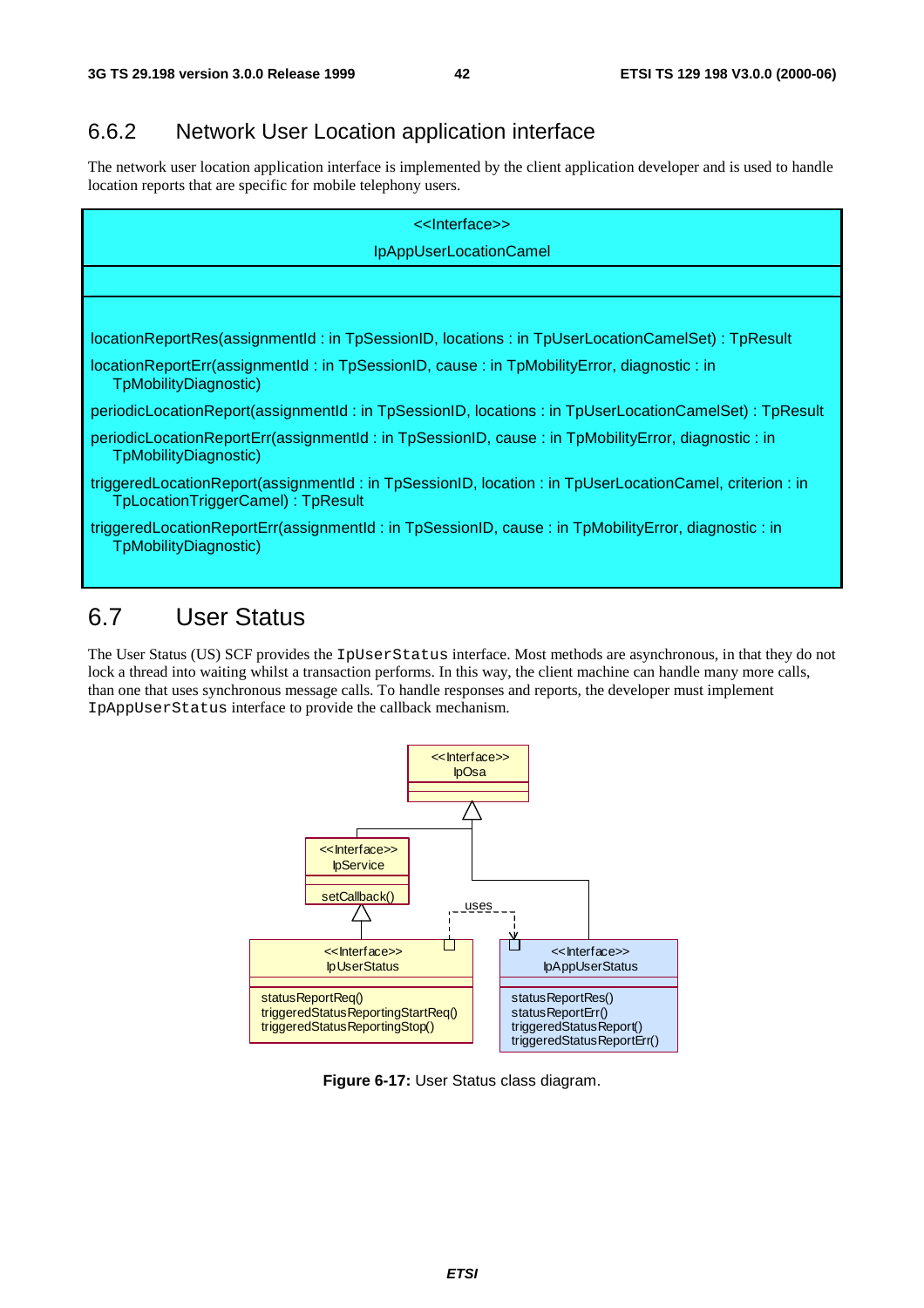# 6.7.1 User Status SCF interface

The user status interface represents the interface to the user status service capability feature.

| < <lnterface>&gt;</lnterface>                                                                                                              |
|--------------------------------------------------------------------------------------------------------------------------------------------|
| <b>IpUserStatus</b>                                                                                                                        |
|                                                                                                                                            |
|                                                                                                                                            |
| statusReportReq(appStatus: in IpAppUserStatusRef, users: in TpAddressSet, assignmentId: out<br><b>TpSessionIDRef): TpResult</b>            |
| triggeredStatusReportingStartReq (appStatus: in lpAppUserStatusRef, users: in TpAddressSet,<br>assignmentId: out TpSessionIDRef): TpResult |
| triggeredStatusReportingStop (stopRequest: in TpMobilityStopAssignmentData): TpResult                                                      |

# 6.7.2 User Status application interface

The user-status application interface is implemented by the client application developer and is used to handle user status reports.

<<Interface>> IpAppUserStatus statusReportRes(assignmentId : in TpSessionID, status : in TpUserStatusSet) : TpResult statusReportErr(assignmentId : in TpSessionID, cause : in TpMobilityError, diagnostic : in TpMobilityDiagnostic) triggeredStatusReport(assignmentId : in TpSessionID, status : in TpUserStatus) : TpResult triggeredStatusReportErr(assignmentId : in TpSessionID, cause : in TpMobilityError, diagnostic : in TpMobilityDiagnostic)

# 6.8 Terminal Capabilities

The Terminal Capabilities SCF enables the application to retrieve the terminal capabilities of the specified terminal. The Terminal Capabilities service provides a SCF interface that is called IpTerminalCapabilities. There is no need for an application interface, since IpTerminalCapabilities only contains the synchronous method getTerminalCapabilities.



**Figure 6-18: Terminal Capabilities package**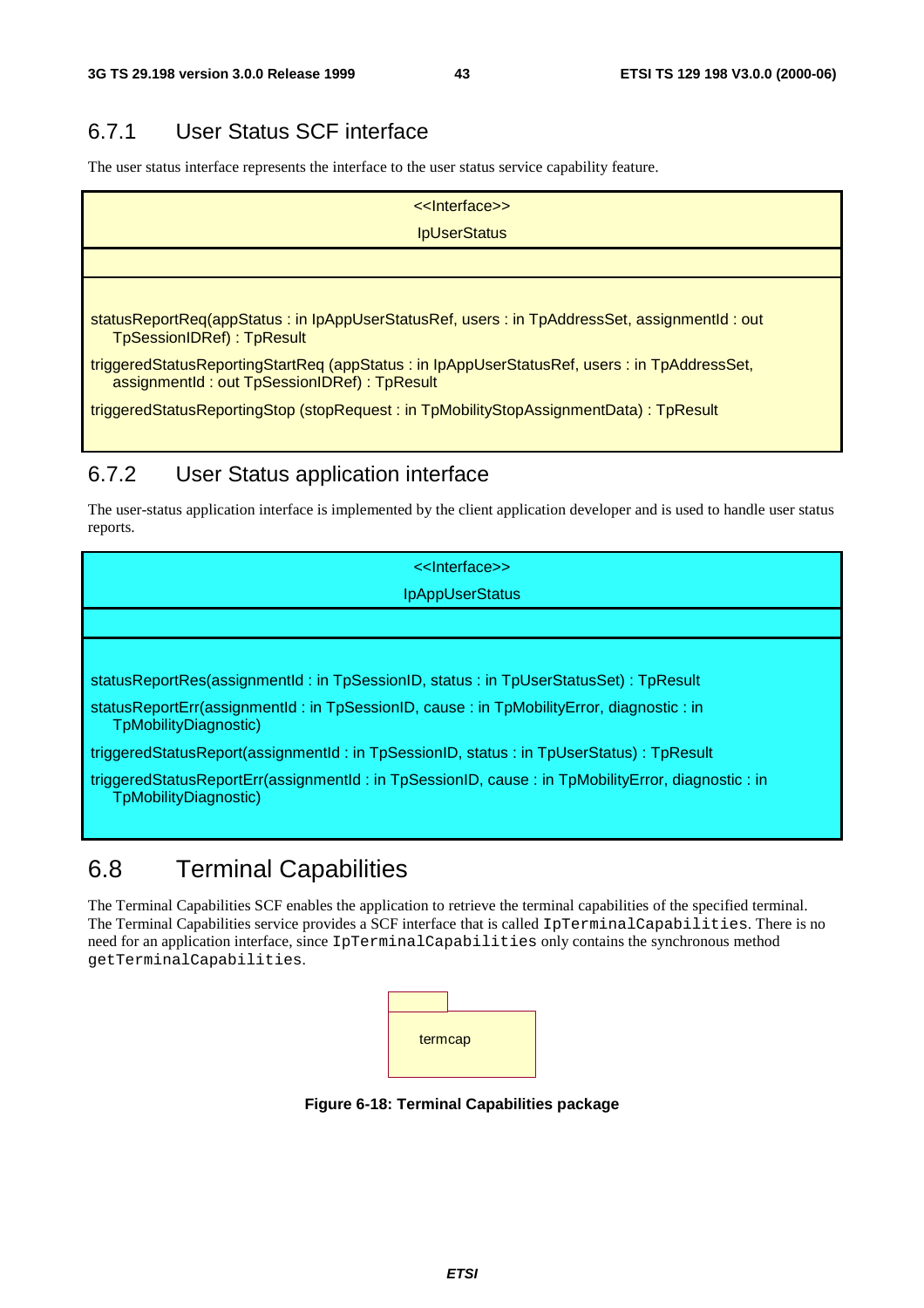

#### **Figure 6-19: Terminal Capabilities class diagrams**

# 6.8.1 Terminal Capabilities SCF interface

The Terminal Capabilities SCF interface IpTerminalCapabilities contains the synchronous method getTerminalCapabilities. The application has to provide the terminaIdentity is input to this method. The result indicates whether or not the terminal capabilities are available in the network and, in case they are, it will return the terminal capabilities (see the data definition of TpTerminalCapabilities for more information).

<<Interface>>

IpTerminalCapabilities

getTerminalCapabilities( terminalIdentity : in TpString, Result : out TpTerminalCapabilities) : TpResult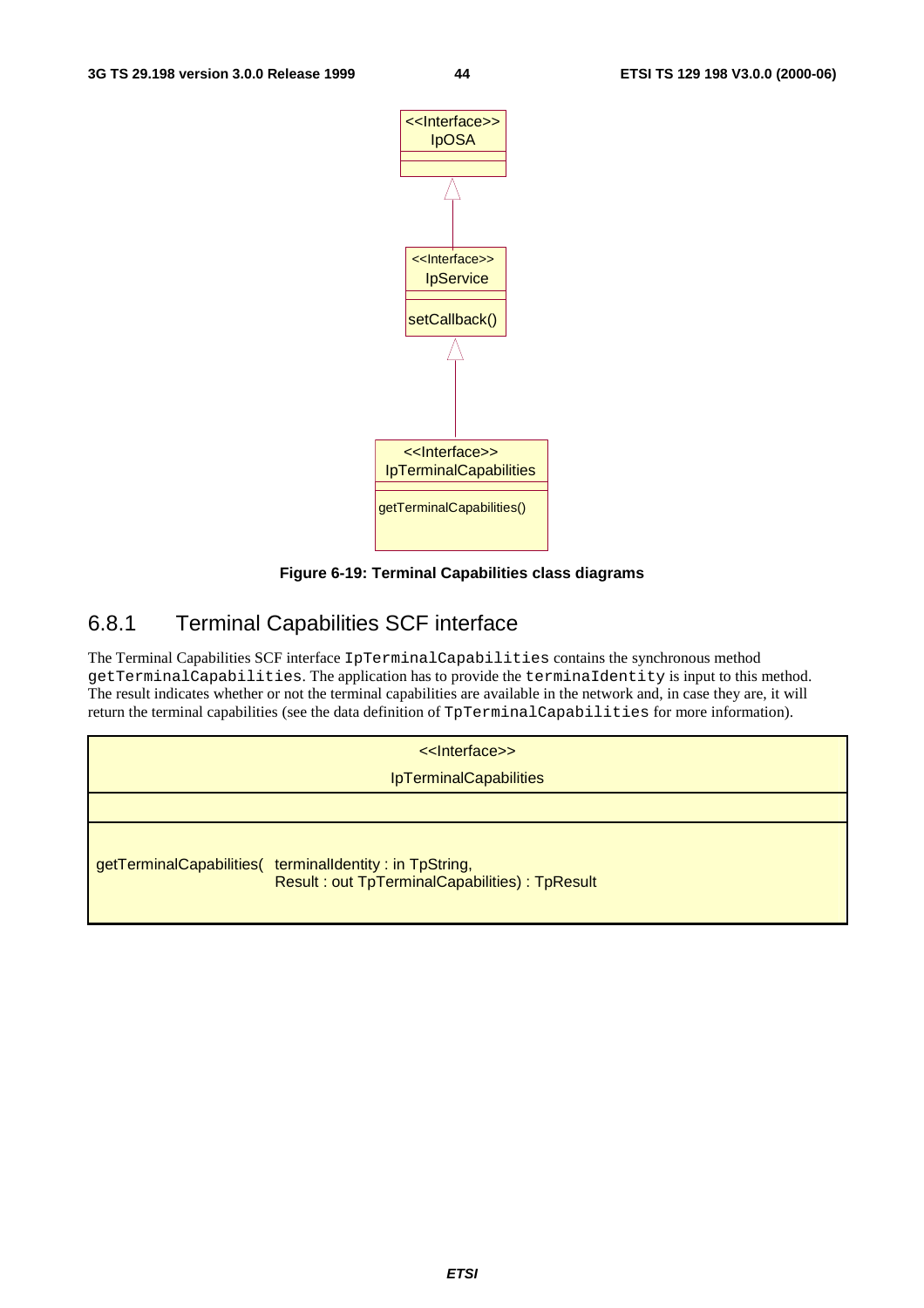# 7 State Transition Diagrams

This section contains the State Transition Diagrams for the objects that implement the interfaces on the gateway side. The State Transition Diagrams show the behaviour of these objects. For each state the methods that can be invoked by the application are shown. Methods not shown for a specific state are not relevant for that state and will return an exception. Apart from the methods that can be invoked by the application also events internal to the gateway or related to network events are shown together with the resulting event or action performed by the gateway. These internal events are shown between quotation marks.

# 7.1 Framework

### 7.1.1 IpAuthentication



**Figure 7-1: State Transition Diagram for Authentication**

#### 7.1.1.1 Idle state

When the application has requested the IpInitial interface for initiateAuthentication, an object implementing the IpAuthentication interface is created. The application now has to provide it's authentication capabilities by invoking the SelectAuthMethod method.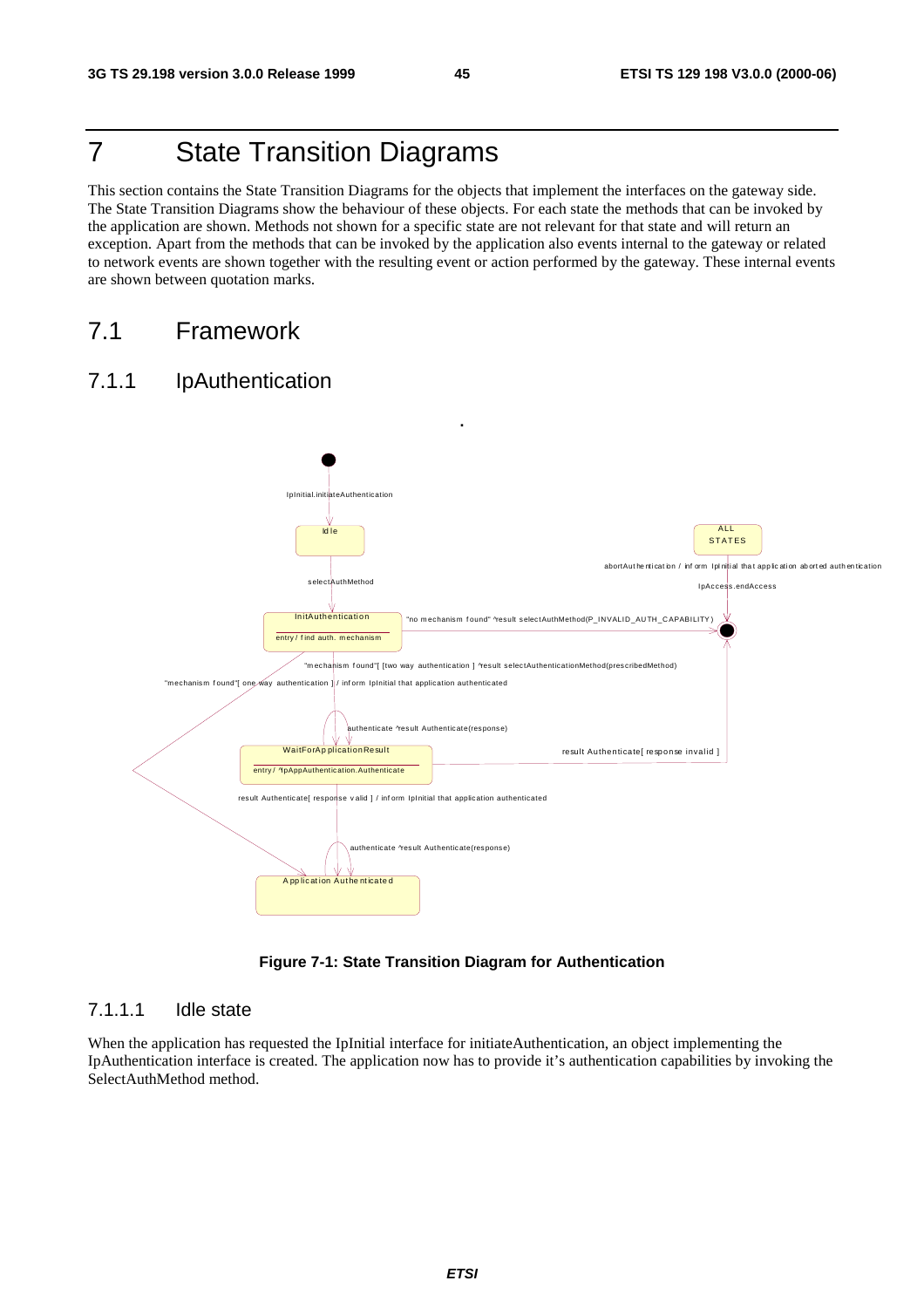#### 7.1.1.2 Init Authentication state

In this state the Framework selects the preferred authentication mechanism within the capability of the application. When a proper mechanism is found, the Framework can decide that the application doesn't have to be authenticated (one way authentication) or that the application has to be authenticated. In case no mechanism can be found the error code P\_INVALID\_AUTH\_CAPABILITY) is returned and the Authentication object is destroyed. This implies that the application has to re-initiate the authentication by calling once more the initiateAuthentication method on the IpInitial interface.

### 7.1.1.3 Wait For Application Result state

When entering this state, the Framework requests the application to authenticate itself by invoking the Authenticate method on the application. In case the application requests the Framework to authenticate itself by invoking Authenticate on the IpAuthentication interface, the Framework provides the correct response to the challenge of the application. When the Framework responds to the Authenticate request, the response is analysed and in case the response is valid a transition to the state Application Authenticated is made. In case the response is not valid, the Authentication object is destroyed. This implicates that the application has to re-initiate the authentication by calling once more the initiateAuthentication method on the IpInitial interface.

### 7.1.1.4 Application Authenticated state

In this state the application is considered authenticated and is now allowed to request access to the IpAccess interface. In case the application requests the Framework to authenticate itself by invoking Authenticate on the IpAuthentication interface, the Framework provides the correct response to the challenge of the application.

# 7.1.2 IpAccess



**Figure 7-2: State Transition Diagram for Access**

#### 7.1.2.1 Active state

When the application requestes access to the Framework on the IpInitial interface, an object implementing the IpAccess interface is created. The application can now request other Framework interfaces, including Service Discovery. When the application is no longer interested in using the interfaces it calls the endAccess method. This results in the destruction of all interface objects used by the application. In case the network operator decides that the application has no longer access to the interfaces the same will happen.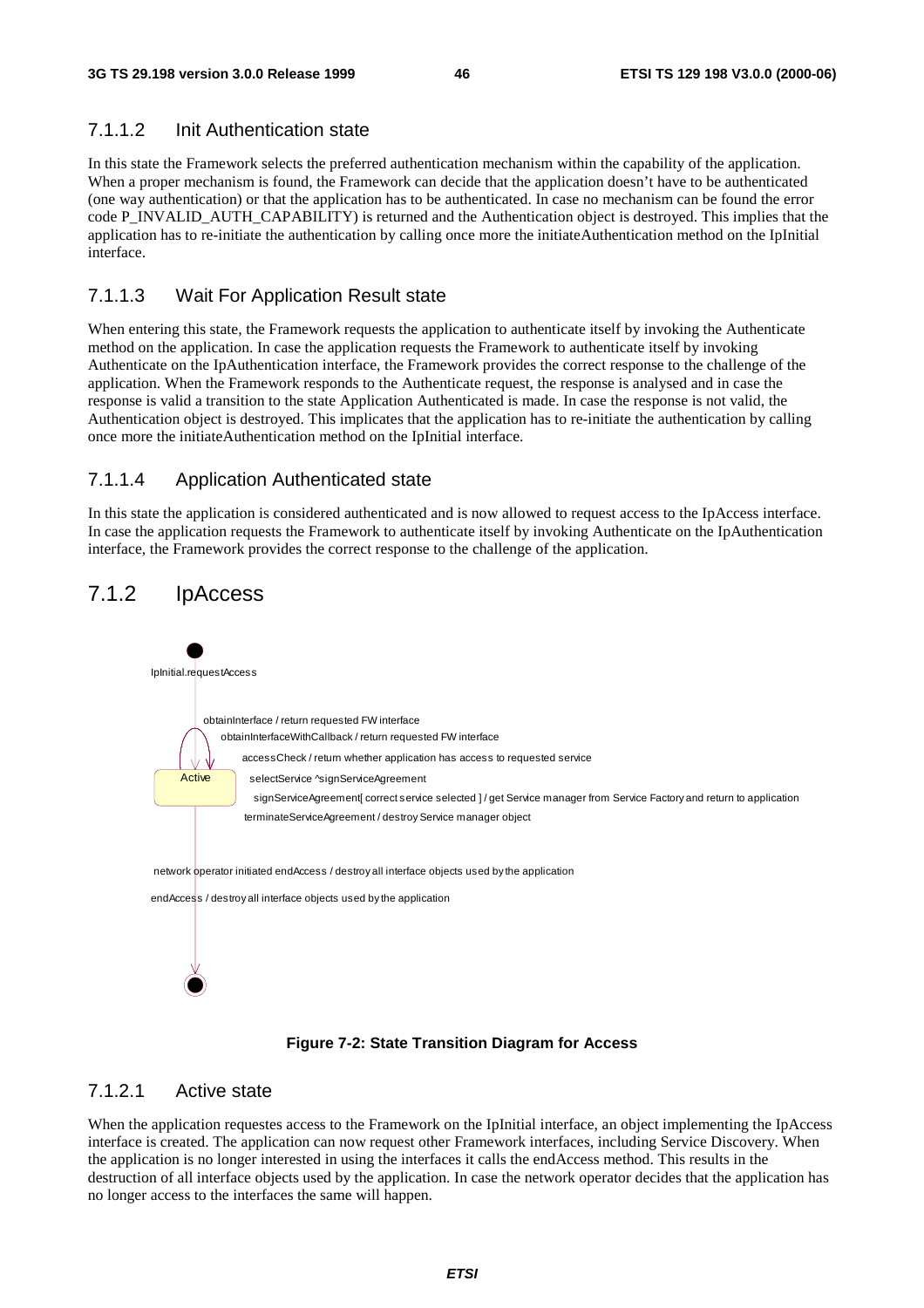



**Figure 7-3: State Transition Diagram for Service Discovery**

### 7.1.3.1 Active state

When the application requests for the Service Discovery SCF by invoking the obtainInterface or the obtainInterfaceWithCallback methods on the IpAccess interface, an instance of the IpServiceDiscovery will be created. Next the application is allowed to request a list of the provided SCFs and to obtain a reference to interfaces of SCFs.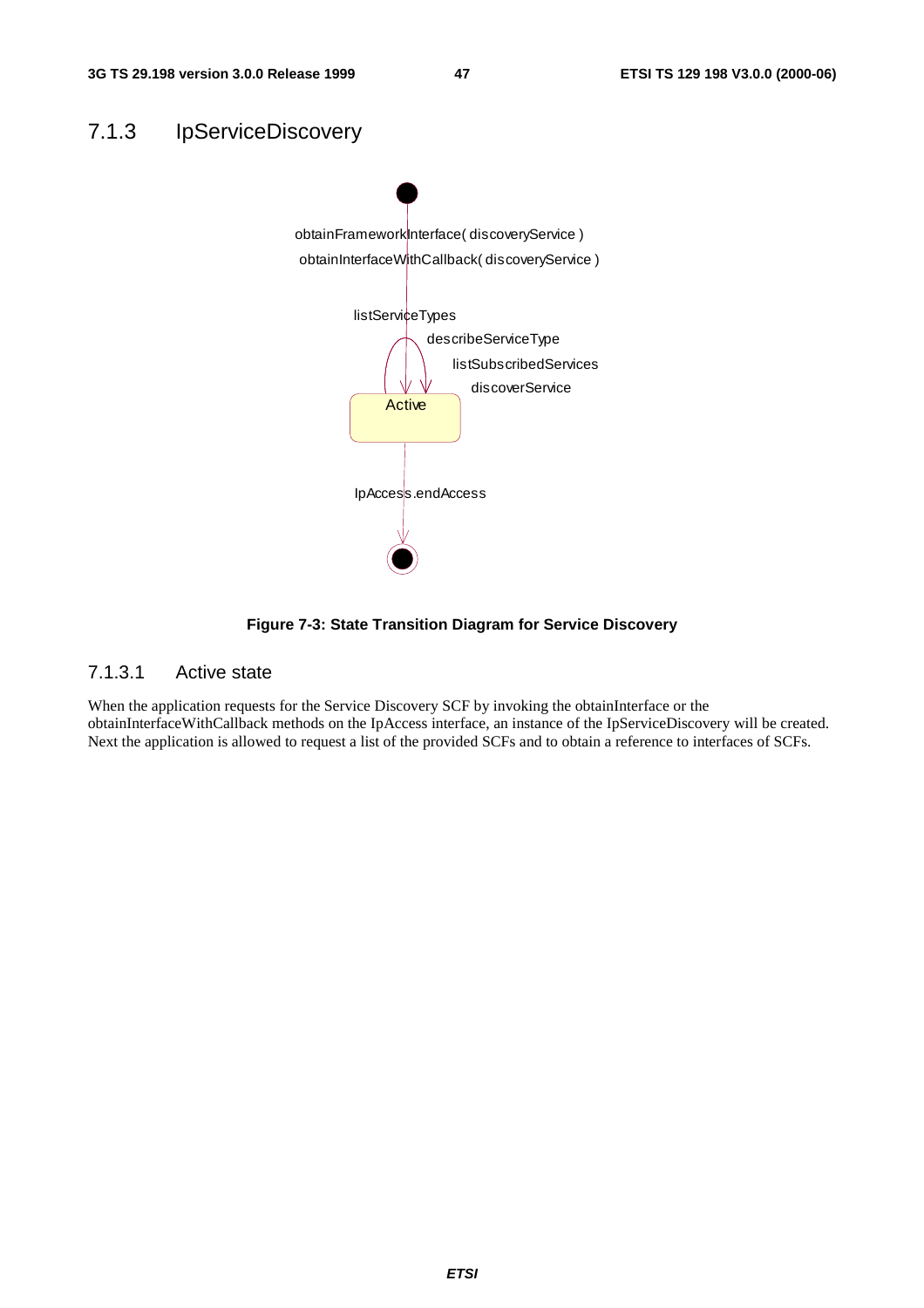# 7.1.4 IpLoadManager



**Figure 7-4: State Transition Diagram for LoadManager**

### 7.1.4.1 Idle State

In this state the application has obtained an interface reference of the LoadManager from the IpAccess interface.

### 7.1.4.2 Registered State

In this state the application has registered for load control with the method RegisterLoadController(). The LoadManager can now request the application to supply load statistics information (by invoking queryAppLoadReq()). Furthermore the LoadManager can request the application to control its load (by invoking enableLoadControl() or suspendNotification() on the application side of interface). In case the application detects a change in load level, it reports this to the LoadManager by calling the method reportLoad().

When entering this state, an object called LoadManagerInternal is created that has an internal state machine encapsulating the internal behaviour of the LoadManager. The State Transition Diagram of LoadManagerInternal is shown in Figure .

### 7.1.4.3 Notifying

In the Notifying state the application has requested for load statistics. The Loadmanager gathers the requested information and (periodically) reports them to the application.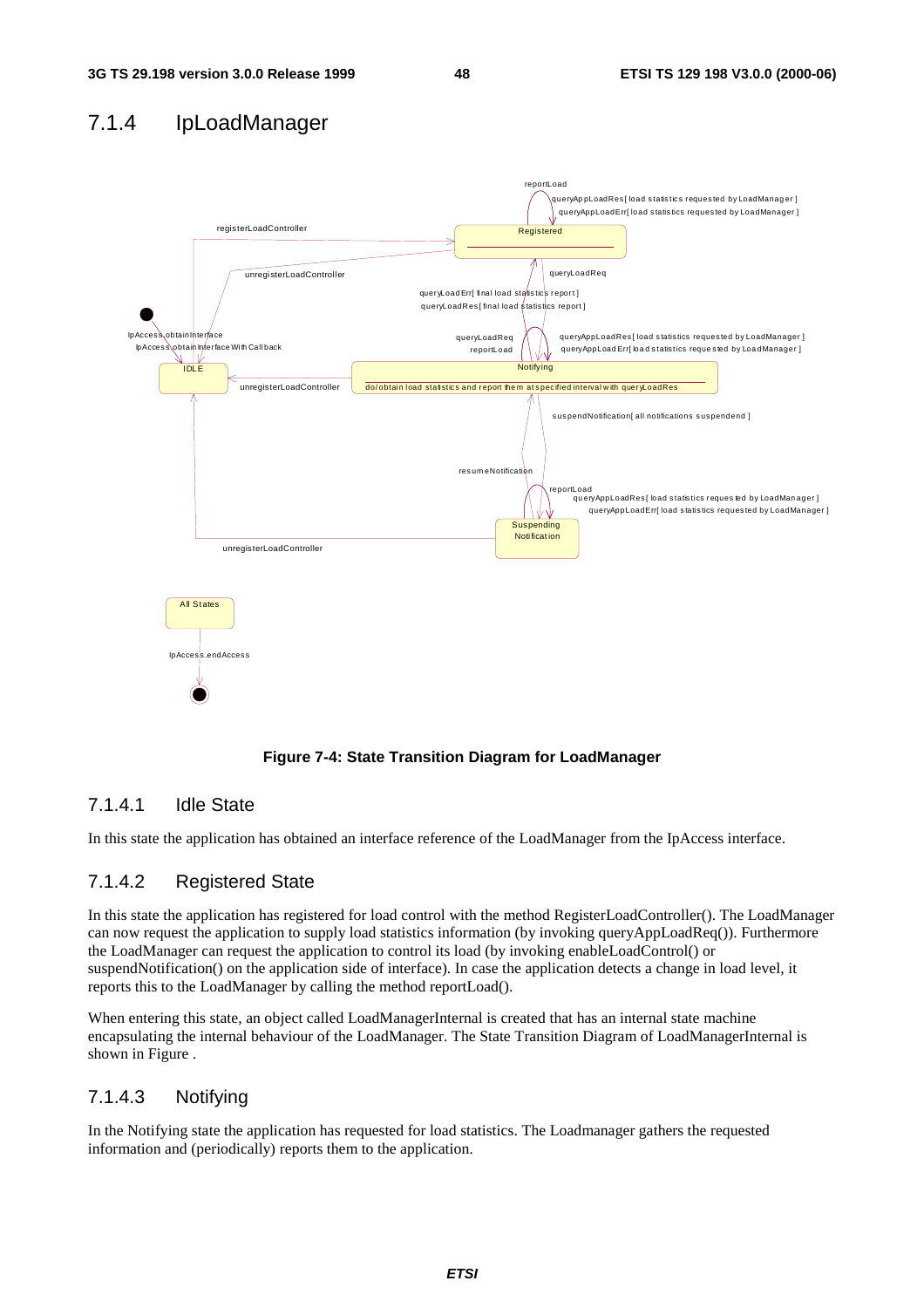### 7.1.4.4 Suspending Notification

Due to e.g. a temporary load condition, the application has requested the LoadManager to suspend sending the load statistics information.



#### **Figure 7-5: State Transition Diagram for the LoadManagerInternal**

#### 7.1.4.5 Normal Load state

In this state the none of the entities defined in the load balancing policy between the application and the framework / SCFs is overloaded.

### 7.1.4.6 Application overload state

In this state the application has indicated it is overloaded. When entering this state the load policy is consulted and the appropriate actions are taken by the LoadManager.

### 7.1.4.7 Internal overload

In this state the Framework or one or more of the SCFs within the specific load policy is overloaded. When entering this state the load policy is consulted and the appropriate actions are taken by the LoadManager.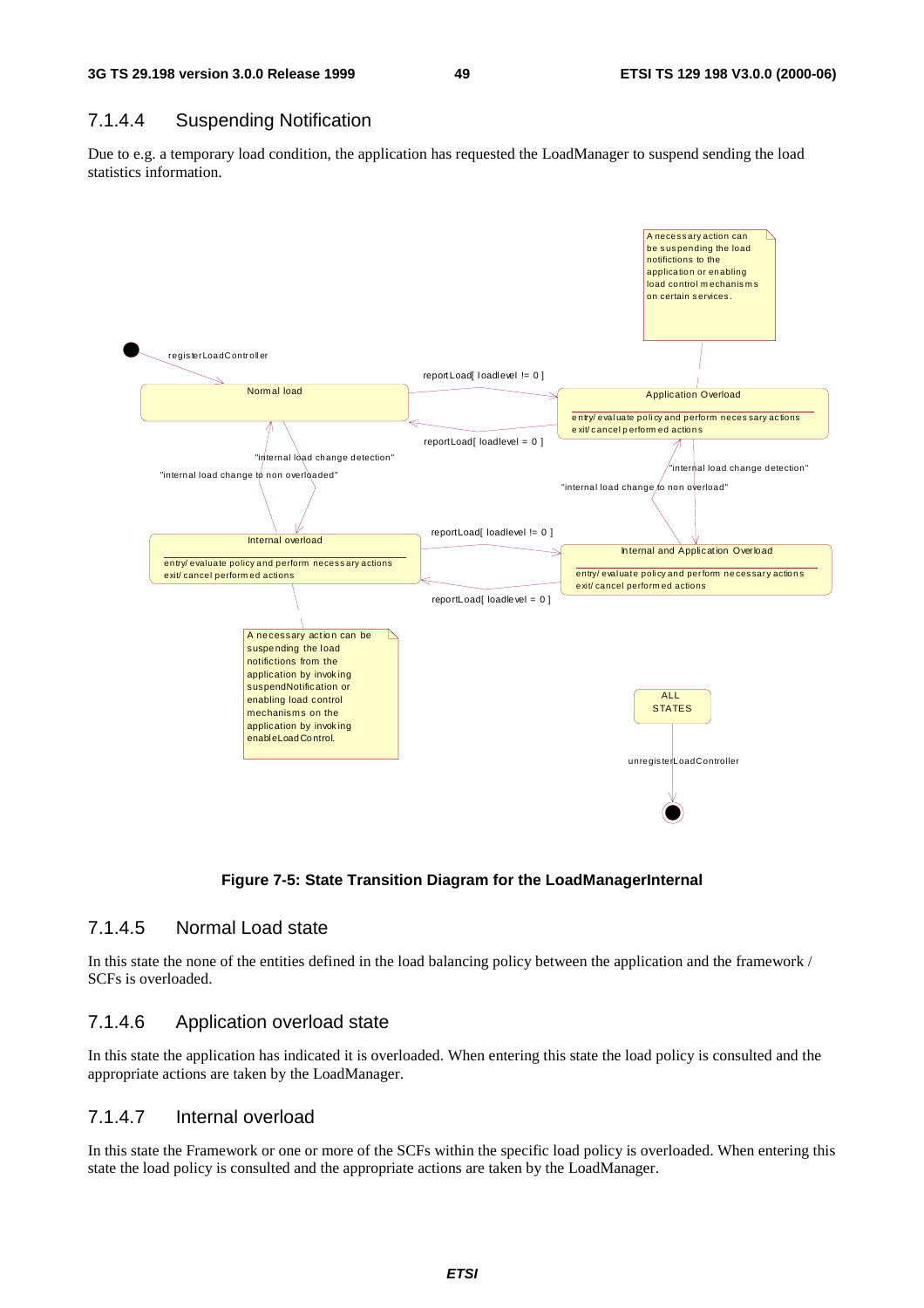#### 7.1.4.8 Internal and application overload

In this state the application is overloaded as well as the Framework or one or more of the SCFs within the specific load policy. When entering this state the load policy is consulted and the appropriate actions are taken by the LoadManager.

# 7.1.5 IPFaultManager



**Figure 7-6: State Transition Diagram for Fault Manager**

#### 7.1.5.1 Framework Active state

This is the normal state of the framework, which is fully functional and able to handle requests from both applications and services capability features.

### 7.1.5.2 Framework Faulty state

In this state, the framework has detected an internal problem with itself such that application and services capability features cannot communicate with it anymore; attempts to invoke any methods that belongs to any SCFs of the framework returns an error. If the framework ever recover, application with fault management callbacks will be notified via a fwFaultRecoveryInd message.

### 7.1.5.3 The Service Activity Test state

In this state, the framework is performing a test on one service capability feature. If the SCF is faulty, applications with fault management callbacks are notified accordingly through a svcUnavailableInd message.

### 7.1.5.4 The Framework Activity Test state

In this state, the framework is performing self-diagnostic test. If a problem is diagnosed, all applications with fault management callbacks are notified through a fwFaultReportInd message.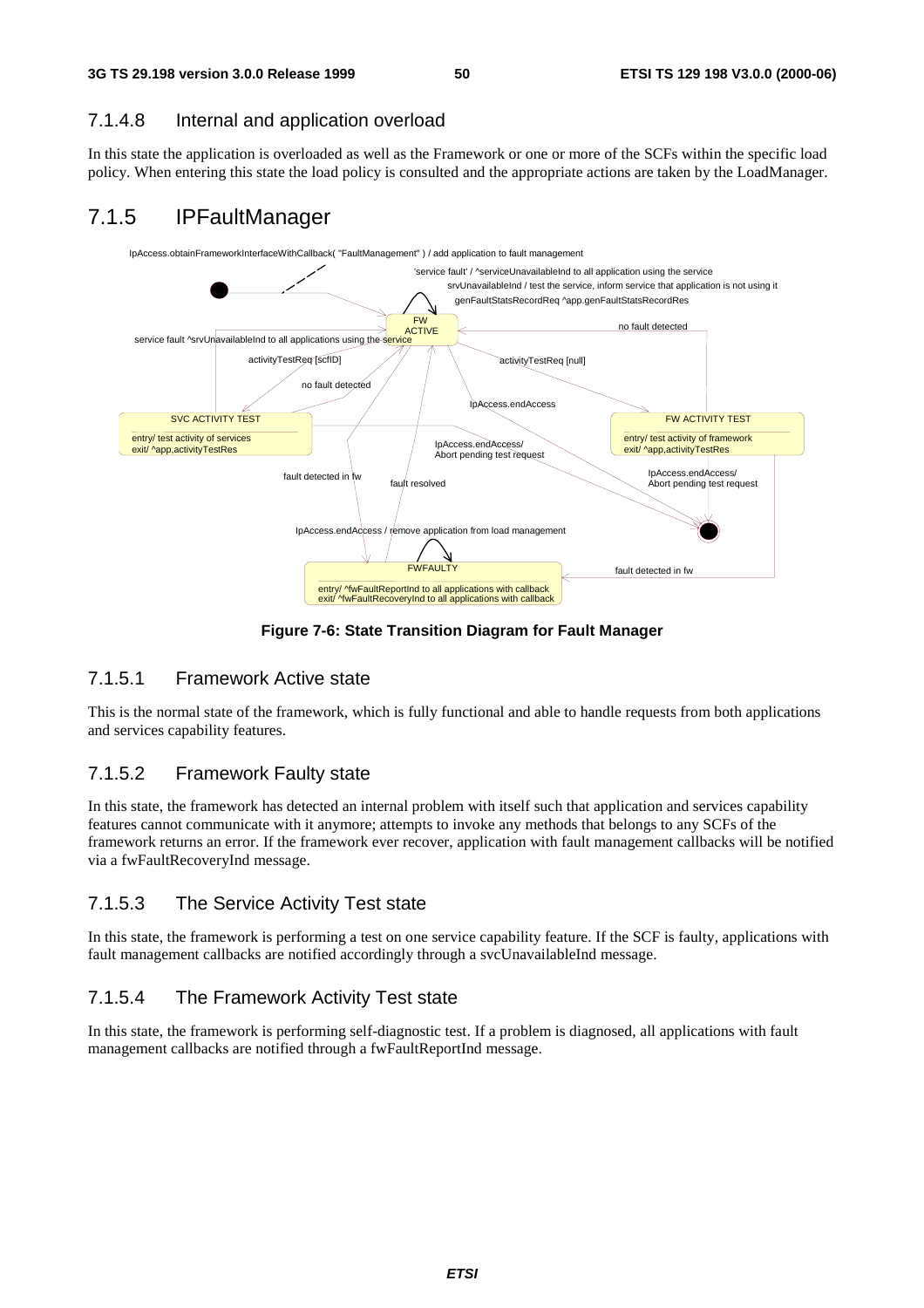### 7.1.6 IpHeartbeatmgmt



### **Figure 7-7: State Transition Diagram for the Heartbeat manager**

### 7.1.6.1 Application not supervised

In this state the application has not registered for heartbeat supervision by the Framework.

### 7.1.6.2 Application supervised

In this state the application has registered for heartbeat supervision by the Framework. Periodically the Framework will request for the application heartbeat by calling the send method on the IpAppHeartBeat interface.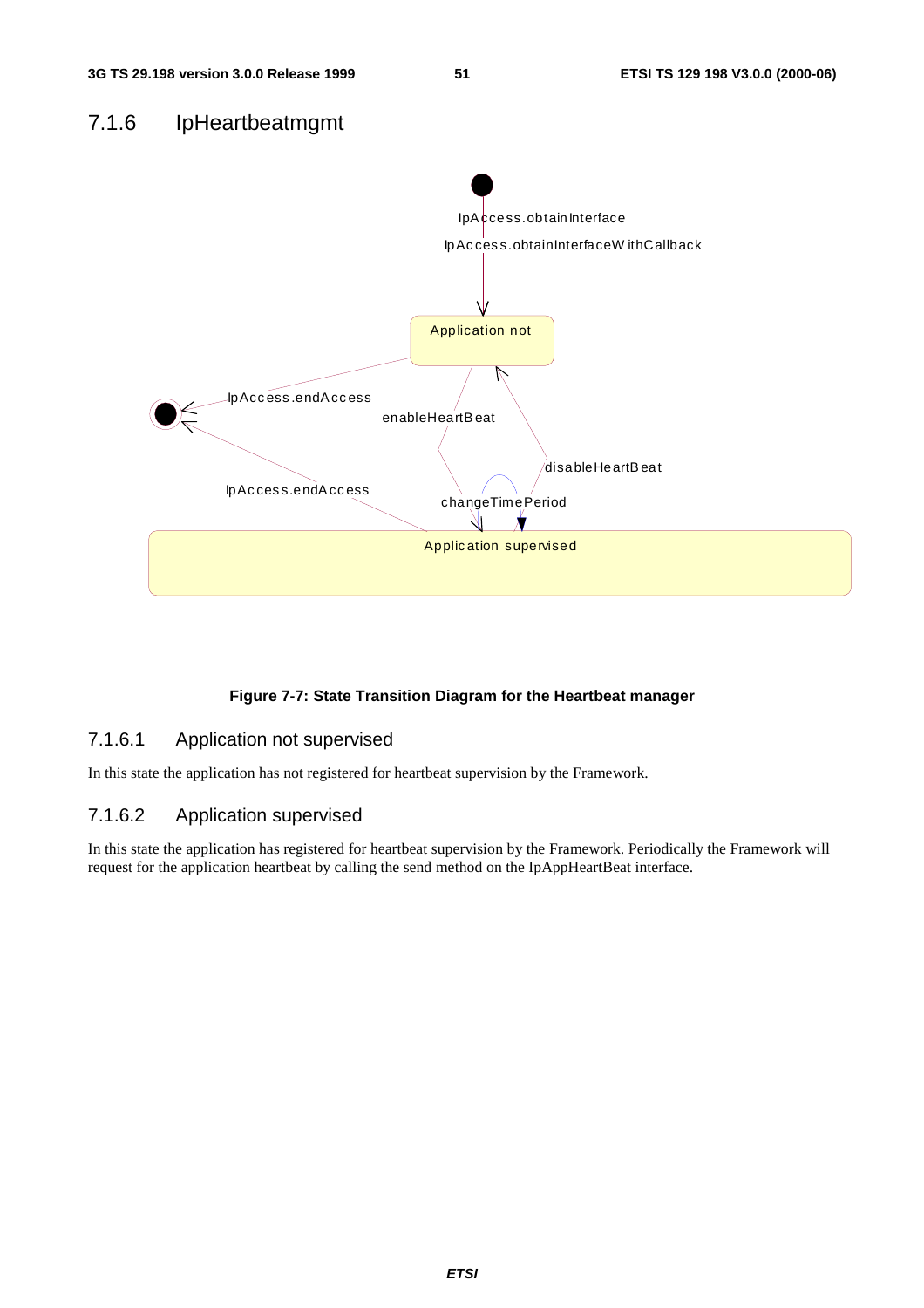# 7.1.7 IpHeartBeat



**Figure 7-8: State Transition Diagram for HeartBeat**

### 7.1.7.1 FW Supervised by Application state

In this state the Framework has requested the application for heartbeat supervision on itself. Periodically the application calls the send() method and the Framework returns it's heartbeat result.

### 7.1.8 IpOAM



**Figure 7-9: State Transition Diagram for OAM**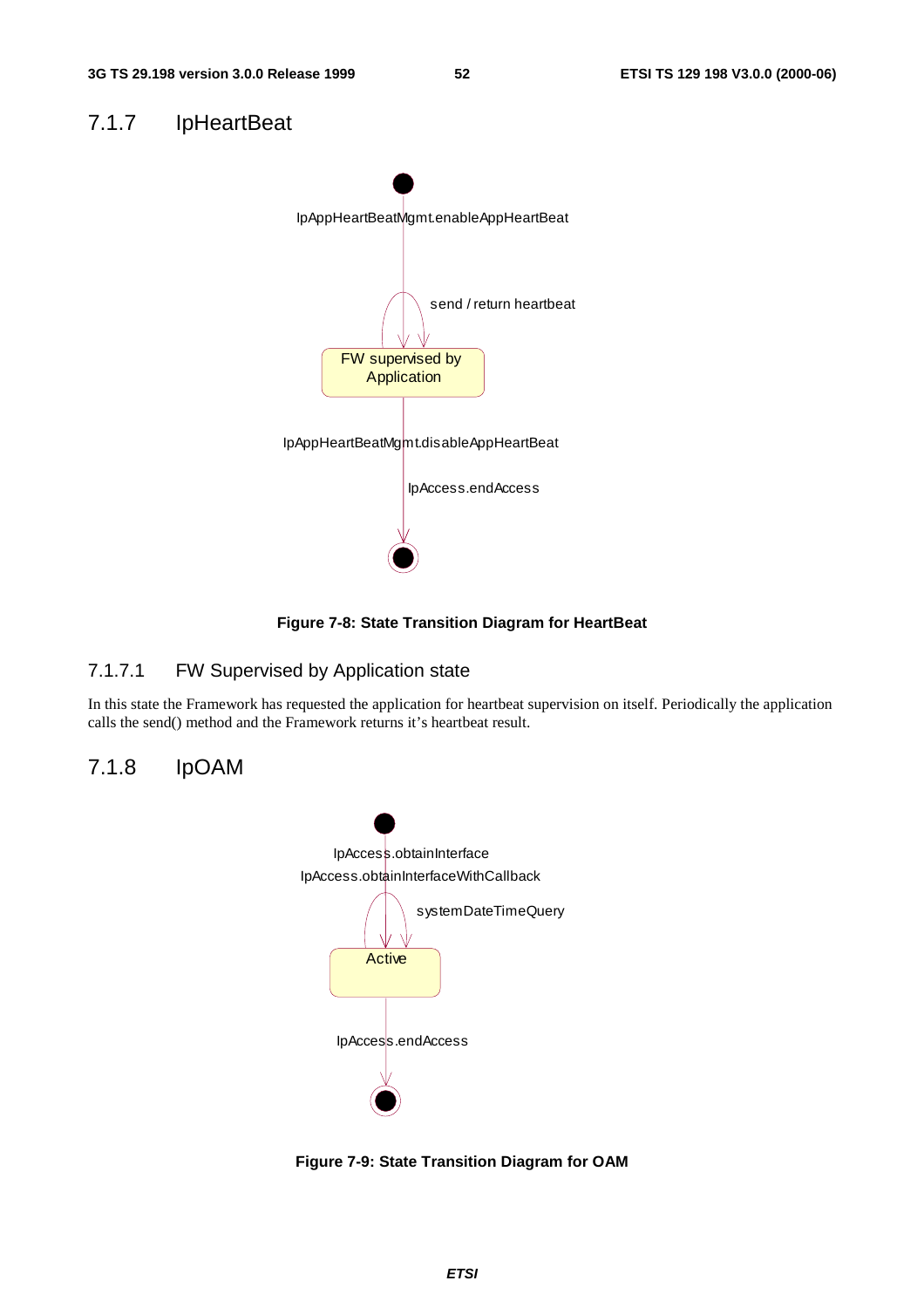#### 7.1.8.1 Active state

In this state the application has obtained a reference to the IpOAM interface. The application is now able to request the date / time of the Framework.

# 7.1.9. IpServiceRegistration



#### **Figure 7-10: State Transition Diagram for Service Registration**

#### 7.1.9.1 Registering SCF

This is the state entered when a Service Capability Server (SCS) starts the registration of its SCF in the Framework, by informing it of the existence of an SCF characterised by a service type and a set of service properties. As a result the Framework associates a service ID to this SCF, that will be used to identify it by both sides. When receiving this ID, the SCS instantiates a manager interface for this SCF, which will be the entry point for applications that want to use it.

#### 7.1.9.2 SCF Registered

This is the state entered when, the service manager interface having been instantiated, the SCS informs the Framework of the availability of the SCF, and makes it actually available by providing the Framework with the manager interfaces to be used by applications. Anytime the SCF availability may be withdrawn by un-registering it.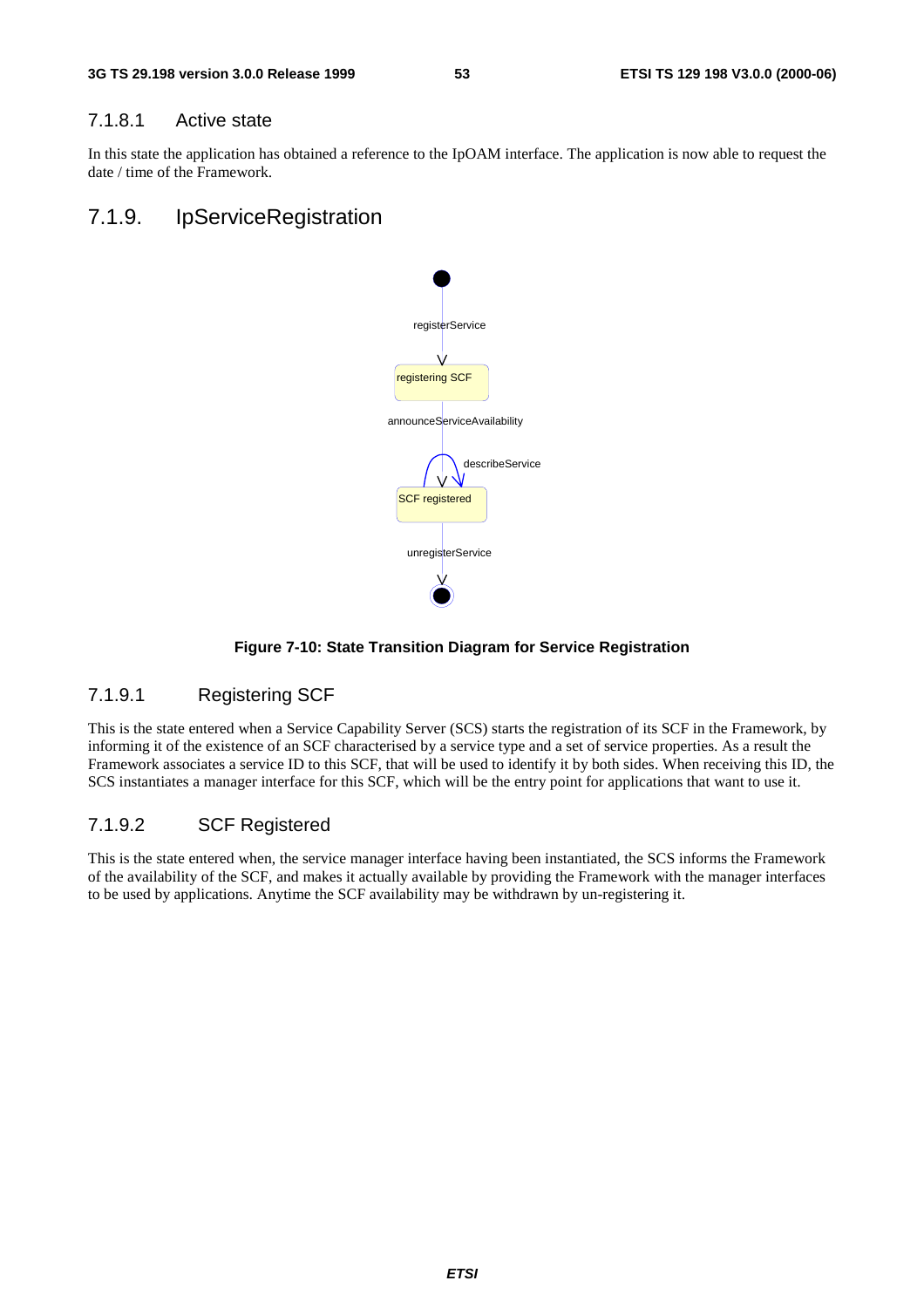# 7.2 Generic Call Control

# 7.2.1 Call Control Manager



**Figure 7-11: State Transition Diagram for the CallControlManager**

### 7.2.1.1 Active state

In this state a relation between the Application and the Generic Call Control Service Capability Feature has been established. It allows the application to indicate that it is interested in call related events. In case such an event occurs, the Call Control Manager will create a Call object and inform the application by invoking the method callEventNotify() on the IpAppCallControlManager interface. The application can also indicate it is no longer interested in certain call related events by calling disableCallNotification().

### 7.2.1.2 Notification terminated state

When the Call Control manager is in the Notification terminated state, events requested with enableCallNotification() will not be forwarded to the application. There can be multiple reasons for this: for instance it might be that the application receives more notifications than defined in the Service Level Agreement. Another example is that the SCS has detected it receives no notifications from the network due to e.g. a link failure. In this state no requests for new notifications will be accepted.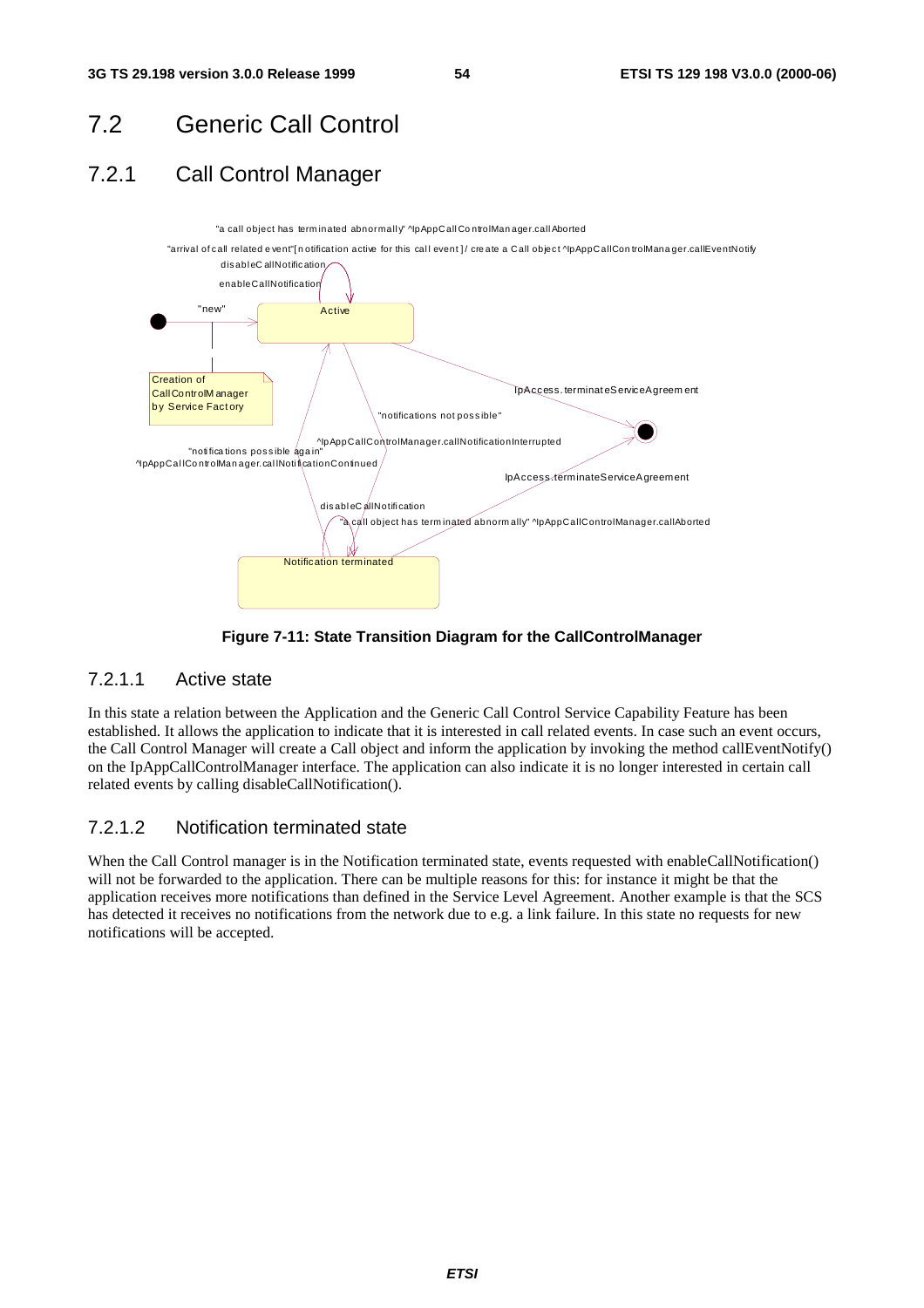#### 7.2.2 Call Network Released Finished Application Released release dea ssignC all tim eout ^callF aultD etected("tim eout on release") Active 1 Party in Call 2 Parties in Call IpAppC allCon trolManag er.call Ev entNo tif y setCallChargePlan getCallInf oReq su pervise CallRe q setAdv iceOf Charge  $\mathsf{Regf}$  number of routing requests  $< 2$ "disconnect from called party "[ monitor mode = interrupt ] ^routeRes,<br>getCallInf oRes, superviseCallRes "answer" on to called party unsu ccessful"[ m uting aborted or inv alid address" ^routeErr de [ no re ports req ue sted with get Ca llIn fo Req AN D superv iseCallReq ] "requested information ready " ^getC allInf oRes, superv iseCallRes release "requested inform ation ready" ^getCallInfoRes, superviseCallRes [ no reports requested getCallInfoReq AND superviseCallReq 1 In state Idle a timer mechanism should prev ent that the object keeps occupy ing resources. In case the timer expires, the object should be destroy ed and callF aultD etected should be reported to the application. deassignC all release "call ends : calling pa nds : called party disconnects"[ monitor for this event ] ^callEnded, routeRes(i rv ision ev ent" ^superv iseC allRes ev ent receiv ed f or which was m onitored ^routeRes "call ends : calling party disconnects" ^callEnded "f ault detected"[ f ault cannot be  $\ell$  om m unicated with network event 1 ^callF aultD etected "call ends: called party discon nects" [ n o m onitor f or this event ] ^callEn ded

**Figure 7-12: State Transition Diagram for Call**

### 7.2.2.1 Active state

In this state a call between two parties is being setup or present. Refer to the substates for more details

The application can request the gateway for a certain type of charging of the call by calling setCallChargePlan(). The application can request for charging related information by calling getCallInfoReq(). Furthermore the application can request supervision of the call by calling superviseCallReq(). It is also allowed to send Advice Of Charge information by calling setAdviceOfCharge().

### 7.2.2.1.1 1 Party in Call state

When the Call is in this state a calling party is present. The application can now request that a connection to a called party be established by calling the method routeReq(). When the calling party abandons the call before the application has invoked the routeReq() operation, the gateway informs the application by invoking callFaultDetected() and also the operation callEnded() will be invoked. When the calling party abandons the call after the application has invoked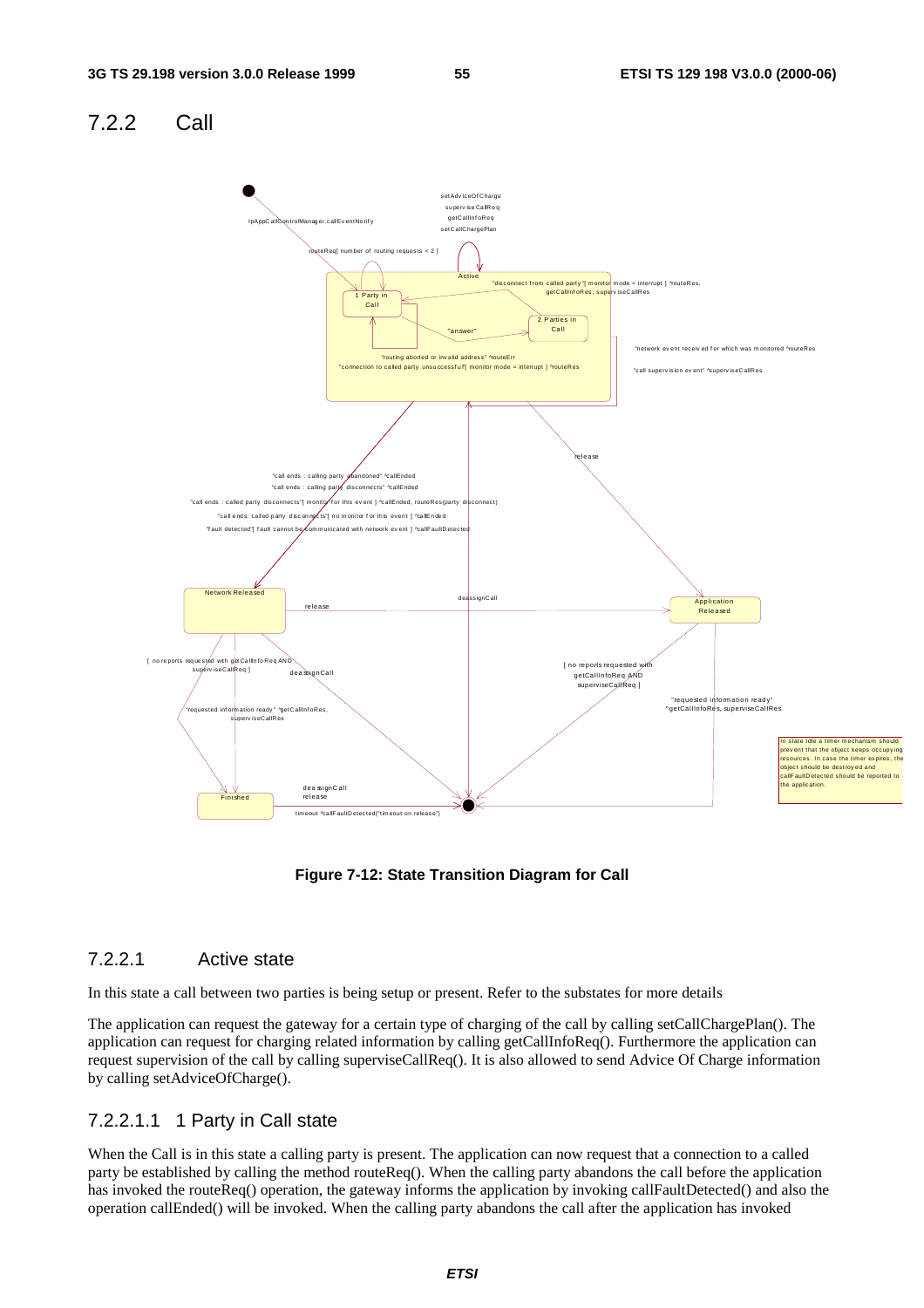routeReq() but before the call has actually been established, the gateway informs the application by invoking callEnded().

When the calling party answers the call, a transition will be made to the 2 Parties in Call state. In case the call can not be established because the application supplied an invalid address or the connection to the called party was unsuccessful while the application was monitoring for the latter in interrupt mode, the Call object will stay in this state

In this state user interaction is possible unless there is an outstanding routing request.

### 7.2.2.1.2 2 Parties in Call state

A connection between two parties has been established.

In case the calling party disconnects, the gateway informs the application by invoking callEnded().

When the called party disconnects different situations apply:

- 1. the application is monitoring for this event in interrupt mode: a transition is made to the 1 Party in Call state, the application is informed with routeRes with indication that the called party has disconnected and all requested reports are sent to the application. The application now again has control of the call.
- 2. the application is monitoring for this event but not in interrupt mode. In this case a transition is made to the Network Released state and the gateway informs the application by invoking the operation routeRes() and callEnded().
- 3. the application is not monitoring for this event. In this case the application is informed by the gateway invoking the callEnded() operation and a transition is made to the Network Released state.

In this state user interaction is possible, but only when the application requested to be notified of the transition to this state in interrupt mode. After the user interaction is finished the gateway will automatically continue processing of the call.

### 7.2.2.3 Network released state

In this state the call has ended and the Gateway collects the possible call information requested with getCallInfoReq() and / or superviseCallReq(). The information will be returned to the application by invoking the methods getCallInfoRes() and / or superviseCallRes() on the application. Also when a call was unsuccessful these methods are used.In case the application has not requested additional call related information immediately a transition is made to state Idle.

### 7.2.2.4 Finished state

In this state the call has ended and no call related information is to be send to the application. The application can only release the Call object. Calling the deassingCall() method has the same effect. Note that the application has to release the object itself as good OO practice requires that when an object was created on behalf of a certain entity, this entity is also responsible for destroying it when the object is no longer needed.

#### 7.2.2.5 Application released state.

In this state the application has requested to release the Call object and the Gateway collects the possible call information requested with getCallInfoReq(). In case the application has not requested additional call related information immediately the Call object is destroyed.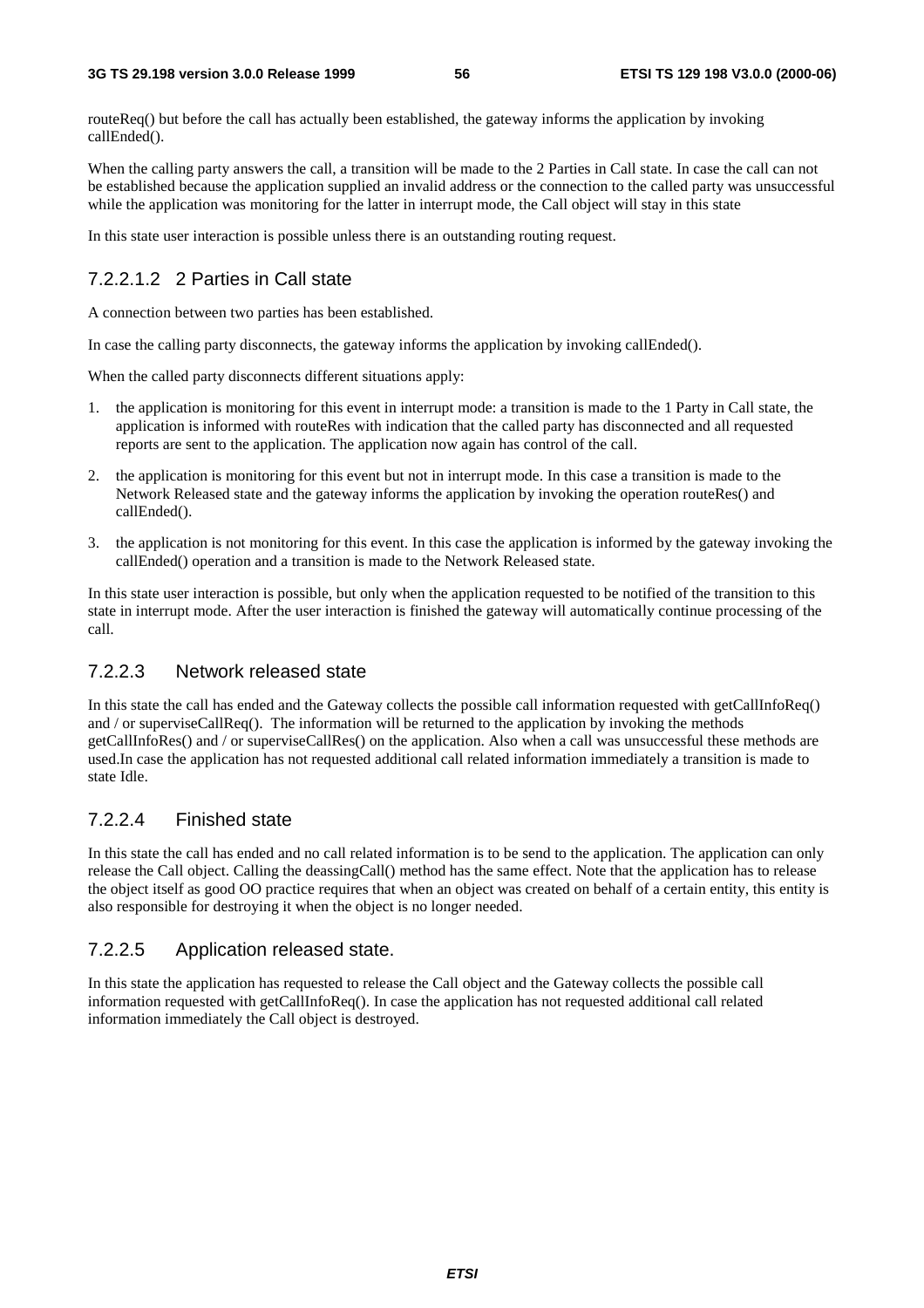# 7.3 User Interaction

# 7.3.1 UI Manager

"a rrival of user initiated request for user interaction" notification active for this ui event ] / create a UI object ^IpAppUIIManager.us erInteractionEventNotify



**Figure 7-13: State Transition Diagram for the UIManager**

### 7.3.1.1 Active state

In this state a relation between the Application and a User Interaction Service Capability Feature (Generic User Interaction or Call User Interaction) has been established. The application is now able to request creation of UI and/orUICall objects.

### 7.3.1.2. Notification Terminated state

When the UI manager is in the Notification terminated state, events requested with enableUINotification() will not be forwarded to the application. There can be multiple reasons for this: for instance it might be that the application receives more notifications than defined in the Service Level Agreement. Another example is that the SCS has detected it receives no notifications from the network due to e.g. a link failure. In this state no requests for new notifications will be accepted.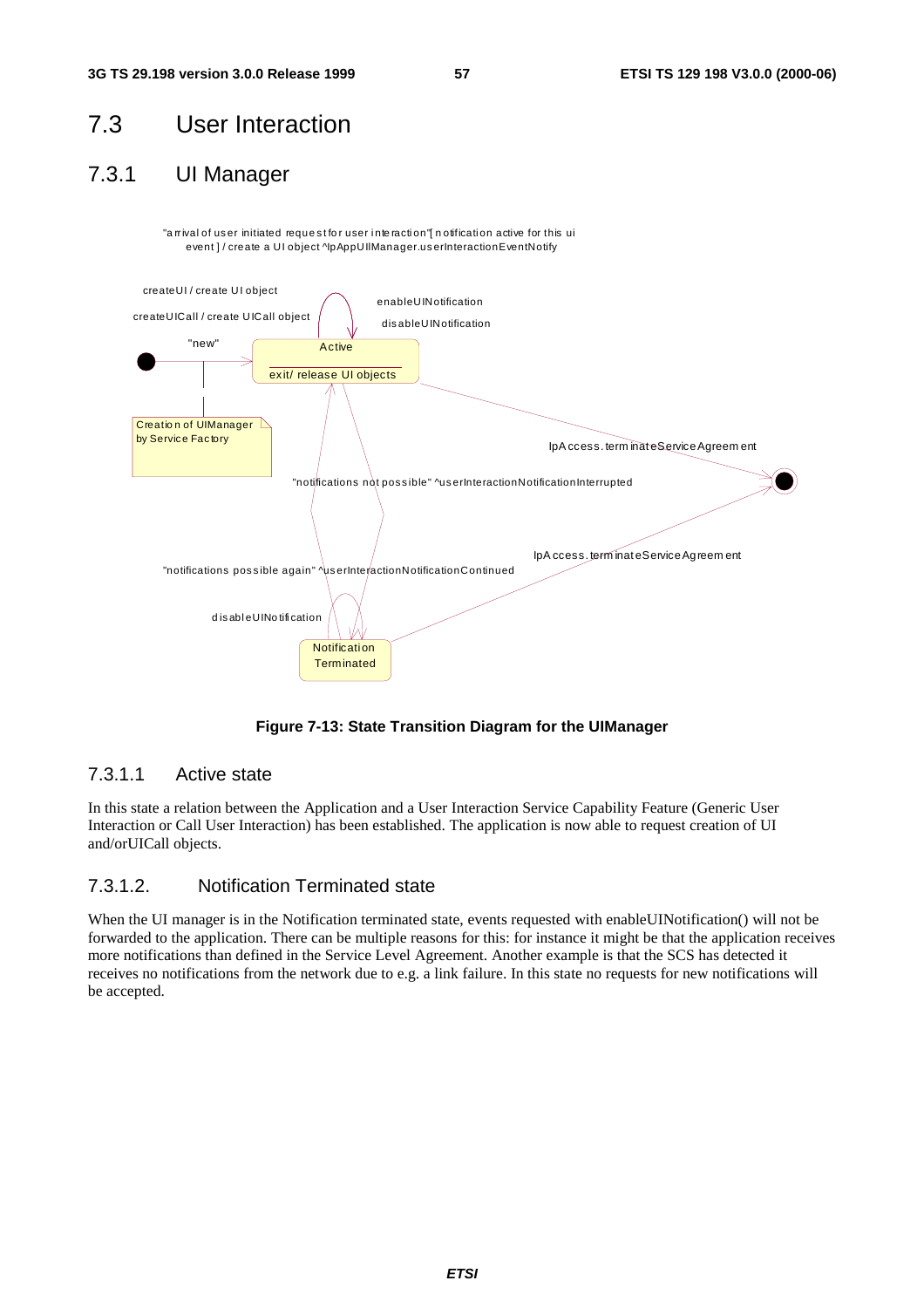# 7.3.2 UI



**Figure 7-14: State Transition Diagram for UI**

#### 7.3.2.1 Active state

In this state the UI object is available for requesting messages to be send to the network.

### 7.3.2.2 Release Pending state

A transition to this state is made when the Application has indicated that after a certain message no further messages need to be send to the end-user. There are, however, still a number of messages that are not yet completed. When the last message is sent or when the last user interaction has been obtained, the UI object is destroyed.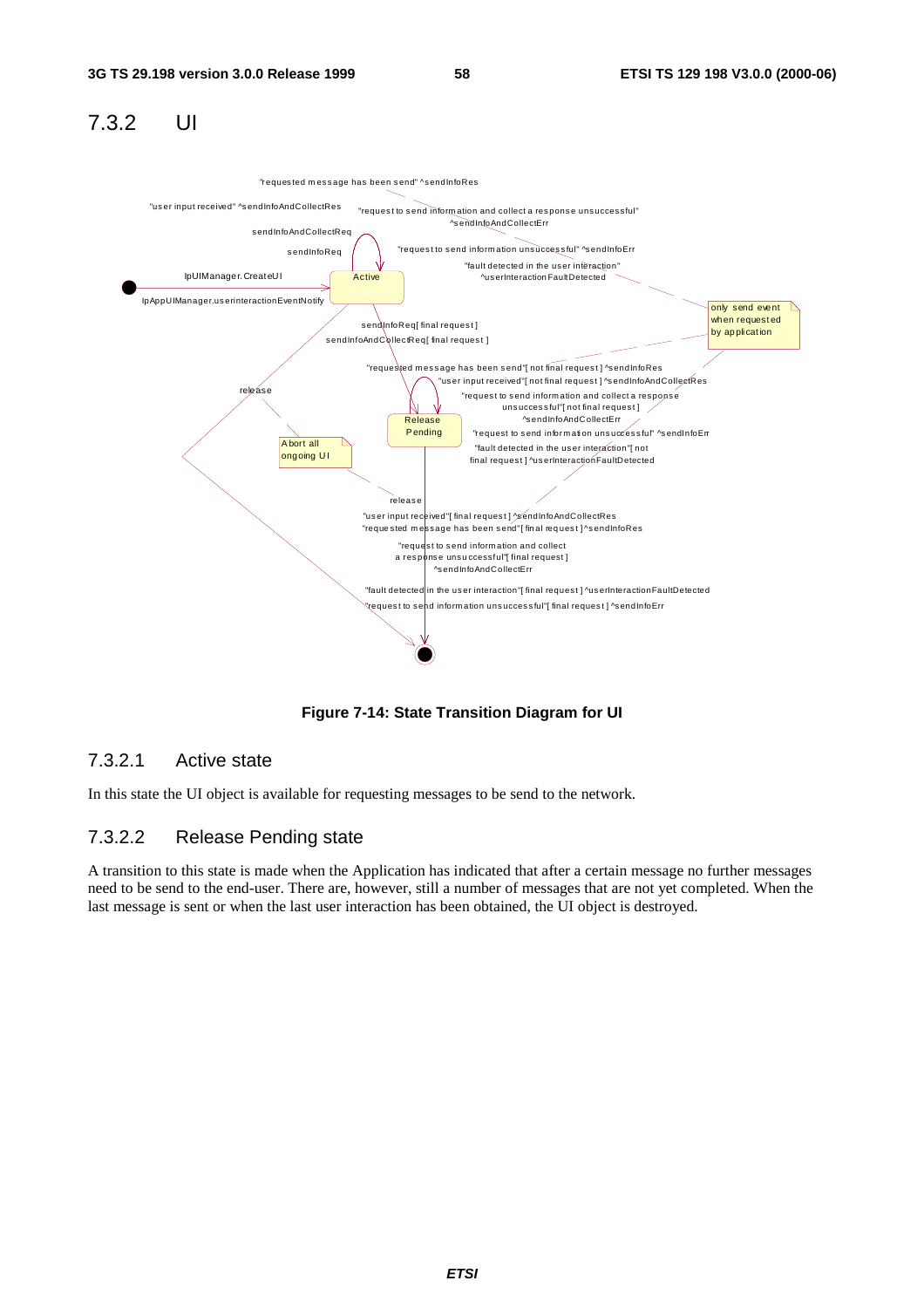# 7.3.3 UI Call



**Figure 7-15: State Transition Diagram for UICall**

### 7.3.3.1 Active state

In this state a UICall object is available for announcements to be played to an end-user or obtaining information from the end-user.

#### 7.3.3.2 Release Pending state

A transition to this state is made when the Application has indicated that after a certain announcement no further announcements need to be played to the end-user. There are, however, still a number of announcements that are not yet completed. When the last announcement is played or when the last user interaction has been obtained, the UICall object is destroyed.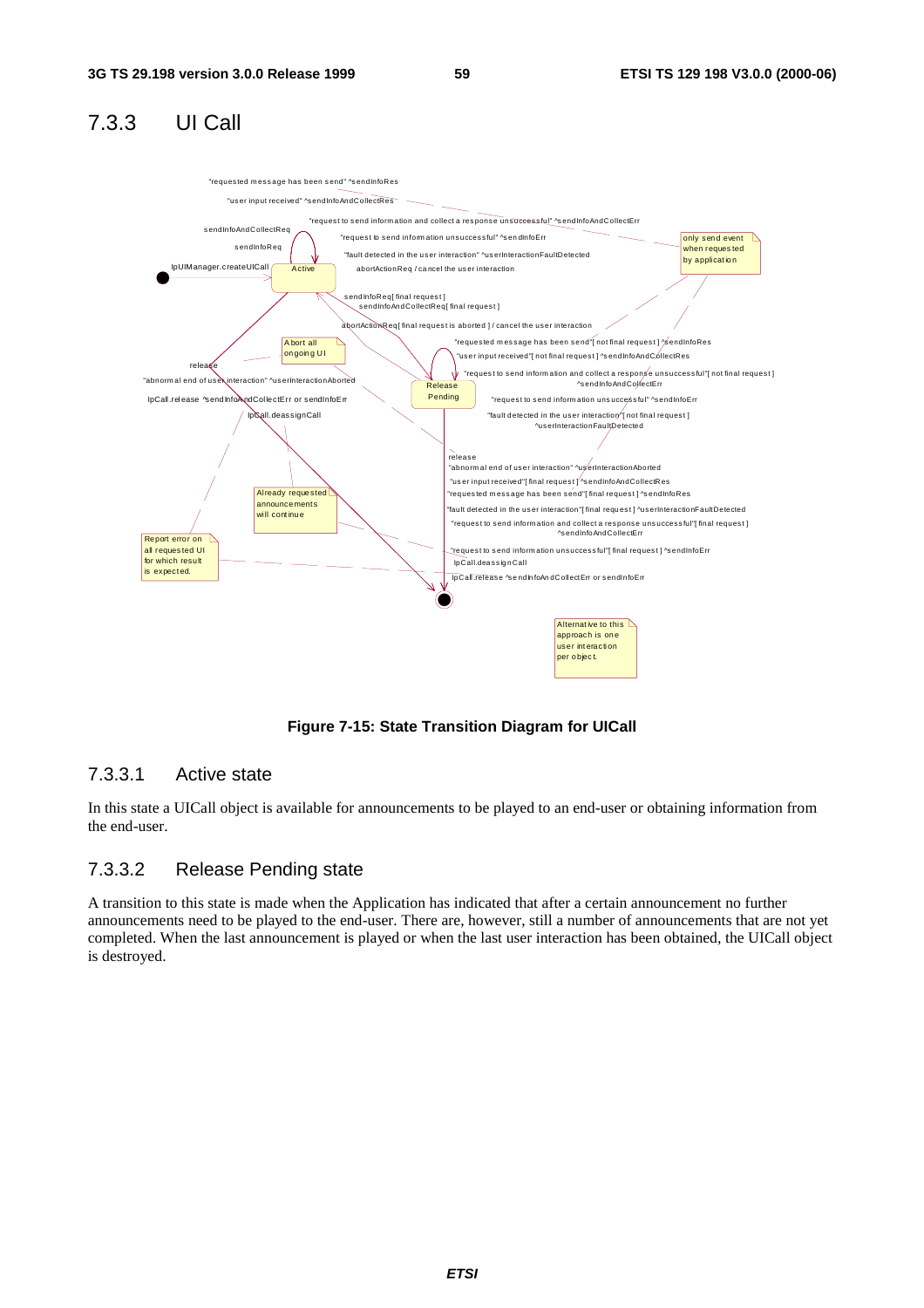# 7.4 Data Session



**Figure 7-16: State Transition Diagram for Data Session**

### 7.4.1 Active state

In this state a data connection between two parties is being setup or established (refer to the substates for more details). The application can request the gateway for a certain type of charging by calling setDataSessionChargePlan(), send advice of charge information by calling setAdviceOfCharge(), and request supervision of the data session by calling superviseDataSessionReq().

### 7.4.1.1 Setup state

The Setup state is reached after a dataSessionEvebtNotify() indicates to the application that a data session is interested in being connected. If the application is going to connect the two parties by invoking connectReq() it may call the charging or supervision methods before.

### 7.4.1.2 Established state

In this state the data connection is established. If supervision has been requested the application expects the corresponding superviseDataSessionRes().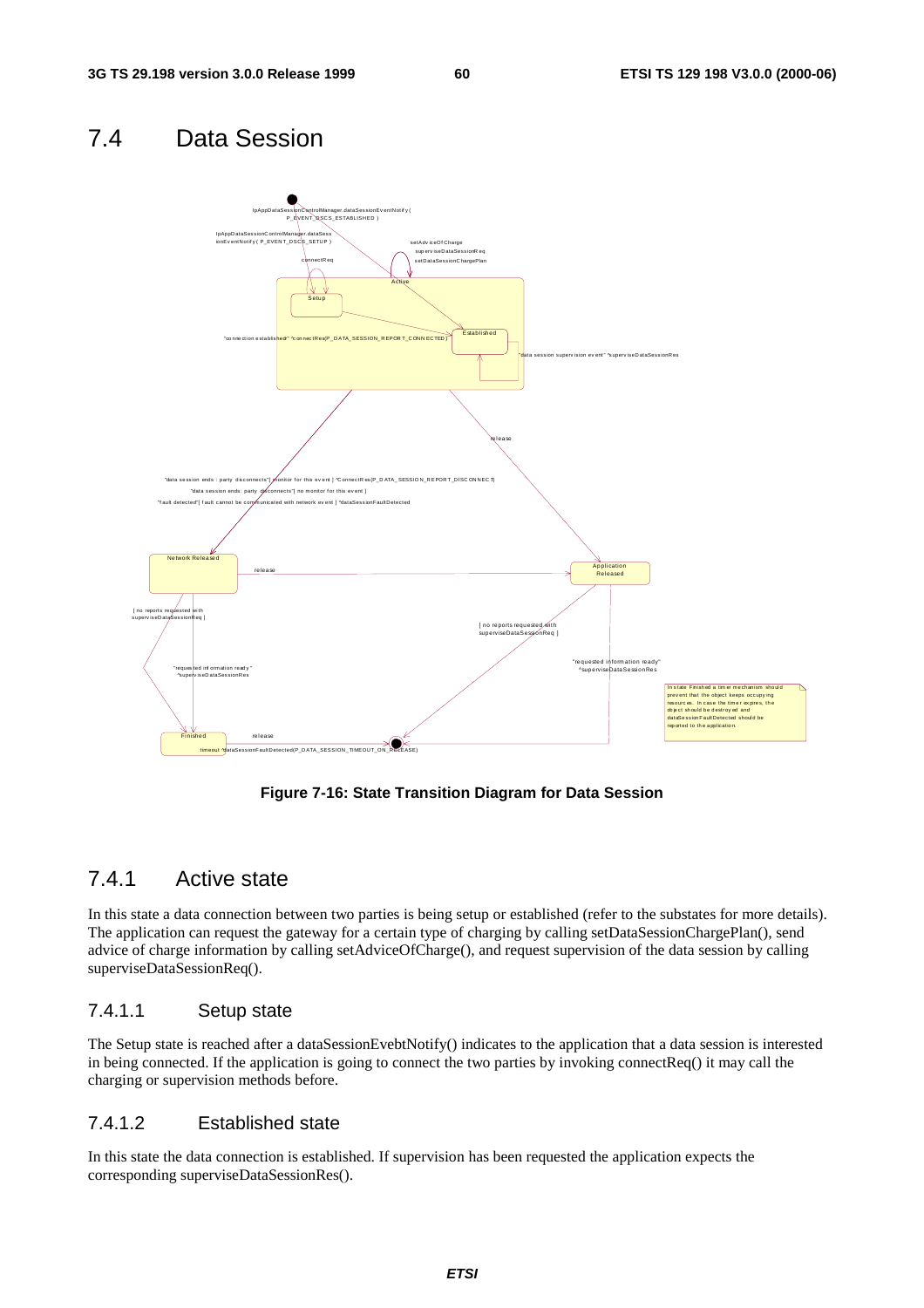# 7.4.2 Network Released state

In this state the data session has ended. In the case on a normal user disconnection the transition to this state is indicated to the application by the disconnect report of connectRes(). But this will only happen if the application requested monitoring of the disconnect event before. An abnormal disconnection is indicated by dataSessionFaultDetected(). The application may wait for outstanding superviseDataSessionRes().

# 7.4.3 Finished state

In this state the data session has ended and no further data session related information is to be send to the application. The application can only release the data session object. If the application fails to invoke release() within a certain period of time the gateway should automatically release the object and send a timeout indication to the application.

# 7.4.4 Application released state.

In this state the application has released the data session object. If supervision has been requested the gateway will collect the information and send superviseDataRes() to the application.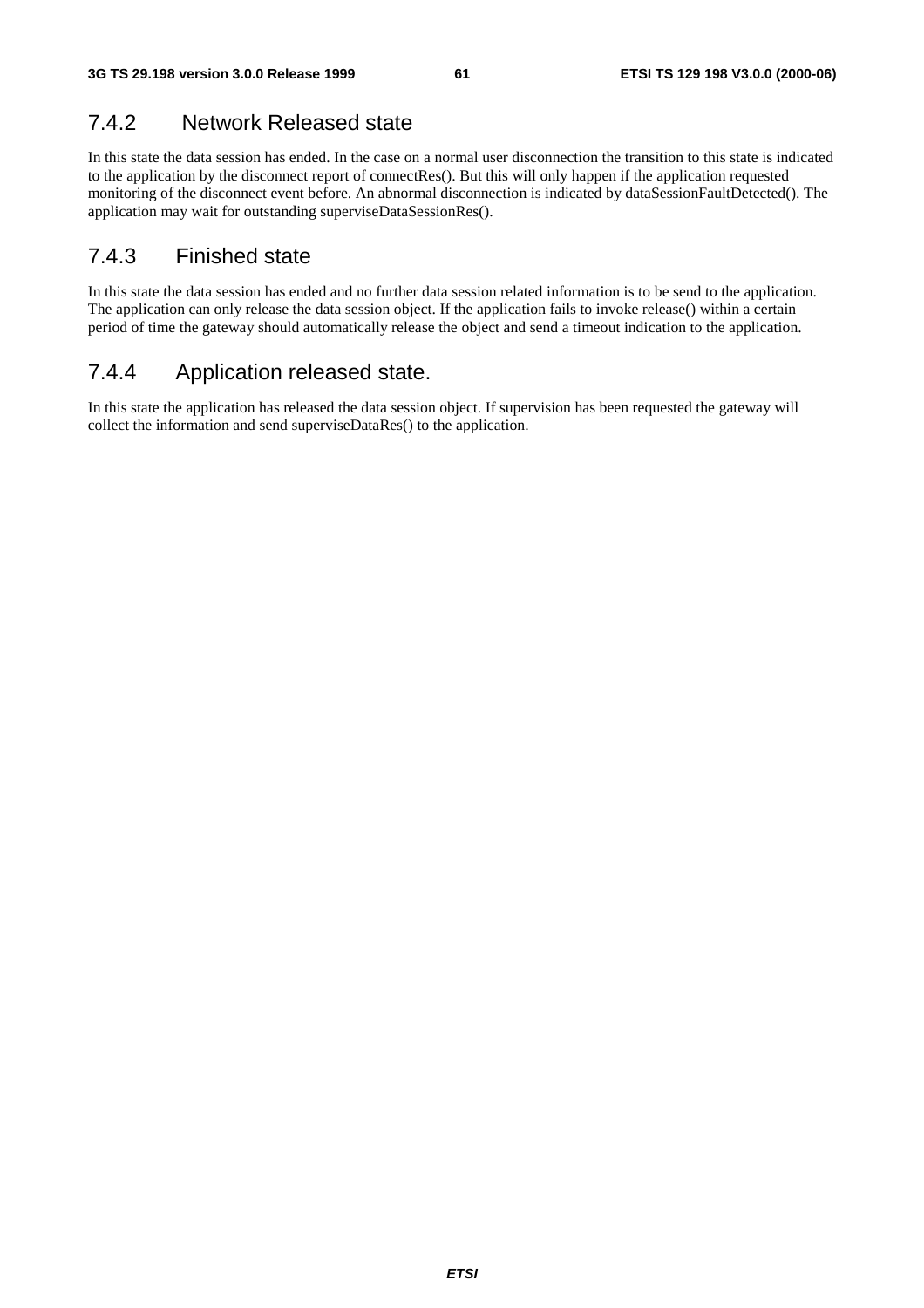

#### During the signServiceAgreement a new user location interface reference is created, which is user as the initial point of contact for the application.

### 7.5.1 Active state

In this state, a relation between the Application and the Network User Location Service Capability Feature has been established. It allows the application to request a specific user location reports, subscribe to periodic user location reports or subscribe to triggers that generate location report when a location update occurs inside the current VLR area or when the user moves to another VLR area or both.

# 7.6 User Status



**Figure 7-18: State Transition Diagram for User Status.**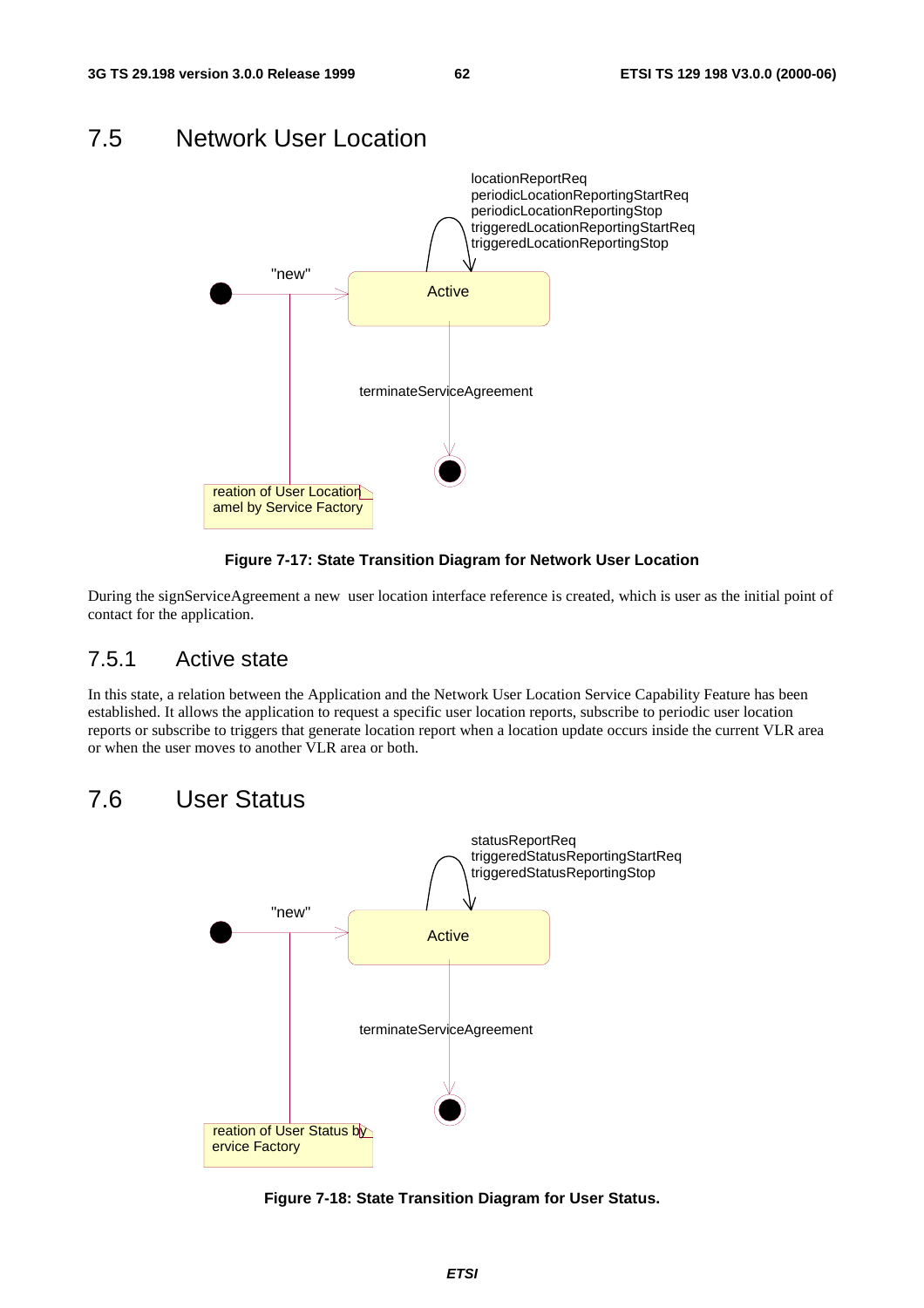### 7.6.1 Active State

In this state, a relation between the Application and the User Status Service Capability Feature has been established. It allows the application to request a specific user status report or subscribe to triggers that generate status reports when the status of one of the monitored user changes.

# 8 Data Definitions

# 8.1 Common Data definitions

The constants and types defined in the following sections are defined in the *org.threegpp.osa* package.

# 8.1.1 Primitive Data Types

| <b>Type Name</b> | <b>Description</b>                            |
|------------------|-----------------------------------------------|
| TpBoolean        | Defines a Boolean data type.                  |
| TpInt32          | Defines a signed 32 bit integer.              |
| TpFloat          | Defines a single precision float              |
| TpString         | Defines a string, comprising length and data. |

## 8.1.2 Structured data types classification

Many different structured data types are used in OSA and a classification/clarification is required.

#### 8.1.2.1 Structures made of data elements

This describes data types that can be considered as classes (in Java or  $C_{++}$ ) or structures ( $C_{++}$ , IDL). The goal of these data types is to group pieces of information into a logical unit. *Example*: an TAddress data type may be defined in IDL as:

| t TpAddress {         |                     |
|-----------------------|---------------------|
| TpAddressPlan         | Plan;               |
| TpString              | AddrString;         |
| TpString              | Name $\mathfrak{i}$ |
| TpAddressPresentation | Presentation;       |
| TpAddressScreening    | Screening;          |
| TpString              | SubAddressString;   |
|                       |                     |

};

 $strum$ 

### 8.1.2.2 Tagged choice of data elements (i.e.: Free unions)

This describes a data type, which actually evaluates to one of a choice of a number of data elements. This data element contains two parts: a tag data type (the *tag* part) which is used to identify the chosen data type, and the chosen data type itself (the *union* part). This form of data type is also referred to as a tagged union.

This data type can be implemented in IDL as a union with a switch statement for the *tag* part, and a set or case statements for the *union* part.

*Example***:** The TCallError data type may be defined in IDL as:

```
union TpCallError switch (TCallErrorType) {
  case CALL_ERROR_UNDEFINED:
```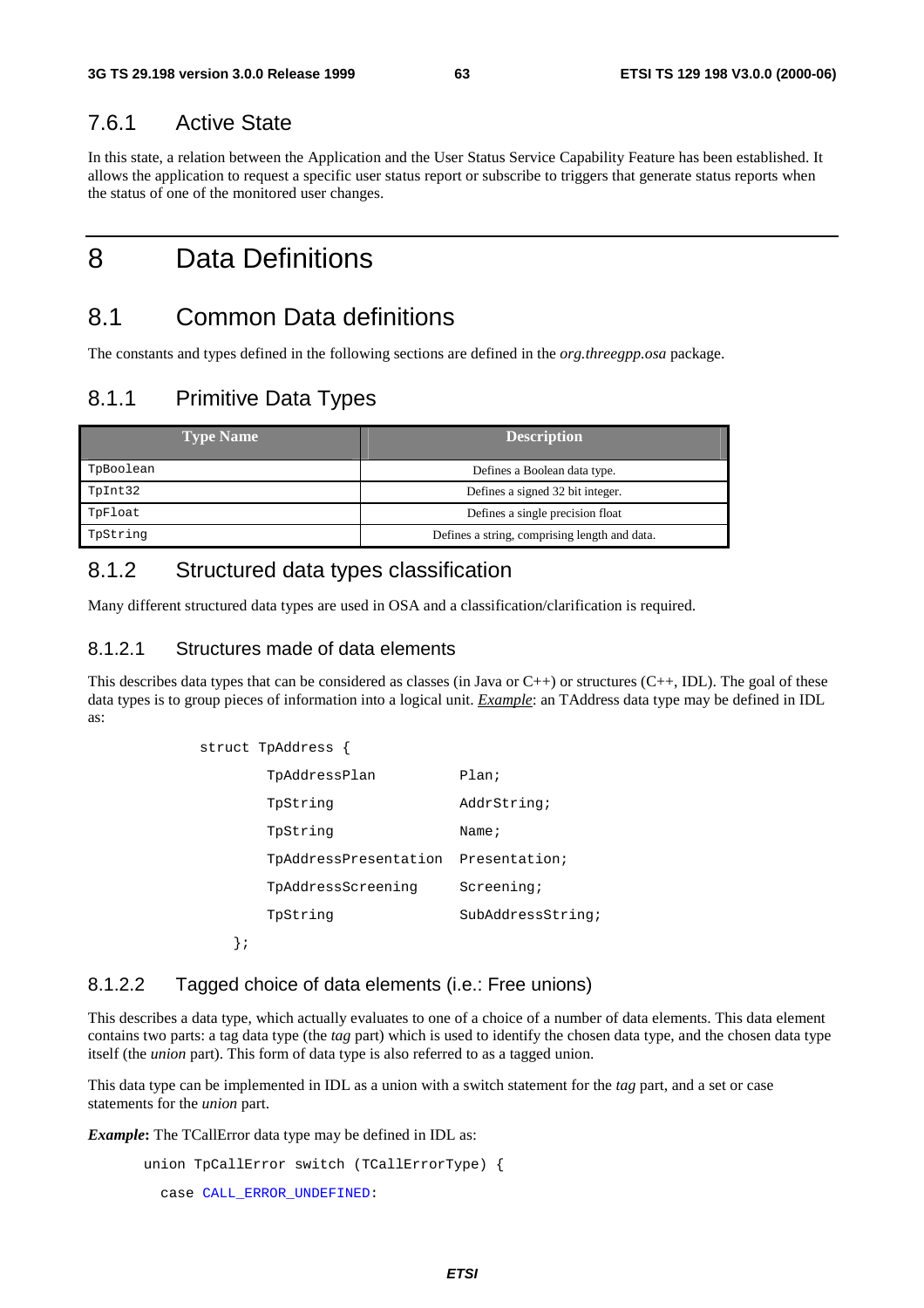```
TpCallErrorInfoDefault CallErrorUndefined;
 case CALL_ERROR_ROUTING_ABORTED:
   TpCallErrorInfoRoutingAborted CallErrorRoutingAborted;
 case CALL_ERROR_CALL_ABANDONED:
   TpCallErrorInfoCallAbandoned CallErrorCallAbandoned;
 case CALL_ERROR_INVALID_ADDRESS:
   TpCallErrorInfoInvalidAddress CallErrorInvalidAddress;
 case CALL_ERROR_INVALID_STATE:
   TpCallErrorInfoDefault CallErrorInvalidState;
 case CALL_ERROR_INVALID_CRITERIA:
   TpCallErrorInfoDefault CallErrorInvalidCriteria;
};
```
#### 8.1.2.3 Collection of data elements

This describes a data type, which comprises an ordered or unordered collection of data elements of the same type. The number of data elements in the collection is always know and can be implicit (IDL) or may appear as an integer inside a structure depending on the language used. This data type can be implemented in IDL as a sequence.

#### *Example***:**

typedef sequence<SessionID> SessionIDSet;

#### 8.1.2.4 References

This describes a reference (or pointer) to a data type. This is primarily used to describe 'out' method parameters.

This data type may be implemented (for example, in C++) as a pointer. However, in some languages it may not be necessary for 'out' parameters to be implemented as pointers.

*Example:* The TAddressRef data type may be defined in C++ as:

typedef TAddress \*TAddressRef;

### 8.1.3 Interface Definitions

#### 8.1.3.1 IpOsa

Defines the address of an IpOsa Interface.

#### 8.1.3.2 IpOsaRef

Defines a Reference to type IpOsa

#### 8.1.3.3 IpOsaRefRef

Defines a Reference to type IpOsaRef

#### 8.1.3.4 IpService

Defines the address of an IpService Interface.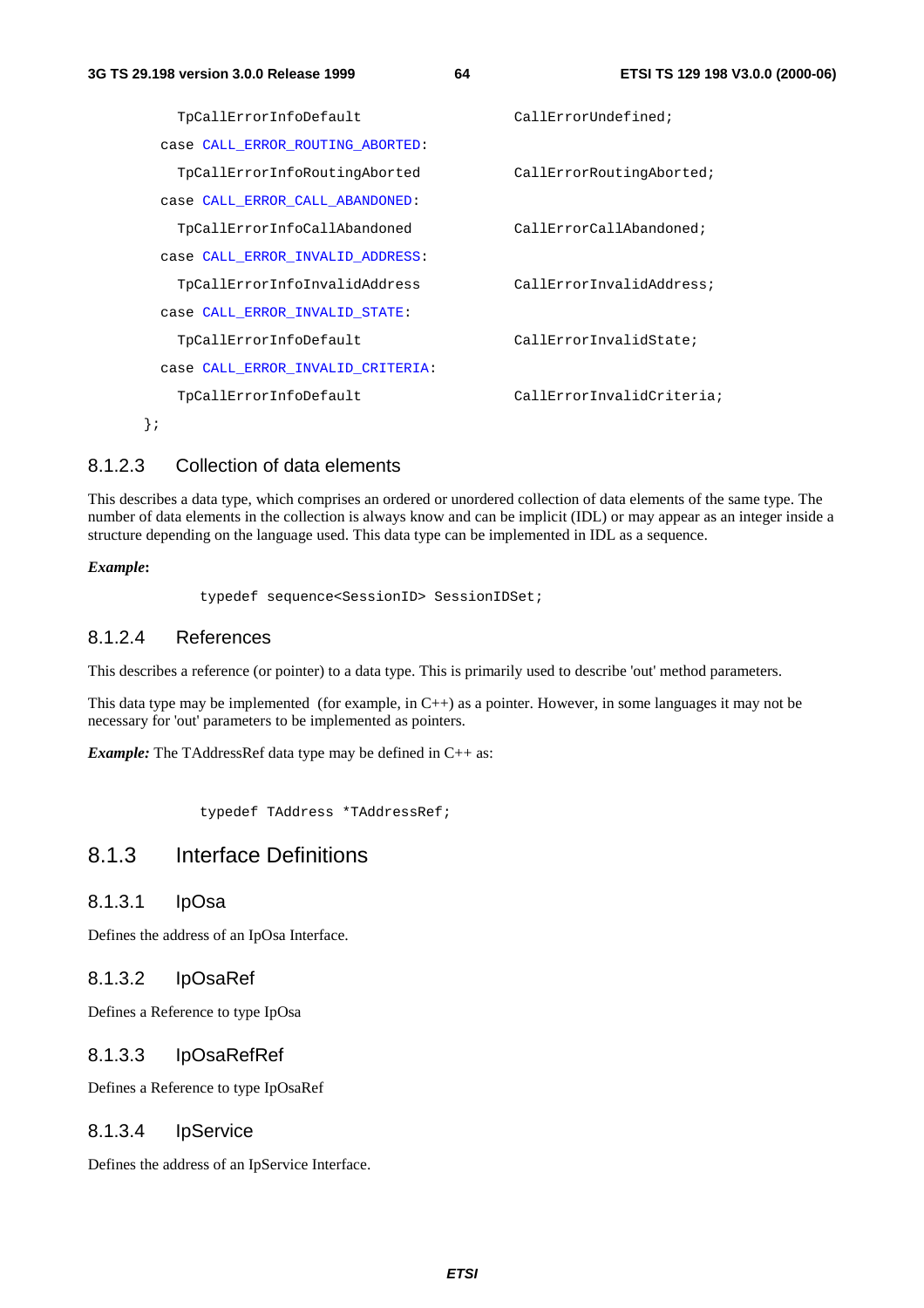#### 8.1.3.5 IpServiceRef

Defines a Reference to type IpService

#### 8.1.3.6 IpServiceRefRef

Defines a Reference to type IpServiceRef

### 8.1.4 Non primitive and structured type types definition

#### 8.1.4.1 TpAssignmentID

This data type is identical to a TpInt32. It specifies a number which identifies an individual event notification enabled by the application or OSA service capability feature.

#### 8.1.4.2 TpSessionID

Defines a network unique session ID. OSA uses this ID to identify sessions within an object implementing an interface capable of handling multiple sessions. For the different OSA service capability features, the sessionIDs are unique only in the context of a manager instantiation (e.g., within the context of one generic call control manager). As such if an application creates two instances of the same SCF manager it shall use different instantiations of the callback objects which implement the callback interfaces.

The session ID is identical to a TpInt32 type.

#### 8.1.4.3 TpSessionIDSet

Defines a collection of data elements of TpSessionID.

#### 8.1.4.4 TpDuration

This data type is a TpInt32 representing a time interval in milliseconds. A value of "-1" defines infinite duration and value of "-2" represents default duration.

#### 8.1.4.5 TpResult

Defines the structure of data elements that specifies the result of a method call.

| <b>Structure Member Name</b> | <b>Structure Member Type</b> |
|------------------------------|------------------------------|
| ResultType                   | TpResultType                 |
| ResultFacility               | TpResultFacility             |
| ResultInfo                   | TpResultInfo                 |

### 8.1.4.6 TpResultType

Defines whether the method was successful or not.

| <b>Name</b>      | <b>Value</b> | <b>Description</b>    |
|------------------|--------------|-----------------------|
| P_RESULT_FAILURE |              | Method failed         |
| P_RESULT_SUCCESS |              | Method was successful |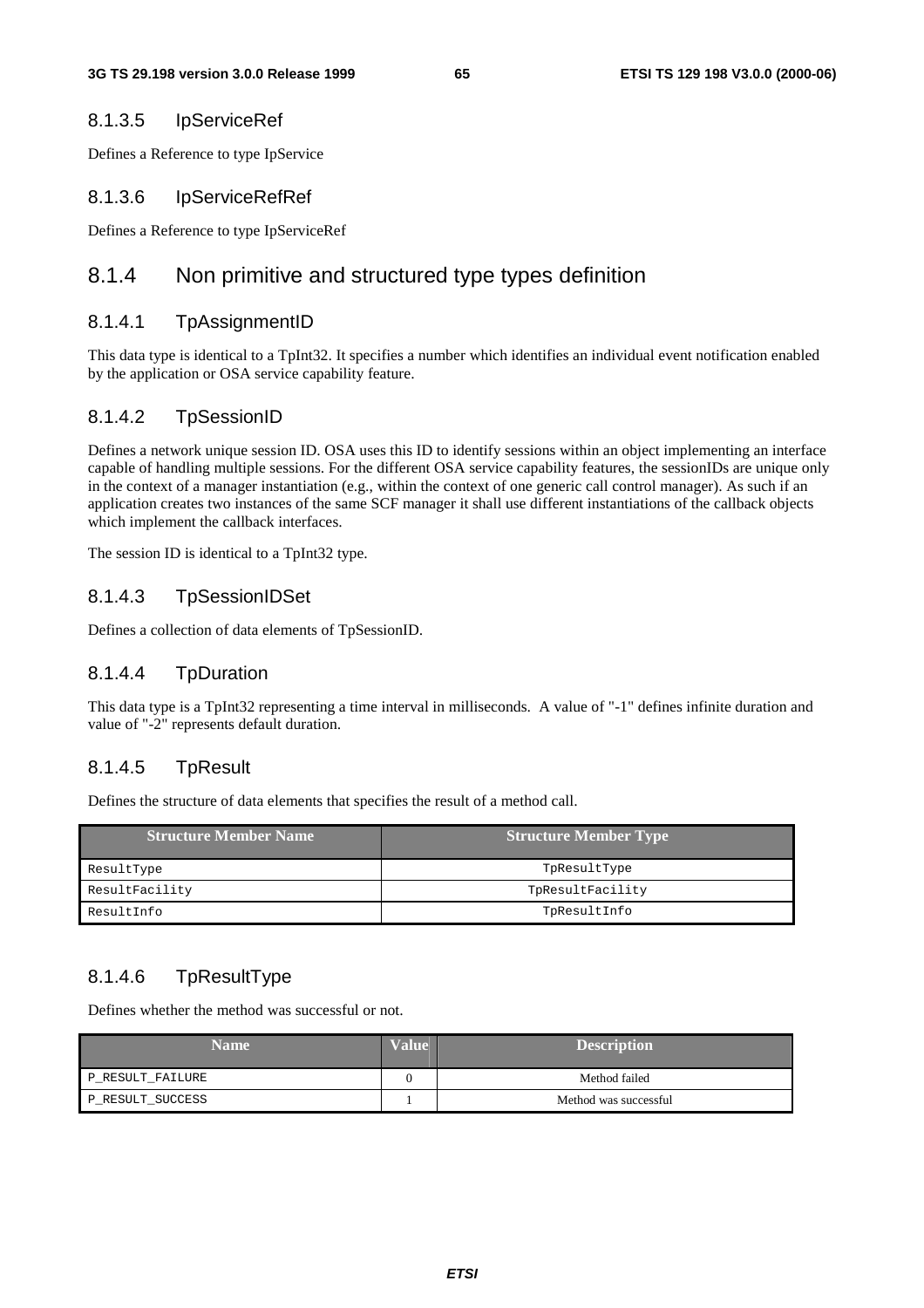# 8.1.4.7 TpResultFacility

Defines the facility code of a result. In Release 99 of the OSA API, only P\_RESULT\_FACILITY\_UNDEFINED must be used.

| Name                        | <b>Value</b> | <b>Description</b> |
|-----------------------------|--------------|--------------------|
| P_RESULT_FACILITY_UNDEFINED |              | Undefined          |

### 8.1.4.8 TpResultInfo

Defines further information relating to the result of the method, such as error codes.

| <b>Name</b>                        | <b>Value</b>      | <b>Description</b>                                                                                                                                                                                  |  |
|------------------------------------|-------------------|-----------------------------------------------------------------------------------------------------------------------------------------------------------------------------------------------------|--|
| P_RESULT_INFO_UNDEFINED            | 0000h             | No further information present                                                                                                                                                                      |  |
| P_INVALID_APPLICATION_ID           | 0001h             | Invalid application ID                                                                                                                                                                              |  |
| P_INVALID_CLIENT_CAPABILITY        | 0002h             | Invalid client capability                                                                                                                                                                           |  |
| P_INVALID_AGREEMENT_TEXT           | 0003h             | Invalid agreement text                                                                                                                                                                              |  |
| P_INVALID_SIGNING_ALGORITHM        | 0004h             | Invalid signing algorithm                                                                                                                                                                           |  |
| P_INVALID_INTERFACE_ID             | 0005h             | Invalid interface ID                                                                                                                                                                                |  |
| P_INVALID_SERVICE_ID               | 0006h             | Invalid service capability feature ID                                                                                                                                                               |  |
| P_INVALID_EVENT_TYPE               | 0007h             | Invalid event type                                                                                                                                                                                  |  |
| P_SERVICE_NOT_ENABLED              | 0008h             | The service capability feature ID does not correspond to a SCF that<br>has been enabled                                                                                                             |  |
| P_INVALID_ASSIGNMENT_ID            | 0009h             | The assignment ID does not correspond to one of the valid<br>assignment IDs                                                                                                                         |  |
| P_INVALID_PARAMETER                | 000Ah             | The method has been called with an invalid parameter                                                                                                                                                |  |
| P_INVALID_PARAMETER_VALUE          | 000Bh             | A method parameter has an invalid value                                                                                                                                                             |  |
| P_PARAMETER_MISSING                | 000C <sub>h</sub> | A required parameter has not been specified in the method call                                                                                                                                      |  |
| P_RESOURCES_UNAVAILABLE            | 000Dh             | The required resources in the network are not available                                                                                                                                             |  |
| P_TASK_REFUSED                     | 000Eh             | The requested method has been refused                                                                                                                                                               |  |
| P_TASK_CANCELLED                   | 000Fh             | The requested method has been cancelled                                                                                                                                                             |  |
| P_INVALID_DATE_TIME_FORMAT         | 0010h             | Invalid date and time format provided                                                                                                                                                               |  |
| P_NO_CALLBACK_ADDRESS_SET          | 0011h             | The requested method has been refused because no callback<br>address is set                                                                                                                         |  |
| P_INVALID_TERMINATION_TEXT         | 0012h             | Invalid termination text                                                                                                                                                                            |  |
| P_INVALID_SERVICE_TOKEN            | 0013h             | The service capability feature token does not correspond to a token<br>that had been issued, or the issued token has expired                                                                        |  |
| P_INVALID_AUTHENTICATION           | 0014h             | The client has not been correctly authenticated                                                                                                                                                     |  |
| P_INVALID_SERVICE_PROPERTY         | 0015h             | Invalid service capability feature property                                                                                                                                                         |  |
| P_METHOD_NOT_SUPPORTED             | 001Bh             | The method is not allowed or supported within the context of the<br>current SCF agreement.                                                                                                          |  |
|                                    |                   | General security errors                                                                                                                                                                             |  |
| P_USER_NOT_SUBSCRIBED              | 0030h             | A service (or application) is unauthorised to access information and<br>request SCFs with regards to users that are not subscribed to it.                                                           |  |
| P_APPLICATION_NOT_ACTIVATED        | 0031h             | A service (or application) is unauthorised to access information and<br>request SCFs with regards to its subscribed users that have<br><b>deactivated</b> that particular service (or application). |  |
| P_USER_PRIVACY                     | 0032h             | A service (or application) is unauthorised to access information and<br>request an SCF with regards to its subscribed users that have set<br>their privacy flag regarding that particular SCF.      |  |
|                                    |                   |                                                                                                                                                                                                     |  |
| P_GCCS_SERVICE_INFORMATION_MISSING | 0100h             | Information relating to the Call Control SCF could not be found                                                                                                                                     |  |
| P_GCCS_SERVICE_FAULT_ENCOUNTERED   | 0101h             | Fault detected in the Call Control SCF                                                                                                                                                              |  |
| P_GCCS_UNEXPECTED_SEQUENCE         | 0102h             | Unexpected sequence of methods, i.e., the sequence does not match                                                                                                                                   |  |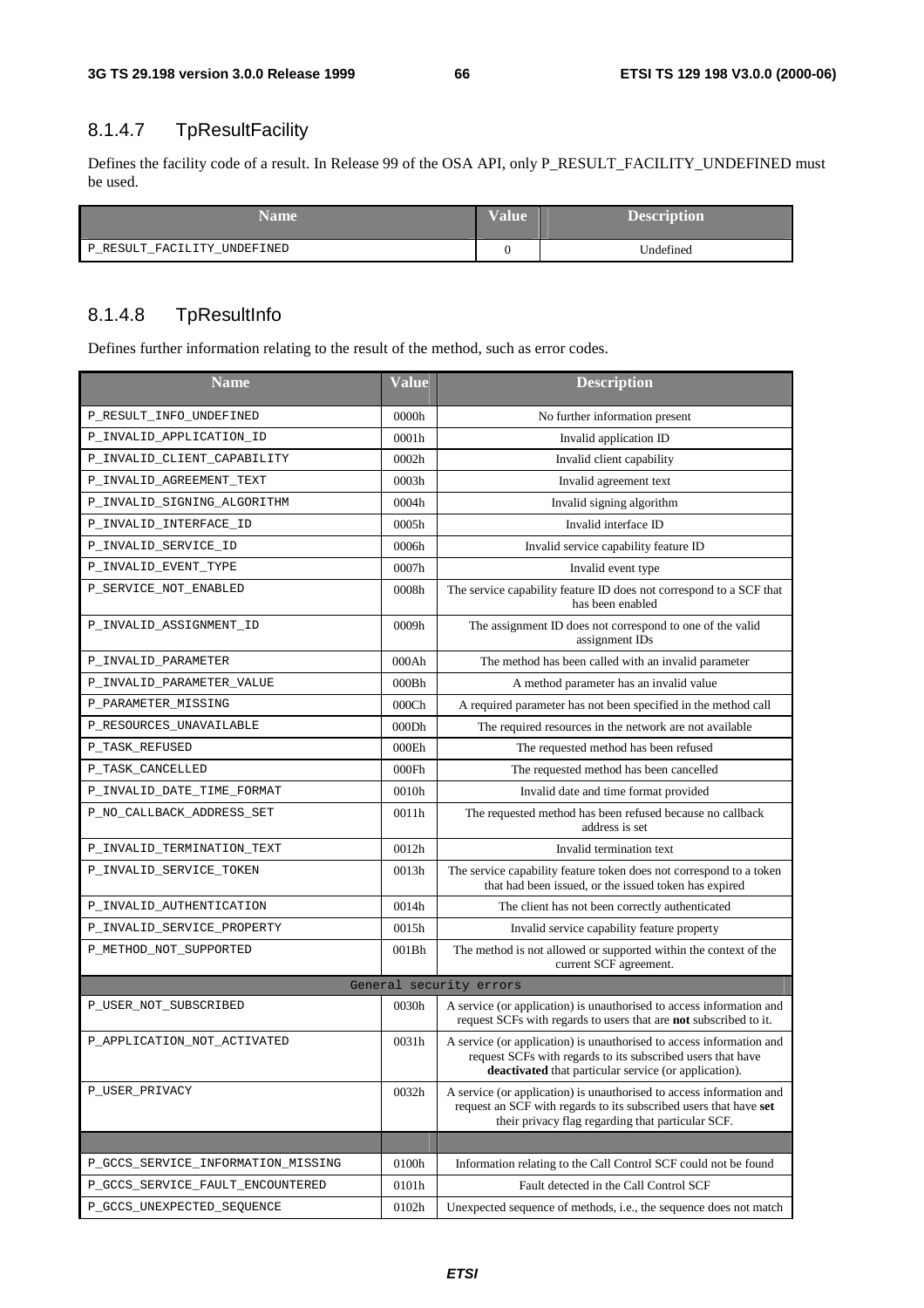|                                    |       | the specified state diagrams for the call or the call leg.                                                                                                                               |
|------------------------------------|-------|------------------------------------------------------------------------------------------------------------------------------------------------------------------------------------------|
| P_GCCS_INVALID_ADDDRESS            | 0103h | Invalid address specified                                                                                                                                                                |
|                                    |       |                                                                                                                                                                                          |
| P_GCCS_INVALID_CRITERIA            | 0105h | Invalid criteria specified                                                                                                                                                               |
| P_GCCS_INVALID_NETWORK_STATE       | 0106h | Although the sequence of method calls is allowed by the OSA<br>gateway, the underlying protocol can not support it.                                                                      |
|                                    |       | E.g., in some protocols some methods are only allowed by the<br>protocol, when the call processing is suspended, e.g., after reporting<br>an event that was monitored in interrupt mode. |
|                                    |       |                                                                                                                                                                                          |
|                                    |       |                                                                                                                                                                                          |
| P_GUIS_INVALID_CRITERIA            | 0300h | Invalid criteria specified                                                                                                                                                               |
| P_GUIS_ILLEGAL_ID                  | 0301h | Information id specified is invalid                                                                                                                                                      |
| P_GUIS_ID_NOT_FOUND                | 0302h | A legal information id is not known to the User Interaction SCF                                                                                                                          |
| P_GUIS_ILLEGAL_RANGE               | 0303h | The values for minimum and maximum collection length are out of<br>range.                                                                                                                |
| P_GUIS_INVALID_COLLECTION_CRITERIA | 0304h | Invalid collection criteria specified                                                                                                                                                    |
|                                    |       |                                                                                                                                                                                          |
| P_GUIS_INVALID_NETWORK_STATE       | 0306h | Although the sequence of method calls is allowed by the OSA<br>gateway, the underlying protocol can not support it.                                                                      |
|                                    |       | E.g., in some protocols some methods are only allowed by the<br>protocol, when the call processing is suspended, e.g., after reporting<br>an event that was monitored in interrupt mode. |
| P_GUIS_UNEXPECTED_SEQUENCE         | 0307h | Unexpected sequence of methods, i.e., the sequence does not match<br>the specified state diagrams.                                                                                       |
|                                    |       |                                                                                                                                                                                          |
| P_DSCS_SERVICE_INFORMATION_MISSING | 0400h | Information relating to the Data Session Control SCF could not be<br>found                                                                                                               |
| P_DSCS_SERVICE_FAULT_ENCOUNTERED   | 0401h | Fault detected in the Data Session Control SCF                                                                                                                                           |
| P_DSCS_UNEXPECTED_SEQUENCE         | 0402h | Unexpected sequence of methods, i.e., the sequence does not match<br>the specified state diagrams for the data session.                                                                  |
| P_DSCS_INVALID_ADDDRESS            | 0403h | Invalid address specified                                                                                                                                                                |
| P_DSCS_INVALID_STATE               | 0404h | Invalid state specified                                                                                                                                                                  |
| P_DSCS_INVALID_CRITERIA            | 0405h | Invalid criteria specified                                                                                                                                                               |
| P_DSCS_INVALID_NETWORK_STATE       | 0406h | Although the sequence of method calls is allowed by the OSA<br>gateway, the underlying protocol can not support it.                                                                      |

### 8.1.4.9 TpDate

This data type is identical to a TpString. It specifies the data in accordance with International Standard ISO 8601. This is defined as the string of characters in the following format:

#### **YYYY-MM-DD**

where the date is specified as:

| <b>YYYY</b> | four digits year |
|-------------|------------------|
| MМ          | two digits month |
| תת          | two digits day   |
|             |                  |

The date elements are separated by a hyphen character (-).

#### *Example:*

The 4 December 1998, is encoded as the string:

**1998-12-04**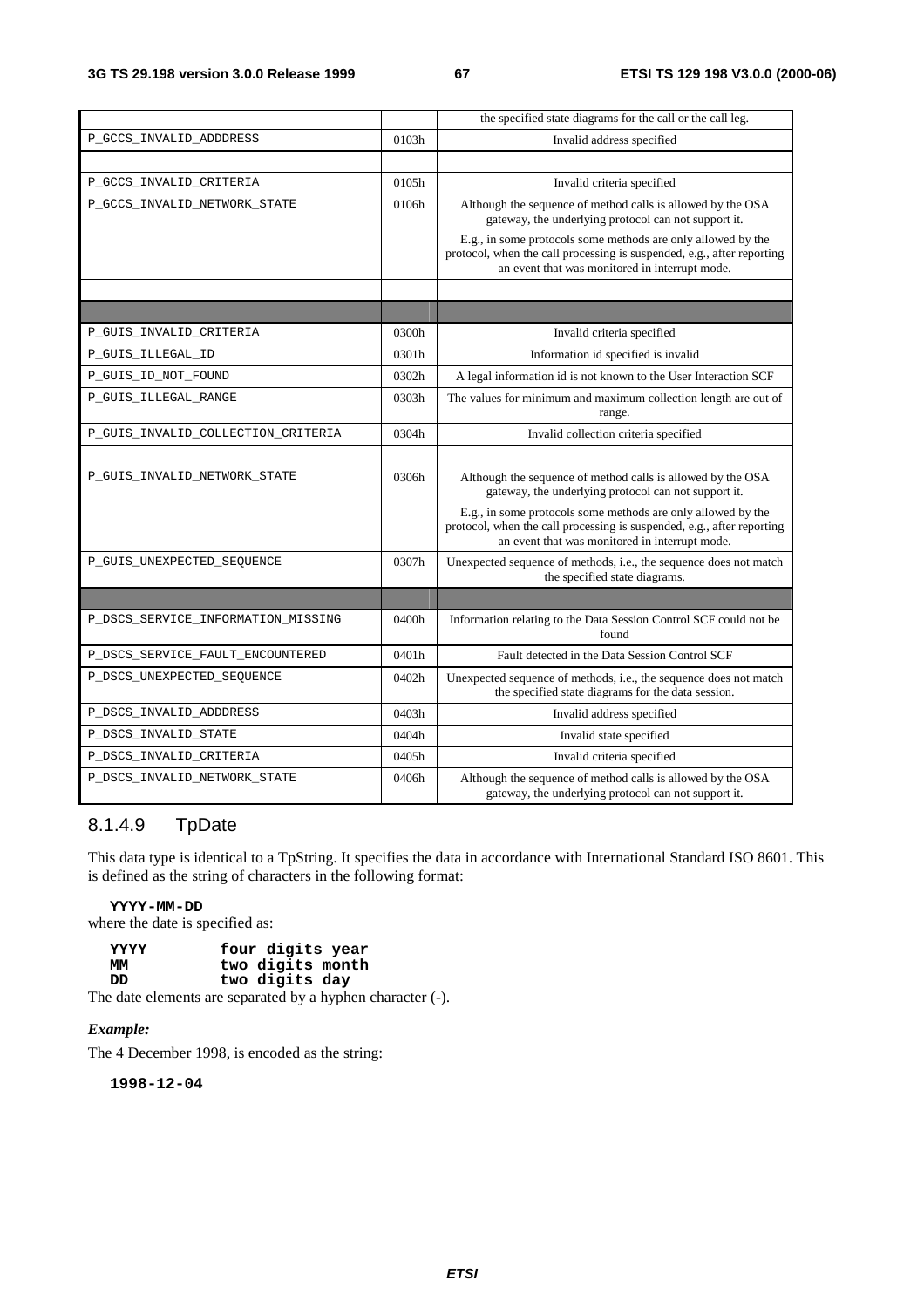#### 8.1.4.10 TpTime

This data type is identical to a TpString. It specifies the time in accordance with International Standard ISO 8601. This is defined as the string of characters in the following format:

**HH:MM:SS.mmm**

or

**HH:MM:SS.mmmZ**

where the time is specified as:

**HH two digits hours (24h notation) MM two digits minutes SS two digits seconds mmm three digits fractions of a second (i.e. milliseconds)**

The time elements are separated by a colon character (:).The date and time are separated by a space. Optionally, a capital letter Z may be appended to the time field to indicate Universal Time (UTC). Otherwise, local time is assumed.

#### *Example*

For local time, 10:30 and 15 seconds is encoded as the string:

**10:30:15.000** or in UTC it would be:

**10:30:15.000Z**

#### 8.1.4.11 TpDateAndTime

This data type is identical to a TpString. It specifies the data and time in accordance with International Standard ISO 8601. This is defined as the string of characters in the following format:

**HH:MM:SS.mmm**

or

```
YYYY-MM-DD HH:MM:SS.mmmZ
```
where the date is specified as:

| <b>YYYY</b> | four digits year                                           |
|-------------|------------------------------------------------------------|
| MМ          | two digits month                                           |
| תת          | two digits day                                             |
|             | The date elements are separated by a hyphen character (-). |

The time is specified as:

| HН  | two digits hours (24h notation)                        |
|-----|--------------------------------------------------------|
| ΜМ  | two digits minutes                                     |
| SS  | two digits seconds                                     |
| mmm | three digits fractions of a second (i.e. milliseconds) |

A colon character separates the time elements  $( : )$ . The date and time are separated by a space. Optionally, a capital letter Z may be appended to the time field to indicate Universal Time (UTC). Otherwise, local time is assumed.

#### *Example*

The 4 December 1998, at 10:30 and 15 seconds is encoded as the string:

**10:30:15.000** for local time, or in UTC it would be:

**10:30:15.000Z**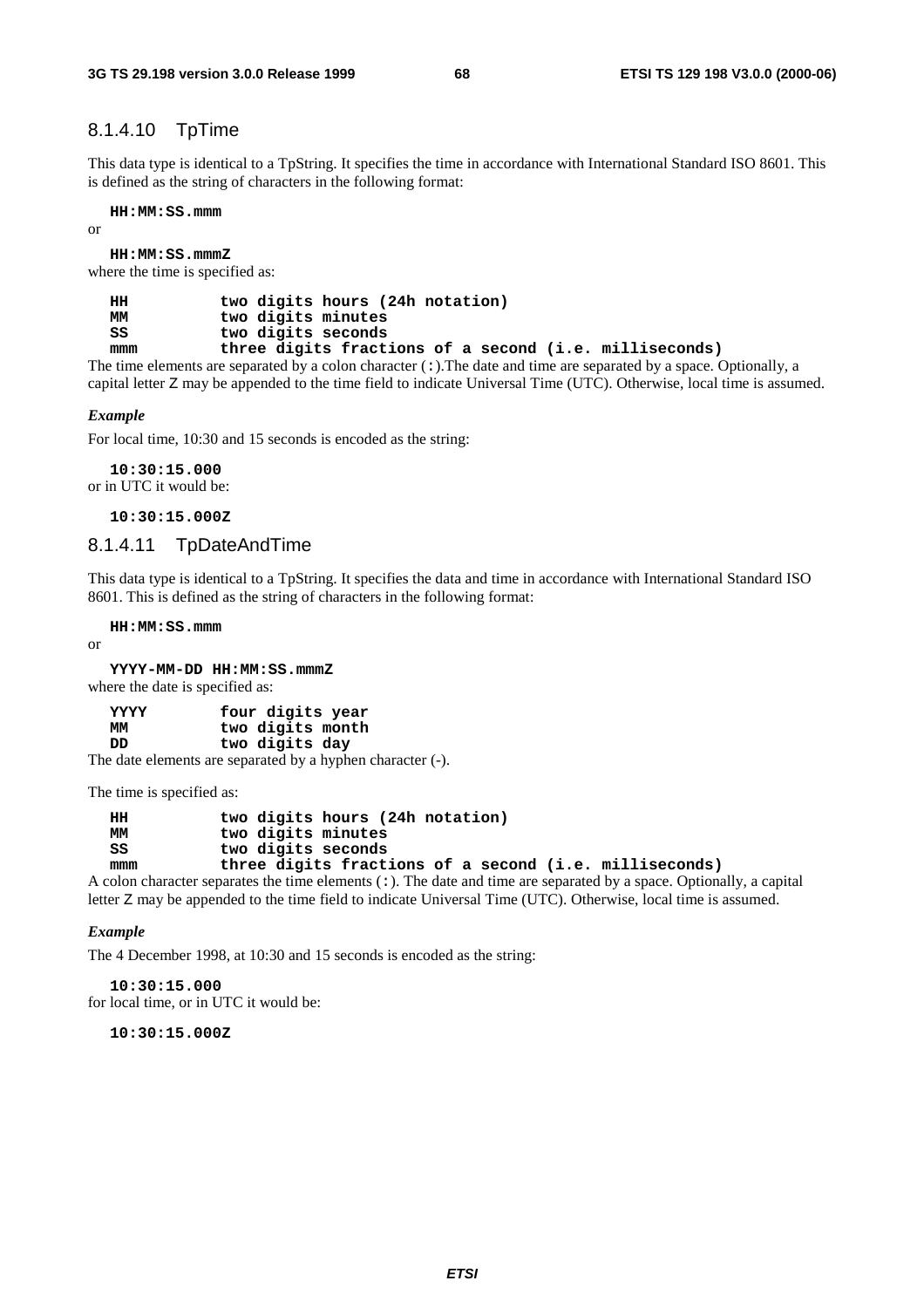### 8.1.4.12 TpAddress

Defines the structure of data elements that specifies an address.

| <b>Structure Member Name</b> | <b>Structure Member Type</b> |
|------------------------------|------------------------------|
| Plan                         | TpAddressPlan                |
| AddrString                   | TpString                     |
| Name                         | TpString                     |
| Presentation                 | TpAddressPresentation        |
| Screening                    | TpAddressScreening           |
| SubAddressString             | TpString                     |

### 8.1.4.13 TpAddressSet

Defines a collection of TpAddress elements.

### 8.1.4.14 TpAddressPlan

Defines the address plan (or numbering plan) used. It is also used to indicate whether an address is actually defined in a Address data element.

| <b>Name</b>                | <b>Value</b>   | <b>Description</b> |
|----------------------------|----------------|--------------------|
| P_ADDRESS_PLAN_NOT_PRESENT | $-1$           | No Address Present |
| P_ADDRESS_PLAN_UNDEFINED   | $\Omega$       | Undefined          |
| P_ADDRESS_PLAN_IP          |                | IP                 |
| P_ADDRESS_PLAN_MULTICAST   | $\mathfrak{2}$ | Multicast          |
| P_ADDRESS_PLAN_UNICAST     | 3              | Unicast            |
| P_ADDRESS_PLAN_E164        | 4              | E.164              |
| P_ADDRESS_PLAN_E164_MOBILE | 5              | E.164 Mobile       |
| P ADDRESS PLAN AESA        | 6              | <b>AESA</b>        |
| P ADDRESS PLAN URL         | $\overline{7}$ | <b>URL</b>         |
| P_ADDRESS_PLAN_NSAP        | 8              | <b>NSAP</b>        |
| P_ADDRESS_PLAN_SMTP        | 9              | <b>SMTP</b>        |
|                            |                |                    |
| P_ADDRESS_PLAN_X400        | 11             | X.400              |

# 8.1.4.15 TpAddressPresentation

Defines whether an address can be presented to an end user.

| <b>Name</b>                                  | Value | <b>Description</b>                     |
|----------------------------------------------|-------|----------------------------------------|
| P_ADDRESS_PRESENTATION_UNDEFINED             |       | Undefined                              |
| P ADDRESS PRESENTATION ALLOWED               |       | Presentation Allowed                   |
| P_ADDRESS_PRESENTATION_RESTRICTED            |       | <b>Presentation Restricted</b>         |
| P ADDRESS PRESENTATION ADDRESS NOT AVAILABLE |       | Address not available for presentation |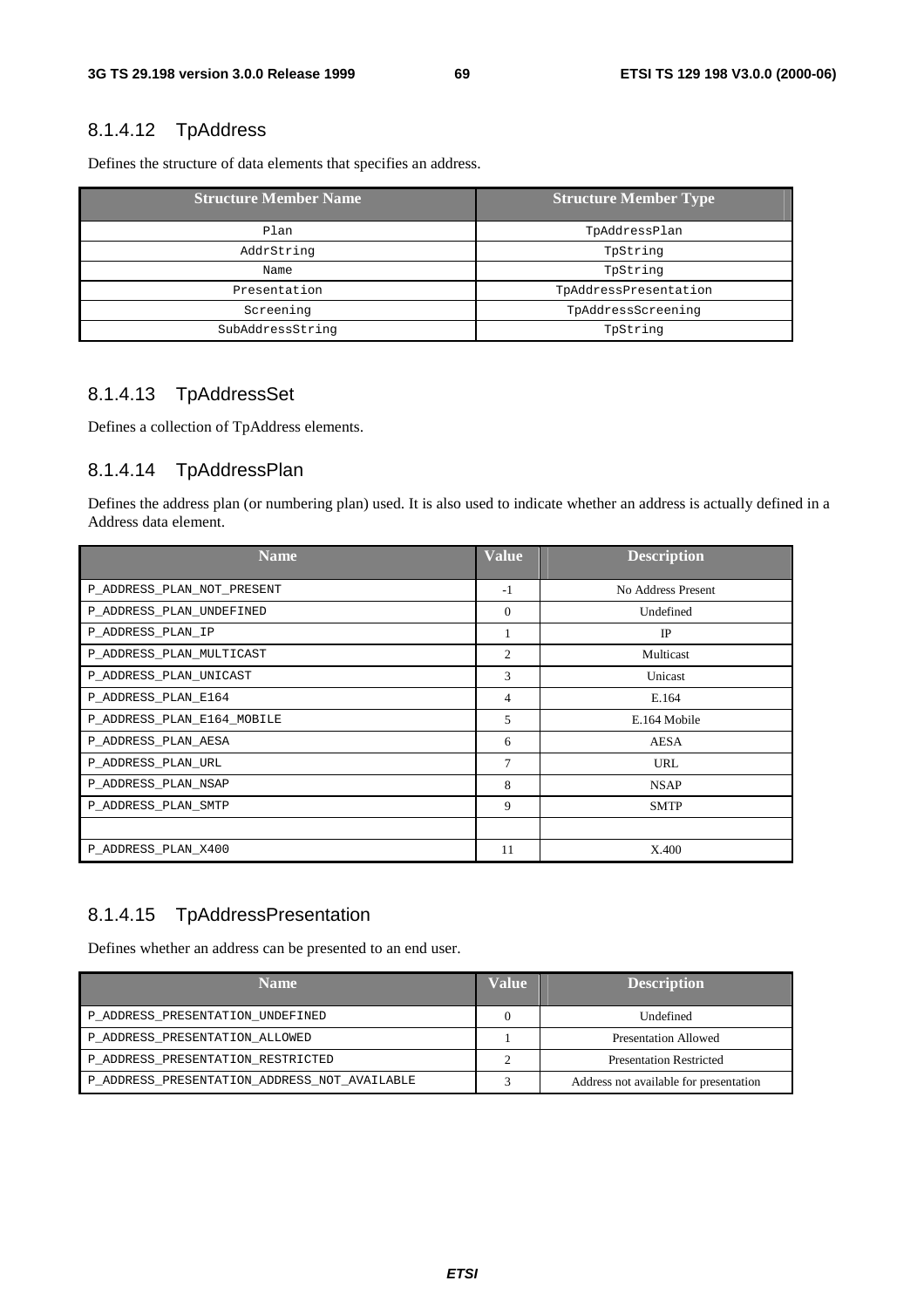### 8.1.4.16 TpAddressRange

This type is identical to TpAddress with the difference that the AddrString can contain wildcarts.

Two wildcards are allowed: \* which matches zero or more characters and ? which matches exactly one character. The wildcards are only allowed at the end or at the beginning of the addrString.

Some examples for E164 addresses:

- "123" matches specified number.
- "123\*" matches all numbers starting with 123 (including 123 itself).
- "123??\*"matches all numbers starting with 123 and at least 5 digits long.
- "123???" matches all numbers starting with 123 and exactly 6 digits long

For e-mail style addresses, the wildcards can be used at the beginning of the addrString:

• \*@3gpp.org matches all email addresses in the 3gpp.org domain.

The following address ranges are illegal:

- 1?3
- 1\*3
- ?123\*

#### 8.1.4.17 TpAddressScreening

Defines whether an address has been screened by the application.

| <b>Name</b>                              | <b>Value</b>   | <b>Description</b>                           |
|------------------------------------------|----------------|----------------------------------------------|
| P ADDRESS SCREENING UNDEFINED            |                | Undefined                                    |
| P_ADDRESS_SCREENING_USER_VERIFIED_PASSED |                | user provided address<br>verified and passed |
| P_ADDRESS_SCREENING_USER_NOT_VERIFIED    | $\overline{c}$ | user provided address<br>not verified        |
| P_ADDRESS_SCREENING_USER_VERIFIED_FAILED |                | user provided address<br>verified and failed |
| P ADDRESS SCREENING NETWORK              | 4              | Network provided address                     |

### 8.1.4.18 TpAddressError

Defines the reasons why an address is invalid.

| <b>Name</b>                       | <b>Value</b> | <b>Description</b>                    |
|-----------------------------------|--------------|---------------------------------------|
| P_ADDRESS_INVALID_UNDEFINED       |              | Undefined error                       |
| P ADDRESS INVALID MISSING         |              | Mandatory address not present         |
| P_ADDRESS_INVALID_MISSING_ELEMENT |              | Mandatory address element not present |
| P ADDRESS INVALID OUT OF RANGE    |              | Address is outside of the valid range |
| P ADDRESS INVALID INCOMPLETE      | 4            | Address is incomplete                 |
| P_ADDRESS_INVALID_CANNOT_DECODE   |              | Address cannot be decoded             |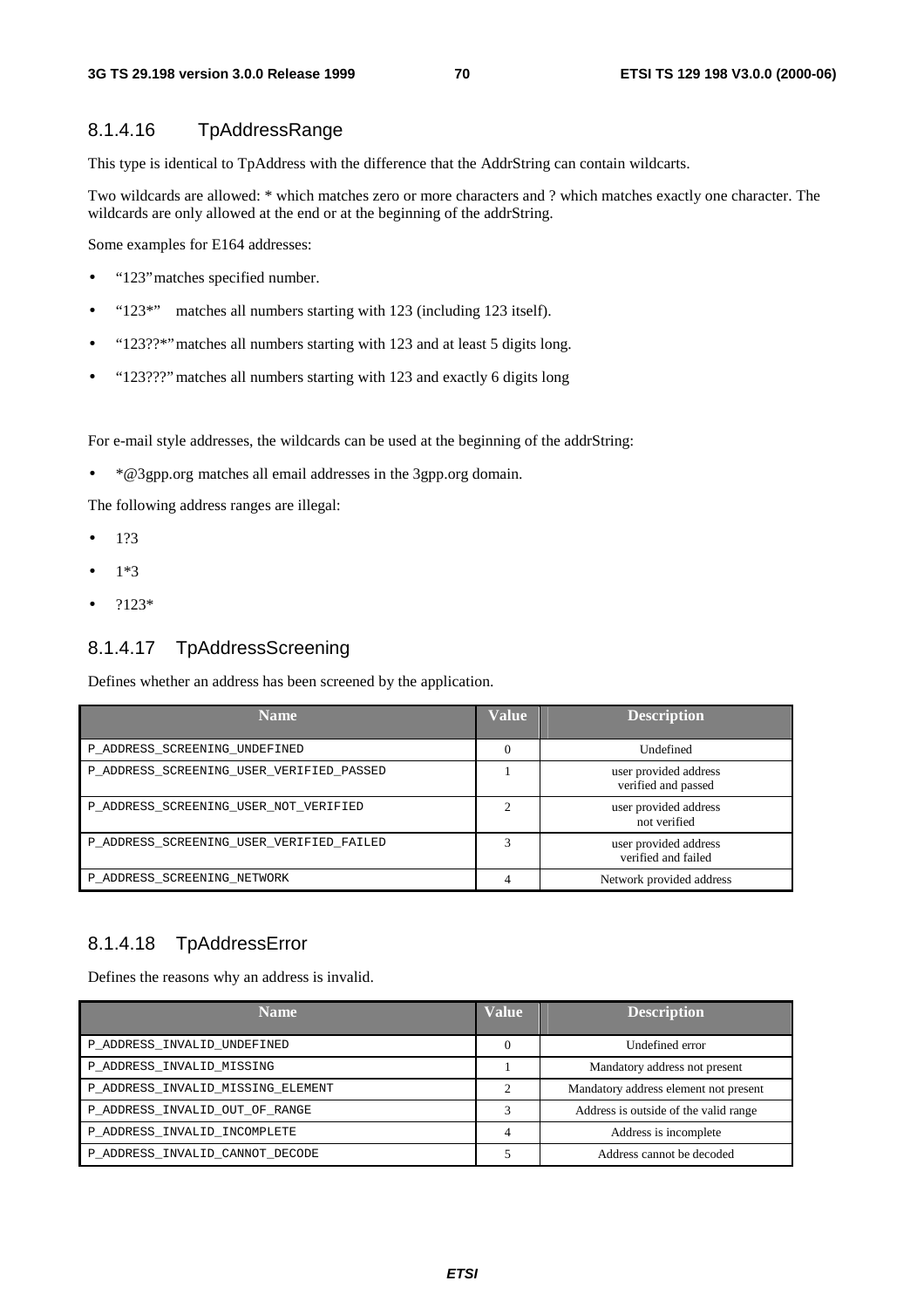#### 8.1.4.19 TpURL

This data type is identical to a TpString and contains a URL address. The usage of this type is distinct of TpAddress, which can also hold an URL. The latter contains a user address which can be specified in many ways: IP, mail, URL, X.300, E164. On the other hand, the TpURL type does not hold the address of a user and always represents a URL. This type is used in user interaction and defines the URL of the text or stream to be sent to an end-user. It is therefore inappropriate to use a general address here.

#### 8.1.4.20 TpPrice

This data type is identical to a TpString. It specifies price information, which is used in user interaction when an announcement is being played and additional information is given to the user. This is defined as the string of characters (digits) in the following format:

#### **DDDDDD.DD**

### 8.1.4.21 TpAoCInfo

Defines the Sequence of Data Elements that specify the Advice Of Charge information to be sent to the terminal.

| Sequence Element Name | <b>Sequence Element Type</b> | <b>Description</b>                           |
|-----------------------|------------------------------|----------------------------------------------|
| ChargeOrder           | TpAoCOrder                   | Charge order                                 |
| Currency              | TpString                     | Currency unit according to ISO-<br>4217:1995 |

### 8.1.4.22 TpAoCOrder

Defines the Tagged Choice of Data Elements that specify the charge plan for the call.

| Tag Element Type   |  |
|--------------------|--|
| TpAoCOrderCategory |  |

| <b>Tag Element Value</b> | <b>Choice Element Type</b> | Choice Element Name |
|--------------------------|----------------------------|---------------------|
| P_CHARGE_ADVICE_INFO     | TpChargeAdviceInfo         | ChargeAdviceInfo    |
| P CHARGE PER TIME        | TpChargePerTime            | ChargePerTime       |
| P CHARGE NETWORK         | TpString                   | NetworkCharge       |

### 8.1.4.23 TpCallAoCOrderCategory

| <b>Name</b>          | Value | <b>Description</b>                                                                              |
|----------------------|-------|-------------------------------------------------------------------------------------------------|
| P CHARGE ADVICE INFO | 0     | Set of GSM Charge Advice Information elements<br>according to 3GTS 22.024                       |
| P CHARGE PER TIME    |       | Charge per time                                                                                 |
| P CHARGE NETWORK     | 2     | Operator specific charge plan specification, e.g.<br>charging table name / charging table entry |

### 8.1.4.24 TpChargeAdviceInfo

Defines the Sequence of Data Elements that specify the two sets of Advice of Charge parameters. The first set defines the current tariff. The second set may be used in case of a tariff switch in the network.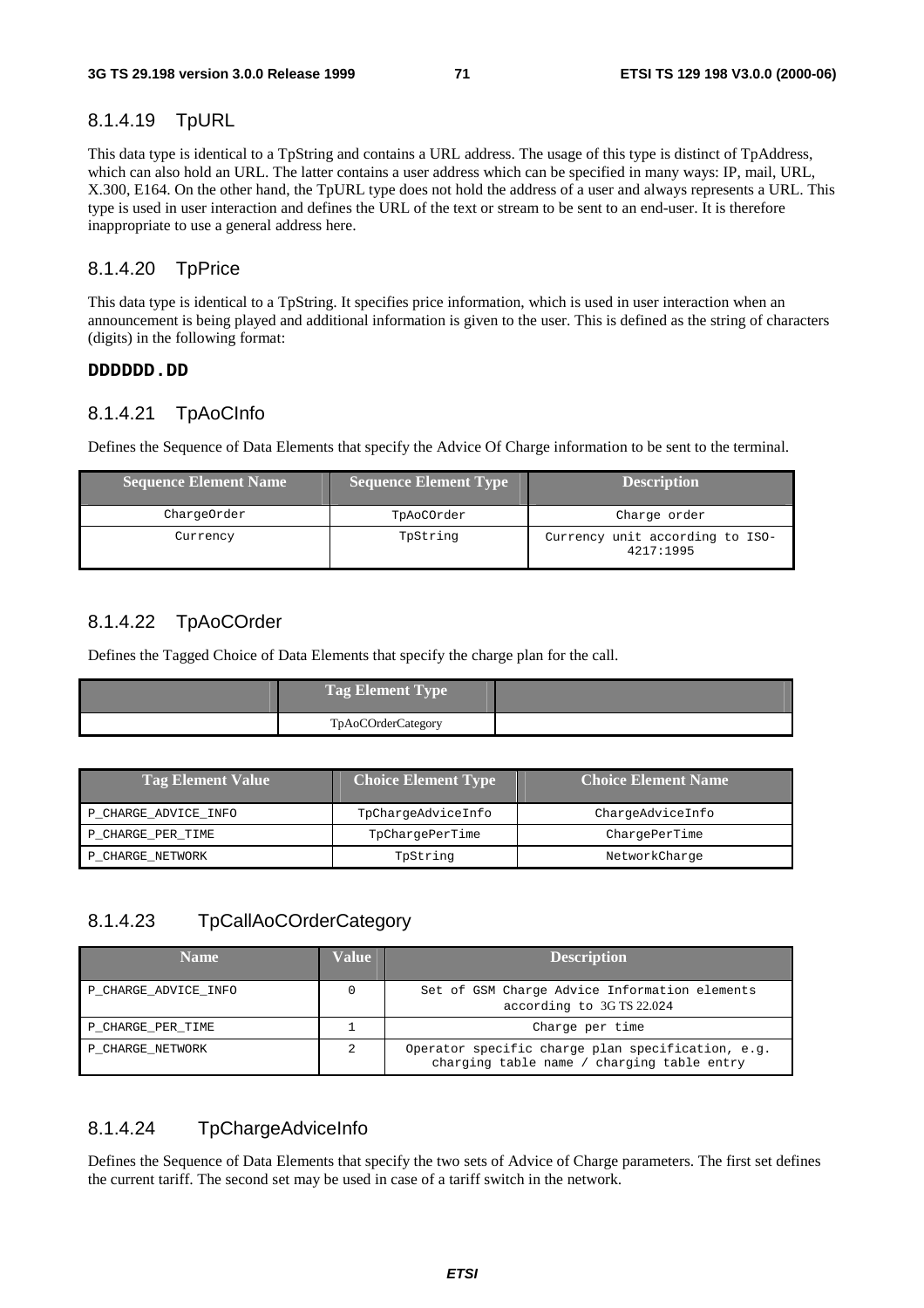| <b>Sequence Element Name</b> | Sequence Element Type | <b>Description</b>              |
|------------------------------|-----------------------|---------------------------------|
| CurrentCAI                   | TpCAIElements         | Current tariff                  |
| NextCAI                      | TpCAIElements         | Next tariff after tariff switch |

## 8.1.4.25 TpCAIElements

Defines the Sequence of Data Elements that specify theCharging Advice Information elements according to 3G TS 22.024.

| <b>Sequence Element Name</b> | <b>Sequence Element Type</b> | <b>Description</b>             |
|------------------------------|------------------------------|--------------------------------|
| UnitsPerInterval             | TpInt32                      | Units per interval             |
| SecondsPerTimeInterval       | TpInt32                      | Seconds per time interval      |
| ScalingFactor                | TpInt32                      | Scaling factor                 |
| UnitIncrement                | TpInt32                      | Unit increment                 |
| UnitsPerDataInterval         | TpInt32                      | Units per data interval        |
| SeqmentsPerDataInteral       | TpInt32                      | Segments per data interal      |
| InitialSecsPerTimeInterval   | TpInt32                      | Initial secs per time interval |

## 8.1.4.26 TpChargePerTime

Defines the Sequence of Data Elements that specify the time based charging information.

| <b>Sequence Element Name</b> | <b>Sequence Element Type</b> | <b>Description</b>                                              |
|------------------------------|------------------------------|-----------------------------------------------------------------|
| InitialCharge                | TpInt32                      | Initial charge amount (in currency<br>units $* 0.0001$ )        |
| CurrentChargePerMinute       | TpInt32                      | Current tariff (in currency units<br>$* 0.0001)$                |
| NextChargePerMinute          | TpInt32                      | Next tariff (in currency units *<br>0.0001) after tariff switch |
|                              |                              | Only used in setAdviceOfCharge()                                |

# 8.2 Framework Data Definitions

This section provides the framework specific data definitions necessary to support the OSA interface specification.

This document is written using Hypertext link, to aid navigation through the data structures. Underlined text represents Hypertext links.

The general format of a data definition specification is the following:

- − Data type, that shows the name of the data type.
- − Description, that describes the data type.
- Tabular specification, that specifies the data types and values of the data type.
- Example, if relevant, shown to illustrate the data type.

# 8.2.1 Common Framework Data Definitions

## 8.2.1.1 TpClientAppID

This is an identifier for the client application. It is used to identify the client to the framework. This data type is identical to TpString and is defined as a string of characters that uniquely identifies the application. The content of this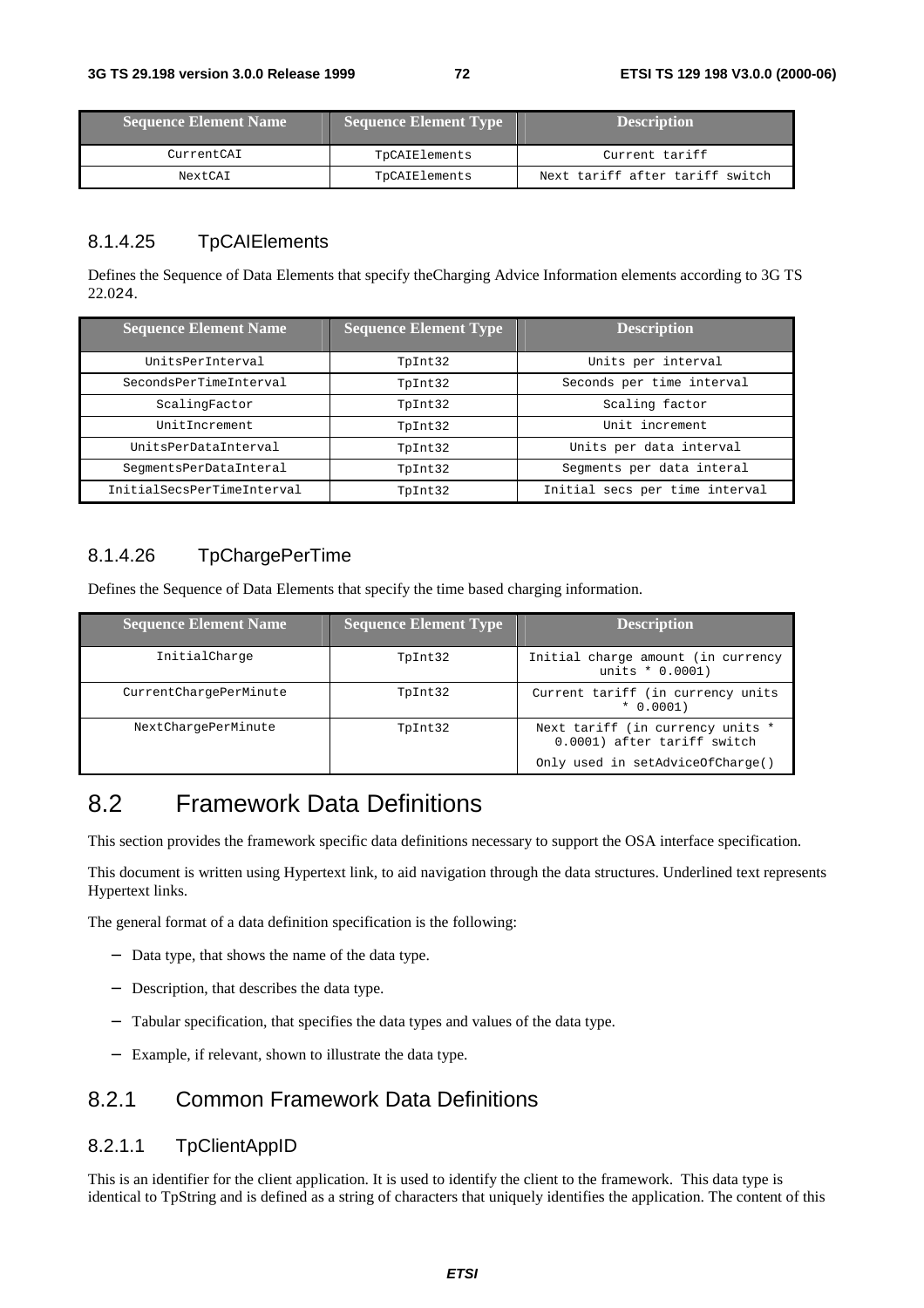string shall be unique for each OSA API implementation (or unique for a network operator's domain). This unique identifier shall be negotiated with the OSA operator and the application shall use it to identify itself.

#### 8.2.1.2 TpClientAppIDList

This data type defines a Numbered Set of Data Elements of type TpClientAppID.

## 8.2.1.3 TpEntOpID

This data type is identical to TpString and is defined as a string of characters that identifies an enterprise operator. In conjunction with the application it uniquely identifies the enterprise operator which uses a particular OSA Service Capability Feature.

## 8.2.1.4 TpEntOpIDList

This data type defines a Numbered Set of Data Elements of type TpEntOpID.

#### 8.2.1.5 TpService

This data type is a Sequence of Data Elements which describes a registered SCFs. It is a structured type which consists of:

| <b>Sequence Element</b> | <b>Sequence Element</b> | <b>Documentation</b> |
|-------------------------|-------------------------|----------------------|
| <b>Name</b>             | <b>Type</b>             |                      |
| ServiceID               | TpServiceID             |                      |
| ServicePropertyList     | TpServicePropertyList   |                      |

## 8.2.1.6 TpServiceList

This data type defines a Numbered Set of Data Elements of type TpService.

#### 8.2.1.7 TpServiceDescription

This data type is a Sequence of Data Elements which describes a registered SCF. It is a structured data type which consists of:

| <b>Sequence Element</b> | <b>Sequence Element</b>      | <b>Documentation</b> |
|-------------------------|------------------------------|----------------------|
| <b>Name</b>             | <b>Type</b>                  |                      |
| ServiceTypeName         | TpServiceTypeName            |                      |
| ServicePropertyList     | <b>TpServicePropertyList</b> |                      |

## 8.2.1.8 TpServiceID

This data type is identical to a TpString, and is defined as a string of characters that uniquely identifies an instance of a SCF interface. The string is automatically generated by the Framework, and comprises a TpUniqueServiceNumber, TpServiceNameString, and a number of relevant TpServiceSpecString, which are concatenated using a forward separator (/) as the separation character.

## 8.2.1.9 TpServiceIDList

This data type defines a Numbered Set of Data Elements of type TpServiceID.

#### 8.2.1.10 TpServiceIDRef

Defines a Reference to type TpServiceId.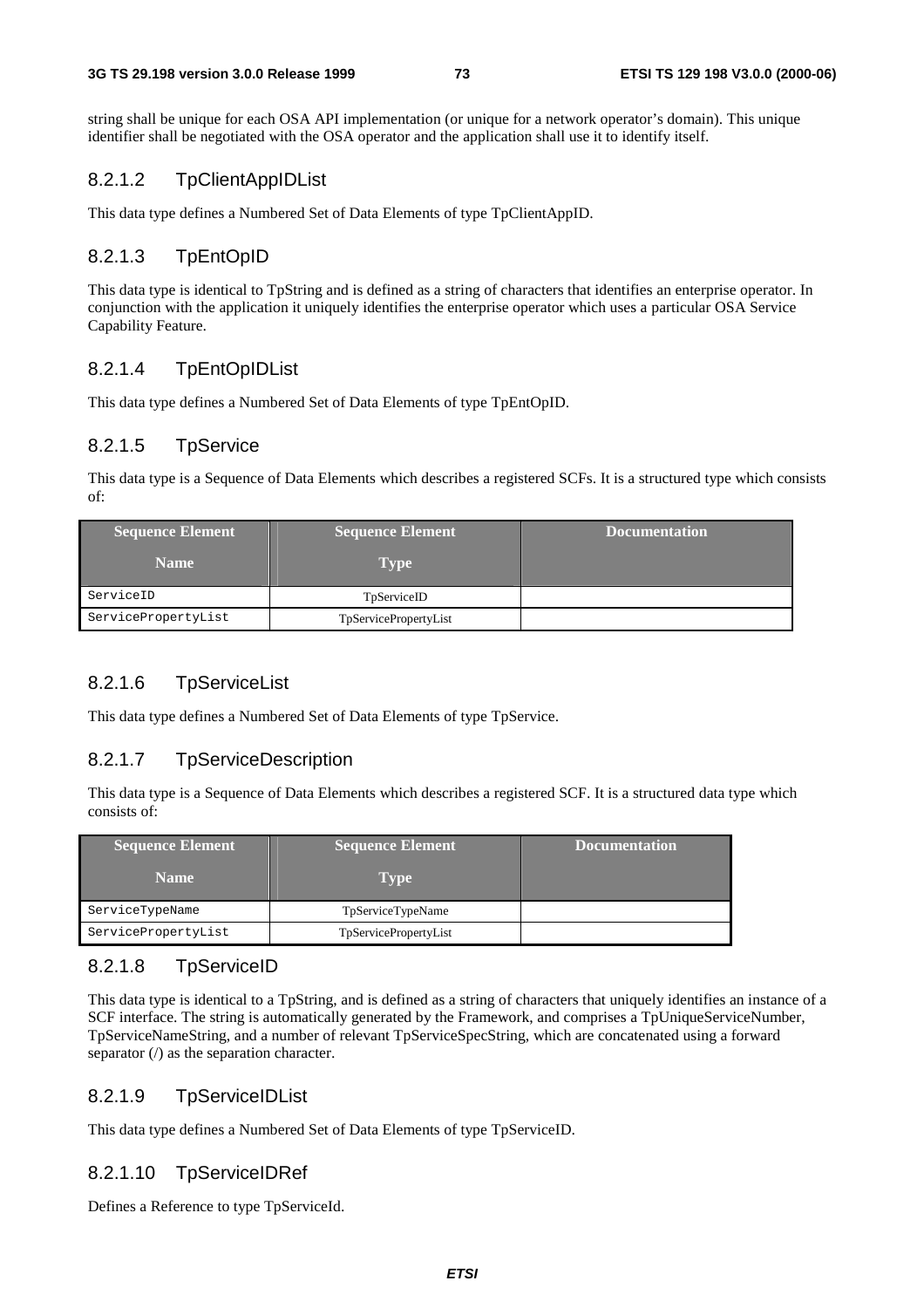## 8.2.1.11 TpServiceNameString

This data type is identical to a TpString, and is defined as a string of characters that uniquely identifies the name of an SCF interface. Other Network operator specific capabilities may also be used, but should be preceded by the string "SP\_".The following values are defined for OSA release 99.

| <b>Character String Value</b> | <b>Description</b>                           |
|-------------------------------|----------------------------------------------|
| NULL.                         | An empty (NULL) string indicates no SCF name |
| P CALL CONTROL                | The name of the Call Control SCF             |
| P USER INTERACTION            | The name of the User Interaction SCFs        |
| P_TERMINAL_CAPABILITIES       | The name of the Terminal Capabilities SCF    |
| P USER LOCATION               | The name of the Network User Location SCF    |
| P USER STATUS                 | The name of the User Status SCF              |
| P DATA SESSION CONTROL        | The name of the Data Session Control SCF     |

## 8.2.1.12 TpServiceSpecString

This data type is identical to a TpString, and is defined as a string of characters that uniquely identifies the name of an SCF specialisation interface. Other network operator specific capabilities may also be used, but should be preceded by the string "SP\_".The following values are defined for OSA release 99.

| <b>Character String Value</b> | <b>Description</b>                                         |
|-------------------------------|------------------------------------------------------------|
| <i>NULL</i>                   | An empty (NULL) string indicates no SCF specialisation     |
| P CALL                        | The Call specialisation of the of the User Interaction SCF |

#### 8.2.1.13 TpUniqueServiceNumber

This data type is identical to a TpString, and is defined as a string of characters that represents a unique number that is used to build the service ID (refer to TpServiceID).

## 8.2.1.14 TpPropertyStruct

This data type is a Sequence of Data Elements which describes an SCF property. It consists of:

| <b>Sequence Element</b> | <b>Sequence Element</b>   | Documentation |
|-------------------------|---------------------------|---------------|
| <b>Name</b>             | <b>Type</b>               |               |
| ServicePropertyName     | TpServiceTypeName         |               |
| ServicePropertyMode     | TpServicePropertyMode     |               |
| ServicePropertyTypeName | TpServicePropertyTypeName |               |

## 8.2.1.15 TpPropertyStructList

This data type defines a Numbered Set of Data Elements of type TpPropertyStruct.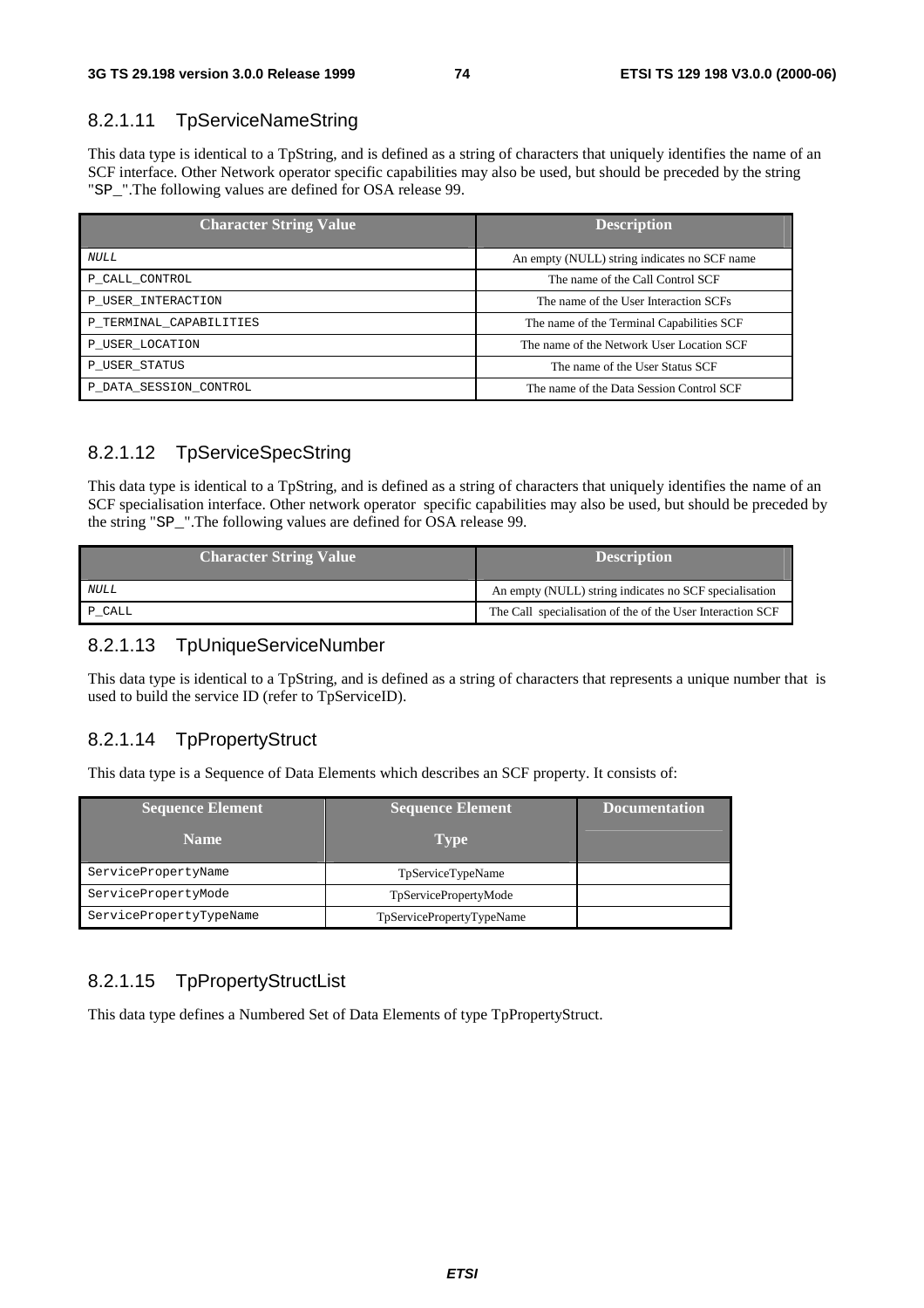#### 8.2.1.16 TpServicePropertyMode

This type is left as a placeholder but is not used in release 99.This defines SCF property modes.

| <b>Name</b>        | Value | <b>Documentation</b>                                                                                           |
|--------------------|-------|----------------------------------------------------------------------------------------------------------------|
| <b>NORMAL</b>      |       | The value of the corresponding SCF property type may optionally be<br>provided                                 |
| MANDATORY          |       | The value of the corresponding SCF property type must be provided at<br>service registration time              |
| <b>READONLY</b>    |       | The value of the corresponding SCF property type is optional, but once<br>given a value it may not be modified |
| MANDATORY READONLY |       | The value of the corresponding SCF property type must be provided<br>and subsequently it may not be modified.  |

#### 8.2.1.17 TpServicePropertyTypeName

This data type is identical to TpString and describes a valid SCF property name. The valid SCF property names are listed in the SCF data definition.

#### 8.2.1.18 TpServicePropertyName

This data type is identical to TpString. It defines a valid SFC property name. Valid SCF property names are listed in the SCF data definition.

#### 8.2.1.19 TpServicePropertyNameList

This data type defines a Numbered Set of Data Elements of type TpServicePropertyName.

## 8.2.1.20 TpServicePropertyValue

This data type is identical to TpString and describes a valid value of a SCF property. The valid SCF property values are given in the SCF data definition.

#### 8.2.1.21 TpServicePropertyValueList

This data type defines a Numbered Set of Data Elements of type TpServicePropertyValue

## 8.2.1.22 TpServiceProperty

This data type is a Sequence of Data Elements which describes an "SCF property". It is a structured data type which consists of:

| <b>Sequence Element</b> | <b>Sequence Element</b>    | <b>Documentation</b> |
|-------------------------|----------------------------|----------------------|
| <b>Name</b>             | <b>Type</b>                |                      |
| ServicePropertyName     | TpServicePropertyName      |                      |
| ServicePropertyValueLis | TpServicePropertyValueList |                      |
| ServicePropertyMode     | TpServicePropertyMode      |                      |

## 8.2.1.23 TpServicePropertyList

This data type defines a Numbered Set of Data Elements of type TpServiceProperty.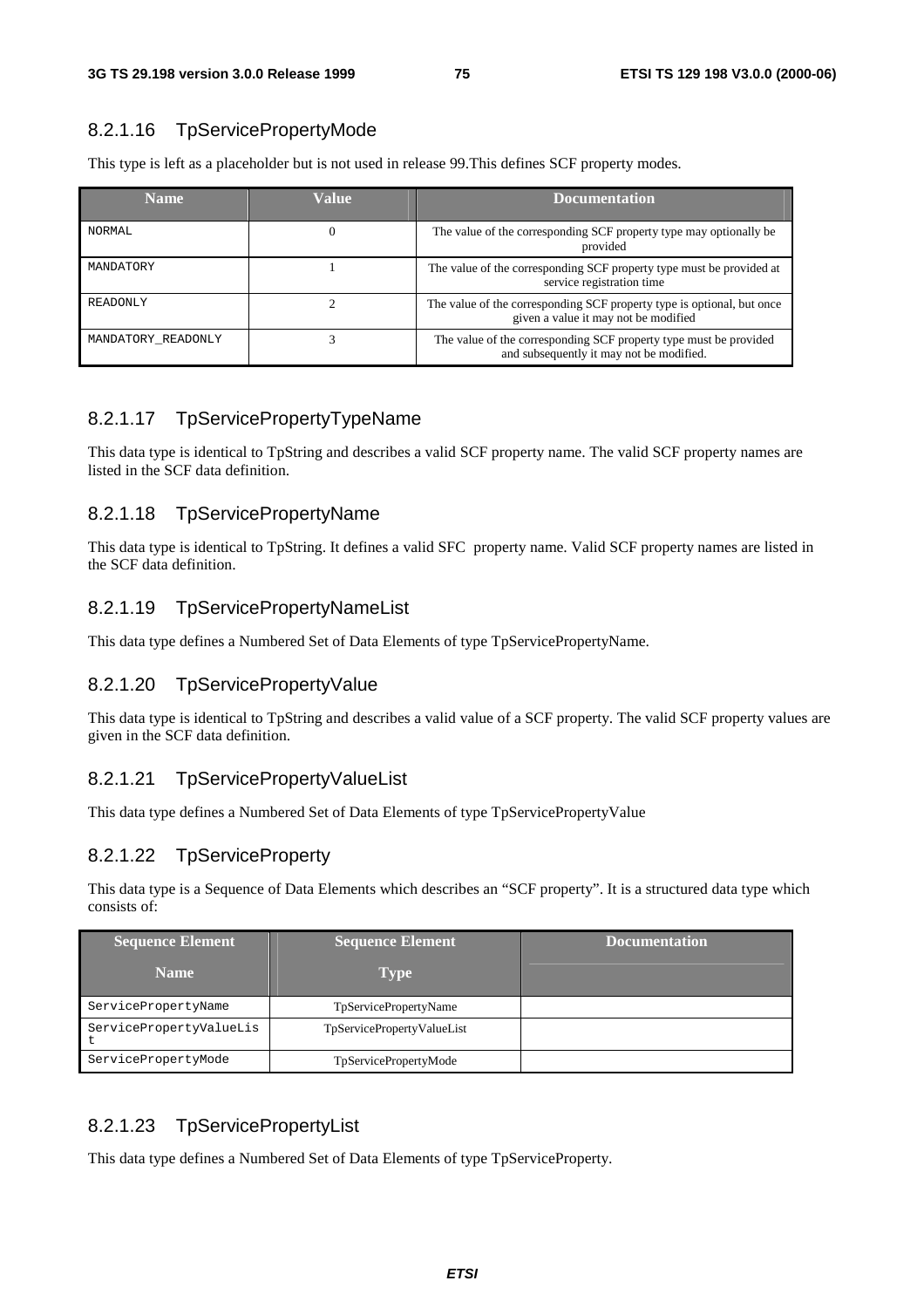## 8.2.1.24 TpServiceTypeDescription

This type is left as a placeholder but is not used in release 99.

This data type is a Sequence\_of\_Data\_Elements which describes an SCF type. It is a structured data type. It consists of:

| <b>Sequence Element</b> | <b>Sequence Element</b>      | <b>Documentation</b>                                                                 |
|-------------------------|------------------------------|--------------------------------------------------------------------------------------|
| <b>Name</b>             | <b>Type</b>                  |                                                                                      |
| PropertyStructList      | TpPropertyStructList         | a sequence of property name and property mode<br>tuples associated with the SCF type |
| ServiceTypeNameList     | <b>TpServiceTypeNameList</b> | the names of the super types of the associated SCF<br>type                           |
| EnabledOrDisabled       | TpBoolean                    | an indication whether the SCF type is enabled or<br>disabled                         |

# 8.2.1.25 TpServiceTypeName

This data type is identical to TpString and describes a valid SCF type name.

## 8.2.1.26 TpServiceTypeNameList

This data type defines a Numbered Set of Data Elements of type TpServiceTypeName.

# 8.2.2 Trust and Security Management Data Definitions

## 8.2.2.1 TpAccessType

This data type is identical to a TpString. This identifies the type of access interface requested by the client application. If they request P\_ACCESS, then a reference to the IpAccess interface is returned. (Network operators can define their own access interfaces to satisfy client requirements for different types of access. These can be selected using the TpAccessType, but should be preceded by the string "SP\_". The following values are defined for OSA release 99:

| <b>String Value</b> | <b>Description</b>                                                  |
|---------------------|---------------------------------------------------------------------|
| NULL                | An empty (NULL) string indicates the default access type            |
| P ACCESS            | Access using the OSA Access Interfaces: IpAccess and<br>IpAppAccess |

## 8.2.2.2 TpAuthType

This data type is identical to a TpString. It identifies the type of authentication mechanism requested by the client. It provides Network operators and client's with the opportunity to use an alternative to the OSA Authentication interface, e.g. CORBA Security. OSA Authentication is the default authentication method. Other Network operator specific capabilities may also be used, but should be preceded by the string "SP\_". The following values are defined for OSA release 99:

| <b>String Value</b> | <b>Description</b>                                                                                |
|---------------------|---------------------------------------------------------------------------------------------------|
| <i>NULL</i>         | An empty (NULL) string indicates the default<br>authentication method: OSA Authentication.        |
| P AUTHENTICATION    | Authenticate using the OSA Authentication Interfaces:<br>IpAuthentication and IpAppAuthentication |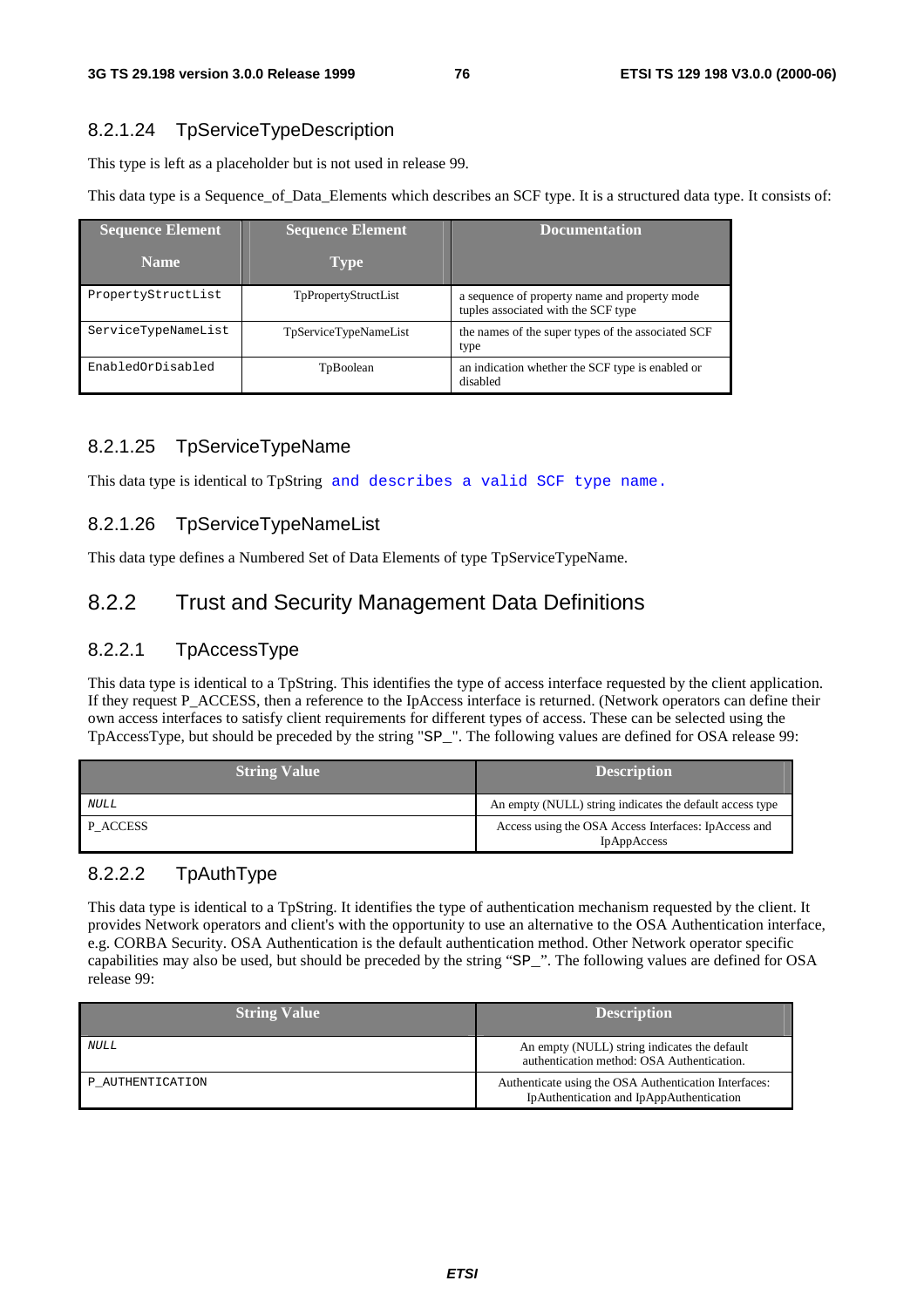# 8.2.2.3 TpAuthCapability

This data type is identical to a TpString, and is defined as a string of characters that identify the authentication capabilities that could be supported by the OSA. Other Network operator specific capabilities may also be used, but should be preceded by the string "SP\_". Capabilities may be concatenated, using commas (,) as the separation character. The following values are defined for OSA release 99.

| <b>String Value</b> | <b>Description</b>                                                                                                                                                                                                             |
|---------------------|--------------------------------------------------------------------------------------------------------------------------------------------------------------------------------------------------------------------------------|
| NULL                | An empty (NULL) string indicates no client capabilities.                                                                                                                                                                       |
| <b>P DES 56</b>     | A simple transfer of secret information that is shared<br>between the client application and the framework with<br>protection against interception on the link provided by the<br>DES algorithm with a 56bit shared secret key |
| P RSA 512           | A public-key cryptography system providing authentication<br>without prior exchange of secrets using 512 bit keys                                                                                                              |
| P_RSA_1024          | A public-key cryptography system providing authentication<br>without prior exchange of secrets using 1024bit keys                                                                                                              |

## 8.2.2.4 TpAuthCapabilityList

This data type is identical to a TpString. It is a string of multiple TpAuthCapability concatenated using a comma (,)as the separation character.

## 8.2.2.5 TpInterfaceName

This data type is identical to a TpString, and is defined as a string of characters that identify the names of the framework SCFs that are be supported by the OSA API. Other Network operator specific SCFs may also be used, but should be preceded by the string "SP\_".The following values are defined for OSA release 99.

| <b>Character String Value</b>   | <b>Description</b>                                       |  |  |
|---------------------------------|----------------------------------------------------------|--|--|
| <i>NULL</i>                     | An empty (NULL) string indicates no interface.           |  |  |
| P DISCOVERY                     | The name for the Discovery interface.                    |  |  |
| P OAM                           | The name for the OA&M interface.                         |  |  |
| P TRUST AND SECURITY MANAGEMENT | The name for the Trust and Security Management interface |  |  |
| P INTEGRITY MANAGEMENT          | The name for the Integrity Management interface.         |  |  |

## 8.2.2.6 TpServiceAccessControl

This is Sequence of Data Elements containing the access control policy information controlling access to the service capability feature, and the trustLevel that the Network operator has assigned to the client application.

| Sequence Element Name | <b>Sequence Element Type</b> |
|-----------------------|------------------------------|
| Policy                | TpString                     |
| TrustLevel            | TpString                     |

The policy parameter indicates whether access has been granted or denied. If granted then the parameter trustLevel must also have a value.

The trustLevel parameter indicates the trust level that the Network operator has assigned to the client application.

## 8.2.2.7 TpServiceToken

This data type is identical to a TpString, and identifies a selected SCF. This is a free format text token returned by the framework, which can be signed as part of a service agreement. This will contain Network operator specific information relating to the service level agreement. The serviceToken has a limited lifetime, which is the same as the lifetime of the service agreement in normal conditions. If something goes wrong the serviceToken expires, and any method accepting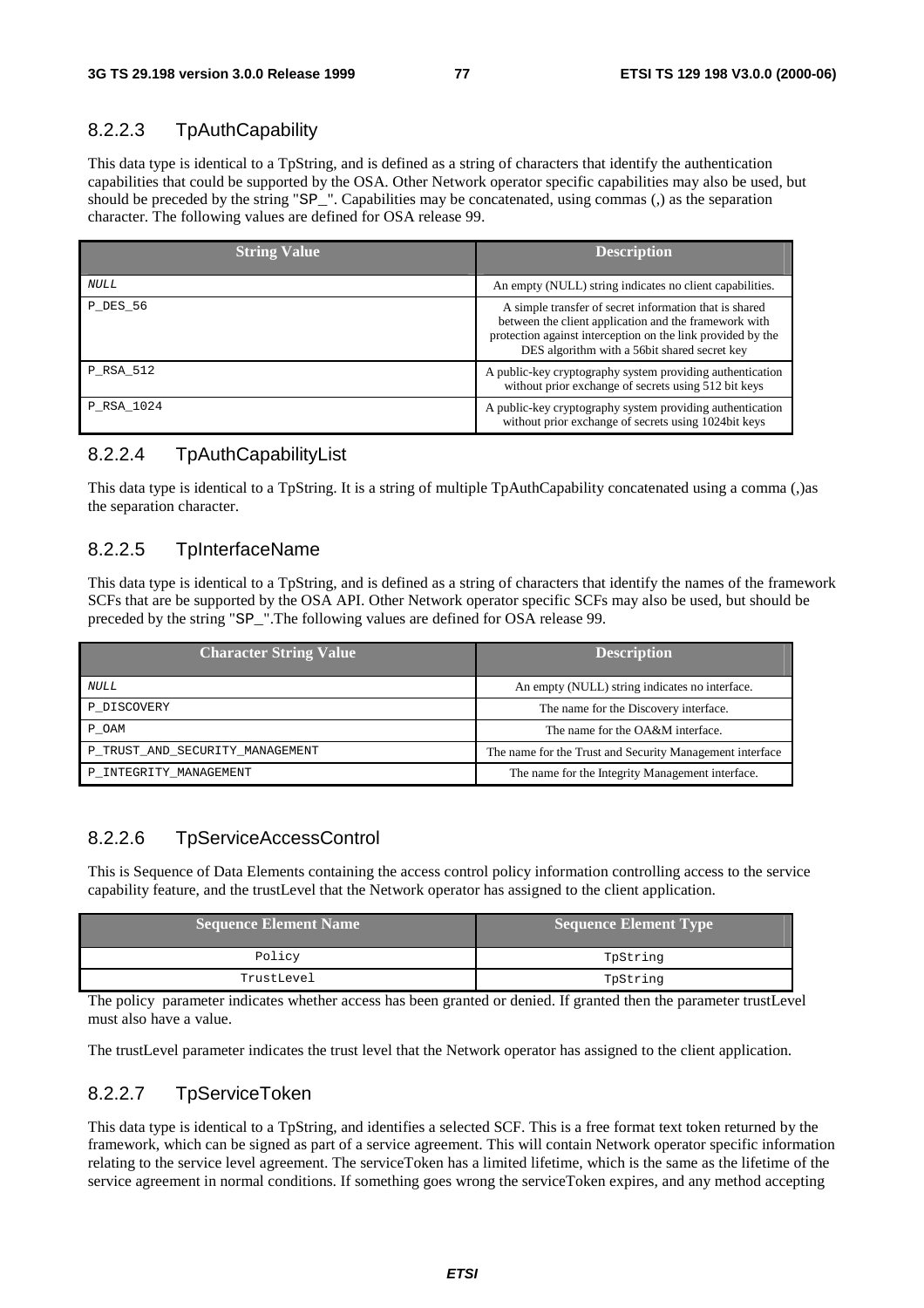the serviceToken will return an error code (P\_INVALID\_SERVICE\_TOKEN). Service Tokens will automatically expire if the client or framework invokes the endAccess method on the other's corresponding access interface.

## 8.2.2.8 TpSignatureAndServiceMgr

This is a Sequence of Data Elements containing the digital signature of the framework for the service agreement, and a reference to the SCF manager interface of the SCF.

| <b>Sequence Element Name</b> | Sequence Element Type |
|------------------------------|-----------------------|
| DigitalSignature             | TpStringRef           |
| ServiceMgrInterface          | IpServiceRef          |

The digitalSignature is the signed version of a hash of the service token and agreement text given by the client application.

The ServiceMgrInterface is a reference to the SCF manager interface for the selected SCF.

#### 8.2.2.9 TpSigningAlgorithm

This data type is identical to a TpString, and is defined as a string of characters that identify the signing algorithm that must be used. Other Network operator specific capabilities may also be used, but should be preceded by the string "SP\_". The following values are defined for OSA release 99.

| <b>String Value</b> | <b>Description</b>                                                                                                                                                                                                                   |
|---------------------|--------------------------------------------------------------------------------------------------------------------------------------------------------------------------------------------------------------------------------------|
| NULL                | An empty (NULL) string indicates no signing algorithm is<br>required                                                                                                                                                                 |
| P MD5 RSA 512       | MD5 takes an input message of arbitrary length and<br>produces as output a 128-bit message digest of the input.<br>This is then encrypted with the private key under the RSA<br>public-key cryptography system using a 512 bit key.  |
| P MD5 RSA 1024      | MD5 takes an input message of arbitrary length and<br>produces as output a 128-bit message digest of the input.<br>This is then encrypted with the private key under the RSA<br>public- key cryptography system using a 1024 bit key |

# 8.2.3 Integrity Management Data Definitions

## 8.2.3.1 TpActivityTestRes

This type is identical to TpString and is an implementation specific result. The values in this data type are "Available" or "Unavailable".

## 8.2.3.2 TpFaultStatsRecord

This defines the set of records to be returned giving fault information for the requested time period.

| Sequence Element Name | Sequence Element Type |
|-----------------------|-----------------------|
| Period                | TpTimeInterval        |
| FaultRecords          | TpFaultStatsSet       |

## 8.2.3.3 TpFaultStatsSet

This defines the sequence of data elements which provide the statistics on a per fault type basis.

| <b>Sequence Element Name</b> | <b>Sequence Element Type</b> |  |
|------------------------------|------------------------------|--|
| Fault                        | TpInterfaceFault             |  |
| Occurrences                  | TpInt32                      |  |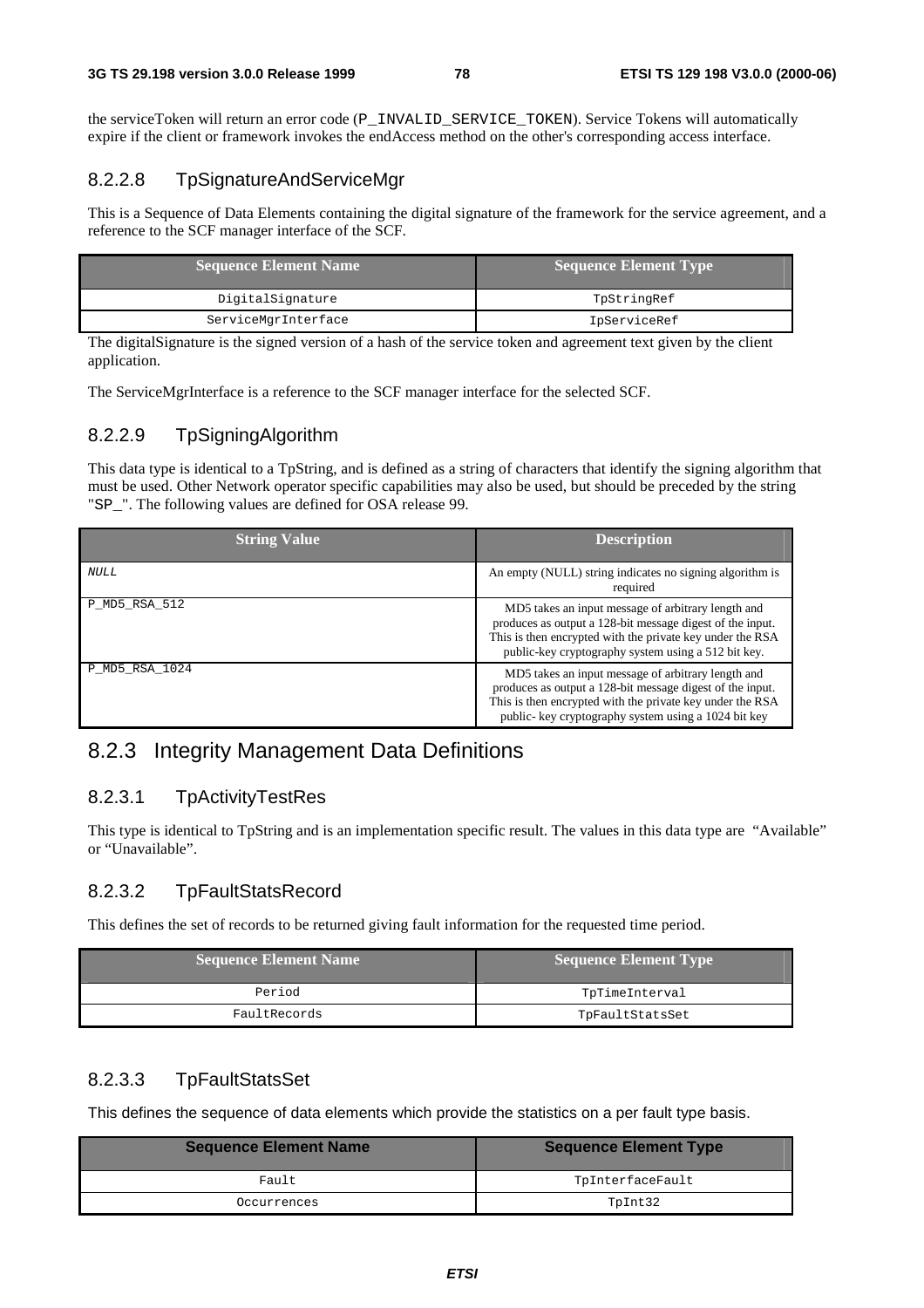| MaxDuration             | TpInt32 |
|-------------------------|---------|
| TotalDuration           | TpInt32 |
| NumberOfClientsAffected | TpInt32 |

Occurrences is the number of separate instances of this fault during the period. MaxDuration and TotalDuration are the number of seconds duration of the longest fault and the cumulative total during the period. NumberOfClientsAffected is the number of clients informed of the fault by the framework.

#### 8.2.3.4 TpActivityTestID

This data type is identical to a TpInt32, and is used as a token to match activity test requests with their results..

## 8.2.3.5 TpInterfaceFault

Defines the cause of the interface fault detected.

| <b>Name</b>                     | Value    | <b>Description</b>                                                             |
|---------------------------------|----------|--------------------------------------------------------------------------------|
| INTERFACE FAULT UNDEFINED       | $\theta$ | Undefined                                                                      |
| INTERFACE FAULT LOCAL FAILURE   |          | A fault in the local API software or hardware<br>has been detected             |
| INTERFACE_FAULT_GATEWAY_FAILURE |          | A fault in the gateway API software or<br>hardware has been detected           |
| INTERFACE_FAULT_PROTOCOL_ERROR  |          | An error in the protocol used on the client-<br>gateway link has been detected |

## 8.2.3.6 TpSvcUnavailReason

Defines the reason why a SCF is unavailable.

| <b>Name</b>                         | Value    | <b>Description</b>                                                            |
|-------------------------------------|----------|-------------------------------------------------------------------------------|
| SERVICE UNAVAILABLE UNDEFINED       | $\Omega$ | Undefined                                                                     |
| SERVICE UNAVAILABLE LOCAL FAILURE   |          | The Local API software or hardware has failed                                 |
| SERVICE UNAVAILABLE GATEWAY FAILURE | ◠        | The gateway API software or hardware has<br>failed                            |
| SERVICE UNAVAILABLE OVERLOADED      | 3        | The SCF is fully overloaded                                                   |
| SERVICE UNAVAILABLE CLOSED          | 4        | The SCF has closed itself (e.g. to protect from<br>fraud or malicious attack) |

## 8.2.3.7 TpAPIUnavailReason

Defines the reason why the API is unavailable.

| <b>Name</b>                      | <b>Value</b>                | <b>Description</b>                                                                |
|----------------------------------|-----------------------------|-----------------------------------------------------------------------------------|
| API UNAVAILABLE UNDEFINED        | $\Omega$                    | Undefined                                                                         |
| API UNAVAILABLE LOCAL FAILURE    |                             | The Local API software or hardware has failed                                     |
| API UNAVAILABLE GATEWAY FAILURE  | $\mathcal{D}_{\mathcal{A}}$ | The gateway API software or hardware has<br>failed                                |
| API UNAVAILABLE OVERLOADED       | 3                           | The gateway is fully overloaded                                                   |
| API UNAVAILABLE CLOSED           | 4                           | The gateway has closed itself (e.g. to protect<br>from fraud or malicious attack) |
| API UNAVAILABLE PROTOCOL FAILURE | 5                           | The protocol used on the client-gateway link<br>has failed                        |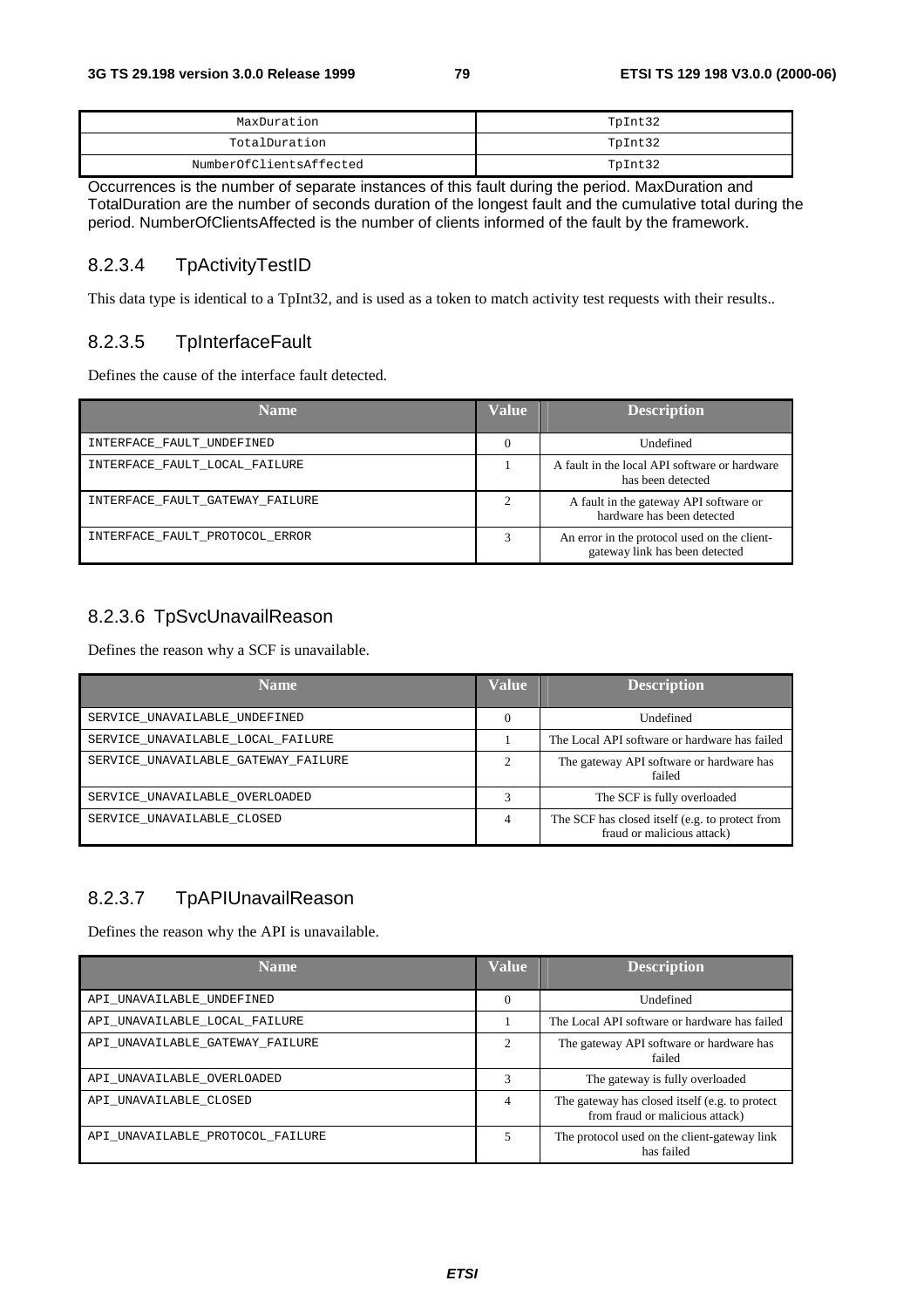#### 8.2.3.8 TpLoadLevel

Defines the Sequence of Data Elements that specify load level values.

| <b>Name</b>                | Value | <b>Description</b> |
|----------------------------|-------|--------------------|
| LOAD LEVEL NORMAL          |       | Normal load        |
| LOAD_LEVEL_OVERLOAD        |       | Overload           |
| LOAD_LEVEL_SEVERE_OVERLOAD |       | Severe Overload    |

#### 8.2.3.9 TpLoadThreshold

Defines the Sequence of Data Elements that specify the load threshold value. The actual load threshold value is application and SCF dependent, so is their relationship with load level.

| <b>Sequence Element Name</b> | <b>Sequence Element Type</b> |
|------------------------------|------------------------------|
| LoadThreshold                | TpFloat                      |

## 8.2.3.10 TpLoadInitVal

Defines the Sequence of Data Elements that specify the pair of load level and associated load threshold value.

| <b>Sequence Element Name</b> | Sequence Element Type |
|------------------------------|-----------------------|
| LoadLevel                    | TpLoadLevel           |
| LoadThreshold                | TpLoadThreshold       |

#### 8.2.3.11 TpTimeInterval

Defines the Sequence of Data Elements that specify a time interval.

| <b>Sequence Element Name</b> | Sequence Element Type |
|------------------------------|-----------------------|
| StartTime                    | TpDateAndTime         |
| StopTime                     | TpDateAndTime         |

## 8.2.3.12 TpLoadPolicy

Defines the load balancing policy.

| Sequence Element Name | Sequence Element Type |
|-----------------------|-----------------------|
| LoadPolicy            | TpString              |

## 8.2.3.13 TpLoadStatistic

Defines the Sequence of Data Elements that specify the load statistic record at given timestamp.

| <b>Sequence Element Name</b> | <b>Sequence Element Type</b> |
|------------------------------|------------------------------|
| ServiceID                    | TpServiceID                  |
| LoadValue                    | TpFloat                      |
| LoadLevel                    | TpLoadLevel                  |
| TimeStamp                    | TpDateAndTime                |

LoadValue is expressed in percentage.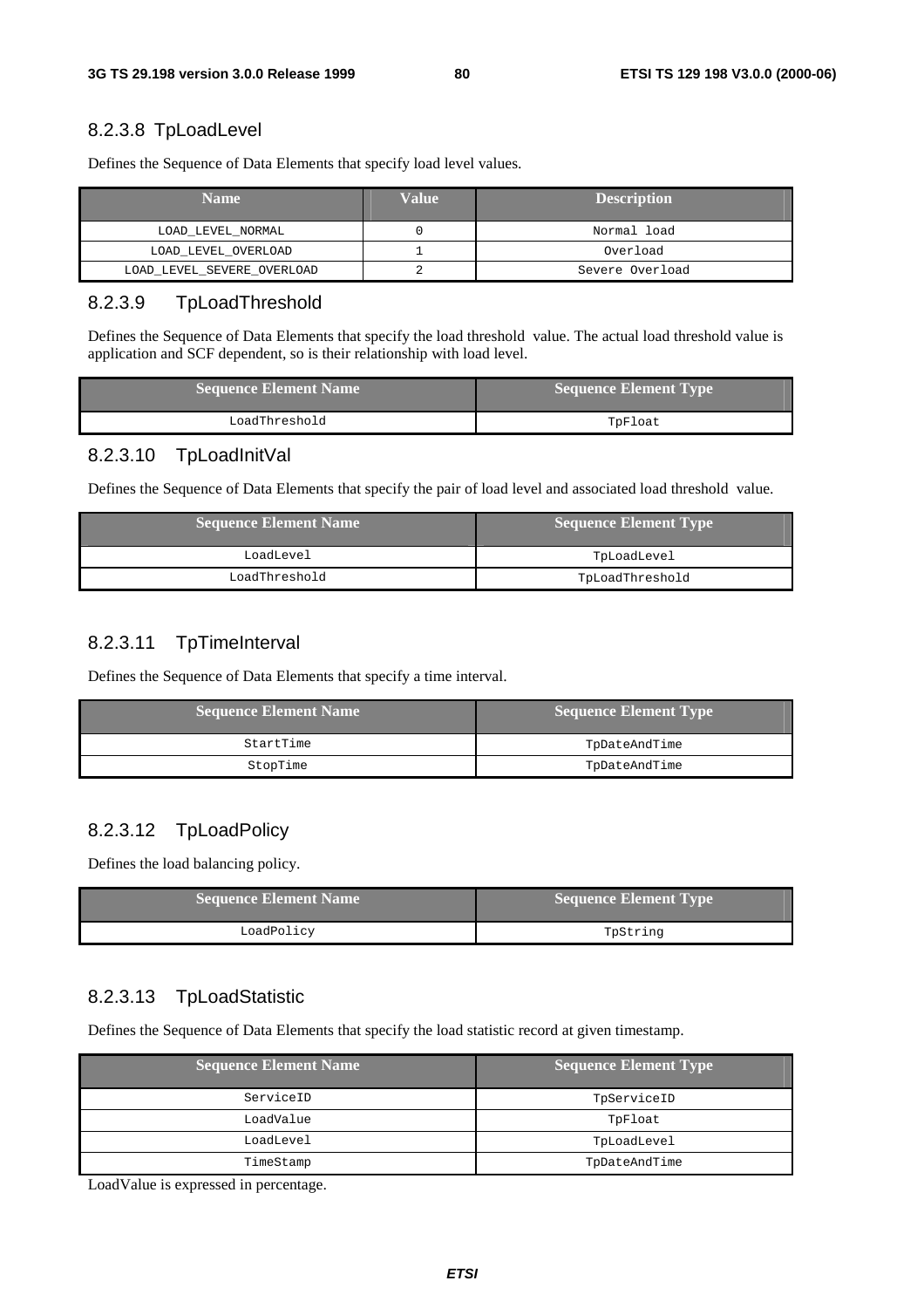## 8.2.3.14 TpLoadStatList

Defines a Numbered Set of Data Elements of TpLoadStatistic.

# 8.2.3.15 TpLoadStatusError

Defines the error code for getting the load status.

| <b>Name</b>                   | Value | <b>Description</b>            |
|-------------------------------|-------|-------------------------------|
| LOAD STATUS ERROR UNDEFINED   |       | Undefined error               |
| LOAD STATUS ERROR UNAVAILABLE |       | Unable to get the load status |

# 8.2.3.16 TpLoadStatisticError

Defines the Sequence of Data Elements that specify the error for getting the load status at given timestamp.

| <b>Sequence Element Name</b> | <b>Sequence Element Type</b> |
|------------------------------|------------------------------|
| ServiceID                    | TpServiceID                  |
| LoadStatusError              | TpFloat                      |
| TimeStamp                    | TpDateAndTime                |

# 8.2.3.17 TpLoadStatisticErrorList

Defines a Numbered Set of Data Elements of TpLoadStatisticsError.

# 8.3 Generic Call Control Data Definitions

The constants and types defined in the following sections are defined in the *org.threegpp.osa.gccs* package.

# 8.3.1 Interface definitions

# 8.3.1.1 IpAppCall

Defines the address of an IAppCall Interface.

# 8.3.1.2 IpAppCallRef

Defines a Reference to type IAppCall

# 8.3.1.3 IpAppCa**l**lRefRef

Defines a Reference to type IAppCallRef.

# 8.3.1.4 IpAppCallControlManager

Defines the address of an IAppCallControlManager Interface.

# 8.3.1.5 IpAppCallControlManagerRef

Defines a Reference to type IAppCallControlManager.

# 8.3.1.6 IpCall

Defines the address of an ICall Interface.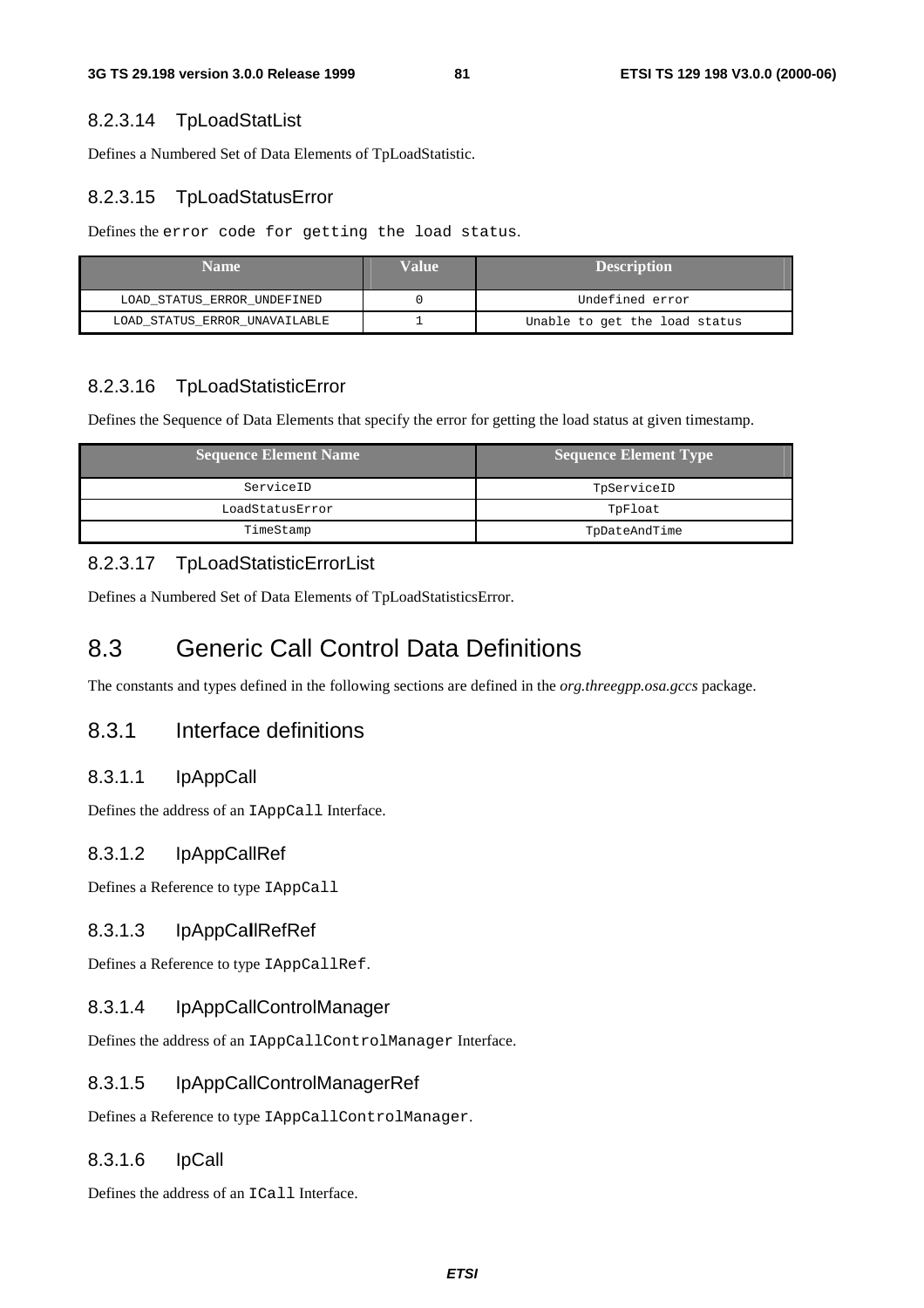#### 8.3.1.7 IpCallRef

Defines a Reference to type ICall.

#### 8.3.1.8 IpCallRefRef

Defines a Reference to type ICallRef.

#### 8.3.1.9 IpCallControlManager

Defines the address of an ICallControlManager Interface.'

#### 8.3.1.10 IpCallControlManagerRef

Defines a Reference to type ICallControlManager.

# 8.3.2 Event Notification data definitions

#### 8.3.2.1 TpCallEventName

Defines the names of events being notified with a new call request. The following events are supported. The values may be combined by a logical 'OR' function when requesting the notifications. Additional events that can be requested / received during the call process are found in the TpCallReportType data-type.

| <b>Name</b>                              | <b>Value</b>   | <b>Description</b>                                                                                                                                                                                                                                                                  |
|------------------------------------------|----------------|-------------------------------------------------------------------------------------------------------------------------------------------------------------------------------------------------------------------------------------------------------------------------------------|
| P_EVENT_NAME_UNDEFINED                   | $\Omega$       | Undefined                                                                                                                                                                                                                                                                           |
| P_EVENT_GCCS_OFFHOOK_EVENT               | 1              | $GCCS - Offhook$ event.                                                                                                                                                                                                                                                             |
|                                          |                | This can be used for hot-line features. In case<br>this event is set in the TpCallEventCriteria,<br>only the originating address(es) may be<br>specified in the criteria.                                                                                                           |
| P_EVENT_GCCS_ADDRESS_COLLECTED_EVENT     | $\mathfrak{2}$ | GCCS - Address information collected                                                                                                                                                                                                                                                |
|                                          |                | The network has collected the information<br>from the calling party, but not yet analysed the<br>information. The number can still be<br>incomplete. Applications might set notification<br>for this event when part of the number analysis<br>needs to be done in the application. |
| P_EVENT_GCCS_ADDRESS_ANALYSED_EVENT      | 4              | GCCS – Address information is analysed.                                                                                                                                                                                                                                             |
|                                          |                | The dialled number is a valid and complete<br>number in the network.                                                                                                                                                                                                                |
| P_EVENT_GCCS_CALLED_PARTY_BUSY           | 8              | $GCCS - Called party$ is busy                                                                                                                                                                                                                                                       |
| P EVENT GCCS CALLED PARTY UNREACHABLE    | 16             | GCCS – Called party is unreachable                                                                                                                                                                                                                                                  |
|                                          |                | This can happen when the called party has a<br>mobile phone that is switched off.                                                                                                                                                                                                   |
| P_EVENT_GCCS_NO_ANSWER_FROM_CALLED_PARTY | 32             | $GCCS - No$ answer from called party                                                                                                                                                                                                                                                |
| P_EVENT_GCCS_ROUTE_SELECT_FAILURE        | 64             | GCCS – Failure in routing the call                                                                                                                                                                                                                                                  |
| P_EVENT_GCCS_ANSWER_FROM_CALL_PARTY      | 128            | GCCS - Party answered call.                                                                                                                                                                                                                                                         |

#### 8.3.2.2 TpCallEventCriteria

Defines the Sequence of Data Elements that specify the criteria for an event notification.

| <b>Sequence Element Name</b> | Sequence Element Type | <b>Description</b>                                                                             |
|------------------------------|-----------------------|------------------------------------------------------------------------------------------------|
| DestinationAddress           | TpAddressRange        | Defines the destination address or<br>address range for which the<br>notification is requested |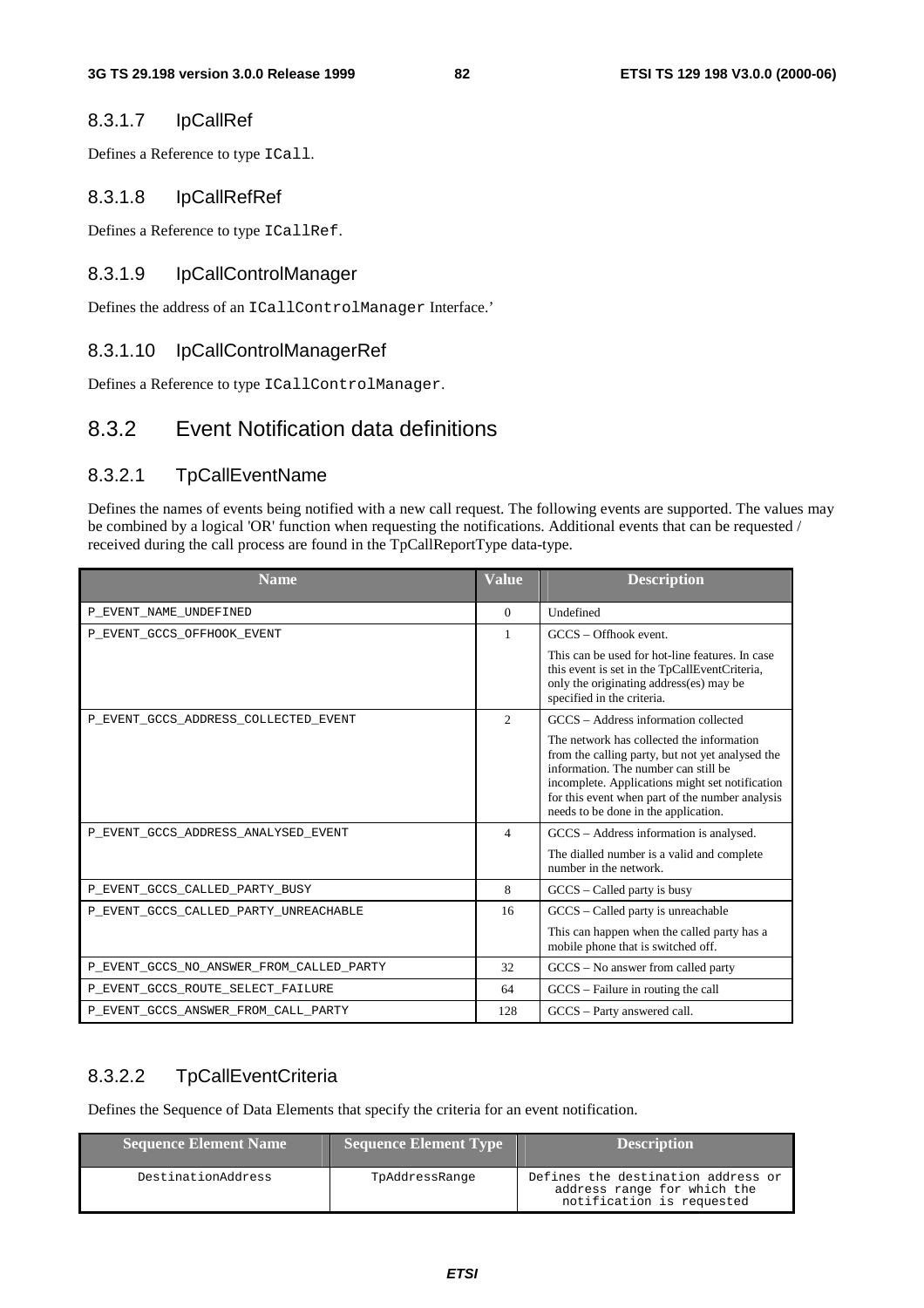| OriginationAddress   | TpAddressRange         | Defines the origination address or<br>address range for which the<br>notification is requested                                                          |
|----------------------|------------------------|---------------------------------------------------------------------------------------------------------------------------------------------------------|
| CallEventName        | TpCallEventName        | Name of the event $(s)$                                                                                                                                 |
| CallNotificationType | TpCallNotificationType | Indicates whether it is related to<br>the originating or the terminating<br>user in the call.                                                           |
| MonitorMode          | TpCallMonitorMode      | Defines the mode that the call is<br>in following the notification.<br>Monitor mode<br>P CALL MONITOR MODE DO NOT MONITOR<br>is not a legal value here. |

# 8.3.2.3 TpCallEventCriteriaResult

Defines a sequence of data elements that specify a requested call event notification criteria with the associated assignmentID.

| Sequence Element<br>Name | Sequence Element<br>Type | Sequence Element Description                                                   |
|--------------------------|--------------------------|--------------------------------------------------------------------------------|
| EventCriteria            | TpCallEventCriteria      | The event criteria that were specified by<br>the application.                  |
| AssignmentID             | TpInt32                  | The associated assignementID. This can be<br>used to disable the notification. |

# 8.3.2.4 TpCallEventCriteriaResultSet

Defines a set of TpCallEventCriteriaResult.

# 8.3.2.5 TpCallNotificationType

Defines the type of notification. Indicates whether it is related to the originating or the terminating user in the call.

| Name          | Value | <b>Description</b>                                                                 |
|---------------|-------|------------------------------------------------------------------------------------|
| P ORIGINATING |       | Indicates that the notification is related to the<br>originating user in the call. |
| P TERMINATING |       | Indicates that the notification is related to the<br>terminating user in the call. |

# 8.3.2.6 TpCallEventInfo

Defines the Sequence of Data Elements that specify the information returned to the application in a New Call event notification.

| <b>Sequence Element Name</b> | <b>Sequence Element Type</b> |
|------------------------------|------------------------------|
| DestinationAddress           | TpAddress                    |
| OriginatingAddress           | TpAddress                    |
| OriginalDestinationAddress   | TpAddress                    |
| RedirectingAddress           | TpAddress                    |
| CallAppInfo                  | TpCallAppInfoSet             |
| CallEventName                | TpCallEventName              |
| CallNotificationType         | TpCallNotificationType       |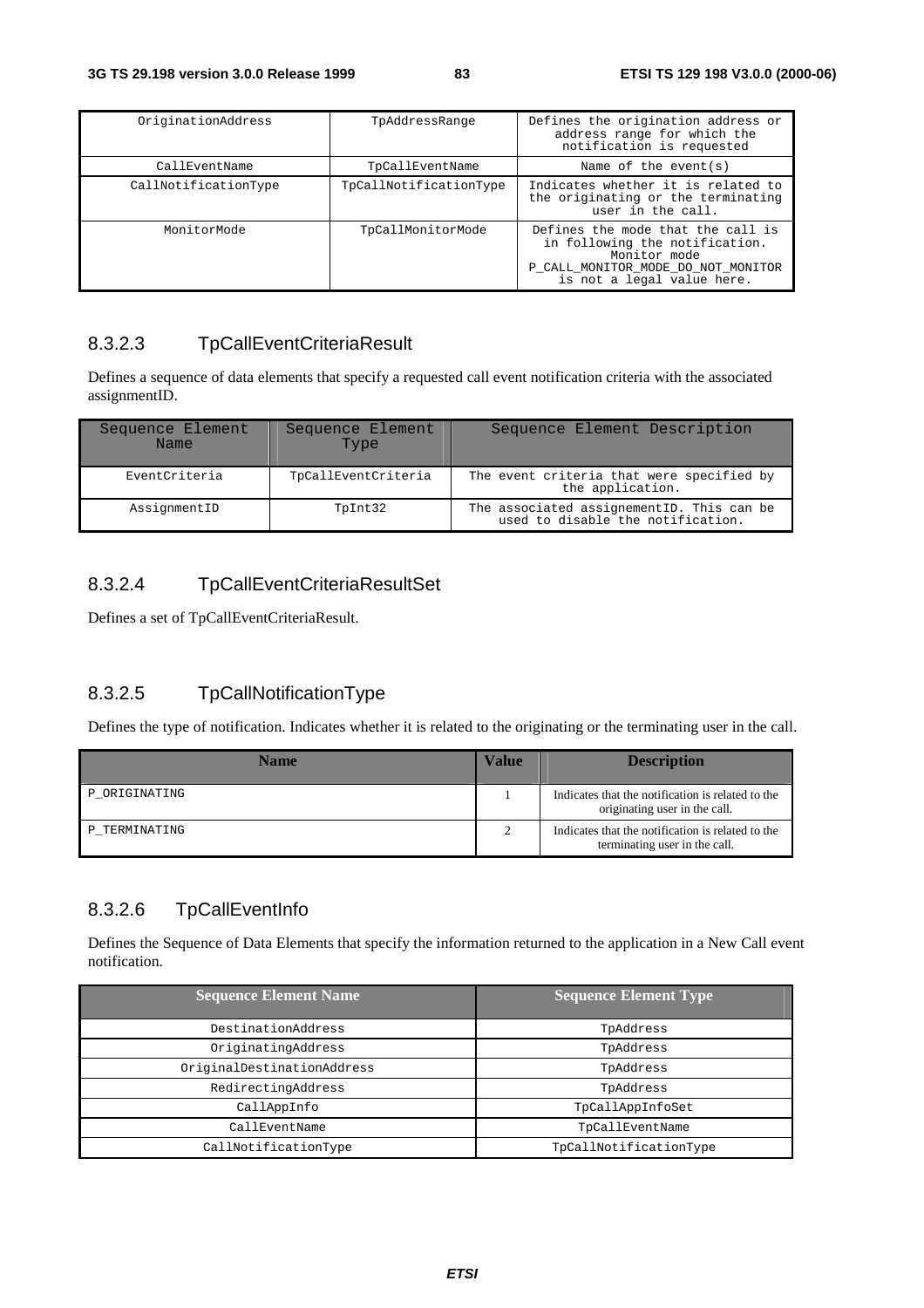# 8.3.3 Generic Call Control Type definitions

## 8.3.3.1 TpCallAlertingMechanism

This data type is identical to a TpInt32, and defines the mechanism that will be used to alert a called party. The values of this data type are operator specific.

## 8.3.3.2 TpCallAppInfo

Defines the Tagged Choice of Data Elements that specify application-related call information.

| <b>Tag Element Type</b> |  |
|-------------------------|--|
| TpCallAppInfoType       |  |

| <b>Tag Element Value</b>        | <b>Choice Element Type</b> | <b>Choice Element Name</b> |
|---------------------------------|----------------------------|----------------------------|
| P_CALL_APP_ALERTING_MECHANISM   | TpCallAlertingMechanism    | CallAppAlertingMechanism   |
| P_CALL_APP_NETWORK_ACCESS_TYPE  | TpCallNetworkAccessType    | CallAppNetworkAccessType   |
| P_CALL_APP_TELE_SERVICE         | TpCallTeleService          | CallAppTeleService         |
| P_CALL_APP_BEARER_SERVICE       | TpCallBearerService        | CallAppBearerService       |
| P_CALL_APP_PARTY_CATEGORY       | TpCallPartyCategory        | CallAppPartyCategory       |
| P CALL APP PRESENTATION ADDRESS | TpAddress                  | CallAppPresentationAddress |
| P CALL APP GENERIC INFO         | TpString                   | CallAppGenericInfo         |
| P CALL APP ADDITIONAL ADDRESS   | TpAddress                  | CallAppAdditionalAddress   |

CallAppPresentationAddress contains presentation address.

CallAppGenericInfo contains operator specific information.

CallAppAdditionalAddress contains additional address.

## 8.3.3.3 TpCallAppInfoType

Defines the type of application related call information.

| <b>Name</b>                     | <b>Value</b>             | <b>Description</b>                                                                       |
|---------------------------------|--------------------------|------------------------------------------------------------------------------------------|
| P_CALL_APP_UNDEFINED            | $\Omega$                 | Undefined                                                                                |
| P_CALL_APP_ALERTING_MECHANISM   |                          | The alerting mechanism or pattern to use                                                 |
| P_CALL_APP_NETWORK_ACCESS_TYPE  | $\mathcal{D}$            | The network access type (e.g. ISDN)                                                      |
| P_CALL_APP_TELE_SERVICE         | $\overline{\mathcal{A}}$ | Indicates the tele-service (e.g. speech) and<br>related info such as clearing programme. |
| P_CALL_APP_BEARER_SERVICE       | 5                        | Indicates the bearer service (e.g. 64kb/s)<br>unrestricted data).                        |
| P_CALL_APP_PARTY_CATEGORY       | 6                        | The category of the calling or called party                                              |
| P_CALL_APP_PRESENTATION_ADDRESS | 7                        | The address to be presented to other call<br>parties                                     |
| P_CALL_APP_GENERIC_INFO         | 8                        | Carries unspecified application-Service                                                  |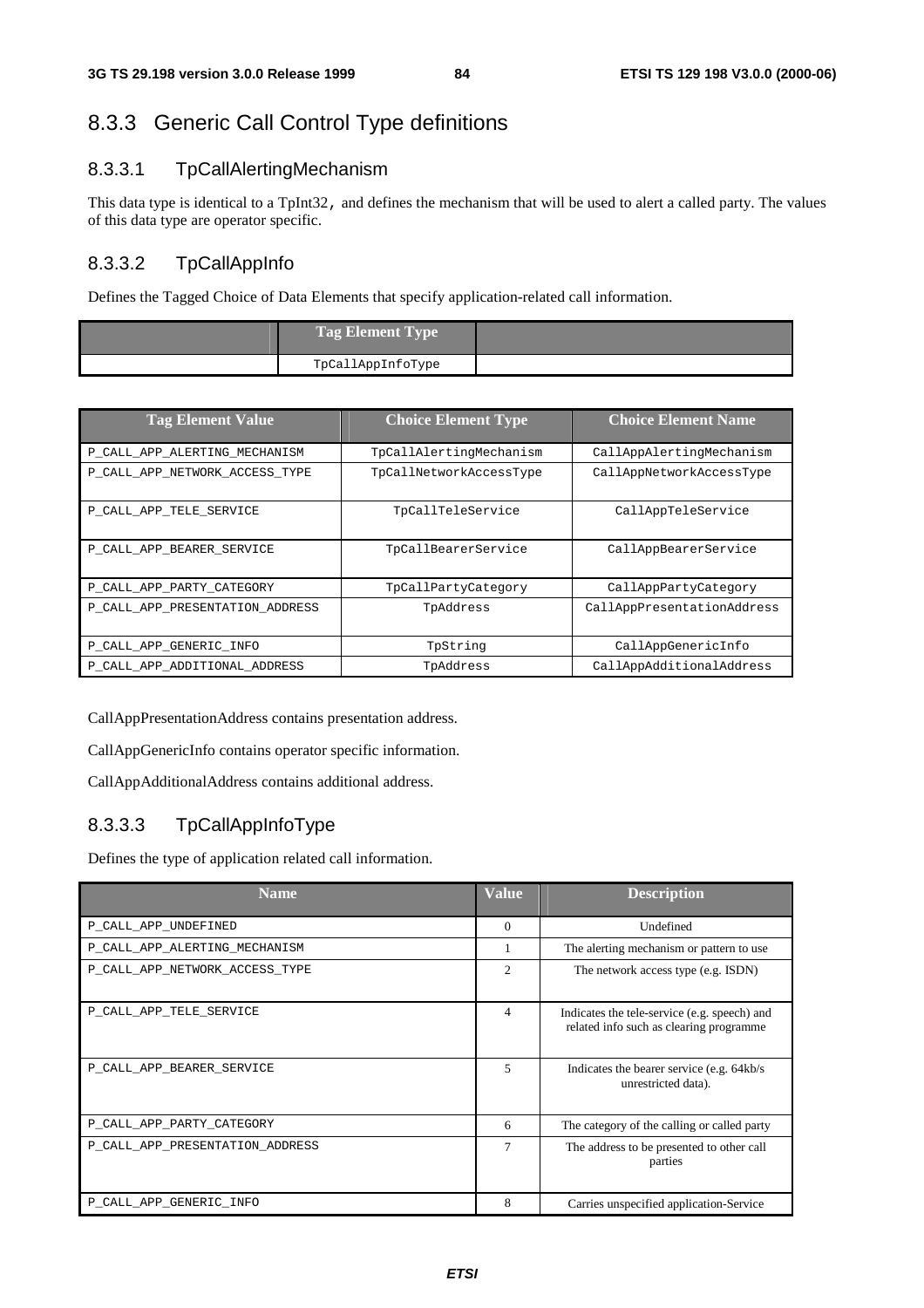|                               | Capability Feature information  |
|-------------------------------|---------------------------------|
| P_CALL_APP_ADDITIONAL_ADDRESS | Indicates an additional address |

# 8.3.3.4 TpCallAppInfoSet

Defines a Numbered Set of Data Elements of TpCallAppInfo.

#### 8.3.3.5 TpCallBearerService

This data type defines the type of call application-related specific information (Q.931: Information Transfer Capability, and 3G TS 22.002)

| <b>Name</b>                                       | <b>Value</b>                   | <b>Description</b>                                           |
|---------------------------------------------------|--------------------------------|--------------------------------------------------------------|
| P CALL BEARER SERVICE UNKNOWN                     | $\Omega$                       | Bearer capability information unknown at this<br>time        |
| P CALL BEARER SERVICE SPEECH                      |                                | Speech                                                       |
| P CALL BEARER SERVICE DIGITALUNREST<br>RICTED     | <sup><math>\gamma</math></sup> | Unrestricted digital information                             |
| P CALL BEARER SERVICE<br><b>DIGITALRESTRICTED</b> | 3                              | Restricted digital information                               |
| P CALL BEARER SERVICE AUDIO                       | 4                              | 3.1 kHz audio                                                |
| P_CALL_BEARER_SERVICE<br>DIGITALUNRESTRICTEDTONES | 5                              | Unrestricted digital information with<br>tones/announcements |
| P_CALL_BEARER_SERVICE_VIDEO                       | 6                              | Video                                                        |

# 8.3.3.6 TpCallChargePlan

Defines the Sequence of Data Elements that specify the charge plan for the call.

| <b>Sequence Element Name</b> | <b>Sequence Element Type</b> | <b>Description</b>                                                                                                         |
|------------------------------|------------------------------|----------------------------------------------------------------------------------------------------------------------------|
| ChargeOrderType              | TpCallChargeOrder            | Charge order                                                                                                               |
| Currency                     | TpString                     | Currency unit according to ISO-<br>4217:1995                                                                               |
| AdditionalInfo               | TpString                     | Descriptive string which is sent<br>to the billing system without<br>prior evaluation. Could be<br>included in the ticket. |

Valid Currencies are:

|  | ADP, AED, AFA, ALL, AMD, ANG, AON, AOR, ARS, ATS, AUD, AWG, AZM, BAM, |  |  |  |  |  |  |
|--|-----------------------------------------------------------------------|--|--|--|--|--|--|
|  | BBD, BDT, BEF, BGL, BGN, BHD, BIF, BMD, BND, BOB, BOV, BRL, BSD, BTN, |  |  |  |  |  |  |
|  | BWP, BYB, BZD, CAD, CDF, CHF, CLF, CLP, CNY, COP, CRC, CUP, CVE, CYP, |  |  |  |  |  |  |
|  | CZK, DEM, DJF, DKK, DOP, DZD, ECS, ECV, EEK, EGP, ERN, ESP, ETB, EUR, |  |  |  |  |  |  |
|  | FIM, FJD, FKP, FRF, GBP, GEL, GHC, GIP, GMD, GNF, GRD, GTO, GWP, GYD, |  |  |  |  |  |  |
|  | HKD, HNL, HRK, HTG, HUF, IDR, IEP, ILS, INR, IOD, IRR, ISK, ITL, JMD, |  |  |  |  |  |  |
|  | JOD, JPY, KES, KGS, KHR, KMF, KPW, KRW, KWD, KYD, KZT, LAK, LBP, LKR, |  |  |  |  |  |  |
|  | LRD, LSL, LTL, LUF, LVL, LYD, MAD, MDL, MGF, MKD, MMK, MNT, MOP, MRO, |  |  |  |  |  |  |
|  | MTL, MUR, MVR, MWK, MXN, MXV, MYR, MZM, NAD, NGN, NIO, NLG, NOK, NPR, |  |  |  |  |  |  |
|  | NZD, OMR, PAB, PEN, PGK, PHP, PKR, PLN, PTE, PYG, OAR, ROL, RUB, RUR, |  |  |  |  |  |  |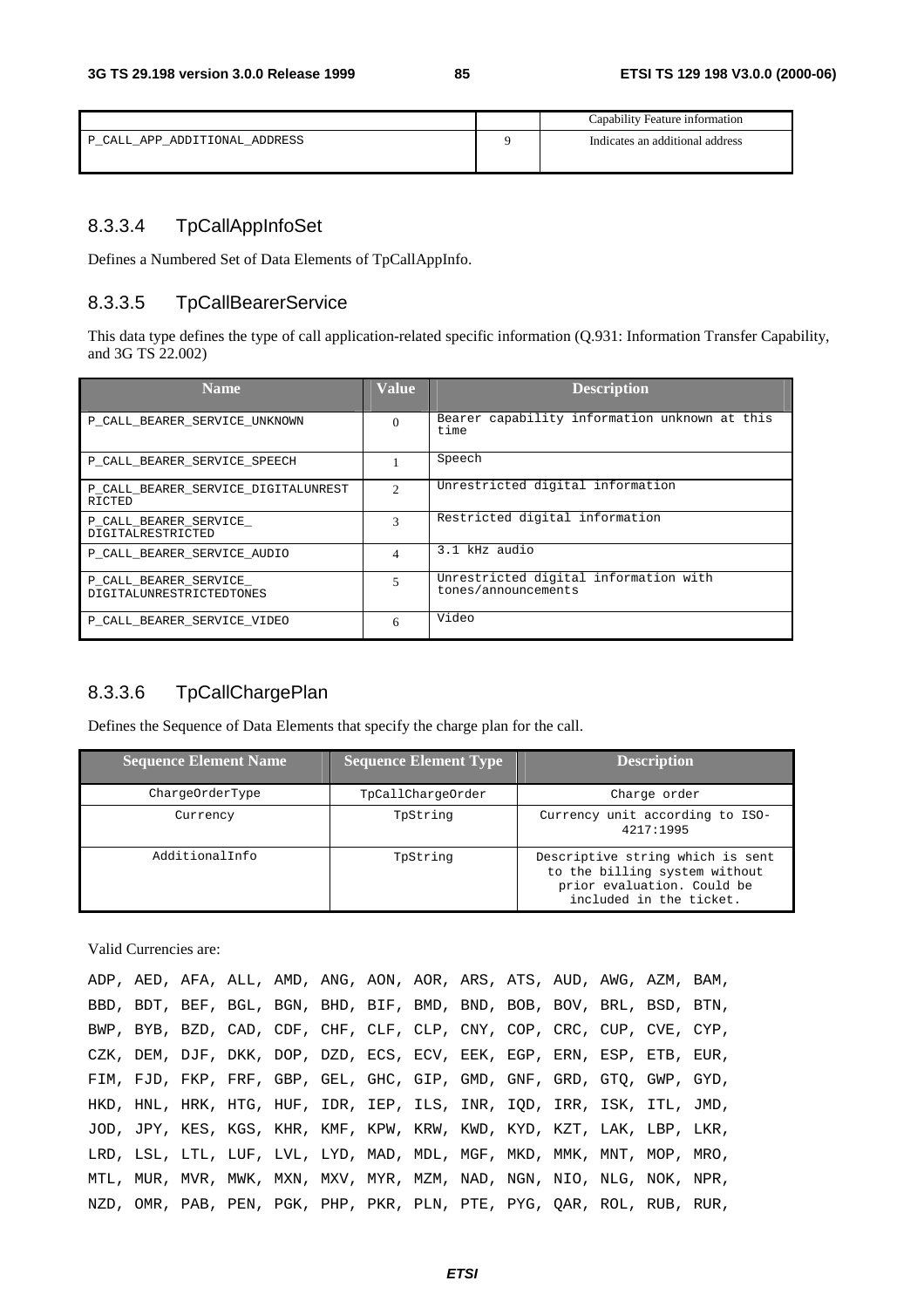RWF, SAR, SBD, SCR, SDD, SEK, SGD, SHP, SIT, SKK, SLL, SOS, SRG, STD, SVC, SYP, SZL, THB, TJR, TMM, TND, TOP, TPE, TRL, TTD, TWD, TZS, UAH, UGX, USD, USN, USS, UYU, UZS, VEB, VND, VUV, WST, XAF, XAG, XAU, XBA, XBB, XBC, XBD, XCD, XDR, XFO, XFU, XOF, XPD, XPF, XPT, XTS, XXX, YER, YUM, ZAL, ZAR, ZMK, ZRN, ZWD.

XXX is used for transactions where no currency is involved.

## 8.3.3.7 TpCallChargeOrder

Defines the Tagged Choice of Data Elements that specify the charge plan for the call.

| <b>Tag Element Type</b>   |  |
|---------------------------|--|
| TpCallChargeOrderCategory |  |

| <b>Tag Element Value</b> | <b>Choice Element Type</b> | <b>Choice Element Name</b> |
|--------------------------|----------------------------|----------------------------|
| P CALL CHARGE PER TIME   | TpChargePerTime            | ChargePerTime              |
| P CALL CHARGE NETWORK    | TpString                   | NetworkCharge              |

#### 8.3.3.8 TpCallChargeOrderCategory

| <b>Name</b>            | Value | <b>Description</b>                                                                              |
|------------------------|-------|-------------------------------------------------------------------------------------------------|
| P CALL CHARGE PER TIME |       | Charge per time                                                                                 |
| P CALL CHARGE NETWORK  | ᆂ     | Operator specific charge plan specification, e.g.<br>charging table name / charging table entry |

## 8.3.3.9 TpCallEndedReport

Defines the Sequence of Data Elements that specify the reason for the call ending.

| <b>Sequence Element Name</b> | <b>Sequence Element Type</b> |                                                                                          |
|------------------------------|------------------------------|------------------------------------------------------------------------------------------|
| CallLegSessionID             | TpSessionID                  | The leg that initiated the<br>release of the call.                                       |
|                              |                              | If the call release was not<br>initiated by the leg, then this<br>value is set to $-1$ . |
| Cause                        | TpCallReleaseCause           | The cause of the call ending.                                                            |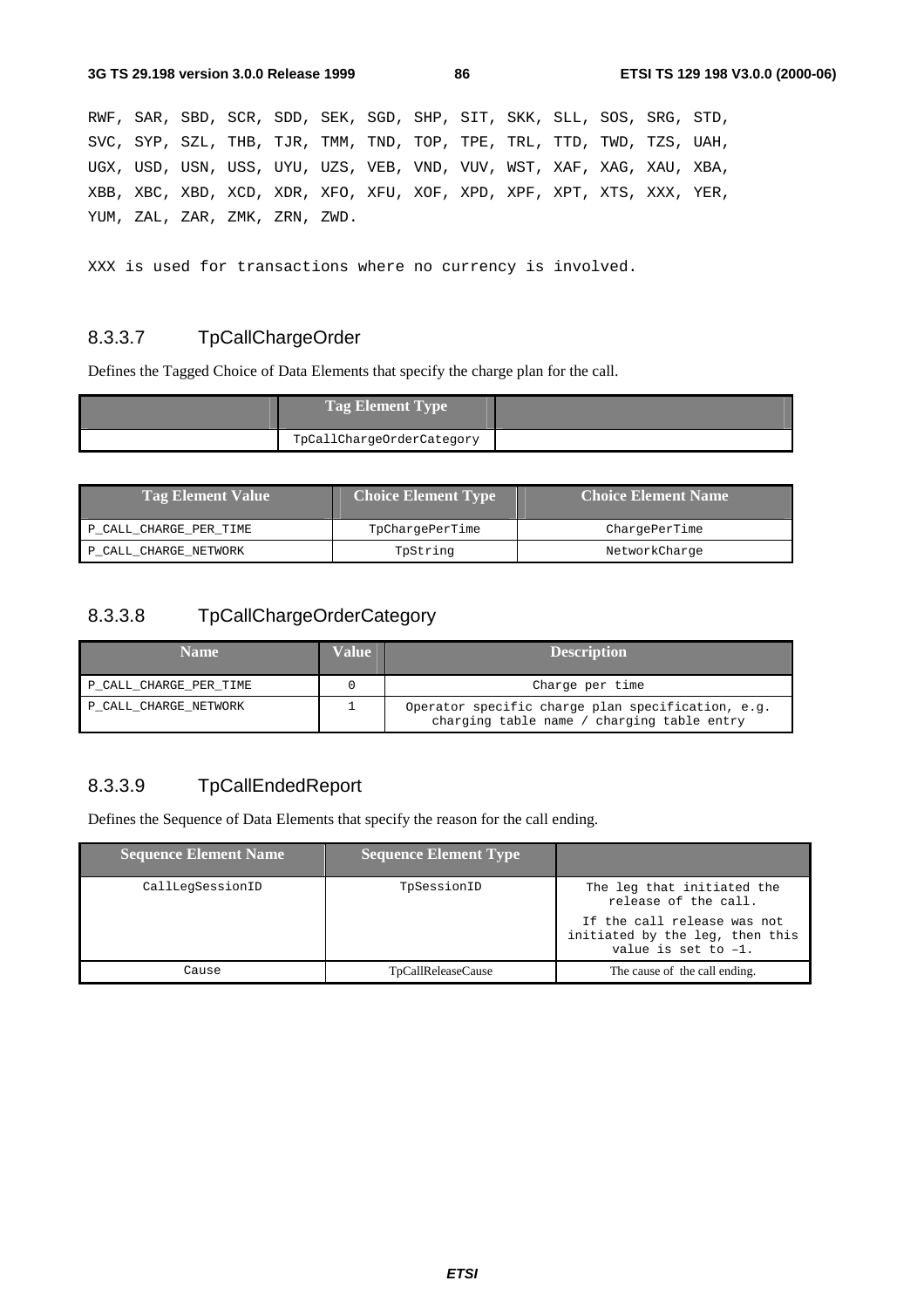# 8.3.3.10 TpCallError

Defines the Sequence of Data Elements that specify the additional information relating to an undefined call error.

| <b>Sequence Element Name</b> | <b>Sequence Element Type</b> |
|------------------------------|------------------------------|
| ErrorTime                    | TpDateAndTime                |
| ErrorType                    | TpCallErrorType              |
| AdditionalErrorInfo          | TpCallAdditionalErrorInfo    |

# 8.3.3.11 TpCallAdditionalErrorInfo

Defines the Tagged Choice of Data Elements that specify additional call error and call error specific information. This is also used to specify call leg errors and call information errors.

| <b>Tag Element Type</b> |  |
|-------------------------|--|
| TpCallErrorType         |  |

| <b>Tag Element Value</b>     | <b>Choice Element Type</b> | <b>Choice Element Name</b> |
|------------------------------|----------------------------|----------------------------|
| P CALL ERROR UNDEFINED       | NULL                       | Undefined                  |
| P CALL ERROR INVALID ADDRESS | TpAddressError             | CallErrorInvalidAddress    |
| P_CALL_ERROR_INVALID_STATE   | NULL                       | Undefined                  |

# 8.3.3.12 TpCallErrorType

Defines a specific call error.

| <b>Name</b>                  | <b>Value</b> | <b>Description</b>                                                                      |
|------------------------------|--------------|-----------------------------------------------------------------------------------------|
| P CALL ERROR UNDEFINED       |              | Undefined; the method failed or<br>was refused, but no specific<br>reason can be given. |
| P CALL ERROR INVALID ADDRESS |              | The operation failed because an<br>invalid address was given                            |
| P_CALL_ERROR_INVALID_STATE   |              | The call was not in a valid<br>state for the requested<br>operation                     |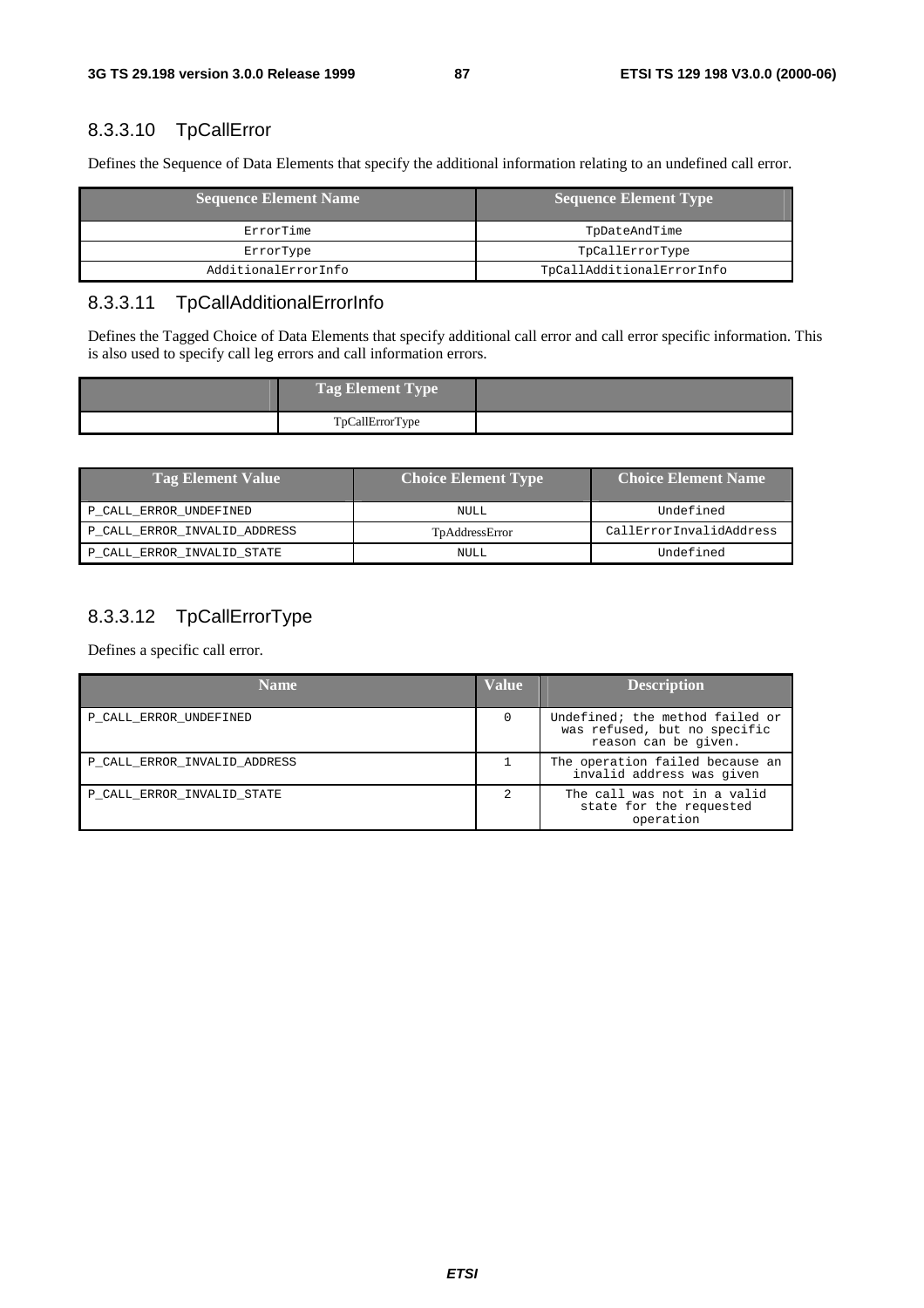# 8.3.3.13 TpCallFault

Defines the cause of the call fault detected.

| <b>Name</b>            | <b>Value</b>                | <b>Description</b>                                                                                                                                                                                                                                                    |
|------------------------|-----------------------------|-----------------------------------------------------------------------------------------------------------------------------------------------------------------------------------------------------------------------------------------------------------------------|
| P_CALL_FAULT_UNDEFINED | $\Omega$                    | Undefined                                                                                                                                                                                                                                                             |
| P_TIMEOUT_ON_RELEASE   |                             | This fault occurs when the final report has<br>been sent to the application, but the application<br>did not explicitly release or deassign the call<br>object, within a specified time.<br>The timer value is operator specific.                                      |
| P_TIMEOUT_ON_INTERRUPT | $\mathcal{D}_{\mathcal{A}}$ | This fault occurs when the application did not<br>instruct the gateway how to handle the call<br>within a specified time, after the gateway<br>reported an event that was requested by the<br>application in interrupt mode.<br>The timer value is operator specific. |

## 8.3.3.14 TpCallIdentifier

Defines the Sequence of Data Elements that unambiguously specify the Generic Call object

| <b>Sequence Element Name</b> | <b>Sequence Element Type</b> | <b>Sequence Element Description</b>                                    |
|------------------------------|------------------------------|------------------------------------------------------------------------|
| CallReference                | IpCallRef                    | This element specifies the interface<br>reference for the call object. |
| CallSessionID                | TpSessionID                  | This element specifies the call session ID<br>of the call.             |

## 8.3.3.15 TpCallIdentifierRef

Defines a Reference to type TpCallIdentifier.

#### 8.3.3.16 TpCallInfoReport

Defines the Sequence of Data Elements that specify the call information requested. Information that was not requested is invalid.

| <b>Sequence Element Name</b>   | <b>Sequence Element Type</b> | <b>Description</b>                                                                                                                                                                                   |
|--------------------------------|------------------------------|------------------------------------------------------------------------------------------------------------------------------------------------------------------------------------------------------|
| CallInfoType                   | TpCallInfoType               | The type of call report.                                                                                                                                                                             |
| CallInitiationStartTime        | TpDateAndTime                | The time and date when the call,<br>or follow-on call, was started.                                                                                                                                  |
| CallConnectedToResourceTime    | TpDateAndTime                | The date and time when the call<br>was connected to the resource.<br>This data element is only valid<br>where information on user<br>interaction is reported.                                        |
| CallConnectedToDestinationTime | TpDateAndTime                | The date and time when the call<br>was connected to the destination<br>(i.e. when the destination<br>answered the call). If the<br>destination did not answer the<br>time is set to an empty string. |
|                                |                              | This data element is invalid<br>where information on user<br>interaction is reported with an<br>intermediate report.                                                                                 |
| CallEndTime                    | TpDateAndTime                | The date and time when the call,<br>follow-on call or user-<br>interaction was terminated.                                                                                                           |
| Cause                          | TpCallReleaseCause           | The cause of call termination.                                                                                                                                                                       |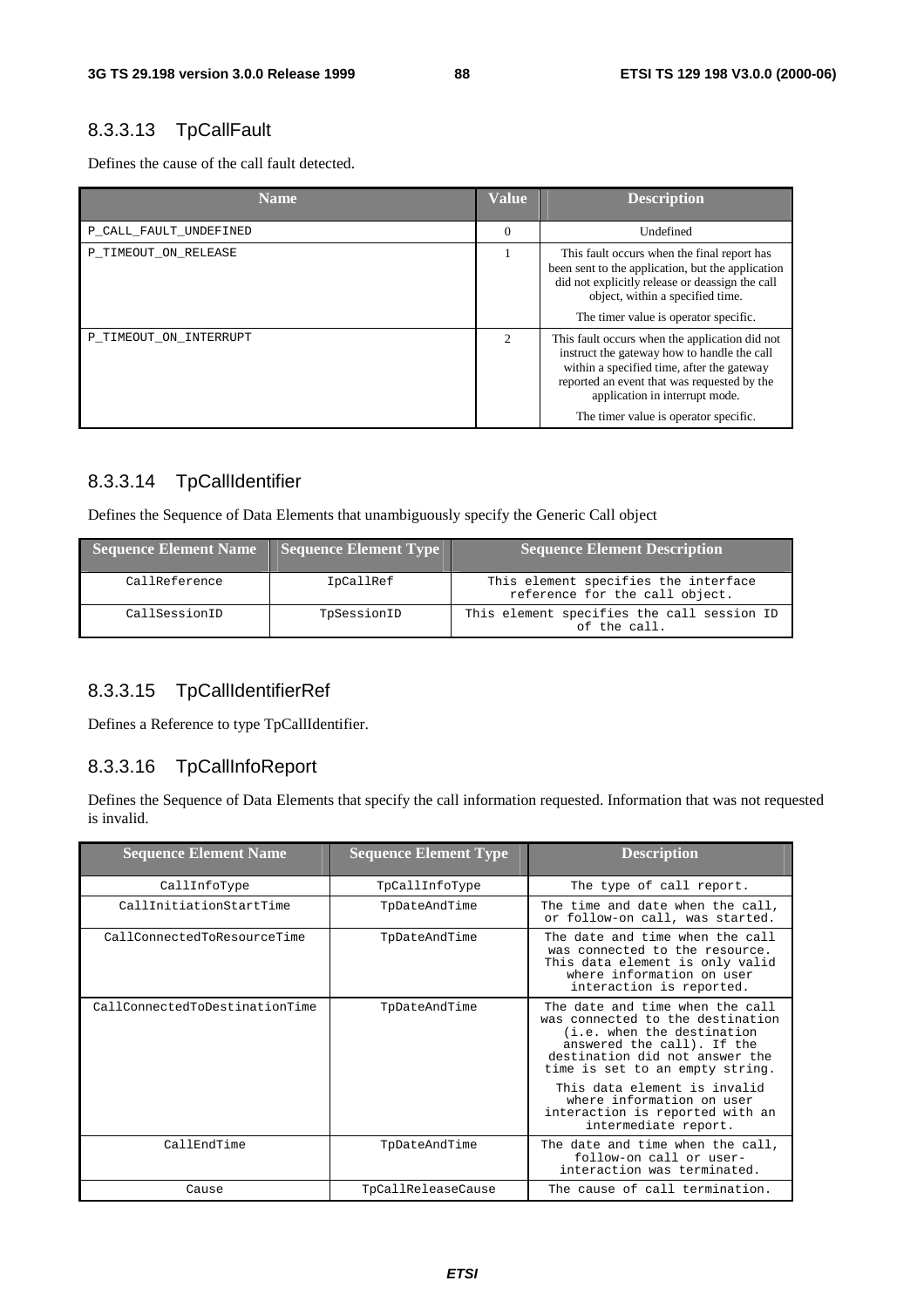# 8.3.3.17 TpCallInfoType

Defines the type of call information requested and reported. The values may be combined by a logical 'OR' function.

| <b>Name</b>               | <b>Value</b>    | <b>Description</b>                                                                                                                                                                                                                                                         |
|---------------------------|-----------------|----------------------------------------------------------------------------------------------------------------------------------------------------------------------------------------------------------------------------------------------------------------------------|
| P CALL INFO UNDEFINED     | 00 <sub>h</sub> | Undefined                                                                                                                                                                                                                                                                  |
| P CALL INFO TIMES         | 01 <sub>h</sub> | Relevant call times                                                                                                                                                                                                                                                        |
| P CALL INFO RELEASE CAUSE | 02 <sub>h</sub> | Call release cause                                                                                                                                                                                                                                                         |
| P CALL INFO INTERMEDIATE  | 04h             | Send only intermediate reports. When this is<br>not specified the information report will only<br>be sent when the call has ended. When<br>intermediate reports are requested a report will<br>be generated between follow-on calls, i.e.<br>when a party leaves the call. |

#### 8.3.3.18 TpCallMonitorMode

Defines the mode that the call will monitor for events, or the mode that the call is in following a detected event.

| <b>Name</b>                        | <b>Value</b>  | <b>Description</b>                                                                                                                                                                                                                                        |
|------------------------------------|---------------|-----------------------------------------------------------------------------------------------------------------------------------------------------------------------------------------------------------------------------------------------------------|
| P CALL MONITOR MODE INTERRUPT      | $\Omega$      | The call event is intercepted by the call<br>control SCF and call processing is<br>interrupted. The application is notified of<br>the event and call processing resumes<br>following an appropriate API call or network<br>event (such as a call release) |
| P CALL MONITOR MODE NOTIFY         |               | The call event is detected by the call control<br>SCF but not intercepted. The application is<br>notified of the event and call processing<br>continues                                                                                                   |
| P CALL MONITOR MODE DO NOT MONITOR | $\mathcal{D}$ | Do not monitor for the event                                                                                                                                                                                                                              |

## 8.3.3.19 TpCallNetworkAccessType

This data defines the bearer capabilities associated with the call. (3G TS 24.002) This information is network operator specific and may not always be available because there is no standard protocol to retrieve the information.

| <b>Name</b>                               | <b>Value</b> | <b>Description</b>                               |
|-------------------------------------------|--------------|--------------------------------------------------|
| P CALL NETWORK ACCESS TYPE UNKNOWN        | 0            | Network type information<br>unknown at this time |
| P_CALL_NETWORK_ACCESS_TYPE_POT            |              | POTS                                             |
| P CALL NETWORK ACCESS TYPE ISDN           | ∍            | ISDN                                             |
| P CALL NETWORK ACCESS TYPE DIALUPINTERNET |              | Dial-up Internet                                 |
| P CALL NETWORK ACCESS TYPE XDSL           |              | xDSL                                             |
| P CALL NETWORK ACCESS TYPE WIRELESS       | 5            | Wireless                                         |

# 8.3.3.20 TpCallOverloadType

Defines the type of call overload that has been detected (and possibly acted upon) by the network.

| Name                           | Value | <b>Description</b>       |
|--------------------------------|-------|--------------------------|
| P CALL OVERLOAD TYPE UNDEFINED |       | Infinite interval        |
|                                |       | (do not admit any calls) |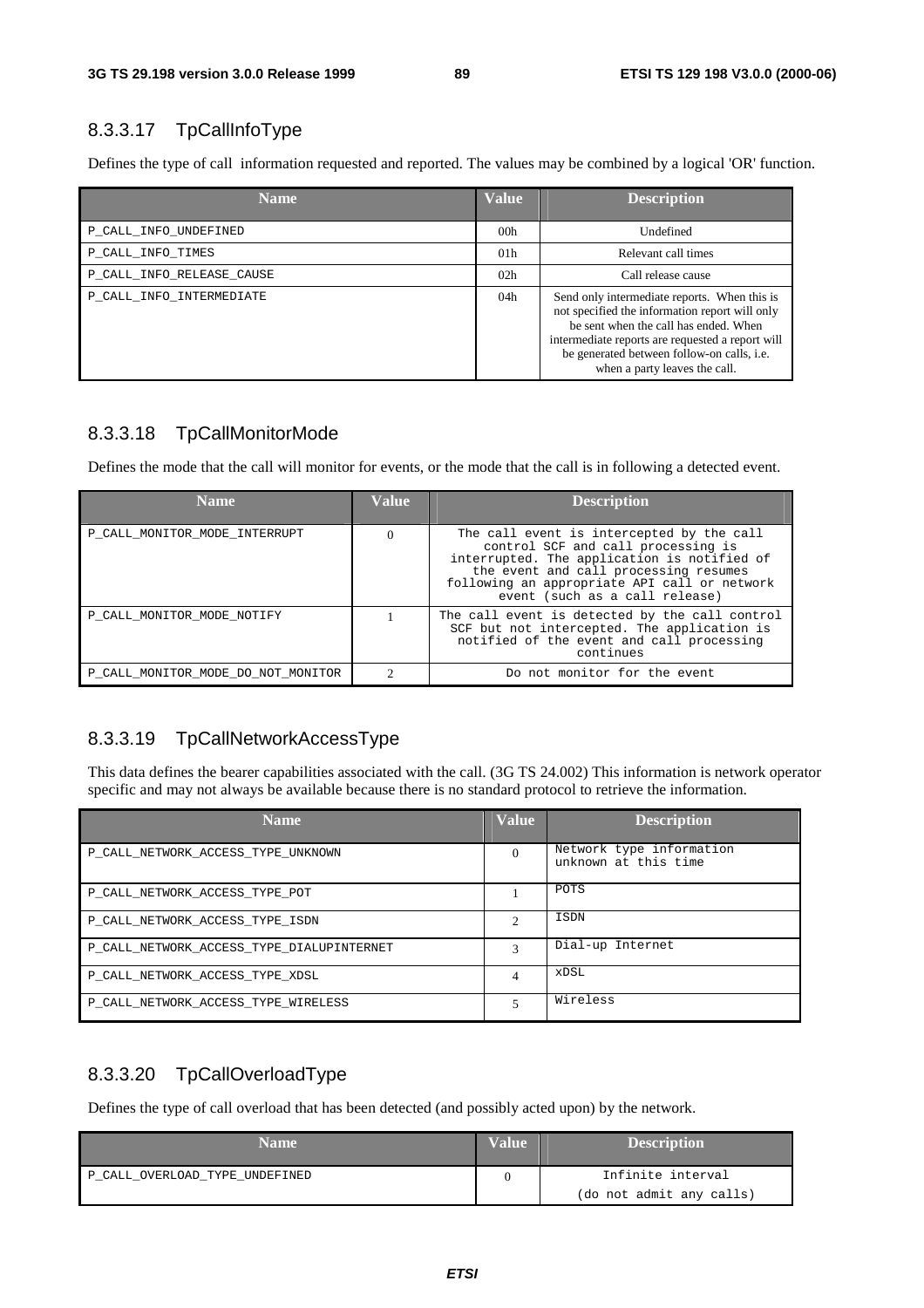| P CALL OVERLOAD TYPE NEW CALLS    | New calls to the application<br>are causing overload (i.e.<br>inbound overload)                                                         |
|-----------------------------------|-----------------------------------------------------------------------------------------------------------------------------------------|
| P CALL OVERLOAD TYPE ROUTED CALLS | Calls being routed to<br>destination or origination<br>addresses by the application<br>are causing overload (i.e.<br>outbound overload) |

## 8.3.3.21 TpCallServiceCode

Defines the Sequence of Data Elements that specify the service code and type of service code received during a call. The service code type defines how the value string should be interpreted.

| Sequence Element Name | Sequence Element Type |  |
|-----------------------|-----------------------|--|
| CallServiceCodeType   | TpCallServiceCodeType |  |
| ServiceCodeValue      | TpString              |  |

# 8.3.3.22 TpCallServiceCodeType

Defines the different types of service codes that can be received during the call.

| <b>Name</b>                   | Value          | <b>Description</b>                                                                                                                                                   |
|-------------------------------|----------------|----------------------------------------------------------------------------------------------------------------------------------------------------------------------|
| P_CALL_SERVICE_CODE_UNDEFINED | $\Omega$       | The type of service code is unknown. The<br>corresponding string is operator specific.                                                                               |
| P CALL SERVICE CODE DIGITS    |                | The user entered a digit sequence during the<br>call. The corresponding string is an ascii<br>representation of the received digits.                                 |
| P CALL SERVICE CODE FACILITY  | $\mathfrak{D}$ | A facility information element is received.<br>The corresponding string contains the facility<br>information element as defined in ITU 0.932                         |
| P CALL SERVICE CODE U2U       | $\mathbf{3}$   | A user-to-user message was received. The<br>associated string contains the content of the<br>user-to-user information element.                                       |
| P_CALL_SERVICE_CODE_HOOKFLASH | 4              | The user performed a hookflash, optionally<br>followed by some digits. The corresponding<br>string is an ascii representation of the<br>entered digits.              |
| P CALL SERVICE CODE RECALL    | 5              | The user pressed the register recall button,<br>optionally followed by some digits. The<br>corresponding string is an ascii<br>representation of the entered digits. |

# 8.3.3.23 TpCallPartyCategory

This data type defines the category of a calling party. (Q.763: Calling Party Category / Called Party Category)

| <b>Name</b>                      | Value          | <b>Description</b>                            |
|----------------------------------|----------------|-----------------------------------------------|
| P_CALL_PARTY_CATEGORY_UNKNOWN    | $\theta$       | calling party's category unknown at this time |
| P_CALL_PARTY_CATEGORY_OPERATOR_F |                | operator, language French                     |
| P_CALL_PARTY_CATEGORY_OPERATOR_E | $\mathfrak{D}$ | operator, language English                    |
| P_CALL_PARTY_CATEGORY_OPERATOR_G | 3              | operator, language German                     |
| P_CALL_PARTY_CATEGORY_OPERATOR_R | 4              | operator, language Russian                    |
| P_CALL_PARTY_CATEGORY_OPERATOR_S | 5              | operator, language Spanish                    |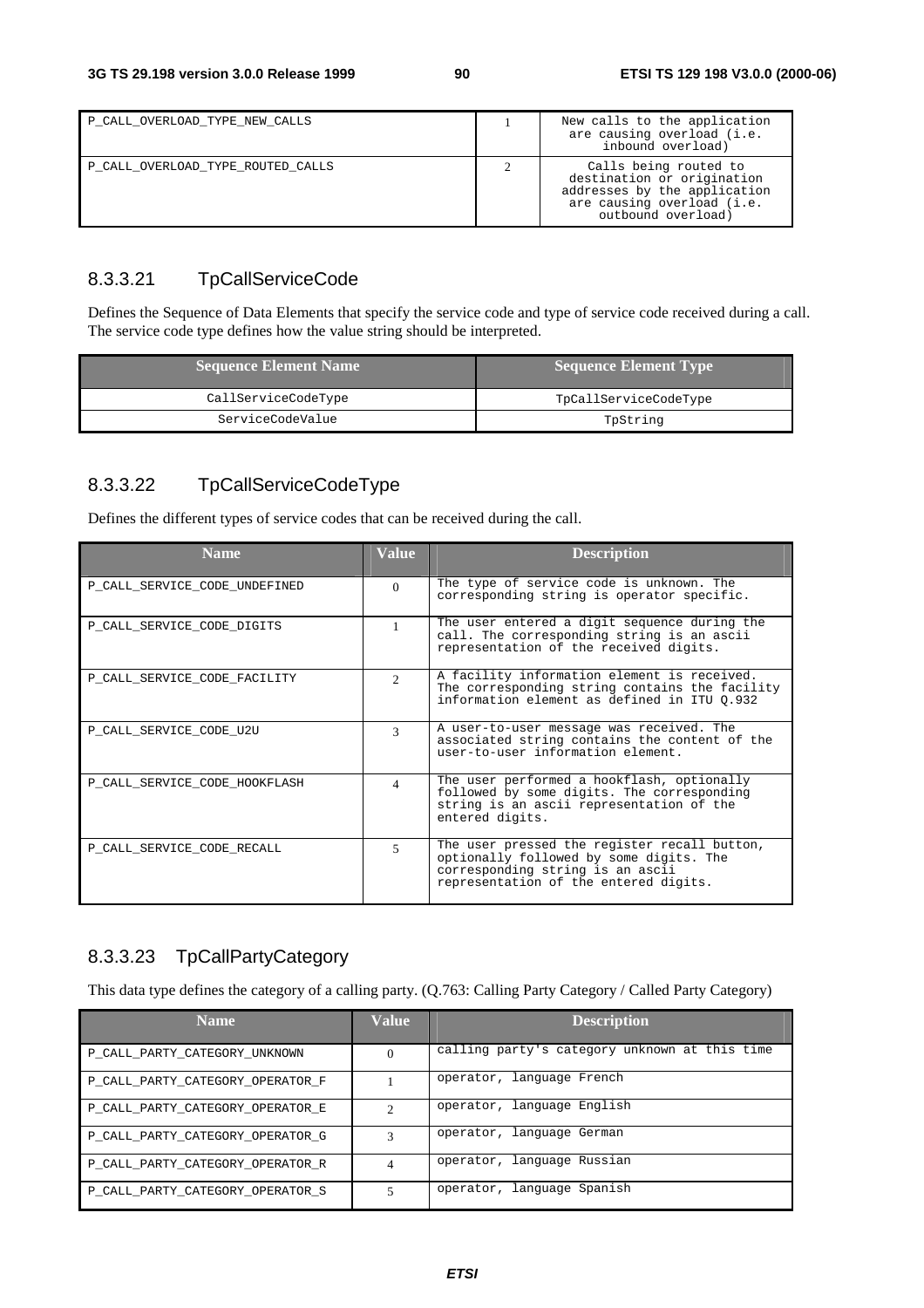| P CALL PARTY CATEGORY ORDINARY SUB | 6  | ordinary calling subscriber      |
|------------------------------------|----|----------------------------------|
| P CALL PARTY CATEGORY PRIORITY SUB |    | calling subscriber with priority |
| P CALL PARTY CATEGORY DATA CALL    |    | data call (voice band data)      |
| P CALL PARTY CATEGORY TEST CALL    |    | test call                        |
| P CALL PARTY CATEGORY PAYPHONE     | 10 | payphone                         |

# 8.3.3.24 TpCallReleaseCause

Defines the Sequence of Data Elements that specify the cause of the release of a call.

| Sequence Element Name | <b>Sequence Element Type</b> |  |
|-----------------------|------------------------------|--|
| Value                 | TpInt32                      |  |
| Location              | TpInt32                      |  |

Note: the Value and Location are specified as in ITU-T recommendation Q.850.

## 8.3.3.25 TpCallReport

Defines the Sequence of Data Elements that specify the call report and call leg report specific information.

| <b>Sequence Element Name</b> | <b>Sequence Element Type</b> |  |
|------------------------------|------------------------------|--|
| MonitorMode                  | TpCallMonitorMode            |  |
| CallEventTime                | TpDateAndTime                |  |
| CallReportType               | TpCallReportType             |  |
| AdditionalReportInfo         | TpCallAdditionalReportInfo   |  |

## 8.3.3.26 TpCallAdditionalReportInfo

Defines the Tagged Choice of Data Elements that specify additional call report information for certain types of reports.

| Tag Element Type |  |
|------------------|--|
| TpCallReportType |  |

| <b>Tag Element Value</b>      | <b>Choice Element Type</b> | <b>Choice Element Name</b> |
|-------------------------------|----------------------------|----------------------------|
| P_CALL_REPORT_UNDEFINED       | <b>NULL</b>                | Undefined                  |
| P CALL REPORT PROGRESS        | <b>NULL</b>                | Undefined                  |
| P CALL REPORT ALERTING        | <b>NULL</b>                | Undefined                  |
| P CALL REPORT ANSWER          | <b>NULL</b>                | Undefined                  |
| P_CALL_REPORT_REFUSED_BUSY    | TpCallReleaseCause         | RefusedBusy                |
| P CALL REPORT NO ANSWER       | <b>NULL</b>                | Undefined                  |
| P CALL REPORT DISCONNECT      | TpCallReleaseCause         | CallDisconnect             |
| P CALL REPORT REDIRECTED      | TpAddress                  | ForwardAddress             |
| P CALL REPORT SERVICE CODE    | TpCallServiceCode          | ServiceCode                |
| P_CALL_REPORT_ROUTING_FAILURE | TpCallReleaseCause         | RoutingFailure             |
|                               |                            |                            |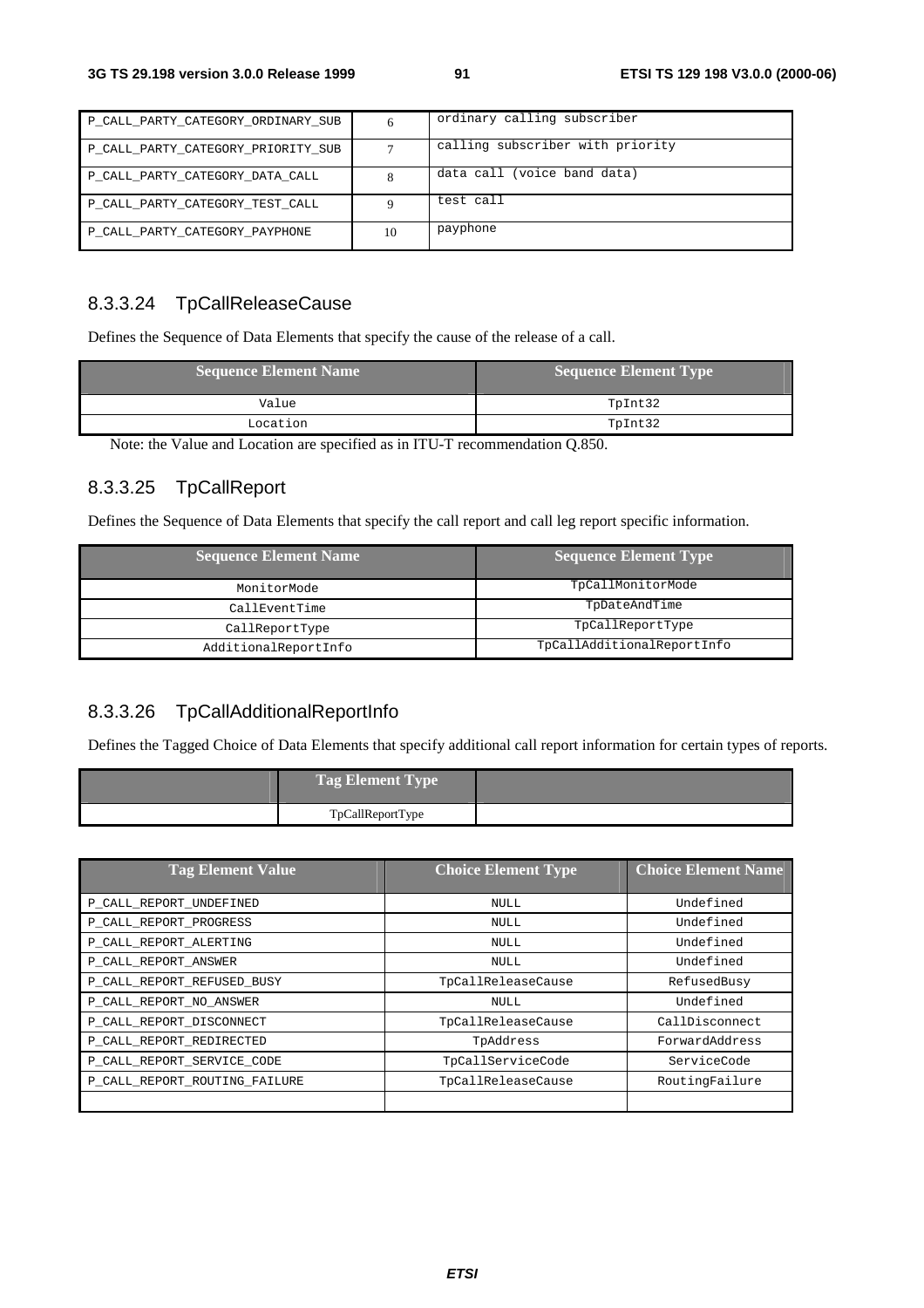# 8.3.3.27 TpCallReportRequest

Defines the Sequence of Data Elements that specify the criteria relating to call report requests.

| <b>Sequence Element Name</b> | <b>Sequence Element Type</b>   |  |
|------------------------------|--------------------------------|--|
| MonitorMode                  | TpCallMonitorMode              |  |
| CallReportType               | TpCallReportType               |  |
| AdditionalReportcriteria     | TpCallAdditionalReportCriteria |  |

## 8.3.3.28 TpCallAdditionalReportCriteria

Defines the Tagged Choice of Data Elements that specify specific criteria.

| <b>Tag Element Type</b> |  |
|-------------------------|--|
| TpCallReportType        |  |

| <b>Tag Element Value</b>      | <b>Choice Element Type</b> | <b>Choice Element Name</b> |
|-------------------------------|----------------------------|----------------------------|
| P CALL REPORT UNDEFINED       | NULL.                      | Undefined                  |
| P CALL REPORT PROGRESS        | NULL                       | Undefined                  |
| P_CALL_REPORT_ALERTING        | NULL                       | Undefined                  |
| P CALL REPORT ANSWER          | NULL                       | Undefined                  |
| P CALL REPORT BUSY            | NULL                       | Undefined                  |
| P CALL REPORT NO ANSWER       | TpDuration                 | NoAnswerDuration           |
| P CALL REPORT DISCONNECT      | NULL                       | Undefined                  |
| P CALL REPORT REDIRECTED      | NULL.                      | Undefined                  |
| P_CALL_REPORT_SERVICE_CODE    | TpCallServiceCode          | ServiceCode                |
| P CALL REPORT ROUTING FAILURE | NULL                       | Undefined                  |

## 8.3.3.29 TpCallReportRequestSet

Defines a Numbered Set of Data Elements of TpCallReportRequest.

# 8.3.3.30 TpCallReportType

Defines a specific call event report type.

| Name.                    | <b>Value</b>   | <b>Description</b>                                                                                                                                     |
|--------------------------|----------------|--------------------------------------------------------------------------------------------------------------------------------------------------------|
| P CALL REPORT UNDEFINED  | $\Omega$       | Undefined                                                                                                                                              |
| P CALL REPORT PROGRESS   |                | Call routing progress event: an<br>indication from the network<br>that progress has been made in<br>routing the call to the<br>requested called party. |
| P_CALL_REPORT_ALERTING   | $\mathfrak{D}$ | Call is alerting at the called<br>party.                                                                                                               |
| P_CALL_REPORT_ANSWER     | $\mathcal{R}$  | Call answered at address                                                                                                                               |
| P CALL REPORT BUSY       | $\overline{4}$ | Called address refused call due<br>to busy                                                                                                             |
| P_CALL_REPORT_NO_ANSWER  | 5              | No answer at called address                                                                                                                            |
| P_CALL_REPORT_DISCONNECT | 6              | The called party has<br>disconnected.                                                                                                                  |
| P CALL REPORT REDIRECTED | 7              | Call redirected to new address:<br>an indication from the network<br>that the call has been                                                            |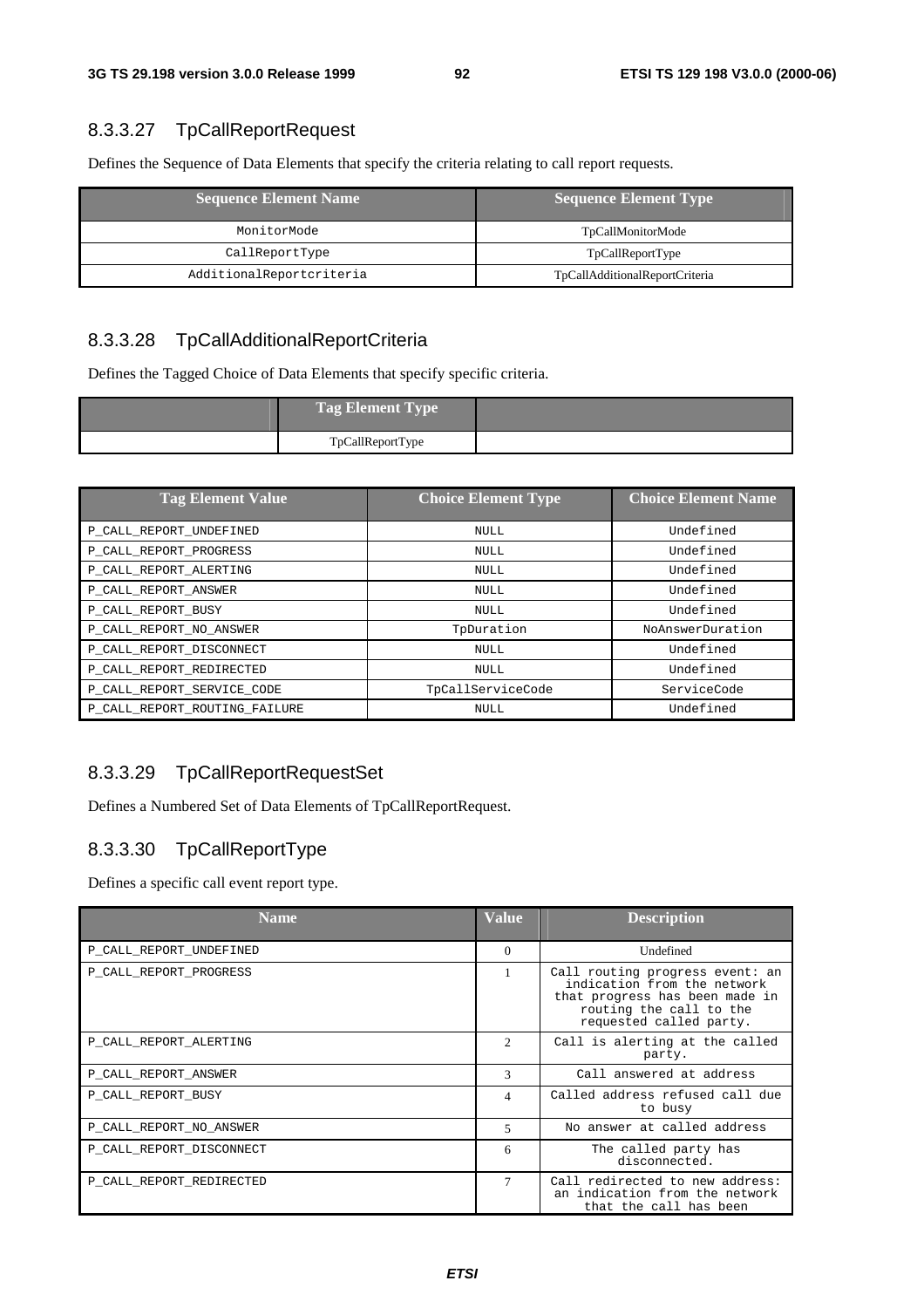|                               | redirected to a new address.                     |
|-------------------------------|--------------------------------------------------|
| P CALL REPORT SERVICE CODE    | Mid-call service code received                   |
| P CALL REPORT ROUTING FAILURE | Call routing failed - re-<br>routing is possible |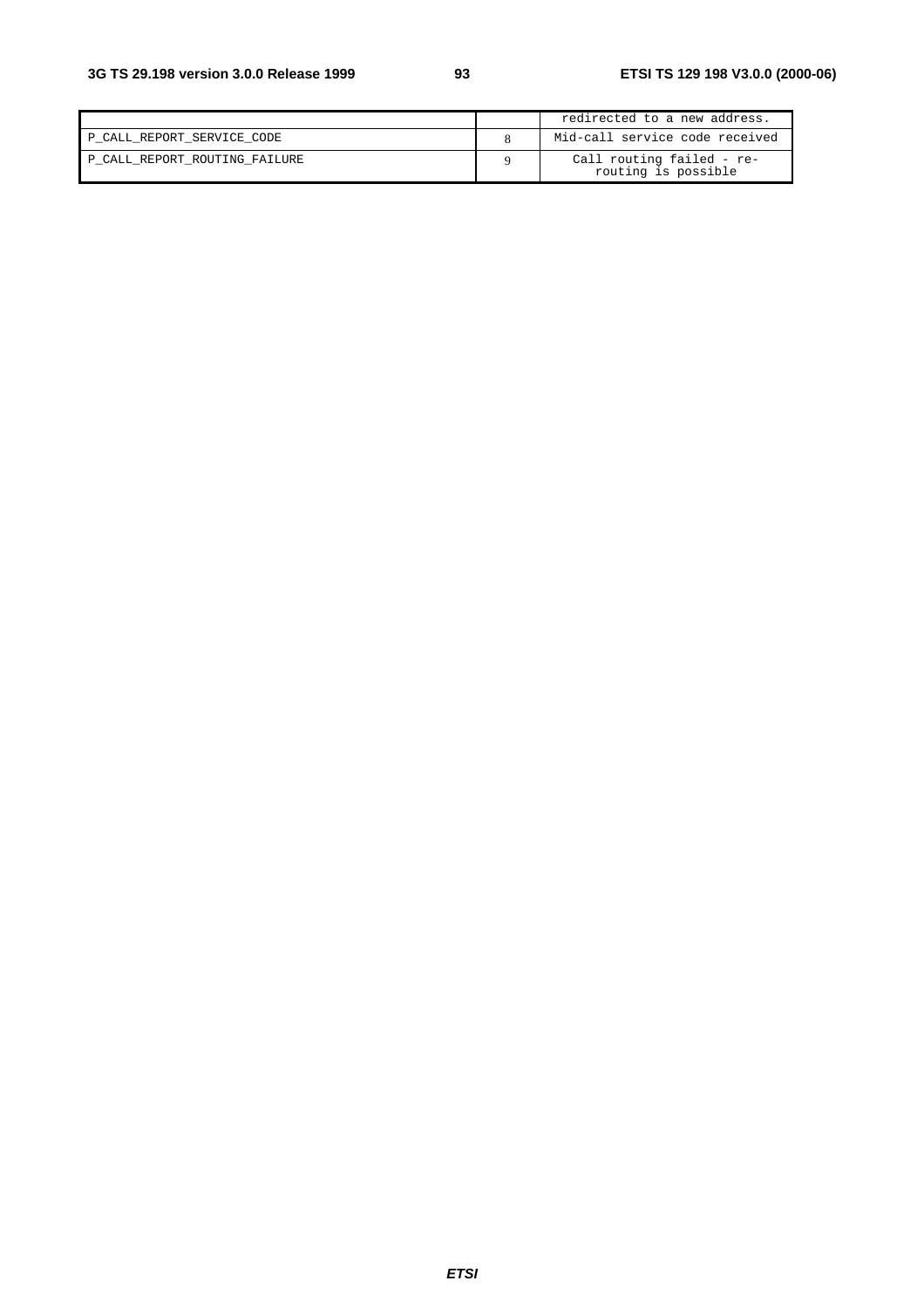## 8.3.3.31 TpCallServiceCode

Defines the service code received during a call. For example, this may be a digit sequence, user-user information, recall, flash-hook or ISDN Facility Information Element.

This data type is identical to a TpString. The coding of this data type is operator specific. However, the values defined in ISUP ITU Recommendation Q.763 are suggested for this data type.

#### 8.3.3.32 TpCallTeleService

This data type defines the tele-service associated with the call. (Q.763: User Teleservice Information, Q.931: High Layer Compatitibility Information, and 3G TS 22.003)

| <b>Name</b>                          | <b>Value</b>   | <b>Description</b>                                                                              |  |
|--------------------------------------|----------------|-------------------------------------------------------------------------------------------------|--|
| P_CALL_TELE_SERVICE_UNKNOWN          | $\Omega$       | Teleservice information unknown at this<br>time                                                 |  |
| P_CALL_TELE_SERVICE_TELEPHONY        | $\mathbf{1}$   | Telephony                                                                                       |  |
| P_CALL_TELE_SERVICE_FAX_2_3          | 2              | Facsimile Group 2/3                                                                             |  |
| P_CALL_TELE_SERVICE_FAX_4_I          | 3              | Facsimile Group 4, Class I                                                                      |  |
| P_CALL_TELE_SERVICE_FAX_4_II_III     | $\overline{4}$ | Facsimile Group 4, Classes II and III                                                           |  |
| P_CALL_TELE_SERVICE_VIDEOTEX_SYN     | 5              | Syntax based Videotex                                                                           |  |
| P_CALL_TELE_SERVICE_VIDEOTEX_INT     | 6              | International Videotex interworking via<br>gateways or interworking units                       |  |
| P_CALL_TELE_SERVICE_TELEX            | $\tau$         | Telex service                                                                                   |  |
| P_CALL_TELE_SERVICE_MHS              | 8              | Message Handling Systems                                                                        |  |
| P_CALL_TELE_SERVICE_OSI              | 9              | OSI application                                                                                 |  |
| P_CALL_TELE_SERVICE_FTAM             | 10             | FTAM application                                                                                |  |
| P_CALL_TELE_SERVICE_VIDEO            | 11             | Videotelephony                                                                                  |  |
| P_CALL_TELE_SERVICE_VIDEO_CONF       | 12             | Videoconferencing                                                                               |  |
| P_CALL_TELE_SERVICE_AUDIOGRAPH_CONF  | 13             | Audiographic conferencing                                                                       |  |
| P_CALL_TELE_SERVICE_MULTIMEDIA       | 14             | Multimedia services                                                                             |  |
| P_CALL_TELE_SERVICE_CS_INI_H221      | 15             | Capability set of initial channel of H.221                                                      |  |
| P_CALL_TELE_SERVICE_CS_SUB_H221      | 16             | Capability set of subsequent channel of<br>H.221                                                |  |
| P_CALL_TELE_SERVICE_CS_INI_CALL      | 17             | Capability set of initial channel<br>associated with an active 3.1 kHz audio or<br>speech call. |  |
| P_CALL_TELE_SERVICE_DATATRAFFIC      | 18             | Data traffic.                                                                                   |  |
| P_CALL_TELE_SERVICE_EMERGENCY_CALLS  | 19             | Emergency Calls                                                                                 |  |
| P_CALL_TELE_SERVICE_SMS_MT_PP        | 20             | Short message MT/PP                                                                             |  |
| P_CALL_TELE_SERVICE_SMS_MO_PP        | 21             | Short message MO/PP                                                                             |  |
| P_CALL_TELE_SERVICE_CELL_BROADCAST   | 22             | Cell Broadcast Service                                                                          |  |
| P_CALL_TELE_SERVICE_ALT_SPEECH_FAX_3 | 23             | Alternate speech and facsimile group 3                                                          |  |
| P CALL TELE SERVICE AUTOMATIC FAX 3  | 24             | Automatic Facsimile group 3                                                                     |  |
| P_CALL_TELE_SERVICE_VOICE_GROUP_CALL | 25             | Voice Group Call Service                                                                        |  |
| P_CALL_TELE_SERVICE_VOICE_BROADCAST  | 26             | Voice Broadcast Service                                                                         |  |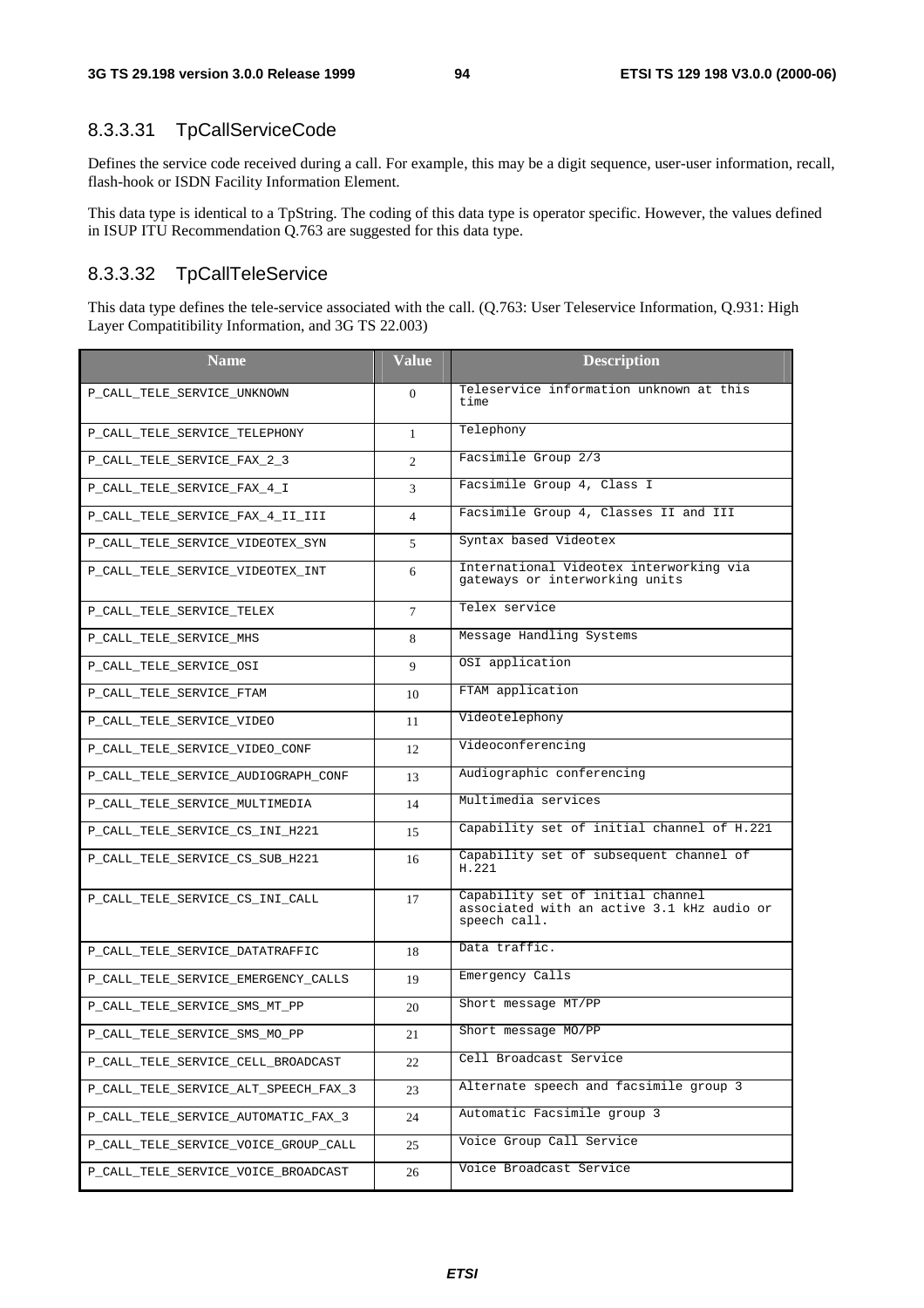# 8.3.3.33 TpCallSuperviseReport

Defines the responses from the call control SCF for calls that are supervised. The values may be combined by a logical 'OR' function.

| <b>Name</b>                   | <b>Value</b>    | <b>Description</b>                                                                                                                                                                              |
|-------------------------------|-----------------|-------------------------------------------------------------------------------------------------------------------------------------------------------------------------------------------------|
| P CALL SUPERVISE TIMEOUT      | 01 <sub>h</sub> | The call supervision timer has<br>expired                                                                                                                                                       |
| P CALL SUPERVISE CALL ENDED   | 02h             | The call has ended, either due<br>to timer expiry or call party<br>release. In case the called<br>party disconnects but a follow-<br>on call can still be made also<br>this indication is used. |
| P CALL SUPERVISE TONE APPLIED | 04h             | A warning tone has been<br>applied This is only sent in<br>combination with<br>P CALL SUPERVISE TIMEOUT.                                                                                        |
| P CALL SUPERVISE UI FINISHED  | 08 <sub>h</sub> | The user interaction has<br>finished.                                                                                                                                                           |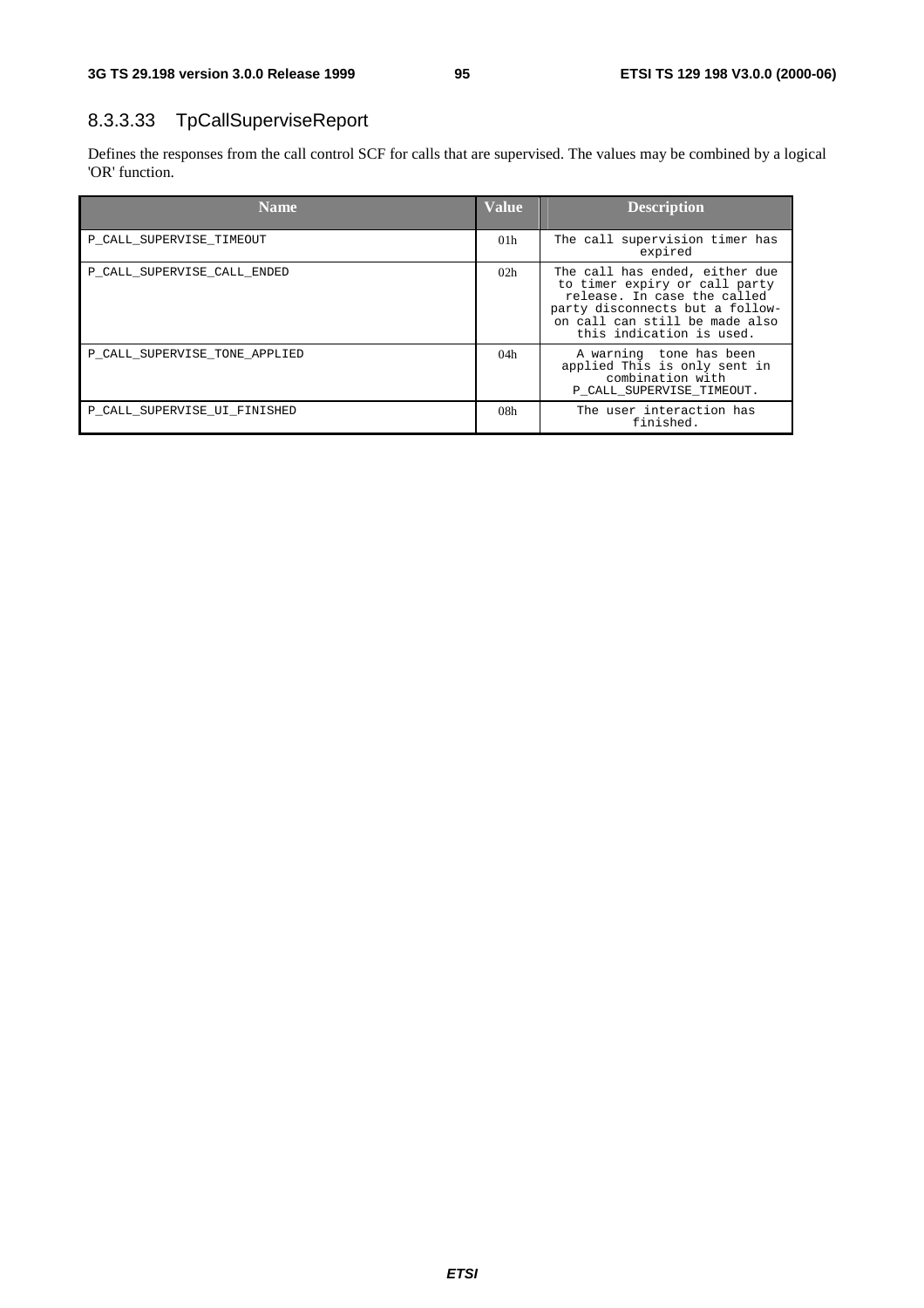## 8.3.3.34 TpCallSuperviseTreatment

Defines the treatment of the call by the call control SCF when the call supervision timer expires. The values may be combined by a logical 'OR' function.

| <b>Name</b>                 | <b>Value</b>    | <b>Description</b>                                                                                                                                                                                                         |
|-----------------------------|-----------------|----------------------------------------------------------------------------------------------------------------------------------------------------------------------------------------------------------------------------|
| P CALL SUPERVISE RELEASE    | 01 <sub>h</sub> | Release the call when the call<br>supervision timer expires                                                                                                                                                                |
| P CALL SUPERVISE RESPOND    | 02 <sub>h</sub> | Notify the application when the<br>call supervision timer expires                                                                                                                                                          |
| P CALL SUPERVISE APPLY TONE | 04h             | Send a warning tone to the<br>controlling party when the call<br>supervision timer expires. If<br>call release is requested, then<br>the call will be released<br>following the tone after an<br>administered time period. |

# 8.4 User Interaction Data Definitions

The constants and types defined in the following sections are defined in the *org.threegpp.osa.guis* package.

# 8.4.1 Interface definitions

## 8.4.1.1 IpUI

Defines the address of an IUI Interface.

#### 8.4.1.2 IpUIRef

Defines a Reference to type IUI.

#### 8.4.1.3 IpUIRefRef

Defines a Reference to type IUIRef.

#### 8.4.1.4 IpUIManager

Defines the address of an IUIManager Interface.

#### 8.4.1.5 IpUIManagerRef

Defines a Reference to type IUIManager.

#### 8.4.1.6 IpAppUI

Defines the address of an IAppUI Interface.

#### 8.4.1.7 IpAppUIRef

Defines a Reference to type IAppUI.

#### 8.4.1.8 IpAppUIRefRef

Defines a Reference to type IAppUIRef.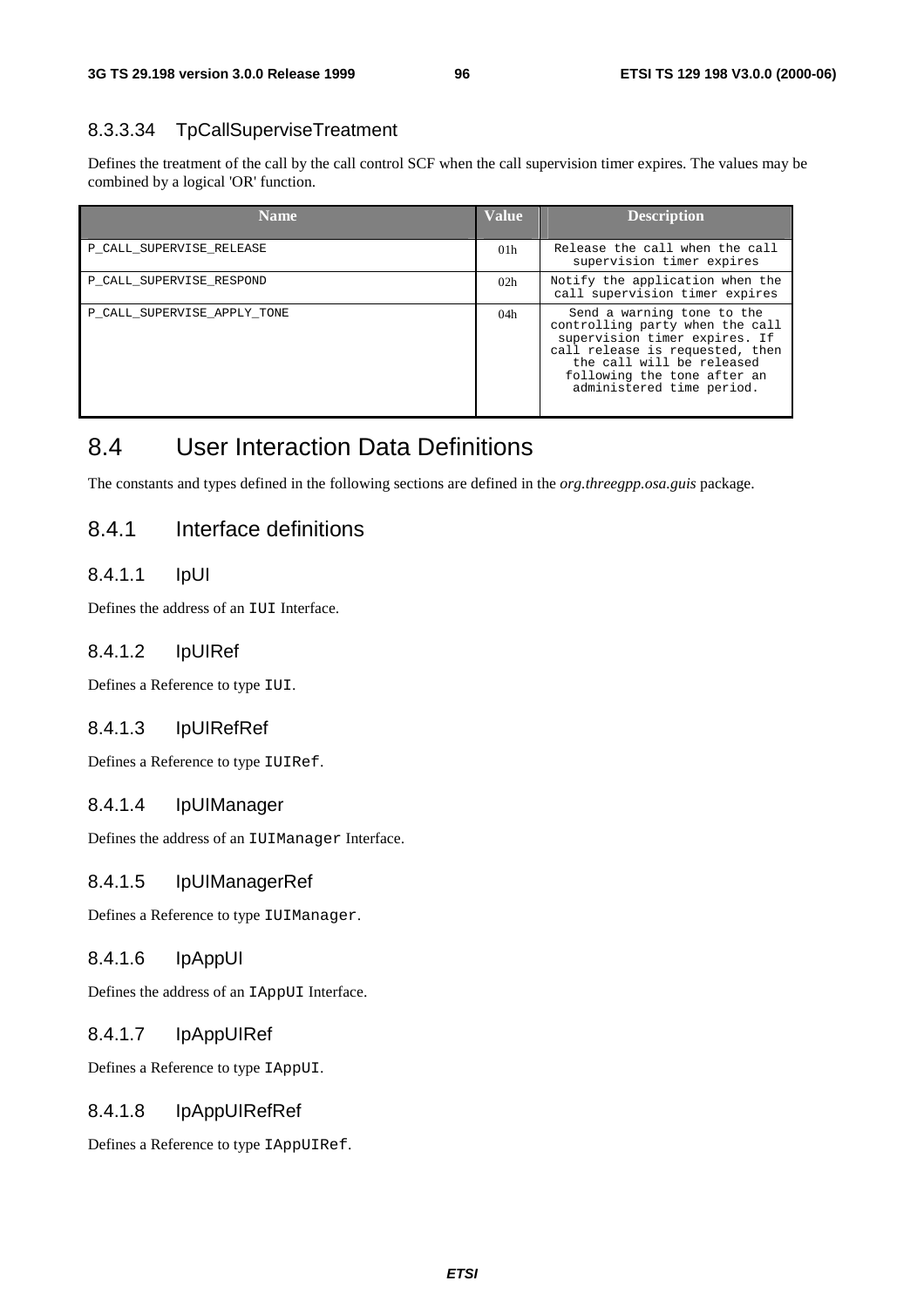#### 8.4.1.9 IpAppUIManager

Defines the address of an IAppUIManager Interface.

#### 8.4.1.10 IpAppUIManagerRef

Defines a Reference to type IAppUIManager.

## 8.4.2 Type definitions

#### 8.4.2.1 TpUICallIdentifier

Defines the Sequence of Data Elements that unambiguously specify the UICall object

| <b>Structure Element Name</b> | <b>Structure Element</b><br><b>Type</b> | <b>Structure Element Description</b>                                     |
|-------------------------------|-----------------------------------------|--------------------------------------------------------------------------|
| UICallRef                     | IpUICallRef                             | This element specifies the interface<br>reference for the UICall object. |
| UserInteractionSessionID      | TpSessionID                             | This element specifies the user interaction<br>session ID.               |

## 8.4.2.2 TpUICallIdentifierRef

Defines a reference to type TpUICallIdentifier.

#### 8.4.2.3 TpUICollectCriteria

Defines the Sequence of Data Elements that specify the additional properties for the collection of information, such as the end character, first character timeout, inter-character timeout, and maximum interaction time.

| <b>Structure Element Name</b> | <b>Structure Element Type</b> |
|-------------------------------|-------------------------------|
| MinLength                     | TpInt32                       |
| MaxLength                     | TpInt32                       |
| EndSequence                   | TpString                      |
| StartTimeout                  | TpDuration                    |
| InterCharTimeout              | TpDuration                    |

The structure elements specify the following criteria:

MinLength: Defines the minimum number of characters (e.g. digits) to collect.

MaxLength: Defines the maxmum number of characters (e.g. digits) to collect.

- EndSequence: Defines the character or characters which terminate an input of variable length, e.g. phonenumbers.
- StartTimeout: specifies the value for the first character time-out timer. The timer is started when the announcement has been completed or has been interrupted. The user should enter the start of the response (e.g. first digit) before the timer expires. If the start of the response is not entered before the timer expires, the input is regarded to be erroneous. After receipt of the start of the response, which may be valid or invalid, the timer is stopped.

InterCharTimeOut: specifies the value for the inter-character time-out timer.The timer is started when a response (e.g. digit) is received, and is reset and restarted when a subsequent response is received. The responses may be valid or invalid. the announcement has been completed or has been interrupted.

Input is considered successful if the following applies: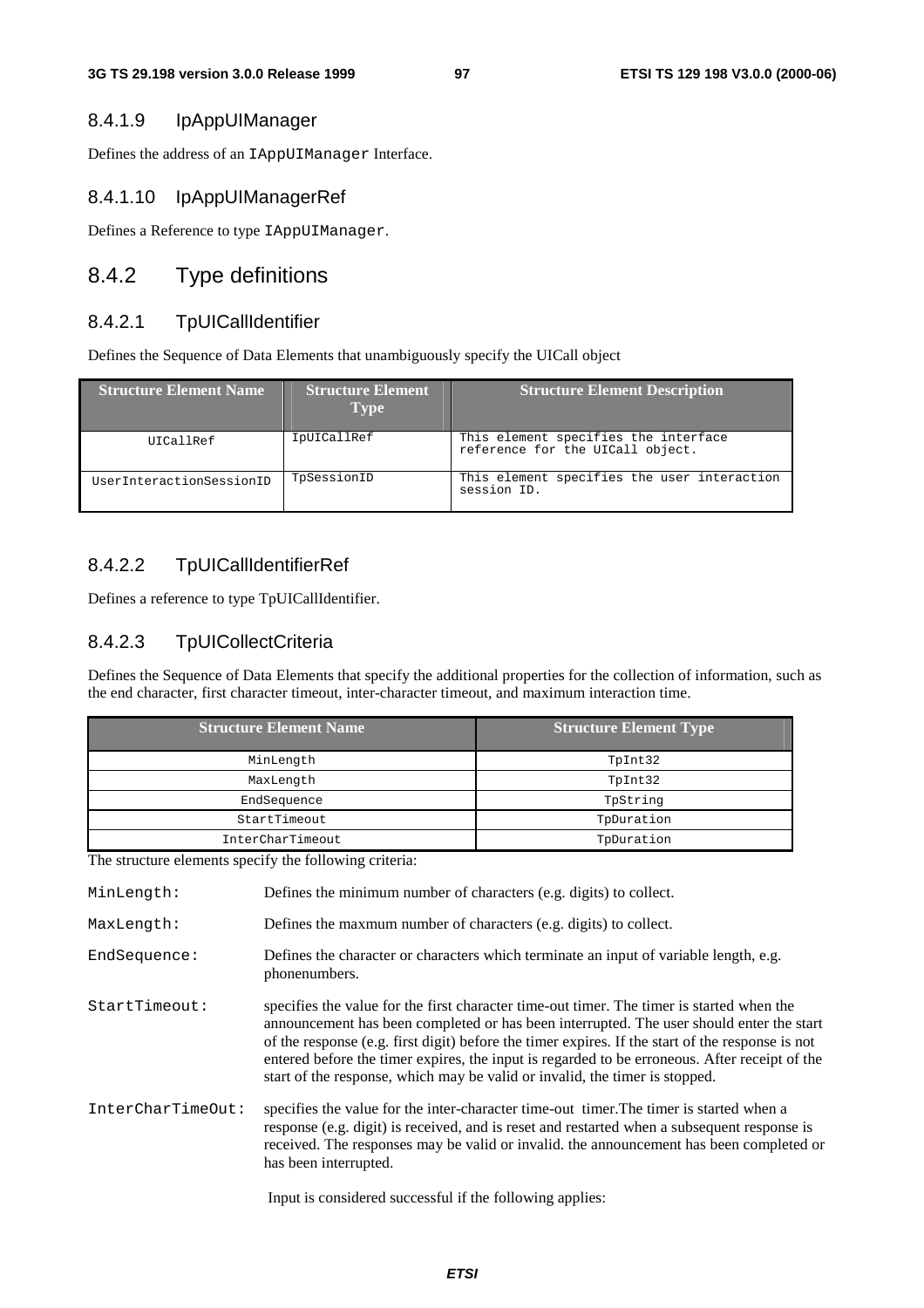If the EndSequence is not present (i.e. NULL):

- when the InterCharTimeOut timer expires; or
- when the number of valid digits received equals the MaxLength.

If the EndSequence is present:

- when the InterCharTimeOut timer expires; or
- when the EndSequence is received; or
- when the number of valid digits received equals the MaxLength.

In the case the number of valid characters received is less than the MinLength when the InterCharTimeOut timer expires or when the EndSequence is received, the input is considered erroneous.

The collected characters (including the EndSequence) are sent to the client application when input hs been successful.

# 8.4.2.4 TpUIError

Defines the UI call error codes.

| <b>Name</b>                         | <b>Value</b> | <b>Description</b>                                                                                                                                                                                                   |
|-------------------------------------|--------------|----------------------------------------------------------------------------------------------------------------------------------------------------------------------------------------------------------------------|
| P_UI_ERROR_UNDEFINED                | $\Omega$     | Undefined error                                                                                                                                                                                                      |
| P_UI_ERROR_ILLEGAL_ID               | 1            | The information id specified is invalid                                                                                                                                                                              |
| P_UI_ERROR_ID_NOT_FOUND             | 2            | A legal information id is not known to the the<br><b>User Interaction SCF</b>                                                                                                                                        |
| P UI ERROR RESOURCE UNAVAILABLE     | $\mathbf{3}$ | The information resources used by the User<br>Interaction SCF are unavailable, e.g. due to an<br>overload situation.                                                                                                 |
| P UI ERROR ILLEGAL RANGE            | 4            | The values for minimum and maximum<br>collection length are out of range                                                                                                                                             |
| P UI ERROR IMPROPER CALLER RESPONSE | 5            | Improper user response                                                                                                                                                                                               |
| P UI ERROR ABANDON                  | 6            | The specified leg is disconnected before the<br>send information completed                                                                                                                                           |
| P UI ERROR NO OPERATION ACTIVE      | 7            | There is no active user interaction for the<br>specified leg. Either the application did not<br>start any user interaction or the user interaction<br>was already finished when the<br>abortAction_Req() was called. |
| P_UI_ERROR_NO_SPACE_AVAILABLE       | 8            | There is no more storage capacity to record the<br>message when the recordMessage ()<br>operation was called                                                                                                         |

The call user interaction object will be automatically de-assigned if the error P\_UI\_ERROR\_ABANDON is reported, as a corresponding call or call leg object no longer exists.

# 8.4.2.5 TpUIEventCriteria

Defines the Sequence of Data Elements that specify the additional criteria for receiving a UI notification

| <b>Structure Element Name</b> | <b>Structure Element Type</b> | <b>Description</b>                                                                              |
|-------------------------------|-------------------------------|-------------------------------------------------------------------------------------------------|
| OriginatingAddress            | TpAddressRange                | Defines the originating address<br>for which the notification is<br>requested.                  |
| DestinationAddress            | TpAddressRange                | Defines the destination address<br>or address range for which the<br>notification is requested. |
| ServiceCode                   | TpString                      | Defines a 2 digit code indicating<br>the UI to be triggered. The value<br>is operator specific. |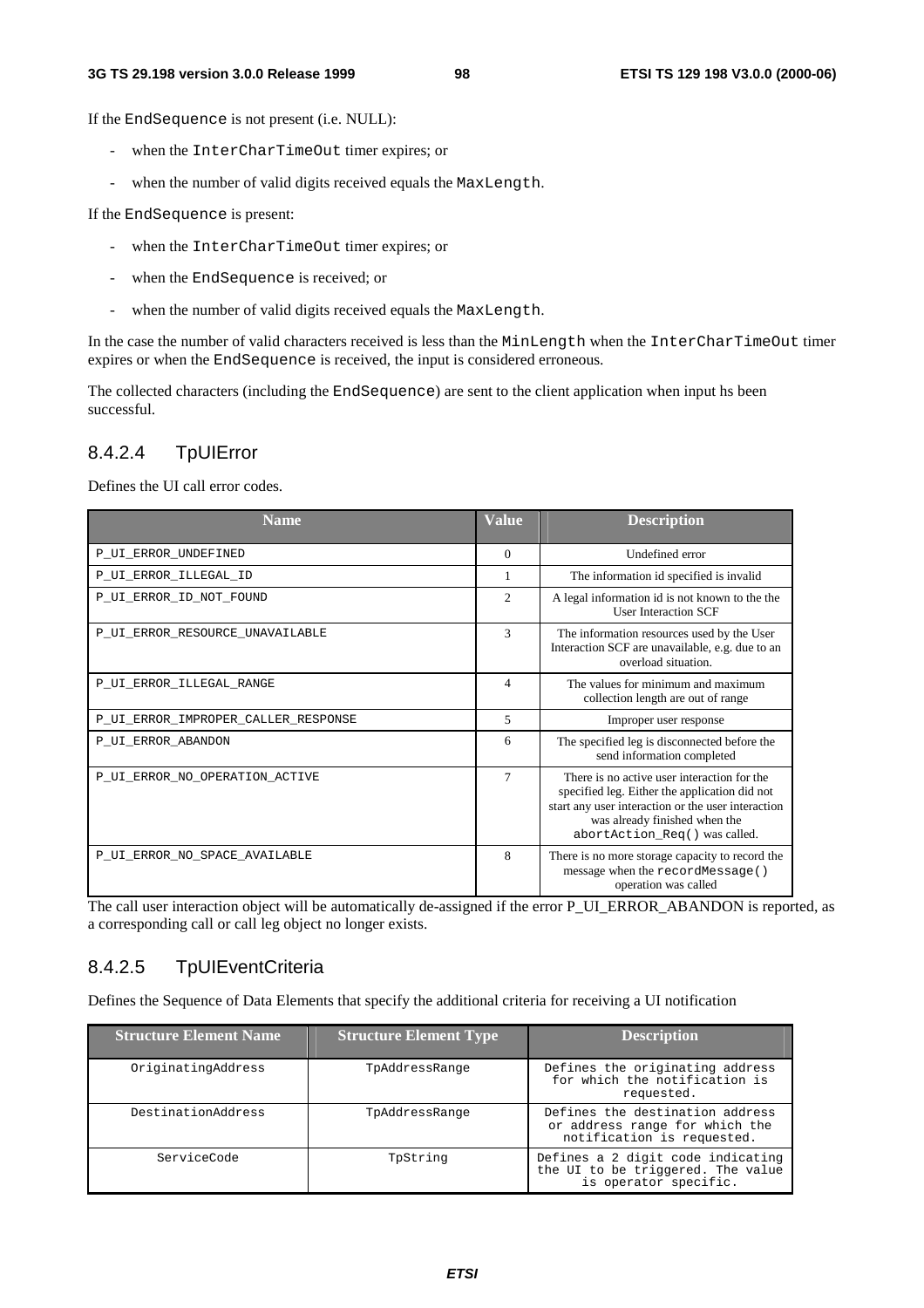# 8.4.2.6 TpUIEventInfo

| <b>Structure Element Name</b> | <b>Structure Element Type</b> |                                                                                                        |
|-------------------------------|-------------------------------|--------------------------------------------------------------------------------------------------------|
| OriginatingAddress            | TpAddress                     | Defines the originating address.                                                                       |
| DestinationAddress            | TpAddress                     | Defines the destination address.                                                                       |
| ServiceCode                   | TpString                      | Defines a 2 digit code indicating<br>the UI to be triggered. The value<br>is operator specific.        |
| DataTypeIndication            | TpUIEventInfoDataType         | Identifies the type of contents<br>in the dataString.                                                  |
| DataString                    | TpString                      | Freely defined data string with a<br>limited length e.g. 160 bytes<br>according to the network policy. |

Defines the Sequence of Data Elements that specify a UI notification

# 8.4.2.7 TpUIEventInfoDataType

Defines the type of the dataString parameter in the method userInteractionEventNotify.

| <b>Name</b>                      | <b>Value</b> | <b>Description</b>                    |
|----------------------------------|--------------|---------------------------------------|
| P_UI_EVENT_DATA_TYPE_UNDEFINED   |              | Undefined (e.g. binary data)          |
| P_UI_EVENT_DATA_TYPE_UNSPECIFIED |              | Unspecified data                      |
| P UI EVENT DATA TYPE TEXT        |              | Text                                  |
| P_UI_EVENT_DATA_TYPE_USSD_DATA   |              | USSD data starting with coding scheme |

# 8.4.2.8 TpUIFault

Defines the cause of the UI fault detected.

| <b>Name</b>          | <b>Value</b> | <b>Description</b>                                                                                                                                                                                   |
|----------------------|--------------|------------------------------------------------------------------------------------------------------------------------------------------------------------------------------------------------------|
| P_UI_FAULT_UNDEFINED |              | Undefined                                                                                                                                                                                            |
| P UI CALL DEASSIGNED |              | The related Call object has been deassigned.<br>No further interaction is possible. Already<br>requested announcements will continue but no<br>requested reports will be send to the<br>application. |

# 8.4.2.9 TpUIIdentifier

Defines the Sequence of Data Elements that unambiguously specify the UI object

| <b>Structure Element Name</b> | <b>Structure Element</b><br><b>Type</b> | <b>Structure Element Description</b>                                 |
|-------------------------------|-----------------------------------------|----------------------------------------------------------------------|
| UIRef                         | IpUIRef                                 | This element specifies the interface<br>reference for the UI object. |
| UserInteractionSessionID      | TpSessionID                             | This element specifies the user interaction<br>session ID.           |

## 8.4.2.10 TpUIIdentifierRef

Defines a reference to type TpUIIdentifier.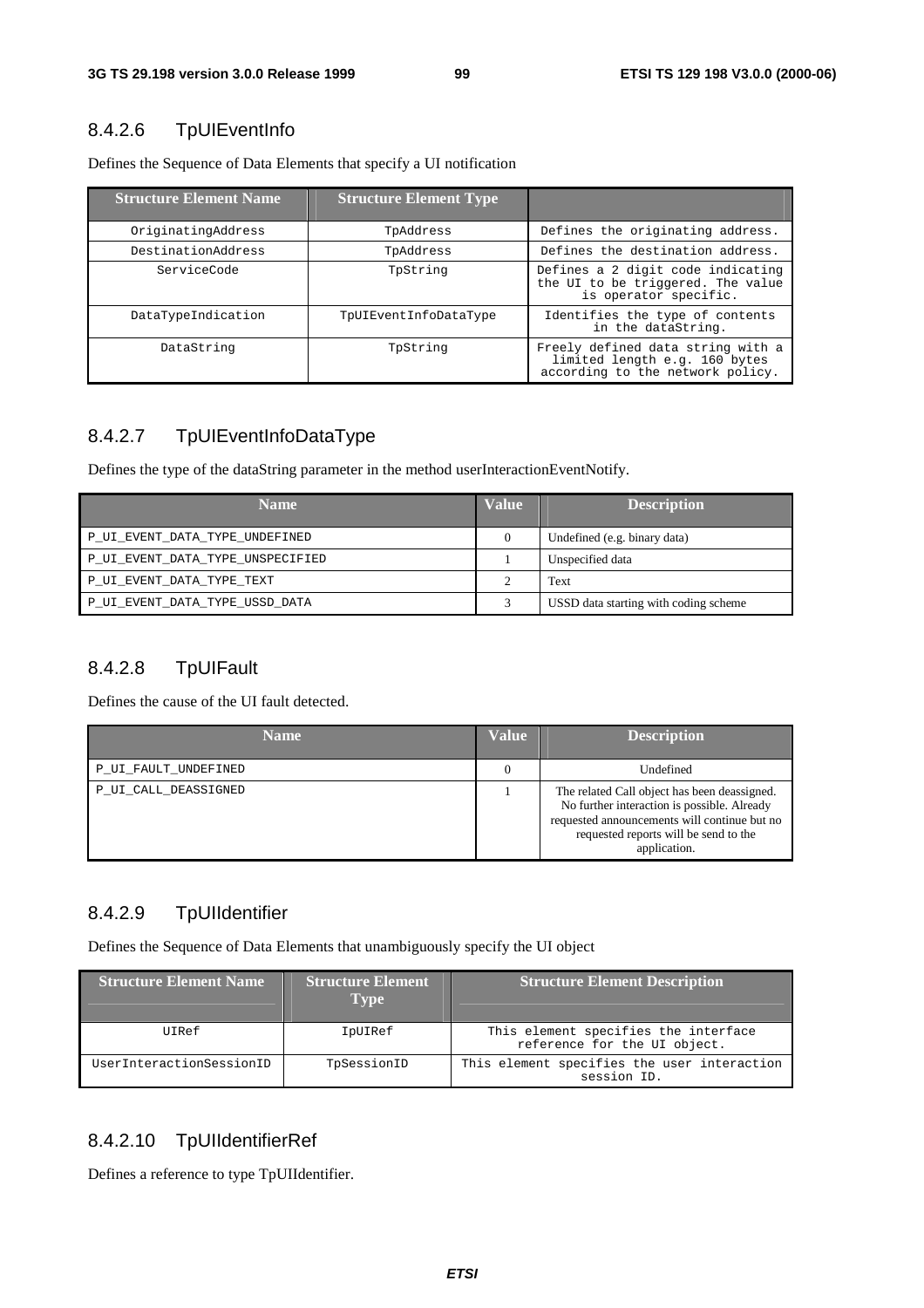# 8.4.2.11 TpUIInfo

Defines the Tagged Choice of Data Elements that specify the information to send to the user.

| Tag Element Type |  |
|------------------|--|
| TpUIInfoType     |  |

| <b>Tag Element Value</b> | <b>Choice Element Type</b> | <b>Choice Element Name</b> |
|--------------------------|----------------------------|----------------------------|
| P UI INFO ID             | TpInt32                    | InfoId                     |
| P UI INFO DATA           | TpString                   | InfoData                   |
| P UI INFO ADDRESS        | TpURL                      | InfoAddress                |

The choice elements represents the following:

| InfoID:      | defines the ID of the user information script or stream to send to an end-user. The values of<br>this data type are operator specific.      |
|--------------|---------------------------------------------------------------------------------------------------------------------------------------------|
| InfoData:    | defines the data to be sent to an end-user's terminal. The data is free-format and the<br>encoding is depending on the resources being used |
| InfoAddress: | defines the URL of the text or stream to be sent to an end-user's terminal.                                                                 |

## 8.4.2.12 TpUIInfoType

Defines the type of the information to be sent to the user.

| <b>Name</b>       | <b>Value</b>   | <b>Description</b>                                                     |
|-------------------|----------------|------------------------------------------------------------------------|
| P_UI_INFO_ID      |                | The information to be send to an end-user<br>consists of an ID         |
| P UI INFO DATA    | $\overline{2}$ | The information to be send to an end-user<br>consists of a data string |
| P UI INFO ADDRESS | 3              | The information to be send to an end-user<br>consists of a URL.        |

# 8.4.2.13 TpUIMessageCriteria

Defines the Sequence of Data Elements that specify the additional properties for the recording of a message

| <b>Structure Element Name</b> | <b>Structure Element Type</b> |  |
|-------------------------------|-------------------------------|--|
| EndSequence                   | TpString                      |  |
| MaxMessageTime                | TpDuration                    |  |
| MaxMessaqeSize                | TpInt32                       |  |

The structure elements specify the following criteria:

EndSequence: Defines the character or characters which terminate an input of variable length, e.g. phonenumbers. MaxMessageTime: specifies the maximum duration in seconds of the message that is to be recorded. MaxMessageSize: If this parameter is non-zero, it specifies the maximum size in bytes of the message that is to be recorded.

## 8.4.2.14 TpUIReport

Defines the UI call reports if a response was requested.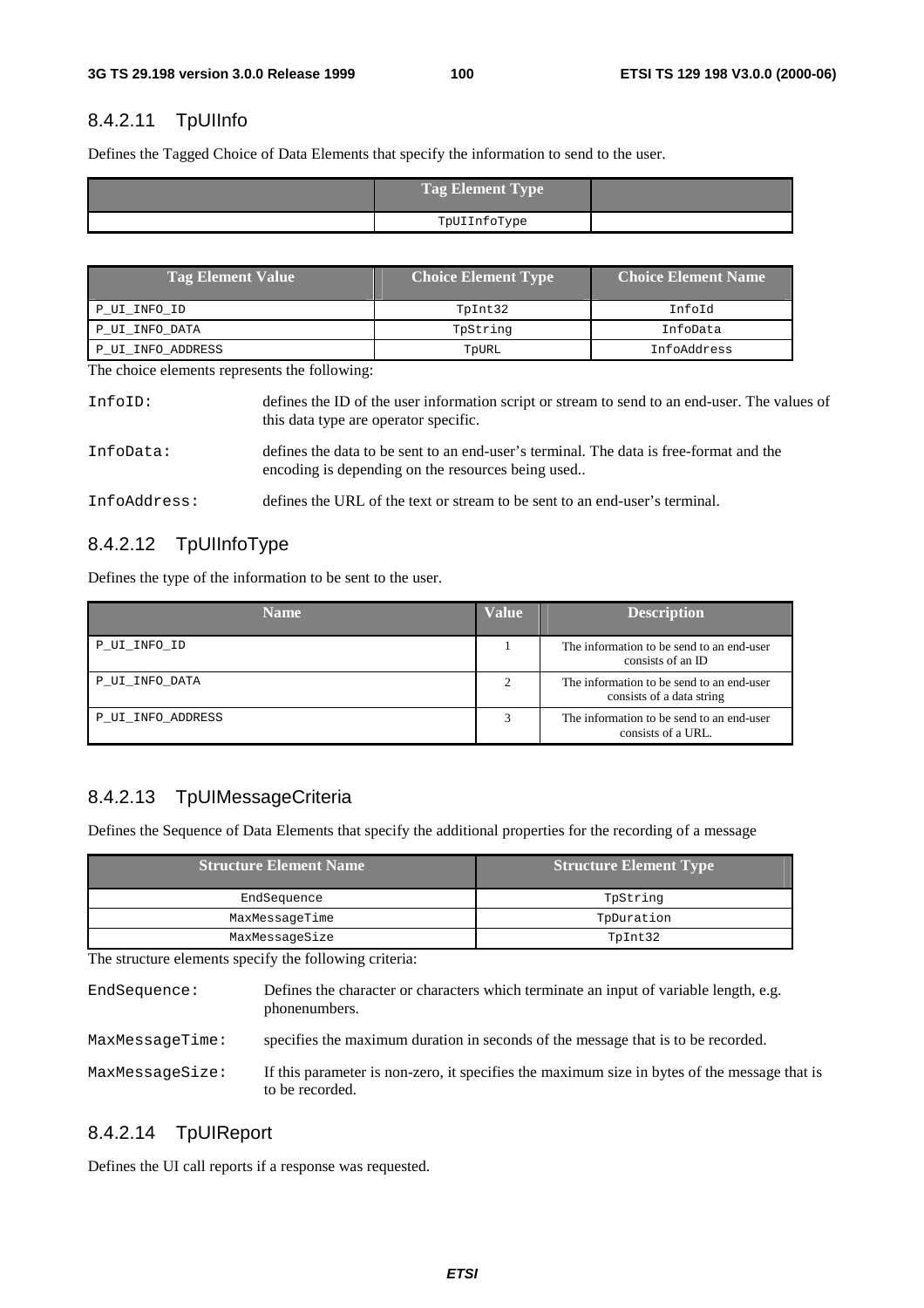| <b>Name</b>                    | <b>Value</b>   | <b>Description</b>                                                                                                           |
|--------------------------------|----------------|------------------------------------------------------------------------------------------------------------------------------|
| P_UI_REPORT_UNDEFINED          | $\Omega$       | Undefined report                                                                                                             |
| P_UI_REPORT_ANNOUNCEMENT_ENDED |                | Confirmation that the announcement has ended                                                                                 |
| P_UI_REPORT_LEGAL_INPUT        | $\overline{c}$ | Information collected., meeting the specified<br>criteria.                                                                   |
| P UI REPORT NO INPUT           | $\mathcal{R}$  | No information collected. The user<br>immediately entered the delimiter character.<br>No valid information has been returned |
| P UI REPORT TIMEOUT            | 4              | No information collected. The user did not<br>input any response before the input timeout<br>expired                         |
| P_UI_REPORT_MESSAGE_STORED     | 5              | A message has been stored successfully                                                                                       |
| P_UI_REPORT_MESSAGE_NOT_STORED | 6              | The message has not been stored successfully                                                                                 |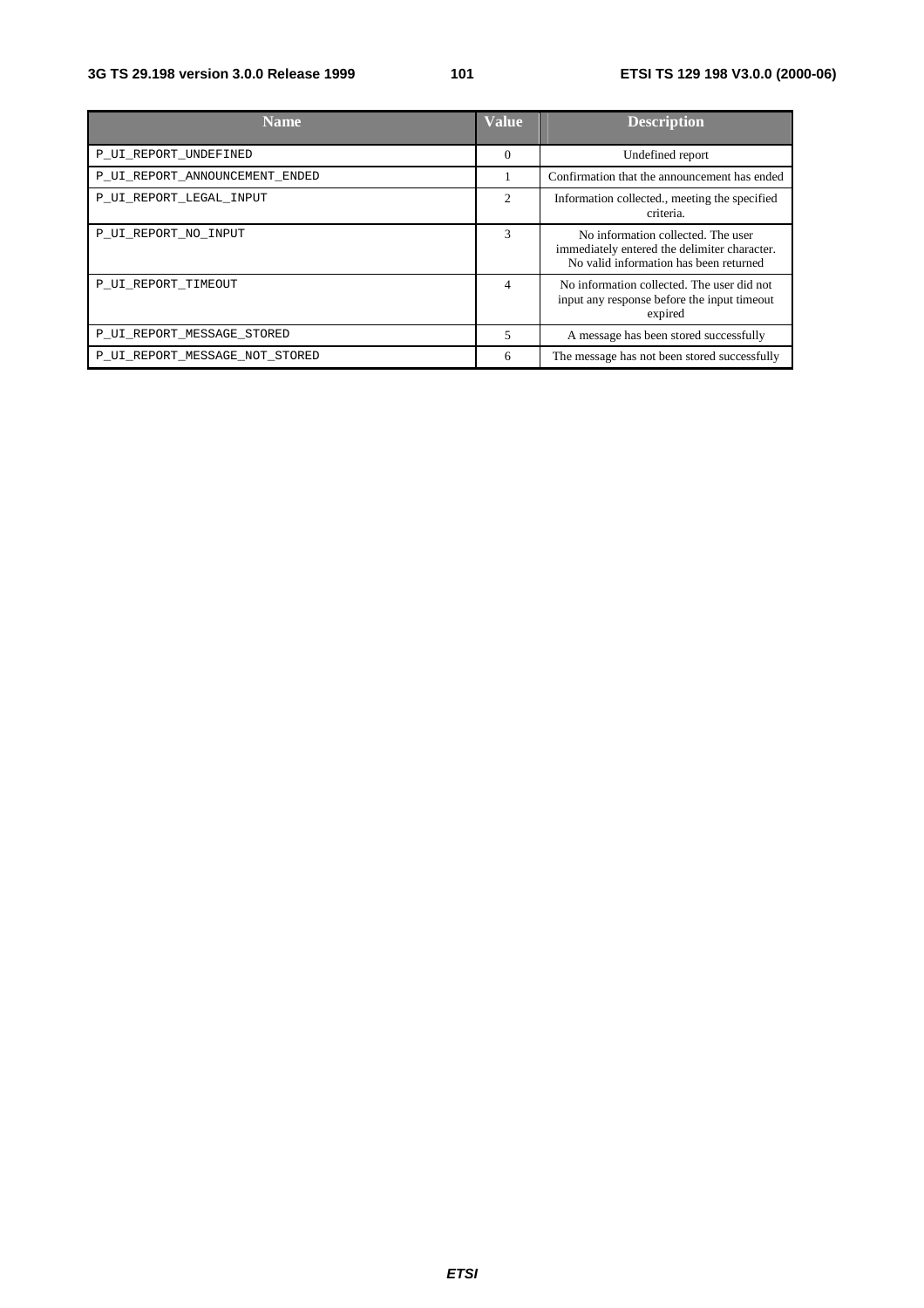#### 8.4.2.15 TpUIResponseRequest

Defines the situations for which a response is expected following the user interaction.

| <b>Name</b>                     | <b>Value</b>   | <b>Description</b>                                                                                                                                                                                                                                                              |
|---------------------------------|----------------|---------------------------------------------------------------------------------------------------------------------------------------------------------------------------------------------------------------------------------------------------------------------------------|
|                                 |                |                                                                                                                                                                                                                                                                                 |
| P UI RESPONSE REQUIRED          |                | The User Interaction Call must send a response<br>when the request has completed.                                                                                                                                                                                               |
| P_UI_LAST_ANNOUNCEMENT_IN_A_ROW | $\overline{c}$ | This is the final announcement within a<br>sequence. It might, however, be that additional<br>announcements will be requested at a later<br>moment. The Call User Interaction Call SCF<br>may release any used resources in the network.<br>The UI object will not be released. |
| P UI FINAL REQUEST              | 4              | This is the final request. The UI object will be<br>released after the information has been<br>presented to the user.                                                                                                                                                           |

This parameter represent a bitmask, i.e. the values can be added to derived the final meaning.

## 8.4.2.16 TpUIVariableInfo

Defines the Tagged Choice of Data Elements that specify the variable parts in the information to send to the user.

| <b>Tag Element Type</b> |  |
|-------------------------|--|
| TpUIVariablePartType    |  |

| <b>Tag Element Value</b>   | <b>Choice Element Type</b> | <b>Choice Element Name</b> |
|----------------------------|----------------------------|----------------------------|
| P_UI_VARIABLE_PART_INT     | TpInt32                    | VariablePartInteger        |
| P_UI_VARIABLE_PART_ADDRESS | TpString                   | VariablePartAddress        |
| P UI VARIABLE PART TIME    | TpTime                     | VariablePartTime           |
| P_UI_VARIABLE_PART_DATE    | TpDate                     | VariablePartDate           |
| P_UI_VARIABLE_PART_PRICE   | TpPrice                    | VariablePartPrice          |

## 8.4.2.17 TpUIVariableInfoSet

Defines a Numbered Set of Data Elements of TpUIVariableInfo.

## 8.4.2.18 TpUIVariablePartType

Defines the type of the variable parts in the information to send to the user.

| <b>Name</b>                | <b>Value</b>                | <b>Description</b>               |
|----------------------------|-----------------------------|----------------------------------|
| P_UI_VARIABLE_PART_INT     | $\theta$                    | Variable part is of type integer |
| P_UI_VARIABLE_PART_ADDRESS |                             | Variable part is of type address |
| P_UI_VARIALBE_PART_TIME    | $\mathcal{D}_{\mathcal{A}}$ | Variable part is of type time    |
| P UI VARIABLE PART DATE    |                             | Variable part is of type date    |
| P_UI_VARIABLE_PART_PRICE   | 4                           | Variable part is of type price   |

# 8.5 Data Session Control Data Definitions

The constants and types defined in the following sections are defined in the *org.threegpp.osa.dscs* package.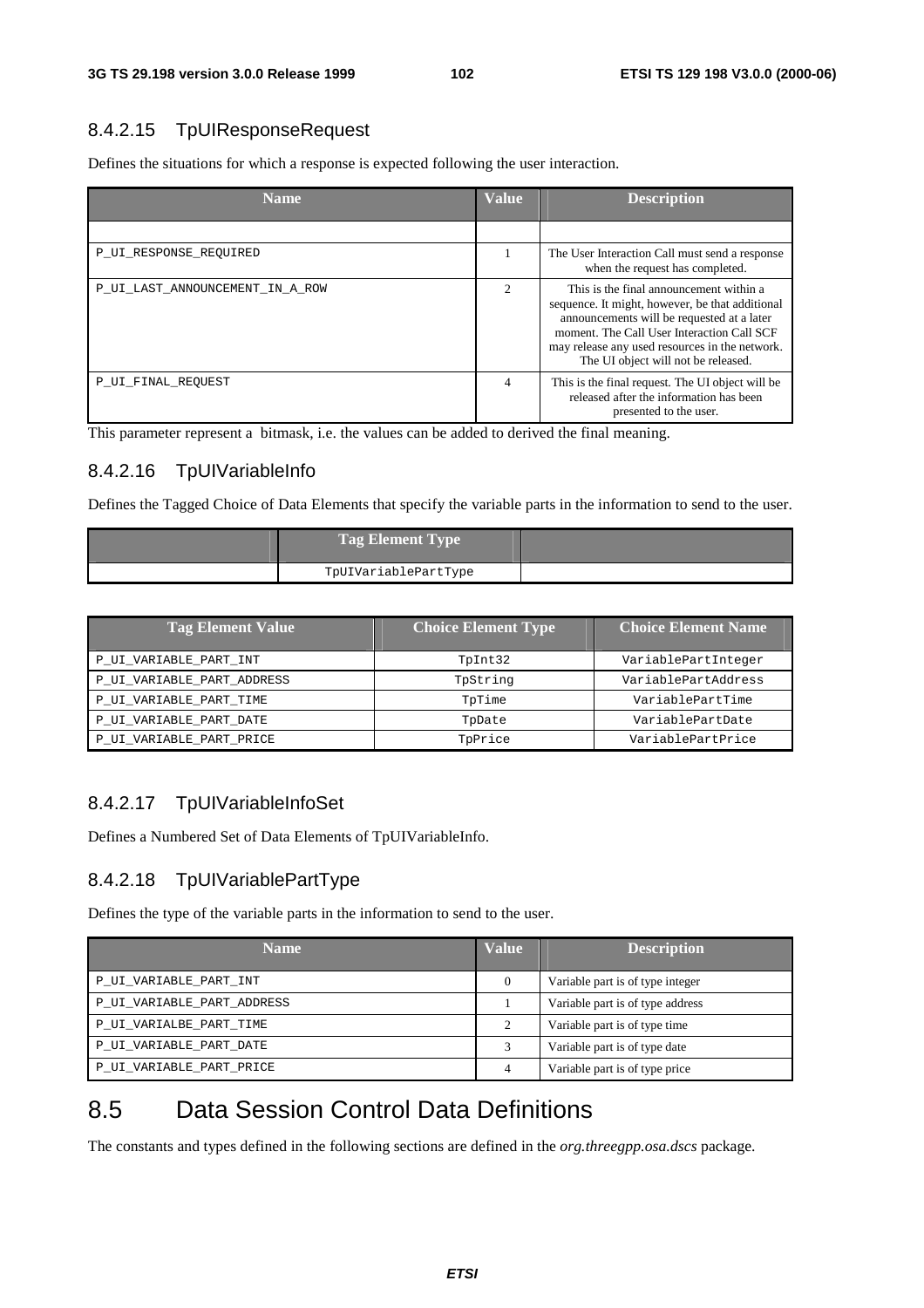# 8.5.1 Interface definitions

## 85.1.1 IpAppDataSession

Defines the address of an IpAppDataSession Interface.

## 8.5.1.2 IpAppDataSessionRef

Defines a Reference to type IpAppDataSession

## 8.5.1.3 IpAppDataSessionRefRef

Defines a Reference to type IpAppDataSessionRef.

## 8.5.1.4 IpAppDataSessionControlManager

Defines the address of an IpAppDataSessionControlManager Interface.

## 8.5.1.5 IpAppDataSessionControlManagerRef

Defines a Reference to type IpAppDataSessionControlManager.

## 8.5.1.6 IpDataSession

Defines the address of an IpDataSession Interface.

## 8.5.1.7 IpDataSessionRef

Defines a Reference to type IpDataSession.

## 8.5.1.8 IpDataSessionRefRef

Defines a Reference to type IpDataSessionRef.

## 8.5.1.9 IpDataSessionControlManager

Defines the address of an IpDataSessionManager Interface.

## 8.5.1.10 IpDataSessionManagerRef

Defines a Reference to type IpDataSessionControlManager.

# 8.5.2 Event Notification data definitions

## 8.5.2.1 TpDataSessionEventName

Defines the names of events being notified with a new call request. The following events are supported. The values may be combined by a logical 'OR' function when requesting the notifications. Additional events that can be requested / received during the call process are found in the TpDataSessionReportType data-type.

| <b>Name</b>              | <b>Value</b> | <b>Description</b>                              |
|--------------------------|--------------|-------------------------------------------------|
| P_EVENT_NAME_UNDEFINED   |              | Undefined                                       |
| P EVENT DSCS SETUP       |              | The data session is going to be setup.          |
| P_EVENT_DSCS_ESTABLISHED |              | The data session is established by the network. |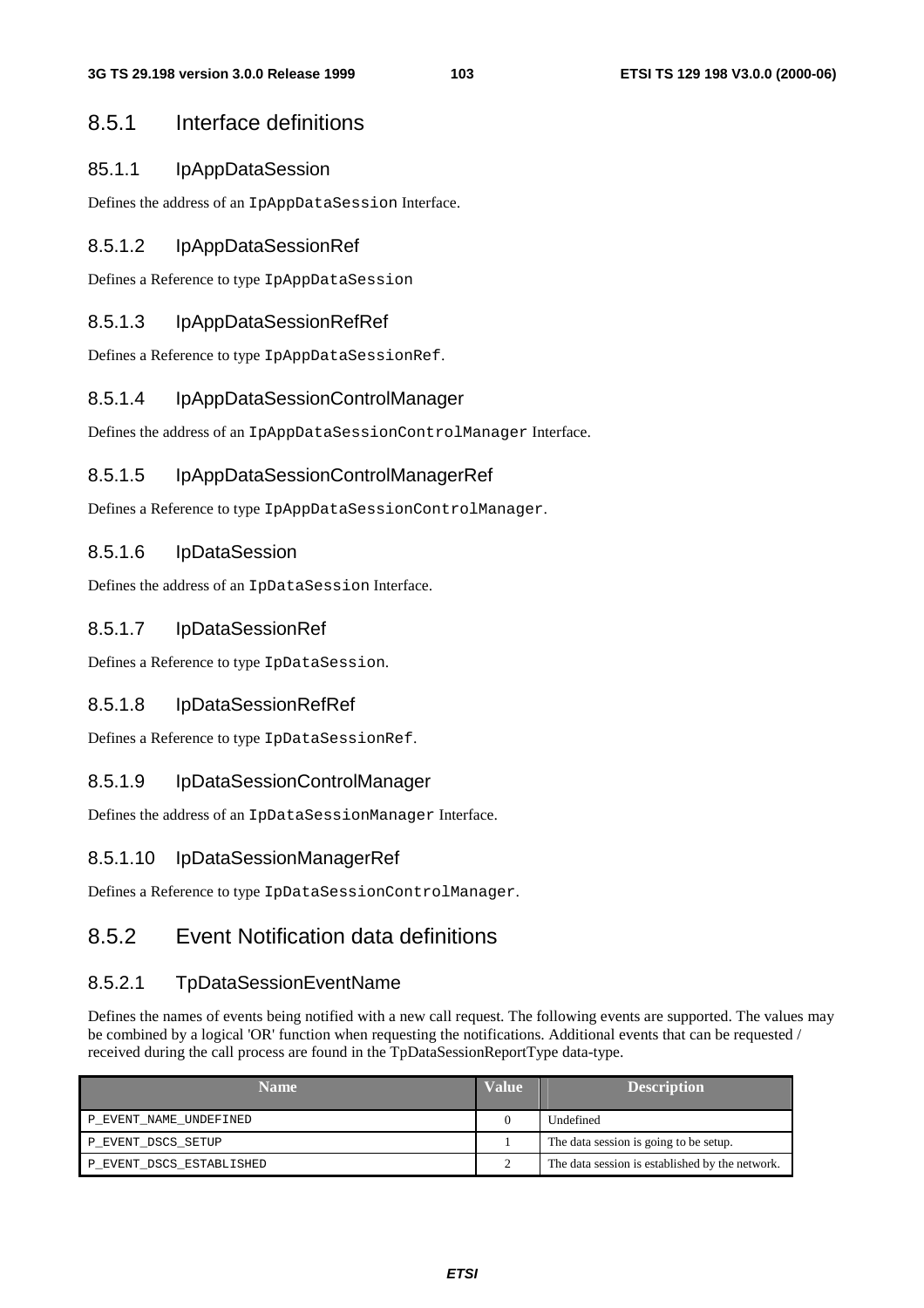## 8.5.2.2 TpDataSessionMonitorMode

Defines the mode that the call will monitor for events, or the mode that the call is in following a detected event.

| <b>Name</b>                                | <b>Value</b> | <b>Description</b>                                                                                                                                                                                                                                                                                              |
|--------------------------------------------|--------------|-----------------------------------------------------------------------------------------------------------------------------------------------------------------------------------------------------------------------------------------------------------------------------------------------------------------|
| P DATA SESSION MONITOR MODE INTERRUPT      | $\Omega$     | The data session event is intercepted by the<br>data session control service and data session<br>establishment is interrupted. The application is<br>notified of the event and data session<br>establishement resumes following an<br>appropriate API call or network event (such as<br>a data session release) |
| P DATA SESSION MONITOR MODE NOTIFY         |              | The data session event is detected by the data<br>session control service but not intercepted. The<br>application is notified of the event and data<br>session establishment continues                                                                                                                          |
| P DATA SESSION MONITOR MODE DO NOT MONITOR |              | Do not monitor for the event                                                                                                                                                                                                                                                                                    |

## 8.5.2.3 TpDataSessionEventCriteria

Defines the Sequence of Data Elements that specify the criteria for a event notification.

Of the addresses only the Plan and the AddrString are used for the purpose of matching the notifications against the criteria.

| <b>Sequence Element Name</b> | <b>Sequence Element Type</b> | <b>Description</b>                                                                                                                                                             |
|------------------------------|------------------------------|--------------------------------------------------------------------------------------------------------------------------------------------------------------------------------|
| DestinationAddress           | TpAddressRange               | Defines the destination address<br>or address range for which the<br>notification is requested.                                                                                |
| OriginatingAddress           | TpAddressRange               | Defines the origination address<br>or a address range for which the<br>notification is requested.                                                                              |
| DataSessionEventName         | TpDataSessionEventName       | Name of the event $(s)$                                                                                                                                                        |
| MonitorMode                  | TpDataSessionMonitorMode     | Defines the mode that the Data<br>Session is in following the<br>notification.<br>Monitor mode<br>P DATA SESSION MONITOR MODE DO NO<br>T MONITOR is not a legal value<br>here. |

## 8.5.2.4 TpDataSessionEventInfo

Defines the Sequence of Data Elements that specify the information returned to the application in a Data Session event notification.

| <b>Sequence Element Name</b> | <b>Sequence Element Type</b> |
|------------------------------|------------------------------|
| DestinationAddress           | TpAddress                    |
| OriginatingAddress           | TpAddress                    |
| DataSessionEventName         | TpDataSessionEventName       |
| MonitorMode                  | TpDataSessionMonitorMode     |

# 8.5.2.5 TpDataSessionChargePlan

Defines the Sequence of Data Elements that specify the charge plan for the call.

| Sequence Element Name | <b>Sequence Element Type</b> | <b>Description</b> |
|-----------------------|------------------------------|--------------------|
|                       |                              |                    |
|                       |                              |                    |
|                       |                              |                    |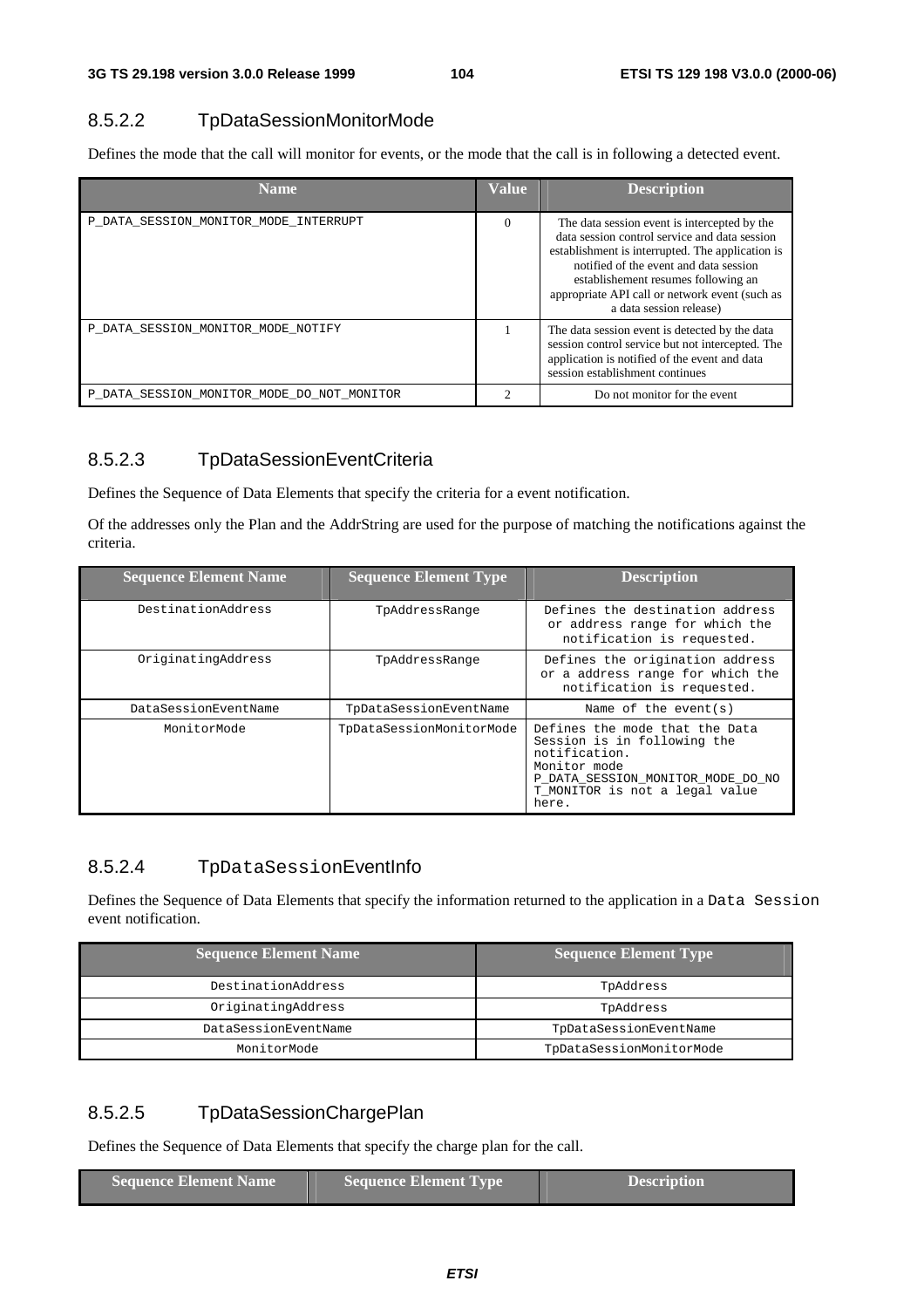| ChargeOrderType | TpDataSessionChargeOrder | Charge order                                                                                                               |
|-----------------|--------------------------|----------------------------------------------------------------------------------------------------------------------------|
| Currency        | TpString                 | Currency unit according to ISO-<br>4217:1995                                                                               |
| AdditionalInfo  | TpString                 | Descriptive string which is<br>sent to the billing system<br>without prior evaluation. Could<br>be included in the ticket. |

Valid Currencies are:

|  |                               |  |  |  | ADP, AED, AFA, ALL, AMD, ANG, AON, AOR, ARS, ATS, AUD, AWG, AZM, BAM, |  |  |
|--|-------------------------------|--|--|--|-----------------------------------------------------------------------|--|--|
|  |                               |  |  |  | BBD, BDT, BEF, BGL, BGN, BHD, BIF, BMD, BND, BOB, BOV, BRL, BSD, BTN, |  |  |
|  |                               |  |  |  | BWP, BYB, BZD, CAD, CDF, CHF, CLF, CLP, CNY, COP, CRC, CUP, CVE, CYP, |  |  |
|  |                               |  |  |  | CZK, DEM, DJF, DKK, DOP, DZD, ECS, ECV, EEK, EGP, ERN, ESP, ETB, EUR, |  |  |
|  |                               |  |  |  | FIM, FJD, FKP, FRF, GBP, GEL, GHC, GIP, GMD, GNF, GRD, GTQ, GWP, GYD, |  |  |
|  |                               |  |  |  | HKD, HNL, HRK, HTG, HUF, IDR, IEP, ILS, INR, IQD, IRR, ISK, ITL, JMD, |  |  |
|  |                               |  |  |  | JOD, JPY, KES, KGS, KHR, KMF, KPW, KRW, KWD, KYD, KZT, LAK, LBP, LKR, |  |  |
|  |                               |  |  |  | LRD, LSL, LTL, LUF, LVL, LYD, MAD, MDL, MGF, MKD, MMK, MNT, MOP, MRO, |  |  |
|  |                               |  |  |  | MTL, MUR, MVR, MWK, MXN, MXV, MYR, MZM, NAD, NGN, NIO, NLG, NOK, NPR, |  |  |
|  |                               |  |  |  | NZD, OMR, PAB, PEN, PGK, PHP, PKR, PLN, PTE, PYG, QAR, ROL, RUB, RUR, |  |  |
|  |                               |  |  |  | RWF, SAR, SBD, SCR, SDD, SEK, SGD, SHP, SIT, SKK, SLL, SOS, SRG, STD, |  |  |
|  |                               |  |  |  | SVC, SYP, SZL, THB, TJR, TMM, TND, TOP, TPE, TRL, TTD, TWD, TZS, UAH, |  |  |
|  |                               |  |  |  | UGX, USD, USN, USS, UYU, UZS, VEB, VND, VUV, WST, XAF, XAG, XAU, XBA, |  |  |
|  |                               |  |  |  | XBB, XBC, XBD, XCD, XDR, XFO, XFU, XOF, XPD, XPF, XPT, XTS, XXX, YER, |  |  |
|  | YUM, ZAL, ZAR, ZMK, ZRN, ZWD. |  |  |  |                                                                       |  |  |

XXX is used for transactions where no currency is involved.

# 8.5.2.6 TpDataSessionChargeOrder

Defines the Tagged Choice of Data Elements that specify the charge plan for the call.

| <b>Tag Element Type</b>          |  |
|----------------------------------|--|
| TpDataSessionChargeOrderCategory |  |

| <b>Tag Element Value</b>         | <b>Choice Element Type</b><br><b>Choice Element Name</b> |                 |
|----------------------------------|----------------------------------------------------------|-----------------|
| P DATA SESSION CHARGE PER VOLUME | TpChargePerVolume                                        | ChargePerVolume |
| P DATA SESSION CHARGE NETWORK    | TpString                                                 | NetworkCharge   |

# 8.5.2.7 TpDataSessionChargeOrderCategory

| <b>Name</b>                      | Value | <b>Description</b>                                                                                 |
|----------------------------------|-------|----------------------------------------------------------------------------------------------------|
| P_DATA_SESSION_CHARGE_PER_VOLUME |       | Charge per volume                                                                                  |
| P_DATA_SESSION_CHARGE_NETWORK    |       | Operator specific charge plan specification,<br>e.g. charging table name / charging table<br>entry |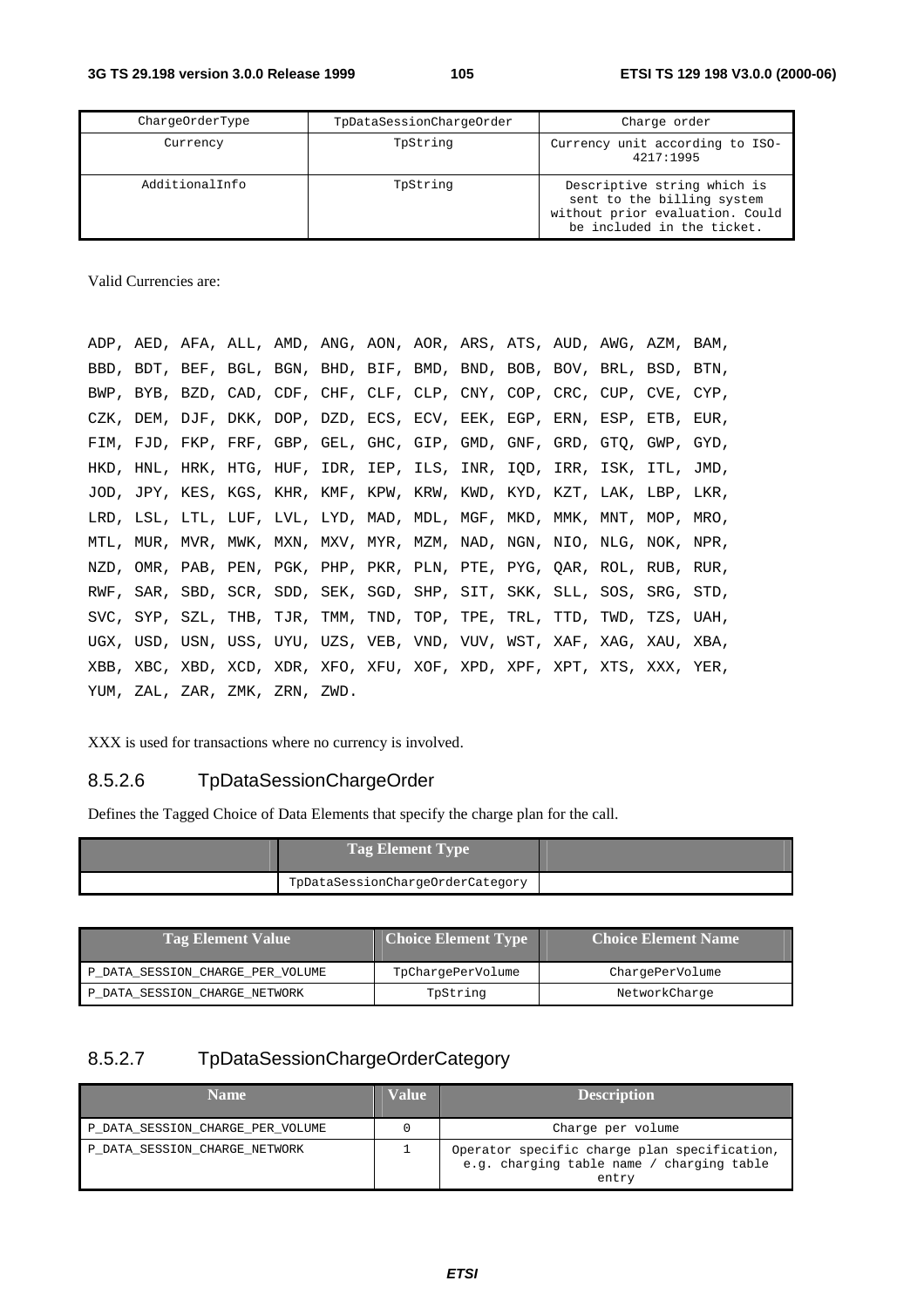## 8.5.2.8 TpChargePerVolume

Defines the Sequence of Data Elements that specify the time based charging information. The volume is the sum of uplink and downlink transfer data volumes.

| <b>Sequence Element Name</b> | <b>Sequence Element Type</b> | <b>Description</b>                                               |
|------------------------------|------------------------------|------------------------------------------------------------------|
| InitialCharge                | TpInt32                      | Initial charge amount (in currency<br>units $* 0.0001$           |
| CurrentChargePerKilobyte     | TpInt32                      | Current tariff (in currency units<br>$* 0.0001)$                 |
| NextChargePerKilobyte        | TpInt32                      | Next tariff (in currency units *<br>0.0001) after tariff switch. |
|                              |                              | Only used in setAdviceOfCharge()                                 |

## 8.5.2.9 TpDataSessionIdentifier

Defines the Sequence of Data Elements that unambiguously specify the Data Session object

| <b>Sequence Element Name</b> | $\Box$ Sequence Element Type | <b>Sequence Element Description</b>                                            |
|------------------------------|------------------------------|--------------------------------------------------------------------------------|
| DataSessionReference         | IpDataSessionRef             | This element specifies the interface<br>reference for the Data Session object. |
| DataSessionSessionID         | TpSessionID                  | This element specifies the data session ID<br>of the Data Session.             |

## 8.5.2.10 TpDataSessionError

Defines the Sequence of Data Elements that specify the additional information relating to acall error.

| <b>Sequence Element Name</b> | <b>Sequence Element Type</b>     |
|------------------------------|----------------------------------|
| ErrorTime                    | TpDateAndTime                    |
| ErrorType                    | TpDataSessionErrorType           |
| AdditionalErrorInfo          | TpDataSessionAdditionalErrorInfo |

## 8.5.2.11 TpDataSessionAdditionalErrorInfo

Defines the Tagged Choice of Data Elements that specify additional Data Session error and Data Session error specific information.

| <b>Tag Element Type</b> |  |
|-------------------------|--|
| TpDataSessionErrorType  |  |

| <b>Tag Element Value</b>             | <b>Choice Element Type</b> | <b>Choice Element Name</b>     |  |
|--------------------------------------|----------------------------|--------------------------------|--|
| P_DATA_SESSION_ERROR_UNDEFINED       | NULL                       | Undefined                      |  |
| P DATA SESSION ERROR INVALID ADDRESS | TpAddressError             | DataSessionErrorInvalidAddress |  |
| P_DATA_SESSION_ERROR_INVALID_STATE   | NULL                       | Undefined                      |  |

## 8.5.2.12 TpDataSessionErrorType

Defines a specific Data Session error.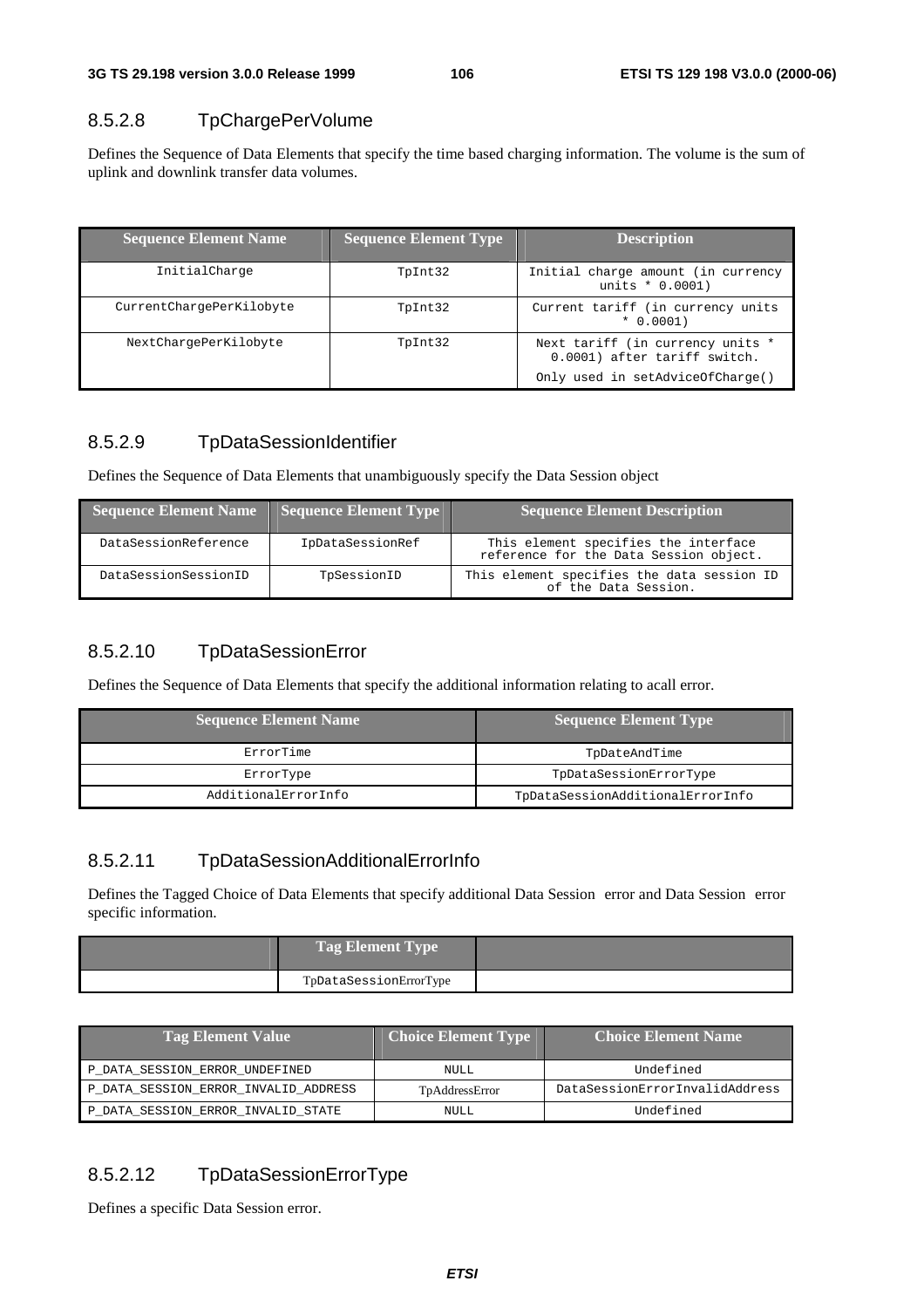| <b>Name</b>                          | <b>Value</b> | <b>Description</b>                                                                      |
|--------------------------------------|--------------|-----------------------------------------------------------------------------------------|
| P DATA SESSION ERROR UNDEFINED       | $\Omega$     | Undefined; the method failed or<br>was refused, but no specific<br>reason can be given. |
| P DATA SESSION ERROR INVALID ADDRESS |              | The operation failed because an<br>invalid address was given                            |
| P DATA SESSION ERROR INVALID STATE   |              | The data session was not in a<br>valid state for the requested<br>operation             |

# 8.5.2.13 TpDataSessionFault

Defines the cause of the data session fault detected.

| <b>Name</b>                         | Value         | <b>Description</b>                                                                                                                                                                                                                                                    |
|-------------------------------------|---------------|-----------------------------------------------------------------------------------------------------------------------------------------------------------------------------------------------------------------------------------------------------------------------|
| P_DATA_SESSION_FAULT_UNDEFINED      | $\Omega$      | Undefined                                                                                                                                                                                                                                                             |
| P DATA SESION USER ABORTED          |               | User has finalised the data session before any<br>message could be sent by the application                                                                                                                                                                            |
| P_DATA_SESSION_TIMEOUT_ON_RELEASE   | 2             | This fault occurs when the final report has<br>been sent to the application, but the application<br>did not explicitly release data session object,<br>within a specified time.<br>The timer value is operator specific.                                              |
| P_DATA_SESSION_TIMEOUT_ON_INTERRUPT | $\mathcal{R}$ | This fault occurs when the application did not<br>instruct the gateway how to handle the call<br>within a specified time, after the gateway<br>reported an event that was requested by the<br>application in interrupt mode.<br>The timer value is operator specific. |

# 8.5.2.14 TpDataSessionReleaseCause

Defines the Sequence of Data Elements that specify the cause of the release of a data session.

| <b>Sequence Element Name</b> | Sequence Element Type |  |
|------------------------------|-----------------------|--|
| Value                        | TpInt32               |  |
| Location                     | TpInt32               |  |

Note: the Value and Location are specified as in ITU-T recommendation Q.850.

## 8.5.2.15 TpDataSessionSuperviseVolume

Defines the Sequence of Data Elements that specify the amount of volume that is allowed to be transmitted for the specific connection.

| <b>Sequence Element Name</b> | <b>Sequence Element Type</b> | <b>Sequence Element Description</b>                                                                                                                                                                                                     |
|------------------------------|------------------------------|-----------------------------------------------------------------------------------------------------------------------------------------------------------------------------------------------------------------------------------------|
| VolumeOuantity               | TpInt32                      | This data type is identical to a TpInt32,<br>and defines the quantity of the granted<br>volume that can be transmitted for the<br>specific connection. The volume specifies<br>the sum of uplink and downlink transfer<br>data volumes. |
| VolumeUnit                   | TpInt32                      | In Order to enlarge the range of the volume<br>quantity value the exponent of a scaling<br>factor (10^VolumeUnit) is provided.                                                                                                          |
|                              |                              | When the unit is for example in kilobytes,<br>VolumeUnit must be set to 3.                                                                                                                                                              |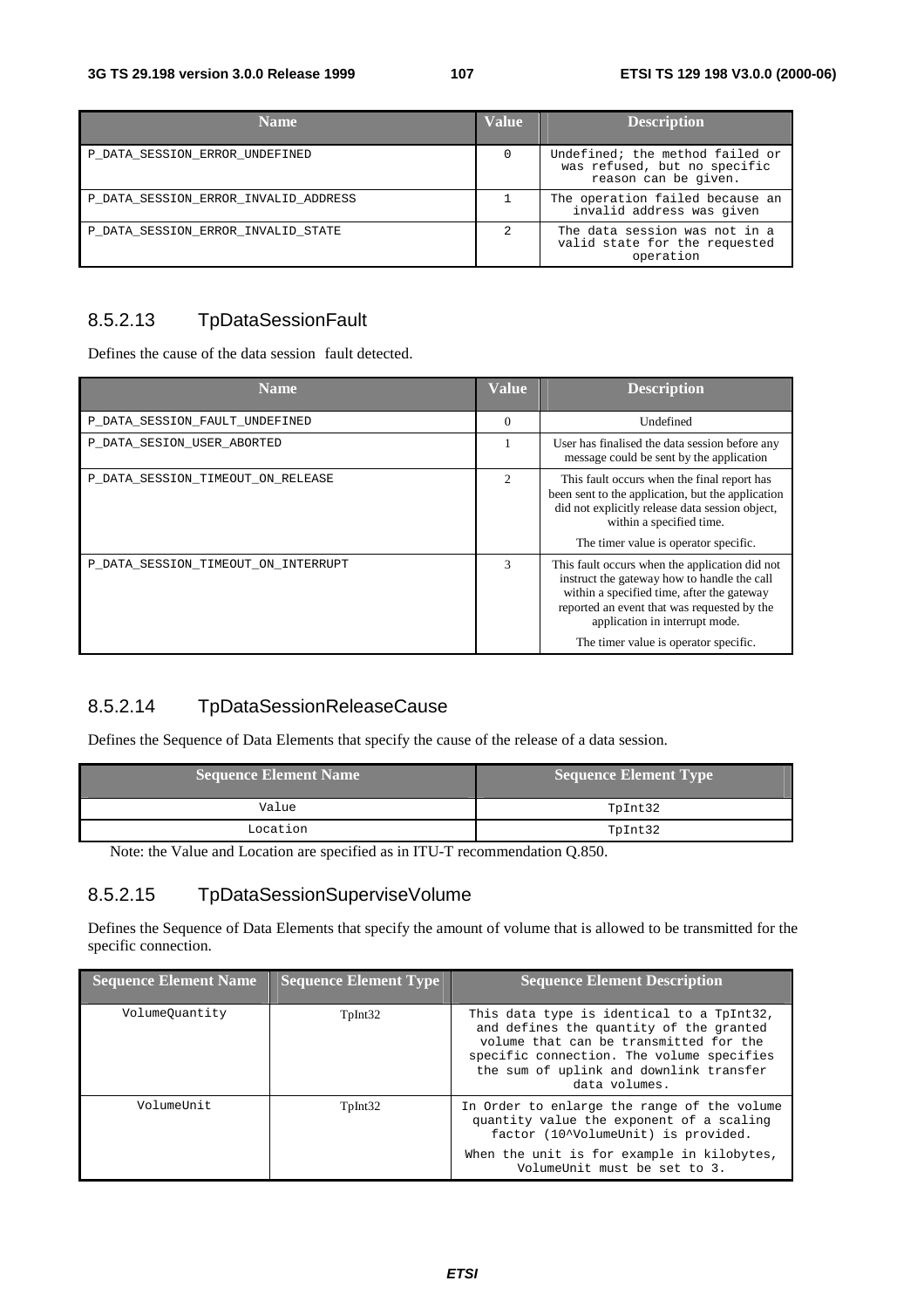### 8.5.2.16 TpDataSessionSuperviseReport

Defines the responses from the data session control service for calls that are supervised. The values may be combined by a logical 'OR' function.

| <b>Name</b>                                 | <b>Value</b>    | <b>Description</b>                                                                                                          |
|---------------------------------------------|-----------------|-----------------------------------------------------------------------------------------------------------------------------|
| P DATA SESSION SUPERVISE VOLUME REACHED     | 01 <sub>h</sub> | The maximum volume has been reached.                                                                                        |
| P DATA SESSION SUPERVISE DATA SESSION ENDED | 02 <sub>h</sub> | The data session has ended, either due to data<br>session party to reach of maximum volume or<br>calling or called release. |
| P_DATA_SESSION_SUPERVISE_MESSAGE_SENT       | 04h             | A warning message has been sent.                                                                                            |

## 8.5.2.17 TpDataSessionSuperviseTreatment

Defines the treatment of the call by the data session control service when the supervised volume is reached. The values may be combined by a logical 'OR' function.

| <b>Name</b>                      | <b>Value</b>    | <b>Description</b>                                                                                                                                                                                                                   |
|----------------------------------|-----------------|--------------------------------------------------------------------------------------------------------------------------------------------------------------------------------------------------------------------------------------|
| P DATA SESSION SUPERVISE RELEASE | 01 <sub>h</sub> | Release the data session when the data session<br>supervision volume is reached.                                                                                                                                                     |
| P DATA SESSION SUPERVISE RESPOND | 02 <sub>h</sub> | Notify the application when the call<br>supervision volume is reached.                                                                                                                                                               |
| P_DATA_SESSION_SUPERVISE_INFORM  | 04h             | Send a warning message to the originating<br>party when the maximum volume is reached. If<br>data session release is requested, then the data<br>session will be released following the message<br>after an administered time period |

## 8.5.2.18 TpDataSessionReport

Defines the Sequence of Data Elements that specify the data session report specific information.

| <b>Sequence Element Name</b> | <b>Sequence Element Type</b>      |
|------------------------------|-----------------------------------|
| MonitorMode                  | TpDataSessionMonitorMode          |
| DataSessionEventTime         | TpDateAndTime                     |
| DataSessionReportType        | TpDataSessionReportType           |
| AdditionalReportInfo         | TpDataSessionAdditionalReportInfo |

## 8.5.2.19 TpDataSessionAdditionalReportInfo

Defines the Tagged Choice of Data Elements that specify additional data session report information for certain types of reports.

| <b>Tag Element Type</b> |  |
|-------------------------|--|
| TpDataSessionReportType |  |

| <b>Tag Element Value</b>         | <b>Choice Element Type</b> | <b>Choice Element Name</b> |
|----------------------------------|----------------------------|----------------------------|
| P DATA SESSION REPORT UNDEFINED  | NULL.                      | Undefined                  |
| P DATA SESSION REPORT CONNECTED  | NULL.                      | Undefined                  |
| P DATA SESSION REPORT DISCONNECT | TpDataSessionReleaseCause  | DataSessionDisconnect      |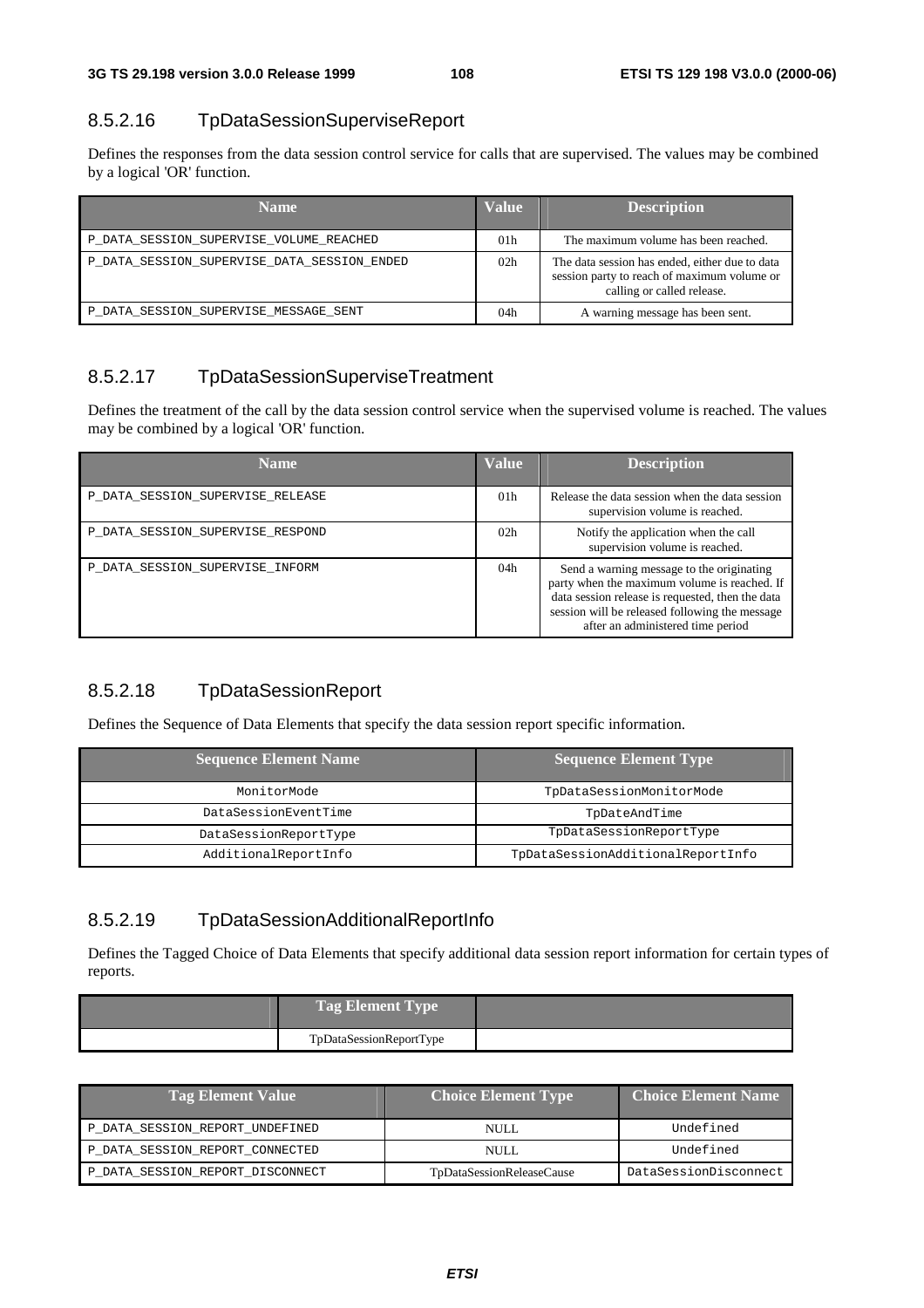### 8.5.2.20 TpDataSessionReportRequest

Defines the Sequence of Data Elements that specify the criteria relating to data session report requests.

| <b>Sequence Element Name</b> | Sequence Element Type    |
|------------------------------|--------------------------|
| MonitorMode                  | TpDataSessionMonitorMode |
| DataSessionReportType        | TpDataSessionReportType  |

#### 8.5.2.21 TpDataSessionReportRequestSet

Defines a Numbered Set of Data Elements of TpDataSessionReportRequest.

### 8.5.2.22 TpDataSessionReportType

Defines a specific data session event report type.

| <b>Name</b>                      | <b>Value</b> | <b>Description</b>                                         |
|----------------------------------|--------------|------------------------------------------------------------|
| P DATA SESSION REPORT UNDEFINED  |              | Undefined                                                  |
| P_DATA_SESSION_REPORT_CONNECTED  |              | Data session established.                                  |
| P DATA SESSION REPORT DISCONNECT |              | Data session disconnect<br>requested by data session party |

## 8.5.2.23 TpDataSessionEventCriteriaResultSetRef

Defines a refernce to TpDataSessionEventCriteriaResultSet.

### 8.5.2.24 TpDataSessionEventCriteriaResultSet

Defines a set of TpDataSessionEventCriteriaResult.

#### 8.5.2.25 TpDataSessionEventCriteriaResult

Defines a sequence of data elements that specify a requested call event notification criteria with the associated assignmentID.

| Sequence Element<br>Name | Sequence Element<br>Type       | Sequence Element Description                                                   |
|--------------------------|--------------------------------|--------------------------------------------------------------------------------|
| EventCriteria            | TpDataSessionEventCrit<br>eria | The event criteria that were specified by<br>the application.                  |
| AssignmentID             | TpInt32                        | The associated assignementID. This can be<br>used to disable the notification. |

# 8.6 Network User Location and User Status Data definitions

# 8.6.1 Interface Definitions

#### 8.6.1.1 IpAppUserStatus

Defines the address of an IpAppUserStatus Interface.

#### 8.6.1.2 IpAppUserStatusRef

Defines a reference to type IpAppUserStatus.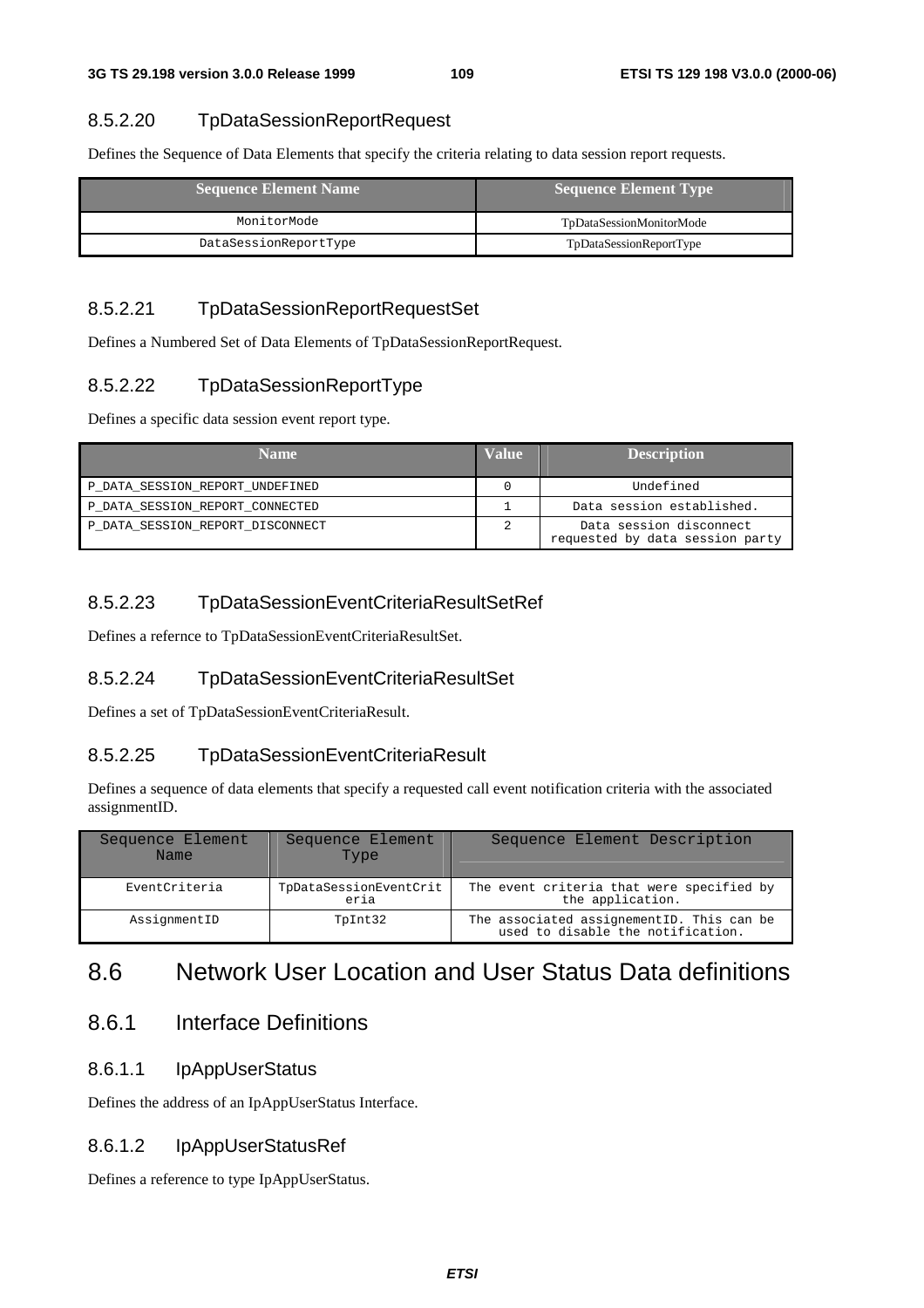#### 8.6.1.3 IpUserStatus

Defines the address of an IpUserStatus Interface.

#### 8.6.1.4 IpAppUserLocationCamel

Defines the address of an IpAppUserLocationCamel Interface.

#### 8.6.1.5 IpAppUserLocationCamelRef

Defines a reference to type IpAppUserLocationCamelRef.

#### 8.6.1.6 IpUserLocationCamel

Defines the address of an IpUserLocationCamel Interface.

## 8.6.2 Common Data Definitions for Network User Location and User **Status**

The constants and types defined in the following sections are defined in the *org.threegpp.osa.mm* package.

#### 8.6.2.1 TpGeographicalPosition

Defines the structure of data elements that specify a geographical position.

An "ellipsoid point with uncertainty shape" defines the horizontal location. The reference system chosen for the coding of locations is the World Geodetic System 1984 (WGS 84).

TypeOfUncertaintyShape describes the type of the uncertainty shape and Longitude/Latitude defines the position of the uncertainty shape. The following table defines the meaning of the data elements that describe the uncertainty shape for each uncertainty shape type.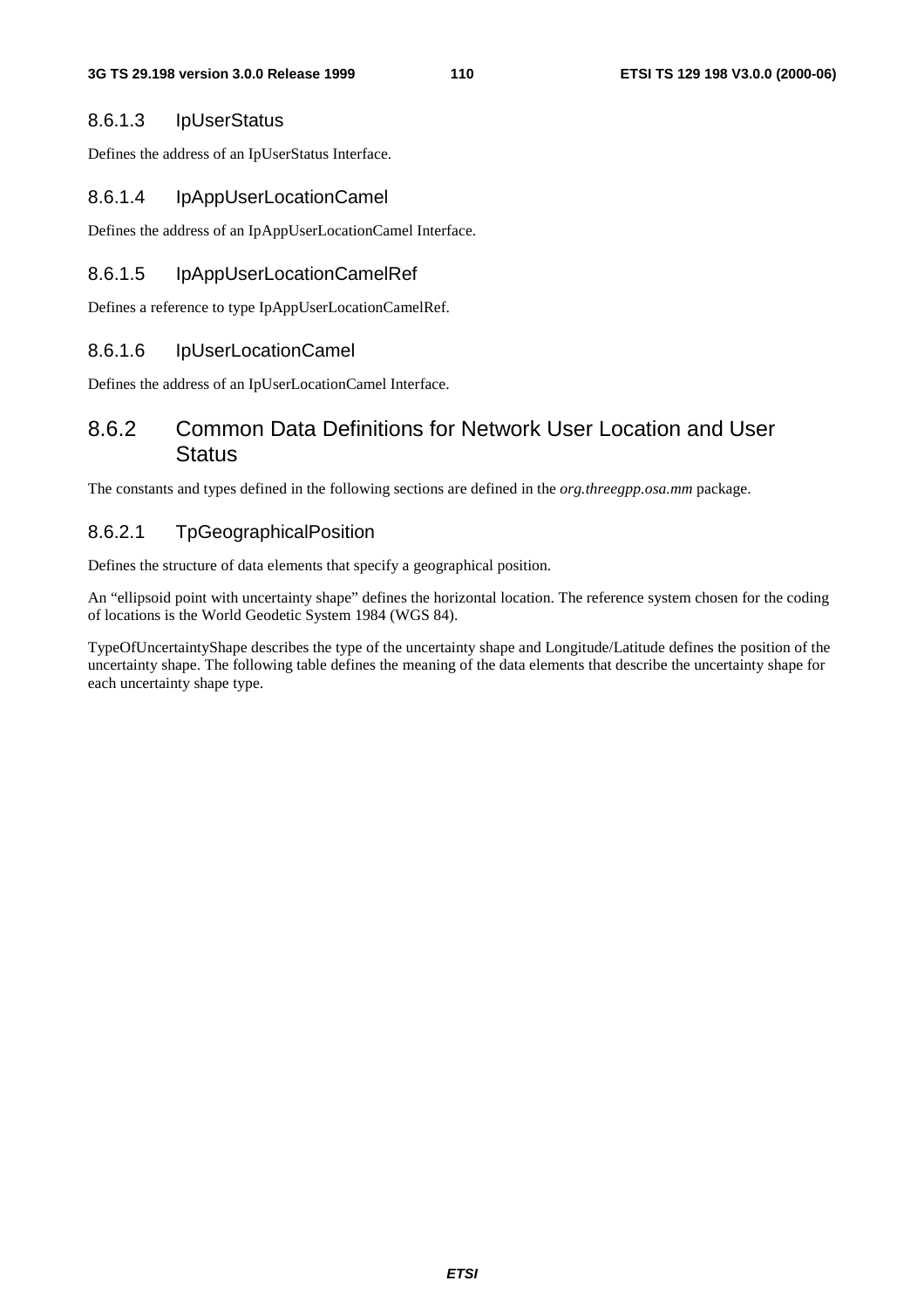| Type of<br>uncertainty<br>shape     | Uncertainty<br>Outer<br>Semi<br>Major             | Uncertainty<br>Outer<br>Semi<br>Minor             | Uncertainty<br><i>Inner</i><br>Semi<br>Major      | Uncertainty<br><i>Inner</i><br>Semi<br>Minor                   | Angle Of<br>Semi Major                                        | Segment<br><b>Start Angle</b>           | Segment End<br>Angle                  |
|-------------------------------------|---------------------------------------------------|---------------------------------------------------|---------------------------------------------------|----------------------------------------------------------------|---------------------------------------------------------------|-----------------------------------------|---------------------------------------|
| <b>None</b>                         | ٠                                                 | ÷,                                                | ٠                                                 | ٠                                                              | ٠                                                             | $\overline{\phantom{a}}$                |                                       |
| <b>Circle</b>                       | radius of<br>circle                               | $\overline{a}$                                    | ٠                                                 | L.                                                             | ÷.                                                            | ä,                                      |                                       |
| Circle<br><b>Sector</b>             | radius of<br>circle                               |                                                   |                                                   |                                                                |                                                               | start angle of<br>circle<br>segment     | end angle of<br>circle<br>segment     |
| <b>Circle Arc</b><br><b>Stripe</b>  | radius of<br>outer circle                         | $\overline{\phantom{a}}$                          | radius of<br>inner circle                         | $\overline{\phantom{a}}$                                       | $\sim$                                                        | start angle of<br>circle arc<br>stripe  | end angle of<br>circle arc<br>stripe  |
| <b>Ellipse</b>                      | length of<br>semi-major<br>axis                   | length of<br>semi-minor<br>axis                   |                                                   |                                                                | rotation of<br>ellipse<br>measured<br>clockwise<br>from north |                                         |                                       |
| <b>Ellipse</b><br><b>Sector</b>     | length of<br>semi-major<br>axis                   | length of<br>semi-minor<br>axis                   |                                                   |                                                                | rotation of<br>ellipse<br>measured<br>clockwise<br>from north | start angle of<br>ellipse<br>segment    | end angle of<br>ellipse<br>segment    |
| <b>Ellipse Arc</b><br><b>Stripe</b> | length of<br>semi-major<br>axis, outer<br>ellipse | length of<br>semi-minor<br>axis, outer<br>ellipse | length of<br>semi-major<br>axis, inner<br>ellipse | length $\overline{of}$<br>semi-minor<br>axis, inner<br>ellipse | rotation of<br>ellipse<br>measured<br>clockwise<br>from north | start angle of<br>ellipse arc<br>stripe | end angle of<br>ellipse arc<br>stripe |



**Figure 8-1: Description of an Ellipse Arc**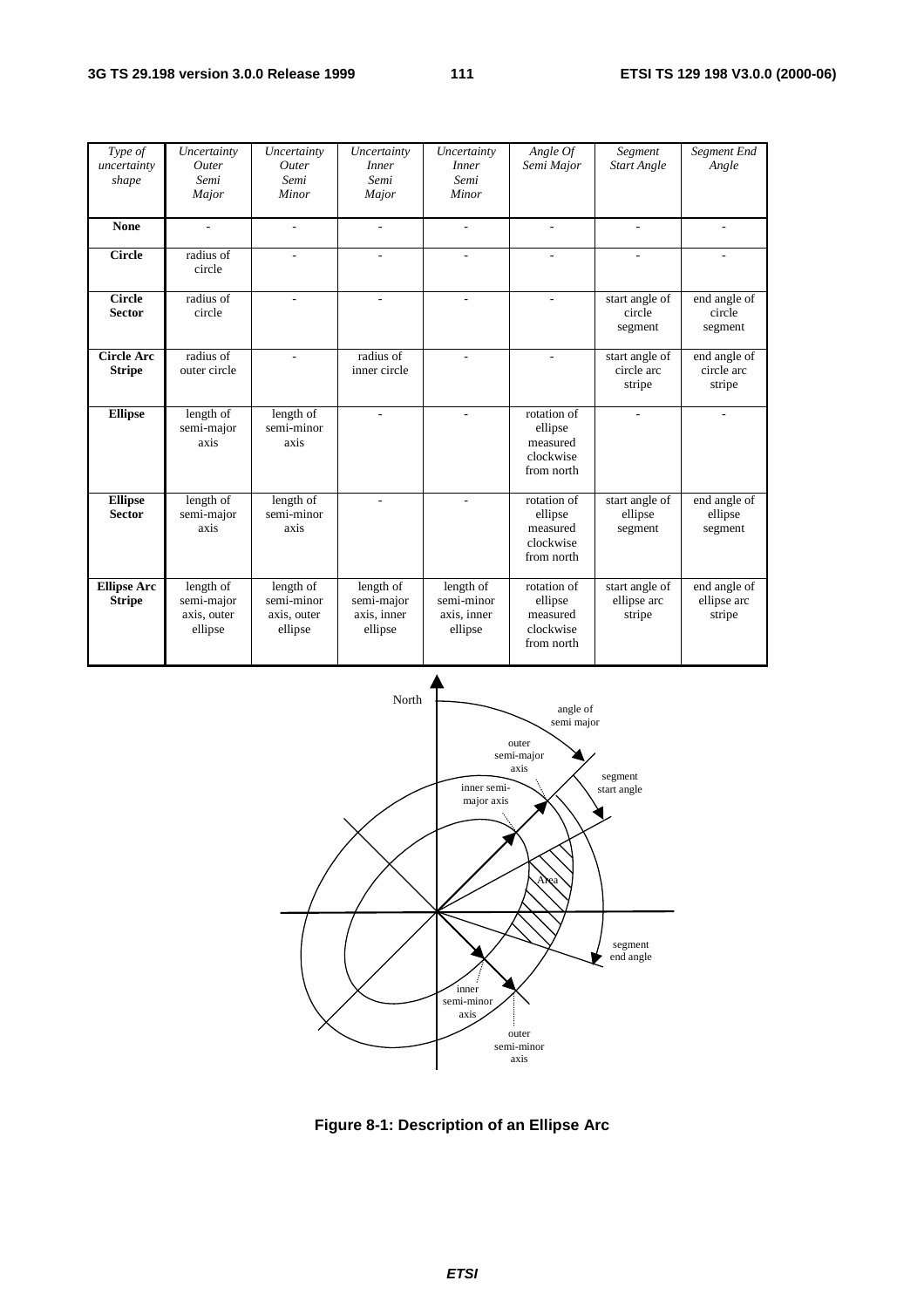#### **3G TS 29.198 version 3.0.0 Release 1999 112 ETSI TS 129 198 V3.0.0 (2000-06)**

| <b>Structured Member Name</b> | <b>Structured Member Type</b> |
|-------------------------------|-------------------------------|
| Longitude                     | TpFloat                       |
| Latitude                      | TpFloat                       |
| TypeOfUncertaintyShape        | TpLocationUncertaintyShape    |
| UncertaintyInnerSemiMajor     | TpFloat                       |
| UncertaintyOuterSemiMajor     | TpFloat                       |
| UncertaintyInnerSemiMinor     | TpFloat                       |
| UncertaintyOuterSemiMinor     | TpFloat                       |
| AngleOfSemiMajor              | TpInt32                       |
| SegmentStartAngle             | TpInt32                       |
| SeqmentEndAngle               | TpInt32                       |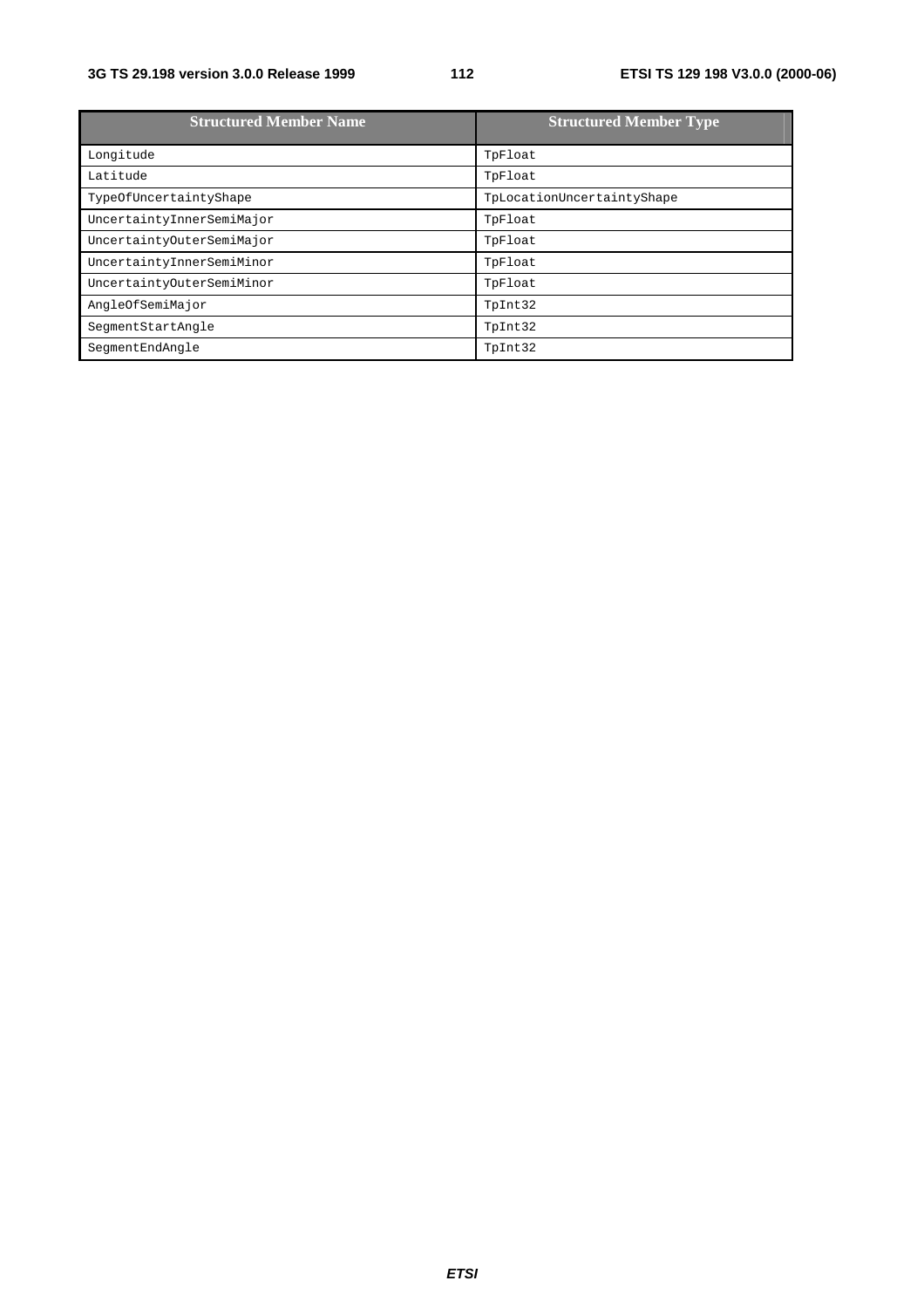## 8.6.2.2 TpLocationUncertaintyShape

Defines the type of uncertainty shape.

| Name.                        | <b>Value</b> | <b>Description</b>                          |
|------------------------------|--------------|---------------------------------------------|
| P M SHAPE NONE               | $\theta$     | No uncertainty shape present.               |
| P M SHAPE CIRCLE             |              | Uncertainty shape is a circle.              |
| P M SHAPE CIRCLE SECTOR      | C            | Uncertainty shape is a circle sector.       |
| P_M_SHAPE_CIRCLE_ARC_STRIPE  | 3            | Uncertainty shape is a circle arc stripe.   |
| P M SHAPE ELLIPSE            | 4            | Uncertainty shape is an ellipse.            |
| P M SHAPE ELLIPSE SECTOR     |              | Uncertainty shape is an ellipse sector.     |
| P_M_SHAPE_ELLIPSE_ARC_STRIPE | 6            | Uncertainty shape is an ellipse arc stripe. |

## 8.6.2.3 TpMobilityDiagnostic

Defines a diagnostic value that is reported in addition to an error by the Network User Location or User Status service capability feature.

| <b>Name</b>                     | Value    | <b>Description</b>                                                                          |
|---------------------------------|----------|---------------------------------------------------------------------------------------------|
| P_M_NO_INFORMATION              | $\Omega$ | No diagnostic information present. Valid for all type of errors.                            |
| P_M_APPL_NOT_IN_PRIV_EXCEPT_LST |          | Application not in privacy exception list. Valid for 'Unauthorised<br>Application' error.   |
| P_M_CALL_TO_USER_NOT_SETUP      | 2        | Call to user not set-up. Valid for 'Unauthorised Application' error.                        |
| P_M_PRIVACY_OVERRIDE_NOT_APPLIC | 3        | Privacy override not applicable. Valid for 'Unauthorised Application' error.                |
| P_M_DISALL_BY_LOCAL_REGULAT_REQ | 4        | Disallowed by local regulatory requirements. Valid for 'Unauthorised<br>Application' error. |
| P_M_CONGESTION                  | 5        | Congestion. Valid for 'Position Method Failure' error.                                      |
| P_M_INSUFFICIENT_RESOURCES      | 6        | Insufficient resources. Valid for 'Position Method Failure' error.                          |
| P_M_INSUFFICIENT_MEAS_DATA      | 7        | Insufficient measurement data. Valid for 'Position Method Failure' error.                   |
| P_M_INCONSISTENT_MEAS_DATA      | 8        | Inconsistent measurement data. Valid for 'Position Method Failure' error.                   |
| P_M_LOC_PROC_NOT_COMPLETED      | 9        | Location procedure not completed. Valid for 'Position Method Failure'<br>error.             |
| P_M_LOC_PROC_NOT_SUPBY_USER     | 10       | Location procedure not supported by user. Valid for 'Position Method<br>Failure' error.     |
| P M OOS NOT ATTAINABLE          | 11       | Quality of service not attainable. Valid for 'Position Method Failure' error.               |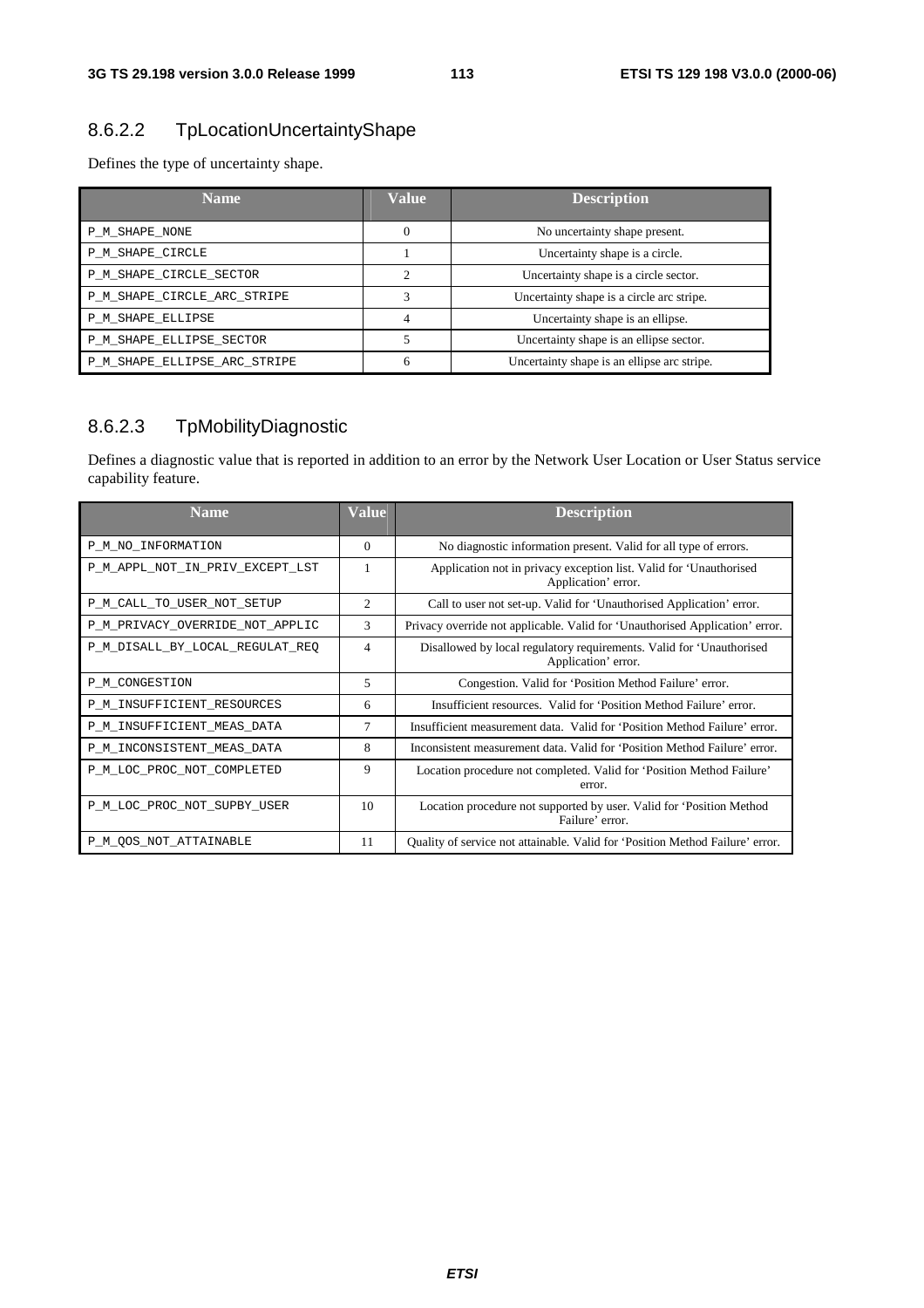## 8.6.2.4 TpMobilityError

Defines an error that is reported by the Network User Location or User Status service capability feature. A fatal error occurring during the life of periodic or triggered user location/status requests (triggeredStatusReportErr, triggeredLocationReportErr or periodicLocationReportErr) will terminate the request such that any particular request is allowed to generate at most one fatal error but possibly several non fatal errors.

| <b>Name</b>                  | Value          | <b>Description</b>                                                                                                                                              | <b>Fatal</b>   |
|------------------------------|----------------|-----------------------------------------------------------------------------------------------------------------------------------------------------------------|----------------|
| P_M_OK                       | $\Omega$       | No error occurred while processing the request.                                                                                                                 | N/A            |
| P_M_SYSTEM_FAILURE           | 1              | System failure.<br>The request can not be handled because of a general problem in<br>the Network User Location or User Status SCF or the underlying<br>network. | <b>Yes</b>     |
| P M UNAUTHORIZED NETWORK     | $\overline{c}$ | Unauthorised network,<br>The requesting network is not authorised to obtain the user's<br>location or status.                                                   | N <sub>0</sub> |
| P_M_UNAUTHORIZED_APPLICATION | 3              | Unauthorised application.<br>The application is not authorised to obtain the user's location or<br>status.                                                      | Yes            |
| P_M_UNKNOWN_SUBSCRIBER       | 4              | Unknown subscriber.<br>The user is unknown, <i>i.e.</i> no such subscription exists.                                                                            | Yes            |
| P M ABSENT SUBSCRIBER        | 5              | Absent subscriber.<br>The user is currently not reachable.                                                                                                      | N <sub>0</sub> |
| P_M_POSITION_METHOD_FAILURE  | 6              | Position method failure.<br>The Network User Location SCF failed to obtain the user's<br>position.                                                              | N <sub>0</sub> |

### 8.6.2.5 TpMobilityStopAssignmentData

Defines the structure of data elements that specifies a request to stop whole or parts of an assignment. Assignments are used for periodic or triggered reporting of a user locations or statuses.

Observe that the parameter "users" is optional. If the parameter "stopScope" is set to P\_M\_ALL\_IN\_ASSIGNMENT, the parameter "stopScope" is undefined. If the parameter "stopScope" is set to P\_M\_SPECIFIED\_USERS, then the assignment shall be stopped only for the users specified in the "users" collection.

| <b>Structure Element Name</b> | <b>Structure Element Type</b> | <b>Description</b>                                                                                                            |
|-------------------------------|-------------------------------|-------------------------------------------------------------------------------------------------------------------------------|
| AssignmentId                  | TpSessionID                   | Identity of the session that shall be stopped.                                                                                |
| StopScope                     | TpMobilityStopScope           | Specify if only a part of the assignment or if whole the assignment<br>shall be stopped.                                      |
| Users                         | TpAddressSet                  | Optional parameter describing which users a stop request is<br>addressing when only a part of an assignment is to be stopped. |

## 8.6.2.6 TpMobilityStopScope

This enumeration is used in requests to stop mobility reports that are sent from the Network User Location service capability feature to an application.

| Name.                 | Value | <b>Description</b>                                                                    |
|-----------------------|-------|---------------------------------------------------------------------------------------|
| P_M_ALL_IN_ASSIGNMENT |       | The request concerns all users in an<br>assignment.                                   |
| P M SPECIFIED USERS   |       | The request concerns only the users that are<br>explicitly specified in a collection. |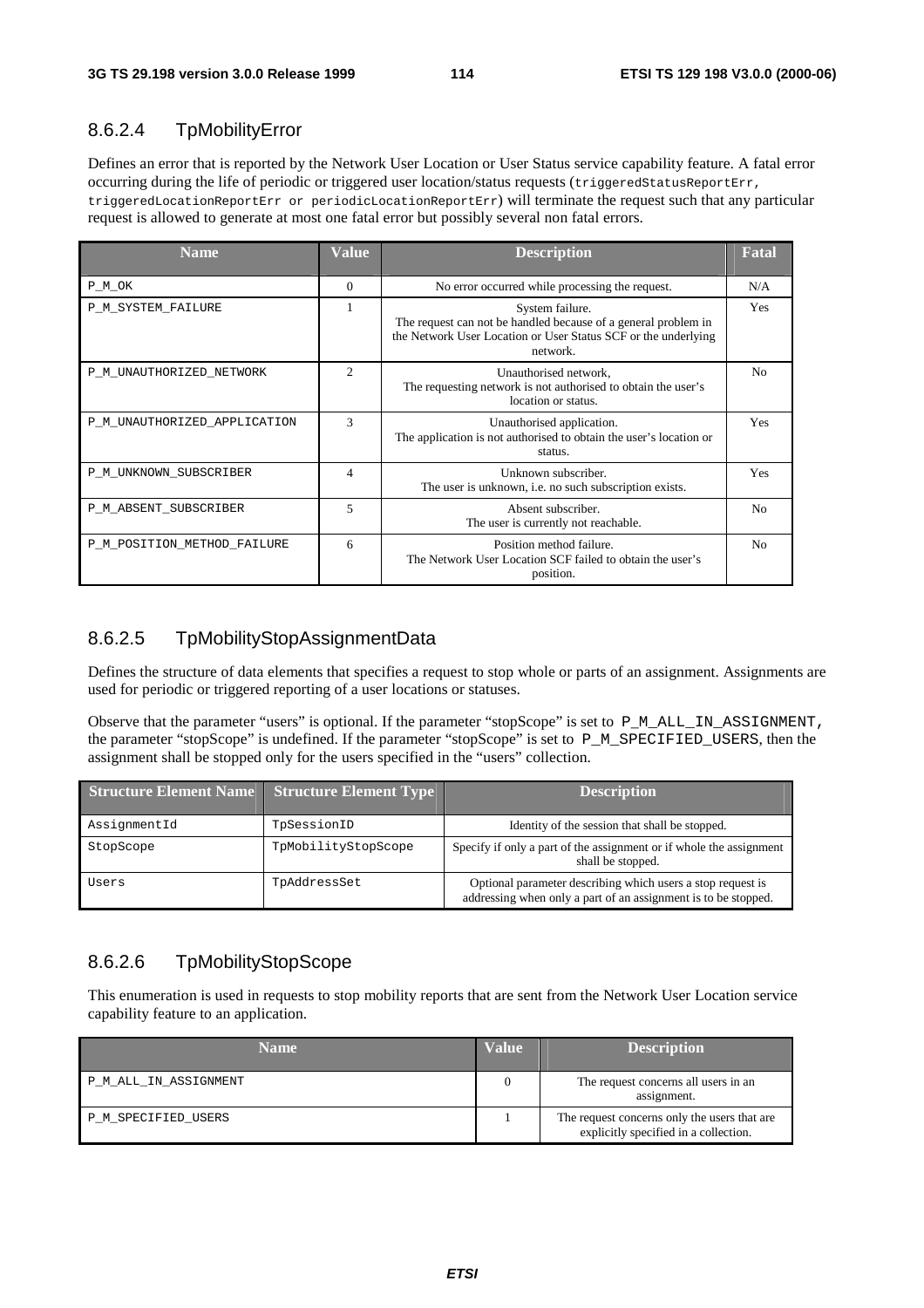# 8.6.3 Network User Location Data Definitions

The constants and types defined in the following sections are defined in the *org.threegpp.osa.mm.ul* package.

#### 8.6.3.1 TpLocationCellIDOrLAI

This data type is identical to a TString. It specifies the Cell Global Identification or the Location Area Identification (LAI).

The Cell Global Identification (CGI) is defined as the string of characters in the following format:

MCC**-**MNC**-**LAC**-**CI

where:

| MCC        | Mobile Country Code (three decimal digits)                                                                                                    |
|------------|-----------------------------------------------------------------------------------------------------------------------------------------------|
| <b>MNC</b> | Mobile Network Code (two or three decimal digits)                                                                                             |
| <b>LAC</b> | Location area code (four hexadecimal digits)                                                                                                  |
| -CI        | Cell Identification (four hexadecimal digits)                                                                                                 |
|            | $\sim$ To a contract $\sim$ A constraint function of the ATV to displace of a constant contract of the contract of the ATV to displace $\sim$ |

The Location Area Identification (LAI) is defined as a string of characters in the following format:

MCC**-**MNC**-**LAC where:

| МСС        | Mobile Country Code (three decimal digits)        |
|------------|---------------------------------------------------|
| <b>MNC</b> | Mobile Network Code (two or three decimal digits) |
| <b>LAC</b> | Location area code (four hexadecimal digits)      |

The length of the parameter indicates which format is used. See 3G TS 29.002 for the detailed coding.

### 8.6.3.2 TpLocationTriggerCamel

Defines the structure of data elements that specifies the criteria for a triggered location report to be generated.

| <b>Structure Member Name</b> | <b>Structure Member Type</b> | <b>Description</b>                                                                         |
|------------------------------|------------------------------|--------------------------------------------------------------------------------------------|
| UpdateInsideVlr              | TpBoolean                    | Generate location report when it occurs an location update<br>inside the current VLR area. |
| UpdateOutsideVlr             | TpBoolean                    | Generate location report when the user moves to another VLR<br>area.                       |

#### 8.6.3.3 TpUserLocationCamel

Defines the structure of data elements that specifies the location of a mobile telephony user. Observe that if the statusCode is indicating an error, then neither geographicalPosition, timestamp, vlrNumber, locationNumber, cellIdOrLai nor their associated presense flags are defined.

| <b>Structure Member Name</b> | <b>Structure Member Type</b> | <b>Description</b>                                                  |
|------------------------------|------------------------------|---------------------------------------------------------------------|
| UserID                       | TpAddress                    | The address of the user.                                            |
| StatusCode                   | TpMobilityError              | Indicator of error.                                                 |
| GeographicalPositionPresent  | TpBoolean                    | Flag indicating if the geographical position is present.            |
| GeographicalPosition         | TpGeographicalPosition       | Specification of a position and an area of uncertainty.             |
| TimestampPresent             | TpBoolean                    | Flag indicating if the timestamp is present.                        |
| Timestamp                    | TpDateAndTime                | Timestamp indicating when the location information<br>was attained. |
| VlrNumberPresent             | TpBoolean                    | Flag indicating if the VLR number is present.                       |
| VlrNumber                    | TpAddress                    | Current VLR number for the user.                                    |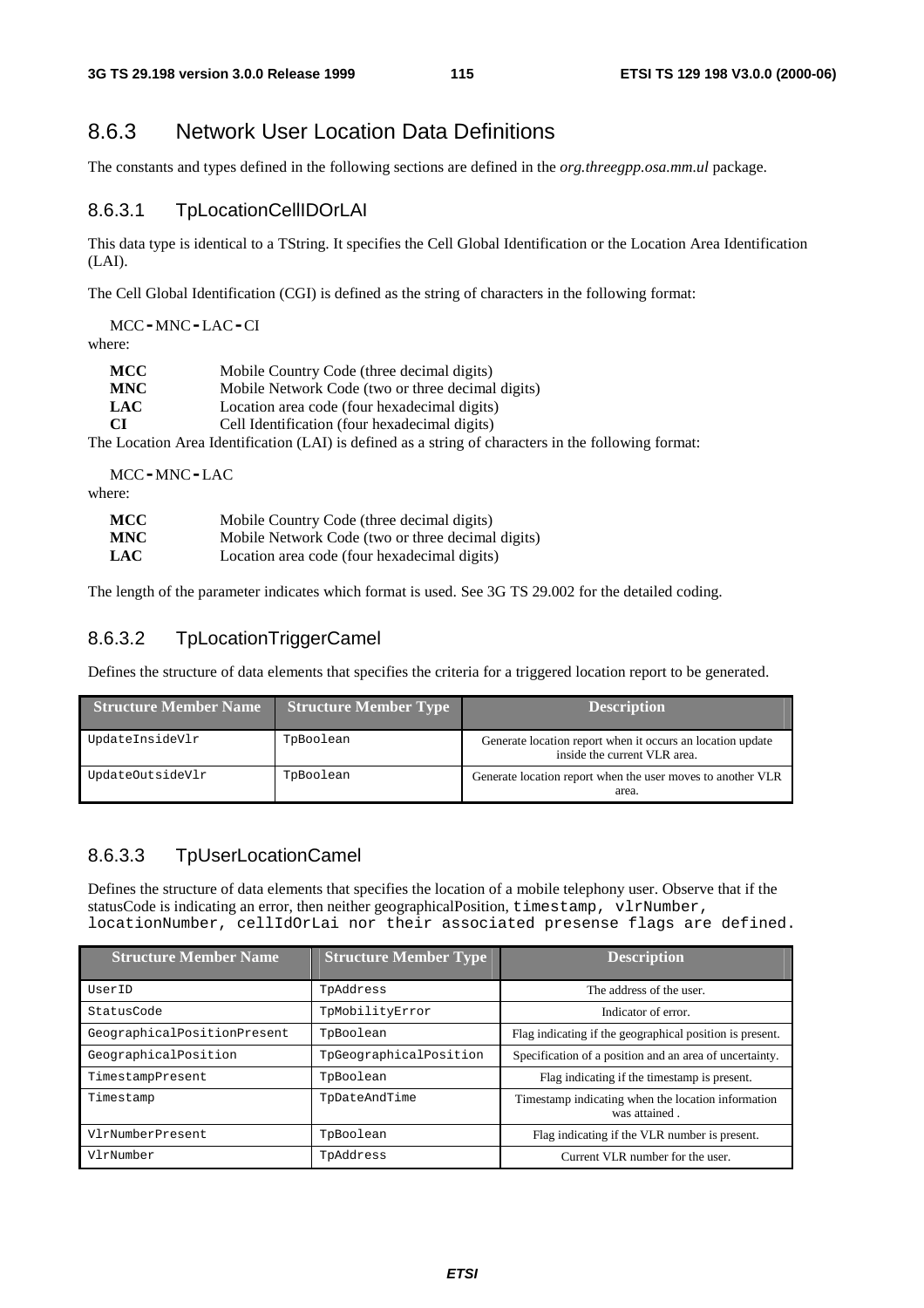| VocationNumberPresent       | TpBoolean             | Flag indicating if the location number is present.        |
|-----------------------------|-----------------------|-----------------------------------------------------------|
| LocationNumber <sup>2</sup> | TpAddress             | Current location number.                                  |
| CellIdOrLaiPresent          | TpBoolean             | Flag indicating if cell-id or LAI of the user is present. |
| CellIdOrLai                 | TpLocationCellIDOrLAI | Cell-id or LAI of the user.                               |

### 8.6.3.4 TpUserLocationCamelSet

Defines a collection of TUserLocationCamel

# 8.7 User Status Data Definitions

The constants and types defined in the following sections are defined in the *org.threegpp.osa.mm.us* package.

### 8.7.1.1 TpUserStatus

Defines the structure of data elements that specifies the identity and status of a user.

| <b>Structure Element Name</b> | <b>Structure Element Type</b> | <b>Description</b>              |
|-------------------------------|-------------------------------|---------------------------------|
| UserID                        | TpAddress                     | The user address.               |
| StatusCode                    | TpMobilityError               | Indicator of error.             |
| Status                        | TpUserStatusIndicator         | The current status of the user. |

### 8.7.1.2 TpUserStatusSet

Defines a collection of TUserStatus.

#### 8.7.1.3 TpUserStatusIndicator

Defines the status of a user.

| <b>Name</b>            | <b>Value</b> | <b>Description</b>                                                                                |
|------------------------|--------------|---------------------------------------------------------------------------------------------------|
| P US REACHABLE         |              | User is reachable                                                                                 |
| P_US_NOT_REACHABLE     |              | User is not reachable                                                                             |
| P_US_BUSY <sup>3</sup> |              | User is busy (only applicable for interactive<br>user status request, not when triggers are used) |

# 8.8 Terminal Capabilities Data Definitions

# 8.8.1 Interface Definitions

#### 8.8.1.1 IpTerminalCapabilities

Defines the address of an IpTerminalCapabilities Interface.

#### 8.8.1.2 IpTerminalCapabilitiesRef

Defines a reference to type IpTerminalCapabilities

**<sup>2</sup>** The location number is the number to the MSC or in rare cases the roaming number.

**<sup>3</sup>** Only applicable to mobile (Wireless) telephony users.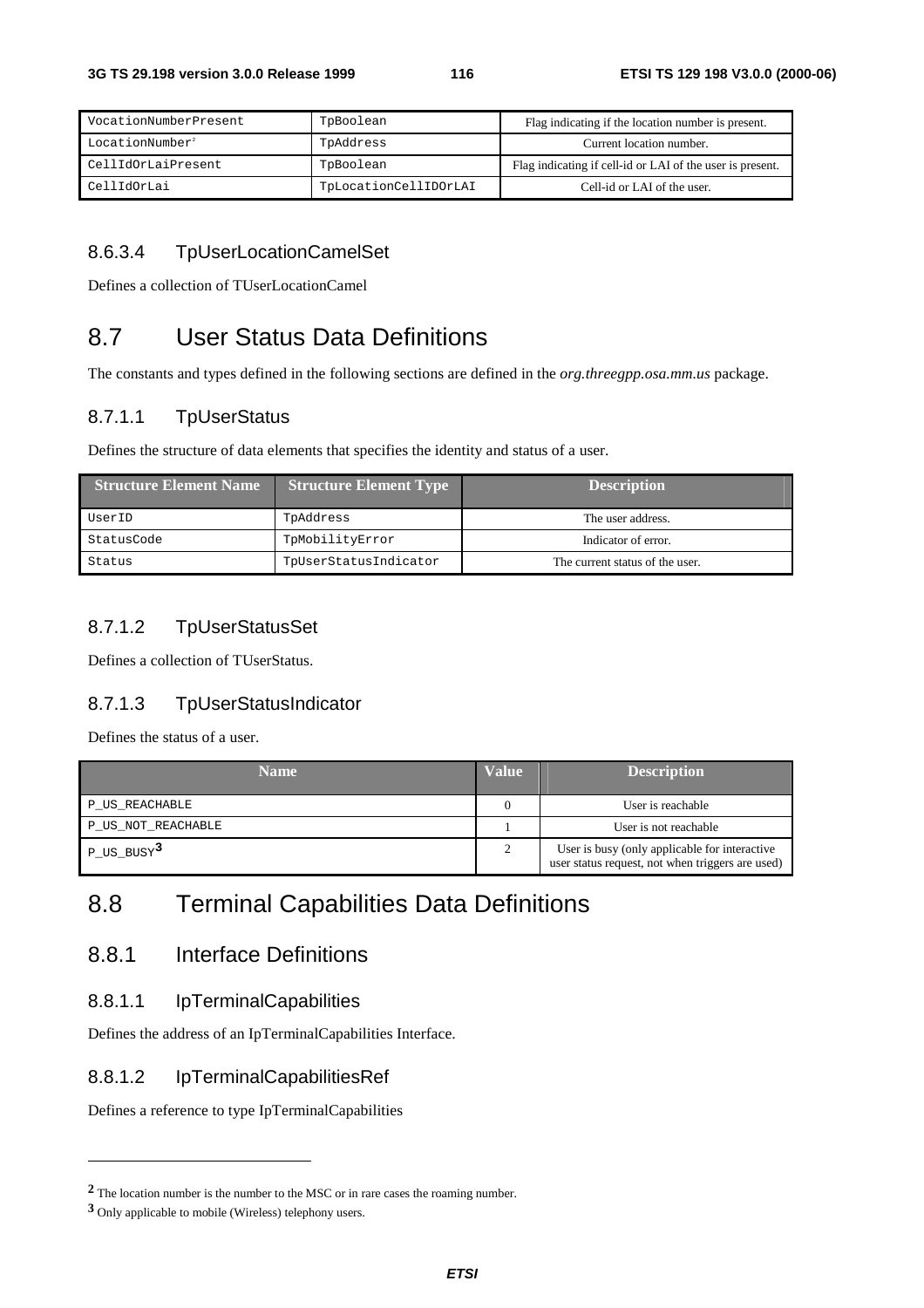# 8.8.2 Terminal Capabilities Data Definitions

The constants and types defined in the following sections are defined in the *org.threegpp.osa.termcap* package.

#### 8.8.2.1 terminalIdentity

Identifies the terminal.

| <b>Name</b>      | Type     | <b>N</b> Documentation                                                                      |
|------------------|----------|---------------------------------------------------------------------------------------------|
| terminalIdentity | TpString | Identifies the terminal. It may be a logical address<br>known by the WAP Gateway/PushProxy. |

#### 8.8.2.2 TpTerminalCapabilities

This data type is a Sequence\_of\_Data\_Elements that describes the terminal capabilities. It is a structured type that consists of:

| <b>Sequence Element</b><br><b>Name</b> | <b>Sequence Element</b><br><b>Type</b> | <b>Documentation</b>                                                                                                                                                                                                                                                                                                     |
|----------------------------------------|----------------------------------------|--------------------------------------------------------------------------------------------------------------------------------------------------------------------------------------------------------------------------------------------------------------------------------------------------------------------------|
| StatusCode                             |                                        |                                                                                                                                                                                                                                                                                                                          |
|                                        | TpBoolean                              | Indicates whether or not the terminal Capabilities<br>are available.                                                                                                                                                                                                                                                     |
| TerminalCapabilities                   | <b>TpServicePropertyList</b>           | Specifies the latest available capabilities of the<br>user's terminal.<br>This information, if available, is returned as<br>CC/PP headers as specified in W3C [12] and<br>adopted in the WAP UAProf specification [13]. It<br>contains URLs; terminal attributes and values, in<br>RDF format: or a combination of both. |

## 8.8.2.3 TpTerminalCapabilitiesError

Defines an error that is reported by the Terminal Capabilities SCF.

| <b>Name</b>                  | Value | <b>Description</b>                                                                                                                               |
|------------------------------|-------|--------------------------------------------------------------------------------------------------------------------------------------------------|
| P_TERMCAP_ERROR_UNDEFINED    |       | Undefined.                                                                                                                                       |
| P TERMCAP INVALID TERMINALID |       | The request can not be handled because the terminal id specified<br>is not valid.                                                                |
| P TERMCAP SYSTEM FAILURE     |       | System failure.<br>The request cannot be handled because of a general problem in<br>the terminal capabilities service or the underlying network. |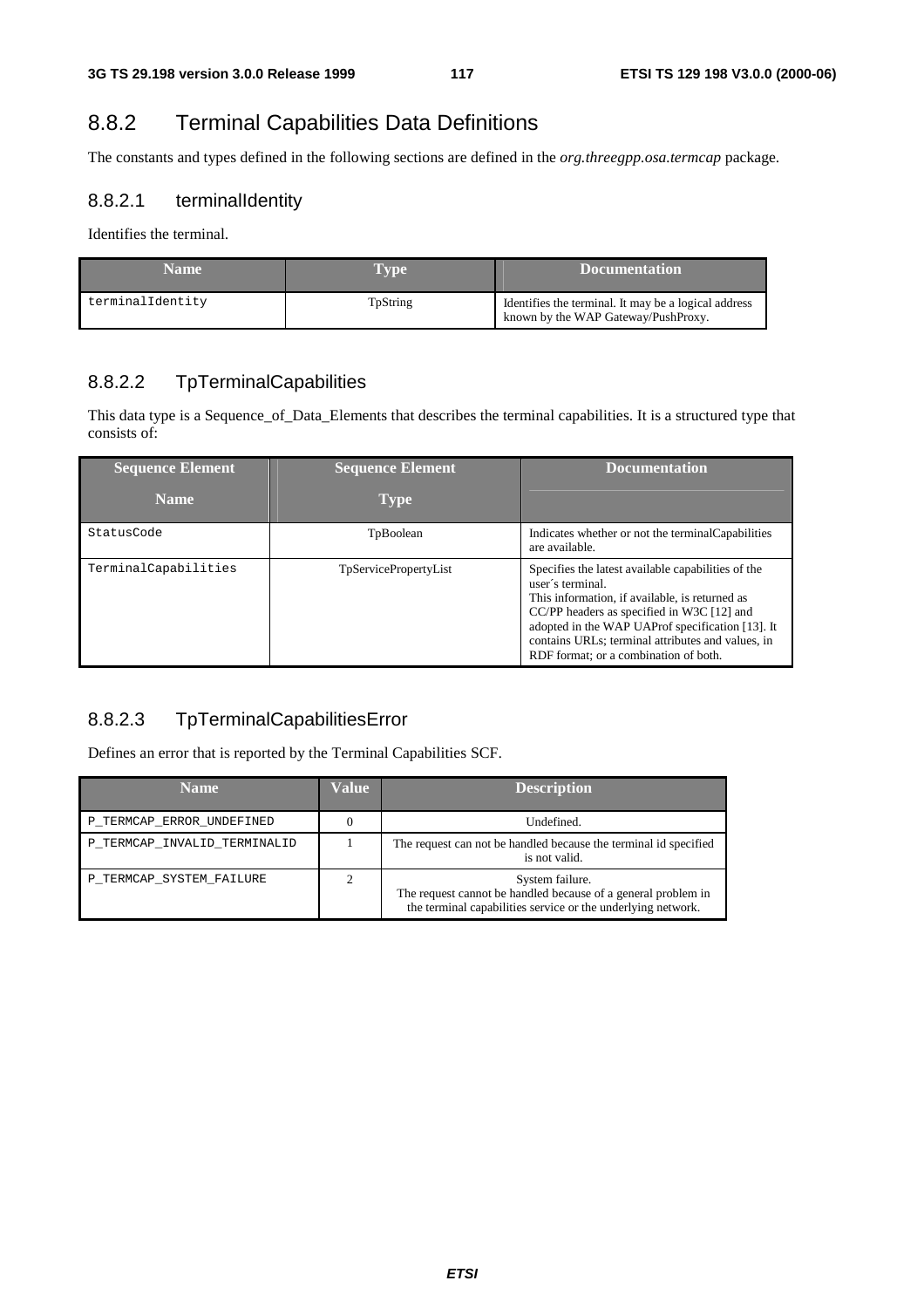#### 9 **IDL** Interface Definitions

The OSA API definitions have been divided into several CORBA modules. The common data definitions are placed in the root module while each of the specific service capability feature API definitions are being assigned their own module directly under that root. Each specific SCF functions, like User Status, have their data and interface definitions collocated. This structure has the advantage that explicit scoping is kept to a minimum.

The IDLs defined for the specific SCFs assumes that the OSA common definitions (interfaces and data) are provided in the org.threegpp.osa module within a file name called OSA.idl

| <b>Module Name</b>       | <b>Description</b>                      | <b>IDL</b> file name |
|--------------------------|-----------------------------------------|----------------------|
| org.threegpp.osa         | Common data/interface definitions       | OSA.idl              |
| org.threegpp.osa.mm      | Common mobility data definitions (root) | MM.idl               |
| org.threegpp.osa.mm.ul   | Network User Location (UL)              | MMul.idl             |
| org.threegpp.osa.mm.us   | User Status (US)                        | MMus.idl             |
| org.threegpp.osa.cc      | Call Control                            | CC.idl               |
| org.threegpp.osa.ui      | User Interaction                        | UL <sub>idl</sub>    |
| org.threegpp.osa.termcap | <b>Terminal Capabilities</b>            | <b>TERMCAP.idl</b>   |

#### $9.1$ **Generic IDI**

```
#ifndef __OSA_DEFINED
#define __OSA_DEFINED
module org
\{module threegpp
  \{module osa
    \{\!/\!Primitive data types
       typedef boolean
                    TpBoolean;
                              // Defines a Boolean data type
       typedef long
                    TpInt32;// Defines a signed 32 bit integer
       typedef float
                    TpFloat;
                               // Defines a single precision real number.
       typedef string
                    TpString;
                               // Defines a string comprising length and data.
       // Primitive based OSA datatypes
       typedef TpInt32
                     TpDuration; // This data type is a TpInt32 representing a
                         // time interval in milliseconds. A value of "-1" defines
```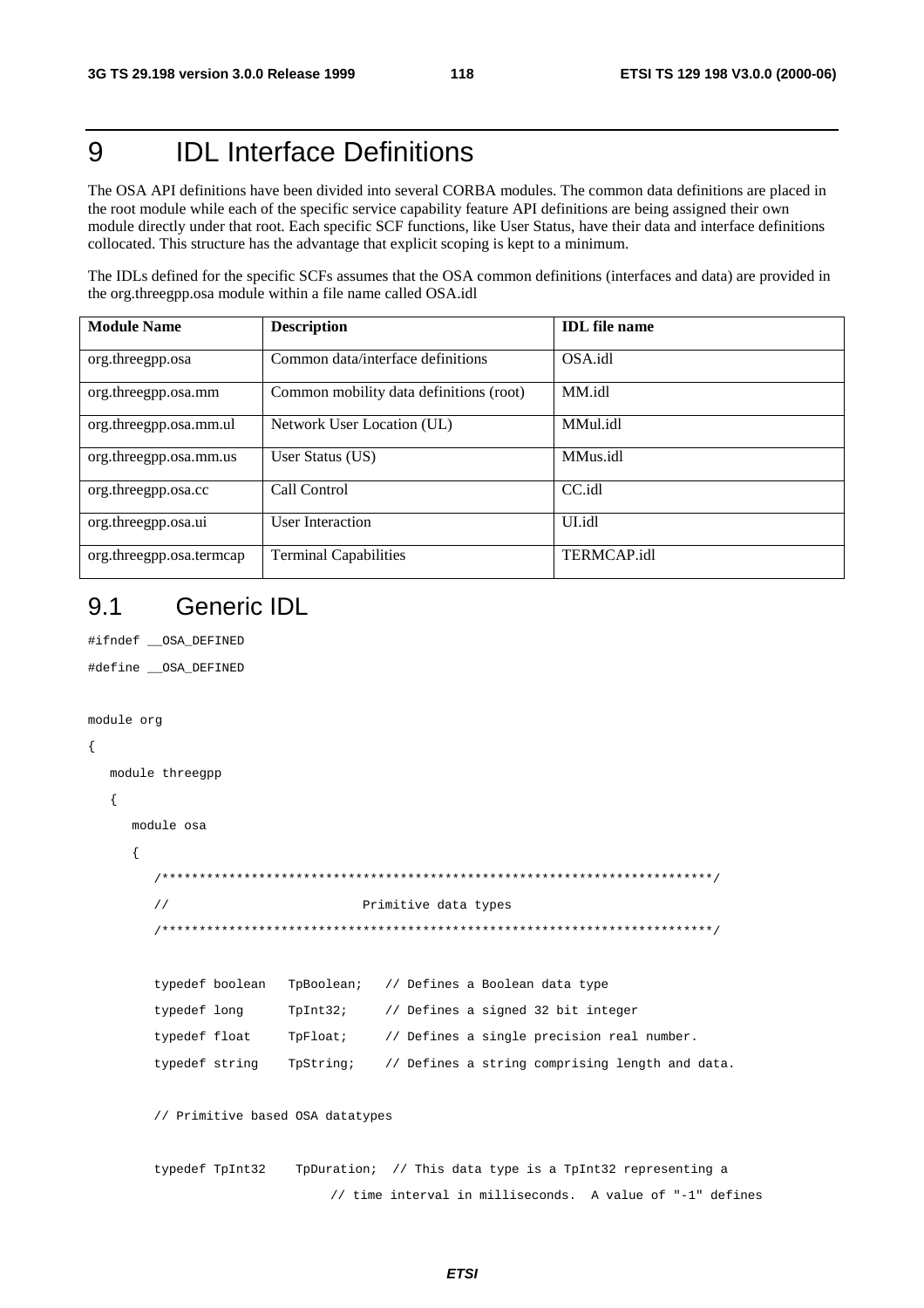```
// infinite duration and a value of "-2" represents default
                       // duration.
typedef TpInt32 TpSessionID; // Defines a network unique session ID. OSA
                       // uses this ID to identify sessions, e.g. call or call leg
                       // sessions, within an object implementing an interface
                       // capable of handling multiple sessions. For the different
                       // OSA service capability feature, the sessionIDs are unique
                       // only in the context of a manager instantiation (e.g., within
                       // the context of one generic call control manager). As such
                       // if an application creates two instances of the same SCF
                       // manager it shall use different instantiations of the
                       // callback objects which implement the callback interfaces.
typedef TpInt32 TpAssignmentID; // This data type is identical to a TpInt32. It
                       // specifies a number which identifies an individual
                       // event notification enabled by the application or
                       // OSA service capability feature.
typedef sequence < TpSessionID> TpSessionIDSet;
// Defines the general Parlay exception values
enum TpGeneralExceptionType
{
  P_RESULT_INFO_UNDEFINED, // No further information present
  P_INVALID_APPLICATION_ID, // Invalid application ID
  P_INVALID_CLIENT_CAPABILITY,// Invalid client capability
  P_INVALID_AGREEMENT_TEXT, // Invalid agreement text
  P_INVALID_SIGNING_ALGORITHM,// Invalid signing algorithm
  P_INVALID_INTERFACE_NAME, // Invalid interface name
  P_INVALID_SERVICE_ID, // Invalid service capability feature ID
  P_INVALID_EVENT_TYPE, // Invalid event type
  P_SERVICE_NOT_ENABLED, // The SCF ID does not correspond
                      // to a SCF that has been enabled
  P_INVALID_ASSIGNMENT_ID, // The assignment ID does not
                      // correspond to one of the valid assignment IDs
  P_INVALID_PARAMETER, // The method has been called with an
                      // invalid parameter
  P_INVALID_PARAMETER_VALUE, // A method parameter has an invalid value
  P_PARAMETER_MISSING, // A required parameter has not been
                      // specified in the method call
  P_RESOURCES_UNAVAILABLE, // The required resources in the
                      // network are not available
  P_TASK_REFUSED, // The requested method has been refused
```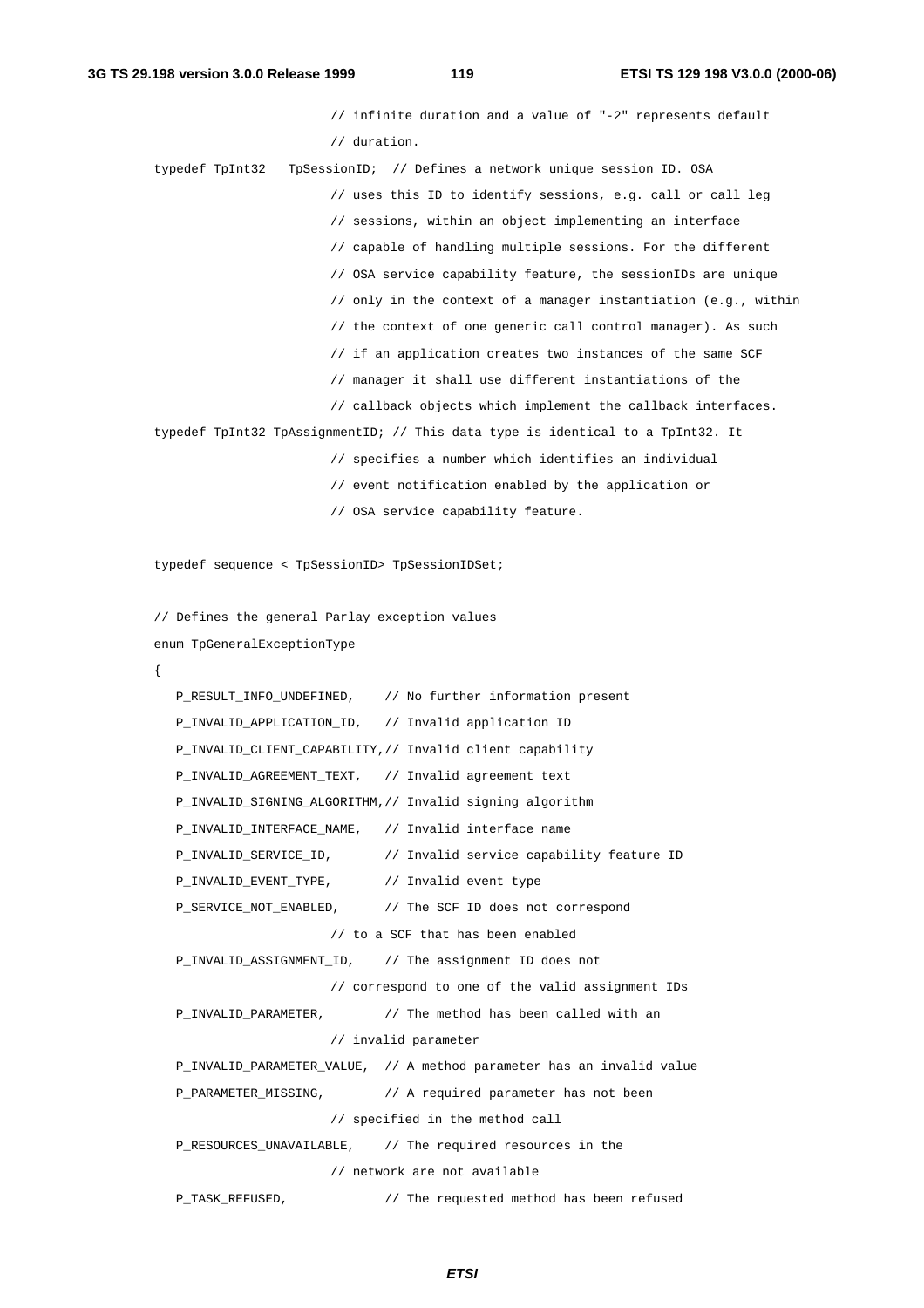```
P_TASK_CANCELLED, // The requested method has been cancelled
  P_INVALID_DATE_TIME_FORMAT, // Invalid date and time format provided
  P_NO_CALLBACK_ADDRESS_SET, // The requested method has been refused
                       // because no callback address is set
  P_INVALID_TERMINATION_TEXT, // Invalid termination text
  P_INVALID_SERVICE_TOKEN, // The SCF token does not correspond to a
                       // token that had been issued, or the issued token
                       // has expired.
  P_INVALID_AUTHENTICATION, // The client has not been correctly authenticated
  P_INVALID_SERVICE_PROPERTY, // Invalid service capability feature property.
  P_METHOD_NOT_SUPPORTED // The method is not allowed or supported within
                      // the context of the current SCF agreement.
};
exception TpGeneralException
{
  TpGeneralExceptionType exceptionType;
};
// Defines the GCCS OSA exception values
enum TpGCCSExceptionType
{
  P_GCCS_SERVICE_INFORMATION_MISSING,// Information relating to the Call
                            // Control SCF could not be found
  P_GCCS_SERVICE_FAULT_ENCOUNTERED, // Fault detected in the Call Control SCF
  P_GCCS_UNEXPECTED_SEQUENCE, // Unexpected sequence of methods, i.e.,
                        // the sequence does not match the specified
                        // state diagrams for the call or the call leg.
  P_GCCS_INVALID_ADDDRESS, // Invalid address specified
  P_GCCS_INVALID_STATE, // Invalid state specified
  P_GCCS_INVALID_CRITERIA, // Invalid criteria specified
  P_GCCS_INVALID_NETWORK_STATE,// Although the sequence of method calls is
                        // allowed by the OSA gateway, the underlying
                        // protocol can not support it. E.g., in some
                        // protocols some methods are only allowed by
                        // the protocol, when the call processing is
                        // suspended, e.g., after reporting an event
                        // that was monitored in interrupt mode.
  P_GCCS_NETWORK_DEASSIGN // The relation between the network and the OSA
                    // gateway is terminated. Therefore, the gateway
                    // can no longer influence the call. This can happen
```
**ETSI**

// after the last requested report is sent to the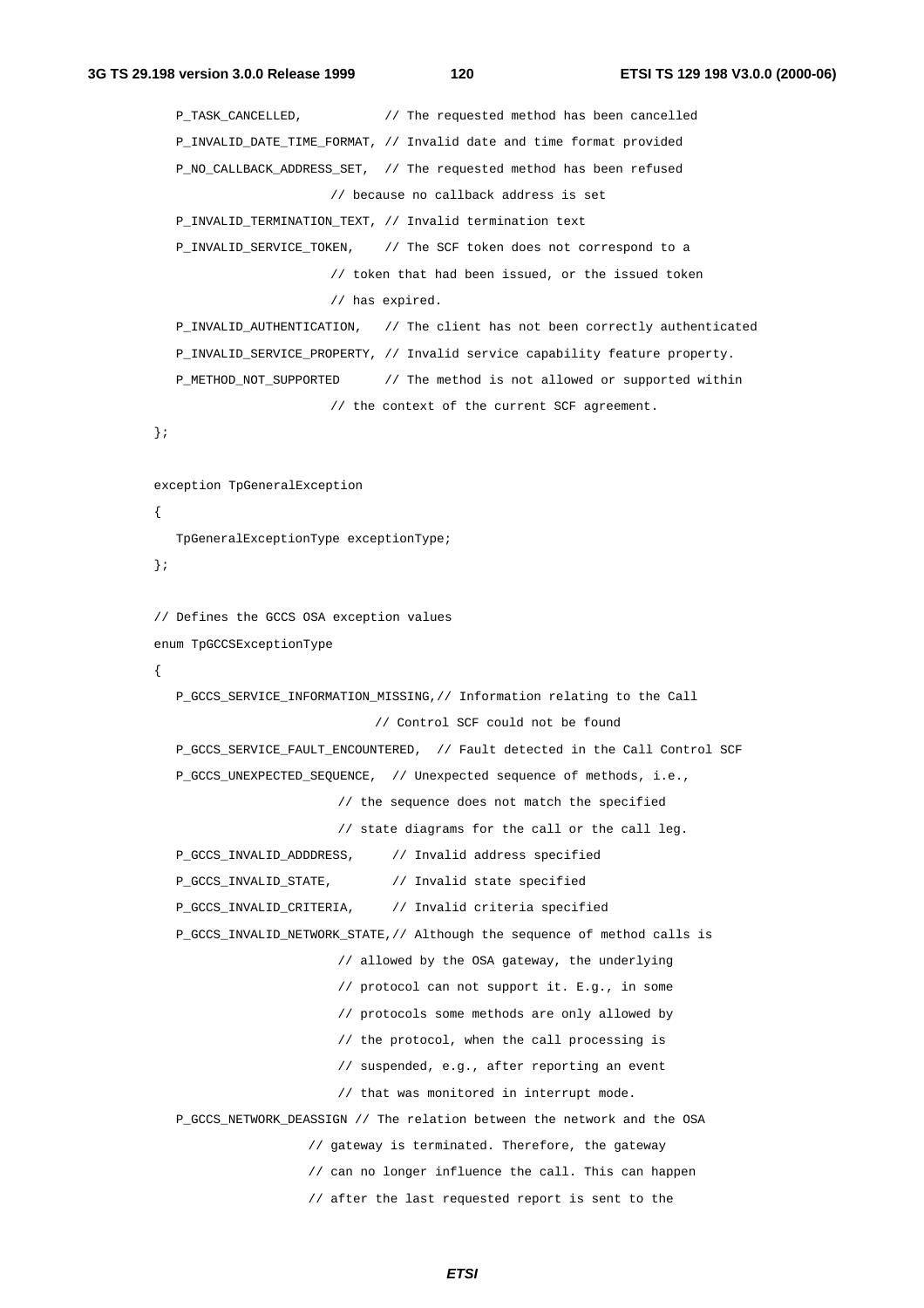```
// application. To prevent this error, the application
                    // should ensure that it has requested events which
                    // are not yet reported.
};
exception TpGCCSException
{
  TpGCCSExceptionType exceptionType;
};
// Defined the GUIS OSA exception values
enum TpGUISExceptionType
{
  P_GUIS_INVALID_CRITERIA, // Invalid criteria specified
  P_GUIS_ILLEGAL_ID, // Information id specified is invalid
  P_GUIS_ID_NOT_FOUND, // A legal information id is not known to the User
                     // Interaction SCF
  P_GUIS_ILLEGAL_RANGE, // The values for minimum and maximum collection
                     // length are out of range.
  P_GUIS_INVALID_COLLECTION_CRITERIA, // Invalid collection criteria specified
  P_GUIS_NETWORK_DEASSIGN, // The relation between the network and the OSA
                     // gateway is terminated. Therefore, the gateway
                     // can no longer perform UI operations. This can
                     // happen after the last requested report is sent
                     // to the application. To prevent this error, the
                     /// application should ensure that it has requested
                     // events which are not yet reported.
  P_GUIS_INVALID_NETWORK_STATE // Although the sequence of method calls is
                        // allowed by the OSA gateway, the underlying
                        // protocol can not support it. E.g., in some
                        // protocols some methods are only allowed by
                        // the protocol, when the call processing is
                        // suspended, e.g., after reporting an event
                        // that was monitored in interrupt mode.
};
exception TpGUISException
{
  TpGUISExceptionType exceptionType;
};
```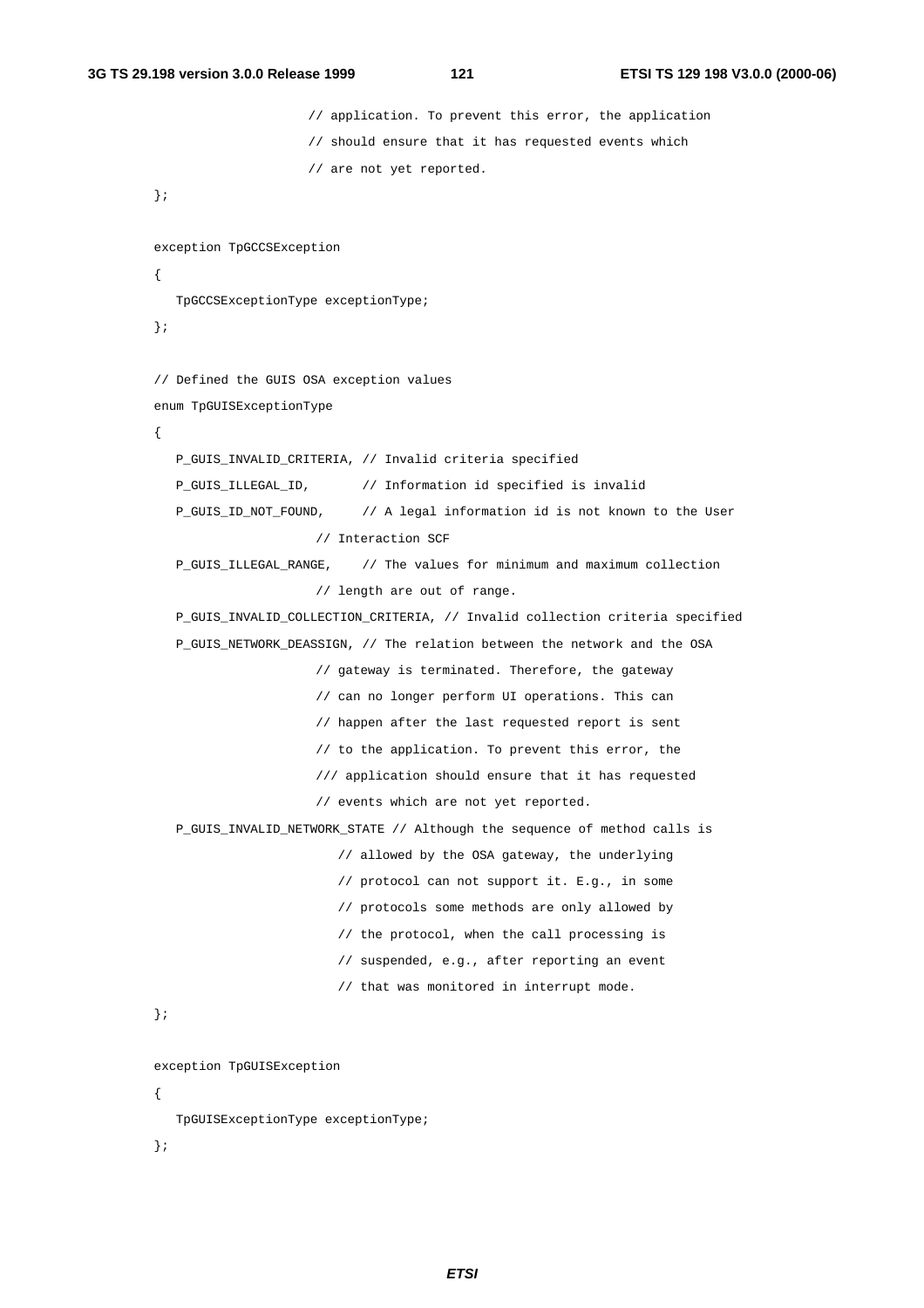/\*\*\*\*\*\*\*\*\*\*\*\*\*\*\*\*\*\*\*\*\*\*\*\*\*\*\*\*\*\*\*\*\*\*\*\*\*\*\*\*\*\*\*\*\*\*\*\*\*\*\*\*\*\*\*\*\*\*\*\*\*\*\*\*\*\*\*\*\*\*\*\*\*\*/ /\*\*\*\*\*\*\*\*\*\*\*\*\*\*\*\*\*\*\*\*\* Date and Time related data definitions \*\*\*\*\*\*\*\*\*\*\*\*\*/ /\*\*\*\*\*\*\*\*\*\*\*\*\*\*\*\*\*\*\*\*\*\*\*\*\*\*\*\*\*\*\*\*\*\*\*\*\*\*\*\*\*\*\*\*\*\*\*\*\*\*\*\*\*\*\*\*\*\*\*\*\*\*\*\*\*\*\*\*\*\*\*\*\*\*/ // This data type is identical to a TpString. It specifies the data in // accordance with International Standard ISO 8601. This is defined as the // string of characters in the following format: // YYYY-MM-DD // where the date is specified as: // YYYY four digits year // MM two digits month // DD two digits day // The date elements are separated by a hyphen character (-). typedef TpString TpDate; // This data type is identical to a TpString. It specifies the time in accordance // with International Standard ISO 8601. This is defined as the string of // characters in the following format: // HH:MM:SS.mmm // or // HH:MM:SS.mmmZ // where the time is specified as: // HH two digits hours (24h notation) // MM two digits minutes // SS two digits seconds mmm three digits fractions of a second (i.e. milliseconds) // The time elements are separated by a colon character  $(:).$  The date and time // are separated by a space. Optionally, a capital letter Z may be appended // to the time field to indicate Universal Time (UTC). Otherwise, local time // is assumed. typedef TpString TpTime; // This data type is identical to TosaString. It specifies the data and time // in accordance with International Standard ISO 8601. This is defined as the // string of characters in the following format: // // YYYY-MM-DD HH:MM:SS.mmm // or YYYY-MM-DD HH:MM:SS.mmmZ // // Example: // The 4 December 1998, at 10:30 and 15 seconds is encoded as the string: // 1998-12-04 10:30:15.000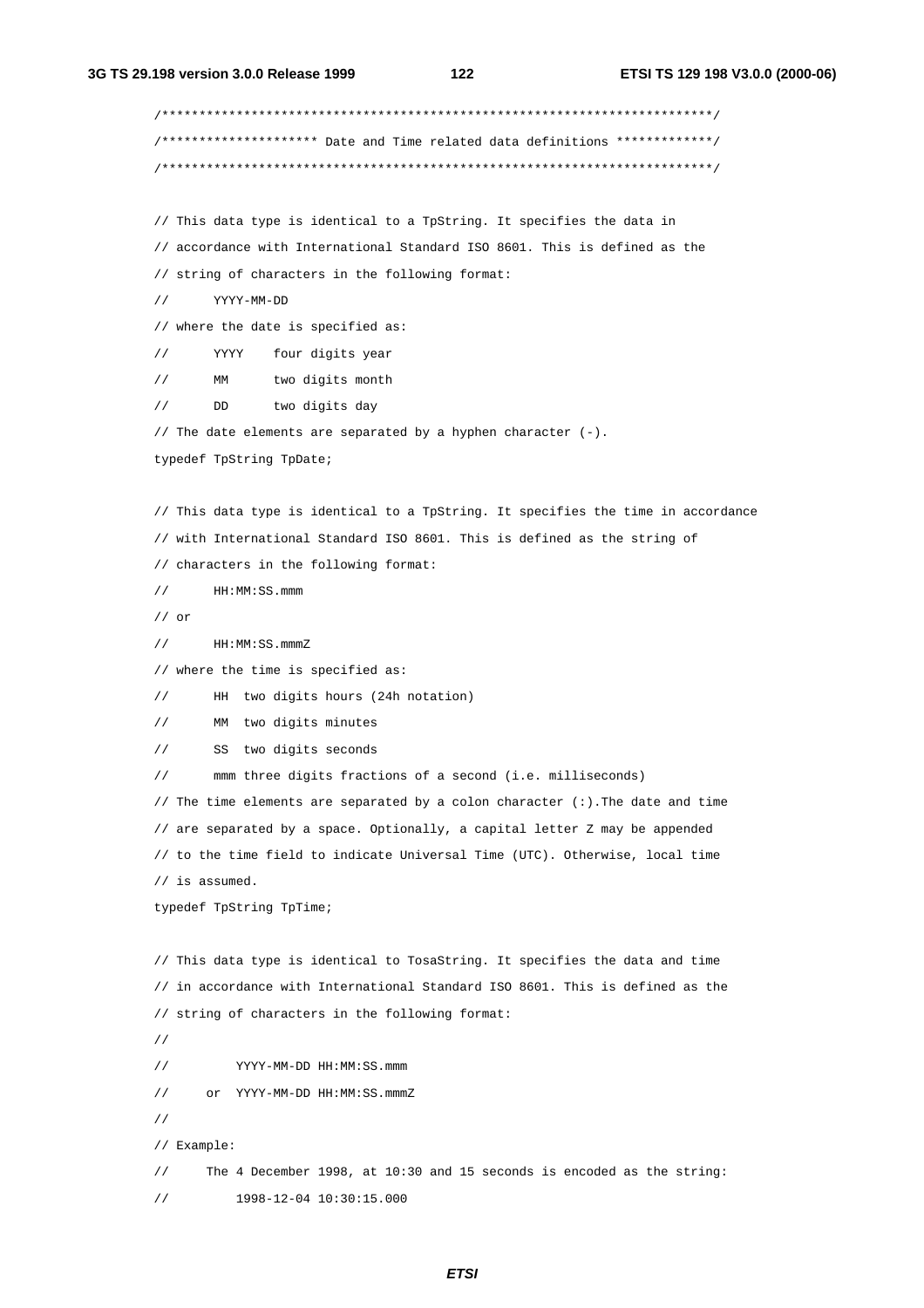#### 3G TS 29.198 version 3.0.0 Release 1999

123

```
for local time, or in UTC it would be:
\frac{1}{2}1998-12-04 10:30:15.000Z
\frac{1}{2}typedef TpString TpDateAndTime;
Address related data definitons
\frac{1}{2}// Defines whether an address can be presented to an end user
enum TpAddressPresentation
\{P ADDRESS PRESENTATION UNDEFINED.
                                         // Undefined
  P_ADDRESS_PRESENTATION_ALLOWED,
                                         // Presentation Allowed
  P_ADDRESS_PRESENTATION_RESTRICTED,
                                         // Presentation Restricted
  P_ADDRESS_PRESENTATION_ADDRESS_NOT_AVAILABLE // Address not available for
                                // presentation
\};
// Defines whether an address has been screened by the application
enum TpAddressScreening
\sqrt{ }P_ADDRESS_SCREENING_UNDEFINED,
                                // Undefined
  P_ADDRESS_SCREENING_USER_VERIFIED_PASSED, // user provided address verified
                               // and passed
  P_ADDRESS_SCREENING_USER_NOT_VERIFIED, // user provided address not verified
  P ADDRESS SCREENING USER VERIFIED FAILED, // user provided address verified and
                              // failed
  P ADDRESS SCREENING NETWORK
                                        // Network provided address
\};
// Defines the address plan (or numbering plan) used. It is also used to indicate
// whether an address is actually defined in a TAddress data element
enum TpAddressPlan
\{P_ADDRESS_PLAN_NOT_PRESENT, // No Address Present
  P_ADDRESS_PLAN_UNDEFINED, // Undefined
                           // IP
  P_ADDRESS_PLAN_IP,
  P_ADDRESS_PLAN_MULTICAST, // Multicast
  P_ADDRESS_PLAN_UNICAST,
                           // Unicast
  P_ADDRESS_PLAN_E164,
                           // E.164P_ADDRESS_PLAN_E164_MOBILE, // E.164 Mobile
  P_ADDRESS_PLAN_AESA,
                           // AESA
```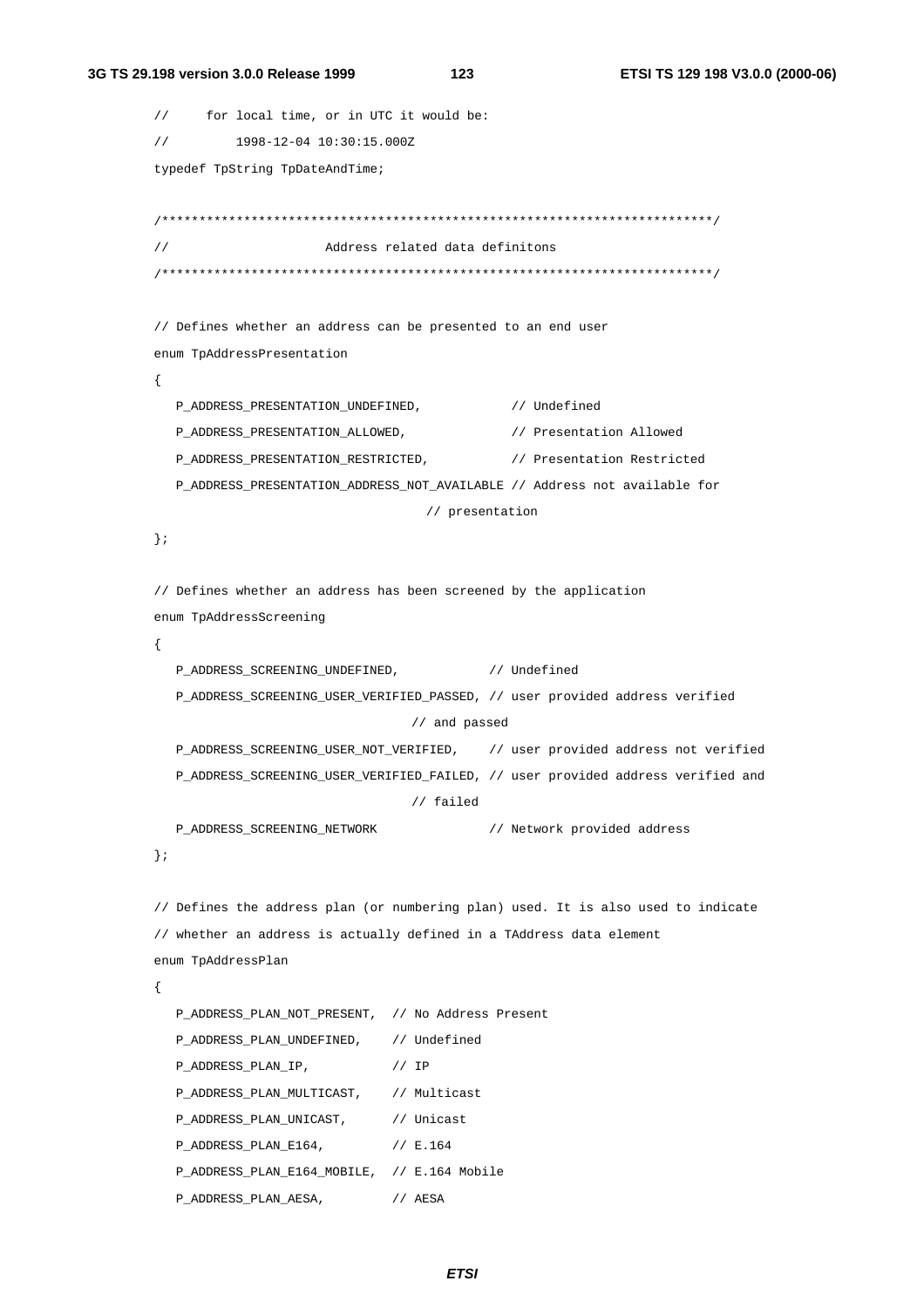```
P_ADDRESS_PLAN_URL, // URL
  P_ADDRESS_PLAN_NSAP, // NSAP
  P_ADDRESS_PLAN_SMTP, // SMTP
  P_ADDRESS_PLAN_NOT_USED,
  P_ADDRESS_PLAN_X400 // X.400
};
// Defines the reasons why an address is invalid.
enum TpAddressError
{
  P_ADDRESS_INVALID_UNDEFINED, // Undefined error
  P_ADDRESS_INVALID_MISSING, // Mandatory address not present
  P_ADDRESS_INVALID_MISSING_ELEMENT, // Mandatory address element not present
  P_ADDRESS_INVALID_OUT_OF_RANGE, // Address is outside of the valid range
  P_ADDRESS_INVALID_INCOMPLETE, // Address is incomplete
  P_ADDRESS_INVALID_CANNOT_DECODE // Address cannot be decoded
};
// Defines the structure of data elements that specifies an address
struct TpAddress
{
  TpAddressPlan plan;
  TpString astring;
  TpString name;
  TpAddressPresentation presentation;
  TpAddressScreening screening;
  TpString subAddressString;
};
// Defined a collection of TpAddress elements
typedef sequence < TpAddress> TpAddressSet;
// Defined a collection of TpAddress elements
typedef TpAddress TpAddressRange;
// This data type is identical to a TpString and contains a URL address.
typedef TpString TpURL;
// This data type is identical to a TpString. It specifies price information.
// This is defined as the string of characters (digits) in the following format:
// DDDDDD.DD
typedef TpString TpPrice;
```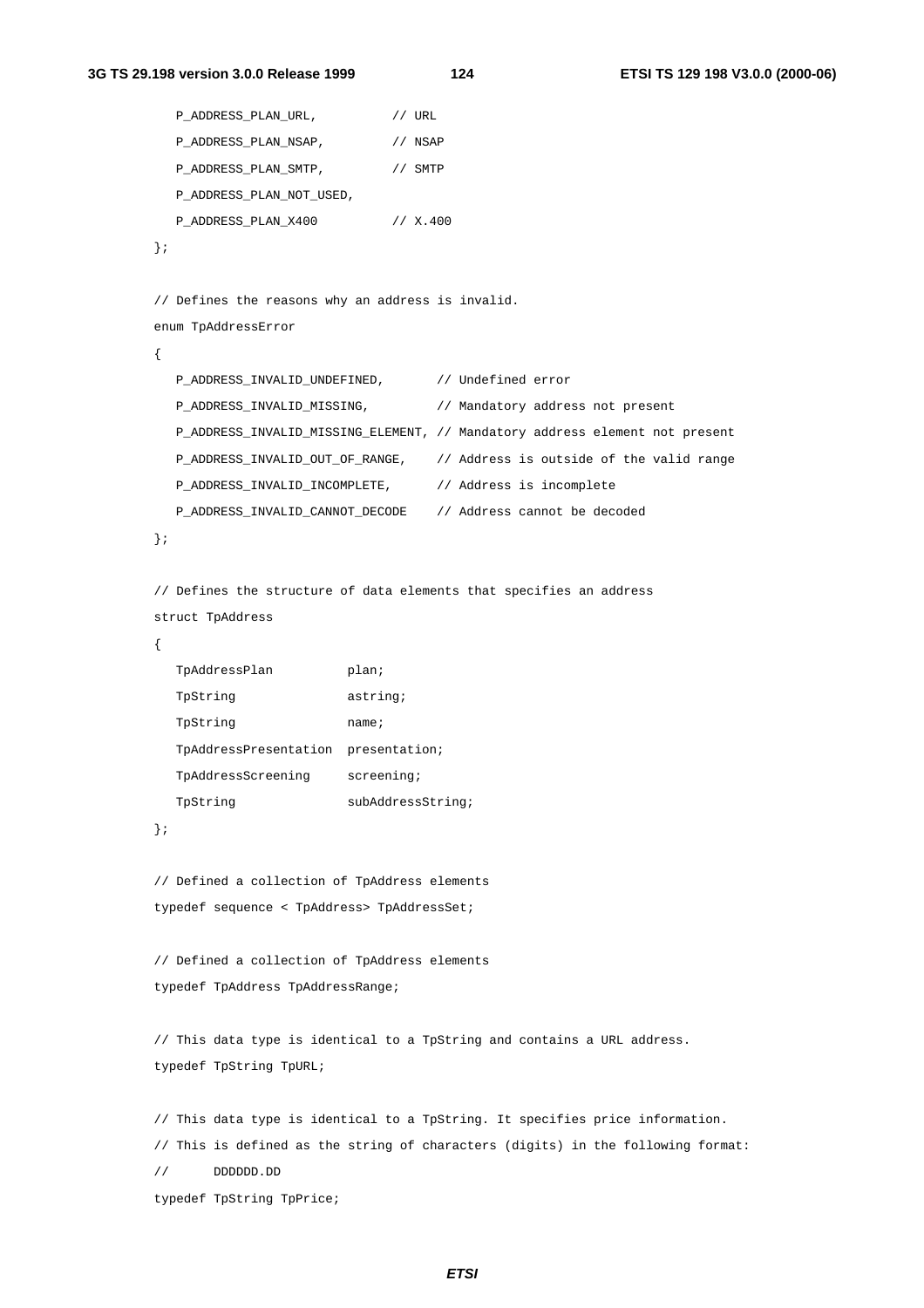```
struct TpChargePerTime {
  TpInt32 InitialCharge; /*Initial charge amount (in currency units * 0.0001)*/
TpInt32 CurrentChargePerMinute; /* Current tariff (in currency units * 0.0001)*/
TpInt32 NextChargePerMinute; /* Next tariff (in currency units * 0.0001) after tariff switch
Only used in setAdviceOfCharge()*/
};
enum TpAoCOrderCategory {
P_CHARGE_ADVICE_INFO, /* Set of GSM Charge_Advice_Information elements according to 3G TS 22.024*/
P_CHARGE_PER_TIME, /* Charge per time*/
P_CHARGE_NETWORK /* Operator specific charge plan specification, e.g. charging table name /
charging table entry*/
};
/* Defines the Sequence of Data Elements that specify theCharging Advice Information elements
according to 3G TS 22.024.*/
struct TpCAIElements {
TpInt32 UnitsPerInterval; /* Units per interval */
TpInt32 SecondsPerTimeInterval; /* Seconds per time interval */
TpInt32 ScalingFactor; /* Scaling factor */
TpInt32 UnitIncrement; /* Unit increment */
TpInt32 UnitsPerDataInterval; /* Units per data interval */
TpInt32 SegmentsPerDataInteral; /* Segments per data interal */
TpInt32 InitialSecsPerTimeInterval; /* Initial secs per time interval */
};
struct TpChargeAdviceInfo {
     TpCAIElements CurrentCAI ; /* Current tariff*/
     TpCAIElements NextCAI ; /* Next tariff after tariff switch*/
};
/* Defines the Tagged Choice of Data Elements that specify the charge plan */
  union TpAoCOrder switch(TpAoCOrderCategory) {
     case P_CHARGE_ADVICE_INFO:
        TpChargeAdviceInfo ChargeAdviceInfo;
     case P_CHARGE_PER_TIME:
        TpChargePerTime ChargePerTime;
     case P_CHARGE_NETWORK:
        TpString NetworkCharge;
```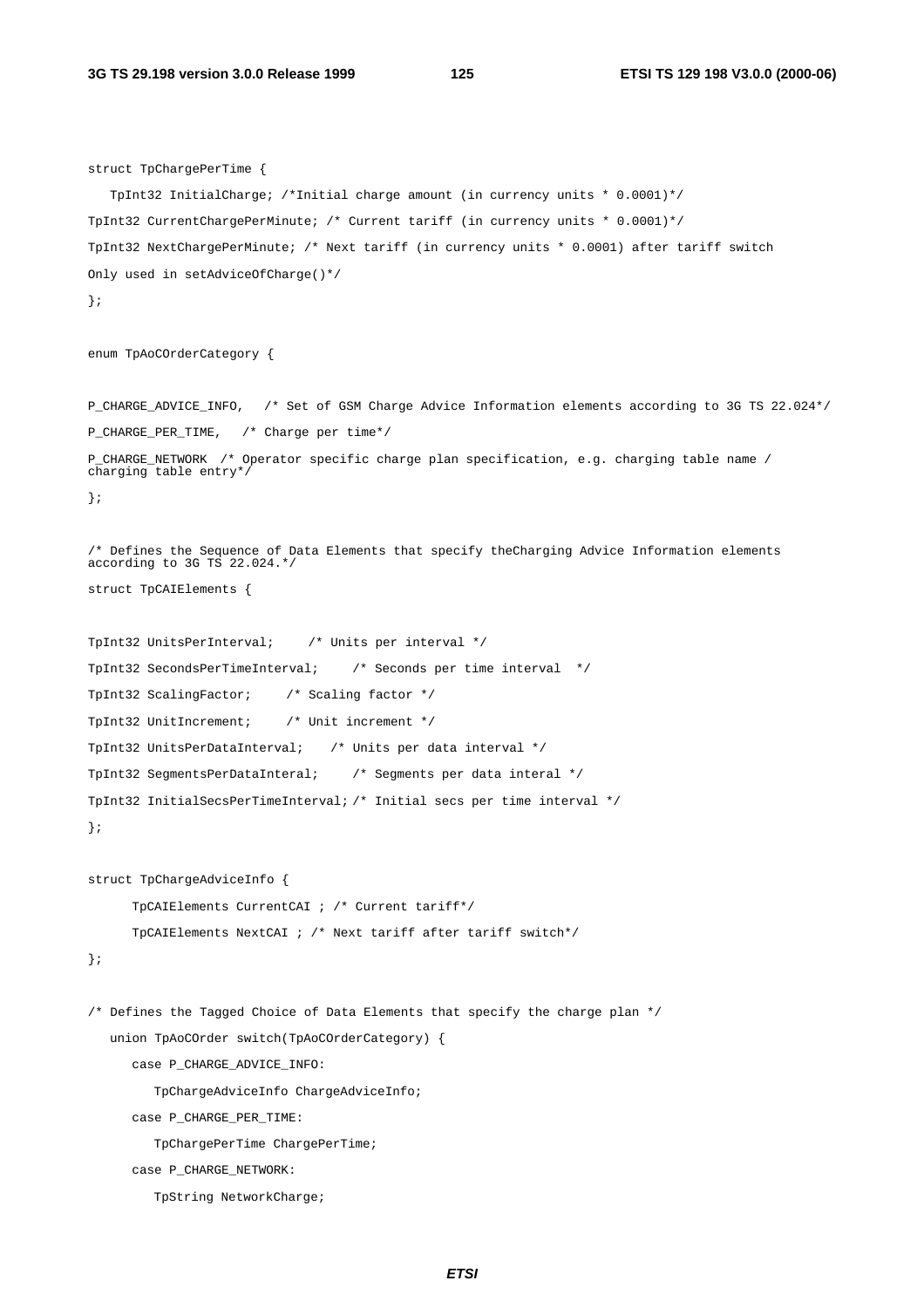126

```
\}struct TpAoCInfo {
     TpAoCOrder ChargeOrderType; /* Charge order*/
     TpString Currency; /* Currency unit according to ISO-4217:1995*/\};
       \frac{1}{2}base OSA interface
       // All application, framework and service capability features interfaces inherit
       // from the following interface. This API Base Interface does not provide any
       // additional methods.
       interface IpOsa
       \{\};
       // All service capability feature interfaces inherit from the following interface.
       interface IpService : IpOsa
       \{// This method specifies the reference address of the callback interface
          // that a SCF uses to invoke methods on the application.
          void setCallback(in IpOsa appInterface) raises(TpGeneralException);
       \} ;
     \};
  \};
\};
```
#endif

#### 9.2 Framework IDL

#### $9.2.1$ Common Data Types for the Framework

```
#include <0SA.idl>
module org{
module threegpp{
module osa{
module fw{
```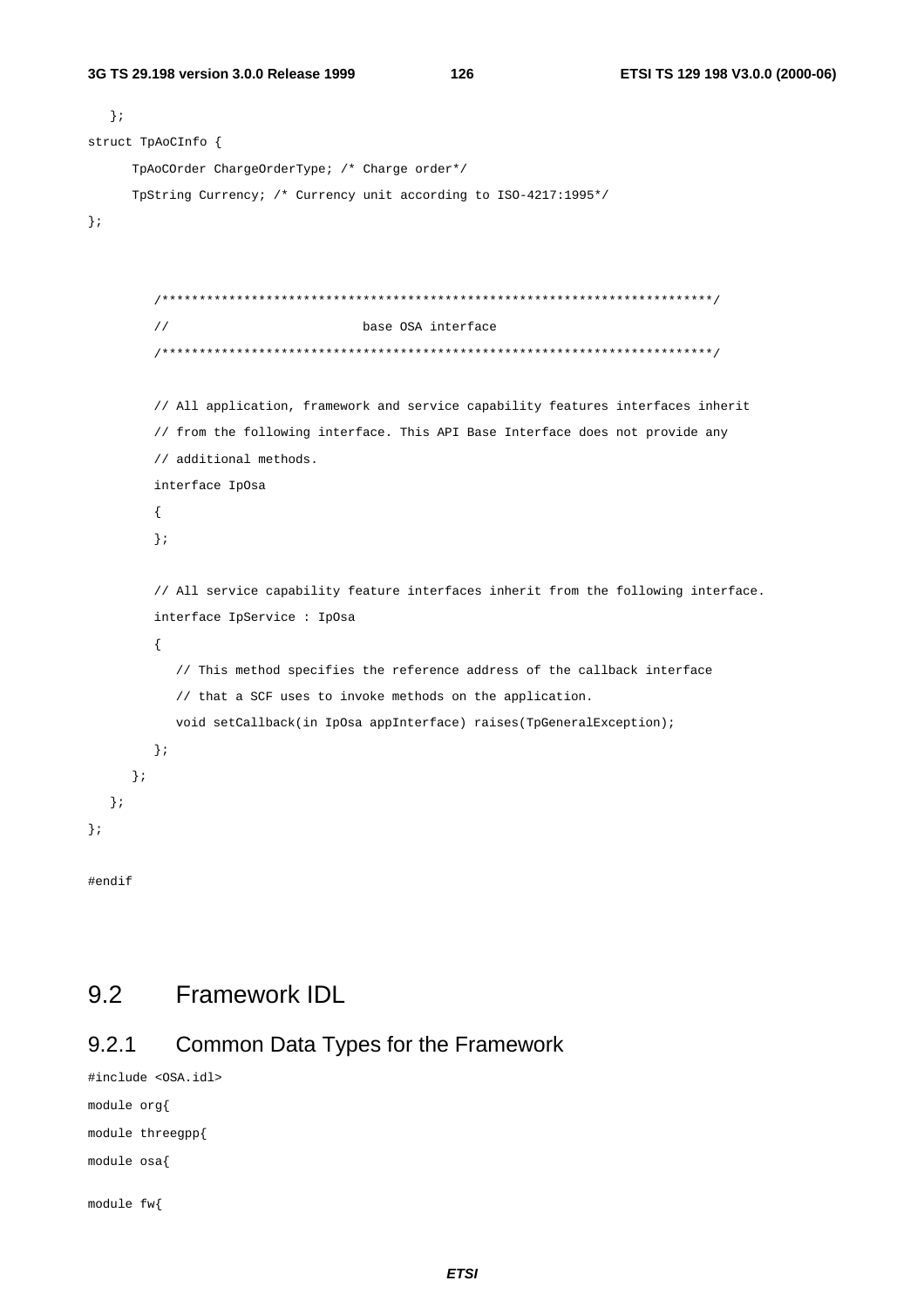```
typedef TpString TpClientAppID; // Identifies the client appl to the framework.
    typedef sequence <TpClientAppID> TpClientAppIDList;
    typedef TpString TpEntOpID;
    typedef sequence < TpEntOpID > TpEntOpIDList;
    typedef TpString TpServiceID; // A string of characters, generated automatically by the
                                     // Framework and comprising a TpUniqueServiceNumber,
                                     // TpServiceNameString, and a number of relevant
                                     // TpServiceSpecString, concatenated using a forward
                                     // separator (/), that uniquely identifies an instance of a
                                     // SCF interface.
    typedef sequence <TpServiceID> TpServiceIDList;
   typedef TpString TpServiceNameString; // Uniquely identifies the name of an SCF
                                              // interface. For OSA release 99 the following
                                              // values have been defined: NULL (no SCF name),
                                              // P_CALL_CONTROL, P_USER_INTERACTION,
                                              // P_USER_LOCATION, P_TERMINAL_CAPABILITIES and
                                              // P_USER_STATUS.
    typedef TpString TpServiceSpecString; // Uniquely identifies the name of a SCF
                                              // specialisation interface. For OSA release 99
                                              // the following values have been defined: NULL
                                              // no SCF specialisation) and P_CALL.
    typedef TpString TpUniqueServiceNumber; // A string of characters that represents a
                                                // unique number.
enum TpServicePropertyMode {
  NORMAL, \frac{1}{2} The value of the corresponding SCF property type may optionally be
                         // provided.
  MANDATORY, \frac{1}{2} The value of the corresponding SCF property type must be provided
                         // at SCF registration.
  READONLY, \sqrt{} The value of the corresponding SCF property is optional, nut once
                         // given a value it may not be modified.
  MANDATORY_READONLY // The value of the corresponding SCF property type must be provided
                         // and may not be modified subsequently.
```

```
};
```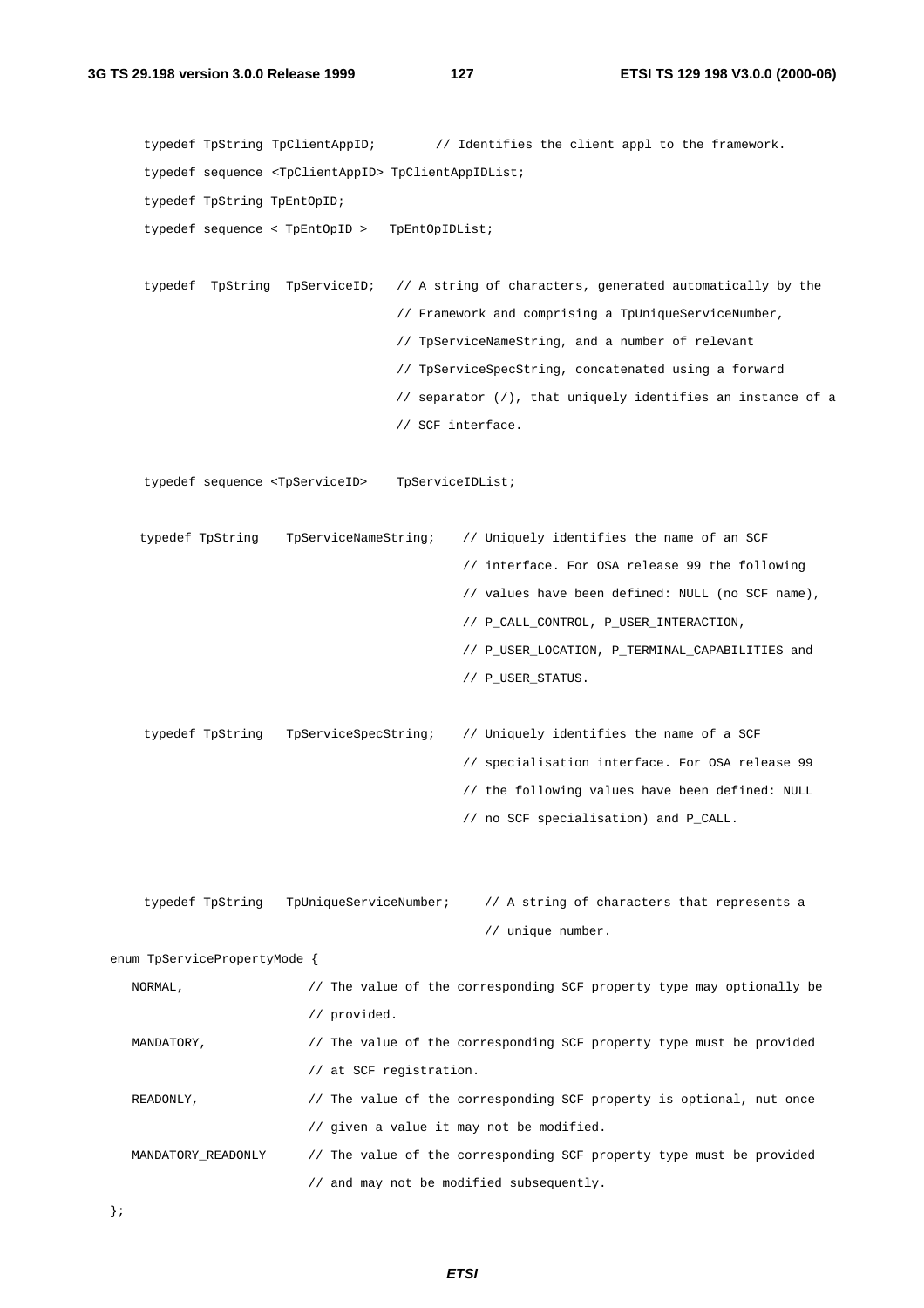```
typedef TpString TpServicePropertyTypeName;
    typedef TpString TpServicePropertyName;
    typedef sequence <TpServicePropertyName> TpServicePropertyNameList;
    typedef TpString TpServicePropertyValue;
    typedef sequence <TpServicePropertyValue> TpServicePropertyValueList;
struct TpServiceProperty { \qquad // Describes a SCF property
     TpServicePropertyName ServicePropertyName;
     TpServicePropertyValueList ServicePropertyValueList;
     TpServicePropertyMode ServicePropertyMode;
    };
    typedef sequence <TpServiceProperty> TpServicePropertyList;
    typedef TpString TpServiceTypeName;
    typedef sequence <TpServiceTypeName> TpServiceTypeNameList;
    struct TpService { \prime / Describes a registered SCF.<br>TpServiceID ServiceID;
           TpServiceID
           TpServicePropertyList ServicePropertyList;
          };
    typedef sequence <TpService> TpServiceList;
struct TpServiceDescription { // Describes the properties of a registered SCF.
  TpServiceTypeName ServiceTypeName;
  TpServicePropertyList ServicePropertyList;
};
    struct TpPropertyStruct { // Describes a SCF property.
   TpServiceTypeName ServicePropertyName;
   TpServicePropertyMode ServicePropertyMode;
  TpServicePropertyTypeName ServicePropertyTypeName;
};
```
typedef sequence <TpPropertyStruct> TpPropertyStructList;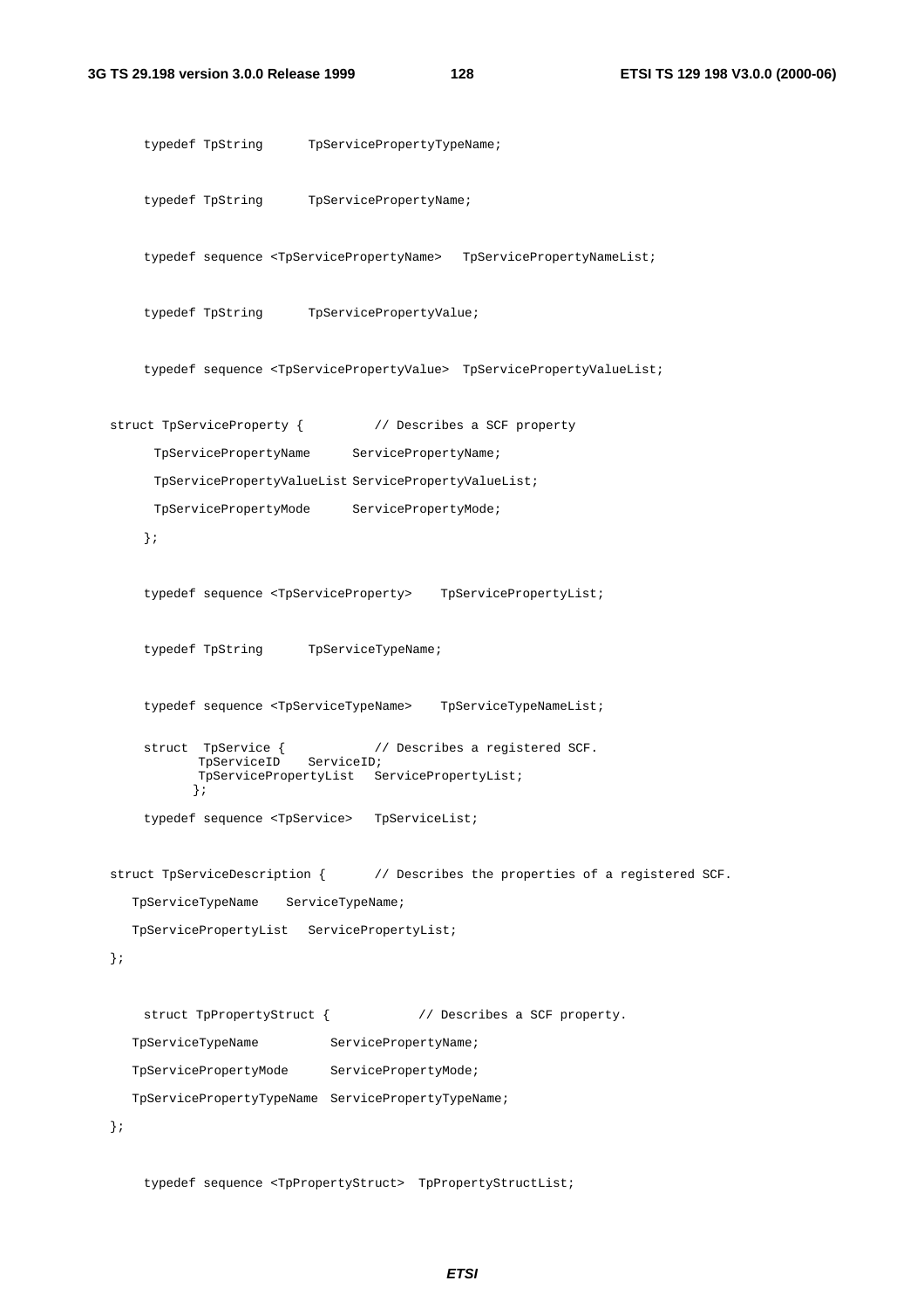129

```
struct TpServiceTypeDescription { // Describes a SCF type.
  TpPropertyStructList
                        PropertyStructList;
  TpServiceTypeNameList
                         ServiceTypeNameList;
                         EnabledOrDisabled;
  TpBoolean
\}
```
 $\{i\}$ ;  $\}$ ;  $\}$ ;

#### **Service Discovery IDL**  $9.2.2$

#include <fw.idl>

module org{ module threegpp{ module osa{ module fw{ module discovery{

| Interface definitions |  |
|-----------------------|--|
|                       |  |

/\* The Service Discovery Framework interface is used by the client application to know what types of services are supported by the Framework, and what are their properties; and to obtain the services its subscription allows access to. \*/ interface IpServiceDiscovery: IpOsa {

```
/* This method is invoked by the client application to obtain the names of all service
types that are in the Framework repository. */
void listServiceTypes (
out TpServiceTypeNameList listTypes // The names of the requested service types.
) raises (TpGeneralException);
```
/\* This method is invoked by the client application to obtain the detailed description of a particular service type. \*/ void describeServiceType ( in TpServiceTypeName name, // Identifies the service // type to be described. out TpServiceTypeDescription serviceTypeDescription // Describes the specified

```
// service type.
```
) raises (TpGeneralException);

**ETSI**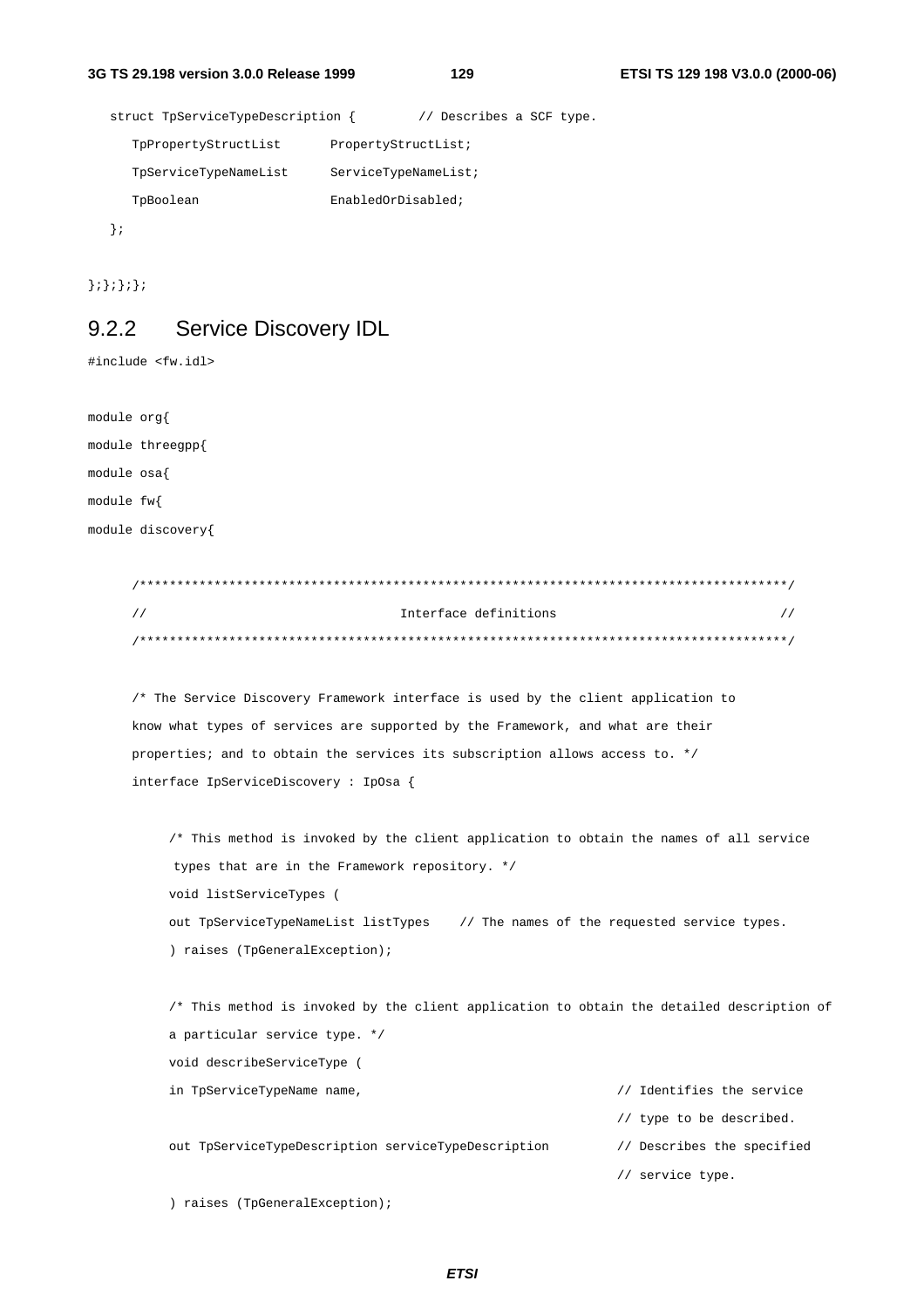130

```
/* This method is invoked by the client application to obtain the IDs of the services
that meet its requirements. */
void discoverService (
in TpServiceTypeName serviceTypeName,
                                               // Type of the required service.
in TpServicePropertyList desiredPropertyList, // Properties that the discovered set
                                               // of SCFs should satisfy.
                                                // Maximum number of SCFs that are
in TpInt32 max,
                                                // to be returned.
out TpServiceList serviceList
                                                // A list of matching SCFs.
) raises (TpGeneralException);
/* This method is invoked by the client application to obtain a list of subscribed
SCFs that they are allowed to access. */
void listSubscribedServices (
out TpServiceList serviceList // A list of subscribed SCFs.
```
 $\}$  ;

#### $\{i\}$ ;  $\{i\}$ ;  $\}$ ;  $\}$ ;

#### **Trust and Security Management IDL** 9.2.3

) raises (TpGeneralException);

#include <fw.idl>

```
module org{
module threegpp{
module osa{
module fw{
module trust_and_security{
    \primeData definitions
                                                             \frac{1}{2}// The type of access interface requested by the client
 typedef TpString TpAccessType;
                           // application. For OSA release 99 the following values
                           // have been defined: NULL (indicates the default access
                           // type) and P_ACCESS.
```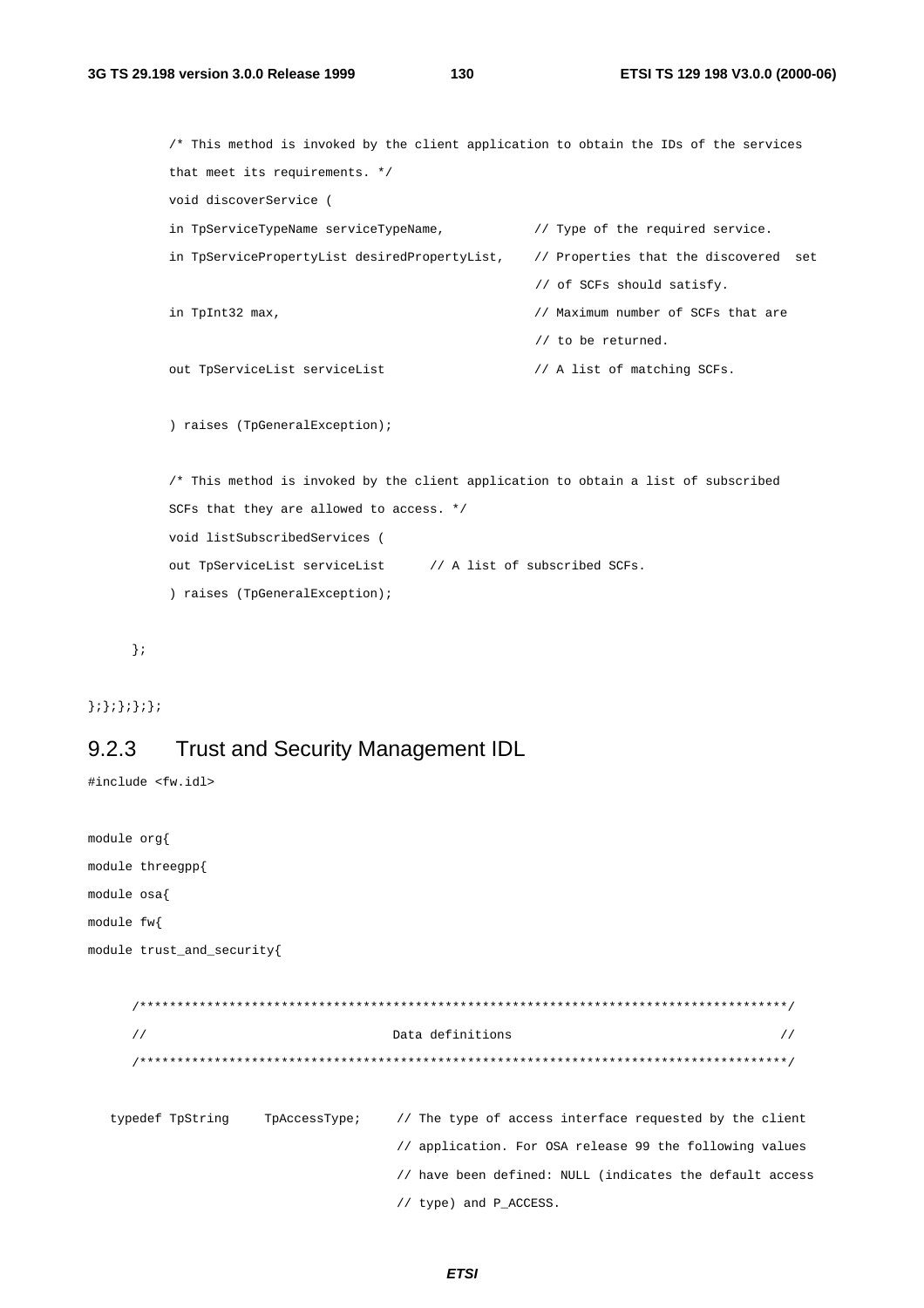```
typedef TpString TpAuthType; // The type of authentication mechanism requested by the
                                     // client. For OSA release 99 the following values have
                                     // been defined: NULL (indicates OSA authentication),
                                     // P_AUTHENTICATION (indicates use of the OSA
                                     // authentication interfaces.
typedef TpString TpAuthCapability; // The authentication capabilities that could be supported
                                     // by the OSA. For OSA release 99 the following values
                                     // have been defined: NULL (indicates no client
                                     // capabilities, P_DES_56, P_RSA_512 and P_RSA_1024).
typedef TpString TpAuthCapabilityList; // A string of multiple TpAuthCapability
                                           // concatenated using a commas.
typedef TpString TpInterfaceName; // Identifies the names of the framework SCFs that are be
                                     // supported by the OSA API. For release 99 these are NULL,
                                     // P_DISCOVERY, P_OAM, P_TRUST_AND_SECURITY_MANAGEMENT
                                     // P_INTEGRITY_MANAGEMENT.
struct TpServiceAccessControl {
   TpString Policy; // Access control policy information controlling access to the
                            // service feature.
   TpString TrustLevel; // The level of trust that the network operator has assigned to the
                            // client application.
};
typedef TpString TpServiceToken; // Uniquely identifies a SCF.
struct TpSignatureAndServiceMgrRef {
  TpString DigitalSignature; // The digital signature of the Framework for the service
                                  // agreement.
  IpOsa ServiceMgrInterface;
};
typedef TpString TpSigningAlgorithm; // Identifies the signing algorithm that must be
                                           // used. For OSA release 99 the follwing values have
                                           // been defined: NULL (indicates no signing algorithm
                                           // is required), P_MD5_RSA_512 and P_MD5_RSA_1024.
```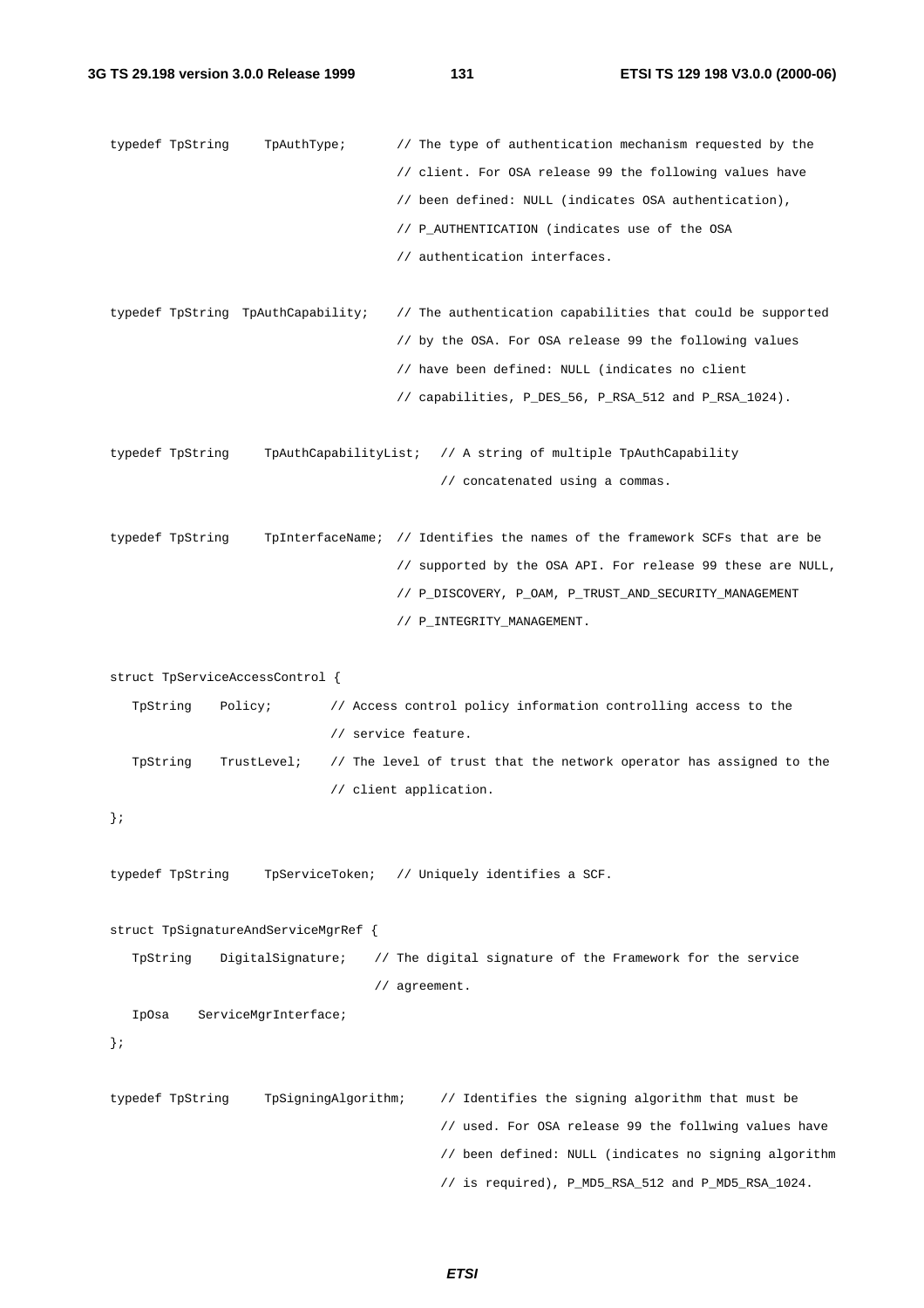#### 3G TS 29.198 version 3.0.0 Release 1999

132

```
typedef TpString TpFwID;
struct TpFwAuth {
  TpFwID FwID;
  IpOsa FwAuthInterface;
\}\primeInterface definitions
                                                                                 \frac{1}{2}/* The Initial Framework interface is used by the client application to initiate the mutual
  authentication with the Framework and, when this is finished successfully, to request access
  to it. */interface IpInitial : IpOsa {
     /* This method is invoked by the client application to start the process of mutual
     authentication with the framework, and request the use of a specific authentication method.
     \star /
     void initiateAuthentication (
     in TpClientAppID clientAppID,
                                       // Identifies the client to the framework.
     in TpAuthType authType,
                                       // Allows the client application to request a
                                        // specific type of authentication mechanism.
     in IpOsa appAuthInterface,
                                       // Provides a reference to the client application
                                       // authentication interface.
                                       // Provides a framework identifier, and a reference
     out TpFwAuth fwAuthInterface
                                       // to framework authentication interface.
     ) raises (TpGeneralException);
     /* This method is invoked by the client application, once mutual authentication is
     achieved, to request access to the framework and specify the type of access desired. */
     void requestAccess (
     in TpAccessType accessType,
                                    // Identifies the type of access interface requested by
                                     // the client application.
     in IpOsa appAccessInterface,
                                     // Provides a reference to the access interface of the
                                     // client application.
     out IpOsa fwAccessInterface
                                     // Provides a reference to call the access interface of
                                      // the framework.
     ) raises (TpGeneralException);
```
**ETSI**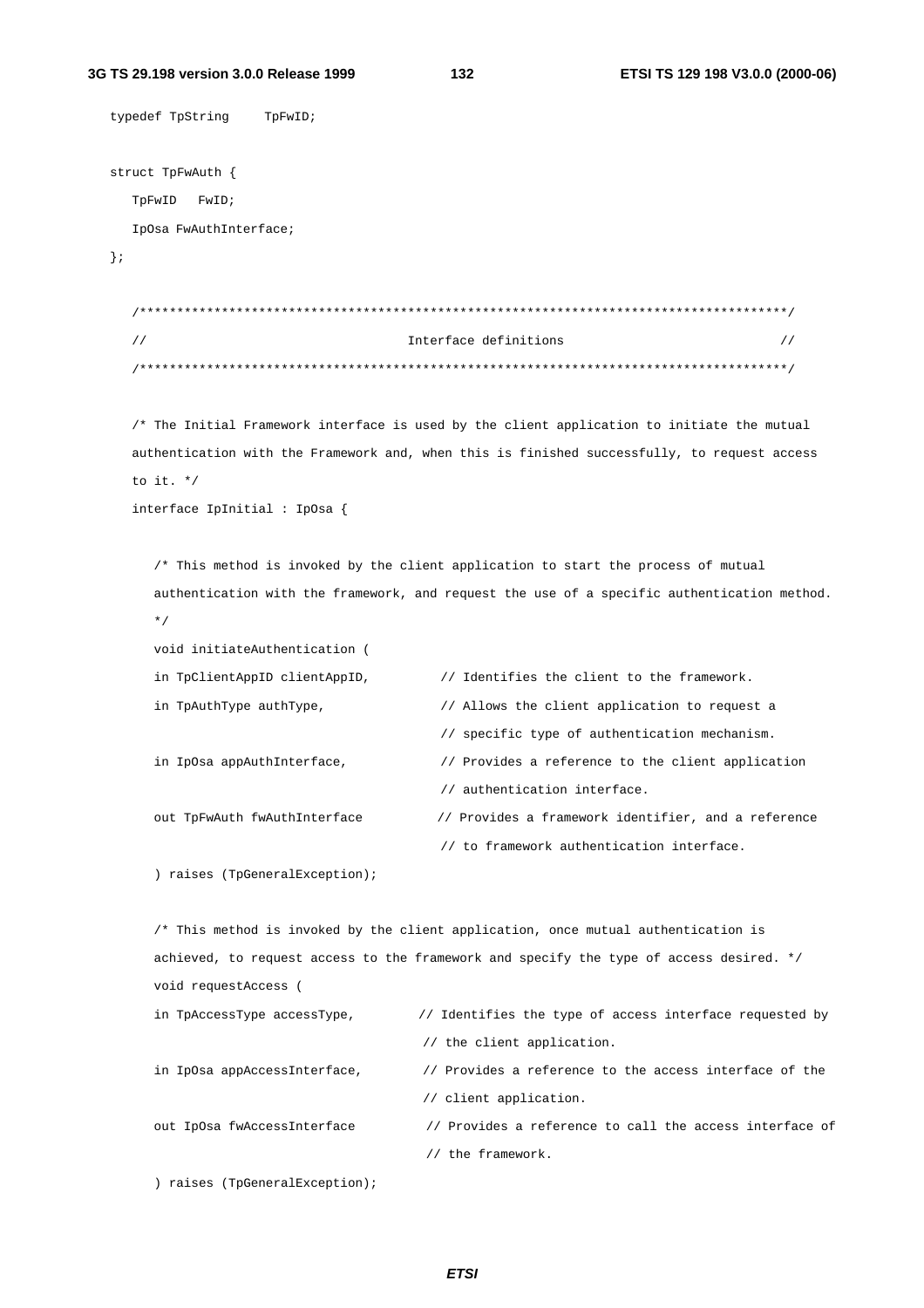};

```
/* The Access Framework interface is used by the client application to perform the mechanisms
necessary for it to obtain access to SCFs. */
interface IpAccess : IpOsa {
```
/\* This method is invoked by the client application to obtain interface references to other framework interfaces. \*/

void obtainInterface (

void accessCheck (

in TpInterfaceName interfaceName, // The name of the framework interface to which a // reference to the interface is requested.

out IpOsa fwInterface  $/$  The requested interface reference.

) raises (TpGeneralException);

/\* This method is invoked by the client application to obtain interface references to other framework interfaces, when it is required to supply a callback interface to the framework. \*/ void obtainInterfaceWithCallback (

```
in TpInterfaceName interfaceName, \frac{1}{100} The name of the framework interface to which
                                       // a reference to the interface is requested.
in IpOsa appInterface, \frac{1}{2} // This is the reference to the client application
                                      // interface which is used for callbacks.
out IpOsa fwInterface \frac{1}{2} // The requested interface reference.
) raises (TpGeneralException);
```
/\* This method may be invoked by the client application to check whether it has been granted permission to access the specified SCF and, if granted, the level of trust that will be applied. \*/

|                    | in TpString securityContext,    | // A group of security relevant |
|--------------------|---------------------------------|---------------------------------|
|                    |                                 | // attributes.                  |
|                    | in TpString securityDomain,     | // The security domain in which |
|                    |                                 | // the client application is    |
|                    |                                 | // operation.                   |
| in TpString group, |                                 | // Used to define the access    |
|                    |                                 | // rights associated with all   |
|                    |                                 | // clients that belong to that  |
|                    |                                 | $//$ group.                     |
|                    | in TpString serviceAccessTypes, | // Defined by the specific      |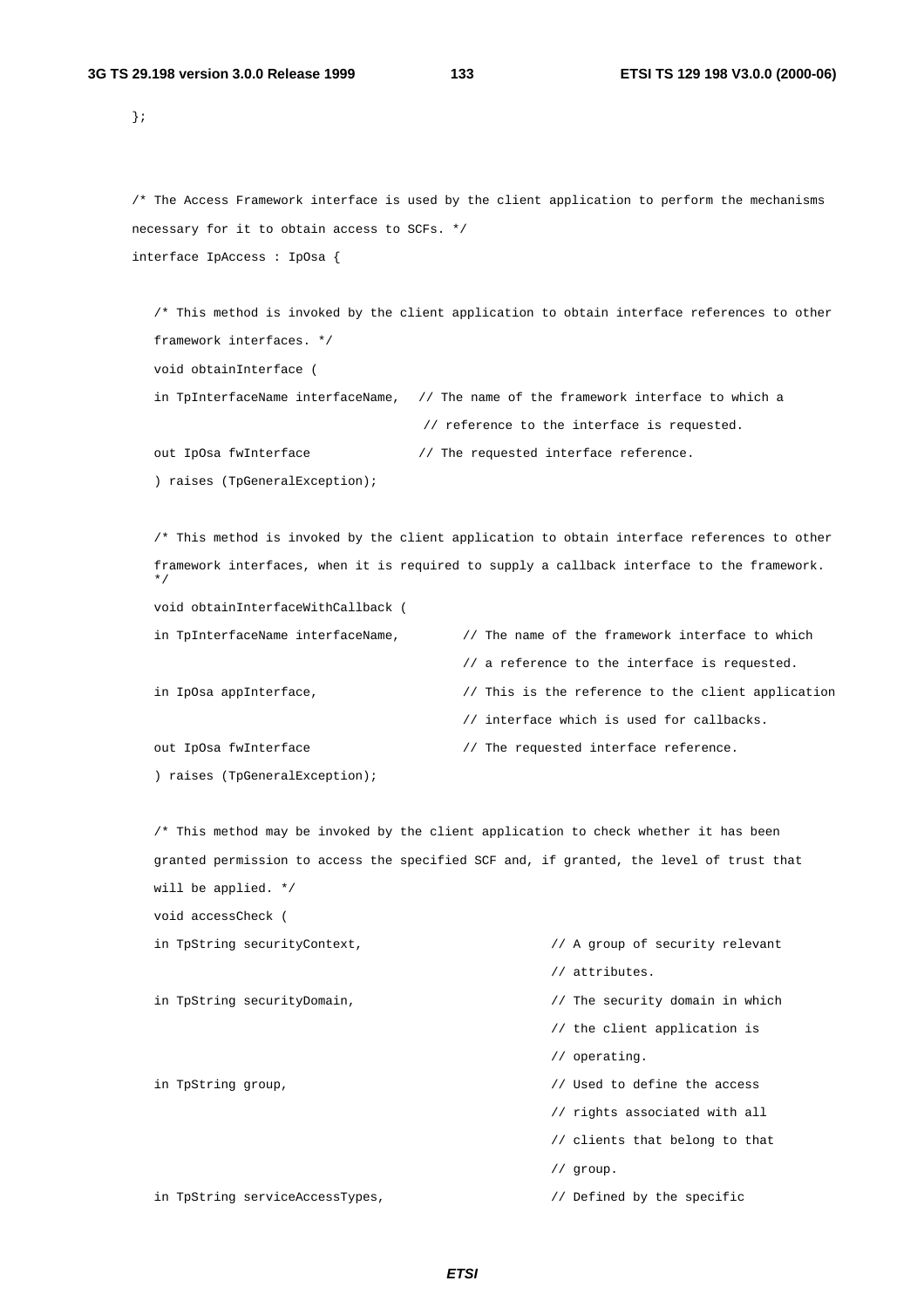// security model in use. out TpServiceAccessControl serviceAccessControl // The access control policy // information controlling // access to the service // capability feature, and the // trustLevel that the network // operator has assigned to the client // application. ) raises (TpGeneralException); /\* This method is invoked by the client application to identify the SCF that it wishes to use. \*/ void selectService ( in TpServiceID serviceID, // Identifies the SCF. in TpServicePropertyList serviceProperties, // List the properties that the SCF

// should support.

out TpServiceToken serviceToken // A free format text token returned by

- // the framework, which can be signed as
- // part of a service agreement.

) raises (TpGeneralException);

/\* This method is invoked by the client application to request that the framework sign an agreement on the SCF, which allows the client application to use the SCF. \*/

void signServiceAgreement (

in TpServiceToken serviceToken,  $\sqrt{2}$  // Used to identify the SCF // instance requested by the

in TpString agreementText,  $\sqrt{ }$  // The agreement text to be

in TpSigningAlgorithm signingAlgorithm,  $\frac{1}{2}$  // The algorithm used to compute

out TpSignatureAndServiceMgrRef signatureAndServiceMgr // A reference to a structure

// signed by the framework.

// the digital signature.

// client application.

// that contains the digital

// signature of the framework

// for the service agreement,

- // and a reference to the
- // SCF manager interface of
- // the SCF.

) raises (TpGeneralException);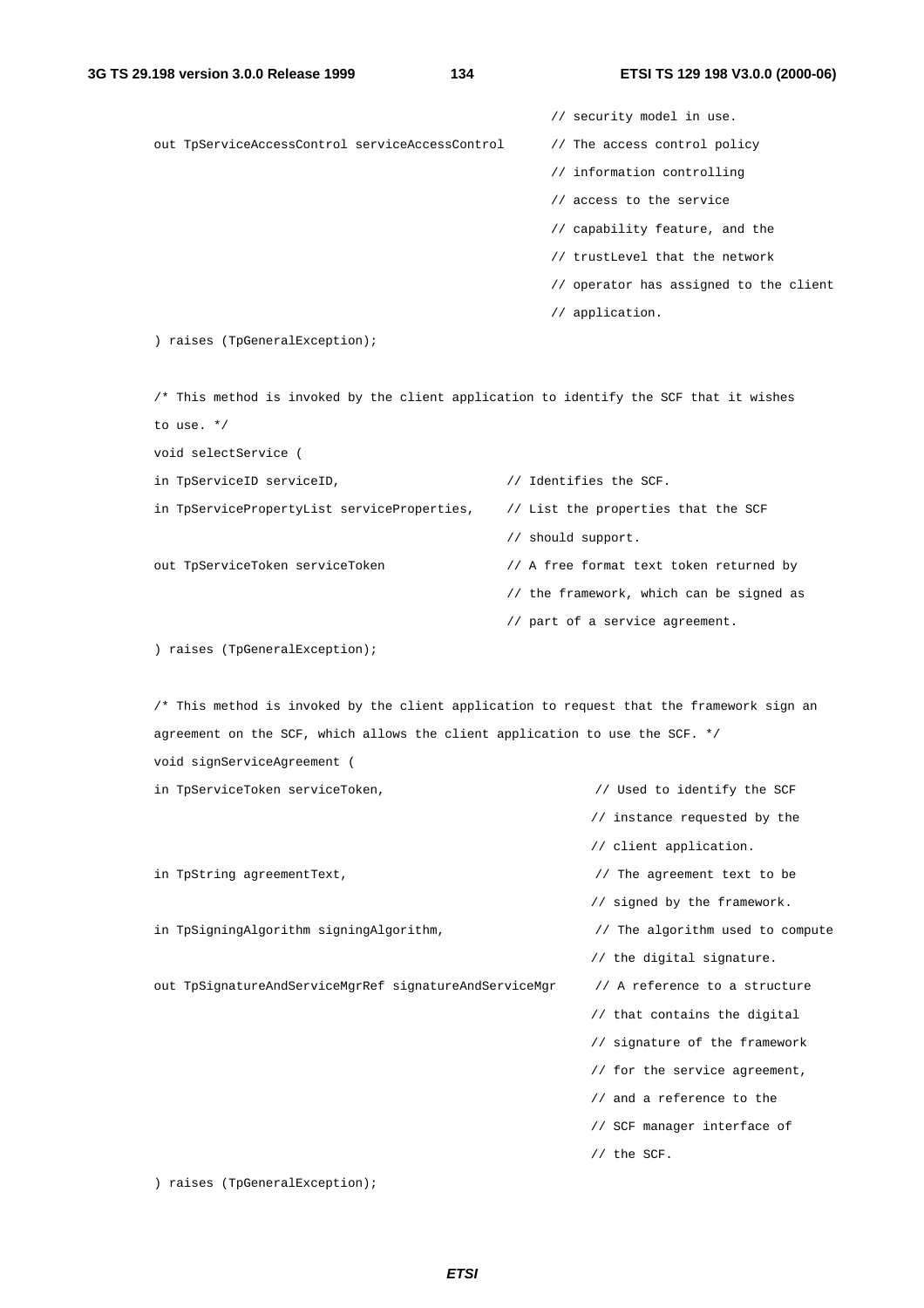/\* This method is invoked by the client application to terminate an agreement for the specified SCF. \*/ void terminateServiceAgreement ( in TpServiceToken serviceToken, // Identifies the service agreement to be terminated. in TpString terminationText,  $\frac{1}{2}$  Describes the reason for the termination of the // service agreement. in TpString digitalSignature // Used by the framework to check that the // terminationText has been signed by the client. ) raises (TpGeneralException); /\* This method is invoked by the client application to end the access session

with the Framework. \*/

void endAccess () raises (TpGeneralException);

};

/\* The Access client application interface is used by the Framework to perform the steps that are necessary in order to allow it to SCF access. \*/ interface IpAppAccess : IpOsa {

/\* This method is invoked by the Framework to request that client application sign an agreement on a specified SCF. \*/ void signServiceAgreement (

in TpServiceToken serviceToken,  $\frac{1}{100}$  Identifies the SCF instance to which

in TpSigningAlgorithm signingAlgorithm, // Algorithm used to compute the digital

// this service agreement corresponds.

in TpString agreementText,  $\frac{1}{2}$  // Agreement text that has to be signed by the

// client application.

// signature.

out TpString digitalSignature // Signed version of a hash of the service

// token and agreement text given by the

// framework.

) raises (TpGeneralException);

/\* This method is invoked by the Framework to terminate an agreement for a specified SCF.  $*/$ 

void terminateServiceAgreement (

in TpServiceToken serviceToken, // Identifies the SCF agreement to be terminated.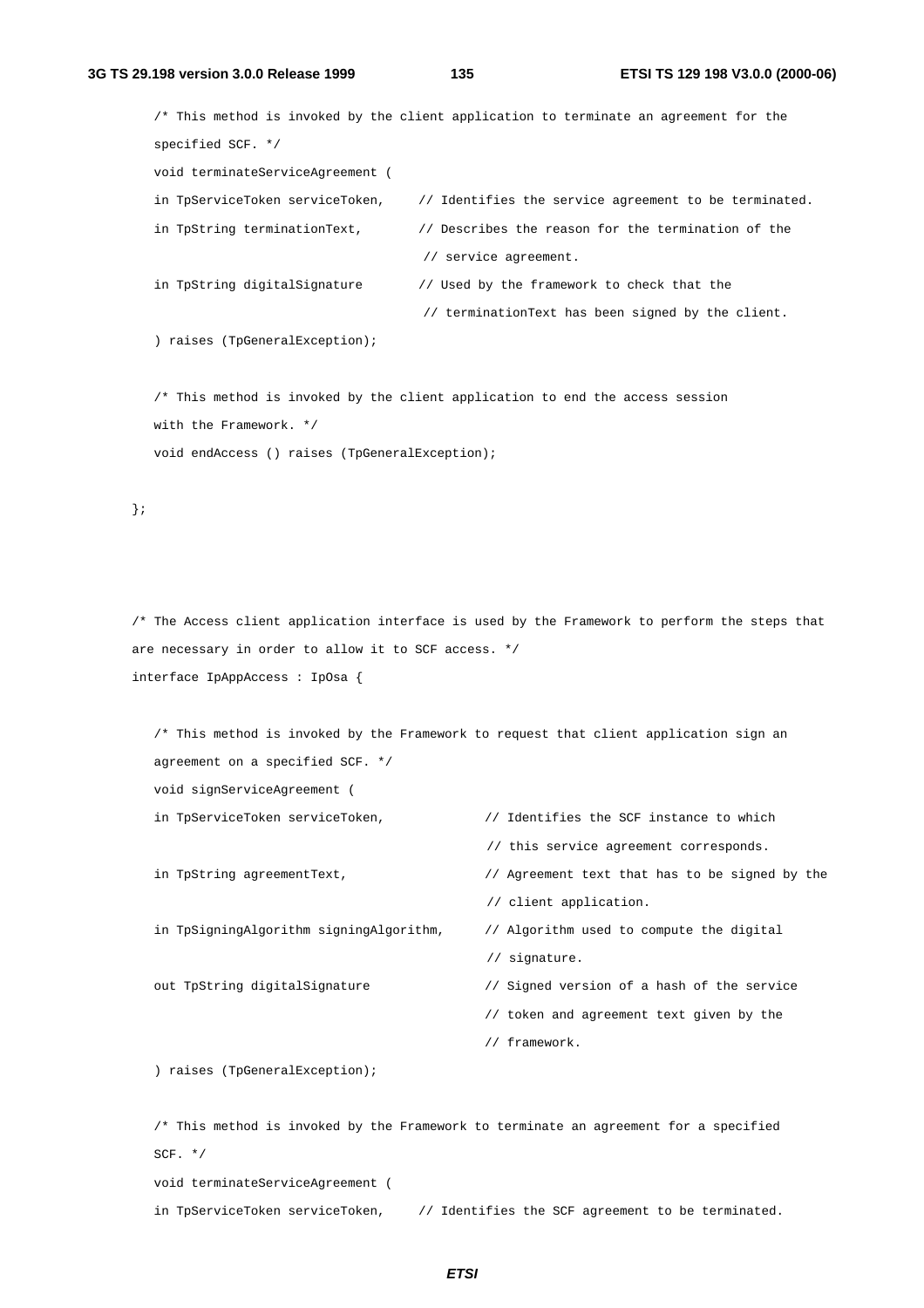```
3G TS 29.198 version 3.0.0 Release 1999 136 ETSI TS 129 198 V3.0.0 (2000-06)
        in TpString terminationText, // Describes the reason for the termination.
        in TpString digitalSignature // Used by the Framework to confirm its identity to the
                                         // client.
        ) raises (TpGeneralException);
        /* This method is invoked by the Framework to end the client application's access session
        with the framework */
        void terminateAccess (
        in TpString terminationText, \frac{1}{2} Describes the reason for the termination of
                                                 // the access session.
        in TpSigningAlgorithm signingAlgorithm, // The algorithm used to compute the digital
                                                 // signature.
        in TpString digitalSignature // Used by the Framework to confirm its
                                                 // identity to the client.
        ) raises (TpGeneralException);
```
};

/\* The Authentication Framework interface is used by client application to perform its part of the mutual authentication process with the Framework necessary to be allowed to use any of the other interfaces supported by the Framework. \*/ interface IpAuthentication : IpOsa {

/\* This method is invoked by the client application to start the authentication process, informed the Framework of the authentication mechanisms it supports, and be informed by its of its preferred choice. \*/

void selectAuthMethod (

in TpAuthCapabilityList authCapability, // Informs the Framework of the authentication

- // mechanisms supported by the client
- // application.

out TpAuthCapability prescribedMethod // Indicates the mechanism preferred by the

- 
- // framework.

) raises (TpGeneralException);

/\* This method is invoked by the client application to authenticate the framework using the mechanism indicated in the parameter prescribedMethod. \*/ void authenticate ( in TpAuthCapability prescribedMethod, // Specifies the method accepted by that the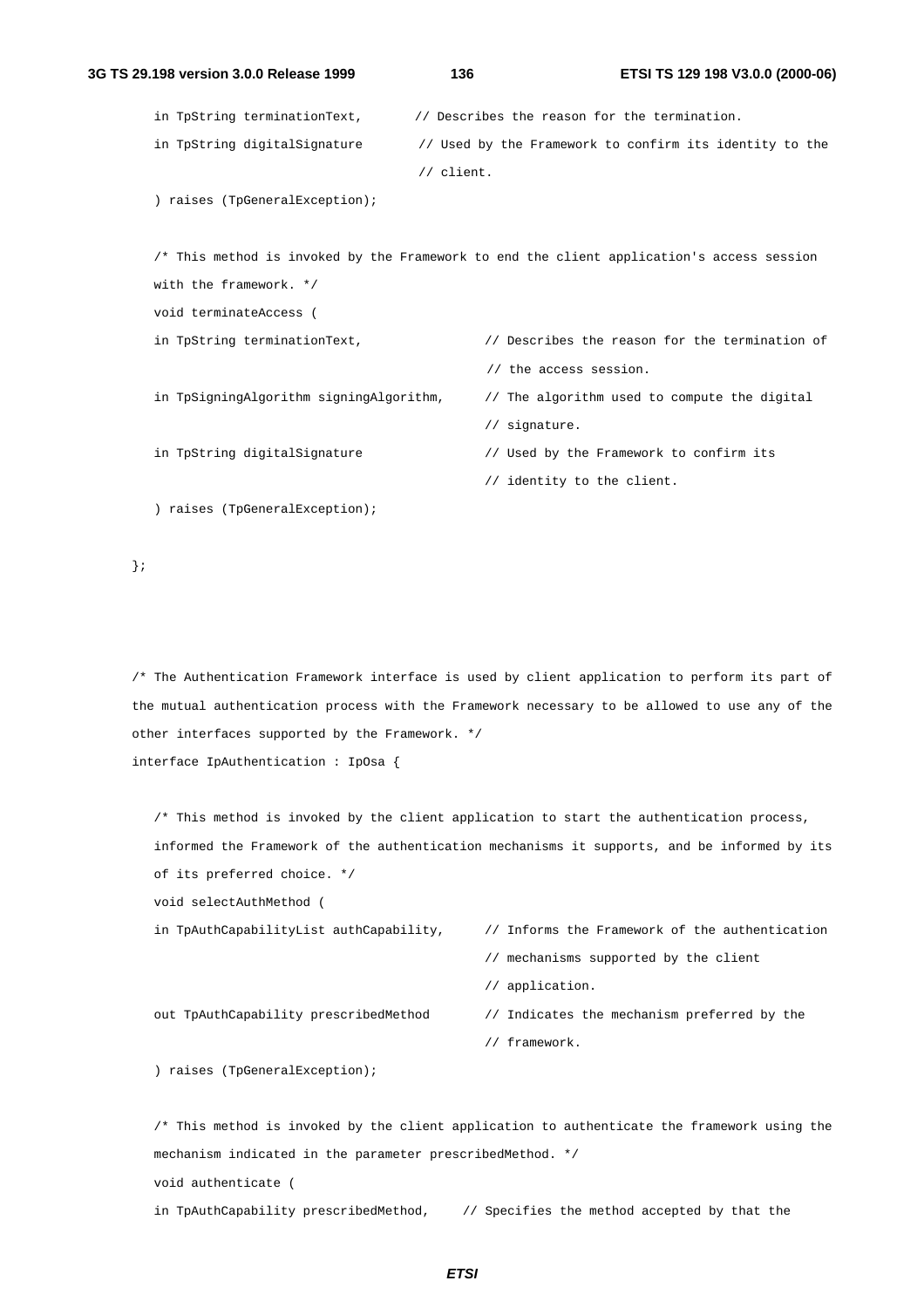|                        | // framework for authentication.         |
|------------------------|------------------------------------------|
| in TpString challenge, | // The challenge presented by the client |
|                        | // application to be responded to by the |
|                        | framework.                               |
| out TpString response  | The response of the framework to the     |
|                        | // challenge of the client application.  |

) raises (TpGeneralException);

/\* This method is invoked by the client application to to abort the authentication process.\*/

void abortAuthentication() raises (TpGeneralException);

};

```
/* The Authentication client application interface is used by the Framework to authenticate
the client application. */
```

```
interface IpAppAuthentication : IpOsa {
```

```
/* This method is invoked by the Framework to authenticate the client application using the
mechanism indicated in prescribedMethod. */
void authenticate (
in TpAuthCapability prescribedMethod, \qquad // The agreed authentication method.
in TpString challenge, \frac{1}{2} // The challenge presented by the Framework.
out TpString response
) raises (TpGeneralException);
```
/\* This method is invoked by the Framework to abort the authentication process. \*/ void abortAuthentication() raises (TpGeneralException);

```
};
```
 $\;\;\}$  ;  $\}$  ;  $\}$  ;  $\}$  ;

# 9.2.4 Integrity Management IDL

```
#include <fw.idl>
```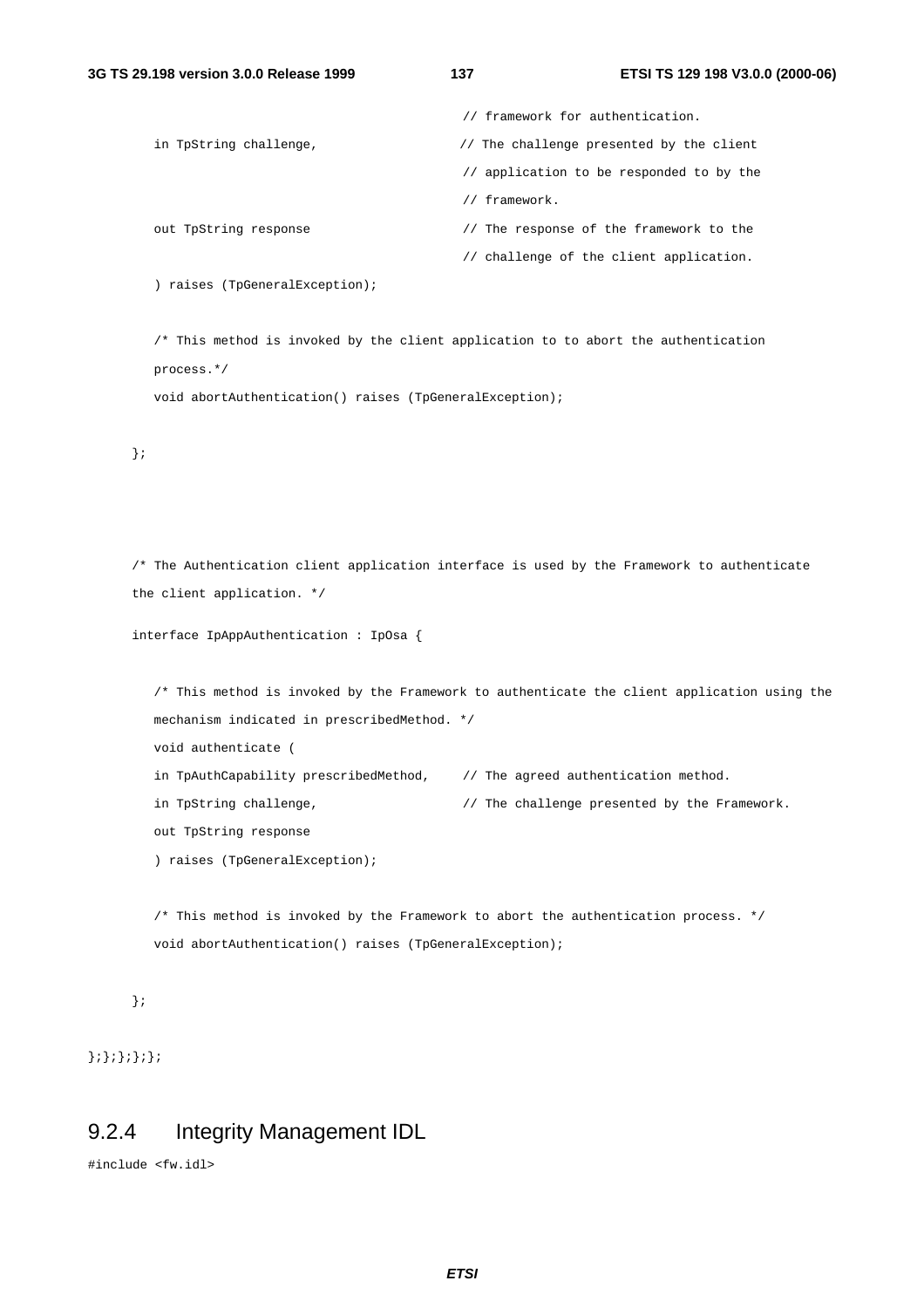#### 3G TS 29.198 version 3.0.0 Release 1999

138

```
module org{
module threegpp{
module osa{
module fw{
module integrity{
     \frac{1}{2}Data definitions
                                                                               \frac{1}{2}typedef TpString TpActivityTestRes; // An implementation specific result, whose values
                                          // are Framework provider specific.
  struct TpTimeInterval { // A time interval.
    TpDateAndTime
                   StartTime;
    TpDateAndTime
                   StopTime;
  \} ;
  enum TpInterfaceFault \{ // The cause of the interface fault detected.
     INTERFACE_FAULT_UNDEFINED,
                                  // Undefined.
     INTERFACE_FAULT_LOCAL_FAILURE,
                                   // A fault in the local API software or hardware has been
                                   // detected.
     INTERFACE_FAULT_GATEWAY_FAILURE,
                                   // A fault in the gateway API software or hardware has been
                                   // detected.
     INTERFACE_FAULT_PROTOCOL_ERROR
                                   // An error in the protocol used on the client-gateway link
                                   // has been detected.
  \}struct TpFaultStatsSet { // Statistics on a per fault type basis.
     TpInterfaceFault Fault;
     TpInt32
                Occurrences;
                                          // The number of separate instances of this fault
                                           // during the period.
     TpInt32
                MaxDuration;
                                          // The duration in seconds of the longest fault.
     TpInt32
                TotalDuration;
                                          // The cumulative total during the period.
                NumberOfClientsAffected;
                                         // Those informed of the fault by the Framework.
     TpInt32
  \} ;
  struct TpFaultStatsRecord {
                             // The set of fault information records to be returned for the
```
// requested time period.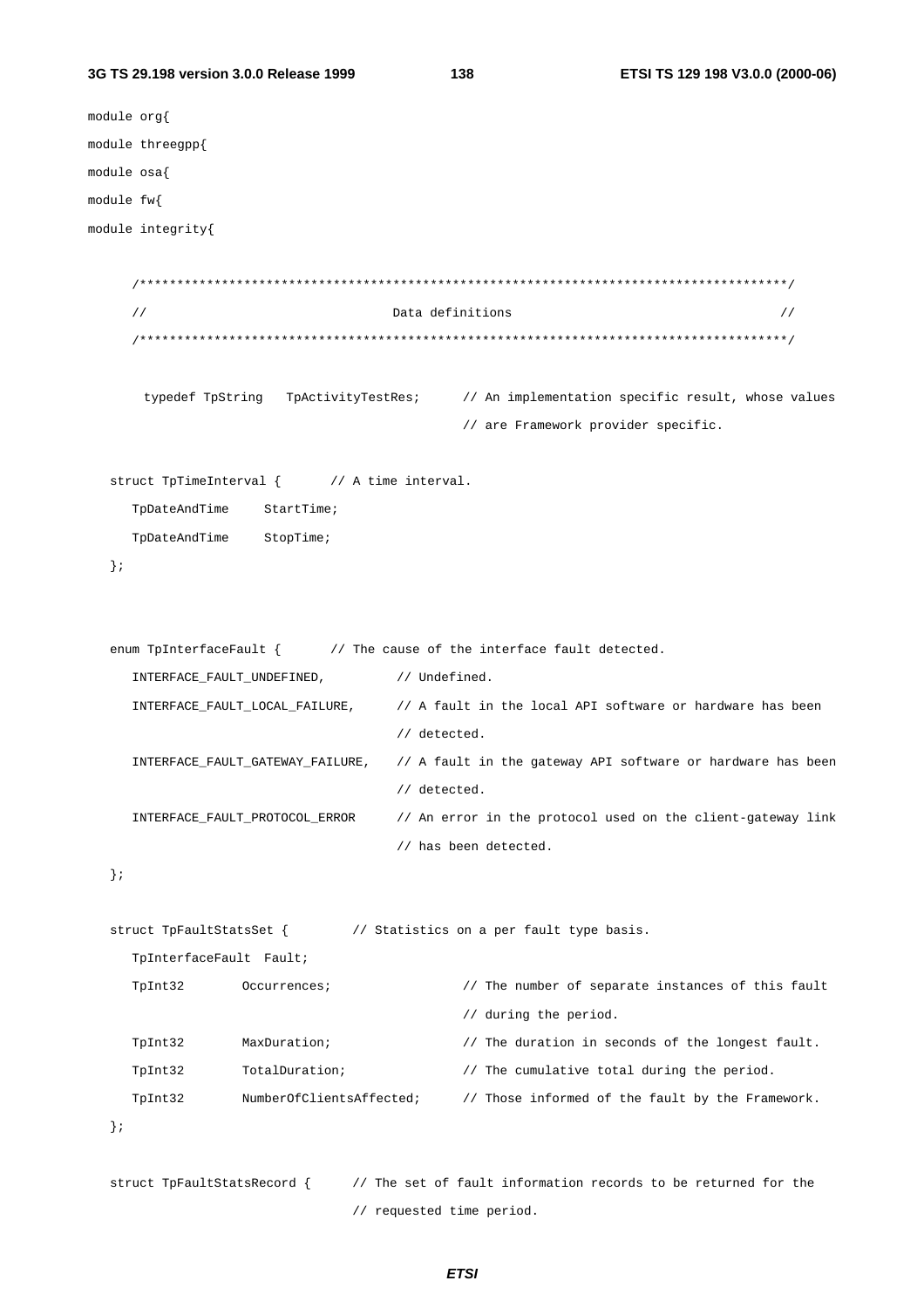#### **3G TS 29.198 version 3.0.0 Release 1999 139 ETSI TS 129 198 V3.0.0 (2000-06)**

```
TpTimeInterval Period;
  TpFaultStatsSet FaultRecords;
};
    typedef TpInt32 TpActivityTestID; // Used as a token to match activity test requests
                                            // with their results.
enum TpSvcUnavailReason { \qquad // The reason why a SCF is unavailable.
  SERVICE_UNAVAILABLE_UNDEFINED, // Undefined.
  SERVICE_UNAVAILABLE_LOCAL_FAILURE, // The local API software or hardware has failed.
  SERVICE_UNAVAILABLE_GATEWAY_FAILURE, // The gateway API software or hardware has failed.
  SERVICE_UNAVAILABLE_OVERLOADED, // The SCF is fully overloaded.
  SERVICE_UNAVAILABLE_CLOSED // The SCF has closed itself.
};
enum TpAPIUnavailReason { \qquad // The reason why the API is unavailable.
  API_UNAVAILABLE_UNDEFINED, // Undefined.
  API_UNAVAILABLE_LOCAL_FAILURE, // The local API software or hardware has failed.
  API_UNAVAILABLE_GATEWAY_FAILURE, // The gateway API software or hardware has failed.
  API_UNAVAILABLE_OVERLOADED, // The gateway is fully overloaded.
  API_UNAVAILABLE_CLOSED, // The gateway has closed itself.
  API_UNAVAILABLE_PROTOCOL_FAILURE // The protocol used on the client-gateway link has failed.
};
enum TpLoadLevel { \frac{1}{2} // The load level values.
  LOAD_LEVEL_NORMAL, // Normal load.
  LOAD_LEVEL_OVERLOAD, // Overload.
  LOAD_LEVEL_SEVERE_OVERLOAD // Severe overload.
};
struct TpLoadThreshold{ // The load threshold value.
    TpFloat LoadThreshold;
   };
struct TpLoadInitVal { // The pair of load level and associated load threshold values.
  TpLoadLevel LoadLevel;
  TpLoadThreshold LoadThreshold;
```
};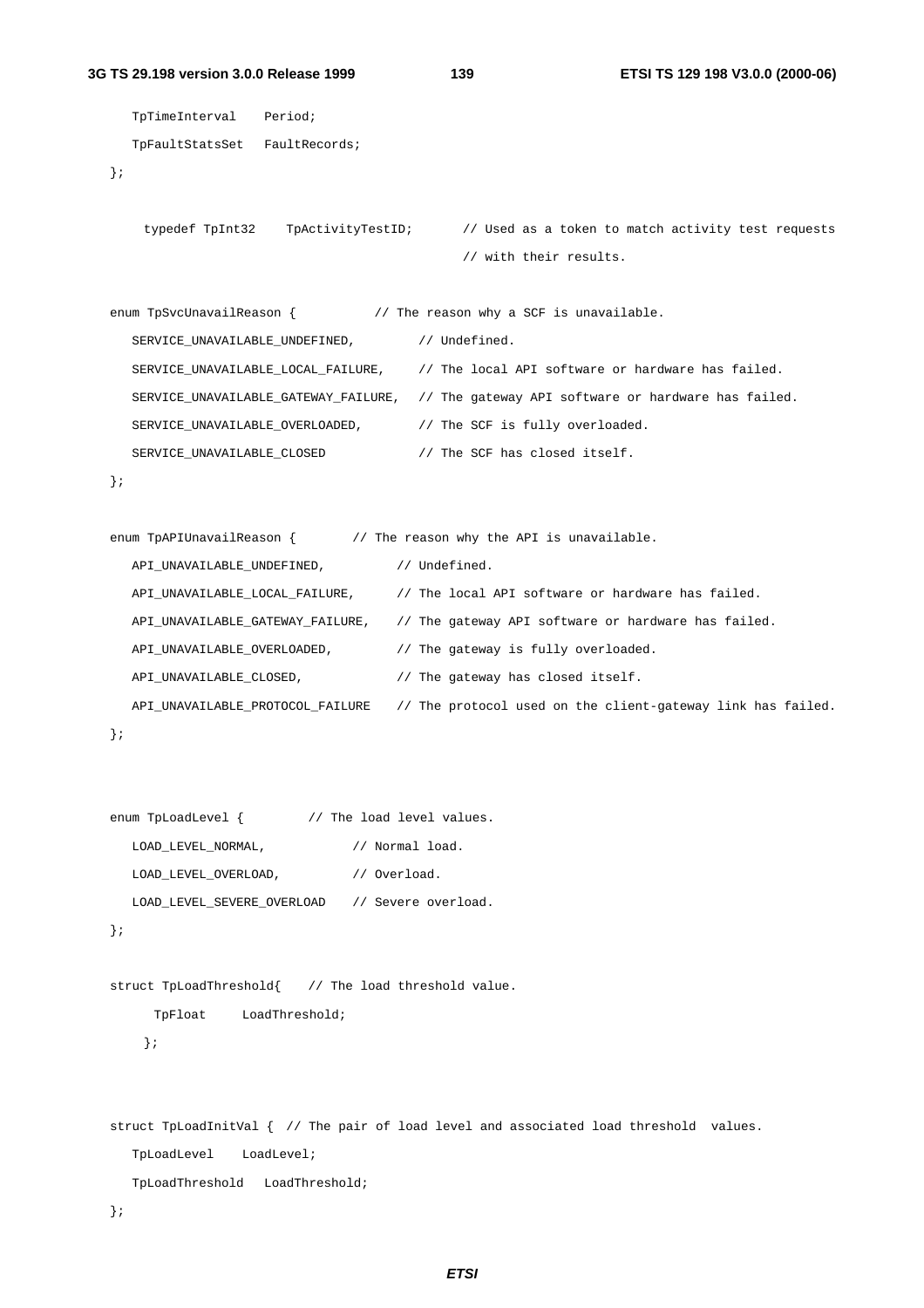140

```
struct TpLoadPolicy { // The load balancing policy.
    TpString LoadPolicy;
  \};
  struct TpLoadStatistic { \sqrt{} // The load statistic record at given timestamp.
    TpServiceID ServiceID;
    TpFloat
               LoadValue;
                            // Expressed in percentage.
    TpLoadLevel LoadLevel;
    TpDateAndTime TimeStamp;
  \} ;
typedef sequence <TpLoadStatistic> TpLoadStatisticList;
  enum TpLoadStatusError { // The error code for getting the load status.
    LOAD STATUS ERROR UNDEFINED,
                               // Undefined error.
    LOAD_STATUS_ERROR_UNAVAILABLE // Unable to get the load status.
  \} ;
  struct TpLoadStatisticError \{ // The error for getting the load status at given timestamp.
    TpServiceID ServiceID;
    TpFloat LoadStatusError;
    TpDateAndTime TimeStamp;
  \} ;
     typedef sequence <TpLoadStatisticError> TpLoadStatisticErrorList;
     \frac{1}{2}Interface definitions
                                                                              \frac{1}{2}/* The Heartbeat Framework interface is used by the client application to supervise the
     Framework or a SCF. */
     interface IpHeartBeat : IpOsa {
       /* This method is invoked by the client application to make the service or Framework
       supervision. */
       void send (
       in TpSessionID session // The heartbeat session.
```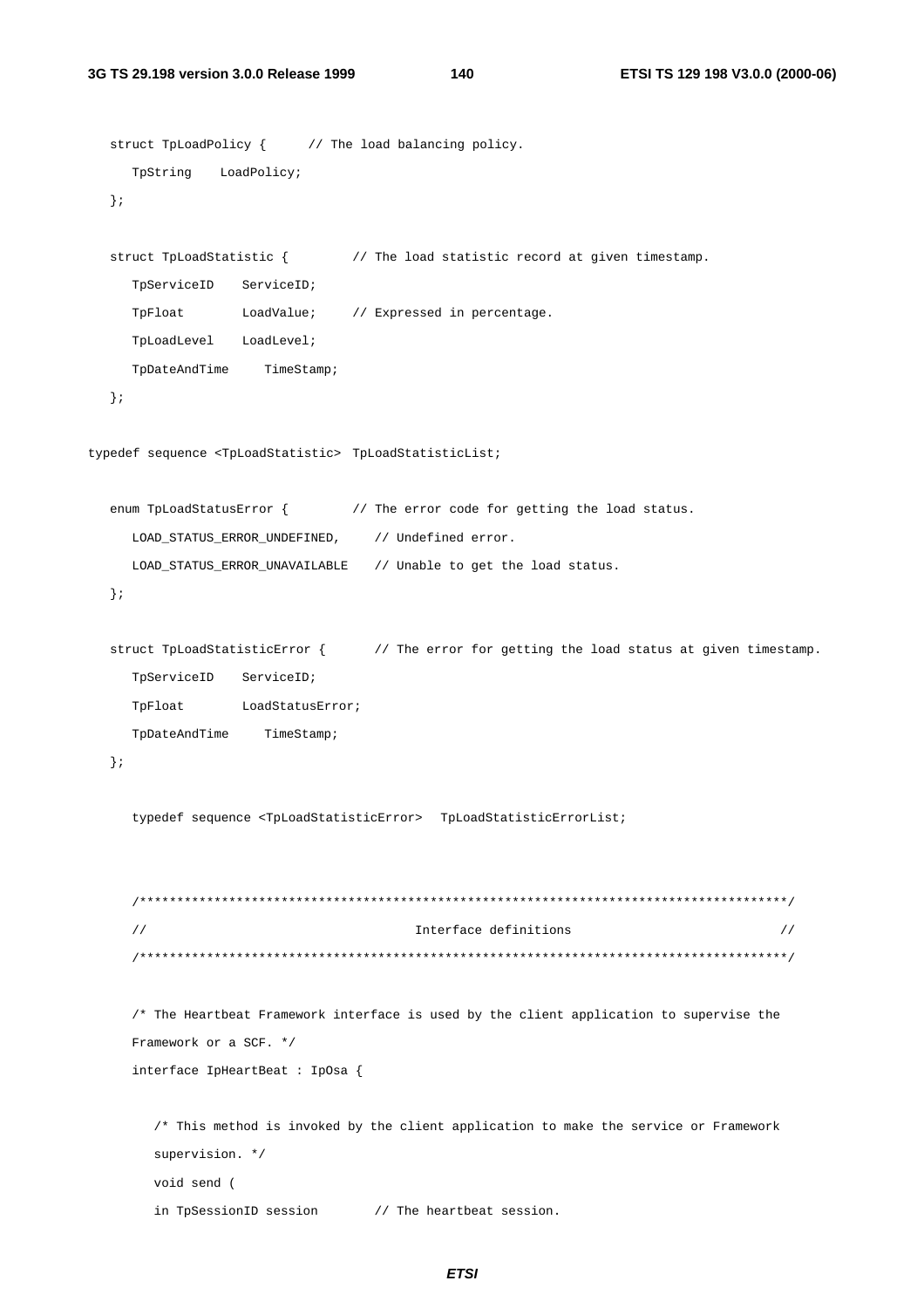```
) raises (TpGeneralException);
```
};

/\* The Heartbeat client application interface is used by the Framework to supervise the client application. \*/

interface IpAppHeartBeat : IpOsa {

/\* This method is invoked by the Framework to make the client application supervision. \*/ void send (

in TpSessionID session // The heartbeat session.

) raises (TpGeneralException);

};

```
/* The Heartbeat Management Framework interface is used by the client application to
initialise a heartbeat supervision of the client application. */
interface IpHeartBeatMgmt : IpOsa {
```
/\* This method is invoked by the client application to register at the Framework for heartbeat supervision. \*/ void enableHeartBeat ( in TpDuration duration,  $\frac{1}{2}$  Duration in milliseconds between heartbeats. in IpAppHeartBeat appInterface,  $\qquad\qquad$  // The callback interface the heartbeat is calling. out TpSessionID session // The heartbeat session. ) raises (TpGeneralException);

/\* This method is invoked by the client application to stop its heartbeat supervision. \*/ void disableHeartBeat (

in TpSessionID session // The heartbeat session.

) raises (TpGeneralException);

/\* This method is invoked by the client application to change the heartbeat period. \*/ void changeTimePeriod (

```
in TpDuration duration, \frac{1}{2} Duration in milliseconds between heartbeats.
```
in TpSessionID session // The heartbeat session.

) raises (TpGeneralException);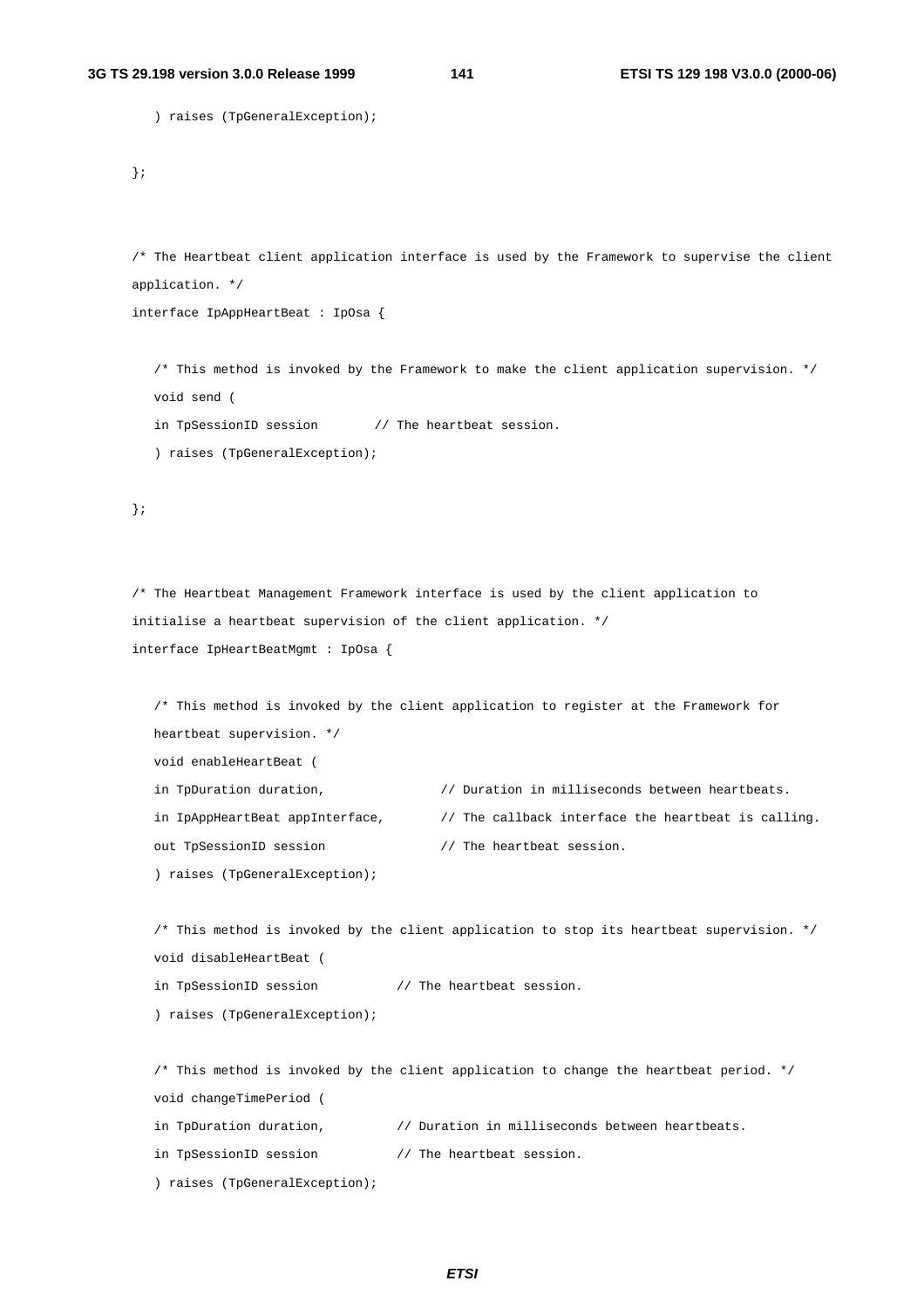};

```
/* The Heartbeat Management client application interface is used by the Framework to
initialise its heartbeat supervision of the Framework. */
interface IpAppHeartBeatMgmt : IpOsa {
```

```
/* This method is invoked by the Framework to register at the client application for its
heartbeat supervision. */
void enableAppHeartBeat (
in TpDuration duration, \frac{1}{\sqrt{2}} ime interval in milliseconds between the heartbeats.
in IpHeartBeat fwInterface, \frac{1}{100} The callback interface the heartbeat is calling.
in TpSessionID session // The heartbeat session.
) raises (TpGeneralException);
```

```
/* This method is invoked by the Framework to stop the heartbeat supervision by the
application. */
void disableAppHeartBeat (
in TpSessionID session // The heartbeat session.
) raises (TpGeneralException);
```

```
/* This method is invoked by the Framework to change the heartbeat period. */
void changeTimePeriod (
in TpDuration duration, \frac{1}{1} Interval in milliseconds between the heartbeats.
in TpSessionID session // The heartbeat session.
) raises (TpGeneralException);
```

```
};
```
/\* The Load Manager Framework interface is used by the client application for load balancing management. \*/

interface IpLoadManager : IpOsa {

```
/* This method is invoked by the client application to notify framework its current load
level (0,1, or 2) when the load level on the application has changed. */
void reportLoad (
in TpClientAppID requester, \frac{1}{100} // The identifier of the client application for
                                 // callbacks from the load balancing SCF.
```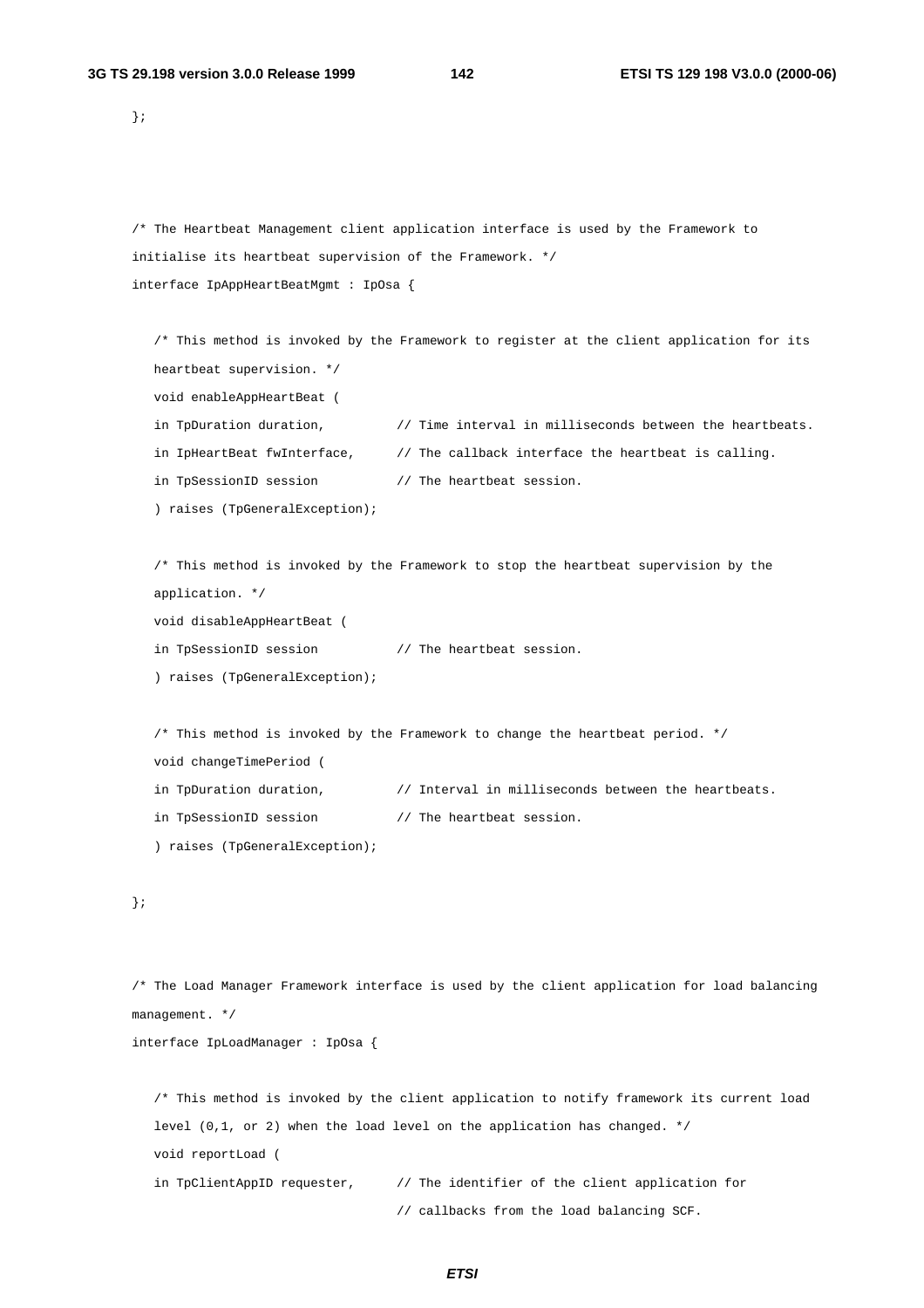#### **3G TS 29.198 version 3.0.0 Release 1999 143 ETSI TS 129 198 V3.0.0 (2000-06)**

in TpLoadLevel loadLevel // The application's load level. ) raises (TpGeneralException);

/\* This method is invoked by the client application to request load statistic records for the framework and specified SCFs. \*/ void queryLoadReq ( in TpClientAppID requester,  $\frac{1}{2}$  // The identifier of the client application for // callbacks from the load balancing SCF. in TpServiceIDList serviceIDs, // Specifies the framework and SCFs for which the // load statistics shall be reported. in TpTimeInterval timeInterval // The time interval within which the load statistics // are generated.

) raises (TpGeneralException);

/\* This method is invoked by the client application to report load statistics back to the framework that requested the information. \*/ void queryAppLoadRes ( in TpLoadStatisticList loadStatistics // The application's load statistics. ) raises (TpGeneralException);

/\* This method is invoked by the client application to return an error response to the framework that requested the application's load statistics information. \*/ void queryAppLoadErr ( in TpLoadStatisticErrorList loadStatisticsError // The error code associated with the // failed attempt to retrieve the

// application's load statistics.

) raises (TpGeneralException);

/\* This method is invoked by the client application to register the client application for load management under various load conditions. \*/

```
void registerLoadController (
```

```
in TpClientAppID requester, \frac{1}{10} Identifies the client application for callbacks
                                    // from the load balancing SCF.
in TpServiceIDList serviceIDs // Specifies the framework and SCFs to be
                                    // registered for load control.
```
) raises (TpGeneralException);

/\* This method is invoked by the client application to unregister for load management. \*/ void unregisterLoadController ( in TpClientAppID requester,  $\frac{1}{1}$  Identifies the client application for callbacks from

**ETSI**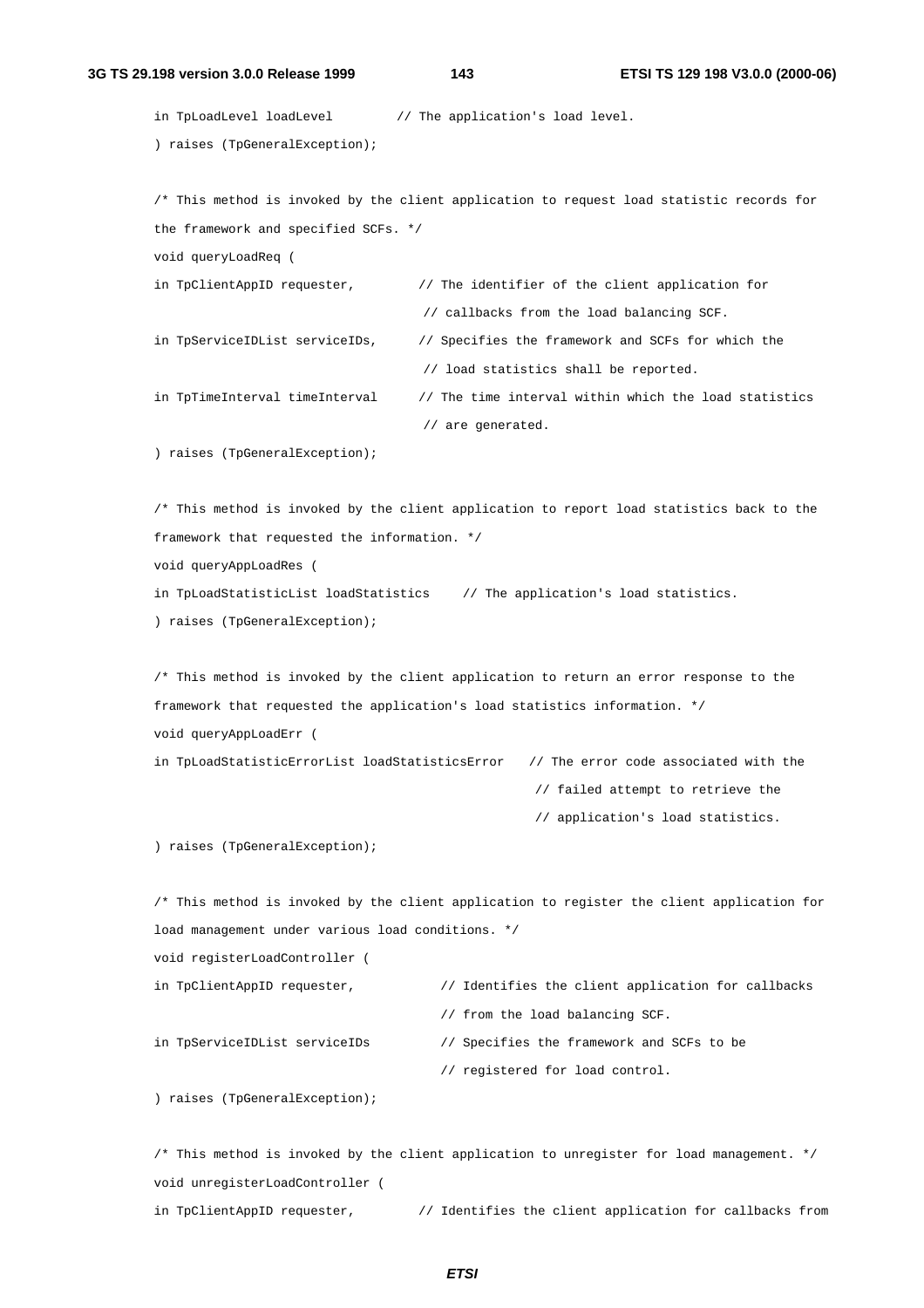```
// the load balancing SCF.
   in TpServiceIDList serviceIDs // Specifies the framework or SCFs to be
                                      // unregistered for load control.
   ) raises (TpGeneralException);
   /* This method is invoked by the client application to resume load management notifications
  to it from the framework and specified SCFs. */
   void resumeNotification (
   in TpServiceIDList serviceIDs // Specifies the framework and SCFs for which
                                   // notifications are to be resumed.
   ) raises (TpGeneralException);
   /* This method is invoked by the client application to suspend load management
  notifications to it from the framework and specified SCFs, while it handles a temporary
   load condition. */
  void suspendNotification (
   in TpServiceIDList serviceIDs // Specifies the framework and SCFs for which
                                      // notifications are to be suspended.
   ) raises (TpGeneralException);
};
/* The Load Manager client application interface is used by the Framework to access the
application load balancing SCF. */
interface IpAppLoadManager : IpOsa {
   /* This method is invoked by the Framework to request for load statistic records produced
  by a specified application. */
   void queryAppLoadReq (
   in TpServiceIDList serviceIDs, // Specifies the SCFs or application for which the
                                      // load statistics shall be reported.
   in TpTimeInterval timeInterval // The time interval within which the load statistics
```
) raises (TpGeneralException);

/\* This method is invoked by the Framework to return load statistics to the application which requested the information. \*/ void queryLoadRes (

// are generated.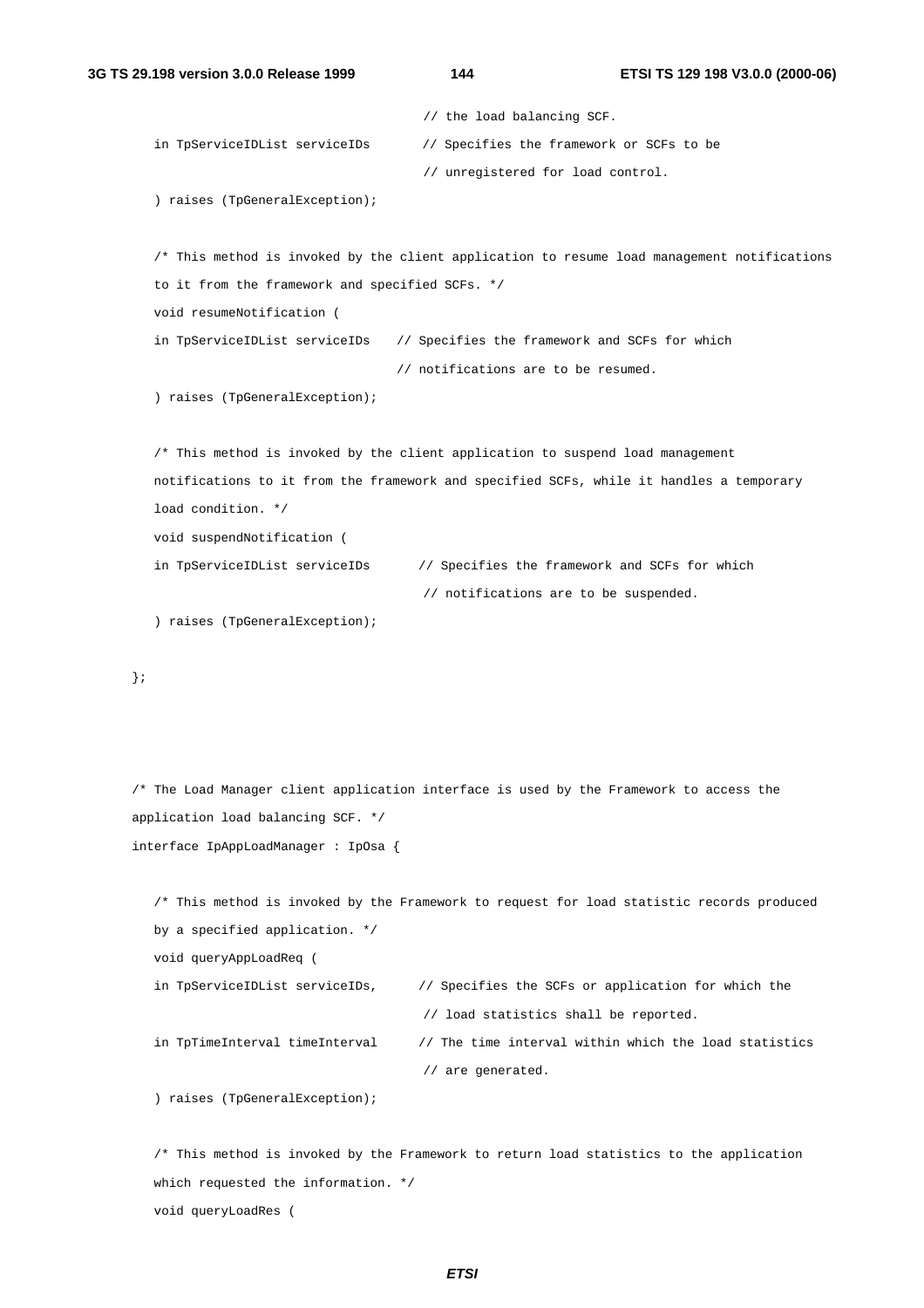in TpLoadStatisticList loadStatistics // The load statistics supplied by the // Framework.

) raises (TpGeneralException);

/\* This method is invoked by the Framework to return an error code to the application that requested load statistics. \*/ void queryLoadErr ( in TpLoadStatisticErrorList loadStatisticsError // The error code supplied by the

// Framework.

) raises (TpGeneralException);

/\* This method is invoked by the Framework to disable load control activity at the client application based on policy, after the load level of the Framework or SCF which has been registered for load control moves back to normal. \*/ void disableLoadControl ( in TpServiceIDList serviceIDs // Specifies the framework and SCFs for which the // load has changed to normal.

) raises (TpGeneralException);

/\* This method is invoked by the Framework to enable load management activity at the client application based on the policy, upon detecting load condition change. \*/ void enableLoadControl ( in TpLoadStatisticList loadStatistics // The new load statistics. ) raises (TpGeneralException);

/\* This method is invoked by the Framework to resume the notification from an application for its load status after the detection of load level change at the Framework and the

evaluation of the load balancing policy. \*/

void resumeNotification() raises (TpGeneralException);

/\* This method is invoked by the Framework to suspend the notification from an application for its load status after the detection of load level change at the Framework and the evaluation of the load balancing policy. \*/ void suspendNotification() raises (TpGeneralException);

};

/\* The Fault Manager Framework interface is used by the client application to inform the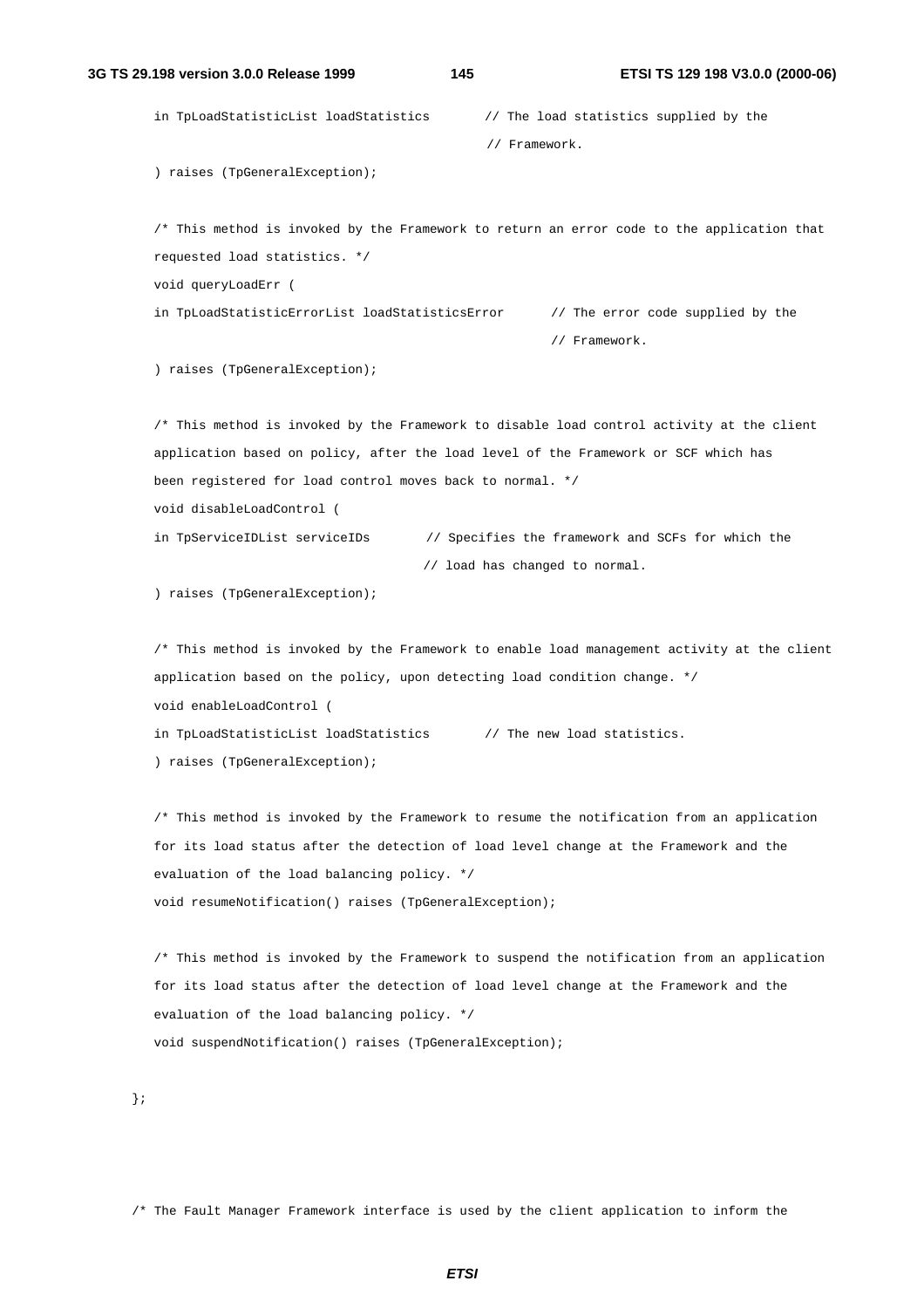**3G TS 29.198 version 3.0.0 Release 1999 146 ETSI TS 129 198 V3.0.0 (2000-06)** Framework of events that affect the integrity of the Framework and SCFs, and to request information about the integrity of the system. \*/ interface IpFaultManager : IpOsa { /\* This method may be invoked by the client application to test that the Framework or a SCF is operational. \*/ void activityTestReq ( in TpActivityTestID activityTestID, // Identifier provided by the client // application to correlate the // response with this request. in TpServiceID svcID, // Identifies for which SCF the client // application is requesting the activity test // be done. in TpClientAppID appID // Identifies which client application is // requesting the activity test (and therefore // which application receives the results). ) raises (TpGeneralException); /\* This method is invoked by the client application to return the result of a previously requested activity test. \*/ void appActivityTestRes ( in TpActivityTestID activityTestID, // Used by the Framework to correlate this // response with the original request. in TpActivityTestRes activityTestResult // Result of the activity test. ) raises (TpGeneralException); /\* This method is invoked by the client application to inform the Framework that it can no longer use the indicated SCF. \*/ void svcUnavailableInd (

| in TpServiceID serviceID,      | // Identity of the SCF which can no longer be used.    |  |  |  |  |  |
|--------------------------------|--------------------------------------------------------|--|--|--|--|--|
| in TpClientAppID appID         | // Identity of the application sending the indication. |  |  |  |  |  |
| ) raises (TpGeneralException); |                                                        |  |  |  |  |  |

/\* This method is invoked by the client application to request fault statistics from the Framework. \*/ void genFaultStatsRecordReq ( in TpTimeInterval timePeriod,  $\frac{1}{2}$  // The period over which the fault statistics // are to be generated. in TpServiceIDList serviceIDList, // The SCFs that the application would like

// to have included in the general fault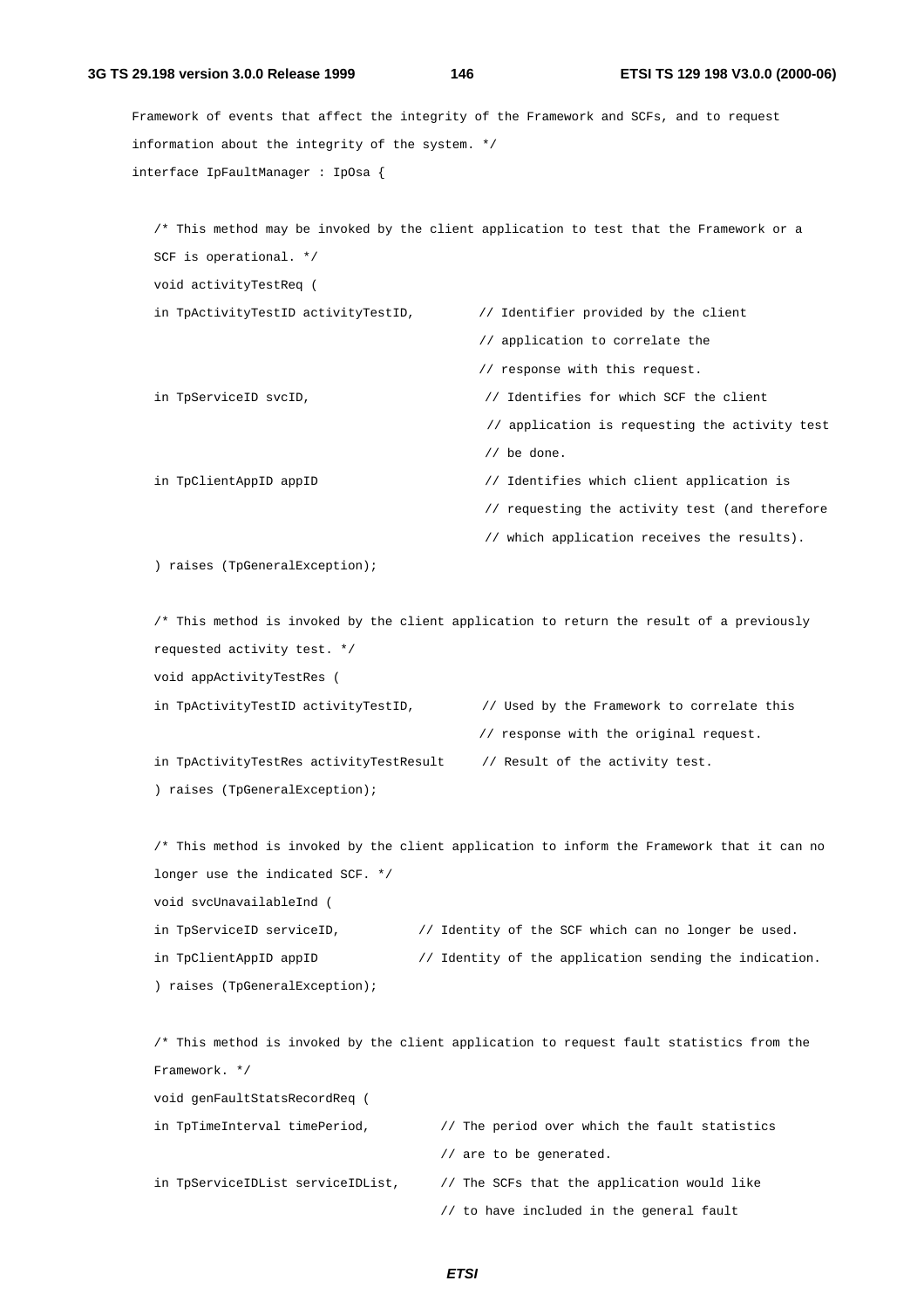```
// statistics record.
in TpClientAppID appID // Identifies which client application is
                                   // requesting the statistics record (and
                                   // therefore should receive it).
```
) raises (TpGeneralException);

) raises (TpGeneralException);

};

```
/* The Fault Manager client application interface is used by the Framework to inform the
application of events that affect the integrity of the Framework, SCF or client
application. */
interface IpAppFaultManager : IpOsa {
   /* This method is invoked by the Framework, in response to an activityTestReq, to return
   the result of the activity test in this method. */
  void activityTestRes (
   in TpActivityTestID activityTestID, \frac{1}{2} // The identifier provided to correlate this
                                              // response with the original request.
   in TpActivityTestRes activityTestResult // Result of the activity test.
   ) raises (TpGeneralException);
   /* This method is invoked by the Framework to request that the client application carries
  out an activity test to check that is it operating correctly. */
   void appActivityTestReq (
   in TpActivityTestID activityTestID // The identifier provided to correlate this
                                         // response with the original request.
   ) raises (TpGeneralException);
   /* This method is invoked by the Framework to notify the client application of a failure
  within the Framework. */
  void fwFaultReportInd (
   in TpInterfaceFault fault // The fault that has been detected.
```
/\* This method is invoked by the Framework to notify the client application that a previously reported fault has been rectified. \*/ void fwFaultRecoveryInd ( in TpInterfaceFault fault // The fault from which the framework has recovered.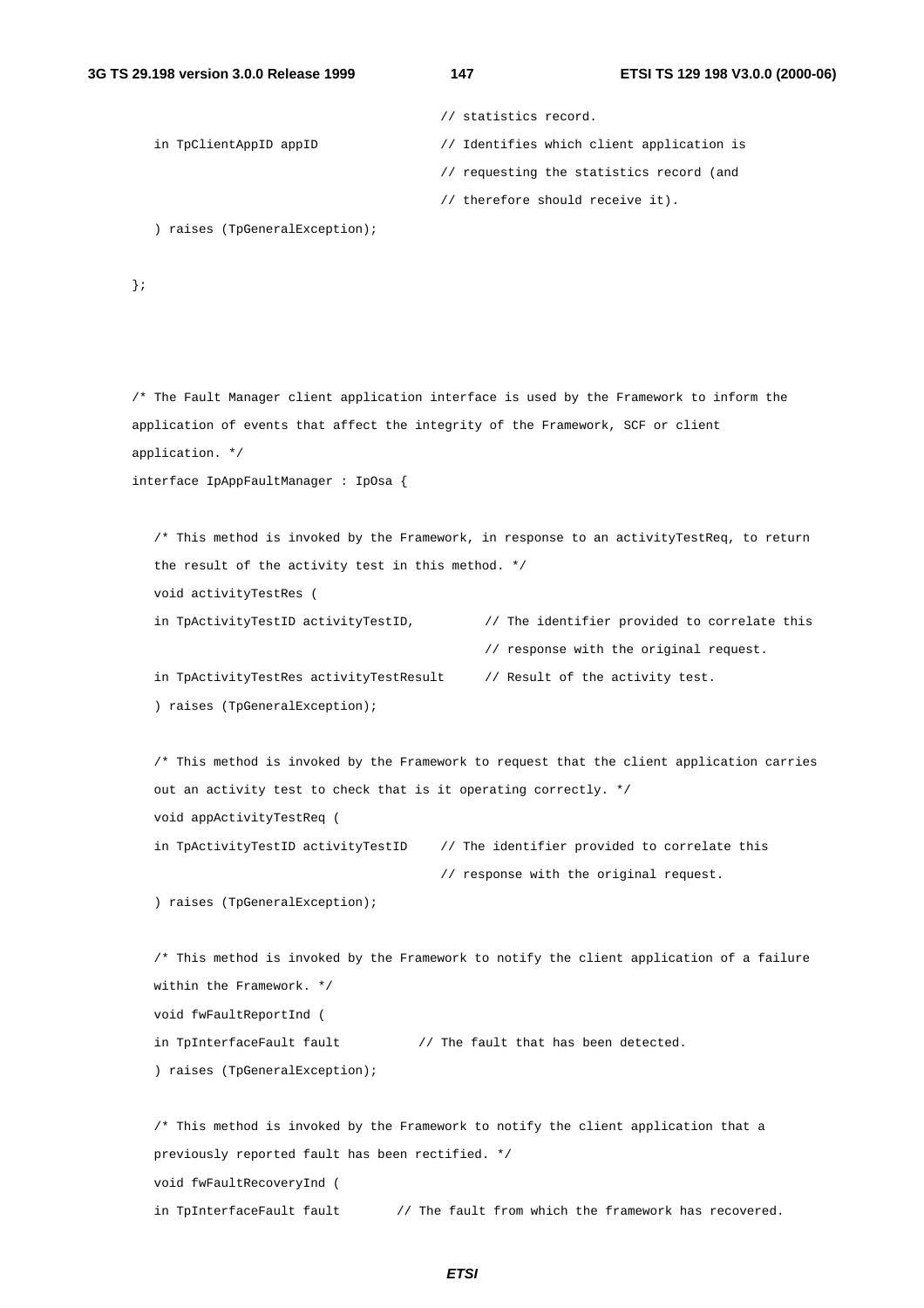) raises (TpGeneralException); /\* This method is invoked by the Framework to inform the client application that it can no longer use the indicated SCF due to a failure. \*/ void svcUnavailableInd ( in TpServiceID serviceID,  $\frac{1}{2}$  dentity of the SCF which can no longer be used. in TpSvcUnavailReason reason // The reason why the SCF is no longer available. ) raises (TpGeneralException); /\* This method is invoked by the Framework to provide fault statistics to a client application in response to a genFaultStatsRecordReq. \*/ void genFaultStatsRecordRes ( in TpFaultStatsRecord faultStatistics, // The fault statistics record. in TpServiceIDList serviceIDs // The SCFs that have been included in the // general fault statistics record. ) raises (TpGeneralException); }; /\* The OAM Framework interface is used by the client application to query the system date and time, for synchronisation purposes. \*/ interface IpOAM : IpOsa {

/\* This method is invoked by the client application to interchange the system an client application date and time. \*/ void systemDateTimeQuery ( in TpDateAndTime clientDateAndTime,  $\frac{1}{\sqrt{2}}$  // The date and time of the client. out TpDateAndTime systemDateAndTime // The date and time of the system. ) raises (TpGeneralException);

```
};
```
/\* The OAM client application interface is used by the Framework to query the application date and time, for synchronisation purposes. \*/ interface IpAppOAM : IpOsa {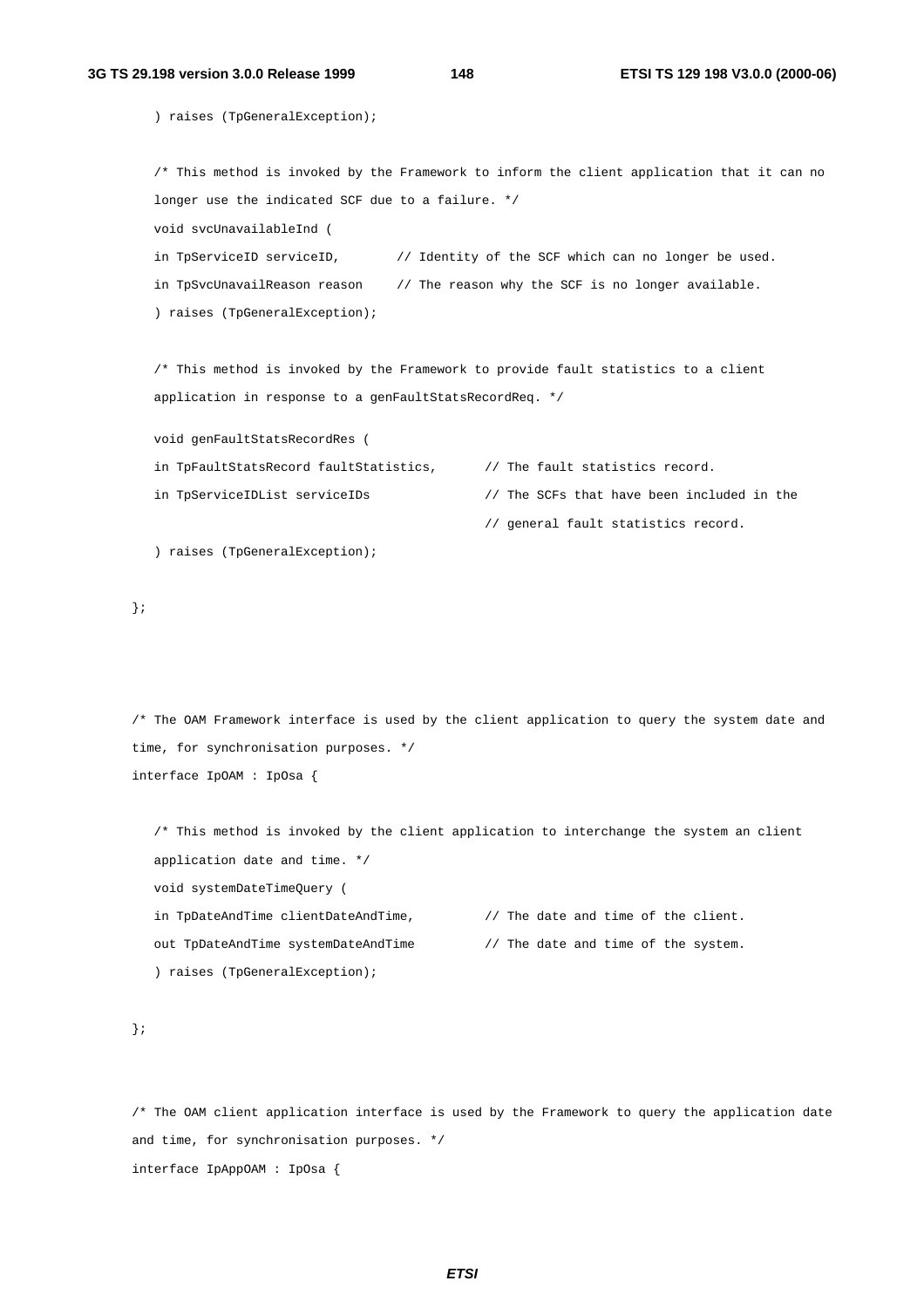/\* This method is invoked by the Framework to interchange the system an client application date and time. \*/ void systemDateTimeQuery ( in TpDateAndTime systemDateAndTime,  $\frac{1}{\sqrt{2}}$  The date and time of the system. out TpDateAndTime clientDateAndTime // The date and time of the client. ) raises (TpGeneralException);

};

};};};};};

### 9.2.4 Registration IDL

```
#include <fw.idl>
```
module org{ module threegpp{ module osa{ module fw{ module registration{ /\*\*\*\*\*\*\*\*\*\*\*\*\*\*\*\*\*\*\*\*\*\*\*\*\*\*\*\*\*\*\*\*\*\*\*\*\*\*\*\*\*\*\*\*\*\*\*\*\*\*\*\*\*\*\*\*\*\*\*\*\*\*\*\*\*\*\*\*\*\*\*\*\*\*\*\*\*\*\*\*\*\*\*\*\*\*\*/ // Interface definitions // /\*\*\*\*\*\*\*\*\*\*\*\*\*\*\*\*\*\*\*\*\*\*\*\*\*\*\*\*\*\*\*\*\*\*\*\*\*\*\*\*\*\*\*\*\*\*\*\*\*\*\*\*\*\*\*\*\*\*\*\*\*\*\*\*\*\*\*\*\*\*\*\*\*\*\*\*\*\*\*\*\*\*\*\*\*\*\*/ /\* The Service Registration Framework interface provides the methods used for the registration of network SCFs at the Framework. \*/ interface IpServiceRegistration : IpOsa { /\* This method is used to register a SCF in the Framework, for subsequent discovery by the applications. \*/ void registerService ( in TpServiceTypeName serviceTypeName, in TpServicePropertyList servicePropertyList, out TpServiceID serviceID ) raises (TpGeneralException);

> /\* This method informs the Framework of the availability of a service factory for a previously registered SCF. \*/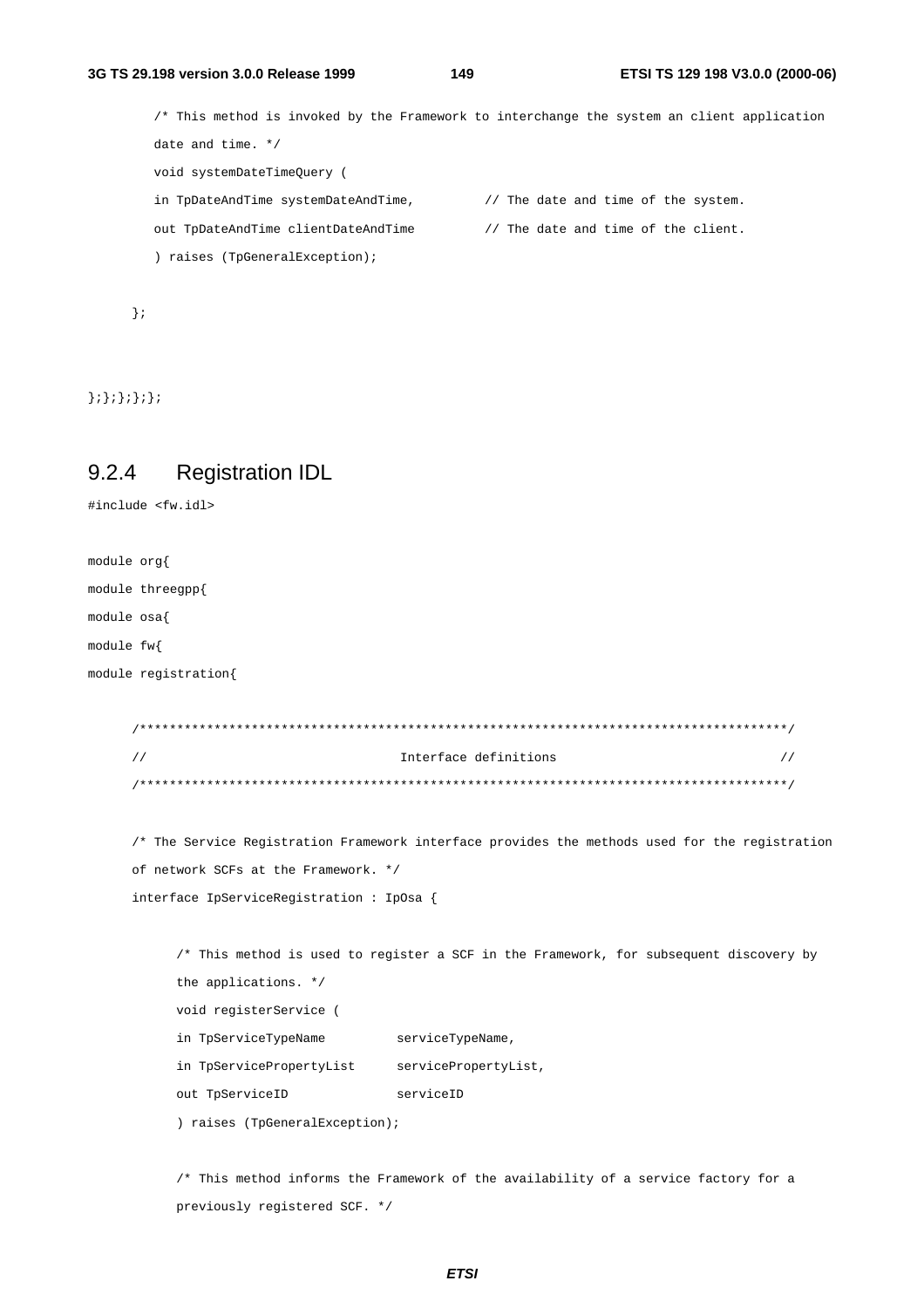```
void announceServiceAvailability (
     in TpServiceID serviceID,
     in IpOsa serviceFactory
     ) raises (TpGeneralException);
     /* This method is used to remove a registered SCF from the Framework. */
     void unregisterService (
     in TpServiceID serviceID
     ) raises (TpGeneralException);
     /* This method is used to ebtain the decription of a certain SCF as it was registered in
     the Framework. */
     void describeService (
     in TpServiceID serviceID,
     out TpServiceDescription serviceDescription
     ) raises (TpGeneralException);
};
/* The Service Factory Framework interface provides the Framework with access to a manager
interface of a network SCF to be given to an application. */
interface IpSvcFactory : IpOsa {
     /* This method returns an SCF manager interface reference for a specified application.
     \cdot \cdotvoid getServiceManager (
     in TpClientAppID application,
     out IpOsa serviceManager
     ) raises (TpGeneralException);
};
```

```
};};};};};
```
# 9.3 Call Control

#### 9.3.1 Common Data Types for Call Control

```
// source file: CC.idl
// Generic Call Data description
#ifndef __OSA_CC_DEFINED
#define __OSA_CC_DEFINED
```

```
#include <OSA.idl>
```

```
module org
{
```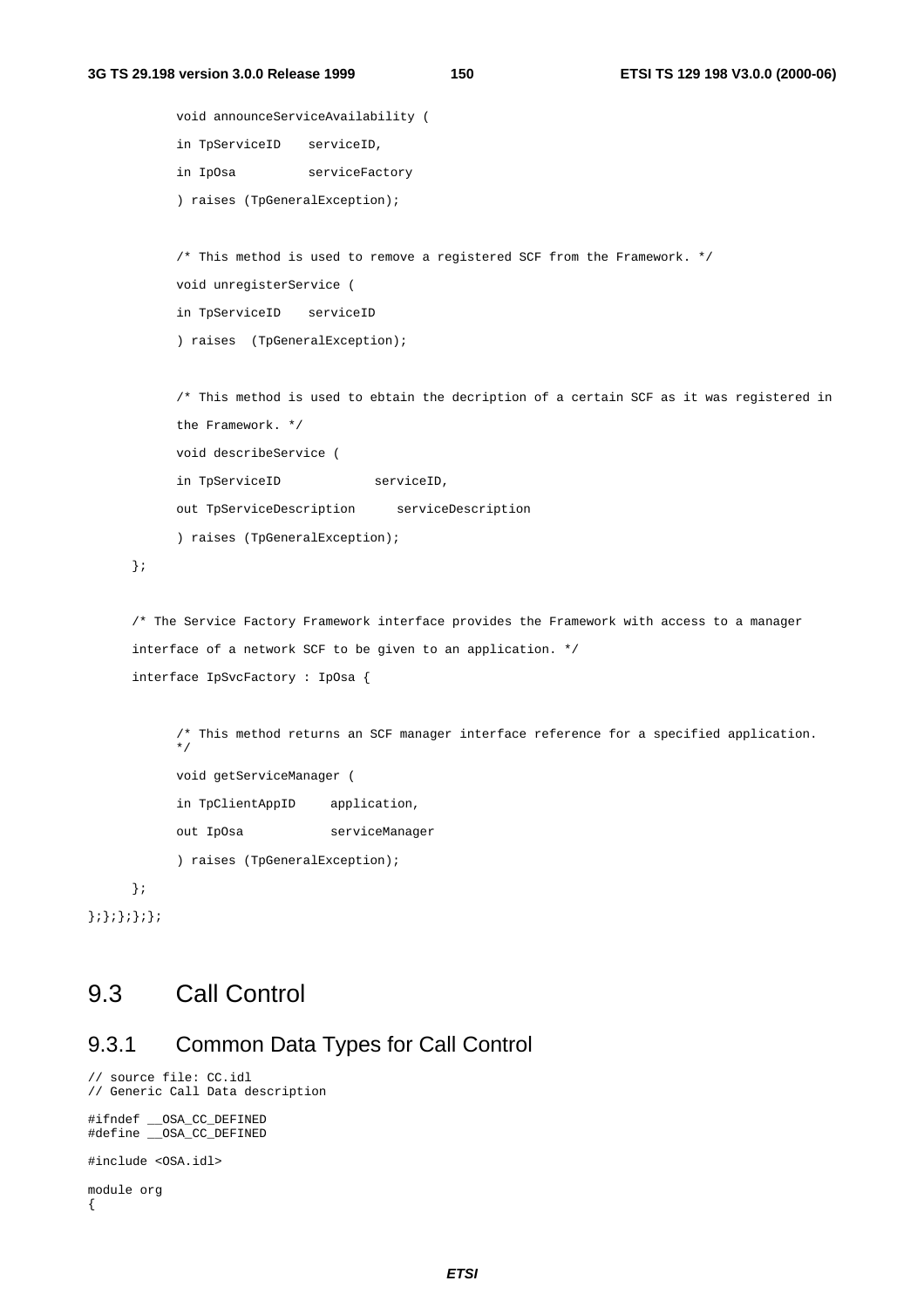```
module threegpp
{
   module osa
    {
     module cc
     \left\{ \right.\prime^* Defines the mechanism that will be used to alert a called party. \primetypedef TpInt32 TpCallAlertingMechanism;
        /* Defines the bearer service associated with the call. */
        enum TpCallBearerService
        {
           P_CALL_BEARER_SERVICE_UNKNOWN, /* Bearer capability information
                                                                unknown at this time*/<br>/* Speech*/
           P_CALL_BEARER_SERVICE_SPEECH,<br>P_CALL_BEARER_SERVICE_DIGITALUNRESTRICTED, /* Unrestricted digital information*/
           P_CALL_BEARER_SERVICE_DIGITALUNRESTRICTED, /* Unrestricted digital information*/
           P_CALL_BEARER_SERVICE_DIGITALRESTRICTED, /* Restricted digital information in /* 3.1 kHz audio*/
           P_CALL_BEARER_SERVICE_AUDIO,
           P_CALL_BEARER_SERVICE_DIGITALUNRESTRICTEDTONES, /* Unrestricted digital information
                                                                with tones/announcements*/<br>/*Video*/
           P_CALL_BEARER_SERVICE_VIDEO
        };
        /*This data defines the bearer capabilities associated with the call. (3G TS 24.002) This
          information is network operator specific and may not always be available because there
          is no standard protocol to retrieve the information */
        enum TpCallNetworkAccessType
        \left\{ \right.P_CALL_NETWORK_ACCESS_TYPE_UNKNOWN, /* Network type information unknown at this time
      */
           P_CALL_NETWORK_ACCESS_TYPE_POT, /* POTS */
           P_CALL_NETWORK_ACCESS_TYPE_ISDN, /* ISDN */
           P_CALL_NETWORK_ACCESS_TYPE_DIALUPINTERNET, /* Dial-up Internet */
            P_CALL_NETWORK_ACCESS_TYPE_XDSL, /* xDSL */
            P_CALL_NETWORK_ACCESS_TYPE_WIRELESS /* Wireless */
        };
        /* Defines the category of a calling or called party (e.g. call priority, payphone,
           prepaid).*/
        enum TpCallPartyCategory
        {
           P_CALL_PARTY_CATEGORY_UNKNOWN, /*calling party's category unknown at this time*/
           P_CALL_PARTY_CATEGORY_OPERATOR_F, /* operator, language French*/<br>P_CALL_PARTY_CATEGORY_OPERATOR_E, /* operator, language English*/
           P_CALL_PARTY_CATEGORY_OPERATOR_E, /* operator, language English*<br>P_CALL_PARTY_CATEGORY_OPERATOR_G, /* operator, language German*/
           P_CALL_PARTY_CATEGORY_OPERATOR_G,
            P_CALL_PARTY_CATEGORY_OPERATOR_R, /* operator, language Russian*/
            P_CALL_PARTY_CATEGORY_OPERATOR_S, /* operator, language Spanish*/
           P_CALL_PARTY_CATEGORY_ORDINARY_SUB, /* ordinary calling subscriber*/<br>P_CALL_PARTY_CATEGORY_PRIORITY_SUB, /* calling subscriber with priority*/
            P_CALL_PARTY_CATEGORY_PRIORITY_SUB, /* calling subscriber with priority*/
            P_CALL_PARTY_CATEGORY_DATA_CALL, /* data call (voice band data) */
            P_CALL_PARTY_CATEGORY_TEST_CALL, /* test call*/
            P_CALL_PARTY_CATEGORY_PAYPHONE /* payphone*/
        };
        /* This data type defines the tele-service associated with the call. (Q.763: User
     Teleservice Information, Q.931: High Layer Compatitibility Information, and 3G TS
      22.003)Defines the tele-service associated with the call (e.g. speech, video, fax, file
     transfer, browsing). */
        enum TpCallTeleService
        {
           P_CALL_TELE_SERVICE_UNKNOWN, /* Teleservice information unknown at this time*/<br>P_CALL_TELE_SERVICE_TELEPHONY, /* Telephony */
            P_CALL_TELE_SERVICE_TELEPHONY, /* Telephony */
            P_CALL_TELE_SERVICE_FAX_2_3, /* Facsimile Group 2/3 */
            P_CALL_TELE_SERVICE_FAX_4_I, /* Facsimile Group 4, Class I */
            P_CALL_TELE_SERVICE_FAX_4_II_III, /* Facsimile Group 4, Classes II and III */
            P_CALL_TELE_SERVICE_VIDEOTEX_SYN, /* Syntax based Videotex */
            P_CALL_TELE_SERVICE_VIDEOTEX_INT, /* International Videotex interworking via gateways
     or interworking units */<br>P_CALL_TELE_SERVICE_TELEX,
            P_CALL_TELE_SERVICE_TELEX, /* Telex service*/
            P_CALL_TELE_SERVICE_MHS, /* Message Handling Systems */
            P_CALL_TELE_SERVICE_OSI, /* OSI application*/
            P_CALL_TELE_SERVICE_FTAM, /* FTAM application*/
            P_CALL_TELE_SERVICE_VIDEO, /* Videotelephony*/
            P_CALL_TELE_SERVICE_VIDEO_CONF, /* Videoconferencing*/
            P_CALL_TELE_SERVICE_AUDIOGRAPH_CONF, /* Audiographic conferencing*/
            P_CALL_TELE_SERVICE_MULTIMEDIA, /* Multimedia services*/
```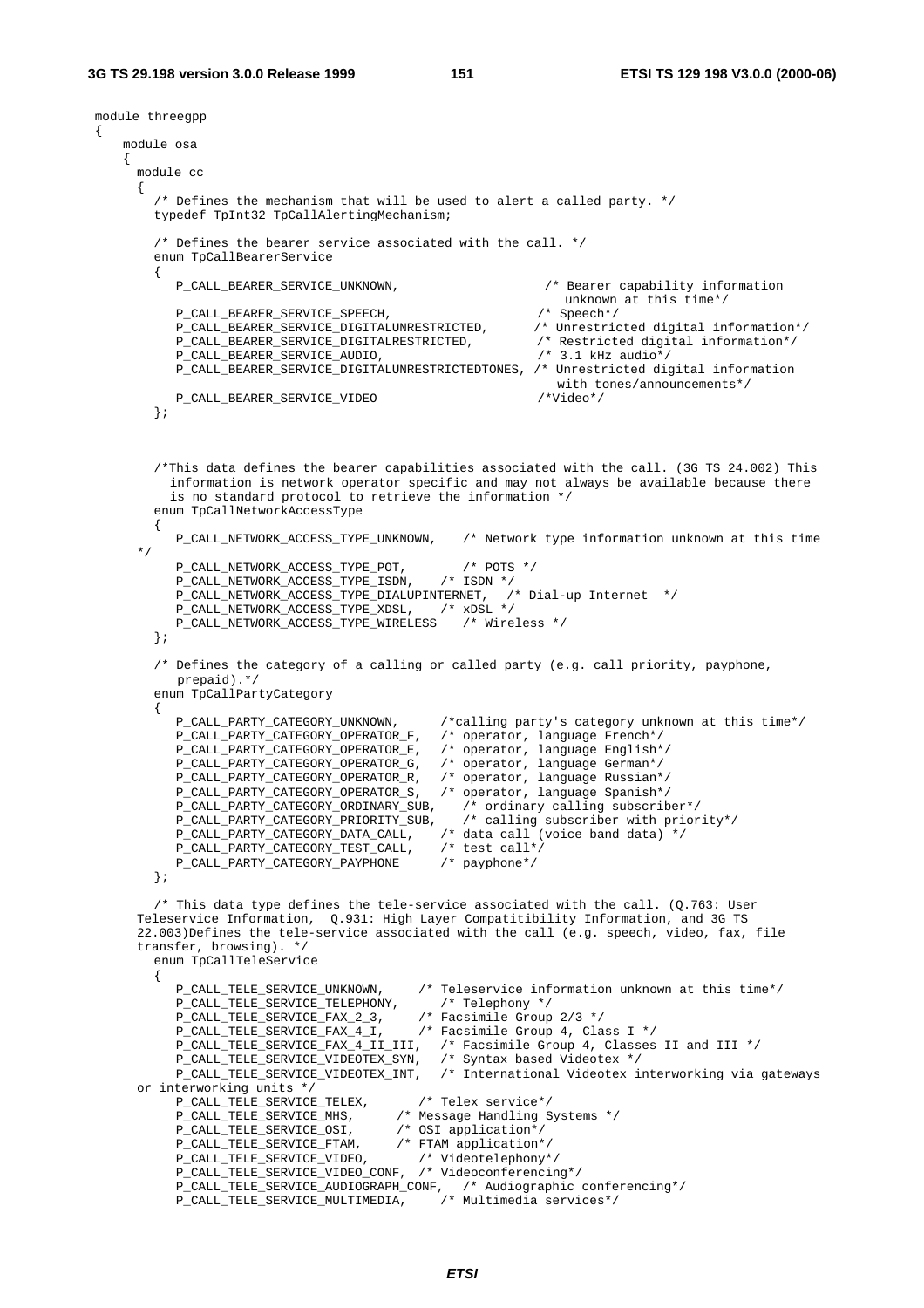```
P_CALL_TELE_SERVICE_CS_INI_H221, /* Capability set of initial channel of H.221*/
     P_CALL_TELE_SERVICE_CS_SUB_H221, /* Capability set of subsequent channel of H.221*/
                                        /* Capability set of initial channel associated with
an active 3.1 kHz audio or speech call.*/
     P_CALL_TELE_SERVICE_DATATRAFFIC, /* Data traffic.*/
     P_CALL_TELE_SERVICE_EMERGENCY_CALLS, /* Emergency Calls*/
     P_CALL_TELE_SERVICE_SMS_MT_PP, /* Short message MT/PP*/
     P_CALL_TELE_SERVICE_SMS_MO_PP, /* Short message MO/PP*/
     P_CALL_TELE_SERVICE_CELL_BROADCAST, /* Cell Broadcast Service*/
     P_CALL_TELE_SERVICE_ALT_SPEECH_FAX_3, /* Alternate speech and facsimile group 3*/
     P_CALL_TELE_SERVICE_AUTOMATIC_FAX_3, /* Automatic Facsimile group 3*/
     P_CALL_TELE_SERVICE_VOICE_GROUP_CALL, /* Voice Group Call Service*/
     P_CALL_TELE_SERVICE_VOICE_BROADCAST /* Voice Broadcast Service*/
  };
  /* Defines a specific call event report type. */
  enum TpCallAppInfoType
  {
     P_CALL_APP_UNDEFINED, <br>P_CALL_APP_ALERTING_MECHANISM, /* The alerting
                                         /* The alerting mechanism or pattern to use */
     P_CALL_APP_NETWORK_ACCESS_TYPE, /* The network access type (e.g. ISDN) */
     P_CALL_APP_TELE_SERVICE, /* Indicates the tele-service (e.g. speech) and
related info such as clearing programme */ P_CALL_APP_BEARER_SERVICE, /
                                         /* Indicates the bearer service (e.g. 64kb/s
unrestricted data). */<br>P_CALL_APP_PARTY_CATEGORY,
                                        /* The category of the calling or called party */
     P_CALL_APP_PRESENTATION_ADDRESS, /* The address to be presented to other call parties
*/
    P_CALL_APP_GENERIC_INFO, /* Carries unspecified application-SCF information
*/
     P_CALL_APP_ADDITIONAL_ADDRESS /* Indicates an additional address */
  };
  /* Defines the Tagged Choice of Data Elements that specify call application-related
specific information. */
  union TpCallAppInfo switch(TpCallAppInfoType)
  {
     case P_CALL_APP_TELE_SERVICE:
     TpCallTeleService CallAppTeleService;
     case P_CALL_APP_BEARER_SERVICE:
     TpCallBearerService CallAppBearerService;
     case P_CALL_APP_PARTY_CATEGORY:
     TpCallPartyCategory CallAppPartyCategory;
     case P_CALL_APP_PRESENTATION_ADDRESS:
     TpAddress CallAppPresentationAddress;
     case P_CALL_APP_GENERIC_INFO:
     TpString CallAppGenericInfo;
     case P_CALL_APP_ADDITIONAL_ADDRESS:
     TpAddress CallAppAdditionalAddress;
     case P_CALL_APP_ALERTING_MECHANISM:
     TpCallAlertingMechanism CallAppAlertingMechanism;
     case P_CALL_APP_NETWORK_ACCESS_TYPE:
     TpCallNetworkAccessType CallAppNetworkAccessType;
  };
  typedef sequence <TpCallAppInfo> TpCallAppInfoSet;
  enum TpCallChargeOrderCategory
  {
     P_CALL_CHARGE_PER_TIME, /* Charge per time*/
     P_CALL_CHARGE_NETWORK /* Operator specific charge plan specification, e.g. charging
table name / charging table entry*/
  };
  /* Defines the Tagged Choice of Data Elements that specify the charge plan for the call. */
  union TpCallChargeOrder switch(TpCallChargeOrderCategory)
  {
     case P_CALL_CHARGE_PER_TIME: TpChargePerTime ChargePerTime;
     case P_CALL_CHARGE_NETWORK: TpString NetworkCharge;
  };
```
/\* Defines the Sequence of Data Elements that specify the charge plan for the call This data type is identical to a TpString, and defines the call charge plan to be used for the call. The values of this data type are operator specific. \*/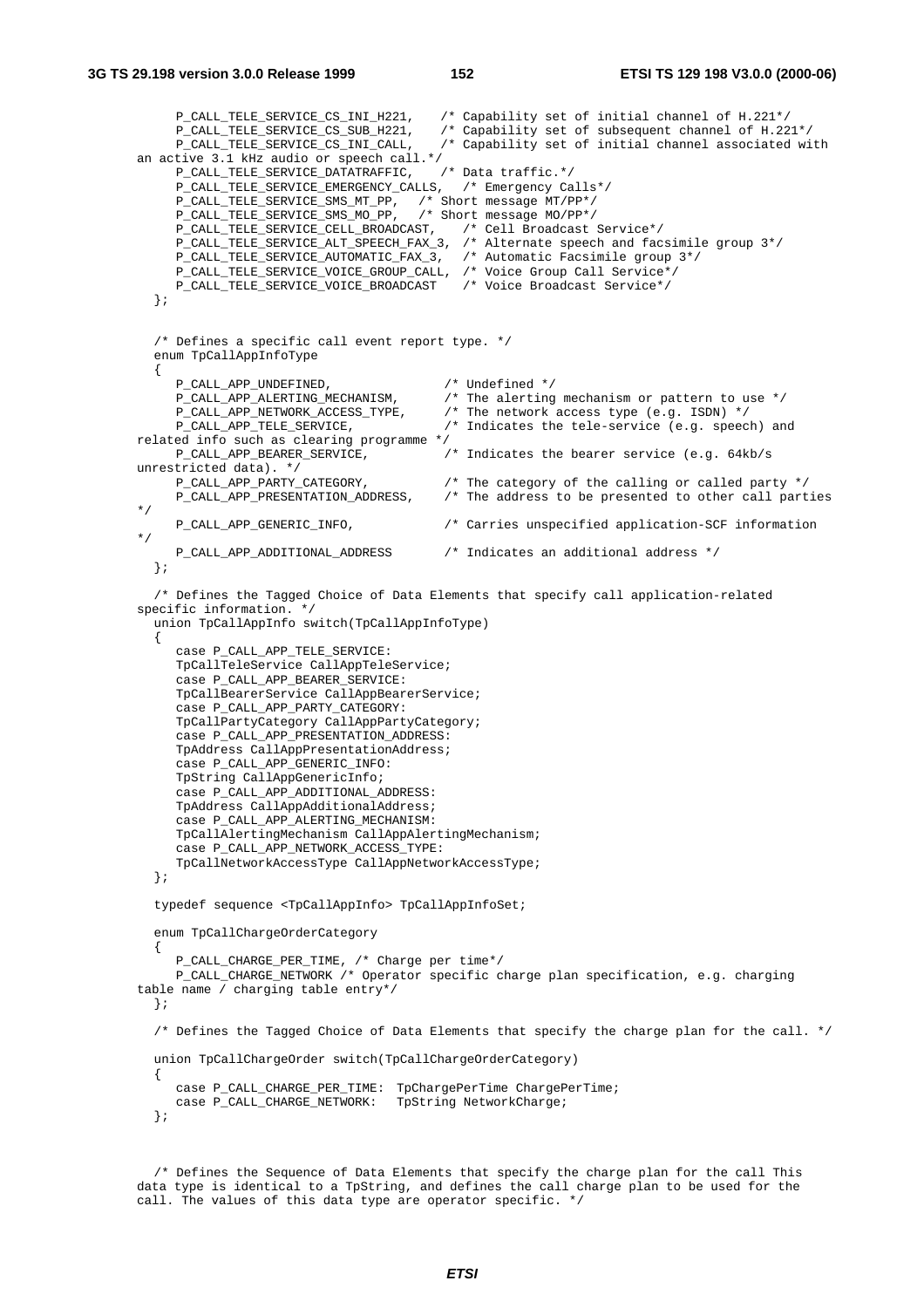#### **3G TS 29.198 version 3.0.0 Release 1999 153 ETSI TS 129 198 V3.0.0 (2000-06)**

```
struct TpCallChargePlan
  \left\{ \right.TpCallChargeOrder ChargeOrderType;
     TpString Currency;
     TpString AdditionalInfo;
  };
  const TpInt32 P_EVENT_NAME_UNDEFINED = 0; // Undefined
  const TpInt32 P_EVENT_GCCS_OFFHOOK_EVENT = 1; // Offhook event
  const TpInt32 P_EVENT_GCCS_ADDRESS_COLLECTED_EVENT = 2; // Address information
collected
  const TpInt32 P_EVENT_GCCS_ADDRESS_ANALYSED_EVENT = 4; // Address information is
analysed
  const TpInt32 P_EVENT_GCCS_CALLED_PARTY_BUSY = 8; // Called party is busy const TpInt32 P_EVENT_GCCS_CALLED_PARTY_UNREACHABLE = 16; // Called party is
  const TpInt32 P_EVENT_GCCS_CALLED_PARTY_UNREACHABLE = 16;
unreachable
  const TpInt32 P_EVENT_GCCS_NO_ANSWER_FROM_CALLED_PARTY = 32; // No answer from called
party
 const TpInt32 P EVENT GCCS ROUTE SELECT FAILURE = 64; // Failure in routing the
call
  const TpInt32 P_EVENT_GCCS_ANSWER_FROM_CALL_PARTY = 128; // Party answered call
  typedef TpInt32 TpCallEventName; /*Defines the names of event being notified. */
  enum TpCallNotificationType
  {
     P_ORIGINATING, // The notification is related to the originating user in the call.
    P_TERMINATING // The notification is related to the terminating user in the call.
  };
  struct TpCallEventCriteria
  {
     TpAddressRange DestinationAddress; /*Destination address or address range*/
     TpAddressRange OriginationAddress; /*Origination address or address range */
     TpCallEventName CallEventName; /*Name of the event(s) */
     TpCallNotificationType CallNotificationType; /*Indicates whether the criteria are
related to the originating or terminating user in the call */
  };
  /* Defines a sequence of data elements that specify a requested call event notification
criteria with the associated assignmentID */
  struct TpCallEventCriteriaResult
  {
     TpCallEventCriteria EventCriteria;
     TpInt32 AssignmentID;
  };
  /* Defines a set of TpCallEventCriteriaResult */
  typedef sequence <TpCallEventCriteriaResult> TpCallEventCriteriaResultSet;
  //Defines the type of notification.
  //Indicates whether it is related to the originating of the terminating user in the call.
  struct TpCallEventInfo
  {
     TpAddress DestinationAddress;
     TpAddress OriginatingAddress;
     TpAddress OriginalDestinationAddress;
     TpAddress RedirectingAddress;
     TpCallAppInfoSet CallAppInfo;
     TpCallEventName CallEventName;
     TpCallNotificationType CallNotificationType;
  };
  /* Defines the Sequence of Data Elements that specify the cause of the release of a call.*/
  struct TpCallReleaseCause {
  TpInt32 Value;
  TpInt32 Location;
  };
  /* Defines the Sequence of Data Elements that specify the reason for the call ending.*/
  struct TpCallEndedReport
  {
     TpSessionID CallLegSessionID;
     TpCallReleaseCause Cause;
  };
  /* Defines a specific call error. */
```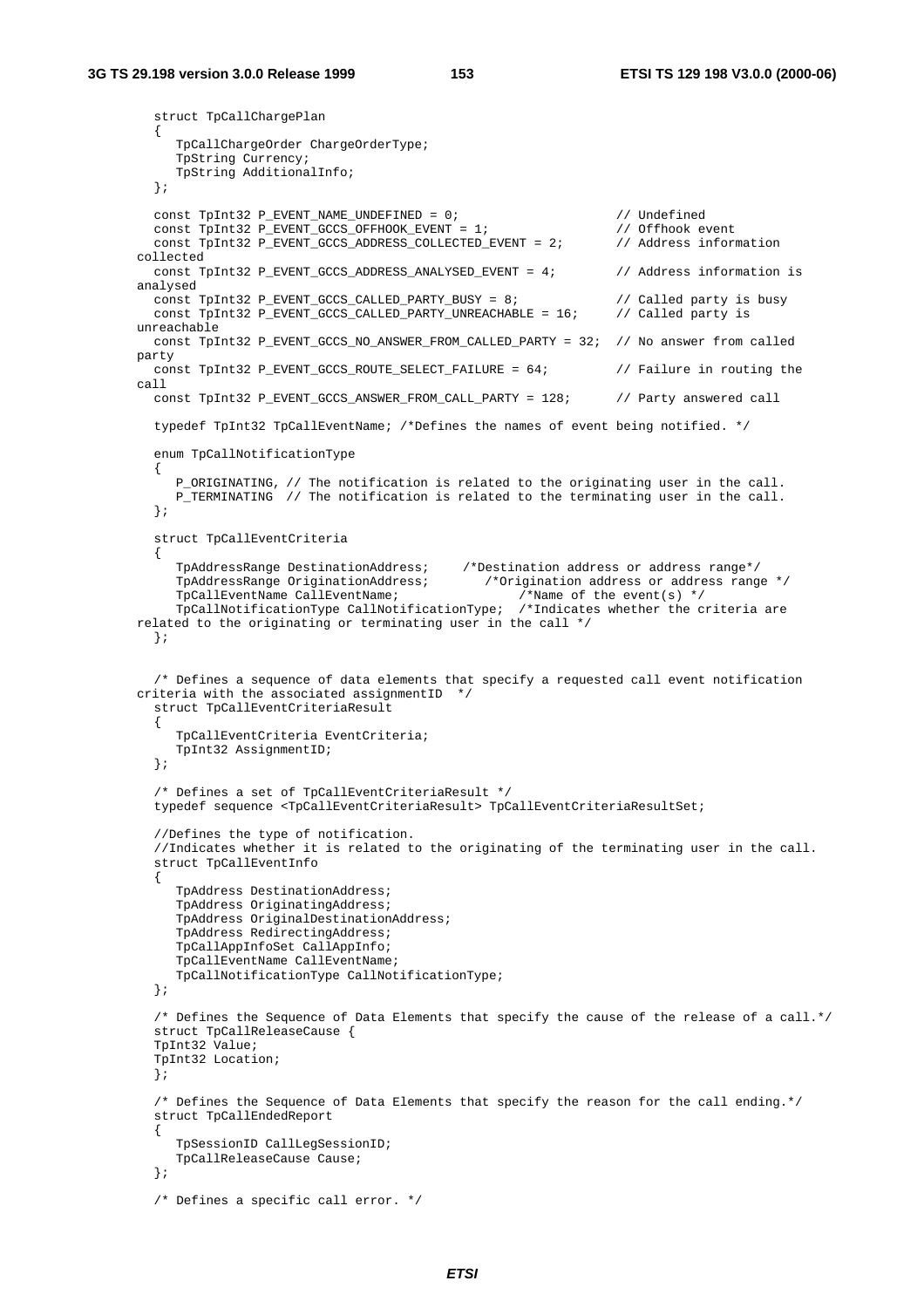```
enum TpCallErrorType
  \left\{ \right.P_CALL_ERROR_UNDEFINED, /* Undefined */
     P_CALL_ERROR_INVALID_ADDRESS, /* The operation failed because an invalid address was
given */<br>P CALL ERROR INVALID STATE
                                   /* The call was not in a valid state for the requested
operation */
  };
  /* Defines the Tagged Choice of Data Elements that specify additional call error and call
error specific information. This is also used to specify call leg errors and call information
errors. */
  union TpCallAdditionalErrorInfo switch(TpCallErrorType)
  {
     case P_CALL_ERROR_INVALID_ADDRESS: TpAddressError CallErrorInvalidAddress;
    default: short Dummy; // allows initialisation of the union in the default case
  };
  /* Defines the Sequence of Data Elements that specify the additional information relating
to an undefined call error. */
  struct TpCallError
  {
     TpCallAdditionalErrorInfo AdditionalErrorInfo;
     TpCallErrorType ErrorType;
    TpDateAndTime ErrorTime;
  };
  /* Defines the cause of the call fault detected. */
  enum TpCallFault
  {
     P_CALL_FAULT_UNDEFINED, /* Undefined */
     P_CALL_TIMEOUT_ON_RELEASE, /* Final report has been sent to the application, but the
application did not explicitly release or deassign the call object, within a specified time.
*/
     P_CALL_TIMEOUT_ON_INTERRUPT /* Application did not instruct the gateway how to handle
the call within a specified time, after the gateway reported an event that was requested by
the application in interrupt mode.*/
  };
  /* Defines the type of call information requested and reported */
 const TpInt32 P_CALL_INFO_UNDEFINED = 0; /* Undefined */<br>const TpInt32 P_CALL_INFO_TIMES = 1; /* Relevant cal
  const TpInt32 P_CALL_INFO_TIMES = 1; \frac{1}{2} /* Relevant call times */
  const TpInt32 P_CALL_INFO_RELEASE_CAUSE = 2; /* Call release cause. */
  const TpInt32 P_CALL_INFO_INTERMEDIATE = 4; /* Send only intermediate reports (i.e.,
when a party leaves the call). */
  typedef TpInt32 TpCallInfoType;
  /* Defines the Sequence of Data Elements that specify the call information requested.
Information that was not requested may be undefined or not present. */
  struct TpCallInfoReport
  {
     TpCallInfoType CallInfoType;
     TpDateAndTime CallInitiationStartTime;
     TpDateAndTime CallConnectedToResourceTime;
     TpDateAndTime CallConnectedToDestinationTime;
     TpDateAndTime CallEndTime;
     TpCallReleaseCause Cause;
  };
  /* Defines the mode that the call will monitor for events, or the mode that the call is in
following a detected event. */
  enum TpCallMonitorMode
  {
    P_CALL_MONITOR_MODE_INTERRUPT, /* The call event is intercepted by the call control
SCF and call processing is interrupted. The application is notified of the event and call
processing resumes following an appropriate API call or network event (such as a call
release) */
    P_CALL_MONITOR_MODE_NOTIFY, /* The call event is detected by the call control SCF
but not intercepted. The application is notified of the event and call processing continues
*/
     P_CALL_MONITOR_MODE_DO_NOT_MONITOR /* Do not monitor for the event */
  };
  /* Defines the type of call overload that has been detected (and possibly acted upon) by
the network. */
```
enum TpCallOverloadType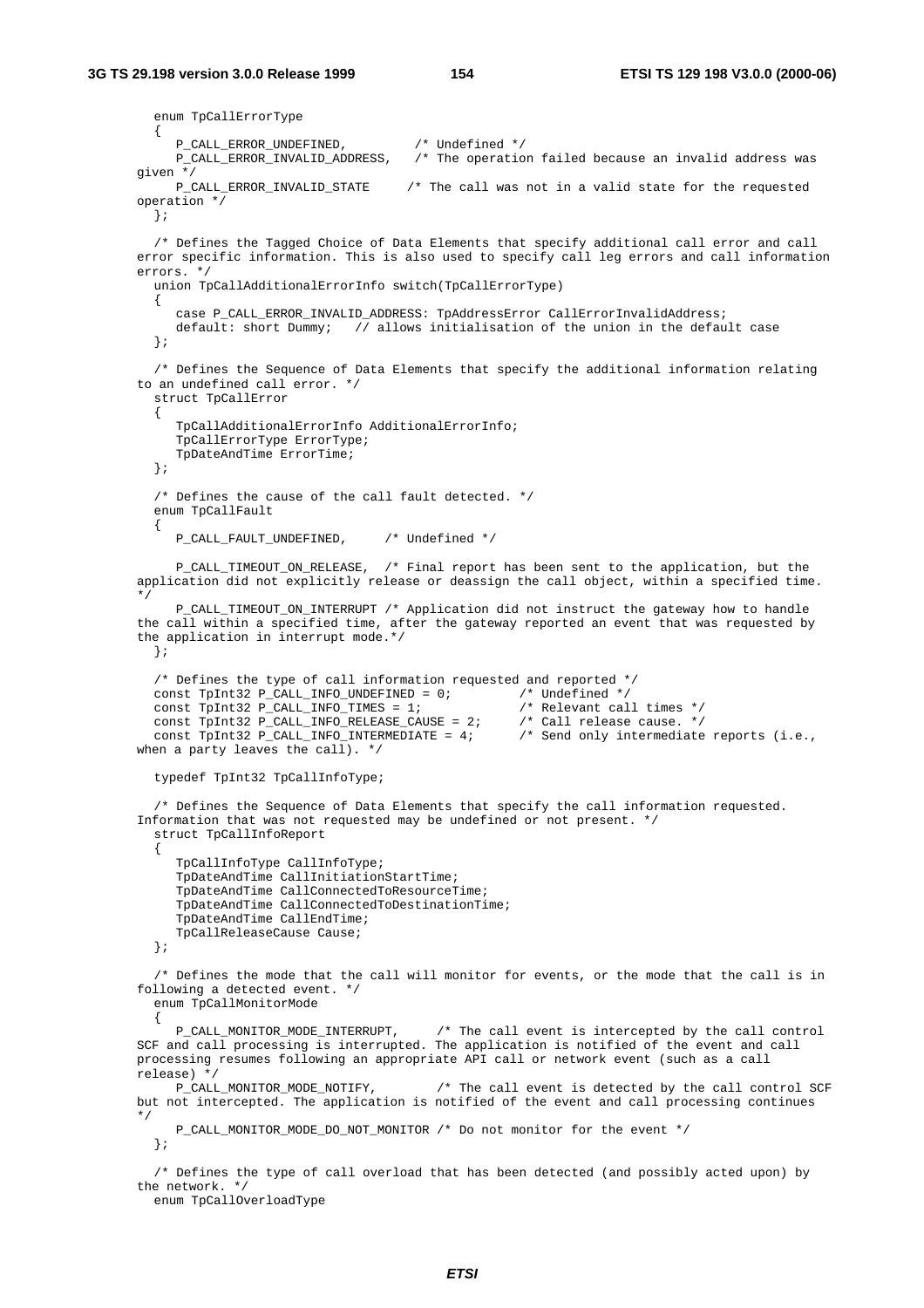```
{
      P_CALL_OVERLOAD_TYPE_UNDEFINED, /* Infinite interval (do not admit any calls) */
      P_CALL_OVERLOAD_TYPE_NEW_CALLS, /* New calls to the application are causing overload
(i.e. inbound overload) */
     P_CALL_OVERLOAD_TYPE_ROUTED_CALLS /* Calls being routed to destination or origination
addresses by the application are causing overload (i.e. outbound overload) */
  };
  /* Defines a specific call event report type. */
  enum TpCallReportType
  {
     P_CALL_REPORT_UNDEFINED, <br>
P_CALL_REPORT_PROGRESS, <br>
P_CALL_REPORT_ALERTING, /* Call alerting<br>
P_CALL_REPORT_ALERTING, /* Call alerting
                                      /* Call routing progress event */
     P_CALL_REPORT_ALERTING, <br>P_CALL_REPORT_ALERTING, /* Call alerting at address */<br>P_CALL_REPORT_ANSWER, /* Call answered at address */
     P_CALL_REPORT_ANSWER, <br>P_CALL_REPORT_BUSY, <br>/* Called address refused call
     P_CALL_REPORT_BUSY, \frac{1}{2} /* Called address refused call due to busy */<br>P_CALL_REPORT_NO_ANSWER, \frac{1}{2} No answer at called address */
      P_CALL_REPORT_NO_ANSWER, /* No answer at called address */
      P_CALL_REPORT_DISCONNECT, /* Call disconnect requested by address */
     P_CALL_REPORT_REDIRECTED,
     P_CALL_REPORT_SERVICE_CODE,
     P_CALL_REPORT_ROUTING_FAILURE
  };
  /* Defines the Tagged Choice of Data Elements that specify additional call report
information. */
  union TpCallAdditionalReportInfo switch(TpCallReportType)
  {
     case P_CALL_REPORT_BUSY: TpCallReleaseCause RefuseBusy;
     case P_CALL_REPORT_DISCONNECT: TpCallReleaseCause CallDisconnect;
     case P_CALL_REPORT_REDIRECTED: TpAddress ForwardAddress;
     case P_CALL_REPORT_SERVICE_CODE: TpCallReleaseCause ServiceCode;
     case P_CALL_REPORT_ROUTING_FAILURE: TpCallReleaseCause RoutingFailure;
     default: short Dummy; // allows initialisation of the union in the default case
  };
  struct TpCallReport
  {
     TpCallMonitorMode MonitorMode;
     TpDateAndTime CallEventTime;
     TpCallReportType CallReportType;
     TpCallAdditionalReportInfo AdditionalReportInfo;
  };
  /* Defines the different types of service codes that can be received during the call.*/
  enum TpCallServiceCodeType
  {
     P_CALL_SERVICE_CODE_UNDEFINED, /* The type of service code is unknown. The
corresponding string is operator specific.*/
     P_CALL_SERVICE_CODE_DIGITS, /* The user entered a digit sequence during the call. The
corresponding string is an ascii representation of the received digits. */
     P_CALL_SERVICE_CODE_FACILITY, /* A facility information element is received. The
corresponding string contains the facility information element as defined in ITU Q.932*/
    P_CALL_SERVICE_CODE_U2U, /* A user-to-user message was received. The associated string
contains the content of the user-to-user information element. */
      P_CALL_SERVICE_CODE_HOOKFLASH, /* The user performed a hookflash, optionally followed
by some digits. The corresponding string is an ascii representation of the entered digits. */
     P_CALL_SERVICE_CODE_RECALL /* The user pressed the register recall button, optionally
followed by some digits. The corresponding string is an ascii representation of the entered
digits. */
     };
  /* Defines the Sequence of Data Elements that specify the service code and type of service
code received during a call. The service code type defines how the value string should be
interpreted. Defines the service code received during a call. For example, this may be a
digit sequence, user-user information, recall, flash-hook or ISDN Facility Information
Element. This data type is identical to a TpString. The coding of this data type is operator
specific. */
  struct TpCallServiceCode
  \left\{ \right.TpCallServiceCodeType CallServiceCodeType;
     TpString ServiceCodeValue;
  };
```
/\* Defines the Tagged Choice of Data Elements that specify specific criteria. \*/ union TpCallAdditionalReportCriteria switch(TpCallReportType)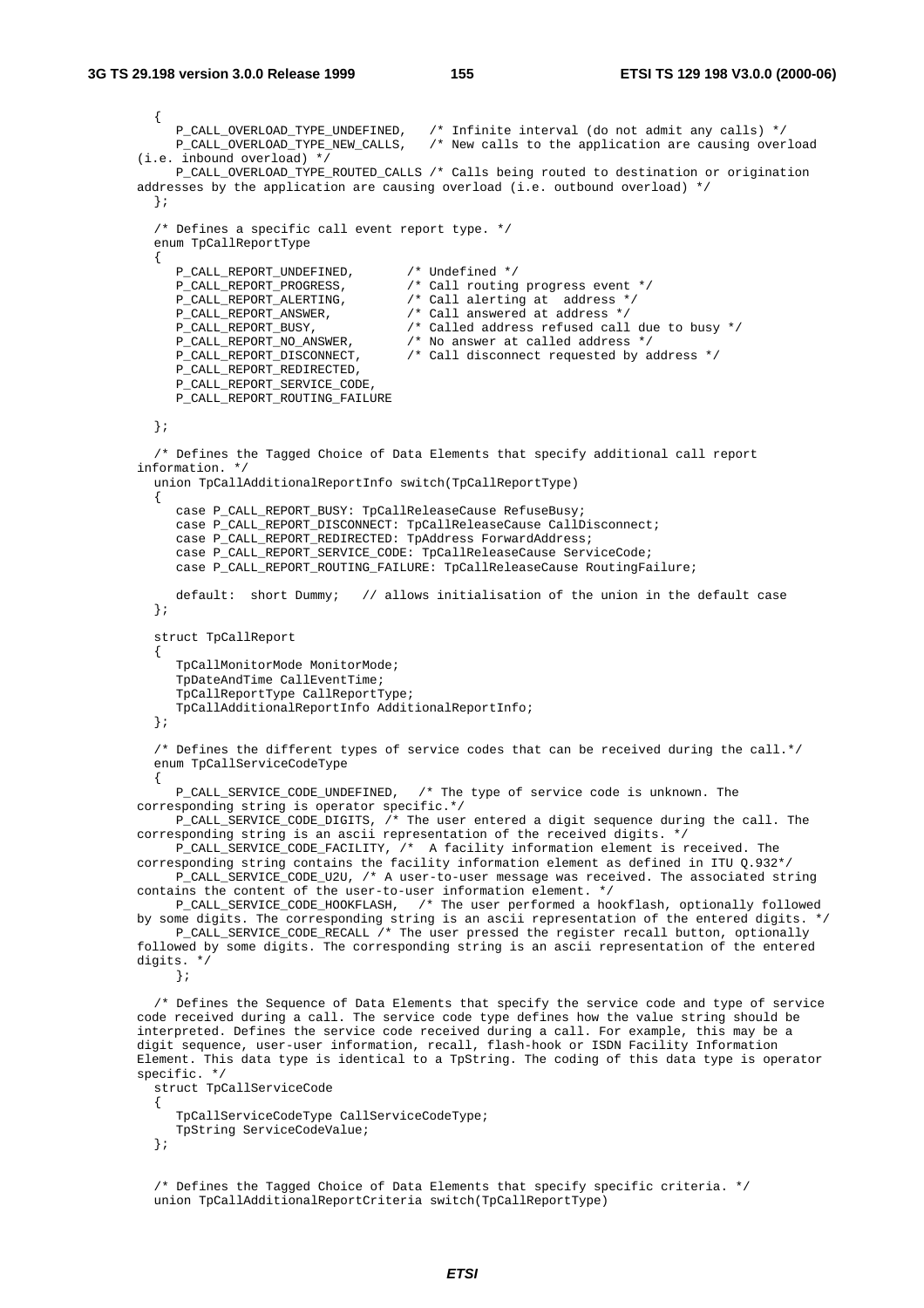```
{
           case P_CALL_REPORT_NO_ANSWER: TpDuration NoAnswerDuration;
           case P_CALL_REPORT_SERVICE_CODE: TpCallServiceCode ServiceCode;
           default: short Dummy; // allows initialisation of the union in the default case
        };
        /* Defines the Sequence of Data Elements that specify the criteria relating to call report
      requests. */
        struct TpCallReportRequest
        {
           TpCallMonitorMode MonitorMode;
           TpCallReportType CallReportType;
           TpCallAdditionalReportCriteria AdditionalReportCriteria;
        };
        /* Defines a Numbered Set of Data Elements of TpCallReportRequest. */
        typedef sequence <TpCallReportRequest> TpCallReportRequestSet;
        const TpInt32 P CALL SUPERVISE TIMEOUT = 1; / The call supervision timer has expired.
      */
        const TpInt32 P_CALL_SUPERVISE_CALL_ENDED = 2; /* The call has ended, either due to timer
      expiry or calling or called party release. In case the called party disconnects but a follow-
      on call can still be made also this indication is used.*/
        const TpInt32 P_CALL_SUPERVISE_TONE_APPLIED = 4; /* A warning tone has been applied. */
        const TpInt32 P_CALL_SUPERVISE_UI_FINISHED = 8; /* The user interaction has finished */
        /* Defines the responses from the call control SCF for calls that are supervised:*/
        typedef TpInt32 TpCallSuperviseReport;
        const TpInt32 P_CALL_SUPERVISE_RELEASE = 1; \qquad /* Release the call when the call
      supervision timer expires. */
        const TpInt32 P_CALL_SUPERVISE_RESPOND = 2; /* Notify the application when the call
      supervision timer expires. */
        const TpInt32 P CALL SUPERVISE APPLY TONE = 4; /* Send a warning tone to the controlling
      party when the call supervision timer expires. If call release is requested, then the call
      will be released following the tone after an administered time period */
        /* Defines the following treatment of the call by the call control SCF when the call
      supervision timer expires.*/
        typedef TpInt32 TpCallSuperviseTreatment;
        /* Define the possible Exceptions. */
        const TpInt32 P_GCCS_SERVICE_INFORMATION_MISSING = 256;
        const TpInt32 P_GCCS_SERVICE_FAULT_ENCOUNTERED = 257;
        const TpInt32 P_GCCS_UNEXPECTED_SEQUENCE = 258;
        const TpInt32 P_GCCS_INVALID_ADDDRESS = 259;
        const TpInt32 P_GCCS_INVALID_CRITERIA = 261;
        const TpInt32 P_GCCS_INVALID_NETWORK_STATE = 262;
        exception TpGCCSException
        {
           TpInt32 exceptionType;
        };
        }; // end module cc
      }; // end module osa
    }; // end module threegpp
}; // end module org
#endif
```
// END file CC.idl

#### 9.3.2 Generic Call Control IDL

// source file: GCC.idl // GenericCall Interface description

#ifndef \_\_OSA\_CC\_GCC\_DEFINED #define \_\_OSA\_CC\_GCC\_DEFINED

#include <CC.idl>

module org { module threegpp {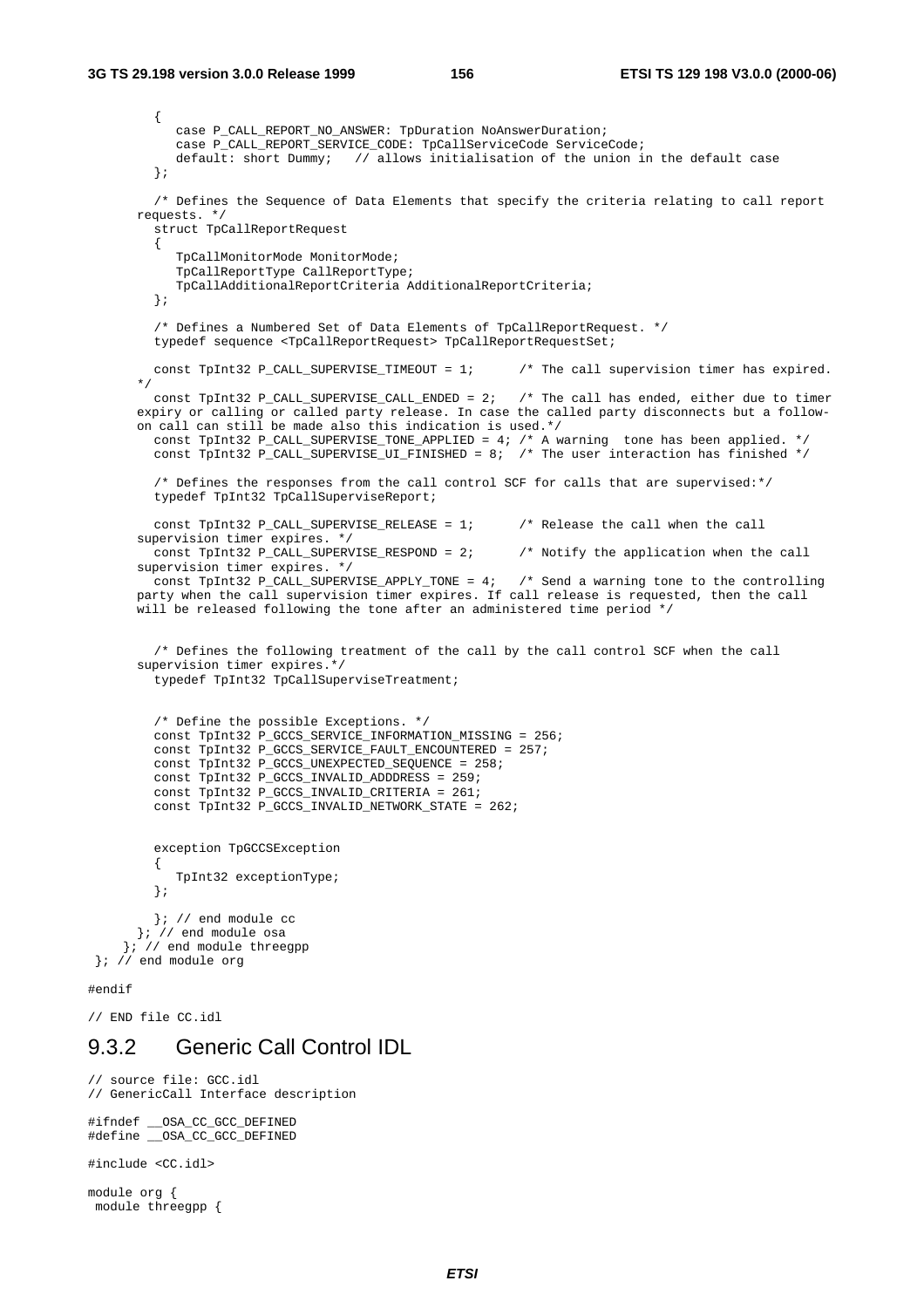```
module osa {
module cc {
 module gcc {
interface IpAppCallControlManager; // forward definition
                                   // forward definition
/* This interface is the SCF manager' interface for Generic Call Control. */
interface IpCallControlManager : IpService {
  /* This method is used to enable call notifications. */
  void enableCallNotification (
    in IpAppCallControlManager appInterface,
    in TpCallEventCriteria eventCriteria,
   out TpAssignmentID assignmentID
    )
  raises (TpGCCSException, TpGeneralException);
  /* This method is used by the application to disable call notifications.*/
  void disableCallNotification (
   in TpAssignmentID assignmentID
    )
  raises (TpGCCSException, TpGeneralException);
  void changeCallNotification (
    in TpAssignmentID assignmentID,
    in TpCallEventCriteria eventCriteria
    )
 raises (TpGCCSException, TpGeneralException);
  void getCriteria (
    out TpCallEventCriteriaResultSet eventCriteria
    )
 raises (TpGCCSException, TpGeneralException);
};
/* This interface provides the means to control a simple call. */
interface IpCall : IpService {
  /* This method requests routing of the call to the destination party.*/
 void routeReq (
   in TpSessionID callSessionID,
   in TpCallReportRequestSet responseRequested,
   in TpAddress targetAddress,
    in TpAddress originatingAddress,
    in TpAddress originalDestinationAddress,
   in TpAddress redirectingAddress,
   in TpCallAppInfoSet appInfo,
    out TpSessionID callLegSessionID
    )
 raises (TpGCCSException, TpGeneralException);
  /* This method requests the release of the call and associated objects.*/
  void release (
   in TpSessionID callSessionID,
   in TpCallReleaseCause cause
    )
  raises (TpGCCSException, TpGeneralException);
  /* This method requests that the relationship between the application and
    the call and associated objects be de-assigned. */
  void deassignCall (
   in TpSessionID callSessionID
    )
  raises (TpGCCSException, TpGeneralException);
  /* This method requests information associated with the call.*/
  void getCallInfoReq (
   in TpSessionID callSessionID,
    in TpCallInfoType callInfoRequested
    )
 raises (TpGCCSException, TpGeneralException);
  /* Set an operator specific charge plan for the call. */
  void setCallChargePlan (
   in TpSessionID callSessionID,
    in TpCallChargePlan callChargePlan
    \lambda
```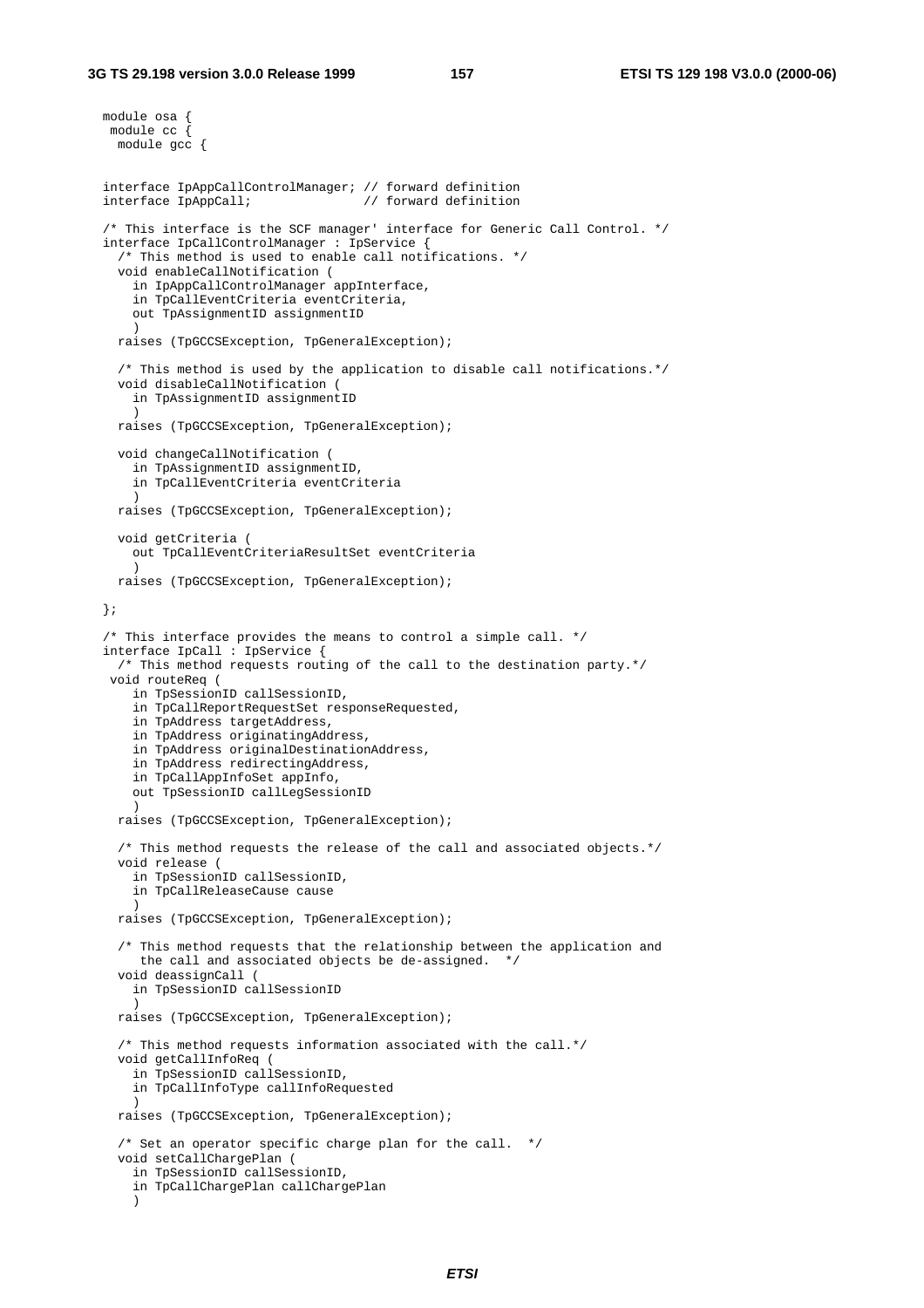```
raises (TpGCCSException, TpGeneralException);
  /* The application calls this method to supervise a call. */
  void superviseCallReq (
    in TpSessionID callSessionID,
    in TpDuration time,
   in TpCallSuperviseTreatment treatment
    )
 raises (TpGCCSException, TpGeneralException);
  void setAdviceOfCharge(
   in TpSessionID callSessionID,
   in TpAoCInfo aOCInfo,
   in TpDuration tariffSwitch
    )
 raises (TpGCCSException, TpGeneralException);
};
/* Sequence of Data Elements that unambiguously specify the Generic Call object */
struct TpCallIdentifier {
  IpCall CallReference;
  TpSessionID CallSessionID;
};
/* The generic call control manager application interface provides the
   application call control management functions to the generic call control
   SCF. */
interface IpAppCallControlManager : IpOsa {
  void callAborted (
   in TpSessionID callReference
    )
 raises (TpGCCSException, TpGeneralException);
  /* This method notifies the application of the arrival of a call-related event. */
  void callEventNotify (
   in TpCallIdentifier callReference,
   in TpCallEventInfo eventInfo,
   in TpAssignmentID assignmentID,
   out IpAppCall appInterface
    )
 raises (TpGCCSException, TpGeneralException);
  /* This method indicates to the application that all event notifications
    have been terminated .*/
  void callNotificationInterrupted ()
   raises (TpGCCSException, TpGeneralException);
  void callNotificationContinued ()
   raises (TpGCCSException, TpGeneralException);
};
/* The application side of the simple call interface is used to handle call
  request responses and state reports. */
interface IpAppCall : IpOsa {
  /* This method indicates that the request to route the call to the
    destination was successful.*/
  void routeRes (
   in TpSessionID callSessionID,
    in TpCallReport eventReport,
    in TpSessionID callLegSessionID
    )
  raises (TpGCCSException, TpGeneralException);
  /* This method indicates that the request to route the call to the
     destination party was unsuccessful. */
  void routeErr (
   in TpSessionID callSessionID,
    in TpCallError errorIndication,
   in TpSessionID callLegSessionID
    )
  raises (TpGCCSException, TpGeneralException);
  /* This method reports all necessary information requested by the
    application, for example to calculate charging.*/
  void getCallInfoRes (
   in TpSessionID callSessionID,
```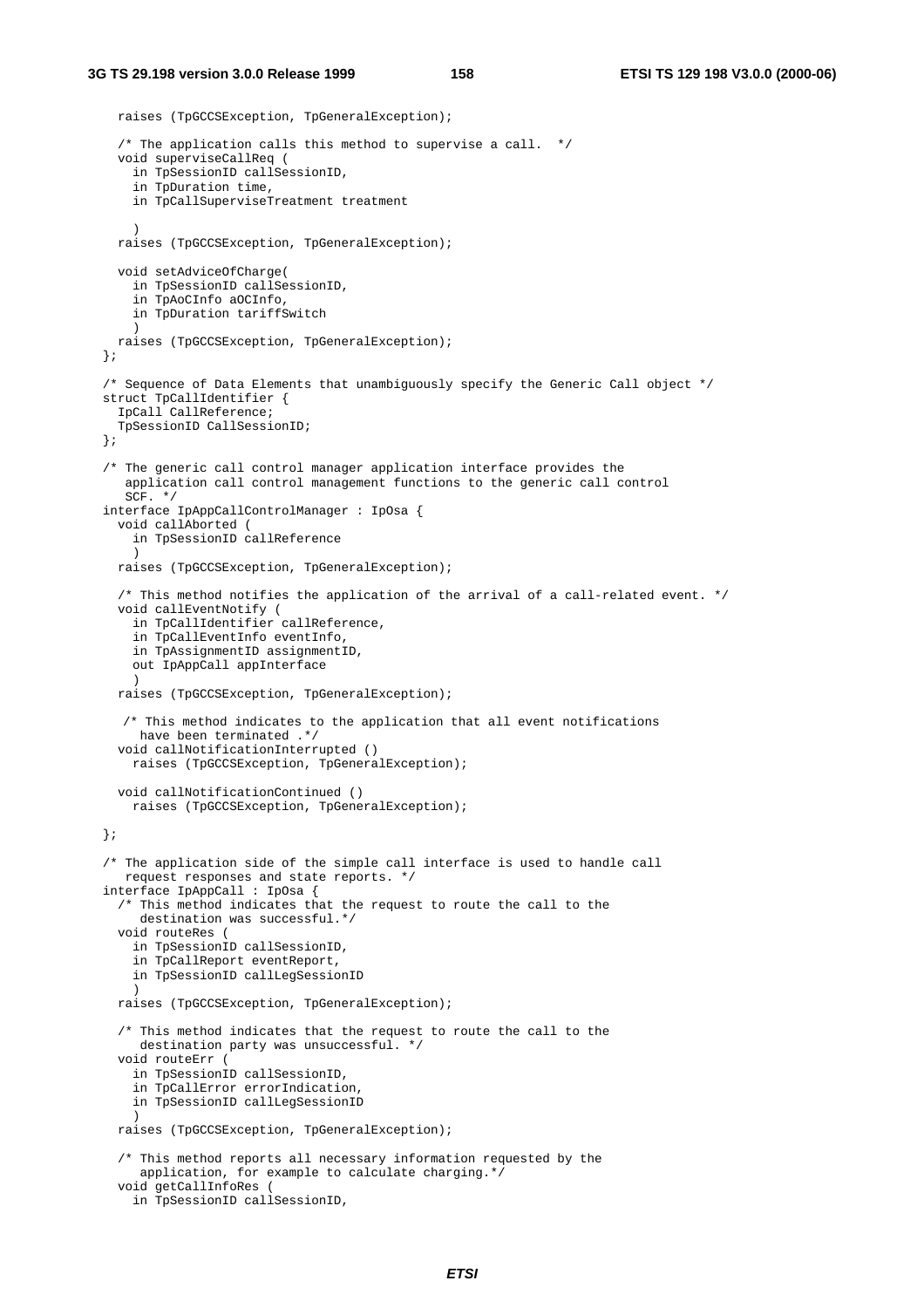```
in TpCallInfoReport callInfoReport
      )
   raises (TpGCCSException, TpGeneralException);
    /* This asynchronous method reports that the original request was erroneous,
      or resulted in an error condition.*/
    void getCallInfoErr (
     in TpSessionID callSessionID,
     in TpCallError errorIndication
      )
    raises (TpGCCSException, TpGeneralException);
    /* This asynchronous method reports a call supervision event to the application.*/
    void superviseCallRes (
     in TpSessionID callSessionID,
      in TpCallSuperviseReport report,
     in TpDuration usedTime
)
   raises (TpGCCSException, TpGeneralException);
    /* This asynchronous method reports a call supervision error to the application.*/
    void superviseCallErr (
      in TpSessionID callSessionID,
     in TpCallError errorIndication
      )
    raises (TpGCCSException, TpGeneralException);
    /* This method indicates to the application that a fault in the network has
      been detected.*/
    void callFaultDetected (
      in TpSessionID callSessionID,
      in TpCallFault fault
      )
   raises (TpGCCSException, TpGeneralException);
void callEnded (
     in TpSessionID callSessionID,
     in TpCallEndedReport report
      )
   raises (TpGCCSException, TpGeneralException);
 };
    }; // end module gcc
   }; // end module cc
  \left| i \right| / end module osa
 }; // end module threegpp
}; // end module org
#endif
// END file GCC.idl
```
#### 9.3.3 Enhanced Call Control IDL

The IDL in this section is only supplied in order to make the User Interaction IDL compile.

With the createUICall() method on the UIManager object it is possible to associate the UICall object to a Call object as well as a CallLeg object. The CallLeg object is not used in this specification. However the IDL for this interface has to be supplied otherwise the User Interaction IDL will not compile.

```
// source file: ECC.idl
#ifndef __OSA_CC_ECC_DEFINED
#define __OSA_CC_ECC_DEFINED
#include <GCC.idl>
module org {
module threegpp {
```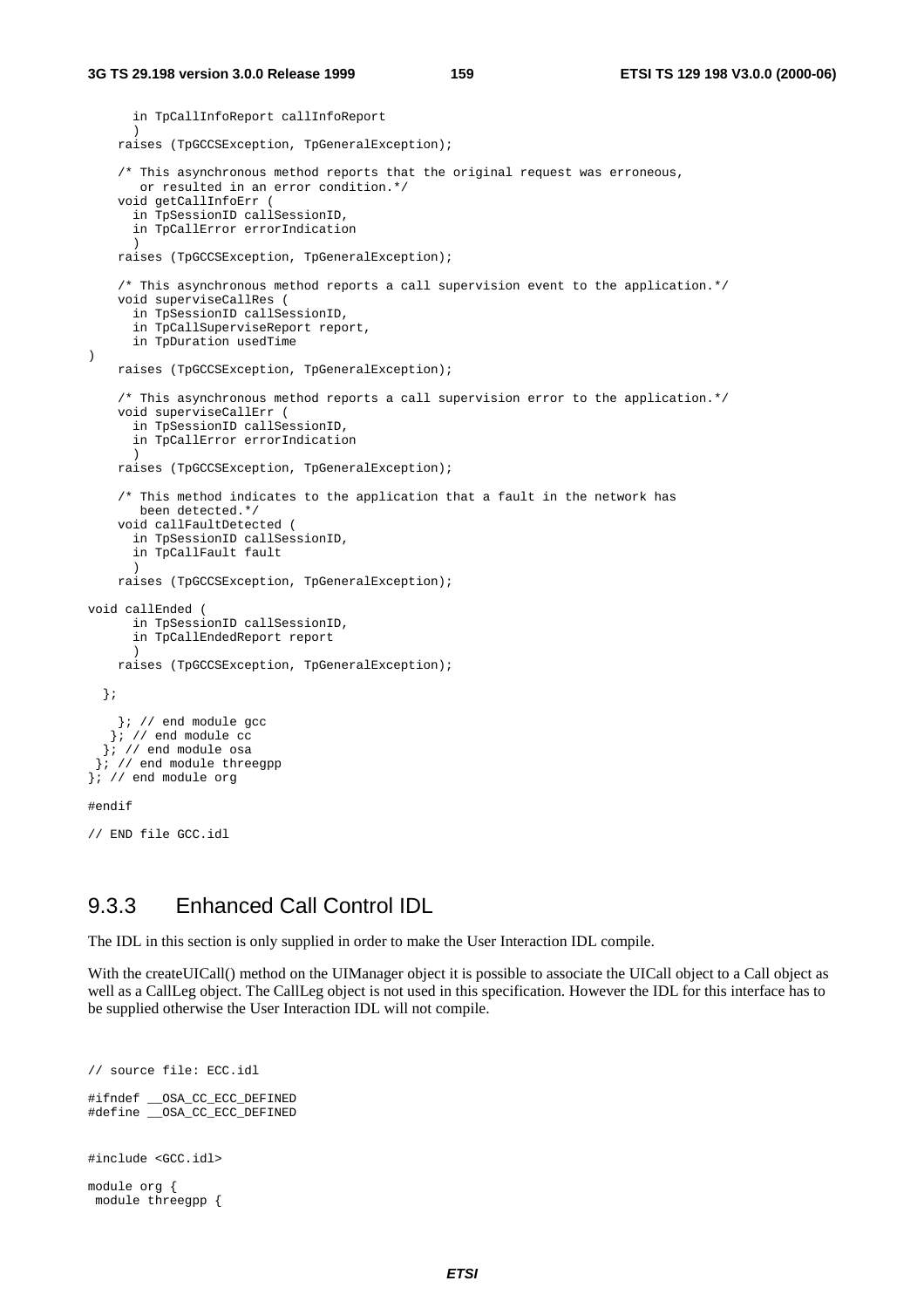```
module osa {
  module cc {
   module ecc {
  typedef TpInt32 TpMediaType;
  const TpInt32 P_AUDIO = 1;
  const TpInt32 P_VIDEO = 2;
  const TpInt32 P_DATA = 4;
  typedef TpInt32 TpAudioCapabilitiesType;
  typedef TpInt32 TpVideoCapabilitiesType;
  typedef TpInt32 TpDataCapabilities;
  union TpChannelDataTypeRequest switch(TpMediaType) {
  case P_DATA: TpDataCapabilities Data;
  case P_VIDEO: TpVideoCapabilitiesType Video;
   case P_AUDIO: TpAudioCapabilitiesType Audio;
  };
  typedef TpChannelDataTypeRequest TpChannelDataType;
  enum TpChannelDirection {
   P_INCOMING,
  P_OUTGOING
  };
  struct TpChannelRequest {
  TpChannelDataTypeRequest DataTypeRequest;
   TpChannelDirection Direction;
   };
  typedef sequence <TpChannelRequest> TpChannelRequestSet;
enum TpCallLegType {
  P_CALL_LEG_TYPE_UNDEFINED,
  P_CALL_LEG_TYPE_CONTROLLING,
  P_CALL_LEG_TYPE_PASSIVE
 };
enum TpCallLegInfoType {
  P_CALL_LEG_INFO_UNDEFINED,
  P_CALL_LEG_INFO_ADDRESS,
  P_CALL_LEG_INFO_RELEASE_CAUSE,
  P_CALL_LEG_INFO_APPINFO,
  P_CALL_LEG_INFO_TIMES
 };
 interface IpMMChannel : IpService {
  void close (
  in TpSessionID channelSessionID
   )
raises (TpGeneralException,TpGCCSException);
 };
  struct TpChannel {
  TpChannelDirection Direction;
  IpMMChannel Channel;
  TpChannelDataType DataType;
  TpInt32 ChannelNumber;
  };
  typedef sequence <TpChannel> TpChannelSet;
interface IpCallLeg : IpService {
  void routeCallLegToOrigination (
     in TpSessionID callLegSessionID,
     in TpAddress targetAddress,
     in TpAddress originatingAddress,
```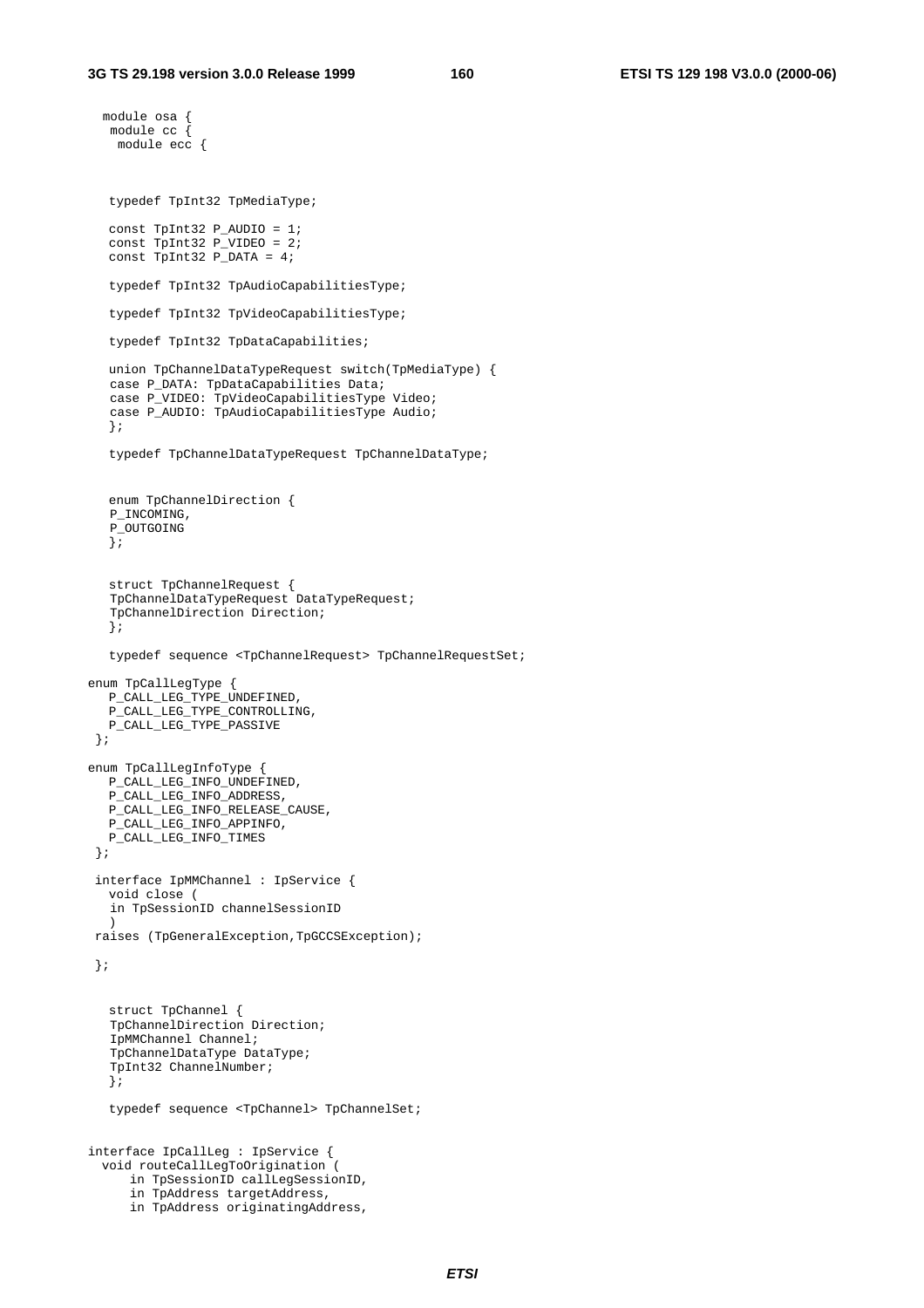```
in TpAddress originalCalledAddress,
      in TpAddress redirectingAddress,
     in TpCallAppInfoSet appInfo
     \lambdaraises (TpGeneralException,TpGCCSException);
  void routeCallLegToDestination (
     in TpSessionID callLegSessionID,
     in TpAddress targetAddress,
      in TpAddress originatingAddress,
     in TpAddress originalCalledAddress,
     in TpAddress redirectingAddress,
     in TpCallAppInfoSet appInfo
      )
  raises (TpGeneralException,TpGCCSException);
  void eventReportReq (
     in TpSessionID callLegSessionID,
     in TpCallReportRequestSet eventReportsRequested
      )
  raises (TpGeneralException,TpGCCSException);
  void release (
     in TpSessionID callLegSessionID,
     in TpCallReleaseCause cause
      )
  raises (TpGeneralException,TpGCCSException);
  void getInfoReq (
     in TpSessionID callLegSessionID,
      in TpCallLegInfoType callLegInfoRequested
      )
  raises (TpGeneralException,TpGCCSException);
  void getType (
     in TpSessionID callLegSessionID,
     out TpCallLegType callLegType
     )
  raises (TpGeneralException,TpGCCSException);
  void getCall (
     in TpSessionID callLegSessionID,
     out org::threegpp::osa::cc::gcc::TpCallIdentifier callReference
      )
  raises (TpGeneralException,TpGCCSException);
  void mediaChannelAllow (
     in TpSessionID callLegSessionID,
     in TpSessionIDSet channelList
     )
  raises (TpGeneralException,TpGCCSException);
  void getMediaChannels (
     in TpSessionID callLegSessionID,
     out TpChannelSet channels
     \lambdaraises (TpGeneralException,TpGCCSException);
  void mediaChannelMonitorReq (
     in TpSessionID callLegSessionID,
     in TpChannelRequestSet channelEventCriteria,
     in TpCallMonitorMode monitorMode
      )
 raises (TpGeneralException,TpGCCSException);
};
  struct TpCallLegIdentifier {
   TpSessionID CallLegSessionID;
    IpCallLeg CallLegReference;
  };
    }; // end module ecc
   }; // end module cc
  \left| i \right| / end module osa
 \left| i \right| / end module threegpp
\left| i \right| / end module org
```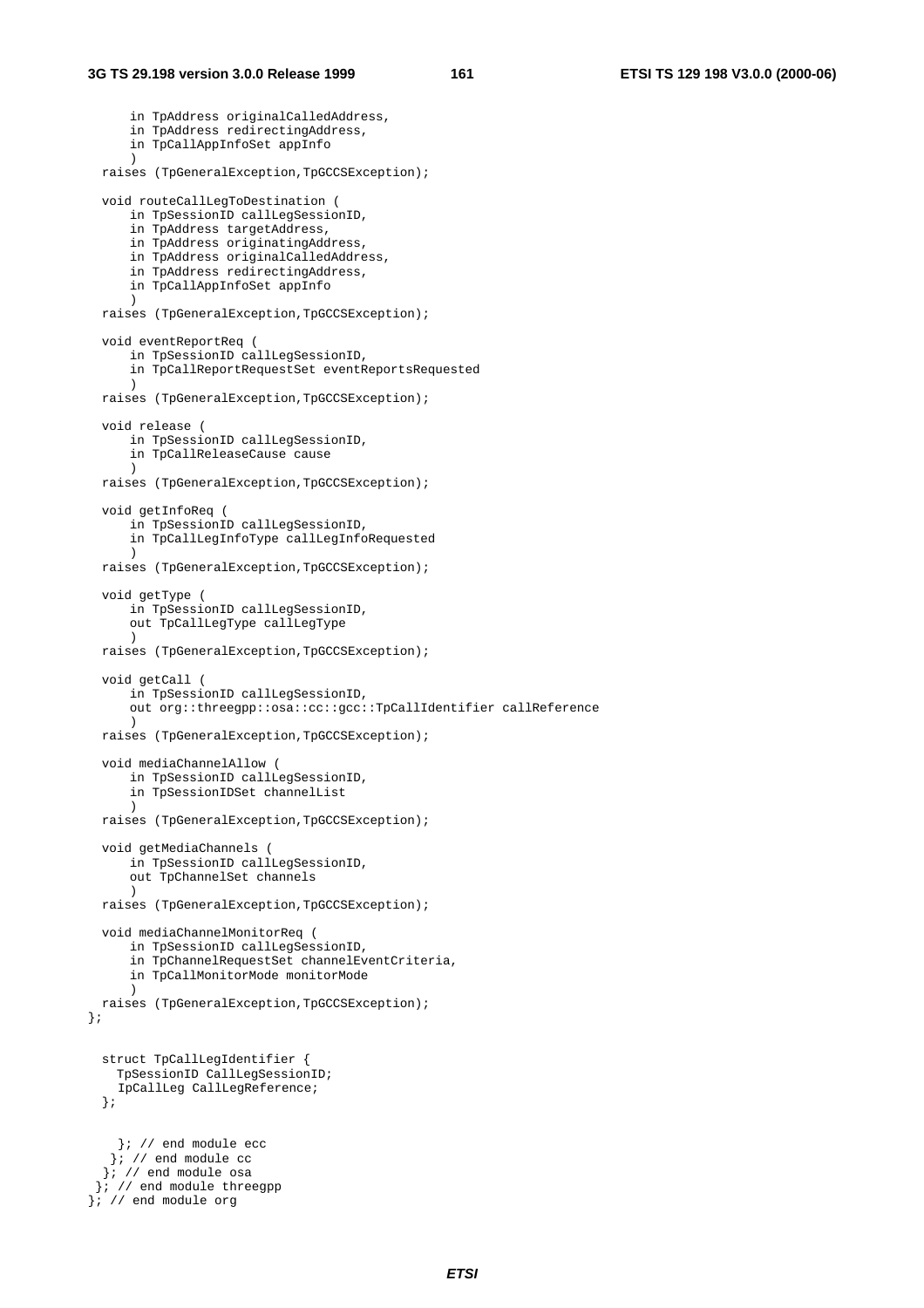#endif

// END file ECC.idl

// source file: UI.idl

#### 9.4 User Interaction IDL

#### 9.4.1 Common data types for User Interaction

```
// User Interaction data description
#ifndef __OSA_UI_DEFINED
#define __OSA_UI_DEFINED
#include <OSA.idl>
module org {
module threegpp {
 module osa {
  module ui {
 /* Defines the additional properties for the collection of information */
 struct TpUICollectCriteria {<br>TpInt32 MinLength;<br>TpInt32 MaxLength; /* m
                                /* minimum number of characters to collect */
  TpInt32 MaxLength; /* maxmum number of characters to collect */
  TpString EndSequence; /* character(s) which terminate an input of variable length. */
  TpDuration StartTimeout; /* defines a duration (in seconds) */
  TpDuration InterCharTimeout; /* value for the inter-character time-out timer. */
 };
 /* Defines the UI call error codes. */
 enum TpUIError {
 P_UI_ERROR_UNDEFINED, /* Undefined error */
  P_UI_ERROR_ILLEGAL_ID, /* The information id specified is invalid */
  P_UI_ERROR_ID_NOT_FOUND, /* Information id is not known to the the User Interaction SCFs */
  P_UI_ERROR_RESOURCE_UNAVAILABLE, /* Resources used by the User Interaction SCFs are unavailable.
  */
 P_UI_ERROR_ILLEGAL_RANGE, /* The values for manimum and maximum collection length are out of
 range */
  P_UI_ERROR_IMPROPER_CALLER_RESPONSE, /* Improper user response */
  P_UI_ERROR_ABANDON, /* Specified leg is disconnected before the send information
 completed */
 P_UI_ERROR_NO_OPERATION_ACTIVE, /* No active user interaction for the specified leg. */
 P_UI_ERROR_NO_SPACE_AVAILABLE /* There is no more storage capacity to record the message.*/
 };
/* Defines the type of the dataString parameter in the method userInteractionEventNotify */
enum TpUIEventInfoDataType {
 P_UI_EVENT_DATA_TYPE_UNDEFINED, /* Undefined */
 P_UI_EVENT_DATA_TYPE_UNSPECIFIED, /* Unspecif<br>P_UI_EVENT_DATA_TYPE_TEXT, /* Text */
 P_UI_EVENT_DATA_TYPE_TEXT,
 P_UI_EVENT_DATA_TITE_TENT/<br>P_UI_EVENT_DATA_TYPE_USSD_DATA /* USSD_data_starting_with_coding_scheme */
 };
/* Defines the Sequence of Data Elements that specify the additional criteria for receiving a UI
 notification */
 struct TpUIEventCriteria {
 TpAddressRange OriginatingAddress; /* Address of the end-user for which notification shall be
 handled */
  TpAddressRange DestinationAddress;
 TpString ServiceCode; /* 2 digit code indicating the UI to be triggered. */
 };
 /* Defines the Sequence of Data Elements that specify a UI notification */
 struct TpUIEventInfo {
 TpAddress OriginatingAddress; /* Address of the end-user for which notification shall be handled
  */
  TpAddress DestinationAddress;
 TpString ServiceCode; /* 2 digit code indicating the UI to be triggered. */
 TpUIEventInfoDataType DataTypeIndication;
 TpString DataString;
 };
```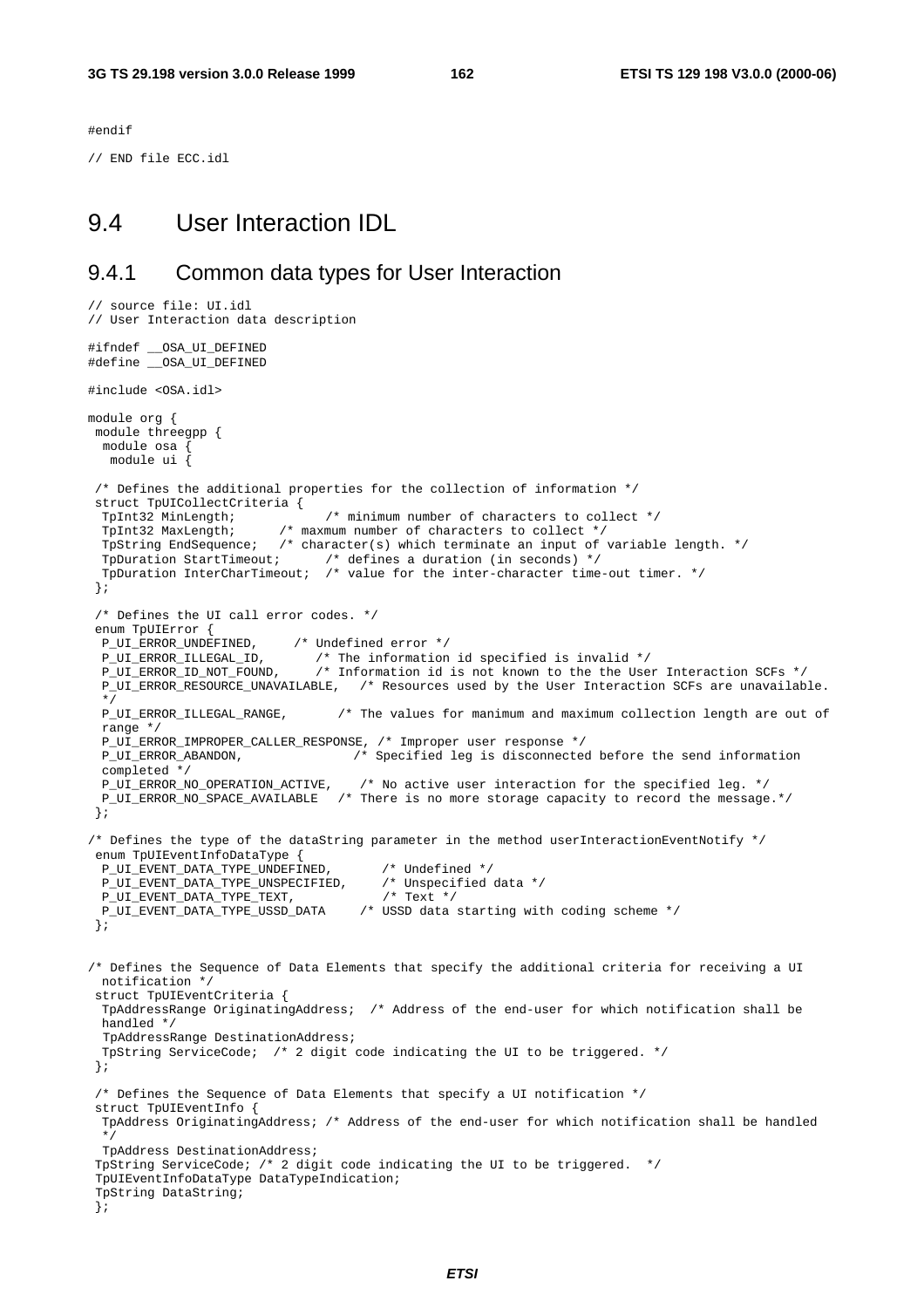```
/* Defines the cause of the UI fault detected. */
enum TpUIFault {
P_UI_FAULT_UNDEFINED, /* Undefined */
P_UI_CALL_DEASSIGNED /* The related Call object has been deassigned. */
};
/* Defines the type of information send to the end-user */
enum TpUIInfoType {<br>P_UI_INFO_ID,
                   /* The information consists of an ID */
P_UI_INFO_ATA, /* The information consists of a data string */
P_UI_INFO_ADDRESS /* The information consists of a URL. */
};
/* Defines the Tagged Choice of Data Elements that specifies the information to be send to a end-
user. */
union TpUIInfo switch(TpUIInfoType) {
case P_UI_INFO_ID: TpInt32 InfoID; \gammabefines the ID of the user information script or
stream to send to an end-user.*/
case P_UI_INFO_DATA: TpString InfoData; /*Defines the data to be sent to an end-user's terminal.*/
case P_UI_INFO_ADDRESS: TpURL InfoAddress; /*Defines the URL of the text or stream to be sent to
an end-user's terminal*/
};
/* Defines the criteria for recording of messages */
struct TpUIMessageCriteria {
TpString EndSequence; /* Defines the character(s) which terminate an input of variable length.
 */
TpDuration MaxMessageTime; /* Specifies the maximum allowed duration in seconds. */
TpInt32 MaxMessageSize; /* Specifies the maximum allowed size in bytes of the message. */
};
/* Defines the UI call reports if a response was requested. */
enum TpUIReport {
P_UI_REPORT_UNDEFINED, /* Undefined report */
 P_UI_REPORT_ANNOUNCEMENT_ENDED, /* Confirmation that the announcement has ended */
P_UI_REPORT_LEGAL_INPUT, /* Information collected., meeting the specified criteria. */
P_UI_REPORT_NO_INPUT, /* User immediately entered the delimiter character. No valid information
has been returned */
P_UI_REPORT_TIMEOUT, /* User did not input any response before the input timeout
 expired */
P_UI_REPORT_MESSAGE_STORED, /* A message has been stored successfully */
P_UI_REPORT_MESSAGE_NOT_STORED /* The message has not been stored successfully */
};
/* Defines the situations for which a response is expected following the user interaction. */
const TpInt32 P_UI_RESPONSE_REQUIRED = 1; /* A response must be sent when the request has
completed. */
const TpInt32 P_UI_LAST_ANNOUNCEMENT_IN_A_ROW = 2; /* This is the final announcement within a
sequence. */
const TpInt32 P_UI_FINAL_REQUEST = 4; /* This is the final request. */
typedef TpInt32 TpUIResponseRequest; /* Defines the situations for which a response is expected
following the user interaction. */
/* Defines the type of the variable parts in the information to send to the user. */
enum TpUIVariablePartType {
P_UI_VARIABLE_PART_INT, /* Variable part is of type integer */
 P_UI_VARIABLE_PART_ADDRESS, /* Variable part is of type address */
 P_UI_VARIABLE_PART_TIME, /* Variable part is of type time */
P_UI_VARIABLE_PART_DATE, /* Variable part is of type date */
P_UI_VARIABLE_PART_PRICE /* Variable part is of type price */
};
/* Defines the Tagged Choice of Data Elements that specify the variable parts in the information to
send to the user. */
union TpUIVariableInfo switch(TpUIVariablePartType) {
case P_UI_VARIABLE_PART_INT: TpInt32 VariablePartInteger;
case P_UI_VARIABLE_PART_ADDRESS: TpString VariablePartAddress;
case P_UI_VARIABLE_PART_TIME: TpTime VariablePartTime;
case P_UI_VARIABLE_PART_DATE: TpDate VariablePartDate;
 case P_UI_VARIABLE_PART_PRICE: TpPrice VariablePartPrice;
};
```

```
/* Defines a Numbered Set of Data Elements of TpUIVariableInfo. */
 typedef sequence <TpUIVariableInfo> TpUIVariableInfoSet;
```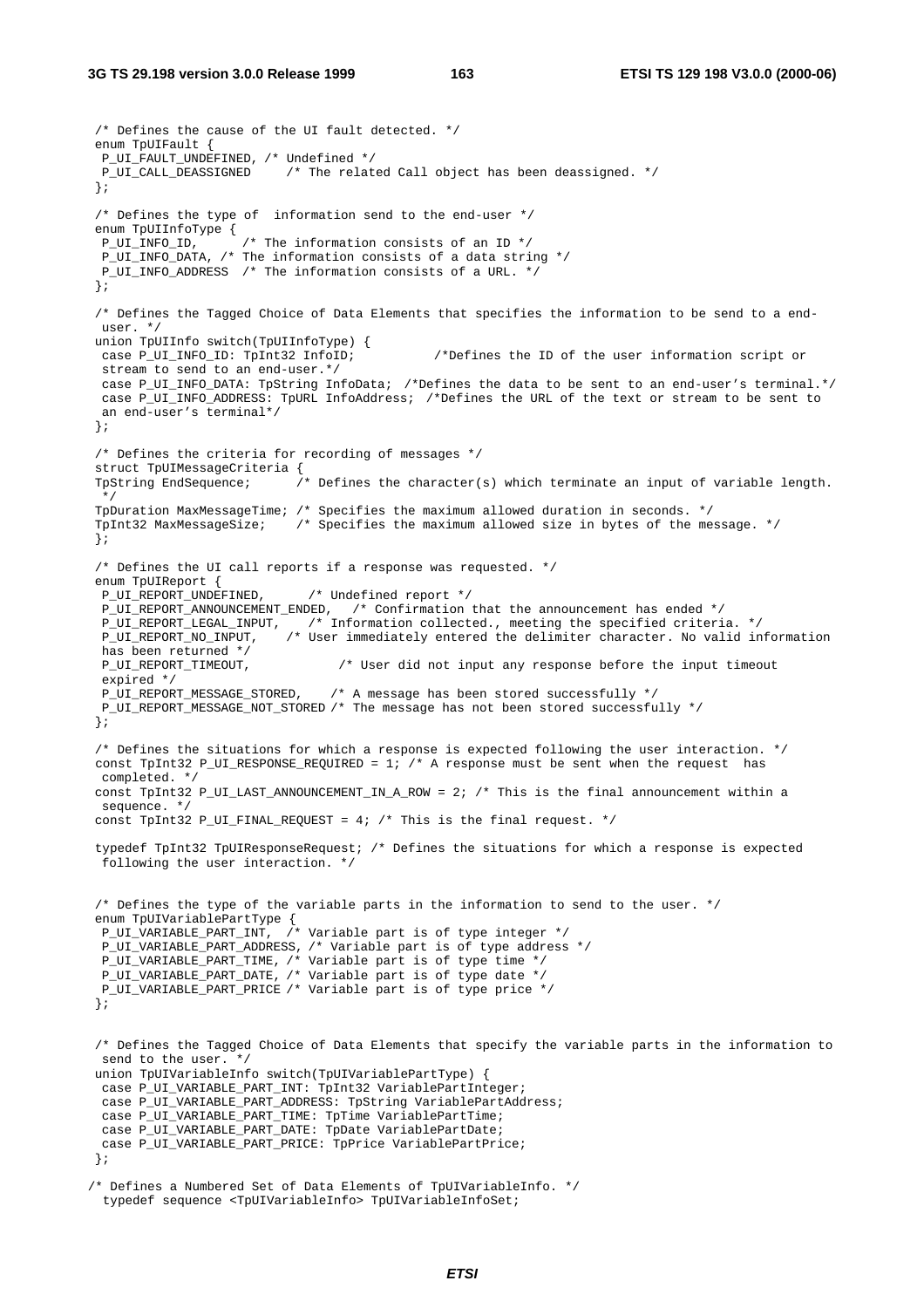```
/* Define the possible Exceptions. */
exception TpGUISException {
TpInt32 exceptionType;
};
const TpInt32 P_GUIS_INVALID_CRITERIA = 768; /* Invalid criteria specified */
const TpInt32 P_GUIS_ILLEGAL_ID = 769; /* Information id specified is invalid */
const TpInt32 P_GUIS_INVALID_CRITERIA = 768;<br>
const TpInt32 P_GUIS_ILLEGAL_ID = 769;<br>
const TpInt32 P_GUIS_ID_NOT_FOUND = 770;<br>
/* Information id is not known to the User
Interaction Service */
const TpInt32 P_GUIS_ILLEGAL_RANGE = 771; \frac{1}{2} /* The values for minimum and maximum
collection length are out of range */
const TpInt32 P_GUIS_INVALID_COLLECTION_CRITERIA = 772; /* Invalid collection criteria specified */
const TpInt32 P_GUIS_INVALID_NETWORK_STATE = 774; /* Although the sequence of method calls is
allowed by the gateway, the underlying protocol can not support it. */
const TpInt32 P_GUIS_UNEXPECTED_SEQUENCE = 775; /* Although the sequence of method calls is
allowed by the gateway, the underlying protocol can not support it. */
  }; // end module ui
```
 $\left| i \right| /$  end module osa  $\left| i \right| /$  end module threegpp }; // end module org

#endif

// END file UI.idl

#### 9.4.2 Generic User Interaction IDL

```
// source file: GUI.idl
// GUIS Interface description
#ifndef __OSA_UI_GUI_DEFINED
#define __OSA_UI_GUI_DEFINED
#include <UI.idl>
#include <ECC.idl>
module org {
module threegpp {
 module osa {
  module ui {
   module gui {
  interface IpAppUIManager; // forward definition;
  interface IpAppUI; // forward definition;
  interface IpAppUICall; // forward definition;
  /* The Generic User Interaction SCF Interface provides functions to send
     information to, or gather information from the user. */
  interface IpUI : IpService {
    /* This method plays an announcement or sends other information to the user.*/
    void sendInfoReq (
      in TpSessionID userInteractionSessionID,
      in TpUIInfo info,
     in TpUIVariableInfoSet variableInfo,
     in TpInt32 repeatIndicator,
     in TpUIResponseRequest responseRequested,
     out TpAssignmentID assignmentID
    )
   raises (TpGUISException, TpGeneralException);
    /* This method plays an announcement or sends other information to the user
       and collects some information from the user. */
    void sendInfoAndCollectReq (
     in TpSessionID userInteractionSessionID,
     in TpUIInfo info,
      in TpUIVariableInfoSet variableInfo,
     in TpUICollectCriteria criteria,
     in TpUIResponseRequest responseRequested,
     out TpAssignmentID assignmentID
    )
    raises (TpGUISException, TpGeneralException);
    /* This method requests that the relationship between the application and
      the user interaction object be released. */
    void release (
```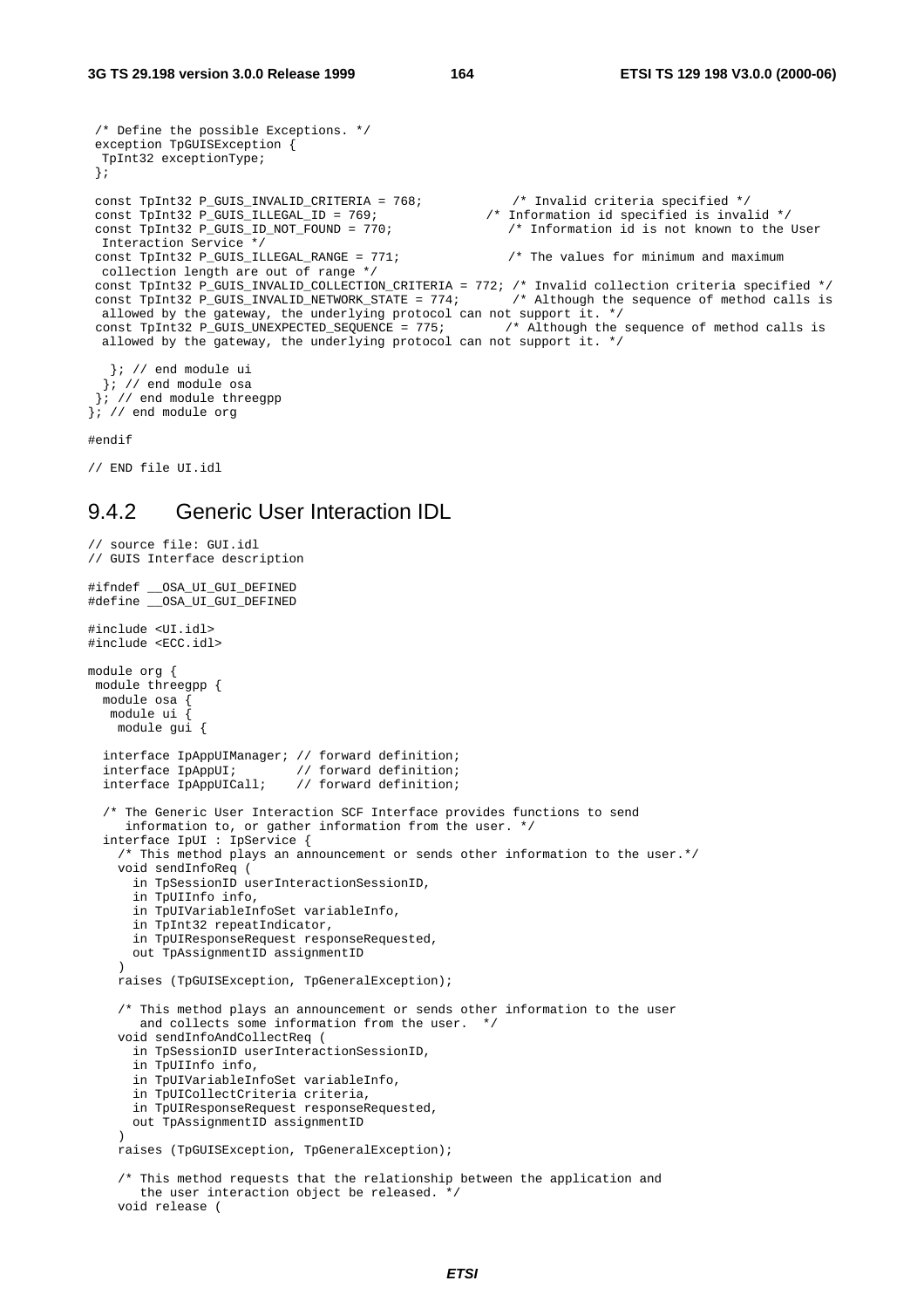```
in TpSessionID userInteractionSessionID
  )
 raises (TpGUISException, TpGeneralException);
};
/* Defines the Sequence of Data Elements that unambiguously specify the UI object */
struct TpUIIdentifier {
 TpSessionID UserInteractionSessionID;
  IpUI UIRef;
};
/* The Call User Interaction Service Interface provides functions to send
   information to, or gather information from, the user. */
interface IpUICall : IpUI {
  /* This asynchronous method aborts the specified user interaction operation. */
  void abortActionReq (
   in TpSessionID userInteractionSessionID,
   in TpAssignmentID assignmentID
  )
 raises (TpGUISException, TpGeneralException);
};
/* Defines the Sequence of Data Elements that unambiguously specify the UICall object. */
struct TpUICallIdentifier {
  IpUICall UICallRef;
  TpSessionID UserInteractionSessionID;
};
/* This interface is the 'SCF manager' interface for the Generic User Interaction SCF. */
interface IpUIManager : IpService {
  /* This method is used to create a new user interaction object for non-call related purposes */
 void createUI (
   in IpAppUI appUI,
    in TpAddress userAddress,
   out TpUIIdentifier userInteraction
  )
  raises (TpGUISException, TpGeneralException);
  /* This method is used to create a new user interaction object for call related purposes. */
  void createUICall (
   in IpAppUICall appUI,
    in org::threegpp::osa::cc::gcc::TpCallIdentifier callIdentifier,
   in org::threegpp::osa::cc::ecc::TpCallLegIdentifier callLegIdentifier,
   out TpUICallIdentifier userInteraction
  )
 raises (TpGUISException, TpGeneralException);
  /* This method is used to enable the reception of user initiated user interaction. */
 void enableUINotification (
   in IpAppUIManager appInterface,
    in TpUIEventCriteria eventCriteria,
   out TpAssignmentID assignmentID
  )
 raises (TpGUISException, TpGeneralException);
  /* This method is used by the application to disable UI notifications. */
  void disableUINotification (
   in TpAssignmentID assignmentID
  )
  raises (TpGUISException, TpGeneralException);
};
/* The Generic User Interaction SCF manager application interface provides
   the application call management functions to the Generic User Interaction SCF. */
interface IpAppUIManager : IpOsa {
  /* This method indicates to the application that the User Interaction SCF
    instance has terminated or closed abnormally. */
  void userInteractionAborted (
   in TpUIIdentifier userInteraction
  )
  raises (TpGUISException, TpGeneralException);
  /* This method notifies the application of an user initiated request for user interaction. */
  void userInteractionEventNotify (
   in TpUIIdentifier ui,
```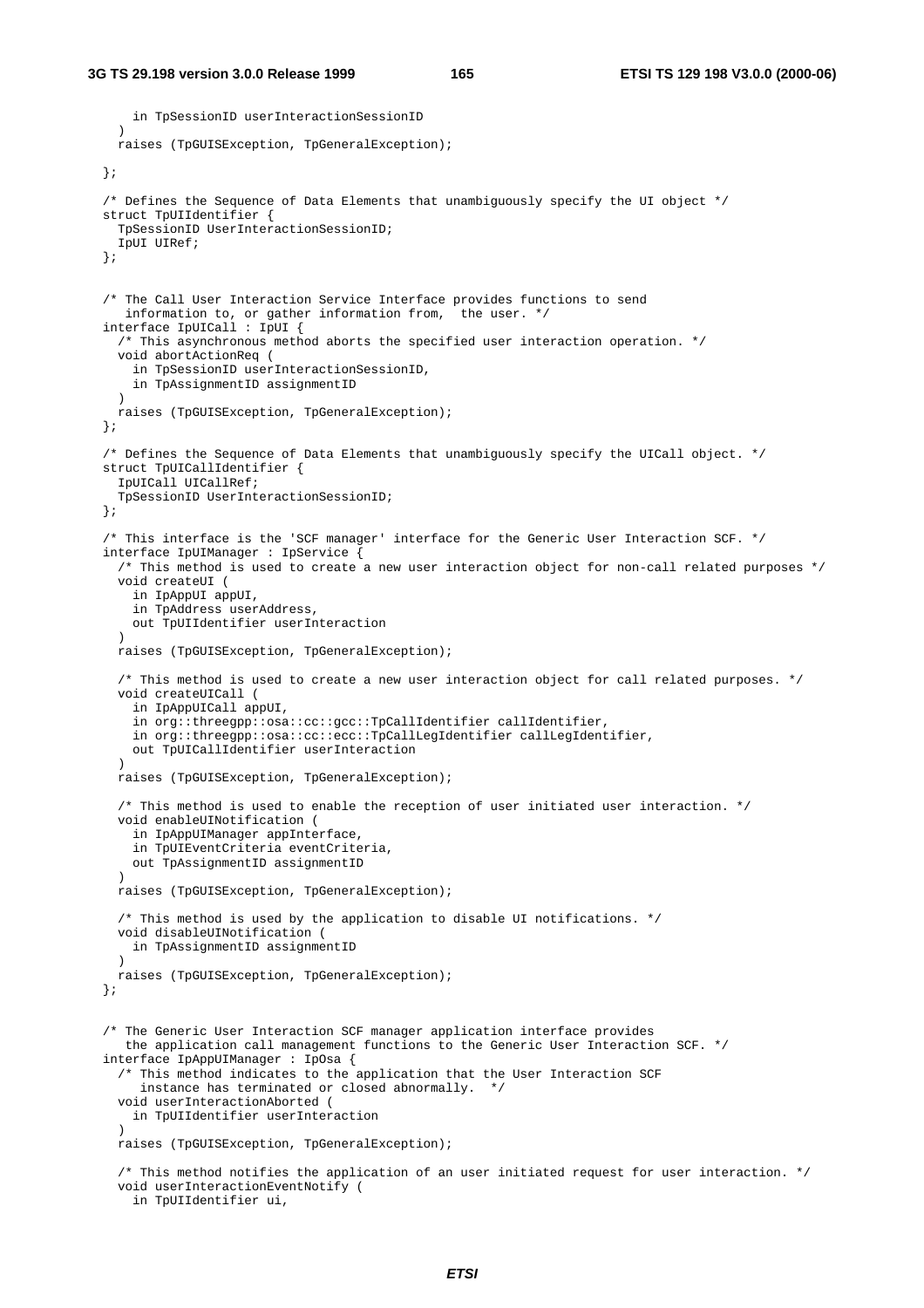```
in TpUIEventInfo eventInfo,
   in TpAssignmentID assignmentID,
   out IpAppUI appInterface
  \rightarrowraises (TpGUISException, TpGeneralException);
  void userInteractionNotificationInterrupted ()
 raises (TpGUISException, TpGeneralException);
  void userInteractionNotificationContinued ()
 raises (TpGUISException, TpGeneralException);
};
/* The User Interaction Application Interface is used to handle generic user
  interaction request responses and reports. */
interface IpAppUI : IpOsa {
  /* This method informs the application about the start or the completion of a sendInfoCallReq().
   */
  void sendInfoRes (
   in TpSessionID userInteractionSessionID,
    in TpAssignmentID assignmentID,
   in TpUIReport response
  )
 raises (TpGUISException, TpGeneralException);
  /* This asynchronous method indicates that the request to send information was unsuccessful. */
  void sendInfoErr (
   in TpSessionID userInteractionSessionID,
    in TpAssignmentID assignmentID,
   in TpUIError error
  )
  raises (TpGUISException, TpGeneralException);
  /* This asynchronous method returns the information collected to the application. */
  void sendInfoAndCollectRes (
   in TpSessionID userInteractionSessionID,
   in TpAssignmentID assignmentID,
   in TpUIReport response,
   in TpString info
  )
 raises (TpGUISException, TpGeneralException);
  /* This asynchronous method indicates that the request to send information
    and collect a response was unsuccessful. */
  void sendInfoAndCollectErr (
   in TpSessionID userInteractionSessionID,
    in TpAssignmentID assignmentID,
   in TpUIError error
  )
 raises (TpGUISException, TpGeneralException);
  /* This method indicates to the application that a fault has been detected in the user
    interaction. */
  void userInteractionFaultDetected (
   in TpSessionID userInteractionSessionID,
    in TpUIFault fault
  )
 raises (TpGUISException, TpGeneralException);
};
/* The Call User Interaction Application Interface is used to handle call user
   interaction request responses and reports. */
interface IpAppUICall : IpAppUI {
  /* This method confirms that the request to abort a user interaction operation on a call was
    successful. */
  void abortActionRes (
   in TpSessionID userInteractionSessionID,
   in TpAssignmentID assignmentID
  )
 raises (TpGUISException, TpGeneralException);
  /* This asynchronous method indicates that the request to abort a user interaction
     operation on a call resulted in an error.*/
  void abortActionErr (
   in TpSessionID userInteractionSessionID,
   in TpAssignmentID assignmentID,
```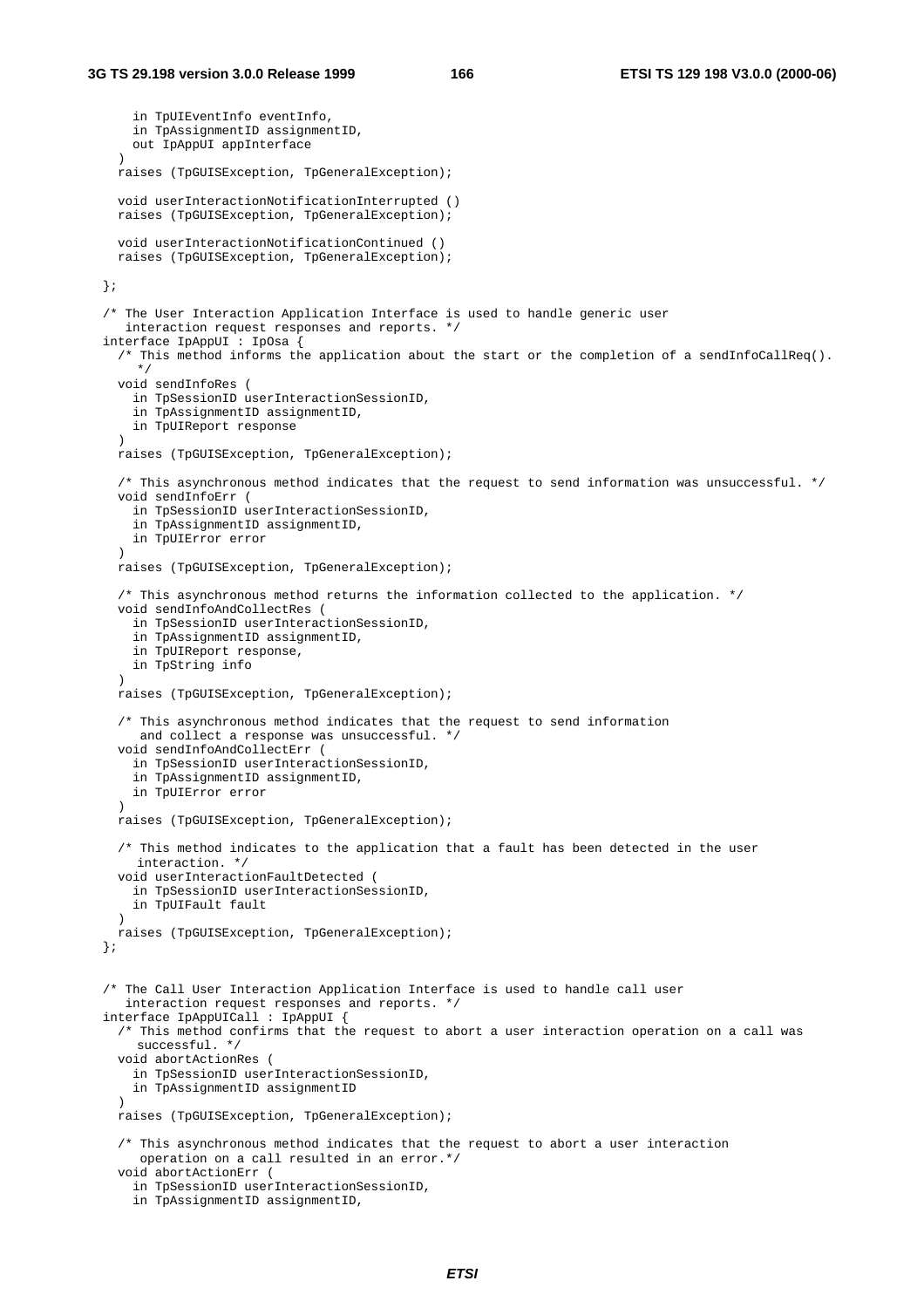```
in TpUIError error
  )
  raises (TpGUISException, TpGeneralException);
};
  }; // end module gui
 }; // end module ui
}; // end module osa
```
}; // end module threegpp }; // end module org

#endif

// END file GUI.idl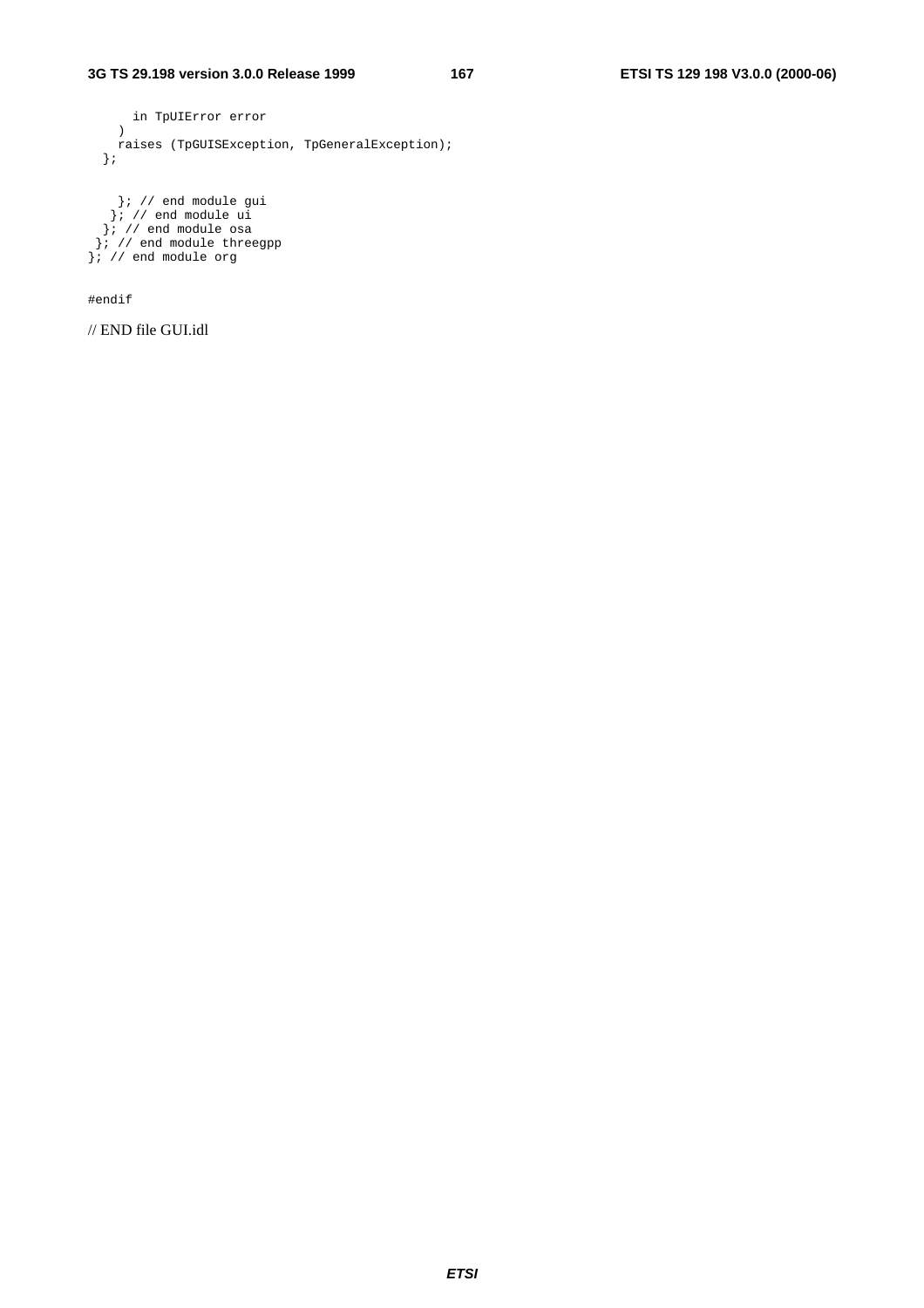{

# 9.5 Data Session Control

```
// OSA data session control
#ifndef __OSA_DSC_DEFINED
#define __OSA_DSC_DEFINED
#include "osa.idl"
module org
{
module threegpp
 {
    module osa
    {
      // data session control
      module dsc
      {
        interface IpDataSessionControlManager; // forward definition
        interface IpDataSession; // forward definition
         interface IpAppDataSessionControlManager; // forward definition
        interface IpAppDataSession; // forward definition
         const TpInt32 P_EVENT_NAME_UNDEFINED = 0;<br>const TpInt32 P_EVENT_DSCS_ESTABLISHED_ = 1; // Data Session established
         const TpInt32 P_EVENT_DSCS_ESTABLISHED_ = 1;
         typedef TpInt32 TpDataSessionEventName; /*Defines the names of event being notified. */
         enum TpDataSessionChargeOrderCategory
         {
           P_DATA_SESSION_CHARGE_PER_VOLUME,
           P_DATA_SESSION_CHARGE_NETWORK
         };
         struct TpChargePerVolume
         {
           TpInt32 InitialCharge;
           TpInt32 CurrentChargePerKilobyte;
           TpInt32 NextChargePerKilobyte;
         };
         union TpDataSessionChargeOrder switch(TpDataSessionChargeOrderCategory)
         {
           case P_DATA_SESSION_CHARGE_PER_VOLUME: TpChargePerVolume ChargePerVolume;
           case P_DATA_SESSION_CHARGE_NETWORK: TpString NetworkCharge;
         };
         struct TpDataSessionChargePlan
         {
           TpDataSessionChargeOrder ChargeOrderType;
           TpString Currency;
           TpString AdditionalInfo;
         };
         struct TpDataSessionEventCriteria
         {
            TpAddressRange DestinationAddress; /*Destination address range*/
            TpAddressRange OriginationAddress; /*Origination address range */
           TpDataSessionEventName DataSessionEventName; /*Name of the event(s) */
         };
```
/\* Defines the mode that the data session will monitor for events, or the mode that the data session is in following a detected event. \*/ enum TpDataSessionMonitorMode

P\_DATA\_SESSION\_MONITOR\_MODE\_INTERRUPT, /\* The data session event is intercepted by the data session control SCF and data session establishment is interrupted. The application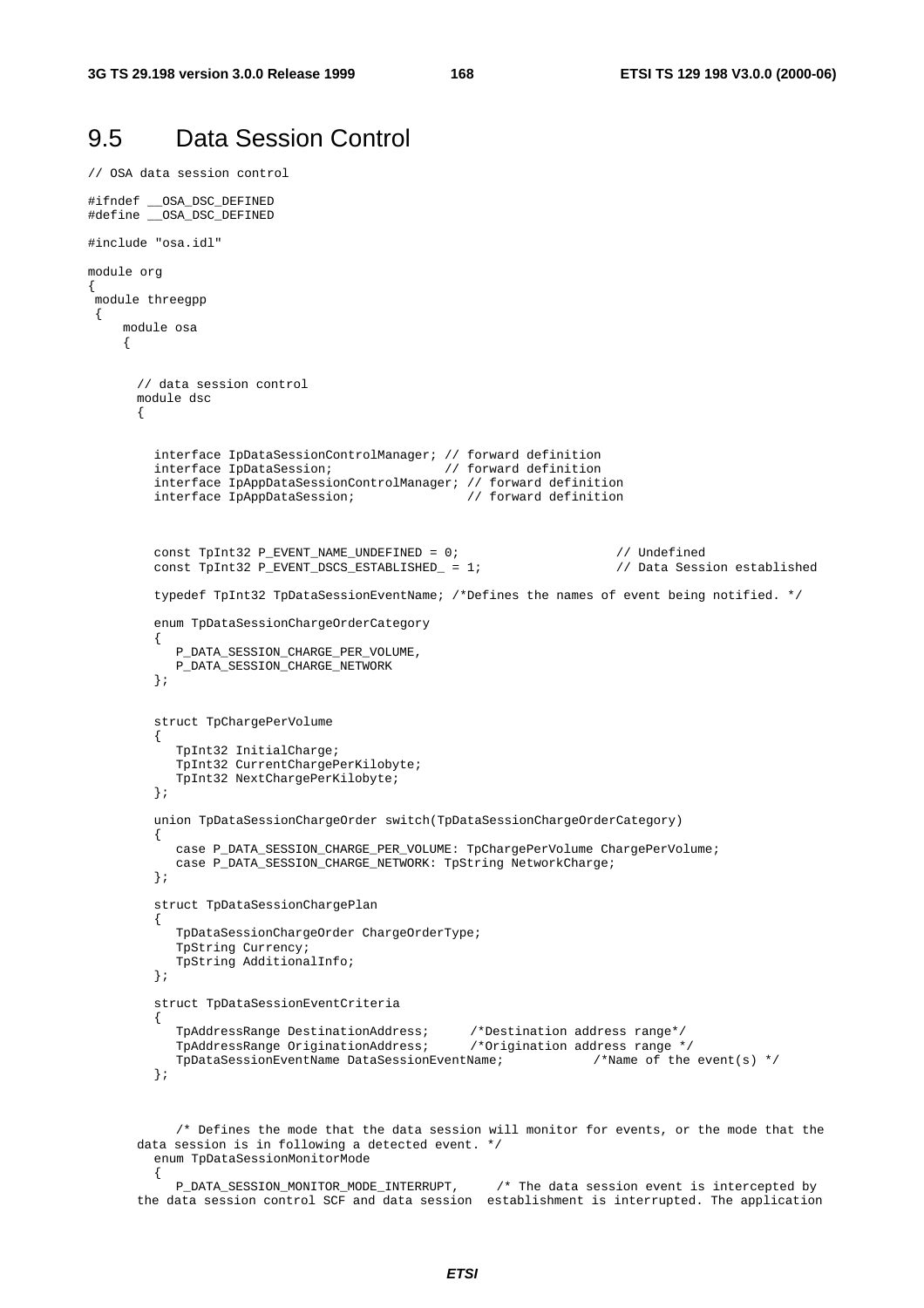```
is notified of the event and data session establishment resumes following an appropriate API
call or network event (such as a data session release) */
    P_DATA_SESSION_MONITOR_MODE_NOTIFY, /* The data session event is detected by the
data session control SCF but not intercepted. The application is notified of the event data
session establishment continues */
    P_DATA_SESSION_MONITOR_MODE_DO_NOT_MONITOR /* Do not monitor for the event */
  };
  struct TpDataSessionEventInfo
  {
     TpAddress DestinationAddress;
     TpAddress OriginatingAddress;
     TpDataSessionEventName DataSessionEventName;
     TpDataSessionMonitorMode MonitorMode;
  };
     /* Defines the Sequence of Data Elements that specify the cause of the release of a
call.*/
    struct TpDataSessionReleaseCause
  {
     TpInt32 Value;
    TpInt32 Location;
  };
     /* Defines a specific data session error. */
     enum TpDataSessionErrorType
  {
     P_DATA_SESSION_ERROR_UNDEFINED, /* Undefined */
    P_DATA_SESSION_ERROR_INVALID_ADDRESS, /* The operation failed because an invalid
address was given */
    P_DATA_SESSION_ERROR_INVALID_STATE /* The data session was not in a valid state for
the requested operation */
 };
     /* Defines the Tagged Choice of Data Elements that specify additional data session error
and data session error specific information. */
  union TpDataSessionAdditionalErrorInfo switch(TpDataSessionErrorType)
  {
     case P_DATA_SESSION_ERROR_INVALID_ADDRESS: TpAddressError
DataSessionErrorInvalidAddress;
  };
     /* Defines the Sequence of Data Elements that specify the additional information
relating to an undefined data session error. */
  struct TpDataSessionError
  {
     TpDataSessionAdditionalErrorInfo AdditionalErrorInfo;
     TpDataSessionErrorType ErrorType;
     TpDateAndTime ErrorTime;
  };
     /* Defines the cause of the Data Session fault detected. */
  enum TpDataSessionFault
  {
     P_DATA_SESSION_FAULT_UNDEFINED, /* Undefined */
    P_DATA_SESSION_FAULT_USER_ABORTED, /* User has finalised the data session before any
message could be sent by the application. */
    P_DATA_SESSION_TIMEOUT_ON_RELEASE, /* Final report has been sent to the application,
but the application did not explicitly release data session object, within a specified time.
*/
    P_DATA_SESSION_TIMEOUT_ON_INTERRUPT /* Application did not instruct the gateway how to
handle the data session within a specified time, after the gateway reported an event that was
requested by the application in interrupt mode.*/
  };
  /* Defines a specific data session event report type. */
  enum TpDataSessionReportType
  {
     P_DATA_SESSION_REPORT_UNDEFINED, /* Undefined */
     P_DATA_SESSION_REPORT_CONNECTED, /* Data session established*/
    P_DATA_SESSION_REPORT_DISCONNECT /* data session disconnect requested by data
session party */
  };
```
/\* Defines the Tagged Choice of Data Elements that specify additional data session report information. \*/

union TpDataSessionAdditionalReportInfo switch(TpDataSessionReportType)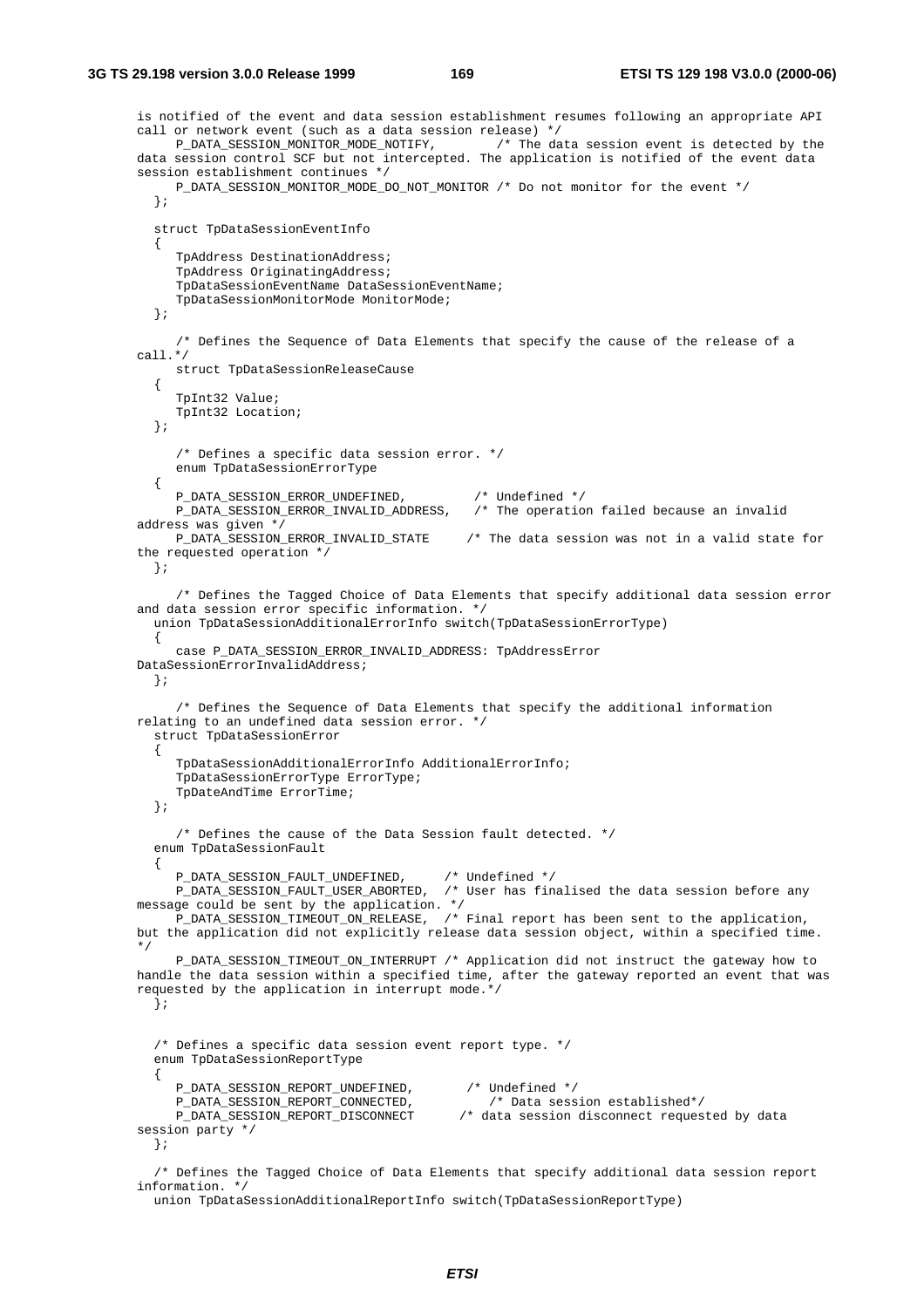{ case P\_DATA\_SESSION\_REPORT\_DISCONNECT: TpDataSessionReleaseCause DataSessionDisconnect; }; struct TpDataSessionReport  $\left\{ \right.$ TpDataSessionMonitorMode MonitorMode; TpDateAndTime DataSessionEventTime; TpDataSessionReportType DataSessionReportType; TpDataSessionAdditionalReportInfo AdditionalReportInfo; }; /\* Defines the Sequence of Data Elements that specify the criteria relating to Data Session report requests. \*/ struct TpDataSessionReportRequest { TpDataSessionMonitorMode MonitorMode; TpDataSessionReportType DataSessionReportType; }; /\* Defines a Numbered Set of Data Elements of TpDataSessionReportRequest. \*/ typedef sequence <TpDataSessionReportRequest> TpDataSessionReportRequestSet; const TpInt32 P\_DATA\_SESSION\_SUPERVISE\_VOLUME\_REACHED = 1; /\* The Data Session supervision volume has been reached. \*/ const TpInt32 P\_DATA\_SESSION\_SUPERVISE\_DATA\_SESSION\_ENDED = 2; /\* The data session has ended, either due to reach of maximum volume or calling or called party release. \*/ const TpInt32 P\_DATA\_SESSION\_SUPERVISE\_MESSAGE\_SENT = 4; /\* A warning message has been sent. \*/ /\* Defines the responses from the data session control SCF for data sessions that are supervised:\*/ typedef TpInt32 TpDataSessionSuperviseReport; const TpInt32 P\_DATA\_SESSION\_SUPERVISE\_RELEASE = 1; /\* Release the Data Session when the Data Session supervision volume has been reached. \*/ const TpInt32 P\_DATA\_SESSION\_SUPERVISE\_RESPOND = 2; /\* Notify the application when the data session supervision volume has been reached. \*/ const TpInt32 P\_DATA\_SESSION\_SUPERVISE\_INFORM = 4; /\* Send a warning message to the originating party when the maximum volume is reached. If data session release is requested, then the data session will be released following the message after an administered time period \*/ /\* Defines the following treatment of the data session by the data session control SCF when the maximum volume has been reached.\*/ typedef TpInt32 TpDataSessionSuperviseTreatment; /\* Defines the Sequence of Data Elements that specify the amount of volume that is allowed to be transmitted for the specific connection. \*/ struct TpDataSessionSuperviseVolume { TpInt32 VolumeQuantity; /\* Qantity of the granted volume that can be transmitted for the specific connection. \*/ TpInt32 VolumeUnit; /\* Unit of the granted volume that can be transmitted for the specific connection. \*/ }; /\* Define the possible Exceptions. \*/ const TpInt32 P\_DSCS\_SERVICE\_INFORMATION\_MISSING = 1024; const TpInt32 P\_DSCS\_SERVICE\_FAULT\_ENCOUNTERED = 1025; const TpInt32 P\_DSCS\_UNEXPECTED\_SEQUENCE = 1026; const TpInt32 P\_DSCS\_INVALID\_ADDDRESS = 1027; const TpInt32 P\_DSCS\_INVALID\_STATE = 1028; const TpInt32 P\_DSCS\_INVALID\_CRITERIA = 1029; const TpInt32 P\_DSCS\_INVALID\_NETWORK\_STATE = 1030; exception TpDSCSException { TpInt32 exceptionType; }; /\* Sequence of Data Elements that unambiguously specify the Data Session object \*/ struct TpDataSessionIdentifier { IpDataSession DataSessionReference; TpSessionID DataSessionSessionID; };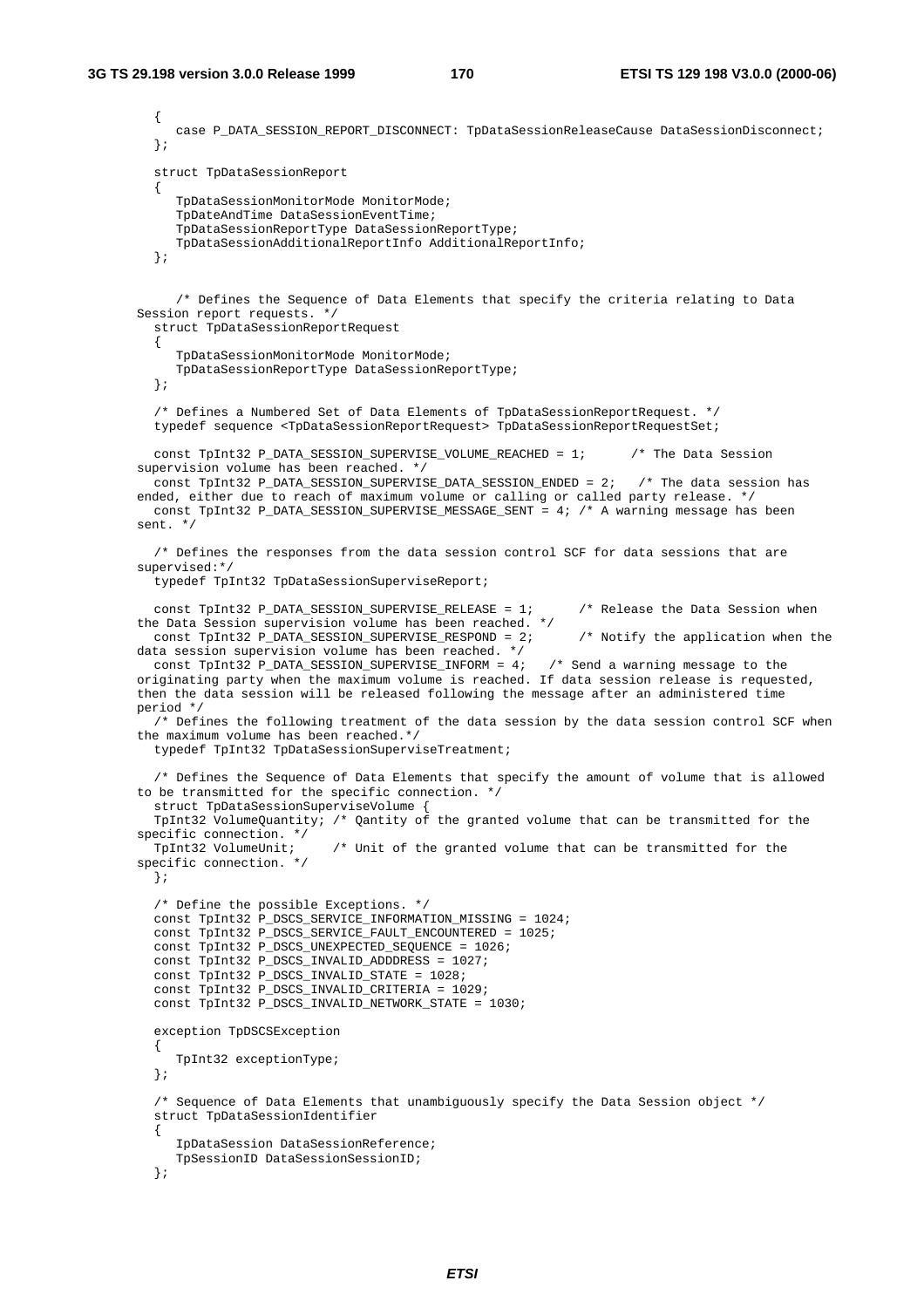/\* This interface is the SCF manager' interface for Data Session Control. \*/ interface IpDataSessionControlManager : IpService { /\* This method is used to enable data session notifications. \*/ void enableDataSessionNotification ( in IpAppDataSessionControlManager appInterface, in TpDataSessionEventCriteria eventCriteria, out TpAssignmentID assignmentID) raises (TpDSCSException, TpGeneralException); /\* This method is used by the application to disable data session notifications.\*/ void disableDataSessionNotification ( in TpAssignmentID assignmentID) raises (TpDSCSException, TpGeneralException); }; /\* This interface provides the means to control a data session. \*/ interface IpDataSession : IpService { /\* This method requests connection of the data session to the destination party.\*/ void connectReq ( in TpSessionID dataSessionID, in TpDataSessionReportRequestSet responseRequested, in TpAddress targetAddress, in TpAddress originatingAddress, out TpAssignmentID assignmentID) raises (TpDSCSException, TpGeneralException); /\* This method requests the release of the data session and associated objects.\*/ void release ( in TpSessionID dataSessionID, in TpDataSessionReleaseCause cause) raises (TpDSCSException, TpGeneralException); /\* The application calls this method to supervise a data session. \*/ void superviseDataSessionReq ( in TpSessionID dataSessionID, in TpDataSessionSuperviseTreatment treatment, in TpDataSessionSuperviseVolume bytes) raises (TpDSCSException, TpGeneralException);  $/*$  The application calls this method to set the charge plan  $*/$ void setDataSessionChargePlan ( in TpSessionID dataSessionID, in TpDataSessionChargePlan dataSessionChargePlan) raises (TpDSCSException, TpGeneralException); /\* The application calls this method to send advice of charge information \*/ void setAdviceOfCharge ( in TpSessionID dataSessionID, in TpAoCInfo aoCInfo, in TpDuration tariffSwitch) raises (TpDSCSException, TpGeneralException); }; /\* The data session control manager application interface provides the application data session control management functions to the data session control  $SCF. * /$ interface IpAppDataSessionControlManager : IpOsa { void dataSessionAborted ( in TpSessionID dataSessionReference)

\*/

```
void dataSessionEventNotify (
   in TpDataSessionIdentifier dataSessionReference,
```
raises (TpDSCSException, TpGeneralException);

/\* This method notifies the application of the arrival of a data session-related event.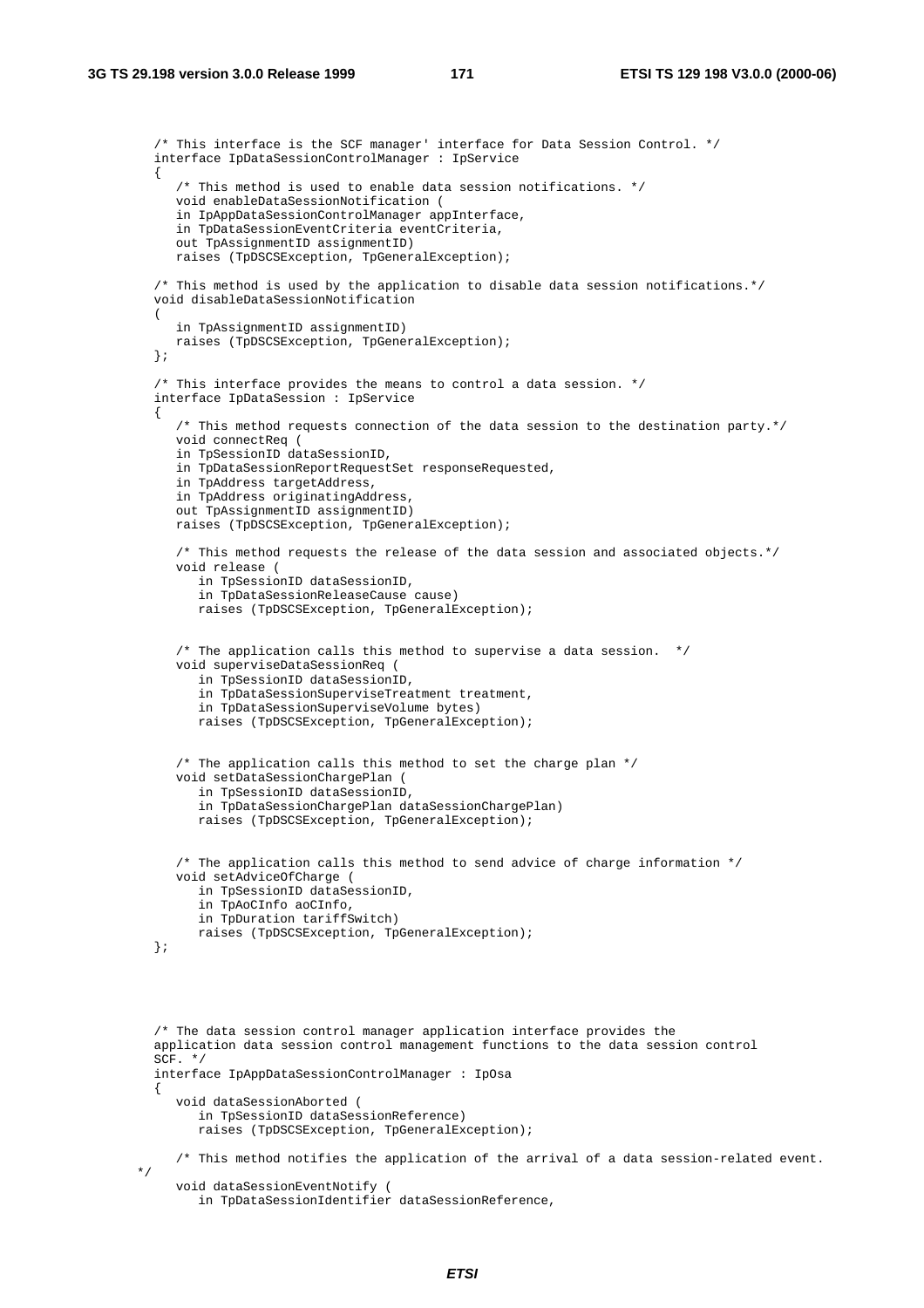};

```
in TpDataSessionEventInfo eventInfo,
              in TpAssignmentID assignmentID,
              out IpAppDataSession appInterface)
              raises (TpDSCSException, TpGeneralException);
            /* This method indicates to the application that all event notifications
           are resumed.*/
           void dataSessionNotificationContinued()
              raises (TpDSCSException, TpGeneralException);
            /* This method indicates to the application that all event notifications
           are temporarely iterrupted.*/
           void dataSessionNotificationInterrupted()
              raises (TpDSCSException, TpGeneralException);
        };
         /* The application side of the data session interface is used to handle data session
         request responses and state reports. */
         interface IpAppDataSession : IpOsa
         {
            /* This method indicates that the request to route the data session to the
           destination was successful.*/
           void connectRes (
              in TpSessionID dataSessionSessionID,
              in TpDataSessionReport eventReport,
              in TpAssignmentID assignmentID)
              raises (TpDSCSException, TpGeneralException);
            /* This method indicates that the request to connect the data session to the
           destination party was unsuccessful. */
           void connectErr (
              in TpSessionID dataSessionSessionID,
              in TpDataSessionError errorIndication,
              in TpAssignmentID assignmentID)
              raises (TpDSCSException, TpGeneralException);
            /* This asynchronous method reports a data session supervision event to the
      application.*/
            void superviseDataSessionRes (
              in TpSessionID dataSessionSessionID,
              in TpDataSessionSuperviseReport report,
              in TpDataSessionSuperviseVolume usedVolume)
              raises (TpDSCSException, TpGeneralException);
            /* This asynchronous method reports a data session supervision error to the
      application.*/
           void superviseDataSessionErr (
              in TpSessionID dataSessionSessionID,
              in TpDataSessionError errorIndication)
              raises (TpDSCSException, TpGeneralException);
            /* This method indicates to the application that a fault in the network has
           been detected.*/
           void dataSessionFaultDetected (
              in TpSessionID dataSessionSessionID,
              in TpDataSessionFault fault)
              raises (TpDSCSException, TpGeneralException);
         };
      }; // end module dsc
///////////////////////////////////////////////////////////////////////////////
///////////////////////////////////////////////////////////////////////////////
    }; // osa
}; // threegpp
#endif
```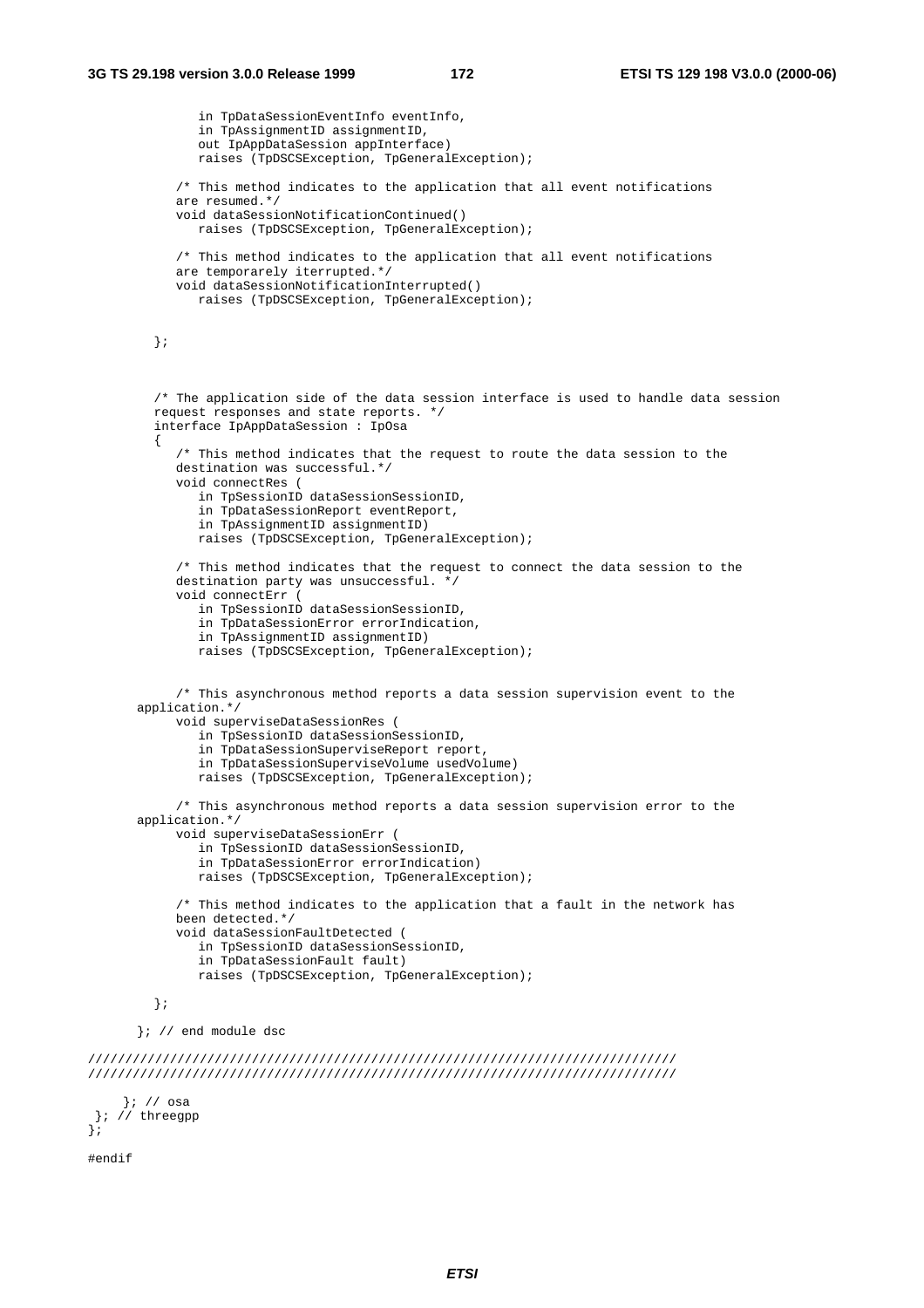#### 9.6 Network User Location and User Status IDL

#### 9.6.1 Common definitions for Network User Location and User Status: MM.idl

#include <OSA.idl>

```
module org {
module threegpp {
module osa {
module mm {
   // Defines the type of uncertainty shape.
    enum TpLocationUncertaintyShape {
       P_M_SHAPE_NONE, // No uncertainty shape present.
       P_M_SHAPE_CIRCLE, // Uncertainty shape is a circle.
       P_M_SHAPEa_CIRCLE_SECTOR, // Uncertainty shape is a circle sector.
        P_M_SHAPE_CIRCLE_ARC_STRIPE, // Uncertainty shape is a circle arc stripe.
       P_M_SHAPE_ELLIPSE, // Uncertainty shape is an ellipse.
       P_M_SHAPE_ELLIPSE_SECTOR, // Uncertainty shape is an ellipse sector.
       P_M_SHAPE_ELLIPSE_ARC_STRIPE // Uncertainty shape is an ellipse arc stripe.
    };
    // Defines the structure of data elements that specify a geographical position.
    // An "ellipsoid point with uncertainty shape" defines the horizontal location.
    // The reference system chosen for the coding of locations is the World Geodetic
    // System 1984 (WGS 84).
    struct TpGeographicalPosition {
       TpFloat Longitude;
       TpFloat Latitude;
       TpLocationUncertaintyShape TypeOfUncertaintyShape;
       TpFloat UncertaintyInnerSemiMajor;
       TpFloat UncertaintyOuterSemiMajor;
       TpFloat UncertaintyInnerSemiMinor;
       TpFloat UncertaintyOuterSemiMinor;
       TpInt32 AngleOfSemiMajor;
       TpInt32 SegmentStartAngle;
       TpInt32 SegmentEndAngle;
```

```
};
```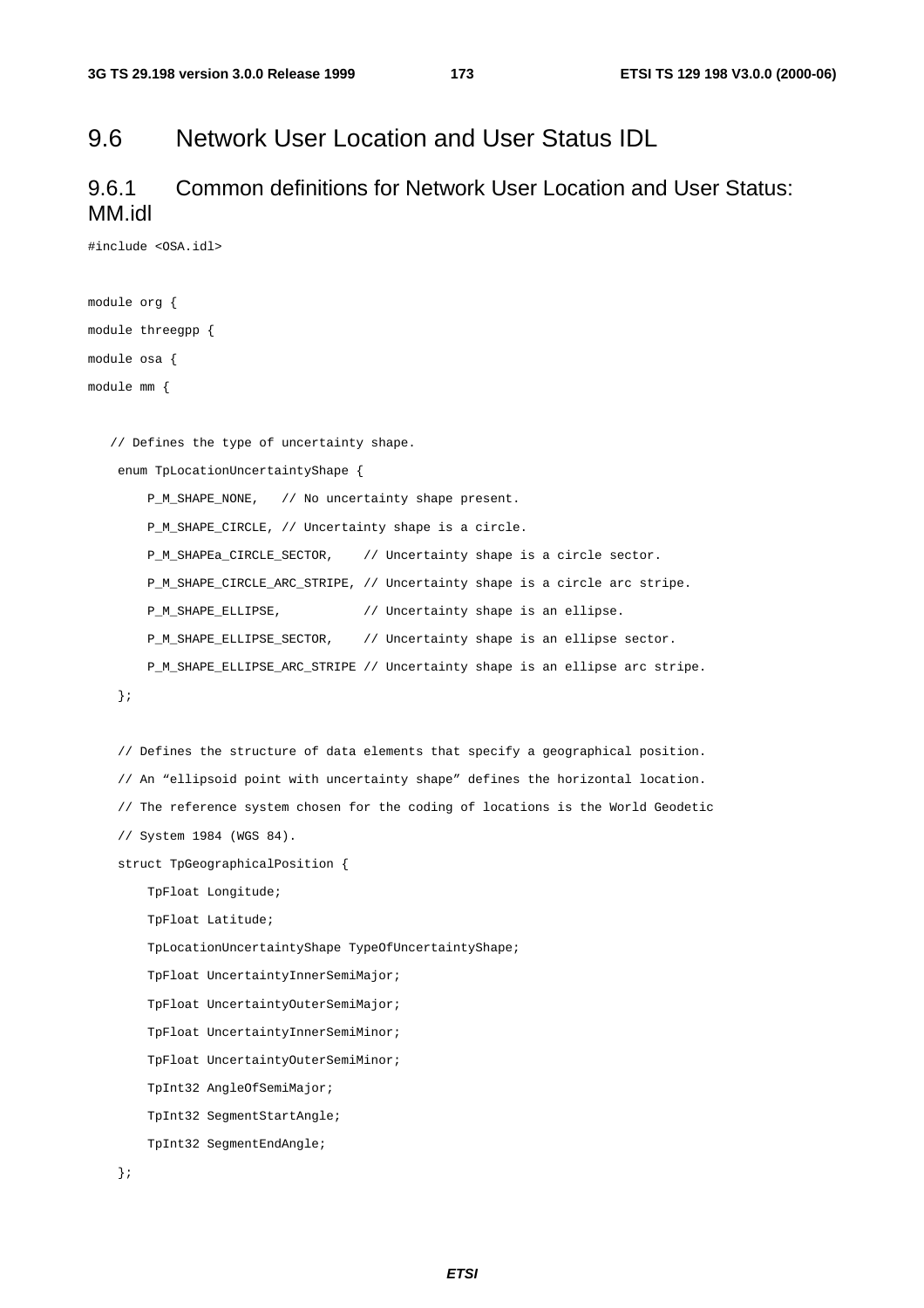```
// Defines a diagnostic value that is reported in addition to an error by
   // the Network User Location or User Status SCFs.
   enum TpMobilityDiagnostic {
       P_M_NO_INFORMATION, // No diagnostic information present.
                               // Valid for all type of errors.
       P_M_APPL_NOT_IN_PRIV_EXCEPT_LST, // Application not in privacy exception list.
                                        // Valid for 'Unauthorised Application' error.
       P_M_CALL_TO_USER_NOT_SETUP, // Call to user not set-up. Valid for
                                        // 'Unauthorised Application' error.
       P_M_PRIVACY_OVERRIDE_NOT_APPLIC, // Privacy override not applicable. Valid for
                                        // 'Unauthorised Application' error.
       P_M_DISALL_BY_LOCAL_REGULAT_REQ, // Disallowed by local regulatory requirements.
                                        // Valid for 'Unauthorised Application' error.
       P_M_CONGESTION, \frac{1}{2} // Congestion. Valid for 'Position Method
                                        // Failure' error.
       P_M_INSUFFICIENT_RESOURCES, // Insufficient resources. Valid for 'Position
                                   // Method Failure' error.
       P_M_INSUFFICIENT_MEAS_DATA, // Insufficient measurement data. Valid for
                                   // 'Position Method Failure' error.
       P_M_INCONSISTENT_MEAS_DATA, // Inconsistent measurement data. Valid for
                                   // 'Position Method Failure' error.
       P_M_LOC_PROC_NOT_COMPLETED, // Location procedure not completed. Valid for
                                   // 'Position Method Failure' error.
       P_M_LOC_PROC_NOT_SUPP_BY_USER, // Location procedure not supported by user.
                                      // Valid for 'Position Method Failure' error.
       P_M_QOS_NOT_ATTAINABLE // Quality of service not attainable. Valid for
                               // 'Position Method Failure' error.
```
};

// Defines an error that is reported by the Network User Location or User Status SCFs. enum TpMobilityError {

P\_M\_OK,  $\prime$  // No error occurred while processing the request. P\_M\_SYSTEM\_FAILURE, // System failure. The request can not be handled because // of a general problem in the network user location SCF // , the user status SCFor the // underlying network. Fatal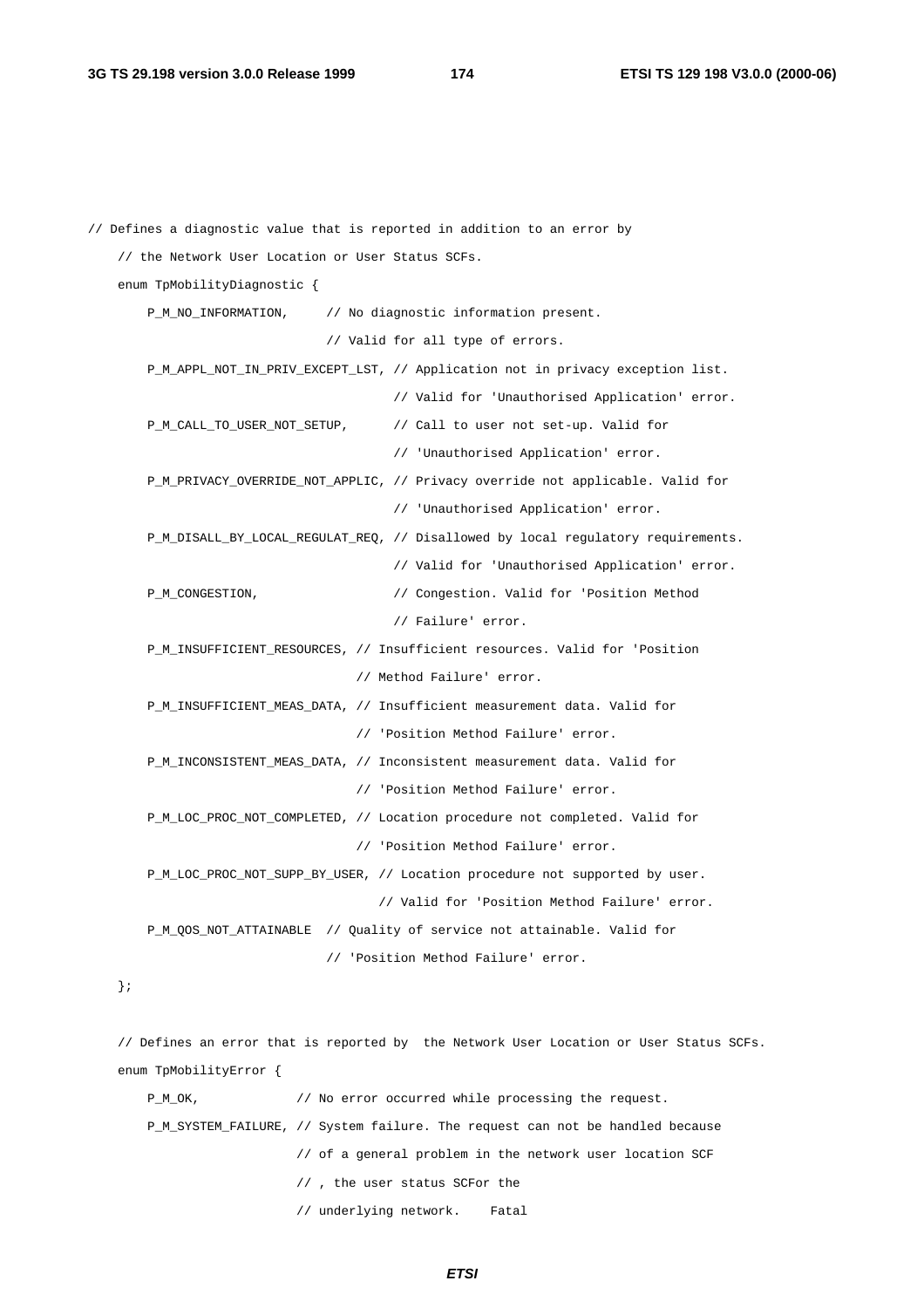P\_M\_UNAUTHORIZED\_NETWORK, // Unauthorised network, The requesting network is // not authorised to obtain the user's location or // status. Non fatal

P\_M\_UNAUTHORIZED\_APPLICATION, // Unauthorised application. The application is

// not authorised to obtain the user's location

// or status. Fatal

P\_M\_UNKNOWN\_SUBSCRIBER, // Unknown subscriber. The user is unknown, i.e. no // such subscription exists. Fatal

P\_M\_ABSENT\_SUBSCRIBER, // Absent subscriber. The user is currently not // reachable. Non fatal

P\_M\_POSITION\_METHOD\_FAILURE // Position method failure. The network user location SCF // failed to obtain the user's position. Non fatal

};

// This enumeration is used in requests to stop network user location or user status // reports that are // sent from a network user location or user status SCFs to an application. enum TpMobilityStopScope { P\_M\_ALL\_IN\_ASSIGNMENT, // The request concerns all users in an assignment.

```
P_M_SPECIFIED_USERS // The request concerns only the users that are
                      // explicitly specified in a collection.
```
};

```
// Defines the structure of data element that specifies a request to stop whole or parts of an
// assignment. Assignments are used for periodic or triggered reporting of a
// user locations or statuses. Observe that the parameter 'Users' is optional.
// If the parameter 'stopScope' is set to P_M_ALL_IN_ASSIGNMENT, the parameter
// 'stopScope' is undefined. If the parameter stopScope is set to
// P_M_SPECIFIED_USERS, then the assignment shall be stopped only for the users
// specified in the 'users' collection.
struct TpMobilityStopAssignmentData {
    // Identity of the session that shall be stopped.
   TpSessionID AssignmentId;
    // Specify if only a part of the assignment or if whole the assignment
    // shall be stopped.
   TpMobilityStopScope StopScope;
    // Optional parameter describing which users a stop request is
    // addressing when only a part of an assignment is to be stopped.
   TpAddressSet Users;
```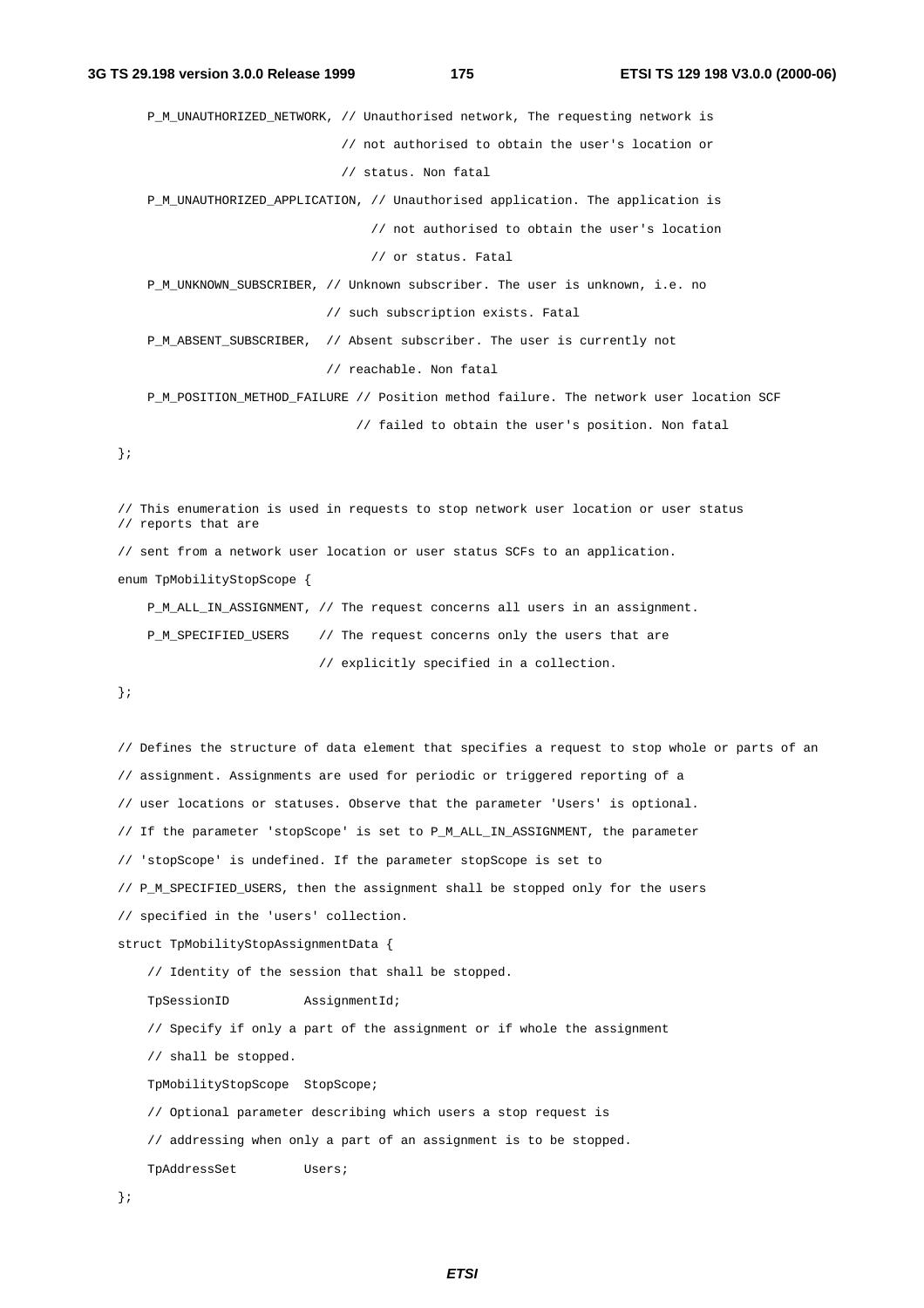$\}$ ;  $\}$ ;  $\}$ ;  $\}$ ;

# 9.6.2 Network User Location: MMul.idl /\*\*\*\*\*\*\*\*\*\*\*\*\*\*\*\*\*\*\*\*\*\*\*\*\*\*\*\*\*\*\*\*\*\*\*\*\*\*\*\*\*\*\*\*\*\*\*\*\*\*\*\*\*\*\*\*\*\*\*\*\*\*\*\*\*\*\*\*\*\*\*\*\*\*/ // Data Definitions & Interfaces // Network User Location /\*\*\*\*\*\*\*\*\*\*\*\*\*\*\*\*\*\*\*\*\*\*\*\*\*\*\*\*\*\*\*\*\*\*\*\*\*\*\*\*\*\*\*\*\*\*\*\*\*\*\*\*\*\*\*\*\*\*\*\*\*\*\*\*\*\*\*\*\*\*\*\*\*\*/ #include <MM.idl> module org { module threegpp { module osa { module mm { module ul { /\*\*\*\*\*\*\*\*\*\*\*\*\*\*\*\*\*\*\*\*\*\*\*\*\*\*\*\*\*\*\*\*\*\*\*\*\*\*\*\*\*\*\*\*\*\*\*\*\*\*\*\*\*\*\*\*\*\*\*\*\*\*\*\*\*\*\*\*\*\*\*\*\*\*/ // Data definitions /\*\*\*\*\*\*\*\*\*\*\*\*\*\*\*\*\*\*\*\*\*\*\*\*\*\*\*\*\*\*\*\*\*\*\*\*\*\*\*\*\*\*\*\*\*\*\*\*\*\*\*\*\*\*\*\*\*\*\*\*\*\*\*\*\*\*\*\*\*\*\*\*\*\*/ // This data type is identical to a TString. It specifies the Cell Global // Identification or the Location Area Identification (LAI). // The Cell Global Identification (CGI) is defined as the string of characters // in the following format: // MCC-MNC-LAC-CI // where: // MCC Mobile Country Code (three decimal digits) // MNC Mobile Network Code (two or three decimal digits) // LAC Location area code (four hexadecimal digits) // CI Cell Identification (four hexadecimal digits) // // The Location Area Identification (LAI) is defined as a string of characters // in the following format: // MCC-MNC-LAC // where: // MCC Mobile Country Code (three decimal digits) // MNC Mobile Network Code (two or three decimal digits) // LAC Location area code (four hexadecimal digits) // The length of the parameter indicates which format is used. See 3G TS 29.002 for

**ETSI**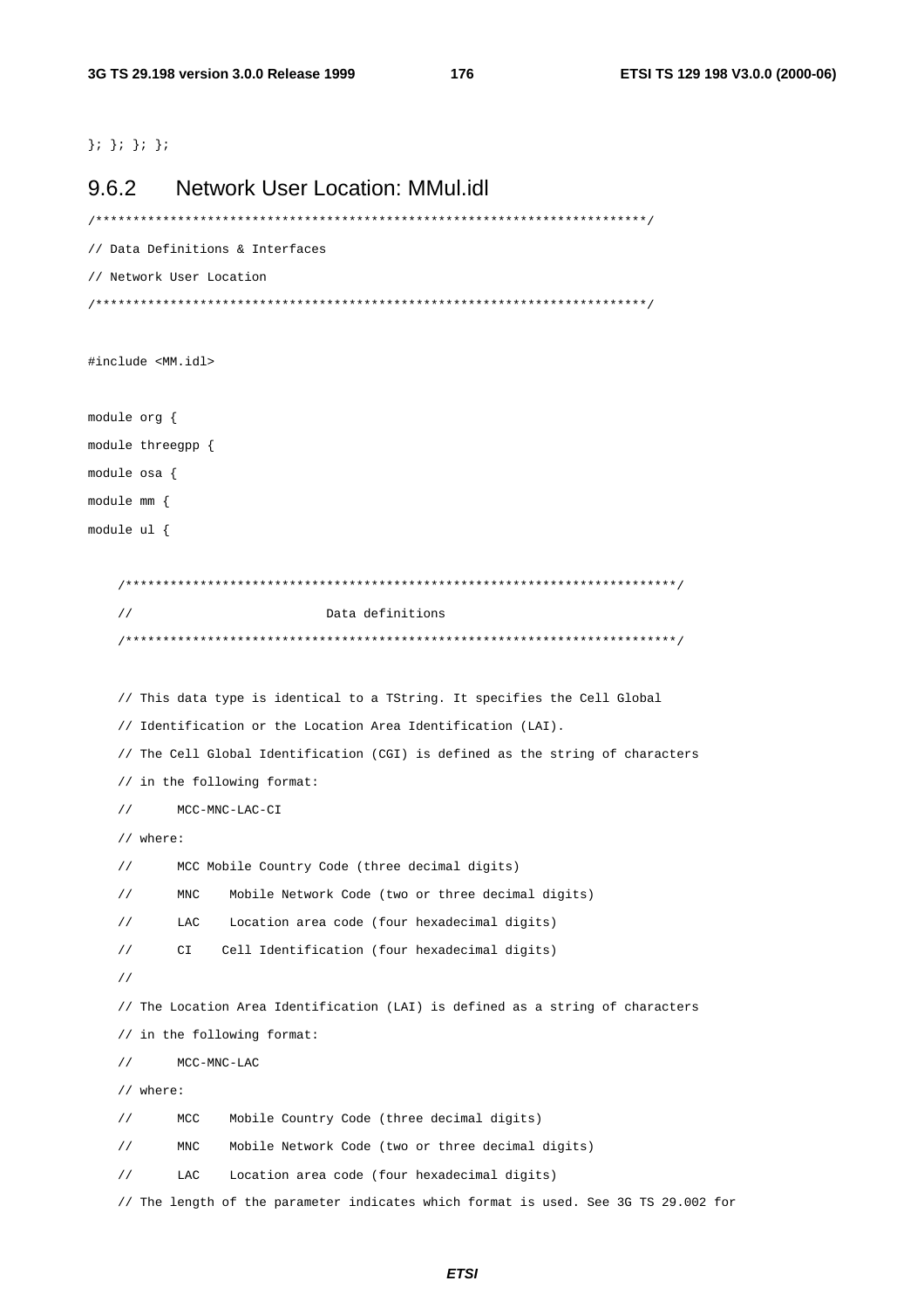```
// the detailed coding.
   typedef TpString TpLocationCellIDOrLAI;
   // Defines the structure of data elements that specifies the criteria for a
   // triggered location report to be generated.
   struct TpLocationTriggerCamel {
       TpBoolean UpdateInsideVlr; // Generate location report when it occurs an
                                 // location update inside the current VLR area.
       TpBoolean UpdateOutsideVlr;// Generate location report when the user moves
                                 // to another VLR area.
   };
   // Defines the structure of data elements that specifies the location of a mobile
   // telephony user. Observe that if the StatusCode is indicating an error ,
   // then neither GeographicalPosition, Timestamp, VlrNumber, LocationNumber,
   // CellIdOrLai nor their associated presense flags are defined.
   struct TpUserLocationCamel {
       TpAddress UserID; // The address of the user.
       TpMobilityError StatusCode; // Indicator of error.
       TpBoolean GeographicalPositionPresent; // Flag indicating if the
                                                   // geographical position is present.
       TpGeographicalPosition GeographicalPosition; // Specification of a position
                                                   // and an area of uncertainty.
       TpBoolean TimestampPresent; // Flag indicating if the timestamp is present.
       TpDateAndTime Timestamp; // Timestamp indicating when the location information//
was attained
       TpBoolean VlrNumberPresent; // Flag indicating if the VLR number is present.
       TpAddress VlrNumber; // Current VLR number for the user.
       TpBoolean LocationNumberPresent; // Flag indicating if the location
                                             // number is present.
       TpAddress LocationNumber; // Current location number.
       TpBoolean CellIdOrLaiPresent; // Flag indicating if cell-id or
                                             // LAI of the user is present.
       TpLocationCellIDOrLAI CellIdOrLai; // Cell-id or LAI of the user.
   };
   typedef sequence <TpUserLocationCamel> TpUserLocationCamelSet;
    /**************************************************************************/
```
// Interface definitions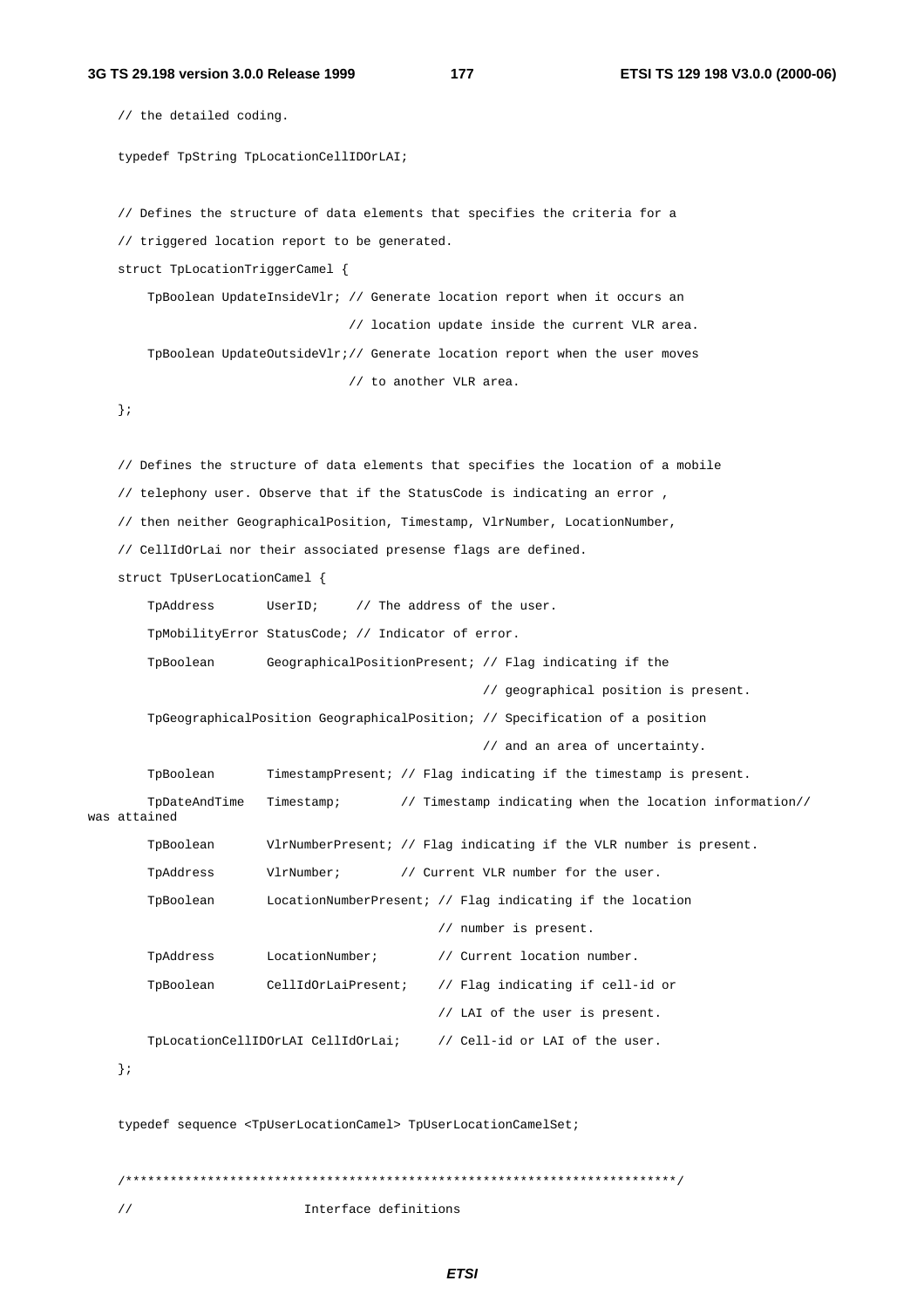/\*\*\*\*\*\*\*\*\*\*\*\*\*\*\*\*\*\*\*\*\*\*\*\*\*\*\*\*\*\*\*\*\*\*\*\*\*\*\*\*\*\*\*\*\*\*\*\*\*\*\*\*\*\*\*\*\*\*\*\*\*\*\*\*\*\*\*\*\*\*\*\*\*\*/

interface IpAppUserLocationCamel; // Forward definition

// Inherits from the generic service capability feature interface.

// This interface is the SCF manager's interface for Network User Location. interface IpUserLocationCamel : IpService {

// Request for mobile-related location information on one or several wireles users. void locationReportReq(

- in IpAppUserLocationCamel appLocationCamel,
- in TpAddressSet users,
- out TpSessionID assignmentId)

raises (TpGeneralException);

// Request for periodic mobile location reports on one or several users.

- void periodicLocationReportingStartReq(
	- in IpAppUserLocationCamel appLocationCamel,
	- in TpAddressSet users,
	- in TpDuration reportingInterval,
	- out TpSessionID assignmentId)
		- raises (TpGeneralException);

// This method stops the sending of periodic mobile location reports for

// one or several users.

void periodicLocationReportingStop(

in TpMobilityStopAssignmentData stopRequest)

raises (TpGeneralException);

// Request for user location reports, containing mobile related information,

// when the location is changed (the report is triggered by the location change). void triggeredLocationReportingStartReq(

- in IpAppUserLocationCamel appLocationCamel,
- in TpAddressSet users,
- in TpLocationTriggerCamel trigger,
- out TpSessionID assignmentId)

raises (TpGeneralException);

// Request that triggered mobile location reporting should stop. void triggeredLocationReportingStop(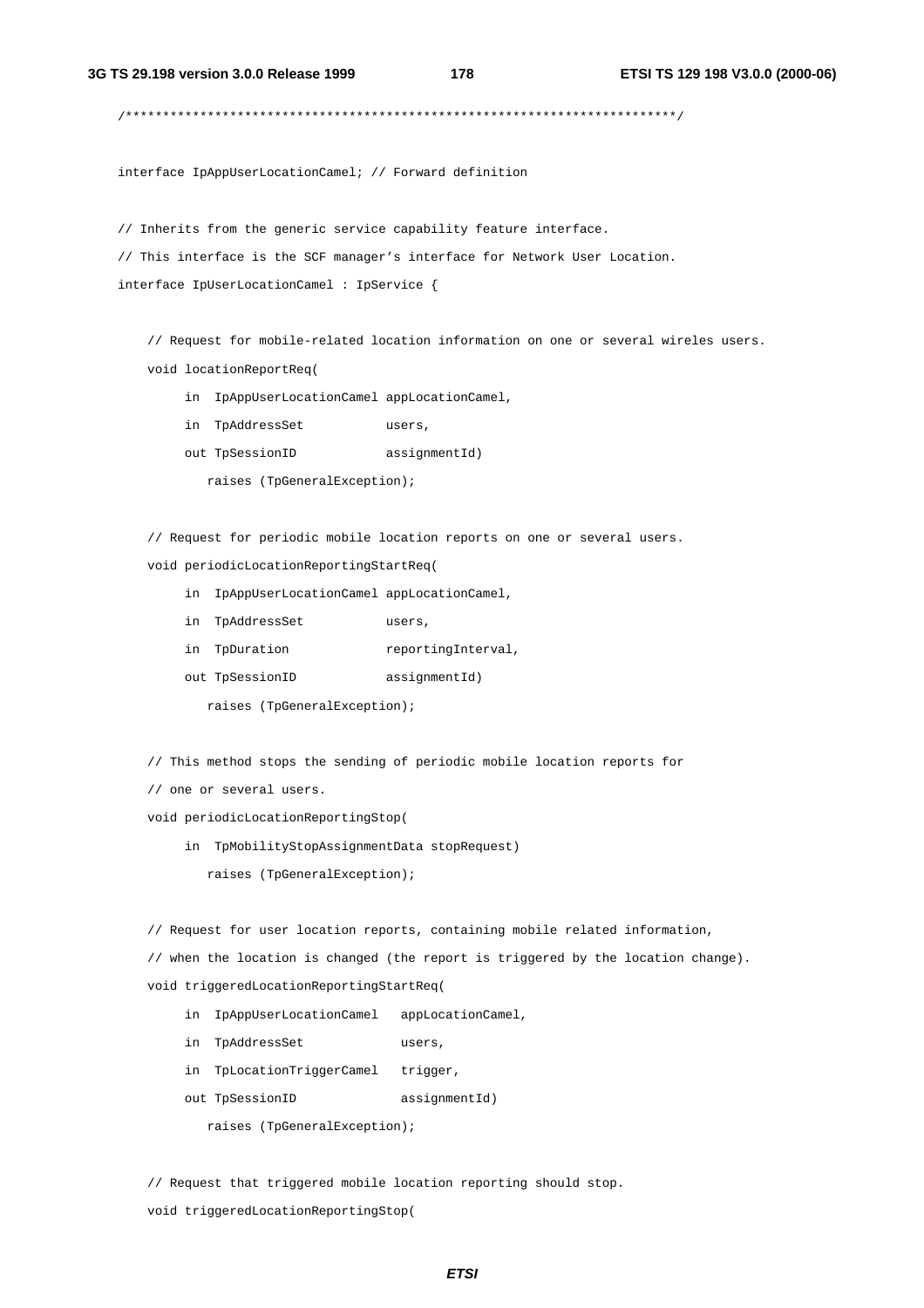#### **3G TS 29.198 version 3.0.0 Release 1999 179 ETSI TS 129 198 V3.0.0 (2000-06)**

```
in TpMobilityStopAssignmentData stopRequest)
           raises (TpGeneralException);
};
// Inherits from the generic service capability feature interface.
// The network user location application interface is implemented by the client
// application developer and is used to handle location reports that are
// specific for mobile telephony users.
interface IpAppUserLocationCamel : IpOsa {
   // Delivery of a mobile location report. The report is containing
   // mobile-related location information for one or several users.
   void locationReportRes(
        in TpSessionID assignmentId,
        in TpUserLocationCamelSet locations)
           raises (TpGeneralException);
   // This method indicates that the location report request has failed.
   void locationReportErr(
        in TpSessionID assignmentId,
        in TpMobilityError cause,
        in TpMobilityDiagnostic diagnostic);
   // Periodic delivery of mobile location reports. The reports are
   // containing mobile-related location information for one or several users.
   void periodicLocationReport(
        in TpSessionID assignmentId,
        in TpUserLocationCamelSet locations)
           raises (TpGeneralException);
   // This method indicates that a requested periodic location report has
   // failed. Note that errors only concerning individual users are reported
   // in the ordinary periodicLocationReport() message.
   void periodicLocationReportErr(
        in TpSessionID assignmentId,
        in TpMobilityError cause,
        in TpMobilityDiagnostic diagnostic);
   // Delivery of a report that is indicating that one or several user's
```
// mobile location has changed.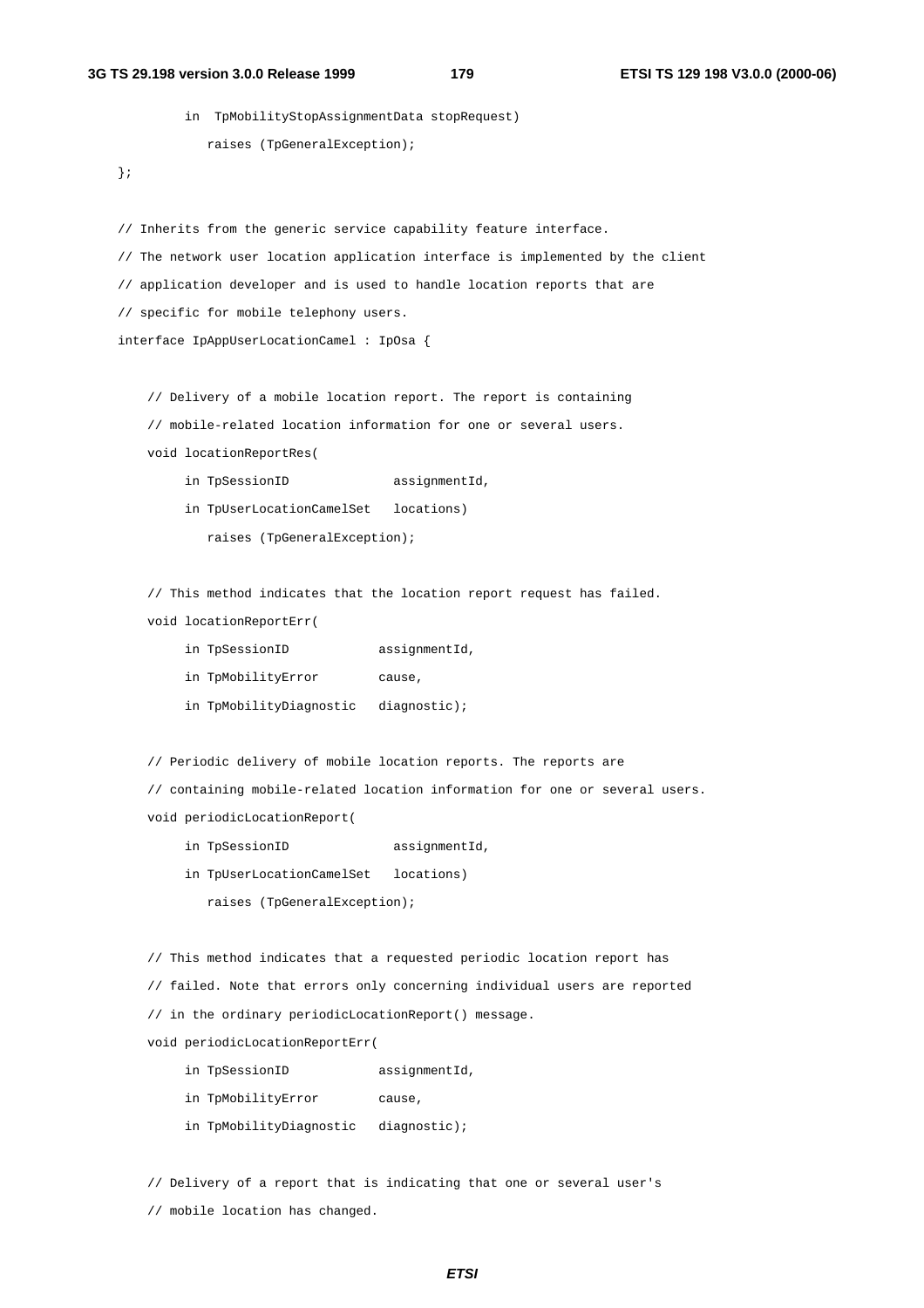180

```
void triggeredLocationReport(
    in TpSessionID
                              assignmentId,
    in TpUserLocationCamel
                              location,
    in TpLocationTriggerCamel criterion)
       raises (TpGeneralException);
// This method indicates that a requested triggered location report has
// failed. Note that errors only concerning individual users are reported
// in the ordinary triggeredLocationReport() message.
void triggeredLocationReportErr(
    in TpSessionID
                           assignmentId,
    in TpMobilityError cause,
    in TpMobilityDiagnostic diagnostic);
```

```
\} ;
```
 $\{i\}; \{i\}; \{i\}; \{i\}$ 

## **User Status: MMus.idl** 9.6.3

```
// Data Definitions & Interfaces
// User Status
#include <MM.idl>
module org {
module threegpp {
module osa {
module mm {
module us {
  Data definitions
  \frac{1}{2}// Defines the status of a user.
  enum TpUserStatusIndicator {
    P_US_REACHABLE, // User is reachable
    P_US_NOT_REACHABLE, // User is not reachable
    P US BUSY
              // User is busy (only applicable for interactive user
```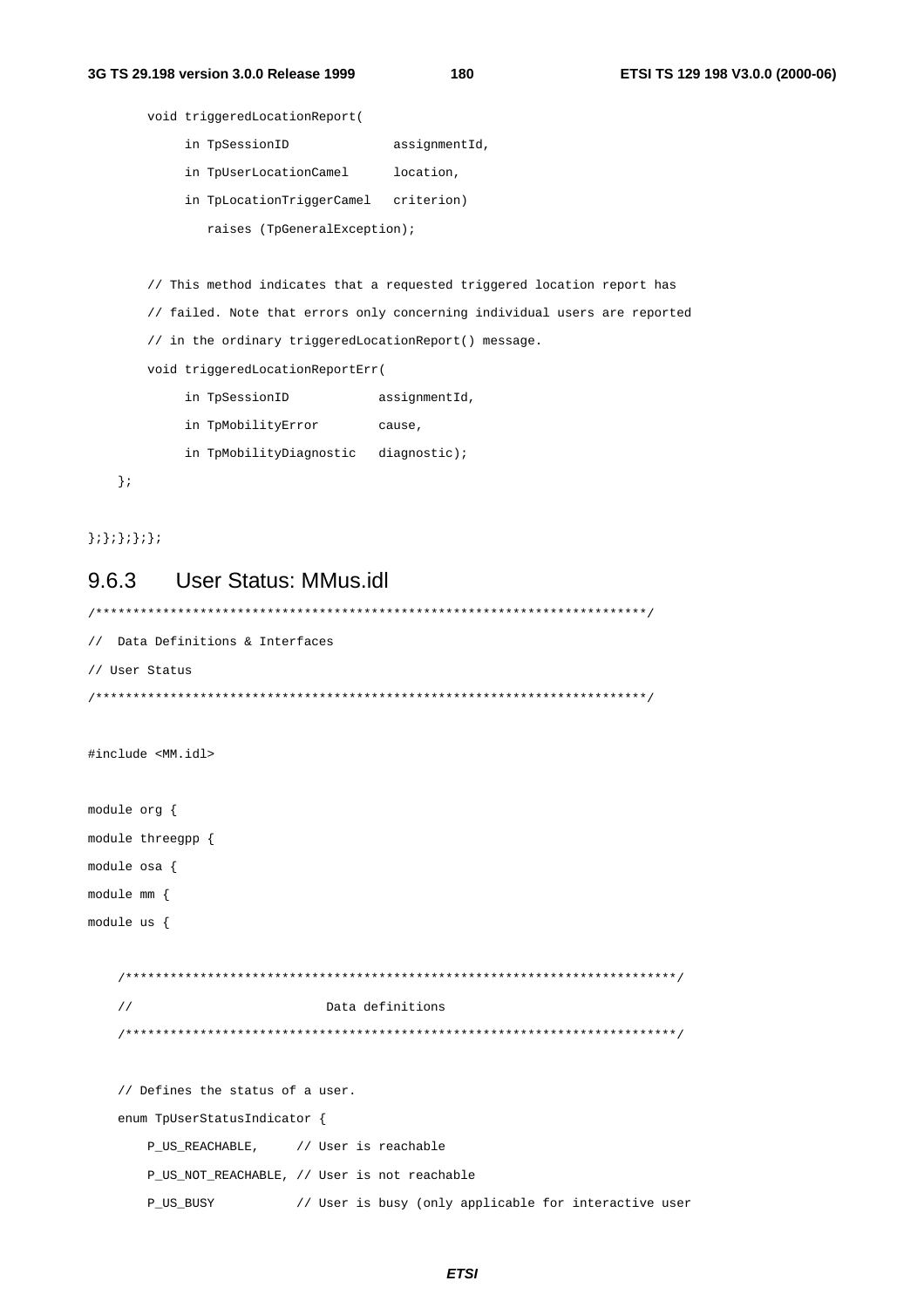181

// status request, not when triggers are used)  $\}$ ; // Defines the structure of data elements that specify the identity // and status of a user. struct TpUserStatus { TpAddress UserID;  $//$  The user address. StatusCode; // Indicator of error. TpMobilityError TpUserStatusIndicator Status; // The current status of the user.  $\}$ ; typedef sequence <TpUserStatus> TpUserStatusSet; Interface definitions interface IpAppUserStatus; // Forward definition // Inherits from the generic service capability feature interface. // The user status interface represents the interface to the user status SCF. interface IpUserStatus : IpService { // Request for a report on the status of one or several users. void statusReportReq( in IpAppUserStatus appStatus, in TpAddressSet users, assignmentId) out TpSessionID raises (TpGeneralException); // Request for triggered status reports when one or several user's // status is changed. The user status SCF will send a report when // the status changes. void triggeredStatusReportingStartReq ( in IpAppUserStatus appStatus, in TpAddressSet users, out TpSessionID assignmentId) raises (TpGeneralException);

// This method stops the sending of status reports for one or several users.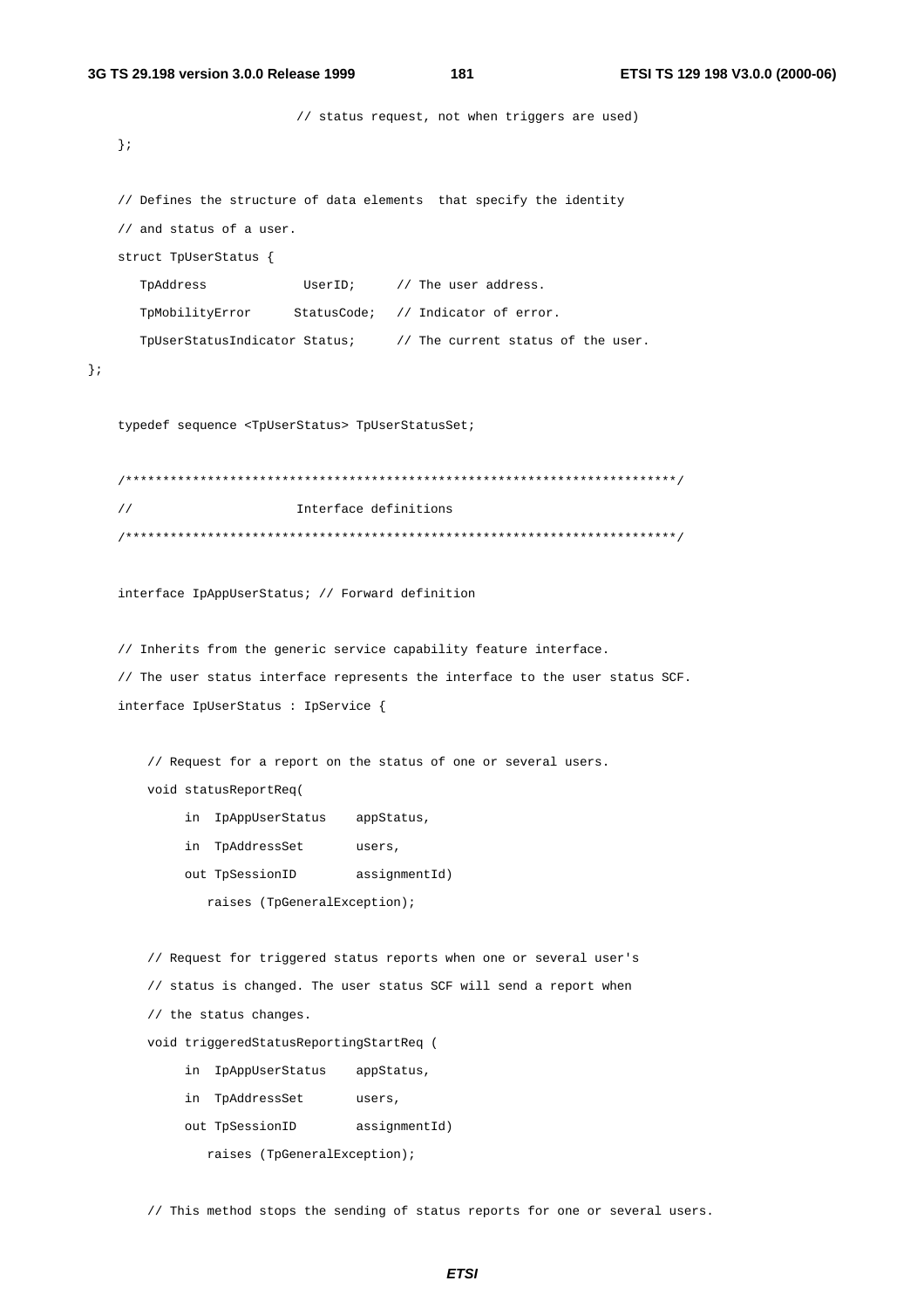```
void triggeredStatusReportingStop (
        in TpMobilityStopAssignmentData stopRequest)
           raises (TpGeneralException);
};
// Inherits from the base osa interface.
// The user-status application interface is implemented by the client
// application developer and is used to handle user status reports.
interface IpAppUserStatus : IpOsa {
   // Delivery of a report, that is containing one or several user's status.
   void statusReportRes(
        in TpSessionID assignmentId,
        in TpUserStatusSet status)
           raises (TpGeneralException);
   // This method indicates that the status report request has failed.
   void statusReportErr(
        in TpSessionID assignmentId,
        in TpMobilityError cause,
        in TpMobilityDiagnostic diagnostic);
   // Delivery of a report that is indicating that a user's status has changed.
   void triggeredStatusReport(
        in TpSessionID assignmentId,
        in TpUserStatus status)
           raises (TpGeneralException);
   // This method indicates that a requested triggered status reporting has
   // failed. Note that errors only concerning individual users are reported
   // in the ordinary triggeredStatusReport() message.
   void triggeredStatusReportErr(
        in TpSessionID assignmentId,
        in TpMobilityError cause,
        in TpMobilityDiagnostic diagnostic);
};
```
 $\{ ;\}$ ;  $\}$ ;  $\}$ ;  $\}$ ;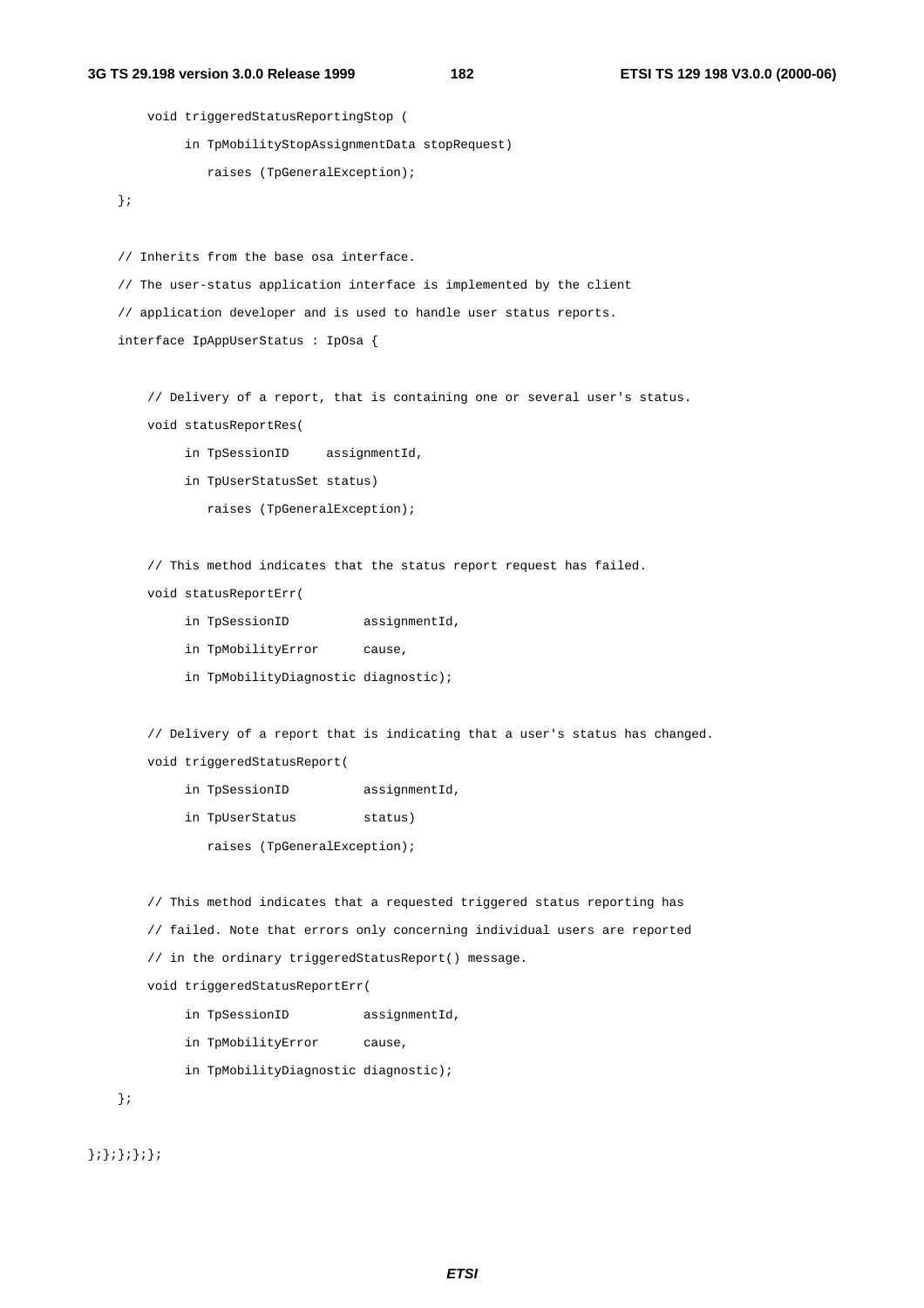## 9.6.4 Terminal Capabilities: TERMCAP.idl

```
#ifndef __TERMCAP_DEFINED
#define __TERMCAP_DEFINED
#include <OSA.idl>
module org {
module threegpp {
module osa {
module termcap {
   enum TpTerminalCapabilitiesError {
     P_TERMCAP_ERROR_UNDEFINED, /* Undefined */
     P_TERMCAP_INVALID_TERMINALID, <br>P_TERMCAP_SYSTEM_FAILURE /* General problem in termi
                                                 /* General problem in terminal capabilities SCF or
                                                 in underlying network */
  };
  exception TpTermCapException {
         TpTerminalCapabilitiesError error;
   };
   /* TpTerminalCapabilities: Structure containing status code and terminal
   capabilities. */
   struct TpTerminalCapabilities {
      /* statusCode: Indicates whether or not the terminalCapabilities
     are available. */
      TpBoolean StatusCode;
      /* terminalCapabilities: Specifies the latest available capabilities of the user´s terminal.
        This information, if available, is returned as CC/PP headers as specified in W3C [12] and
         adopted in the WAP UAProf specification [13]. It contains URLs; terminal attributes and
         values, in RDF format; or a combination of both. */
      TpString TerminalCapabilities;
   };
   interface IpTerminalCapabilities : IpService {
      /* Method: getTerminalCapabilities()
        This method is used by an application to get the capabilities of a
         user's terminal. Direction: Application to Network
         In parameter TerminalIdentity: Identifies the terminal. It may be
         a logical address known by the WAP Gateway/PushProxy.
        Out parameter, see TerminalCapabilityStruct*/
      void getTerminalCapabilities (
         in TpString terminalIdentity,
         out TpTerminalCapabilities result
         )
         raises (TpTermCapException, TpGeneralException);
   };
```

```
};};};};
```

```
#endif
```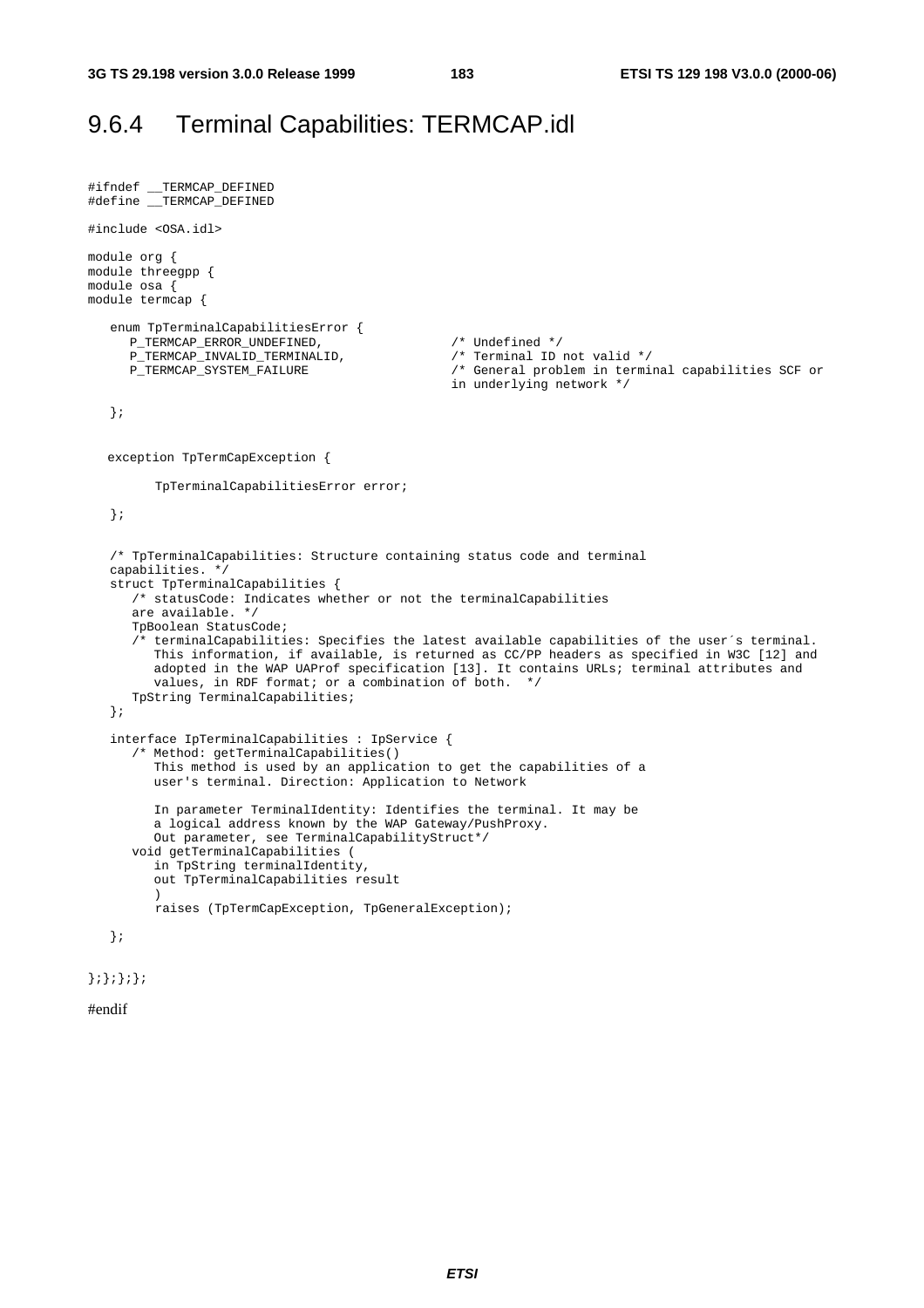## Annex A (informative): Change history

| <b>Change history</b> |             |           |  |  |                                        |            |            |  |
|-----------------------|-------------|-----------|--|--|----------------------------------------|------------|------------|--|
| <b>Date</b>           | <b>TSG#</b> |           |  |  | <b>TSG Doc. CR Rev Subject/Comment</b> | <b>Old</b> | <b>New</b> |  |
| June 2000 CN#08       |             | NP-000310 |  |  | Approval of Specification              | 2.0.0      | 3.0.0      |  |
|                       |             |           |  |  |                                        |            |            |  |
|                       |             |           |  |  |                                        |            |            |  |
|                       |             |           |  |  |                                        |            |            |  |
|                       |             |           |  |  |                                        |            |            |  |